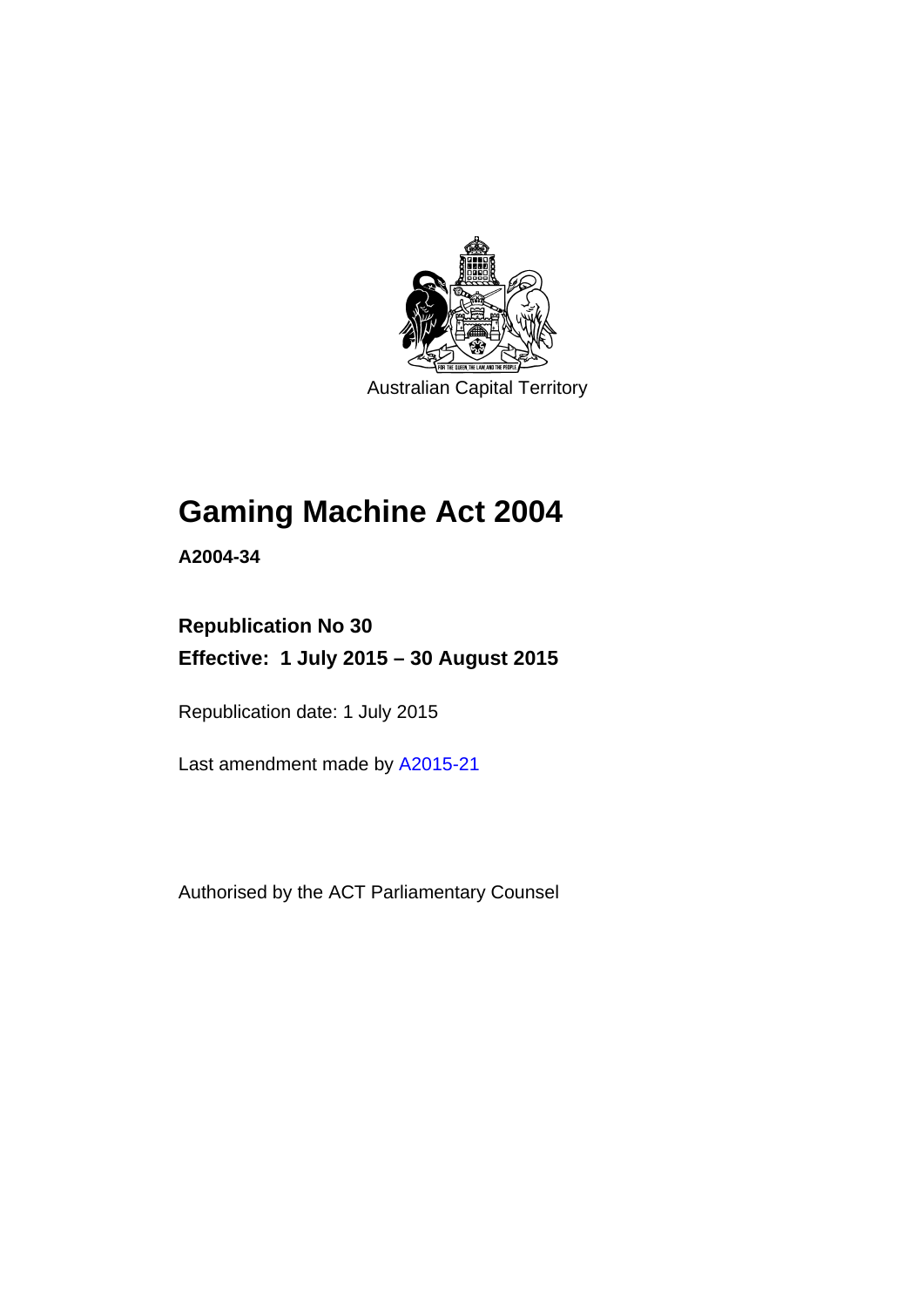#### **About this republication**

#### **The republished law**

This is a republication of the *Gaming Machine Act 2004* (including any amendment made under the *[Legislation Act 2001](http://www.legislation.act.gov.au/a/2001-14)*, part 11.3 (Editorial changes)) as in force on 1 July 2015*.* It also includes any commencement, amendment, repeal or expiry affecting this republished law to 1 July 2015.

The legislation history and amendment history of the republished law are set out in endnotes 3 and 4.

#### **Kinds of republications**

The Parliamentary Counsel's Office prepares 2 kinds of republications of ACT laws (see the ACT legislation register at [www.legislation.act.gov.au](http://www.legislation.act.gov.au/)):

- authorised republications to which the *[Legislation Act 2001](http://www.legislation.act.gov.au/a/2001-14)* applies
- unauthorised republications.

The status of this republication appears on the bottom of each page.

#### **Editorial changes**

The *[Legislation Act 2001](http://www.legislation.act.gov.au/a/2001-14)*, part 11.3 authorises the Parliamentary Counsel to make editorial amendments and other changes of a formal nature when preparing a law for republication. Editorial changes do not change the effect of the law, but have effect as if they had been made by an Act commencing on the republication date (see *[Legislation Act 2001](http://www.legislation.act.gov.au/a/2001-14)*, s 115 and s 117). The changes are made if the Parliamentary Counsel considers they are desirable to bring the law into line, or more closely into line, with current legislative drafting practice.

This republication does not include amendments made under part 11.3 (see endnote 1).

#### **Uncommenced provisions and amendments**

If a provision of the republished law has not commenced, the symbol  $\mathbf{U}$  appears immediately before the provision heading. Any uncommenced amendments that affect this republished law are accessible on the ACT legislation register [\(www.legislation.act.gov.au\)](http://www.legislation.act.gov.au/). For more information, see the home page for this law on the register.

#### **Modifications**

If a provision of the republished law is affected by a current modification, the symbol  $\mathbf{M}$ appears immediately before the provision heading. The text of the modifying provision appears in the endnotes. For the legal status of modifications, see the *[Legislation Act 2001](http://www.legislation.act.gov.au/a/2001-14)*, section 95.

#### **Penalties**

At the republication date, the value of a penalty unit for an offence against this law is \$150 for an individual and \$750 for a corporation (see *[Legislation Act 2001](http://www.legislation.act.gov.au/a/2001-14)*, s 133).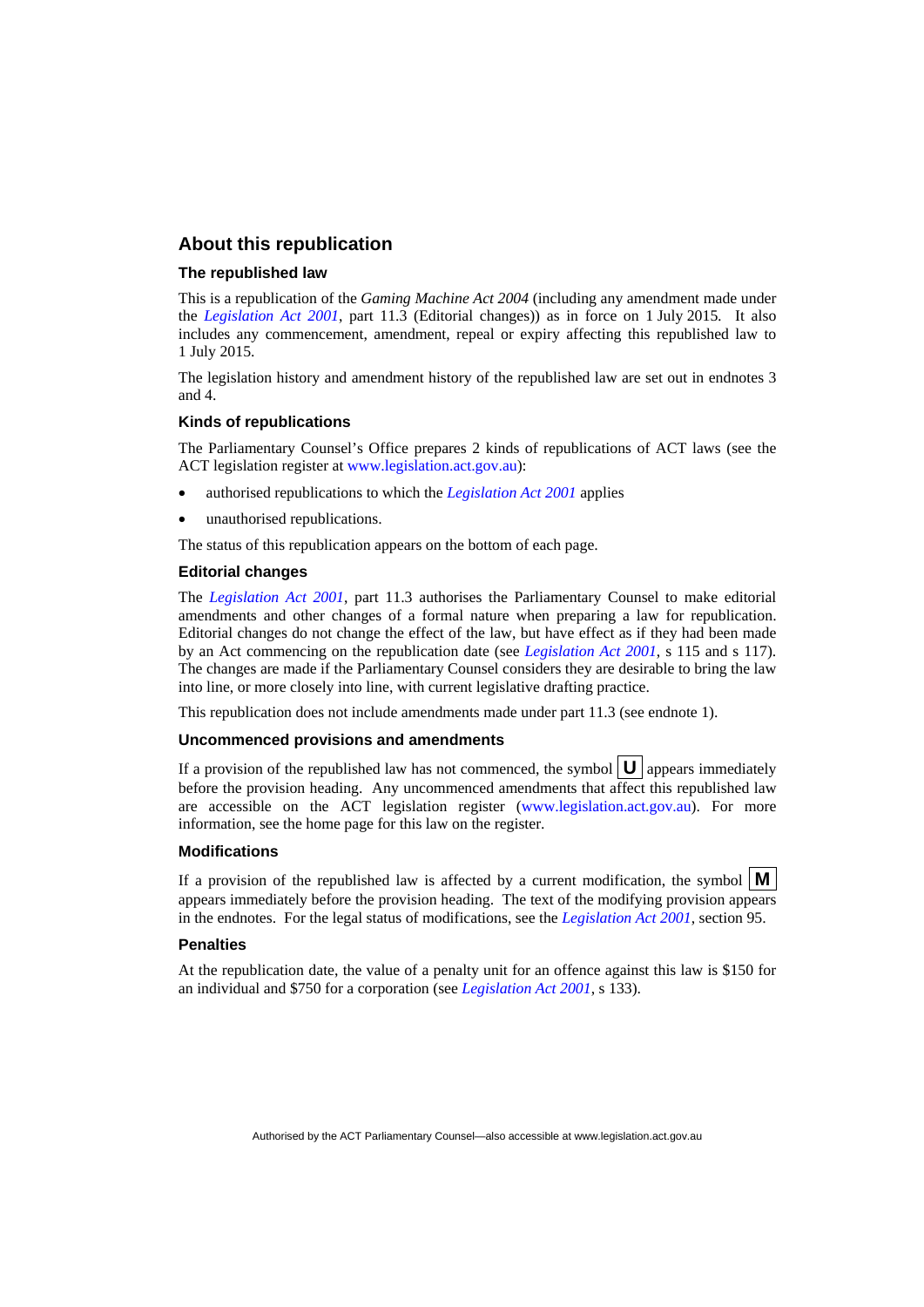

# **Gaming Machine Act 2004**

# **Contents**

|                     |                                                       | Page          |
|---------------------|-------------------------------------------------------|---------------|
| Part 1              | <b>Preliminary</b>                                    |               |
|                     | Name of Act                                           | 2             |
| 3                   | Dictionary                                            | $\mathcal{P}$ |
| 4                   | <b>Notes</b>                                          | 2             |
| 5                   | Offences against Act—application of Criminal Code etc | 3             |
| Part 2              | <b>Licences</b>                                       |               |
| <b>Division 2.1</b> | Definitions and important concepts                    |               |
| 6                   | Definitions for pt 2                                  | 4             |
| 7                   | Meaning of <i>influential person</i> for Act          | 4             |
| 8                   | What licence authorises                               | 5             |
| 9                   | Kinds of applications under pt 2                      | 5             |
| 10                  | Applications to be dealt with in order of receipt     | 6             |

| R30      | Gaming Machine Act 2004      | contents 1 |
|----------|------------------------------|------------|
| 01/07/15 | Effective: 01/07/15-30/08/15 |            |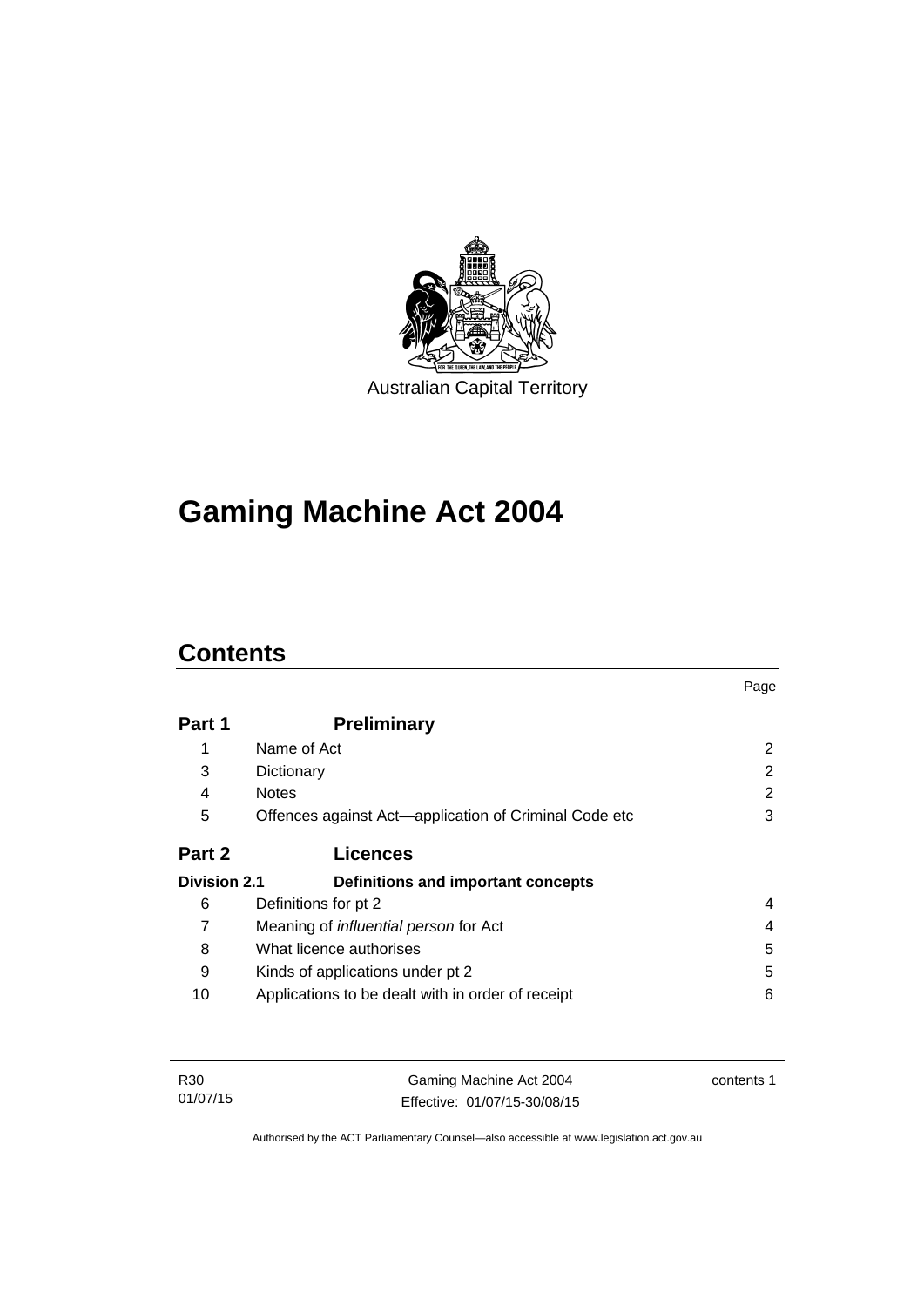#### **Contents**

|                     |                                                                        | Page           |
|---------------------|------------------------------------------------------------------------|----------------|
| <b>Division 2.2</b> | <b>Issue of licences</b>                                               |                |
| 10A                 | Initial licence applications-eligibility                               | 7              |
| 11                  | Initial licence applications-contents                                  | $\overline{7}$ |
| 12                  | <b>Issue of licences</b>                                               | 10             |
| 13                  | Additional mandatory requirements for issue of licence                 | 11             |
| 14                  | Grounds for refusing initial licence application by club               | 12             |
| 15                  | Form of licence                                                        | 14             |
| 16                  | Restrictions on what commission may authorise-<br>non-clubs            | 14             |
| 17                  | No available gaming machines                                           | 15             |
| <b>Division 2.3</b> | Social impact assessments                                              |                |
| 18                  | Social impact assessment                                               | 16             |
| 19                  | Publication of social impact assessments by applicant                  | 17             |
| <b>Division 2.4</b> | Eligible people                                                        |                |
| 20                  | Eligibility of individuals                                             | 19             |
| 21                  | Eligibility of clubs and other corporations                            | 21             |
| <b>Division 2.5</b> | Licence amendments                                                     |                |
| 22                  | Licence amendment-applications                                         | 22             |
| 23                  | Licence amendment-contents of applications                             | 25             |
| 24                  | Licence amendment decision—decrease machines amendment                 | 27             |
| 25                  | Licence amendment decision-structural change amendment                 | 28             |
| 26                  | Licence amendment decision-temporary storage amendment                 | 28             |
| 26A                 | Licence amendment decision-venue relocation amendment                  | 29             |
| 26B                 | Licence amendment decision-small-scale machine relocation<br>amendment | 30             |
| <b>26C</b>          | Licence amendment decision-large-scale machine relocation              |                |
|                     | amendment                                                              | 32             |
| 26D                 | Licence amendment decision-new venue amendment                         | 34             |
| 26E                 | Licence amendment decision—technical amendment                         | 35             |
| 27                  | Request for return of licence                                          | 36             |
| 28                  | Commencement of amendments                                             | 36             |
| 29                  | Revocation of uncommenced licence amendments                           | 37             |
| Division 2.6        | <b>Transfer and surrender of licences</b>                              |                |
| 30                  | Definitions for div 2.6                                                | 37             |
|                     |                                                                        |                |

contents 2 Gaming Machine Act 2004 Effective: 01/07/15-30/08/15

R30 01/07/15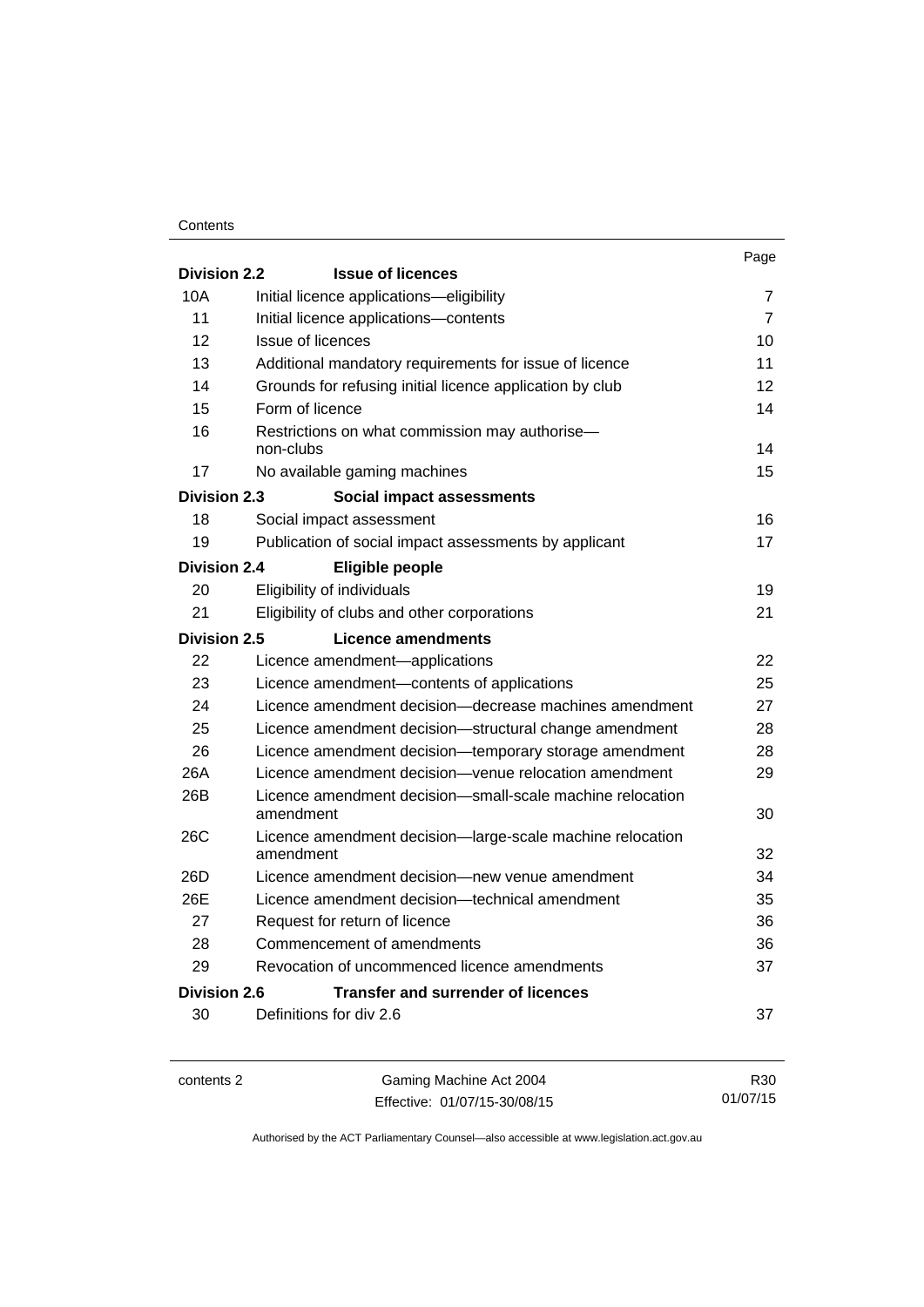| 31                   |                                                                                                   | Page<br>38 |
|----------------------|---------------------------------------------------------------------------------------------------|------------|
| 32                   | Application for transfer of licence<br>Transfer of licence                                        | 38         |
| 33                   |                                                                                                   | 40         |
|                      | Current licensees obligations on proposed transfer of licence                                     |            |
| 34                   | Surrender of licences                                                                             | 40         |
| <b>Division 2.7</b>  | <b>Restriction on gaming machine numbers</b>                                                      |            |
| 34A                  | Intention to reduce maximum number of gaming machines to 4 000,<br>then maintain per capita ratio | 41         |
| 35                   | Maximum number of gaming machines allowed in ACT                                                  | 42         |
| 36                   | Review of maximum number when it reaches 4 000                                                    | 44         |
| 36A                  | Meaning of pool of available gaming machines                                                      | 45         |
| <b>Division 2.8</b>  | <b>Gaming machine licences</b>                                                                    |            |
| 37                   | Register of licences                                                                              | 45         |
| 38                   | Giving copy of licence                                                                            | 46         |
| Part 2A              | In-principle approvals for licences, venue<br>relocation amendments and new venue                 |            |
|                      | amendments                                                                                        |            |
| <b>Division 2A.1</b> | <b>Preliminary</b>                                                                                |            |
| 38A                  | Object-pt 2A                                                                                      | 47         |
| 38B                  | <b>Definitions</b>                                                                                | 47         |
| 38C                  | What is an in-principle approval?                                                                 | 48         |
| <b>Division 2A.2</b> | Applications for in-principle approvals                                                           |            |
| 38D                  | In-principle approval-applications                                                                | 49         |
| 38E                  | In-principle approval—contents of applications                                                    | 50         |
| Division 2A.3        | Issue of in-principle approvals                                                                   |            |
| 38F                  | In-principle approval decision-licence                                                            | 51         |
| 38G                  | In-principle approval decision-licence-no reservable gaming<br>machines                           | 52         |
| 38H                  | In-principle approval decision-venue relocation amendment                                         | 53         |
| 381                  | In-principle approval decision-new venue amendment                                                | 54         |
| 38J                  | In-principle approval-form                                                                        | 54         |
| 38K                  | In-principle approval-conditions                                                                  | 55         |
| 38L                  | In-principle approval-term                                                                        | 55         |

| R <sub>30</sub> | Gaming Machine Act 2004      | contents 3 |
|-----------------|------------------------------|------------|
| 01/07/15        | Effective: 01/07/15-30/08/15 |            |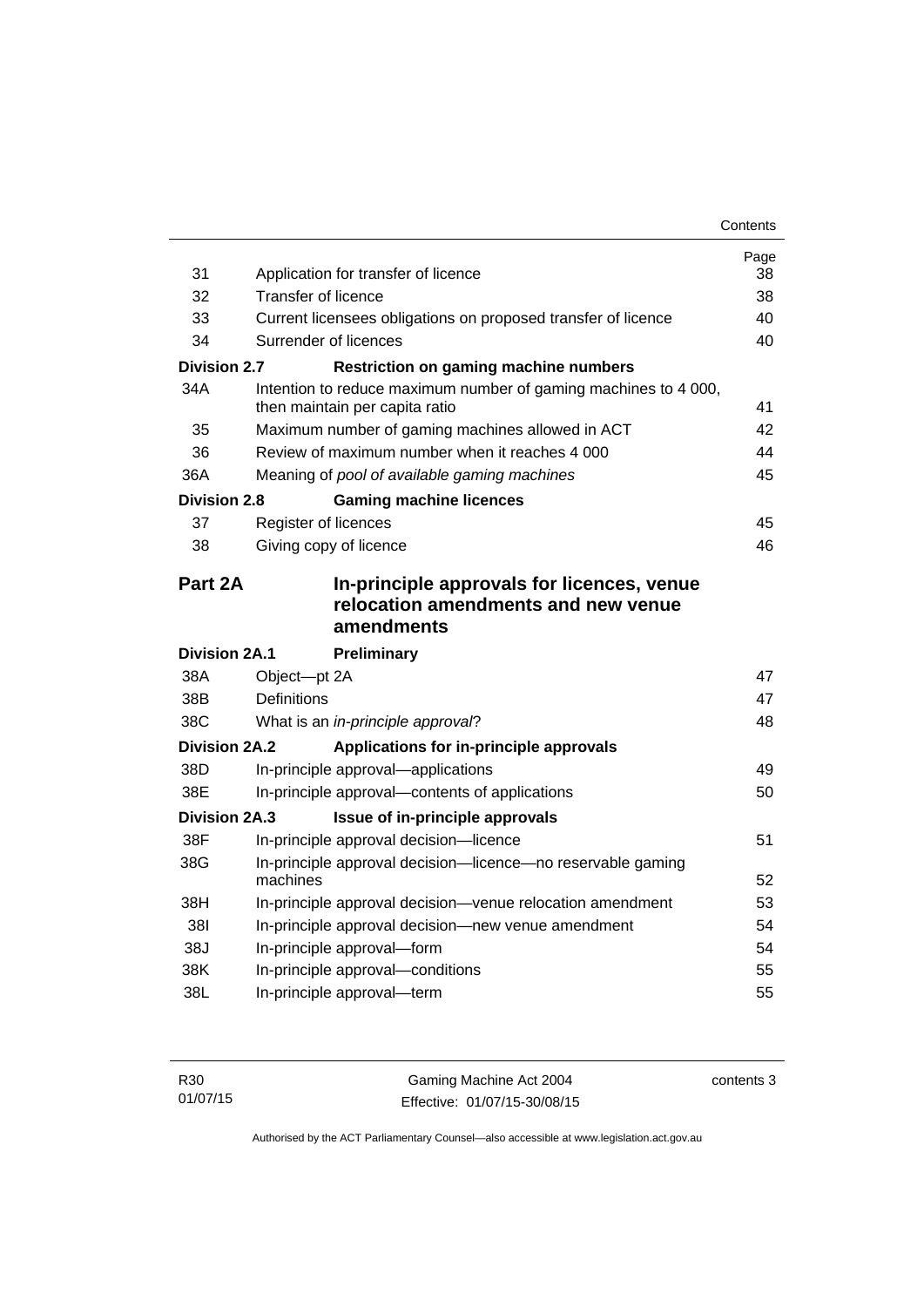#### **Contents**

| <b>Division 2A.4</b> | Amendment, transfer, extension and surrender of<br>in-principle approvals                 | Page |
|----------------------|-------------------------------------------------------------------------------------------|------|
| 38M                  | In-principle approval-amendment                                                           | 55   |
| 38N                  | In-principle approval-amendment decision                                                  | 56   |
| 38O                  | In-principle approval-application to transfer                                             | 57   |
| 38P                  | In-principle approval-transfer decision                                                   | 57   |
| 38Q                  | In-principle approval-application for extension                                           | 58   |
| 38R                  | In-principle approval-extension decision                                                  | 58   |
| 38S                  | In-principle approval-surrender                                                           | 58   |
| <b>Division 2A.5</b> | <b>Conversion of in-principle approvals</b>                                               |      |
| 38T                  | Conversion of in-principle approval to licence or amendment-<br>application               | 59   |
| 38U                  | Conversion of in-principle approval to licence—decision                                   | 60   |
| 38V                  | Conversion of in-principle approval into venue relocation<br>amendment-decision           | 61   |
| 38W                  | Conversion of in-principle approval into new venue amendment-<br>decision                 | 62   |
| 38X                  | Conversion—other in-principle approvals for the land or premises<br>expire                | 63   |
| Part 3               | <b>Conditions on licences</b>                                                             |      |
| <b>Division 3.1</b>  | <b>Compliance with licence conditions</b>                                                 |      |
| 39                   | Failure to comply with conditions of licence                                              | 64   |
| <b>Division 3.2</b>  | <b>General licence conditions</b>                                                         |      |
| 39A                  | Compliance with requirements for issue of licence                                         | 64   |
| 40                   | Compliance with directions                                                                | 64   |
| 41                   | Display of licence at licensed premises                                                   | 65   |
| 42                   | Licence schedule to be kept at premises                                                   | 65   |
| 43                   | Rules and control procedures for operation of gaming machines and<br>peripheral equipment | 65   |
| 44                   | Installation in accordance with Act                                                       | 66   |
| 45                   | Installation certificate                                                                  | 66   |
| 46                   | Operation after installation                                                              | 66   |
| 47                   | Operation subject to correct percentage payout                                            | 67   |
| 48                   | Percentage payout of gaming machines to be displayed                                      | 67   |

contents 4 Gaming Machine Act 2004 Effective: 01/07/15-30/08/15

R30 01/07/15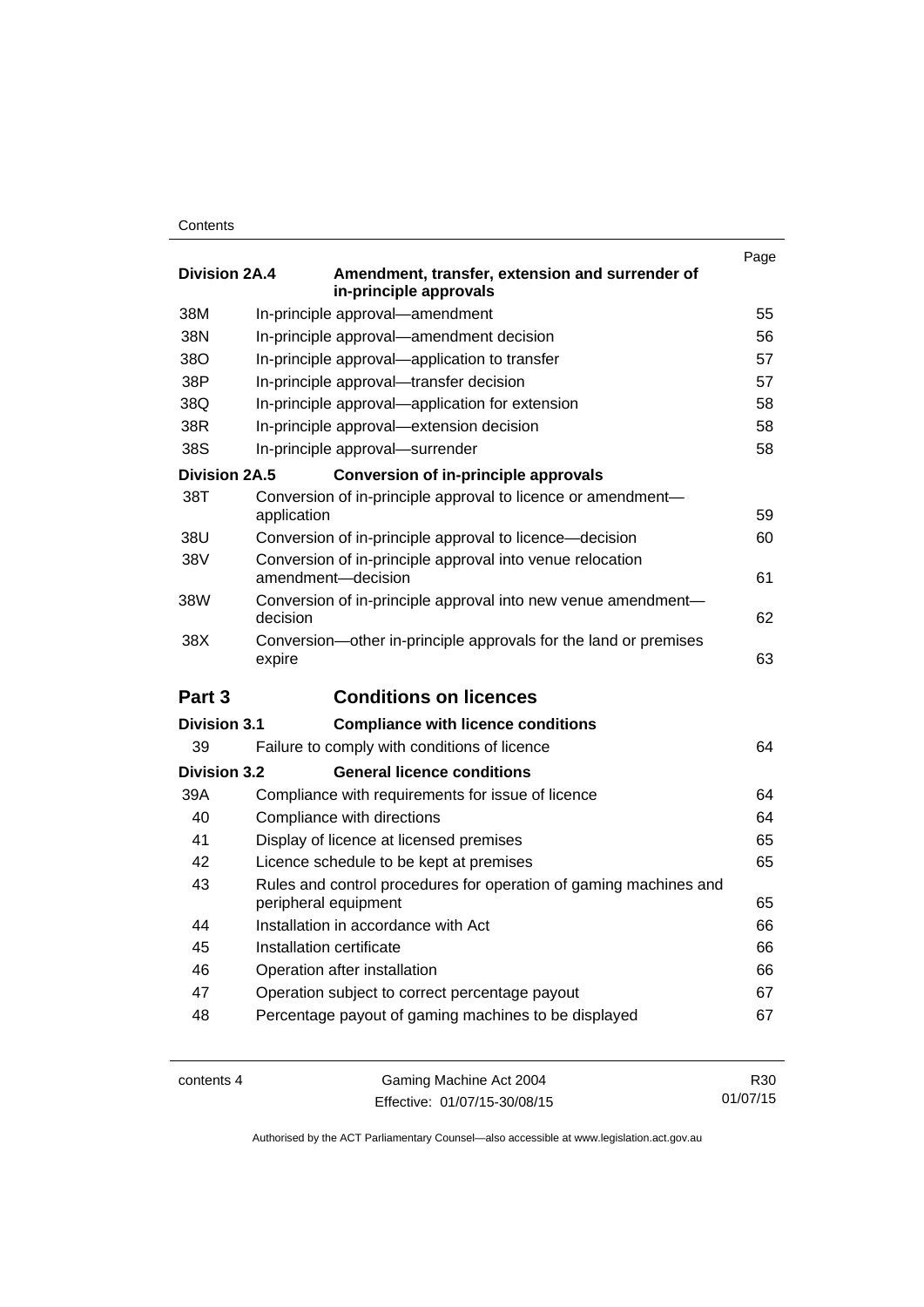| 49                  | Maximum stake amount                                                               | Page<br>67 |
|---------------------|------------------------------------------------------------------------------------|------------|
| 50                  | Licensee to comply with relevant codes of practice                                 | 67         |
| 51                  | Licensee to use gaming machines                                                    | 67         |
| 52                  | Accounts relating to gaming machines                                               | 68         |
| <b>Division 3.3</b> | <b>Club licence conditions</b>                                                     |            |
| 53                  | Conditions about inequitable benefits                                              | 68         |
| 53A                 | Condition about club's constitution-consistency with gaming laws                   | 70         |
| 53B                 | Condition about club's constitution—amendment if inconsistent with                 | 70         |
| 54                  | gaming laws<br>Annual report of clubs                                              | 71         |
| 55                  | Other conditions of club licences                                                  | 72         |
|                     |                                                                                    |            |
| Part 4              | <b>Disciplinary action</b>                                                         |            |
| 56                  | Definitions for pt 4                                                               | 73         |
| 57                  | Grounds for disciplinary action                                                    | 73         |
| 58                  | Disciplinary action                                                                | 75         |
| 59                  | Criteria for disciplinary action                                                   | 76         |
| 60                  | When disciplinary notice may be given                                              | 76         |
| 61                  | Disciplinary notices                                                               | 76         |
| 62                  | Commission may take disciplinary action against licensee                           | 77         |
| 63                  | Suspension of licences because of suspension of general and on<br>licences         | 77         |
| 64                  | Cancellation of licences because of cancellation etc of general and on<br>licences | 78         |
| 65                  | Return of licence on cancellation                                                  | 78         |
| Part 5              | <b>Centralised monitoring system</b>                                               |            |
| 66                  | Meaning of centralised monitoring system                                           | 80         |
| 67                  | <b>Regulations about CMS</b>                                                       | 80         |
| Part 6              | Approval of gaming machines, peripherals,<br>suppliers and technicians             |            |
| <b>Division 6.1</b> | Approval of gaming machines and peripheral<br>equipment                            |            |
| 68                  | Meaning of peripheral equipment                                                    | 81         |
| 69                  | Approval of gaming machines and peripheral equipment                               | 81         |
| R30                 | Gaming Machine Act 2004                                                            | contents 5 |
| 01/07/15            | Effective: 01/07/15-30/08/15                                                       |            |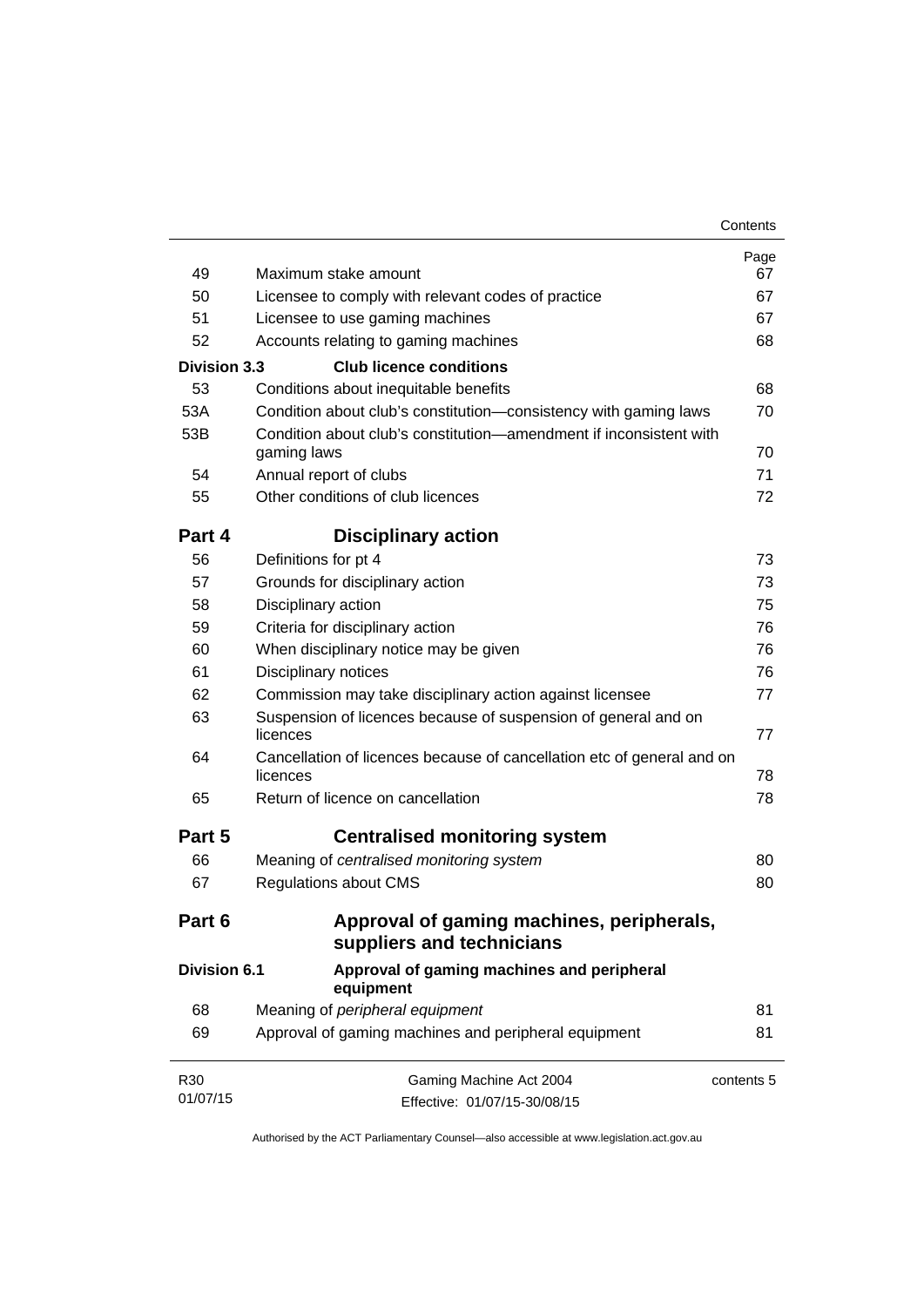|                     |                                                                                   | Page |
|---------------------|-----------------------------------------------------------------------------------|------|
| 70                  | Cancellation or suspension of gaming machine and peripheral<br>equipment approval | 82   |
| 71                  | Computer cabinet access register                                                  | 83   |
| <b>Division 6.2</b> | <b>Approved suppliers</b>                                                         |      |
| 72                  | Application and approval as supplier                                              | 84   |
| 73                  | Giving copy of certificate about approved supplier                                | 85   |
| 73A                 | Cancellation etc of supplier's approval                                           | 85   |
| <b>Division 6.3</b> | <b>Approved technicians</b>                                                       |      |
| 74                  | Application for approval as technician                                            | 86   |
| 75                  | Approval of technicians                                                           | 87   |
| 76                  | Short-term approval of technicians                                                | 88   |
| 77                  | Ending short-term approvals                                                       | 89   |
| 78                  | Transfer etc of technician's approval                                             | 89   |
| 79                  | Cancellation etc of technician's approval                                         | 90   |
| 80                  | Certificates and identity cards for approved technicians                          | 91   |
| 81                  | Giving copy of certificate about approved technician or identity card             | 92   |
| 82                  | Notice by supplier if technician no longer employed                               | 92   |
| 83                  | Return of approval certificates and identity cards for approved<br>technicians    | 92   |
| 84                  | Renewal of technician's approval                                                  | 93   |
| <b>Division 6.5</b> | <b>Gaming machine dealings</b>                                                    |      |
| 97                  | Control procedures                                                                | 94   |
| 98                  | Acquisition of gaming machines-general                                            | 95   |
| 99                  | Application for approval of acquisition of gaming machines                        | 95   |
| 100                 | Decision on application for approval to acquire gaming machines                   | 95   |
| 103                 | Possession and operation of gaming machines                                       | 96   |
| 104                 | Playing unlicensed gaming machines                                                | 97   |
| 105                 | Operation of gaming machines other than in accordance with licences               | 97   |
| <b>Division 6.6</b> | <b>Repossession of gaming machines</b>                                            |      |
| 106                 | Offences by people repossessing gaming machines                                   | 98   |
| 107                 | Application for repossession approval                                             | 99   |
| 108                 | Approval of repossession of gaming machines                                       | 99   |
| 109                 | Conditions on approval to repossess gaming machine                                | 100  |
| 110                 | Contravention of repossession approval conditions                                 | 100  |
|                     |                                                                                   |      |
|                     |                                                                                   |      |

contents 6 Gaming Machine Act 2004 Effective: 01/07/15-30/08/15

R30 01/07/15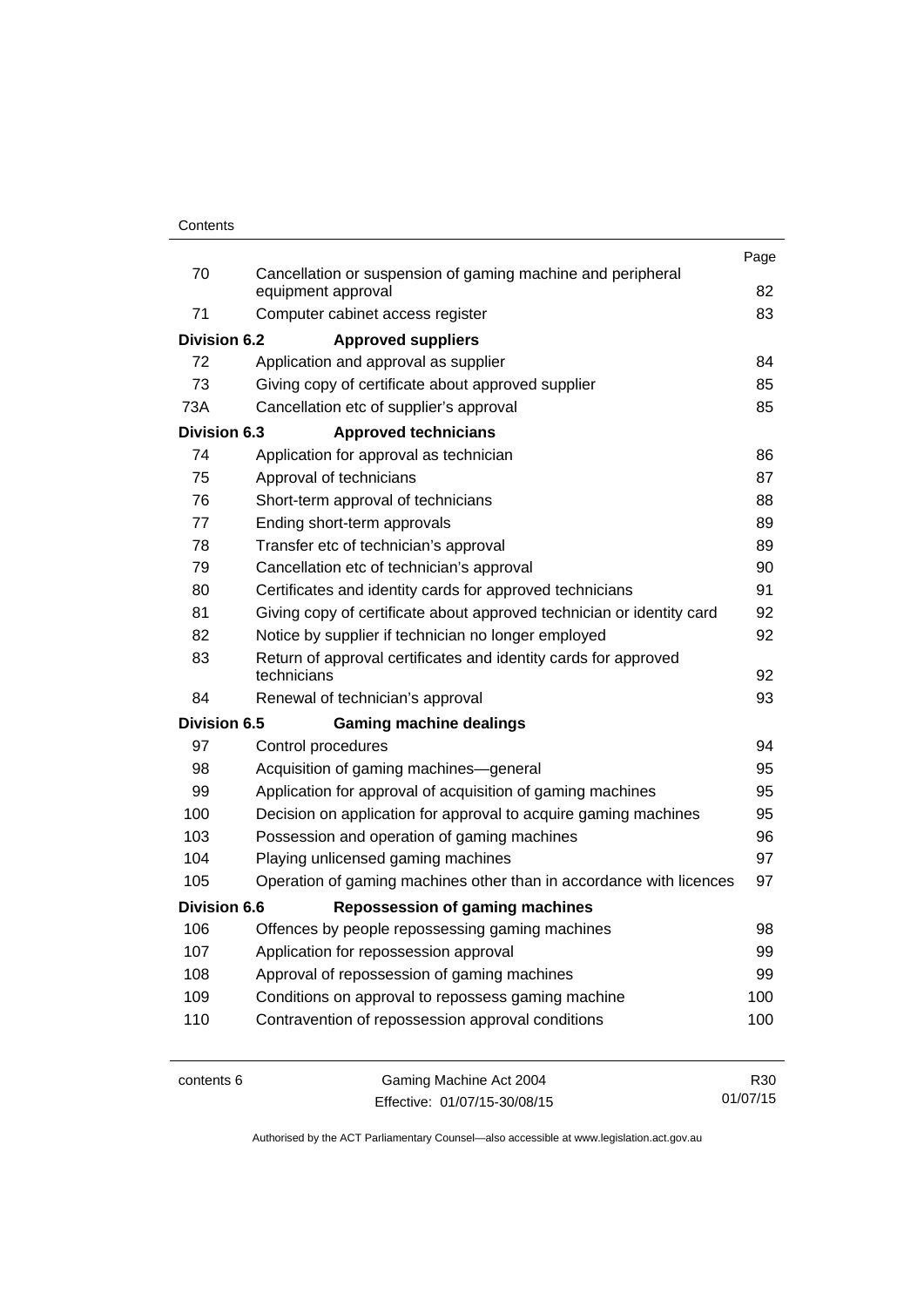|                     |                                                                           | Contents   |
|---------------------|---------------------------------------------------------------------------|------------|
|                     |                                                                           | Page       |
| <b>Division 6.7</b> | <b>Disposal of gaming machines</b>                                        |            |
| 111                 | Unapproved disposal of gaming machines                                    | 100        |
| 112                 | Application for approval for disposal of gaming machines                  | 101        |
| 113                 | Approval of disposal of gaming machines                                   | 101        |
| <b>Division 6.8</b> | Seizure of gaming machines                                                |            |
| 114                 | Seizure of unlawful gaming machines                                       | 102        |
| 115                 | Receipt for gaming machines seized                                        | 102        |
| 116                 | Application for order disallowing seizure                                 | 103        |
| 117                 | Order for return of seized gaming machine                                 | 103        |
| 118                 | Adjournment pending hearing of other proceedings                          | 104        |
| 119                 | Forfeiture of seized gaming machines                                      | 104        |
| Division 6.9        | Installation and operation of gaming machines                             |            |
| 120                 | Installation to be in accordance with approval of commission              | 105        |
| 121                 | Offence to install gaming machines                                        | 105        |
| 122                 | Certificate about meter readings                                          | 106        |
| 123                 | Sealing computer cabinet                                                  | 106        |
| 124                 | Commission may require information                                        | 106        |
| 125                 | Operation to be subject to correct percentage payout                      | 107        |
| 126                 | Position for percentage payout of gaming machines display                 | 107        |
| 127                 | Maximum stake amount                                                      | 107        |
| Part 7              | Regulation of gaming machines generally                                   |            |
| 128                 | Machine access generally                                                  | 108        |
| 129                 | Interference with gaming machines                                         | 109        |
| 130                 | Opening computer cabinets                                                 | 110        |
| 131                 | Rendering gaming machines inoperable on licence ceasing to be in<br>force | 110        |
| 132                 | Removal of gaming machines from premises                                  | 111        |
| Part 8              | Linked-jackpot arrangements                                               |            |
| 133                 | Operation of linked-jackpot arrangements                                  | 112        |
| 134                 | Single-user authorisation for linked-jackpot arrangements                 | 112        |
| 135                 | Issue of multi-user permits                                               | 113        |
| 136                 | Conditions on multi-user permits                                          | 115        |
| 137                 | Term of multi-user permits                                                | 116        |
| R <sub>30</sub>     | Gaming Machine Act 2004                                                   | contents 7 |
| 01/07/15            | Effective: 01/07/15-30/08/15                                              |            |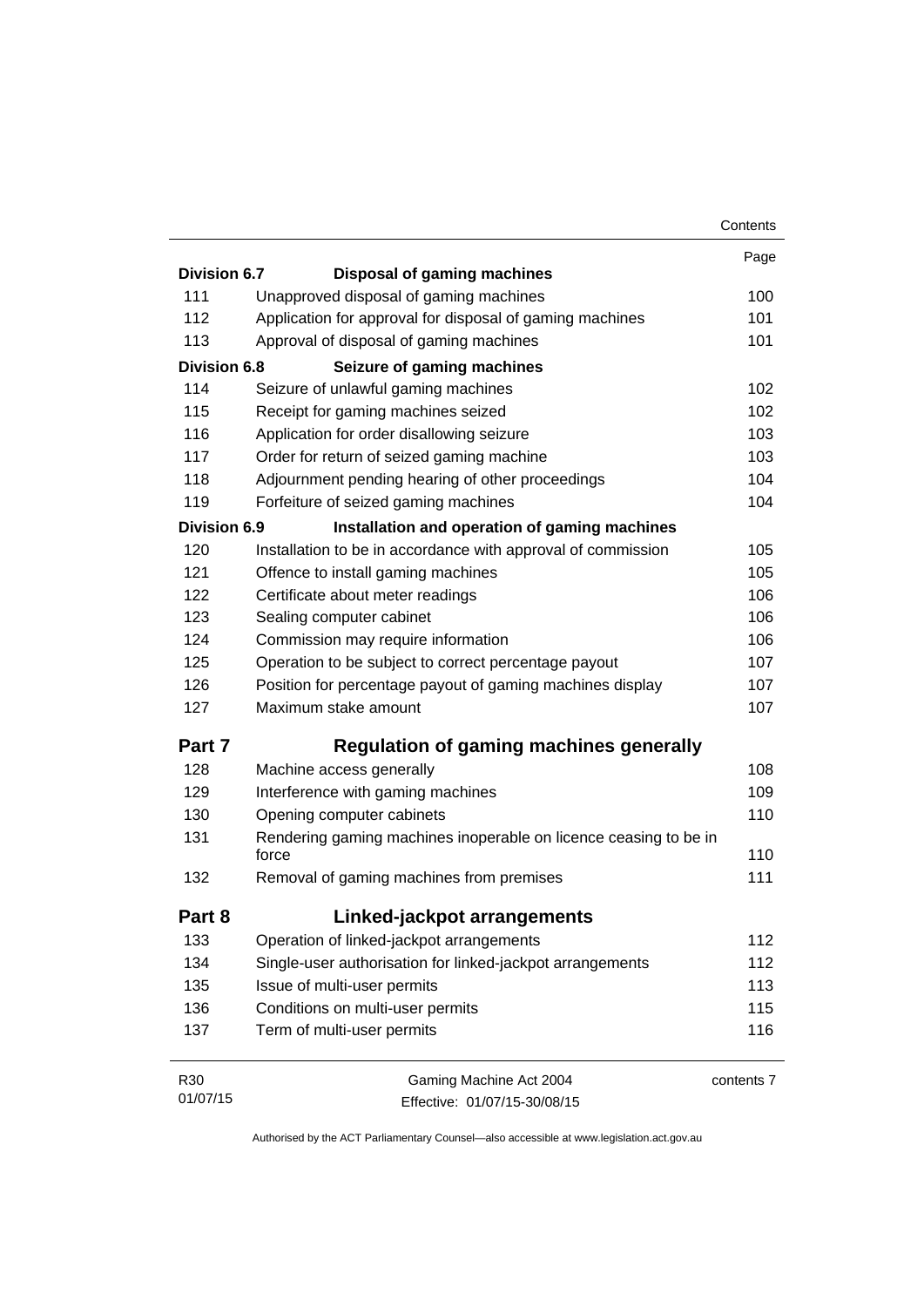#### **Contents**

|     |                                                                      | Page |
|-----|----------------------------------------------------------------------|------|
| 138 | Amendment of multi-user permits in interest of users                 | 116  |
| 139 | Amendment of multi-user permit on request                            | 116  |
| 140 | Amendment of financial and operational aspects of multi-user permits | 118  |
| 141 | Transfer of multi-user permits                                       | 118  |
| 142 | Surrender of multi-user permits                                      | 119  |
| 143 | Unclaimed jackpots                                                   | 119  |
| 144 | Undisbursed jackpots                                                 | 120  |

#### **Part 9 [Club administration](#page-132-0)**

| 144A | Definitions-pt 9                                            | 121 |
|------|-------------------------------------------------------------|-----|
| 145  | Eligible objects                                            | 121 |
| 146  | Eligible clubs                                              | 121 |
| 147  | Associated organisations-declaration                        | 122 |
| 147A | Associated organisation declaration-condition               | 123 |
| 147B | Associated organisation-warning notice                      | 124 |
| 147C | Associated organisation declaration—suspension or repeal    | 124 |
| 147D | Club elections—election of board directors                  | 125 |
| 148  | Club elections-record-keeping                               | 125 |
| 148A | Club directors—acting in good faith                         | 126 |
| 148B | Club constitution—consistency with gaming laws              | 126 |
| 149  | Power to require information about status of eligible clubs | 127 |
| 150  | Disclosure of gifts by executive officer                    | 127 |

# **Part 10 [Promoting responsible practices at licensed](#page-139-0)  [premises](#page-139-0)**

| 151  | Warning notices                                  | 128 |
|------|--------------------------------------------------|-----|
| 152  | <b>External signs</b>                            | 129 |
| 152A | External visibility of gaming machines           | 130 |
| 153  | Cash facilities                                  | 130 |
| 153A | Offence-ATM allowing withdrawals exceeding \$250 | 131 |
| 154  | Lending or extending credit                      | 132 |
| 155  | Children must not enter gaming area              | 133 |
| 156  | Children must not play gaming machines           | 133 |
| 157  | Using false identification                       | 133 |

contents 8 Gaming Machine Act 2004 Effective: 01/07/15-30/08/15

R30 01/07/15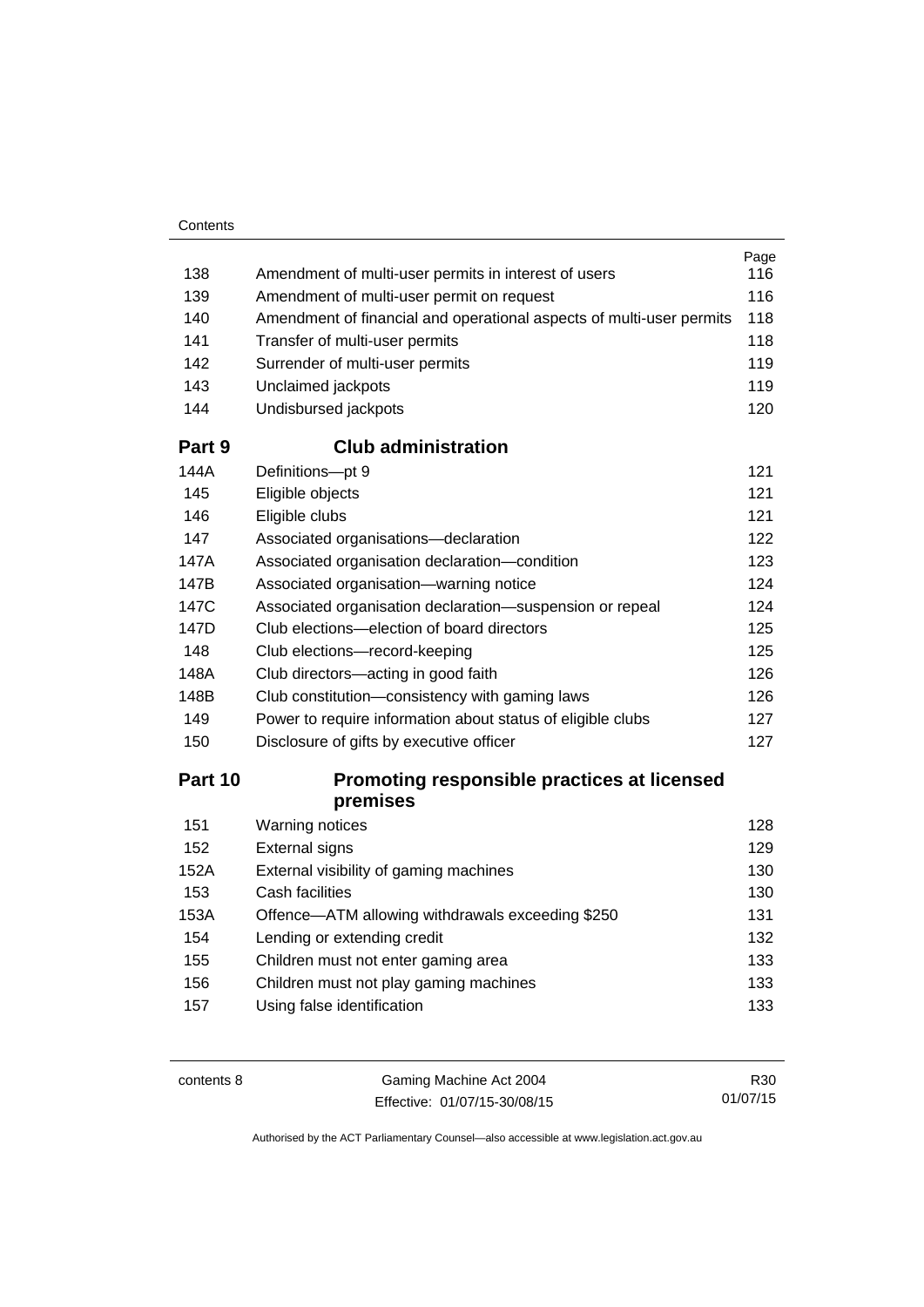|                      |                                                        | Page       |
|----------------------|--------------------------------------------------------|------------|
| Part 11              | <b>Finance</b>                                         |            |
| <b>Division 11.1</b> | General                                                |            |
| 158                  | Audit of financial statements etc                      | 134        |
| 159                  | Gaming machine tax                                     | 135        |
| 161                  | Payment of gaming machine tax                          | 136        |
| 162                  | Gaming machine tax returns                             | 137        |
| 163                  | Payment of gaming machine tax following transfer       | 137        |
| <b>Division 11.2</b> | Problem gambling assistance fund                       |            |
| 163A                 | Required payment to problem gambling assistance fund   | 137        |
| 163AA                | Problem gambling assistance fund-annual payment option | 138        |
| 163B                 | Problem gambling assistance fund                       | 139        |
| Part 12              | <b>Community contributions</b>                         |            |
| 164                  | Approval of community contributions                    | 140        |
| 165                  | Records of contributions                               | 142        |
| 166                  | Report about records and finances                      | 143        |
| 167                  | Commission must report to Minister                     | 143        |
| 168                  | Minister must present commission's report              | 143        |
| 169                  | Required community contributions                       | 144        |
| 170                  | Corporations with several licences                     | 144        |
| 171                  | Women's sport community contributions                  | 145        |
| 171A                 | Problem gambling community contributions               | 145        |
| 172                  | Community contribution shortfall tax                   | 146        |
| Part 13              | <b>Notification and review of decisions</b>            |            |
| 173                  | Meaning of reviewable decision-pt 13                   | 147        |
| 173A                 | Reviewable decision notices                            | 147        |
| 173B                 | Applications for review                                | 147        |
| Part 14              | <b>Miscellaneous</b>                                   |            |
| 174                  | Acts and omissions of representatives                  | 148        |
| 175                  | Canberra Airport                                       | 149        |
| 176                  | <b>Evidentiary certificates</b>                        | 149        |
| 177                  | Determination of fees                                  | 149        |
| 178                  | Regulation-making power                                | 150        |
| R30                  | Gaming Machine Act 2004                                | contents 9 |
| 01/07/15             | Effective: 01/07/15-30/08/15                           |            |

Effective: 01/07/15-30/08/15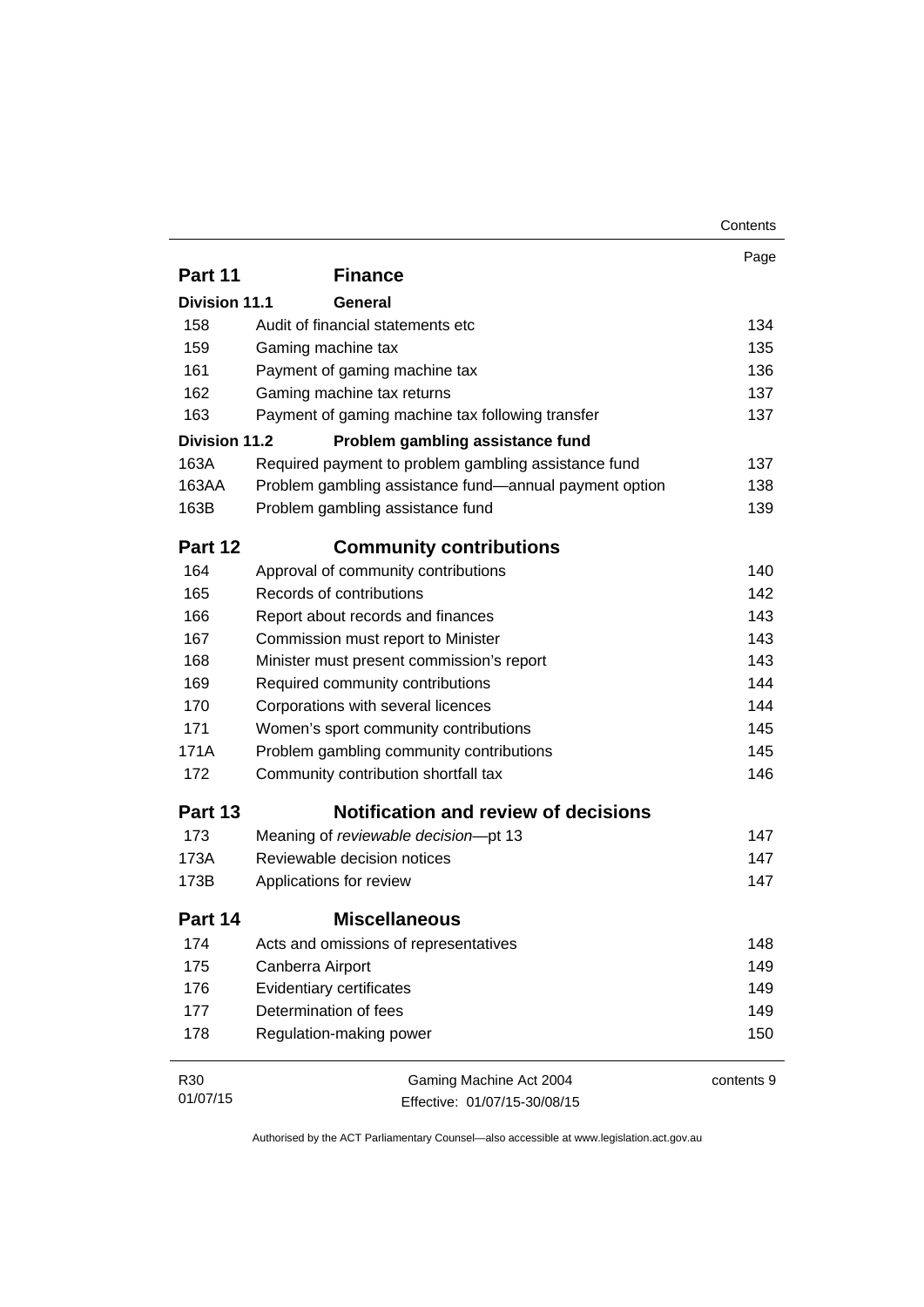#### **Contents**

| <b>Schedule 1</b> | <b>Reviewable decisions</b> | Page<br>151 |
|-------------------|-----------------------------|-------------|
| <b>Dictionary</b> |                             | 158         |
| <b>Endnotes</b>   |                             |             |
| 1                 | About the endnotes          | 167         |
| 2                 | Abbreviation key            | 167         |
| 3                 | Legislation history         | 168         |
| 4                 | Amendment history           | 172         |
| 5                 | Earlier republications      | 183         |

contents 10 Gaming Machine Act 2004 Effective: 01/07/15-30/08/15

R30 01/07/15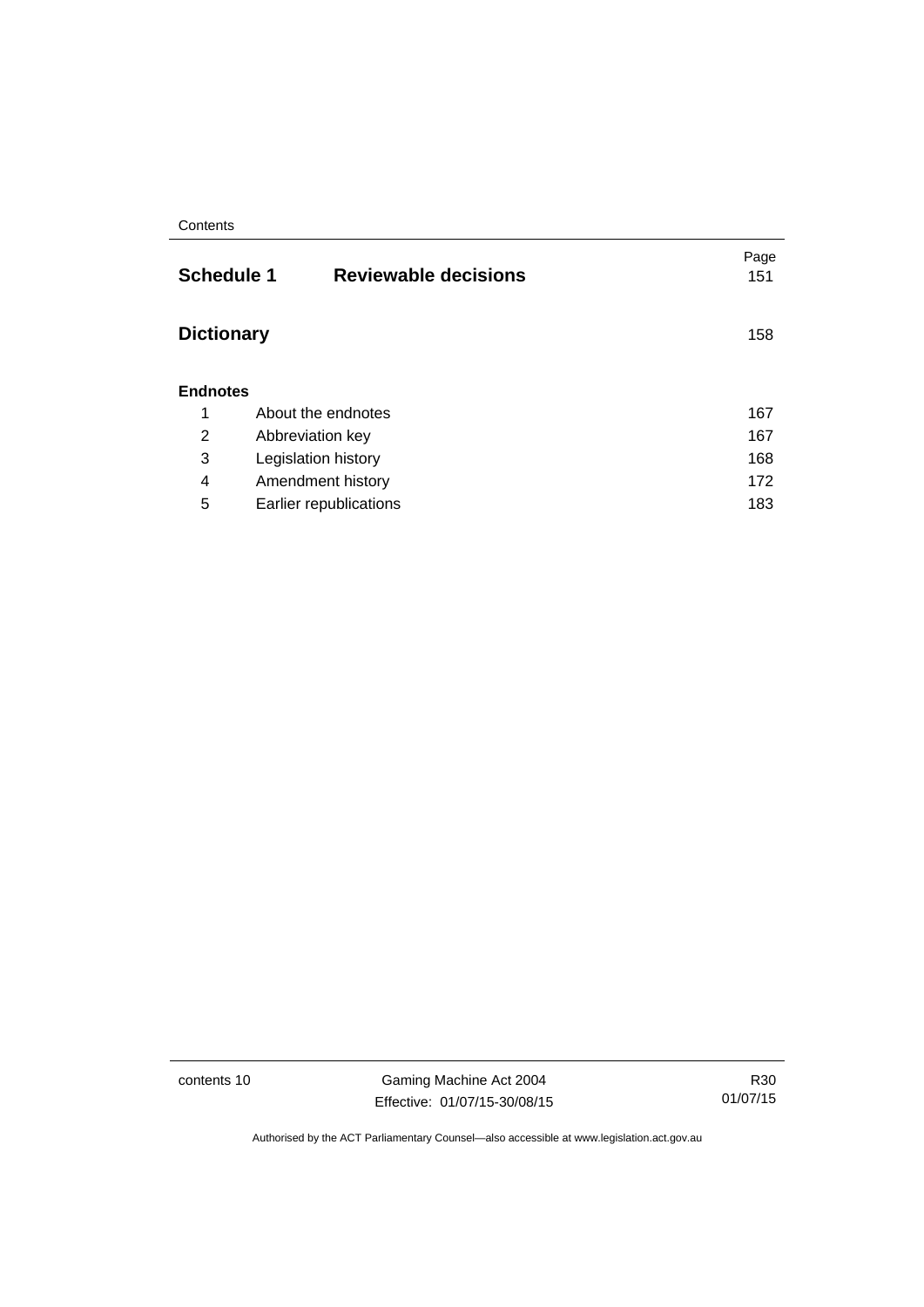

# **Gaming Machine Act 2004**

An Act in relation to gaming machines, and for other purposes

R30 01/07/15

Ī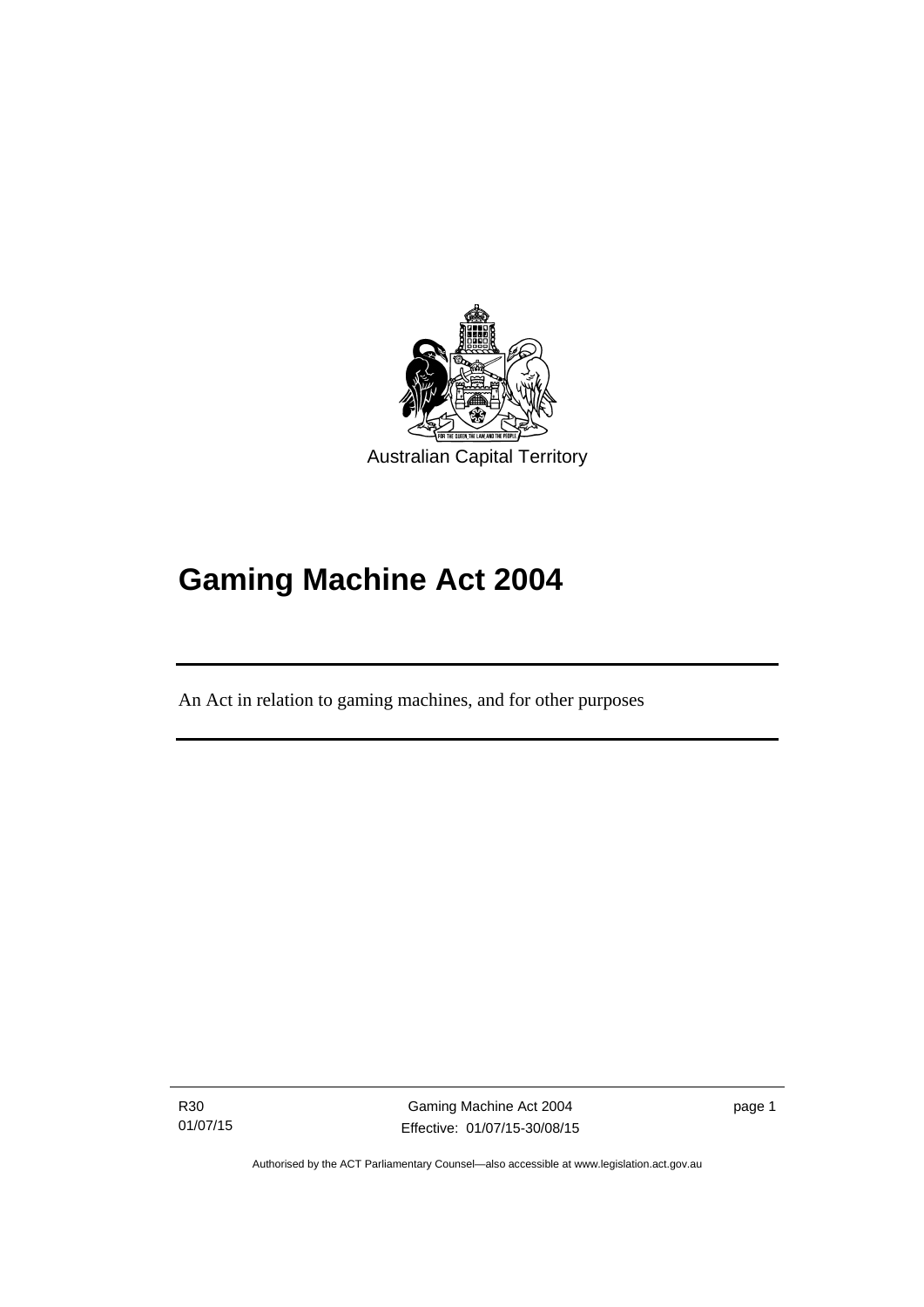#### Part 1 **Preliminary**

Section 1

# <span id="page-13-0"></span>**Part 1** Preliminary

#### <span id="page-13-1"></span>**1 Name of Act**

This Act is the *Gaming Machine Act 2004*.

### <span id="page-13-2"></span>**3 Dictionary**

The dictionary at the end of this Act is part of this Act.

*Note 1* The dictionary at the end of this Act defines certain terms used in this Act, and includes references (*signpost definitions*) to other terms defined elsewhere.

> For example, the signpost definition '*general licence*—see the *[Liquor](http://www.legislation.act.gov.au/a/2010-35)  [Act 2010](http://www.legislation.act.gov.au/a/2010-35)*, section 17.' means that the term 'general licence' is defined in that section and the definition applies to this Act.

*Note 2* A definition in the dictionary (including a signpost definition) applies to the entire Act unless the definition, or another provision of the Act, provides otherwise or the contrary intention otherwise appears (see [Legislation Act,](http://www.legislation.act.gov.au/a/2001-14)  $s$  155 and  $s$  156 (1)).

#### <span id="page-13-3"></span>**4 Notes**

A note included in this Act is explanatory and is not part of this Act.

*Note* See the [Legislation Act,](http://www.legislation.act.gov.au/a/2001-14) s 127 (1), (4) and (5) for the legal status of notes.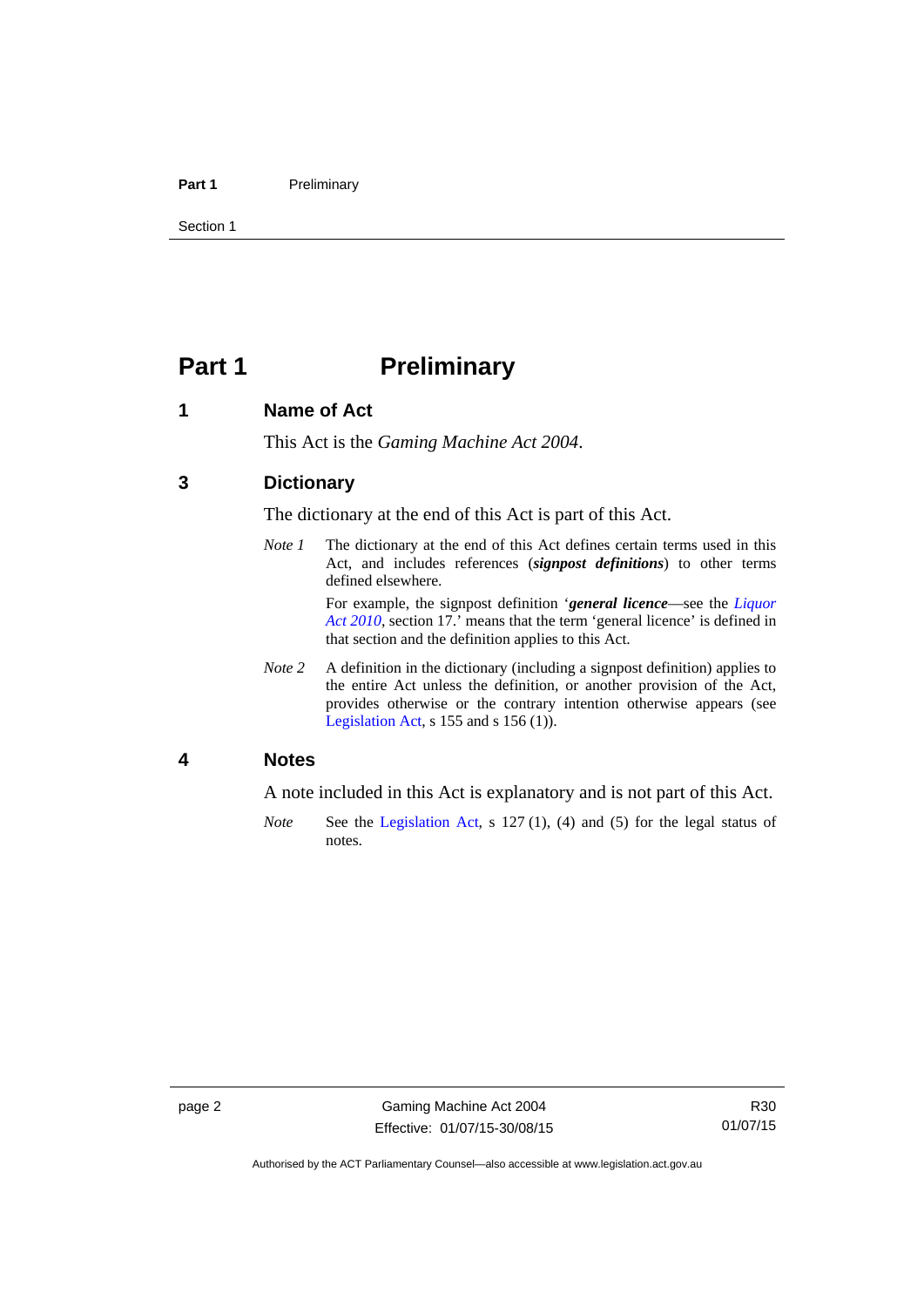#### <span id="page-14-0"></span>**5 Offences against Act—application of Criminal Code etc**

Other legislation applies in relation to offences against this Act.

#### *Note 1 Criminal Code* The [Criminal Code,](http://www.legislation.act.gov.au/a/2002-51) ch 2 applies to all offences against this Act (see Code, pt 2.1). The chapter sets out the general principles of criminal responsibility (including burdens of proof and general defences), and defines terms used for offences to which the Code applies (eg *conduct*, *intention*, *recklessness* and *strict liability*).

*Note 2 Penalty units* 

The [Legislation Act](http://www.legislation.act.gov.au/a/2001-14), s 133 deals with the meaning of offence penalties that are expressed in penalty units.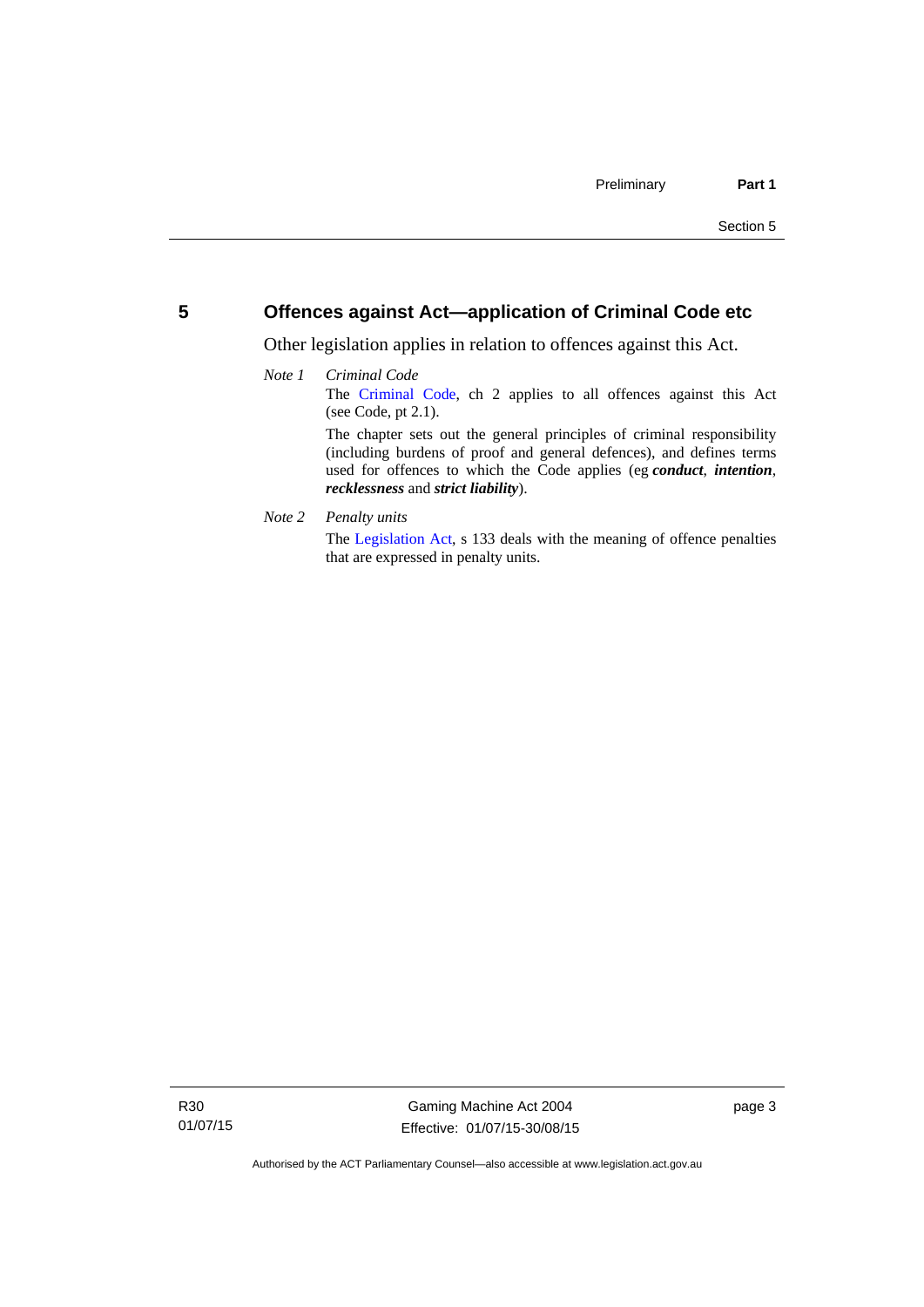# <span id="page-15-0"></span>**Part 2 Licences**

# <span id="page-15-1"></span>**Division 2.1 Definitions and important concepts**

## <span id="page-15-2"></span>**6 Definitions for pt 2**

In this part:

*initial licence application*—see section 9.

*licence amendment application*–see section 9.

# <span id="page-15-3"></span>**7 Meaning of** *influential person* **for Act**

(1) In this Act:

*influential person*, for a corporation—

- (a) means any of the following:
	- (i) an executive officer of the corporation;
	- (ii) a related corporation;
	- (iii) an executive officer of a related corporation;
	- (iv) an influential owner; and
- (b) includes a person who, though not mentioned in paragraph (a), can exercise as much influence over the actions of the corporation as someone mentioned in that paragraph.

*Note Corporation* includes a club (see dict).

(2) In this section:

*influential owner*, of a corporation, means a person who, whether directly or through intermediary corporate ownership or nominees—

- (a) can control 5% of the votes at an annual general meeting of the corporation; or
- (b) can control the appointment of a director of the corporation.

R30 01/07/15

Authorised by the ACT Parliamentary Counsel—also accessible at www.legislation.act.gov.au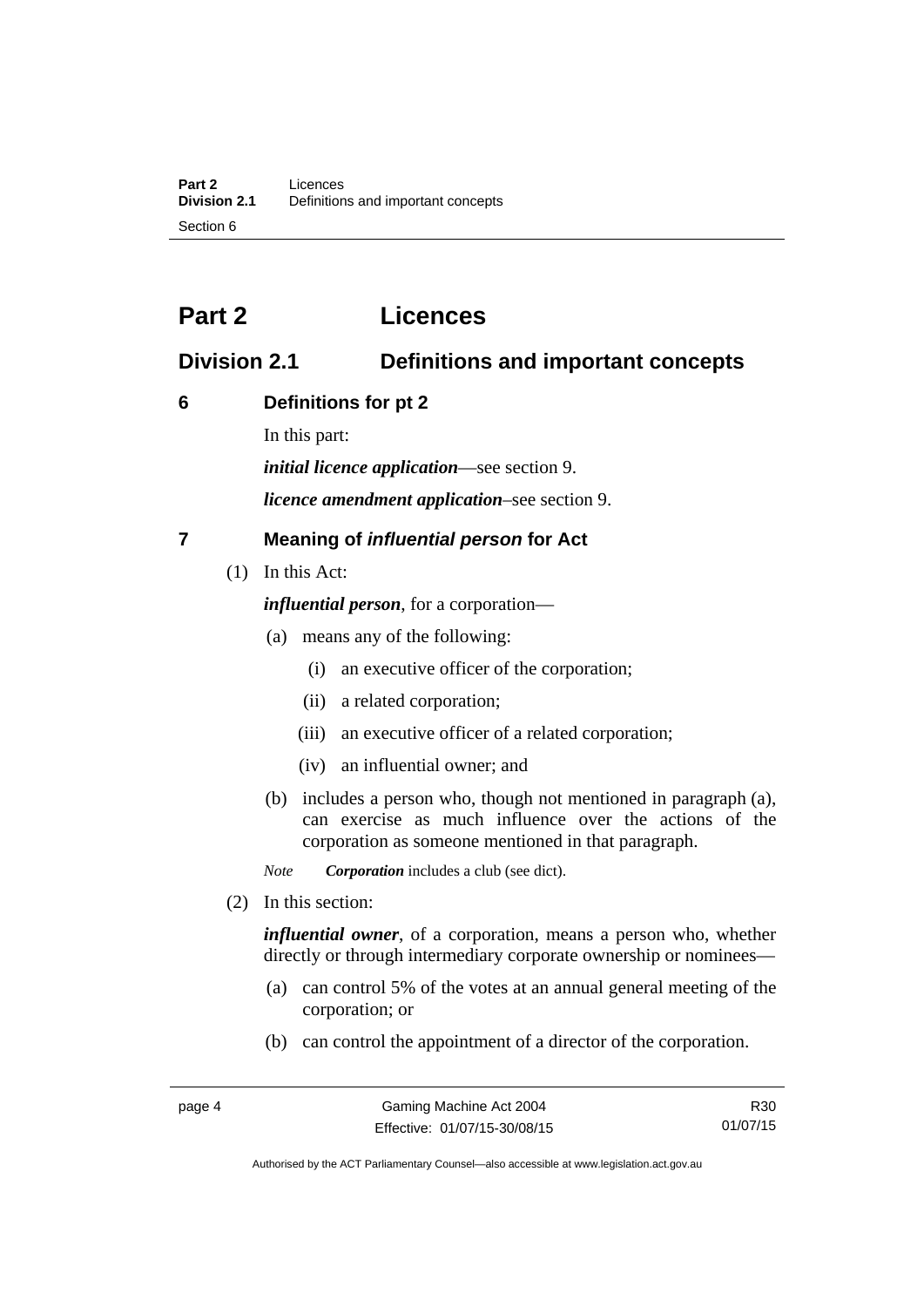*related corporation* means a related body corporate under the [Corporations Act](http://www.comlaw.gov.au/Series/C2004A00818).

#### <span id="page-16-0"></span>**8 What licence authorises**

- (1) A licence authorises the licensee—
	- (a) to acquire and dispose of gaming machines; and
	- (b) to install gaming machines on the licensed premises under the licence; and
	- (c) to operate the gaming machines stated in the licence on the licensed premises.
	- *Note* This Act, and the licence, may limit or place conditions on the authority under this section.
- (2) However, a licence does not authorise the licensee to operate gaming machines on more than 1 licensed premises under the licence.
- (3) A regulation may prescribe times when licensees must not operate a gaming machine.
- (4) A licence may authorise the use of only class B and class C gaming machines.

#### <span id="page-16-1"></span>**9 Kinds of applications under pt 2**

A person may apply to the commission for a licence (an *initial licence application*) or amendment of a licence (a *licence amendment application*).

- *Note 1* If a form is approved under the [Control Act,](http://www.legislation.act.gov.au/a/1999-46) s 53D for an application, the form must be used.
- *Note 2* A fee may be determined under s 177 for this provision.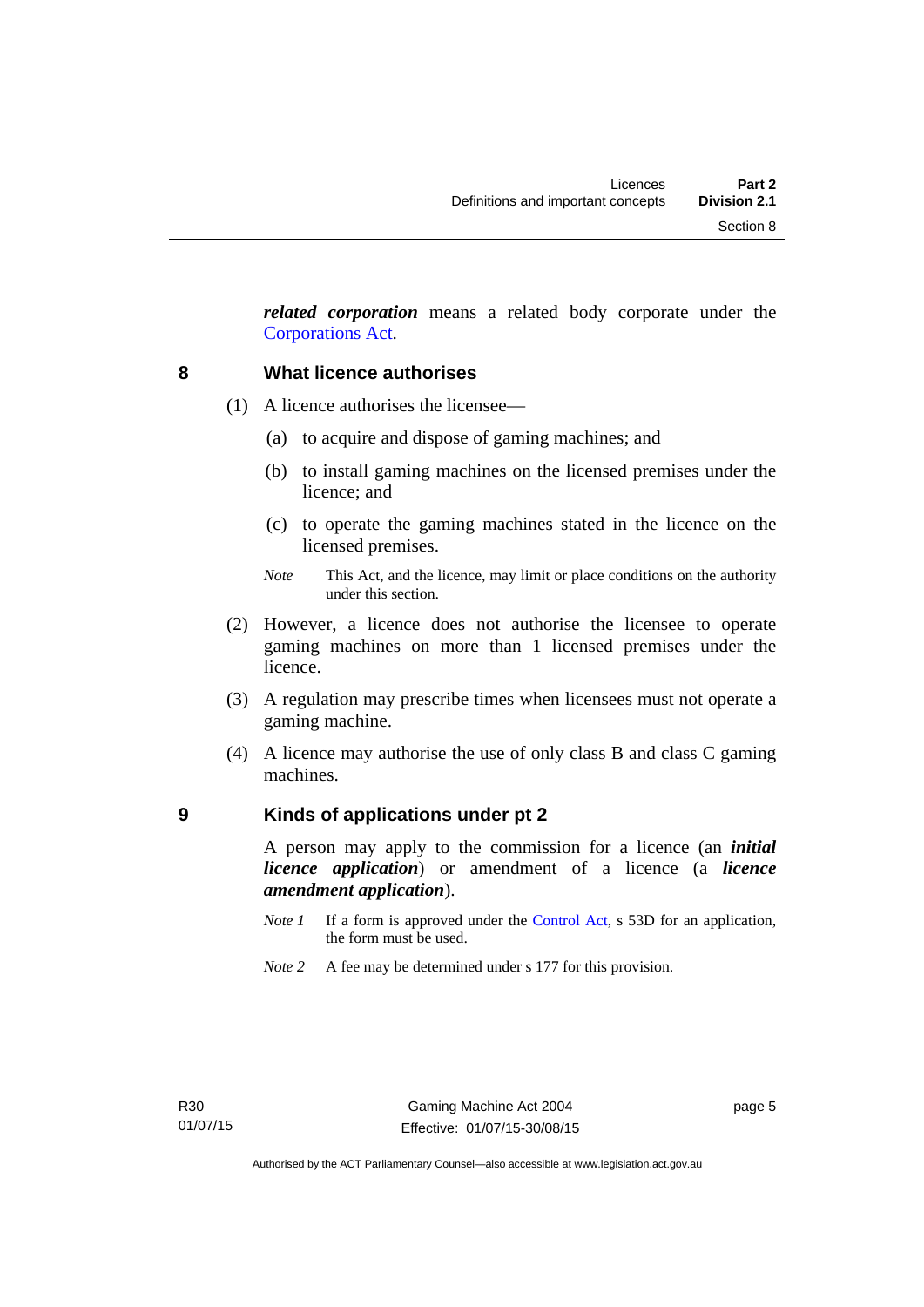### <span id="page-17-0"></span>**10 Applications to be dealt with in order of receipt**

- (1) This section applies to initial licence applications.
- (2) However, this section does not apply to the application if—
	- (a) the applicant has been authorised to operate 1 or more gaming machines because of the application; or
	- (b) the application has been refused.
- (3) Applications to which this section applies must be dealt with in the order in which they are received by the commission.
- (4) However, if an application does not contain sufficient information to allow the commission to decide the application, subsection (3) applies to the application as if it were received by the commission when sufficient information is given to the commission to allow the commission to decide it.
- (5) The commission is not required to make a decision about the number of gaming machines authorised to be operated under a licence if licences that have already been issued authorise the operation of the maximum number of gaming machines allowed on all licensed premises in the ACT.

- (6) The commission may, by written notice given to the applicant, require an applicant to provide updated information in an application mentioned in subsection (1), including verified updated information, if—
	- (a) subsection (5) applied to the application; and
	- (b) at a later time, subsection (5) stopped applying to the application.
- (7) To remove any doubt, updated information includes an updated required document.

*Note* The maximum number of gaming machines on all licensed premises in the ACT is set under s 35.

R30 01/07/15

Authorised by the ACT Parliamentary Counsel—also accessible at www.legislation.act.gov.au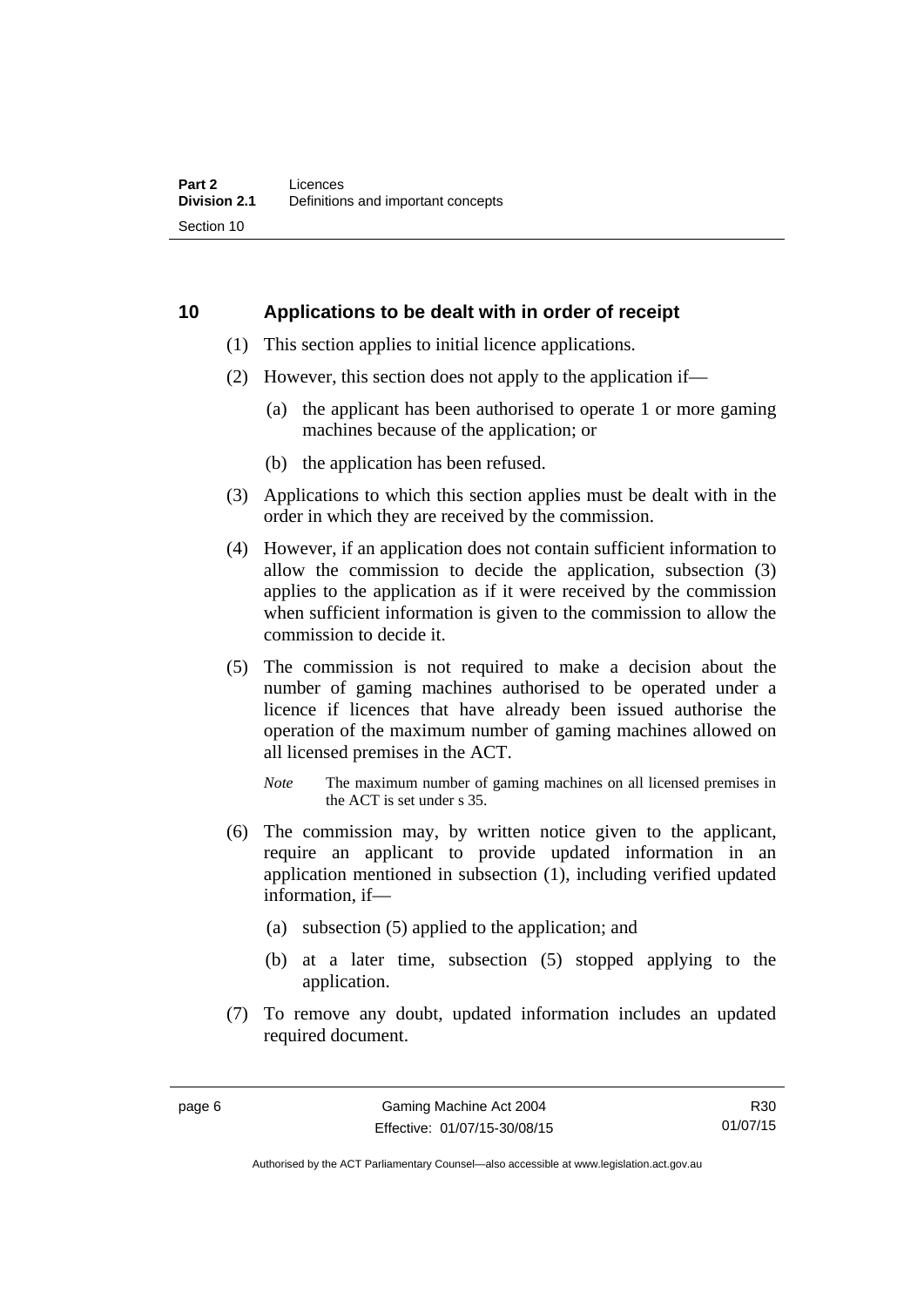# <span id="page-18-0"></span>**Division 2.2 Issue of licences**

## <span id="page-18-1"></span>**10A Initial licence applications—eligibility**

A person may make an initial licence application only if the person—

- (a) is not a club; or
- (b) is a club and does not already hold a licence.

# <span id="page-18-2"></span>**11 Initial licence applications—contents**

- (1) An initial licence application must—
	- (a) be in writing signed by the applicant; and
	- (b) state the applicant's name and address; and
	- (c) if the applicant is a corporation—state the name and address of each director of the corporation; and
	- (d) state the address, and block and section number, of the premises proposed to be licensed; and
	- (e) state the class, number, kind, coin denomination and percentage payout of gaming machines for which the licence is sought; and
	- (f) for a corporation—name each influential person for the corporation and the person's relationship with the corporation; and
	- (g) be accompanied by each of the required documents for the application.
- (2) The following are *required documents* for every initial licence application:
	- (a) a social impact assessment for the application;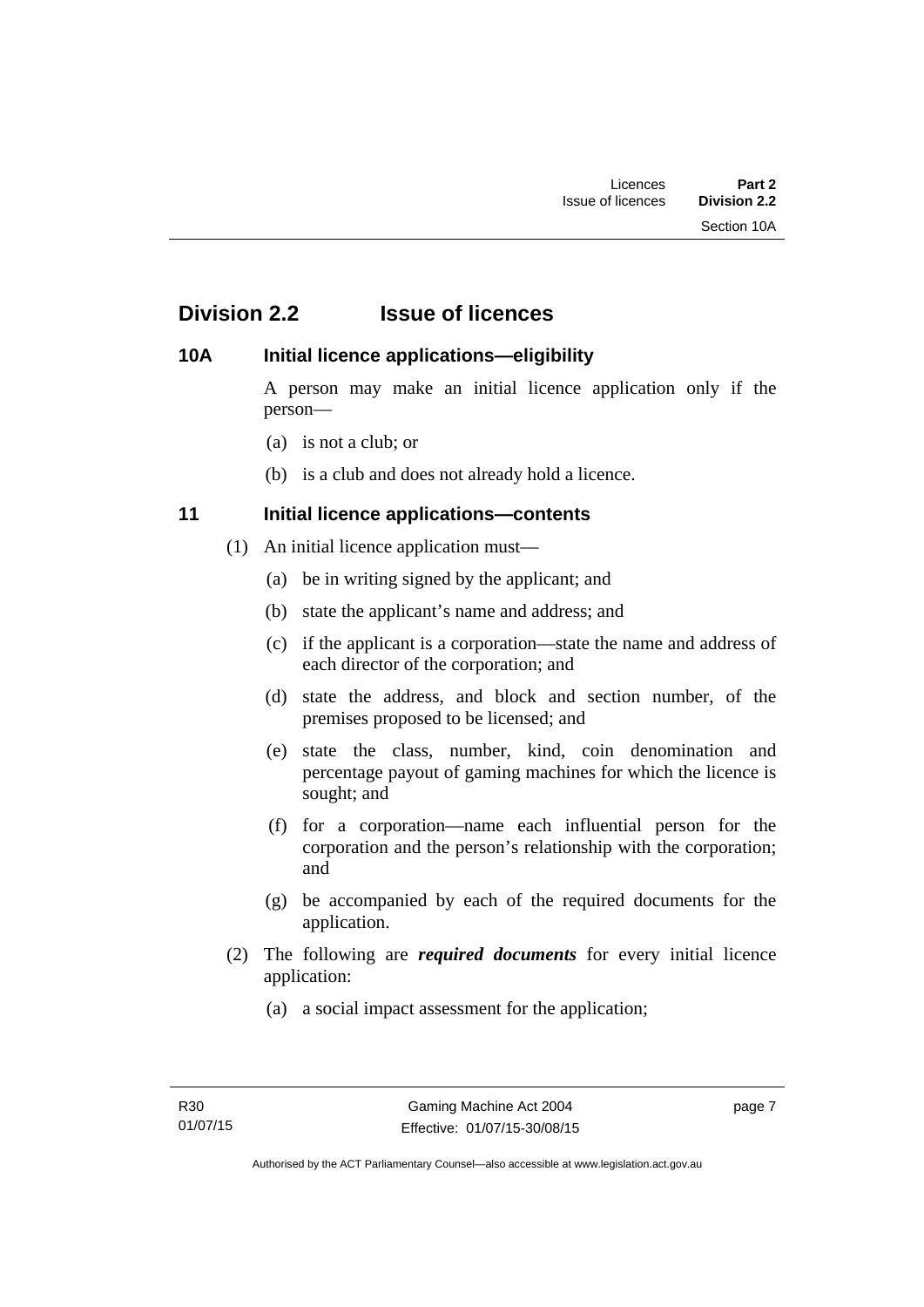- (b) a scale plan of the premises, or part of the premises, proposed to be licensed, showing where the gaming machines are to be installed (the *proposed gaming area*);
- (c) a copy of the rules the applicant has adopted to control the operation of gaming machines on the premises proposed to be licensed;

#### **Examples of what rules may cover**

- 1 how long a machine may be reserved for
- 2 prohibiting abuse of machines
- 3 delay of payment if machine has malfunctioned or been interfered with
- *Note* An example is part of the Act, is not exhaustive and may extend, but does not limit, the meaning of the provision in which it appears (see [Legislation Act,](http://www.legislation.act.gov.au/a/2001-14) s 126 and s 132).
- (d) a copy of the control procedures the applicant has adopted to control the operation of gaming machines on the premises proposed to be licensed;
	- *Note* Control procedures are covered in s 97.
- (e) any other documents required for the application under the regulation.
- (3) The following are also *required documents* for an initial licence application by a club:
	- (a) a copy of the club's constitution;
	- (b) an alphabetical list of names and addresses of all current members of the club, certified correct by the club secretary;
	- (c) a statement, signed by the club secretary, stating the grounds on which the club claims to be an eligible club;
	- (d) evidence that a majority of the voting members of the club who voted in a ballot conducted under the regulation voted for the club having gaming machines.

Authorised by the ACT Parliamentary Counsel—also accessible at www.legislation.act.gov.au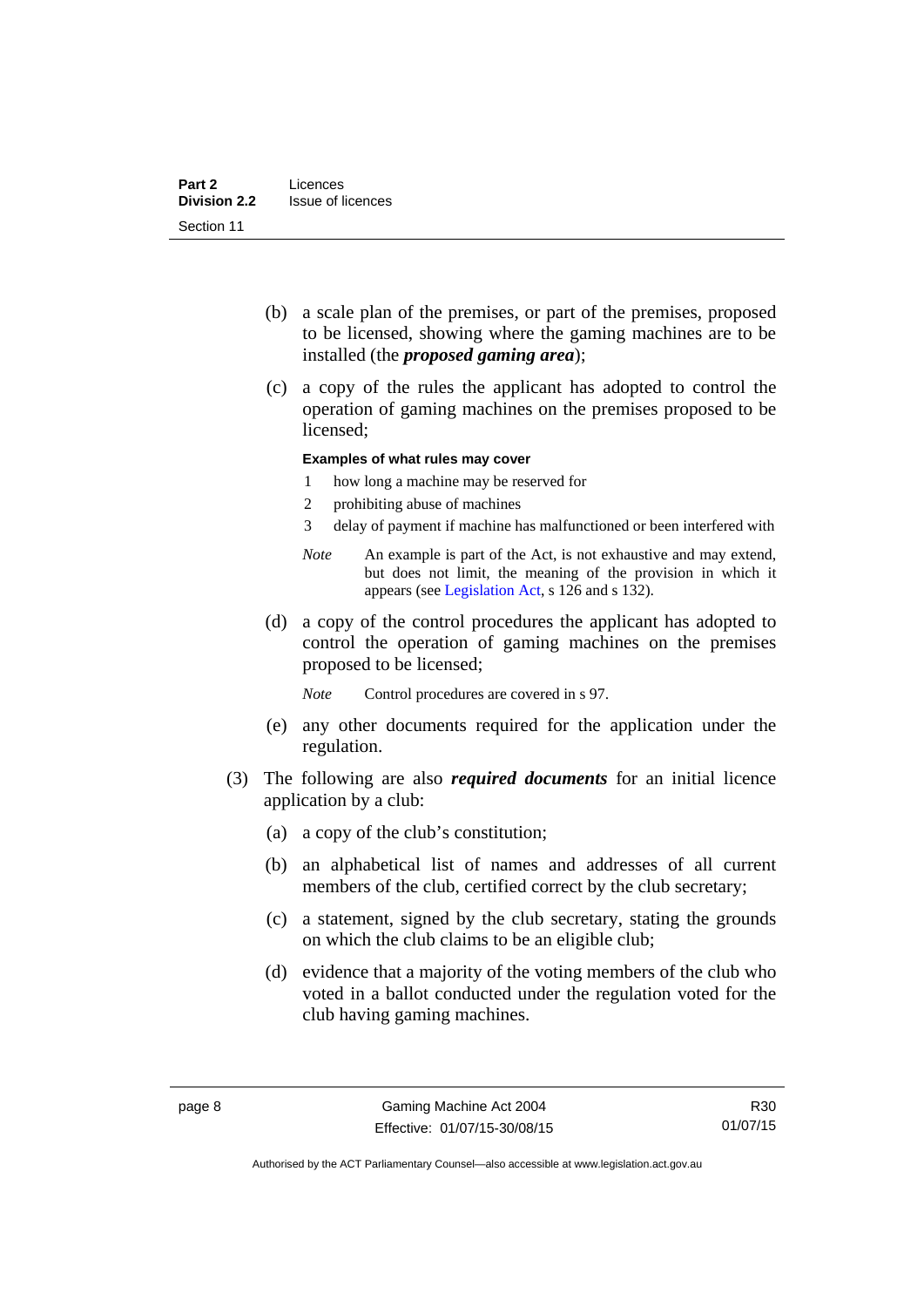- (4) A regulation may require—
	- (a) a required document, or any information in a required document, to be verified in a particular way; or
	- (b) an application to include particular information; or
	- (c) an application, or any information in an application, to be verified in a particular way.
- (5) The commission need not consider an initial licence application if—
	- (a) the application does not include any information required under this section; or
	- (b) the application, or any information in the application, is not verified as required under this section; or
	- (c) the application is not accompanied by a document required under this section to accompany the application; or
	- (d) a document accompanying the application does not include any information required under this section; or
	- (e) a document accompanying the application, or any information in a document accompanying the application, is not verified as required under this section; or
	- (f) any form required to be used for the application, or any document accompanying the application is not used; or
	- (g) any requirement of a form required to be used for the application, or any document accompanying the application, is not complied with.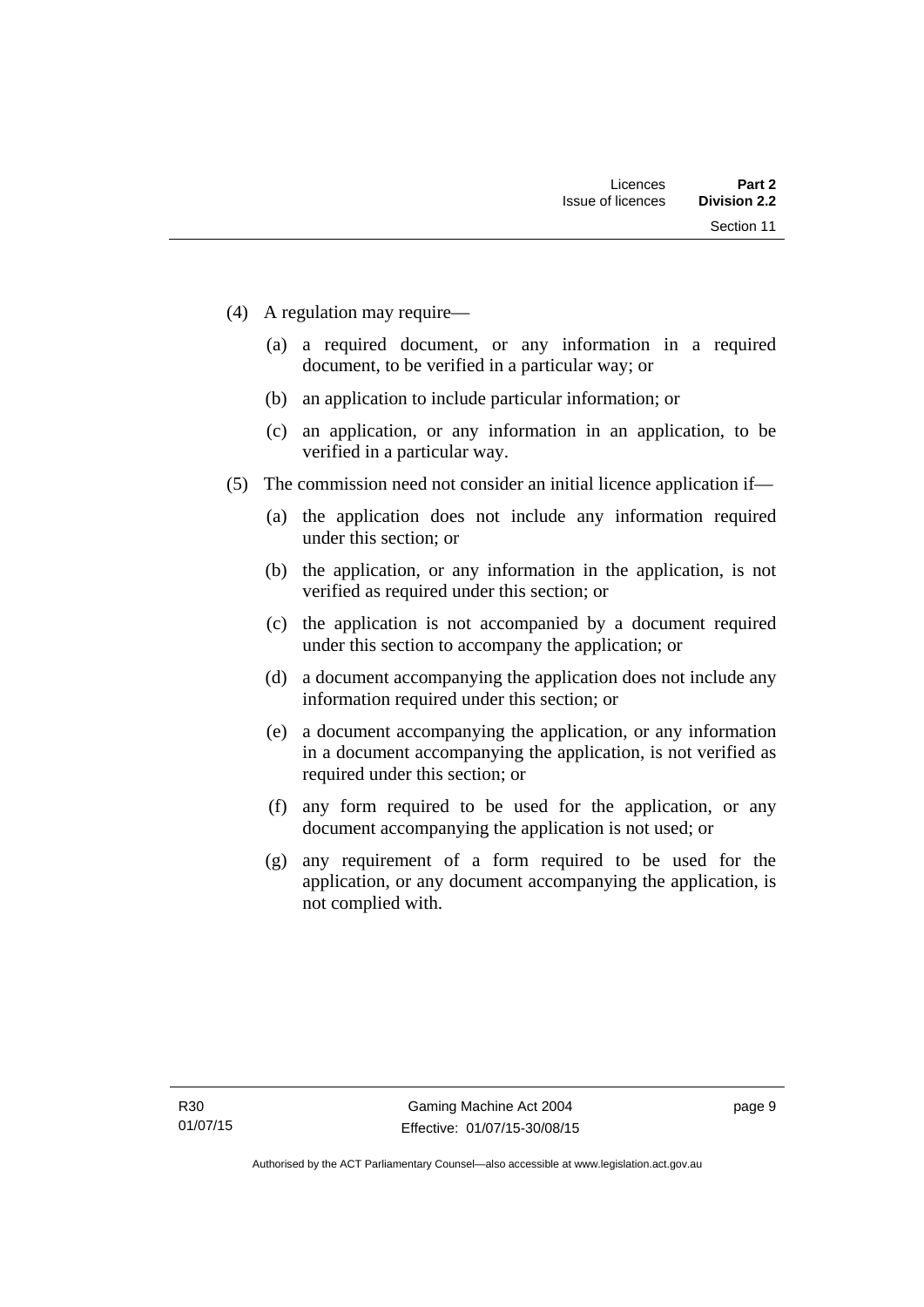#### <span id="page-21-0"></span>**12 Issue of licences**

- (1) This section applies to an initial licence application under section 11.
- (2) The commission must issue a licence to the applicant if—
	- (a) the applicant is an eligible person; and
		- *Note* Eligibility for individuals—see s 20. Eligibility for corporations—see s 21.
	- (b) for an application by a club—a majority of the voting members of the club who voted in a ballot conducted under the regulation voted for the club having gaming machines; and
	- (c) the commission is satisfied about each additional mandatory requirement under section 13 in relation to the application; and
	- (d) authorising the use of the number of gaming machines to be authorised by the licence would not contravene section 35 (Maximum number of gaming machines allowed in ACT).
- (3) However, the commission may refuse to issue a licence to a club if a ground for refusing the licence exists under section 14.
- (4) A licence may be conditional.

#### **Example**

a condition that a gaming area be separated from other parts of the premises

- *Note* An example is part of the Act, is not exhaustive and may extend, but does not limit, the meaning of the provision in which it appears (see [Legislation Act,](http://www.legislation.act.gov.au/a/2001-14) s 126 and s 132).
- (5) In deciding the number and kind of gaming machines to be allowed under a licence, the commission must consider the following:
	- (a) the size and layout of the premises the application relates to;
	- (b) the size and layout of the proposed gaming area;

R30 01/07/15

Authorised by the ACT Parliamentary Counsel—also accessible at www.legislation.act.gov.au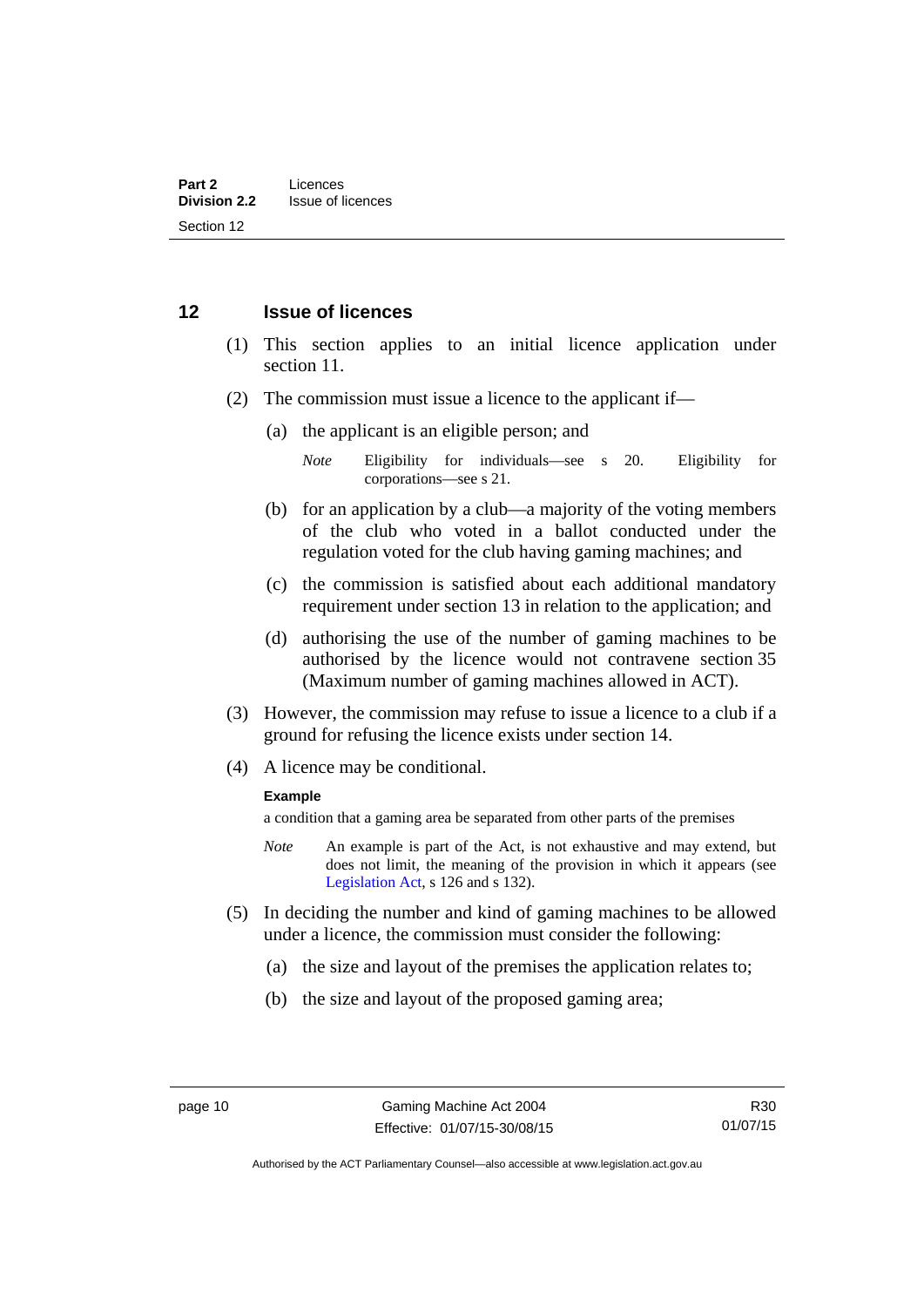- (c) if the applicant is a club——
	- (i) the number of club members worked out under the regulation; and
	- (ii) the ratio of club members to the number of gaming machines held by the licensee; and
	- (iii) the extent to which the club has contributed to, or is likely to contribute to, the community and supported and benefited the community;
- (d) the social impact assessment for the application for the licence and any submission made on the assessment within the 6-week comment period under section 19;
- (e) what the commission may allow under section 16.
- (6) The commission may consider any other relevant matter.

#### <span id="page-22-0"></span>**13 Additional mandatory requirements for issue of licence**

- (1) The following requirements are mandatory requirements under section 12 (2) (c) for an initial licence application:
	- (a) for a corporation (including a club)—the rules and control procedures of the corporation to control the operation of gaming machines are adequate to control that operation;
	- (b) the size and layout of the proposed gaming area are suitable for the installation of gaming machines;
	- (c) the applicant is likely to comply with this Act;

#### **Example**

If the applicant previously held a licence, the commission may consider how well the applicant complied with its conditions in assessing whether the applicant is likely to comply with this Act.

*Note* An example is part of the Act, is not exhaustive and may extend, but does not limit, the meaning of the provision in which it appears (see [Legislation Act,](http://www.legislation.act.gov.au/a/2001-14) s 126 and s 132).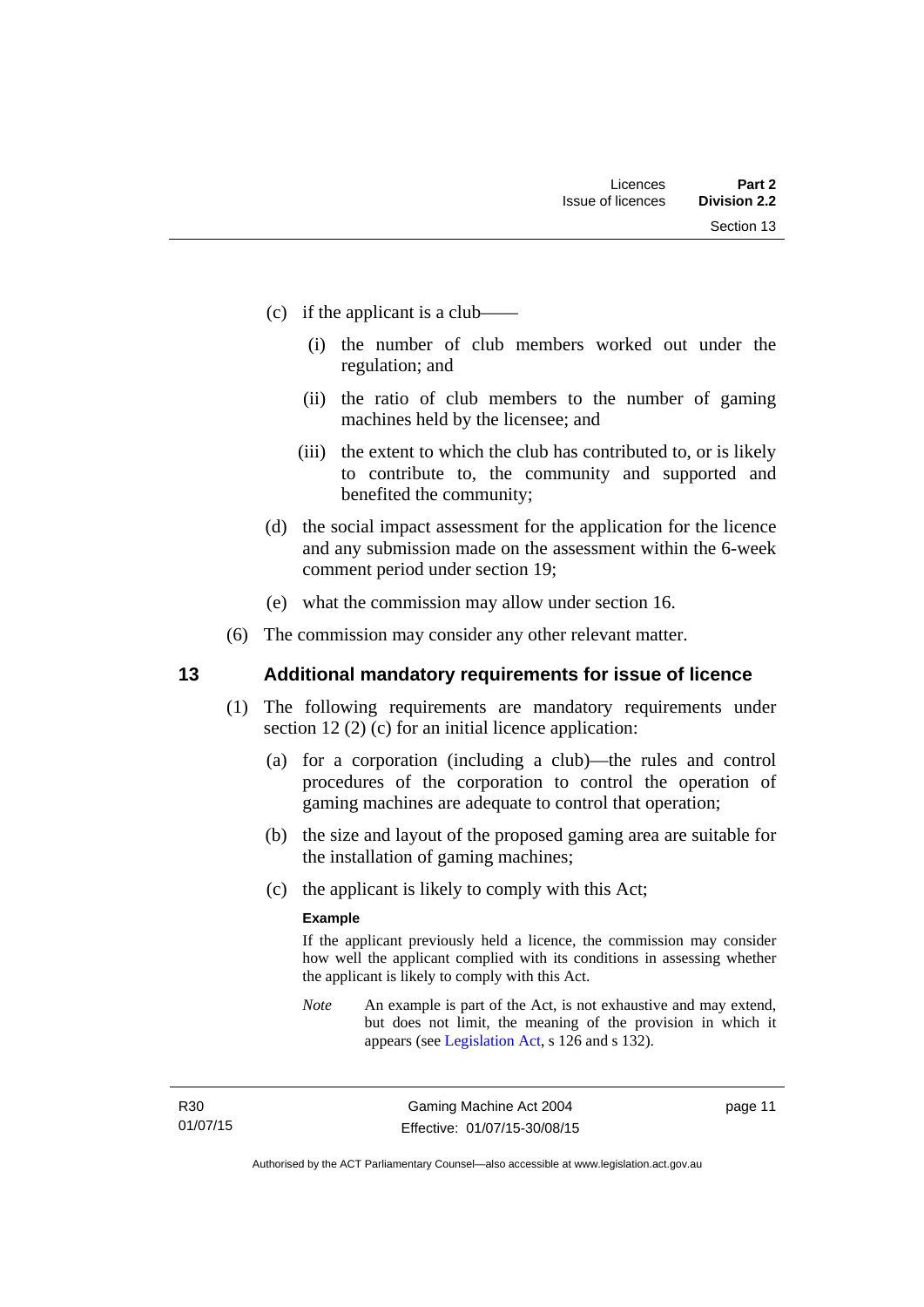- (d) if an on licence applies to the premises to which the application relates—the premises are used by people mainly for drinking alcohol;
- (e) taking into consideration the social impact assessment for the application and any submission made on the assessment within the 6-week comment period under section 19, the issue of the licence is appropriate.

#### **Example for par (e)**

the issue of a licence for the premises to which a general licence or on licence applies may not be appropriate if it would adversely affect the nature or character of the premises and the general use and enjoyment of the premises

 (2) In deciding whether a proposed gaming area is suitable for the installation of gaming machines, the commission must consider harm minimisation strategies for patrons.

## <span id="page-23-0"></span>**14 Grounds for refusing initial licence application by club**

- (1) The commission may refuse to issue a gaming machine licence to an applicant that is a club if satisfied that—
	- (a) payments for goods and services supplied to a club, including the rental or lease payments for the club's premises, are related to the level of gaming machine performance; or

#### **Examples—goods and services**

- food and beverages
- cleaning services
- gaming machines
- *Note* An example is part of the Act, is not exhaustive and may extend, but does not limit, the meaning of the provision in which it appears (see [Legislation Act,](http://www.legislation.act.gov.au/a/2001-14) s 126 and s 132).
- (b) someone, other than the lessor or leasing agent, will receive a payment or benefit during or at the end of a lease, agreement or arrangement entered into by the club for its premises; or

R30 01/07/15

Authorised by the ACT Parliamentary Counsel—also accessible at www.legislation.act.gov.au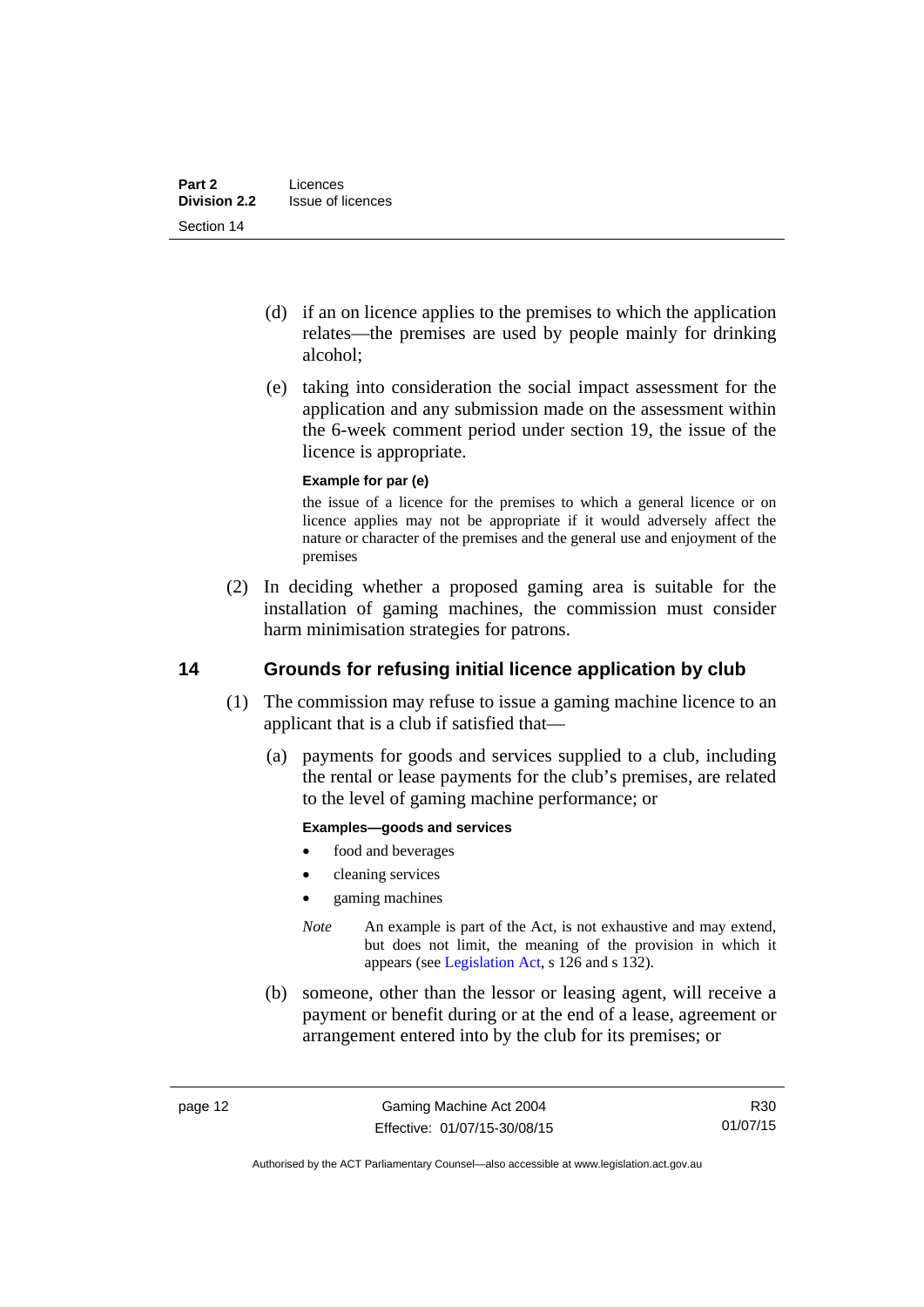- (c) the election of a member of the club's management committee or board has been decided, controlled or influenced in a significant way, or to a significant degree, by—
	- (i) people who are not voting members of the club; or
	- (ii) only some voting members of the club; or
- (d) the voting members of the club, taken as a group, do not have complete control over the election of all members of the club's management committee or board; or
- (e) each voting member of the club does not have an equal right to elect people, and to nominate or otherwise choose people for election, to the club's management committee or board; or
- (f) if the club does not own its premises—an executive officer or employee of the club is also the club's lessor, or an associate of the club's lessor; or
- (g) an executive officer or employee of the club is a creditor, or an associate of a creditor, of the club; or
- (h) the club's management committee or board does not, for any reason, have complete control over the club's business or operations, or a significant aspect of the club's business or operations; or
- (i) the club is being, or may be, used as a device for individual gain or commercial gain by someone other than the club.
- (2) However, the commission must not refuse to issue a gaming machine licence under subsection  $(1)$   $(c)$ ,  $(d)$  or  $(e)$  only because—
	- (a) the commission is satisfied that the election of a member of the club's management committee or board has been decided, controlled or influenced in a significant way, or to a significant degree, by an associated organisation; or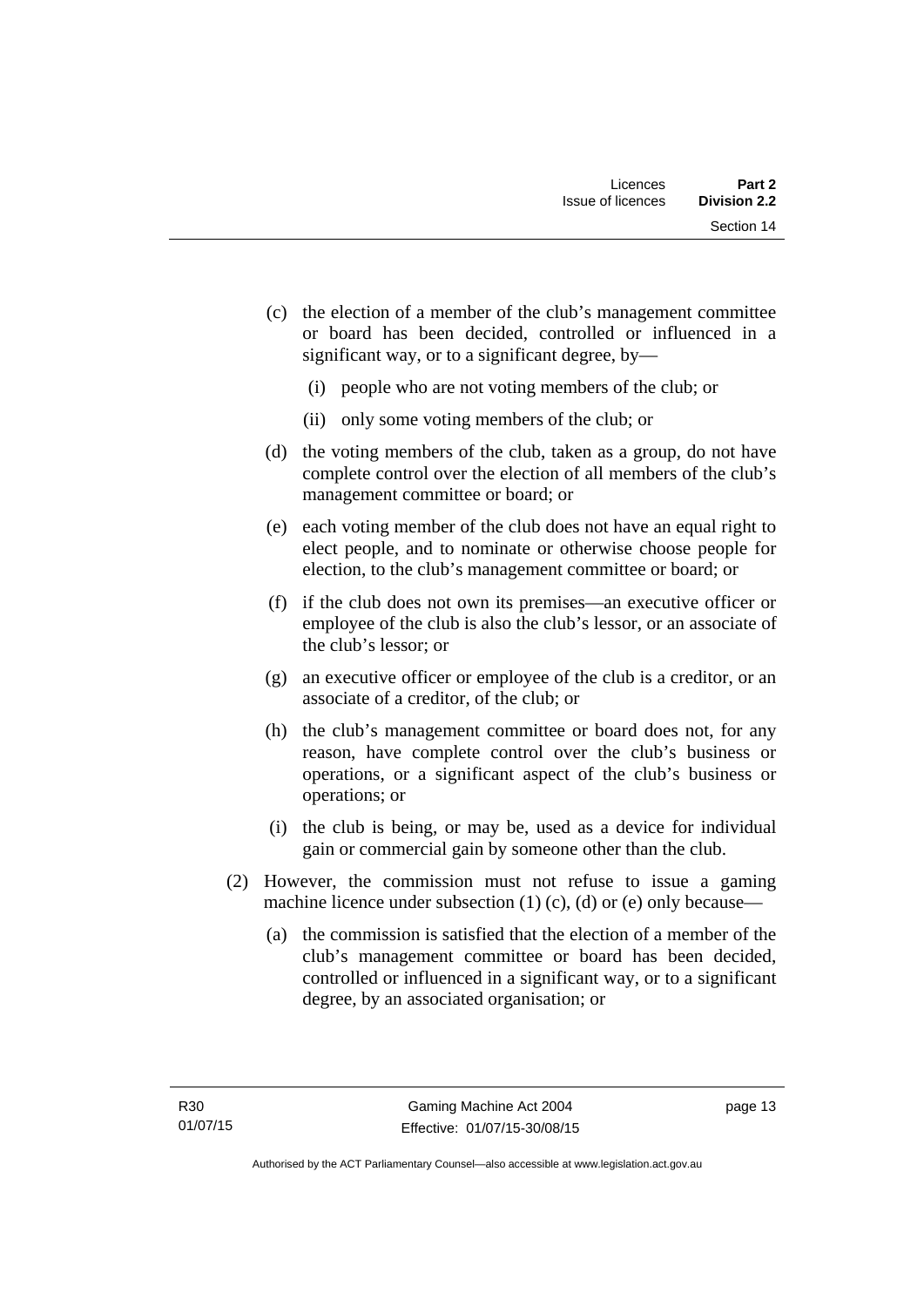- (b) the voting members of the club, taken as a group, do not have complete control over the election of all members of the club's management committee or board because an associated organisation has some control; or
- (c) each voting member of the club does not have an equal right to elect people, and to nominate or otherwise choose people for election, to the club's management committee or board because an associated organisation has a right to elect, nominate or otherwise choose people for election.

## <span id="page-25-0"></span>**15 Form of licence**

- (1) A licence must—
	- (a) state the number and class of gaming machines that the licensee is allowed to operate; and

#### **Example**

3 class B gaming machines

- *Note* An example is part of the Act, is not exhaustive and may extend, but does not limit, the meaning of the provision in which it appears (see [Legislation Act,](http://www.legislation.act.gov.au/a/2001-14) s 126 and s 132).
- (b) state the premises, and each part of the premises (the *gaming areas*), where the licensee is allowed to operate the gaming machines; and
- (c) include a schedule that contains the serial number of each gaming machine authorised to be operated under the licence.
- (2) A regulation may prescribe other requirements in relation to the form of a licence.

### <span id="page-25-1"></span>**16 Restrictions on what commission may authorise non-clubs**

 (1) This section applies if the commission must issue a licence under section 12 on an initial licence application.

R30 01/07/15

Authorised by the ACT Parliamentary Counsel—also accessible at www.legislation.act.gov.au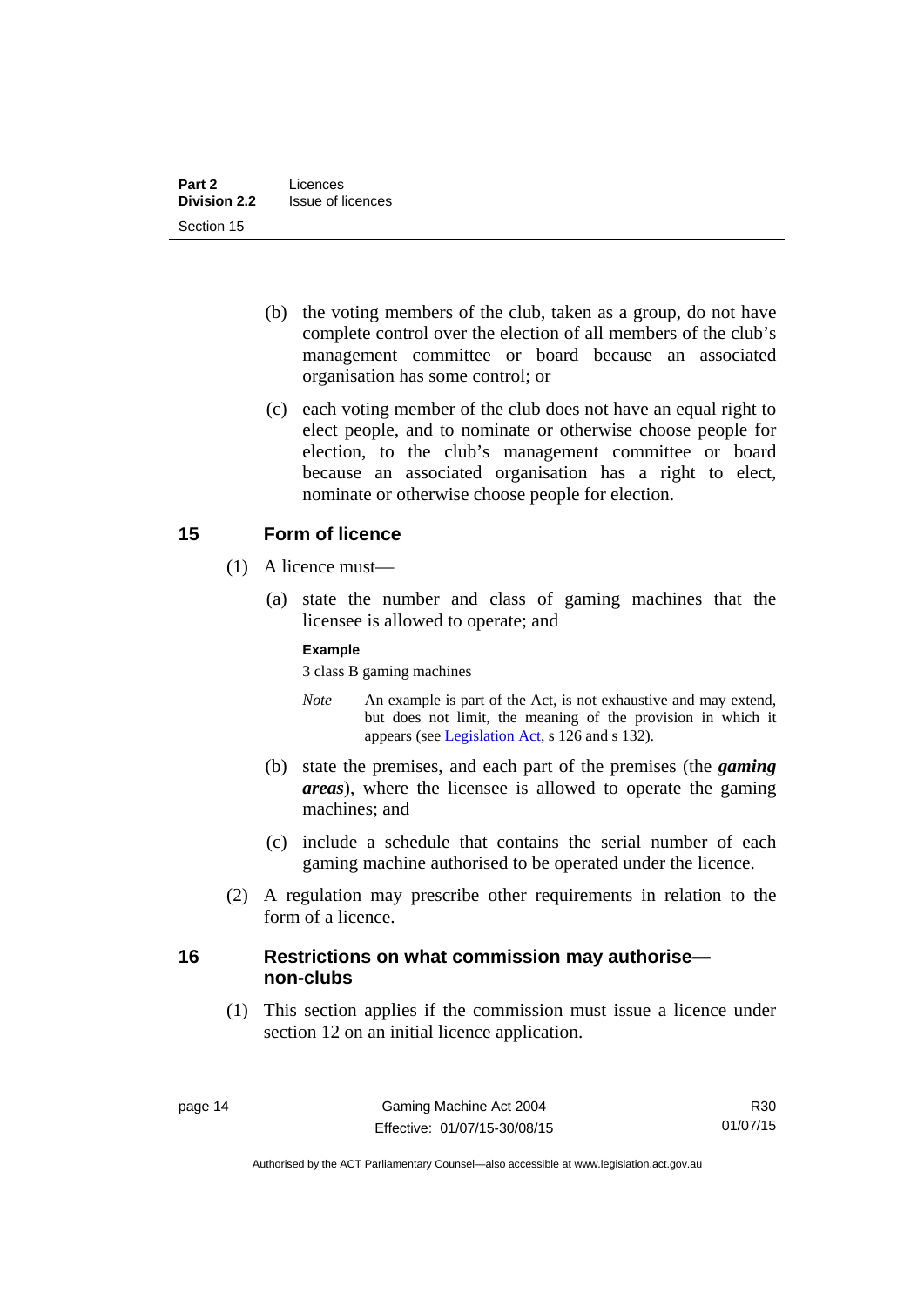- (2) The commission may issue a licence that authorises the use of no more than 10 class B gaming machines, and no class C gaming machines, if—
	- (a) a general licence applies to the premises to which the application relates; and
	- (b) the premises have at least 12 rooms that are used for residential accommodation for lodgers or guests.
- (3) The commission may issue a licence that authorises the use of no more than 2 class B gaming machines, and no class C gaming machines, if—
	- (a) a general licence applies to the premises to which the application relates; but
	- (b) the premises have fewer than 12 rooms (including no rooms) that are used for residential accommodation for lodgers or guests.
- (4) The commission may issue a licence that authorises the use of 2 class B gaming machines, and no class C gaming machines, if an on licence applies to the premises to which the application relates.

## <span id="page-26-0"></span>**17 No available gaming machines**

- (1) This section applies to an initial licence application if—
	- (a) there are no gaming machines in the pool of available gaming machines; and
	- (b) the commission would otherwise have issued a licence to the applicant.
	- *Note Pool of available gaming machines*—see s 36A.
- (2) The commission must—
	- (a) tell the applicant that there are no gaming machines in the pool of available gaming machines; and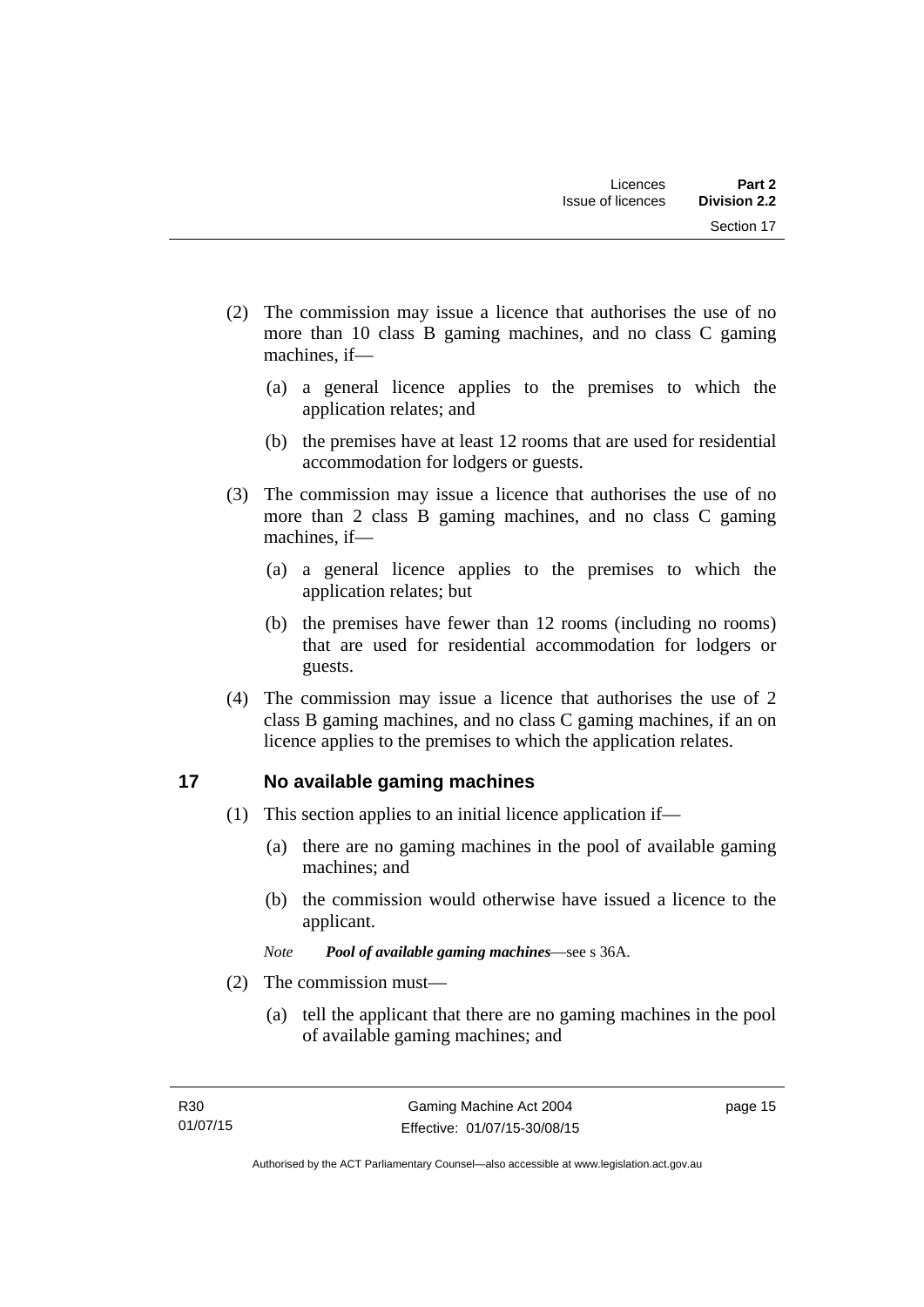- (b) give the applicant a certificate (a *certificate of suitability*) stating that the commission would otherwise have issued a licence to the applicant and that the number of machines the applicant is to be authorised to operate will be determined when—
	- (i) there are gaming machines in the pool of available gaming machines; or
	- (ii) the commission is considering the transfer of a licence to the applicant under section 32 (Transfer of licence).

# <span id="page-27-0"></span>**Division 2.3 Social impact assessments**

#### <span id="page-27-1"></span>**18 Social impact assessment**

- (1) A social impact assessment for an application is a written assessment of the likely economic and social impact of the operation of gaming machines—
	- (a) for an initial licence application—under the proposed licence; or
	- (b) for a licence amendment application—under the licence as proposed to be amended; or
	- (c) for an application for an in-principle approval—under the proposed in-principle approval; or
	- (d) for an application for amendment of an in-principle approval under the in-principle approval as proposed to be amended.
	- *Note* A social impact assessment is required for:
		- an initial licence application (see s 11 (2) (a))
		- some licence amendment applications (see s 23 (1) and s 26B (2))
		- an application for an in-principle approval (see s 38E, which requires applications to comply with s 11 or s 23)
		- some applications for amendment of in-principle approvals (see s 38M).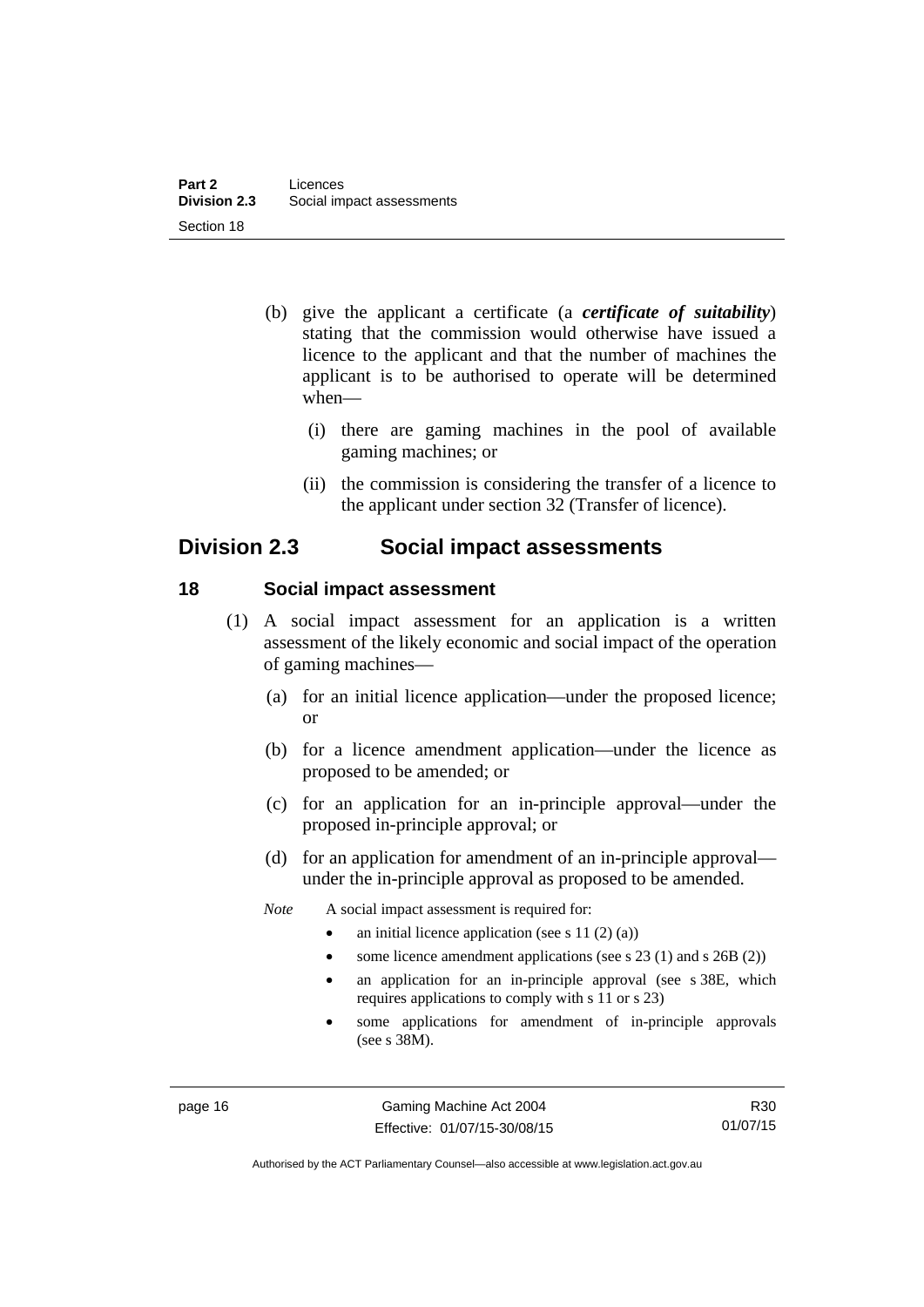- (2) A regulation may make provision in relation to social impact assessments, including, for example—
	- (a) the requirements that must be satisfied by a social impact assessment; and
	- (b) the matters to be addressed by a social impact assessment; and
	- (c) the information to be given in a social impact assessment.
	- *Note* An example is part of the Act, is not exhaustive and may extend, but does not limit, the meaning of the provision in which it appears (see [Legislation Act,](http://www.legislation.act.gov.au/a/2001-14) s 126 and s 132).

#### <span id="page-28-0"></span>**19 Publication of social impact assessments by applicant**

- (1) This section applies if an applicant for a licence, amendment of a licence, in-principle approval or amendment of in-principle approval is required to provide a social impact assessment.
- (2) The applicant must publish an advertisement about the application in a newspaper published and circulating in the ACT.
	- *Note* If a form is approved under the [Control Act,](http://www.legislation.act.gov.au/a/1999-46) s 53D for an advertisement, the form must be used.
- (3) The advertisement must state that—
	- (a) the social impact assessment for the application will be available for inspection by members of the public at the commission's office during ordinary business hours for 6 weeks after a day stated in the advertisement (the *6-week comment period*); and
	- (b) any written submissions about the social impact assessment may be made to the commission within the 6-week comment period.
- (4) Before the beginning of the 6-week comment period, the applicant must give the commission—
	- (a) the social impact assessment for the application; and

page 17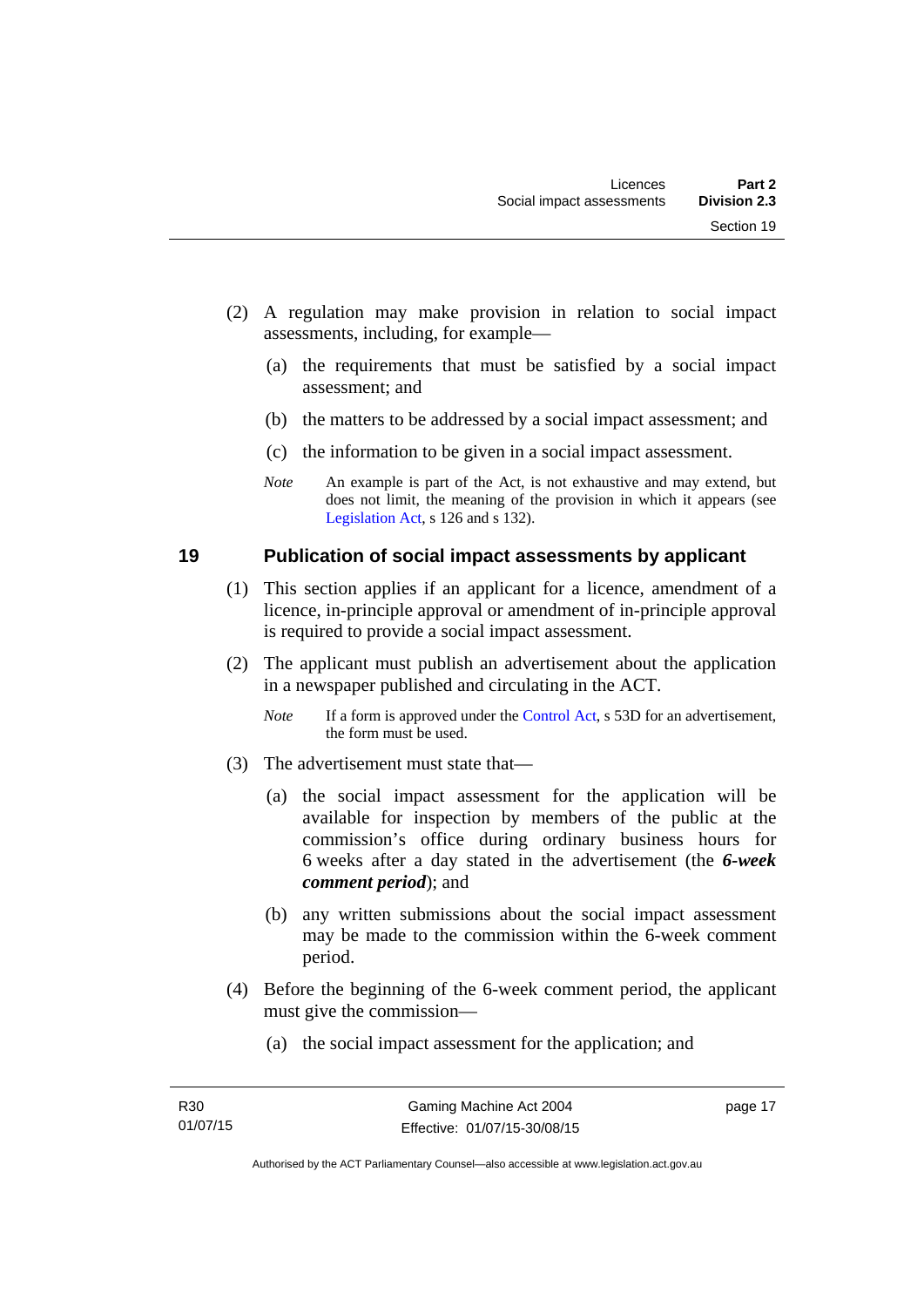- (b) a copy of the advertisement for the application mentioned in subsection (2).
- (5) The applicant must—
	- (a) on or before the day the advertisement is published, place a sign (the *information sign*) containing information about the application in a prominent position—
		- (i) for a licence application or licence amendment application—outside each public entrance to the premises to which the application relates; or
		- (ii) for an application for an in-principle approval or amendment of in-principle approval—on the land at the address to which the approval applies; and
	- (b) ensure that the sign stays there for the 6-week comment period.
- (6) However, an applicant for an in-principle approval need not comply with subsection (5) if it would be impractical to do so.

**Examples—impractical to place sign at address** 

- 1 there is no road access to the address
- 2 building work is being carried out at the address
- *Note* An example is part of the Act, is not exhaustive and may extend, but does not limit, the meaning of the provision in which it appears (see [Legislation Act,](http://www.legislation.act.gov.au/a/2001-14) s 126 and s 132).
- (7) The information sign for an application must include the following:
	- (a) a description of the application;
	- (b) a statement of when and where the social impact assessment for the application will be available;
	- (c) an invitation to make written submissions to the commission about the social impact assessment within the 6-week comment period;
	- (d) when the 6-week comment period ends;

Authorised by the ACT Parliamentary Counsel—also accessible at www.legislation.act.gov.au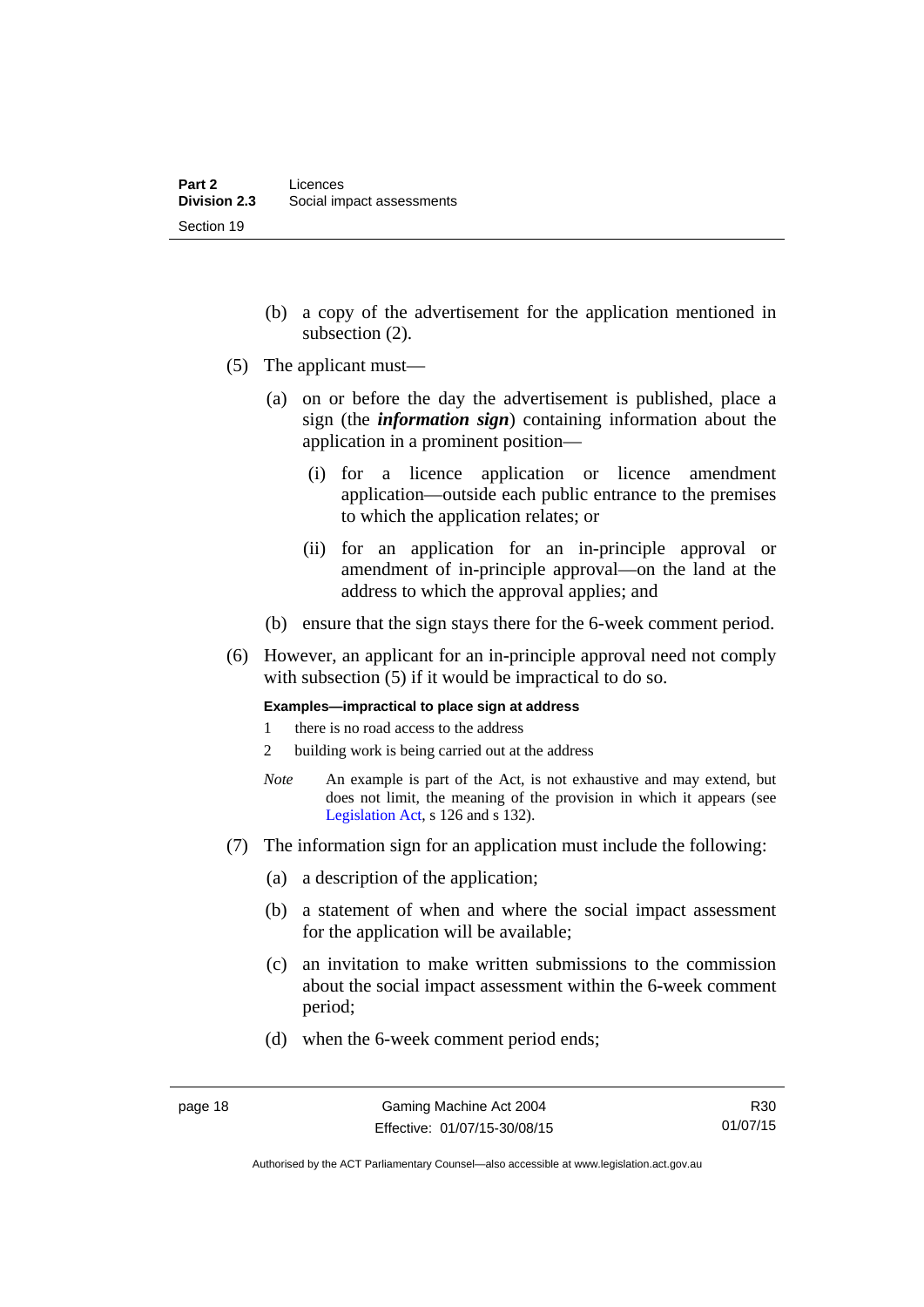- (e) details of where to get more information about the application.
- (8) The commission must make the social impact assessment available for inspection by members of the public at the commission's office during ordinary business hours during the 6-week comment period.
- (9) The commission must not decide the application until the 6-week comment period has ended.

# <span id="page-30-0"></span>**Division 2.4 Eligible people**

# <span id="page-30-1"></span>**20 Eligibility of individuals**

- (1) For this Act, an individual, other than an applicant for a licence, is an *eligible person* if there is not a disqualifying ground in relation to the individual.
- (2) For this Act, an individual who is an applicant for a licence is an *eligible person* for the application if—
	- (a) the individual—
		- (i) is an adult; and
		- (ii) holds a general licence or on licence; and
	- (b) there is not a disqualifying ground in relation to the individual.
- (3) Each of the following is a *disqualifying ground* in relation to an individual:
	- (a) the individual has been convicted, or found guilty, within the previous 5 years, whether in the ACT or elsewhere, of an offence—
		- (i) involving fraud or dishonesty; or
		- (ii) punishable by imprisonment for at least 1 year; or
		- (iii) against a law about gaming;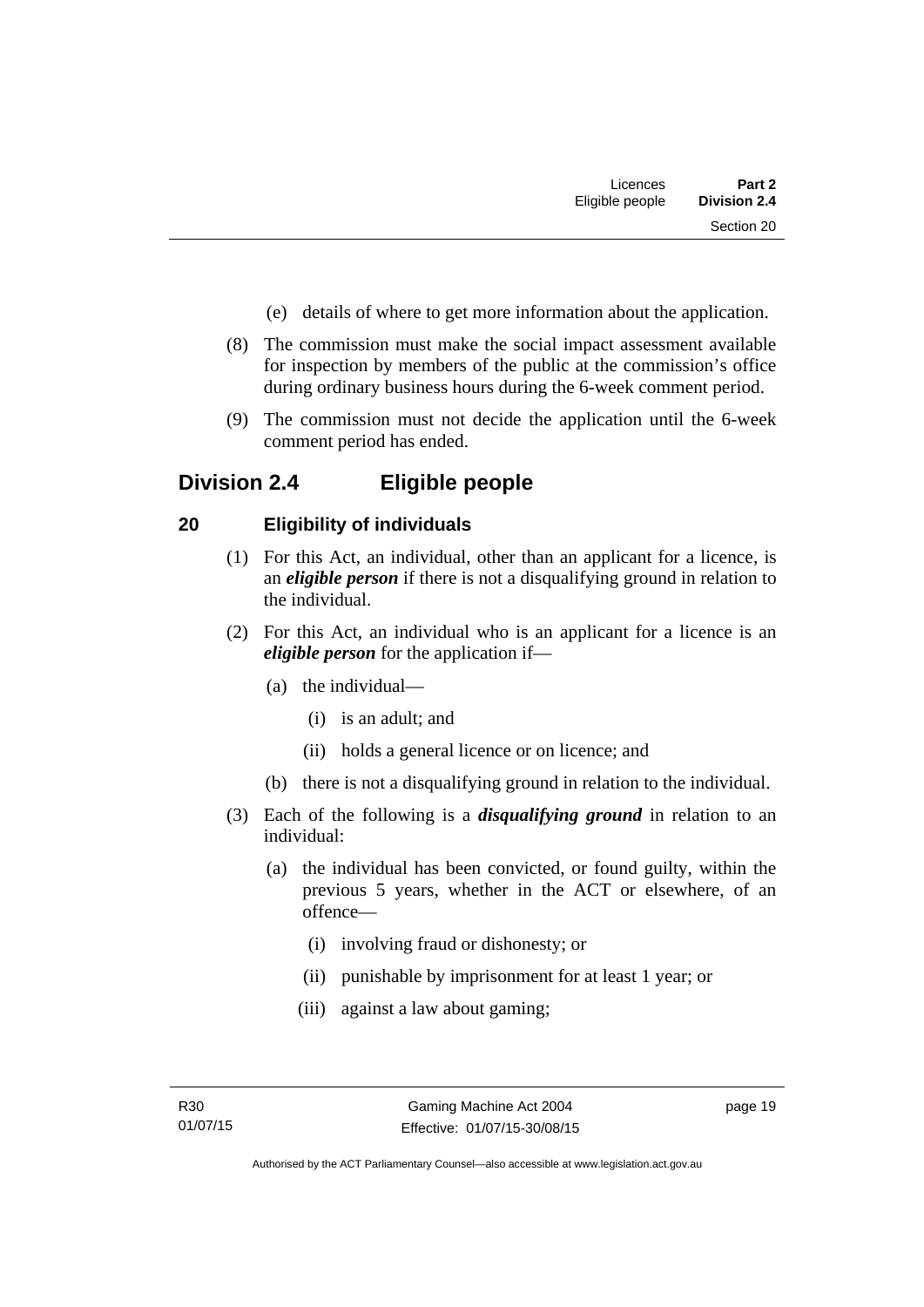(b) the individual is, or at any time in the last 5 years has been, bankrupt or personally insolvent;

- (c) at any time in the last 5 years the individual was involved in the management of a corporation when—
	- (i) the corporation became the subject of a winding-up order; or
	- (ii) a controller or administrator was appointed;
- (d) at any time in the last 12 months the individual had—
	- (i) a licence cancelled under section 58 (Disciplinary action); or
		- *Note Licence* is defined in s 56 and includes:
			- in-principle approval
			- authorisation to conduct a linked-jackpot arrangement
			- multi-user permit.
	- (ii) a licence cancelled under section 64 (Cancellation of licences because of cancellation etc of general and on licences); or
	- (iii) an application for approval as a supplier refused, on the basis that the person provided false or misleading information, under section 72 (Application and approval as supplier); or
	- (iv) approval as a supplier cancelled under section 73A (Cancellation etc of supplier's approval); or
	- (v) an application for approval as a technician refused, on the basis that the person provided false or misleading information, under section 75 (Approval of technicians); or

*Note Bankrupt or personally insolvent*—see the [Legislation Act,](http://www.legislation.act.gov.au/a/2001-14) dictionary, pt 1.

R30 01/07/15

Authorised by the ACT Parliamentary Counsel—also accessible at www.legislation.act.gov.au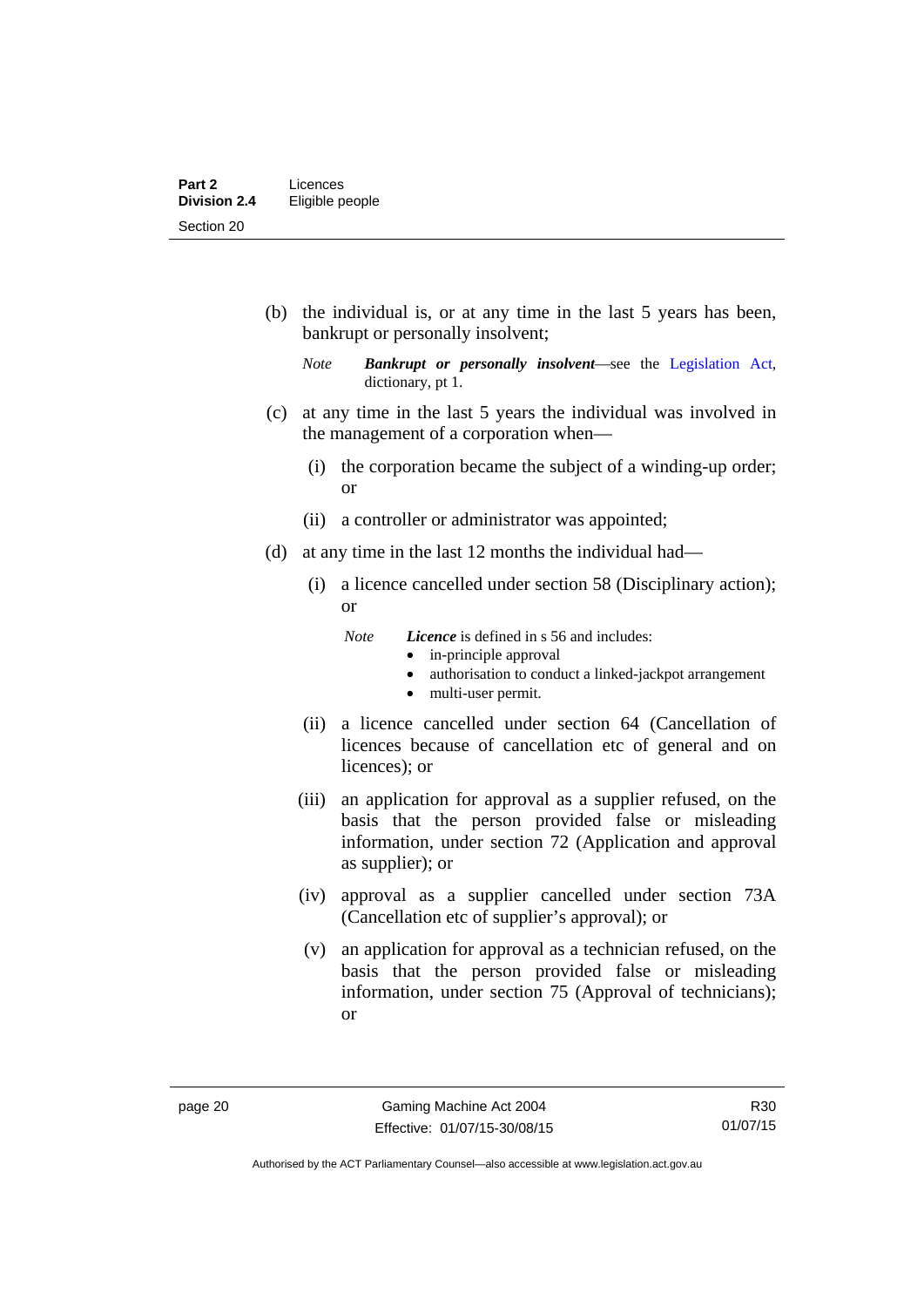- (vi) approval as a technician cancelled under section 79 (1) (a) or (c) (Cancellation etc of technician's approval).
- (4) Despite subsection (3), the commission may decide that the individual is an *eligible person* even though there is a disqualifying ground in relation to the individual.
- (5) However, the commission must not make a decision under subsection (4) unless satisfied that—
	- (a) if the individual is an applicant for a licence—the operation of gaming machines by the individual would not adversely affect the public; and
	- (b) it is otherwise in the public interest that the individual be treated as an eligible person.

# <span id="page-32-0"></span>**21 Eligibility of clubs and other corporations**

- (1) A corporation is an *eligible person* if—
	- (a) each executive officer and influential person of the corporation is an eligible person; and
	- (b) for a club—it is an eligible club; or
	- (c) for a corporation that is not a club—the corporation holds a general licence or on licence; and
	- (d) the corporation is not the subject of a winding-up order, and has not been the subject of a winding-up order in the last 3 years; and
	- (e) a controller or administrator has not been appointed for the corporation in the last 3 years; and
	- (f) the corporation is not the subject of an auditor's opinion that it is not able to pay all of its debts as and when they become due and payable; and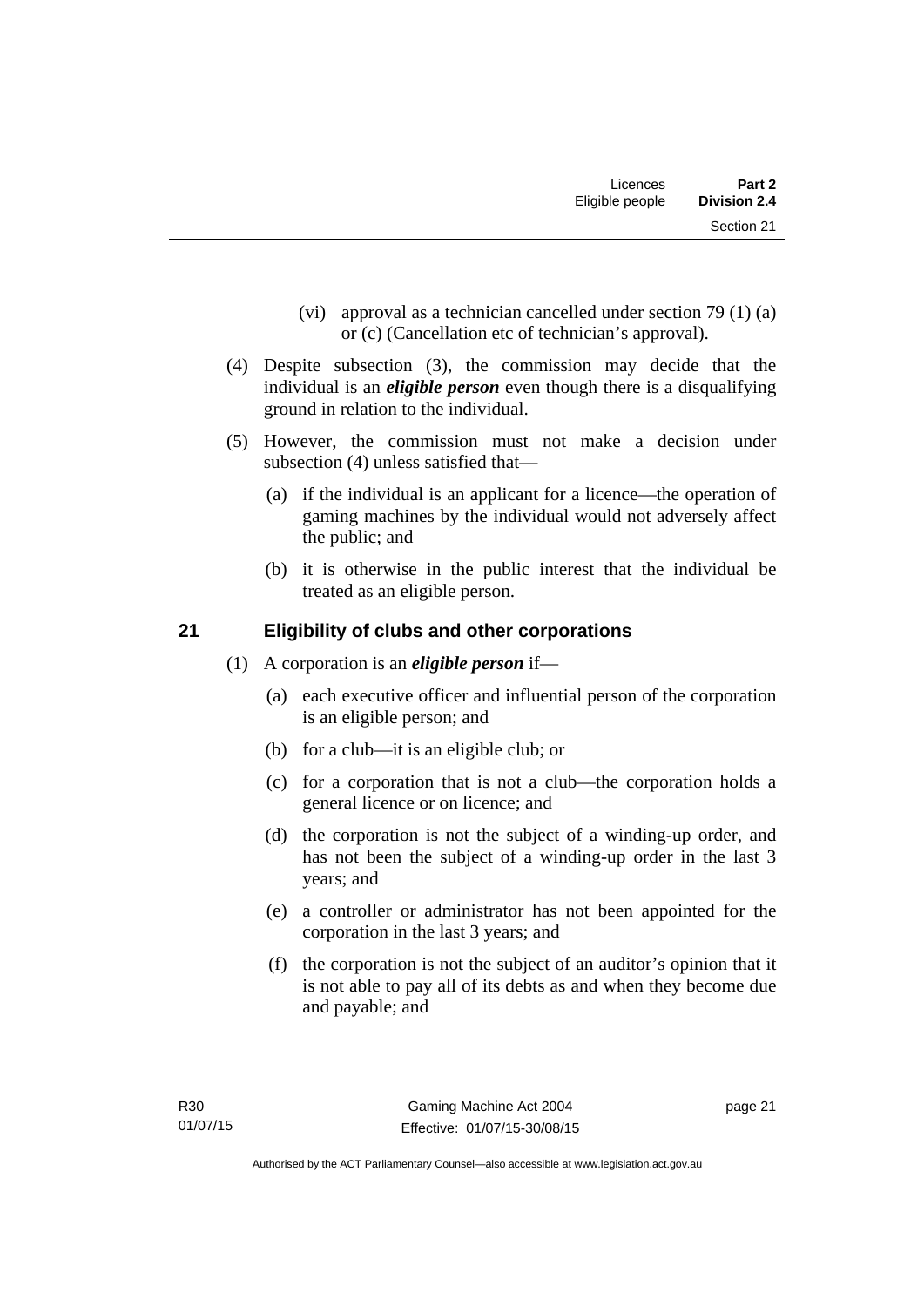- (g) the corporation is not the subject of an auditor's adverse opinion or disclaimer of opinion, within the meaning of Auditing Standard ASA 705.
- (2) Despite subsection (1), the commission may decide that the corporation is an eligible person even though a provision of that subsection does not apply in relation to the corporation.
- (3) However, the commission must not make a decision under subsection (2) in relation to the corporation unless satisfied that—
	- (a) the operation of gaming machines by the corporation would not adversely affect the public; and
	- (b) it is otherwise in the public interest that the corporation be treated as an eligible person.
- (4) In this section:

*AUASB* means the Auditing and Assurance Standards Board established under the *[Australian Securities and Investments](http://www.comlaw.gov.au/Series/C2004A00819)  [Commission Act 2001](http://www.comlaw.gov.au/Series/C2004A00819)* (Cwlth), section 227AA (1).

*Auditing Standard ASA 705* means Auditing Standard ASA 705 *Modifications to the Opinion in the Independent Auditor's Report* made by the AUASB on 27 October 2009 under the [Corporations](http://www.comlaw.gov.au/Series/C2004A00818)  [Act](http://www.comlaw.gov.au/Series/C2004A00818), section 336 (1) (Auditing standards).

*Note* A copy of the standard is accessible at [www.comlaw.gov.au.](http://www.comlaw.gov.au/) 

## <span id="page-33-0"></span>**Division 2.5 Licence amendments**

#### <span id="page-33-1"></span>**22 Licence amendment—applications**

- (1) A licensee may apply in writing to the commission for an amendment only to—
	- (a) decrease the number of licensed gaming machines allowed under the licence (a *decrease machines amendment*); or

*Note* Decreasing machines is also dealt with in par (e) and (g).

R30 01/07/15

Authorised by the ACT Parliamentary Counsel—also accessible at www.legislation.act.gov.au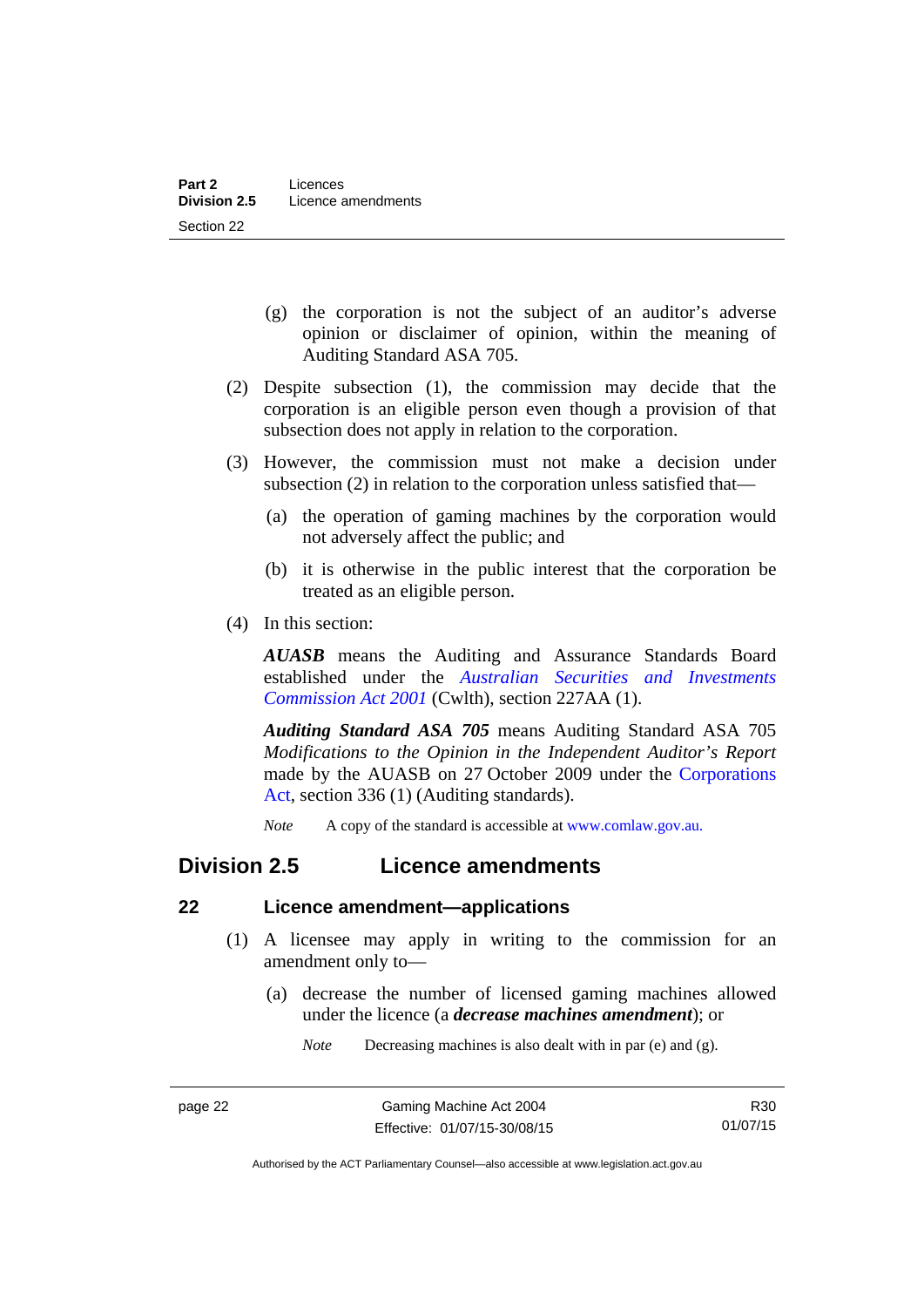- (b) structurally change part of a gaming area at the licensed premises (a *structural change amendment*); or
- (c) enable the licensee to temporarily store gaming machines at other premises (a *temporary storage amendment*); or
- (d) enable the licensee to relocate to a new venue (a *venue relocation amendment*); or
- (e) if the licensee is a club and holds more than 1 licence decrease the number of gaming machines allowed under 1 or more licences by a total of not more than the relevant number of machines and increase the number of machines allowed under 1 other licence by the same number, to enable the licensee to relocate the gaming machines (a *small-scale machine relocation amendment*); or
- (f) if the licensee is a club and holds more than 1 licence decrease the number of gaming machines allowed under 1 or more licences by a total of more than the relevant number of machines and increase the number of machines allowed under 1 other licence by the same number, to enable the licensee to relocate the gaming machines (a *large-scale machine relocation amendment*); or
- (g) if the licensee is a club—decrease the number of gaming machines allowed under 1 or more licences to enable the licensee to move the gaming machines to premises for which the licensee is applying for a licence (a *new venue amendment*); or
- (h) make 1 or more of the following changes to a gaming machine operated under the licence (a *technical amendment*):
	- (i) change the percentage payout of the machine;
	- (ii) change the basic stake denomination of the machine;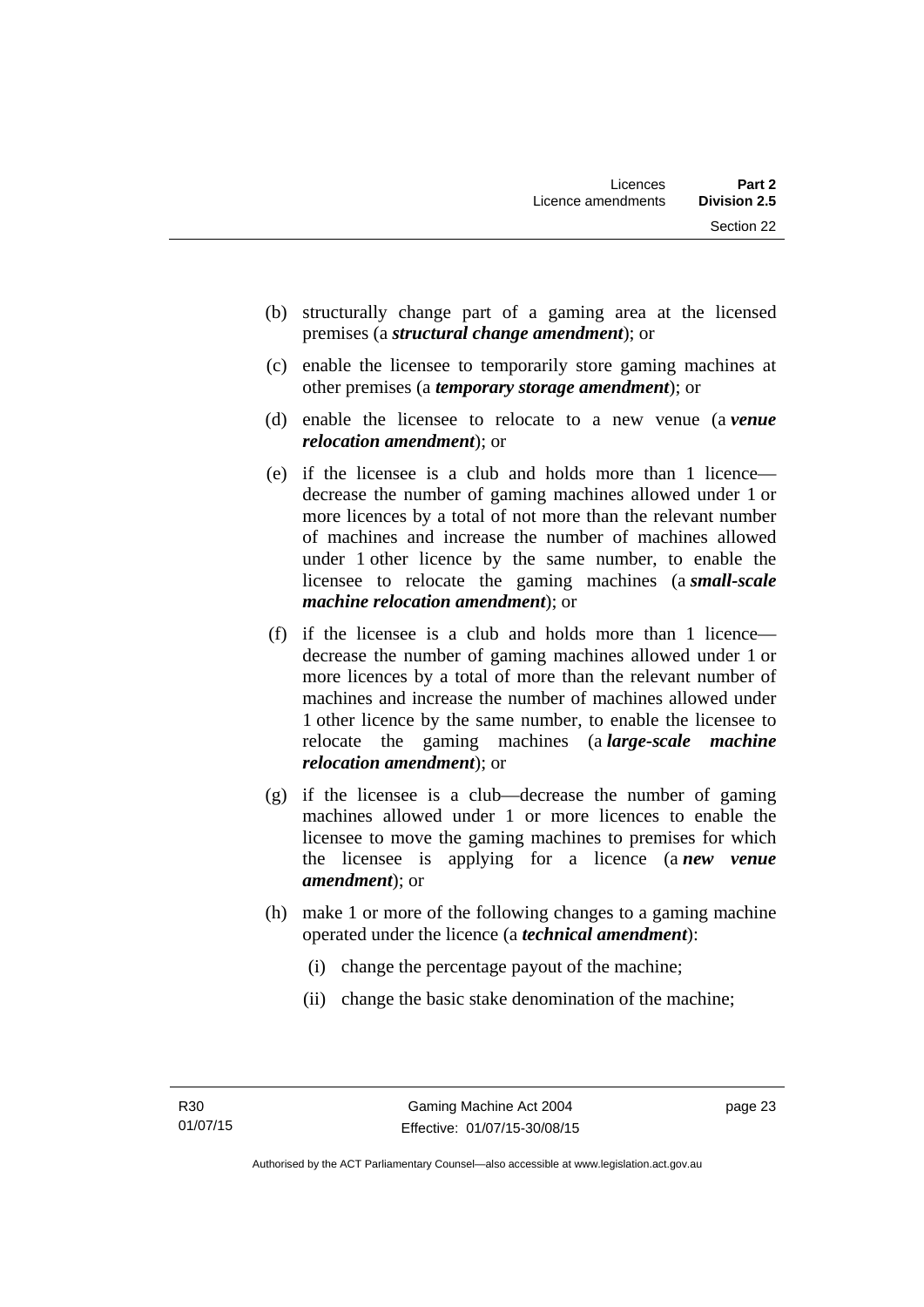(iii) change the kind of machine;

#### **Example**

to change from King of the Thames mk 2 gaming machines to King of the Thames mk 3 gaming machines or to Magnificent Mel gaming machines

- *Note* An example is part of the Act, is not exhaustive and may extend, but does not limit, the meaning of the provision in which it appears (see [Legislation Act,](http://www.legislation.act.gov.au/a/2001-14) s 126 and s 132).
- (iv) change any other detail mentioned in the schedule to the licence.
- *Note 1* If a form is approved under the [Control Act](http://www.legislation.act.gov.au/a/1999-46), s 53D for an application, the form must be used.
- *Note* 2 A fee may be determined under s 177 for an application.
- (2) To remove any doubt, a licensee does not need to apply for a structural change amendment, or any other licence amendment, to move a gaming machine from one part of a gaming area to another part of the gaming area.

*Note Gaming area*—see s 15 (1) (b).

(3) In this section:

*relevant number of machines*, for a small-scale machine relocation amendment or a large-scale machine relocation amendment, means the smaller of the following number of machines:

- (a) 10;
- (b) 10% of the number of machines authorised to be operated under a licence at the licensed premises to which the machines are to be relocated (rounded down to the nearest whole number).

R30 01/07/15

Authorised by the ACT Parliamentary Counsel—also accessible at www.legislation.act.gov.au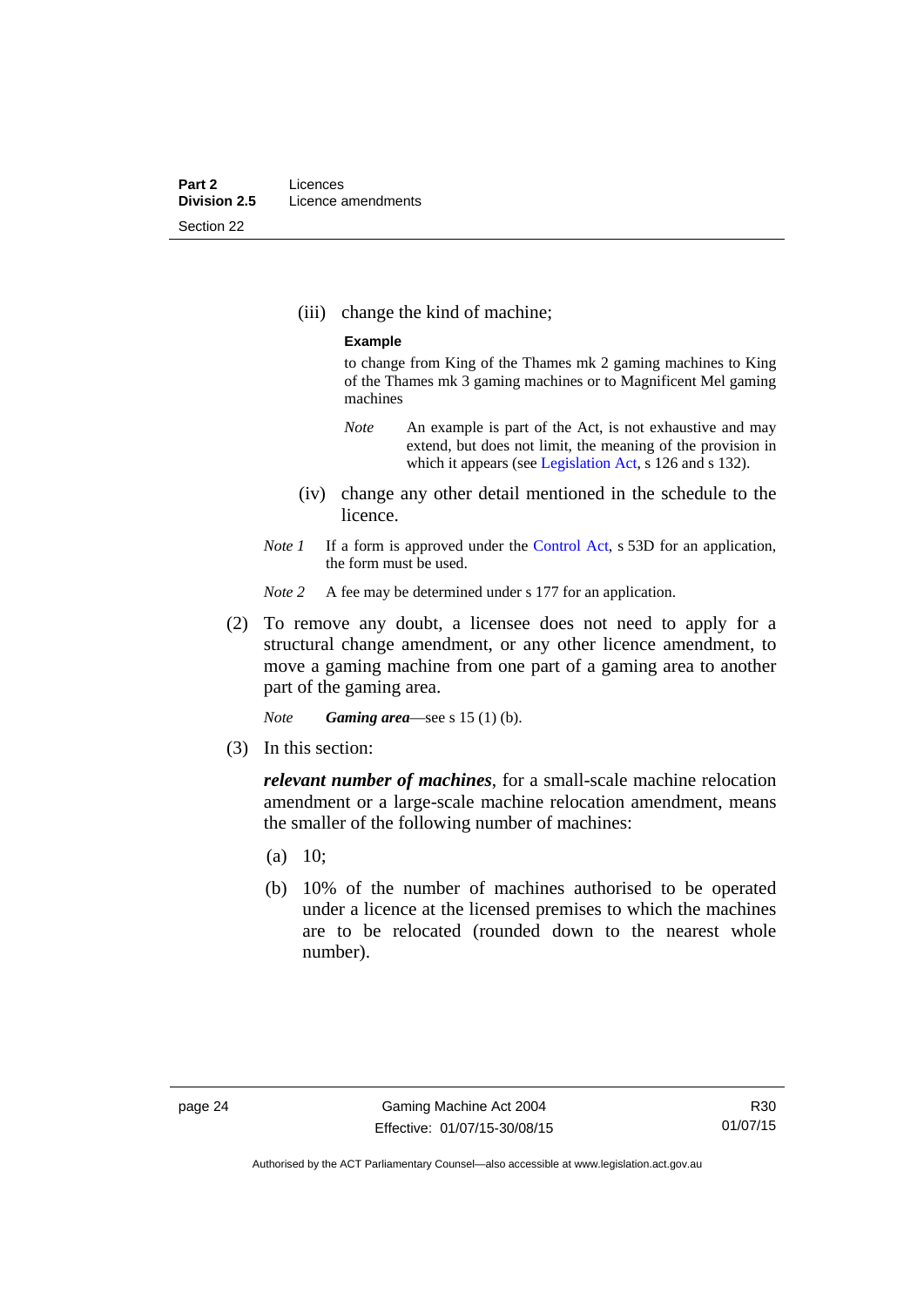### **23 Licence amendment—contents of applications**

- (1) A licence amendment application must—
	- (a) be in writing signed by the applicant; and
	- (b) set out the proposed amendment of the licence; and
	- (c) explain why the applicant is seeking the amendment; and
	- (d) for a decrease machines amendment—state the number of machines to be removed from the licence; and
	- (e) for a structural change amendment—be accompanied by a plan showing the proposed changes to the gaming area; and
	- (f) for a temporary storage amendment—state—
		- (i) the number of machines to be temporarily stored; and
		- (ii) where the machines will be temporarily stored; and
		- (iii) when the machines will need to be temporarily stored; and
	- (g) for a venue relocation amendment—
		- (i) state the address, and block and section number, of the new venue; and
		- (ii) be accompanied by—
			- (A) a social impact assessment; and
			- (B) a plan of the new venue, showing the proposed gaming area; and
			- (C) if the applicant is a club—evidence that a majority of the voting members of the club who voted in a ballot conducted under the regulation voted for the club relocating to the new venue; and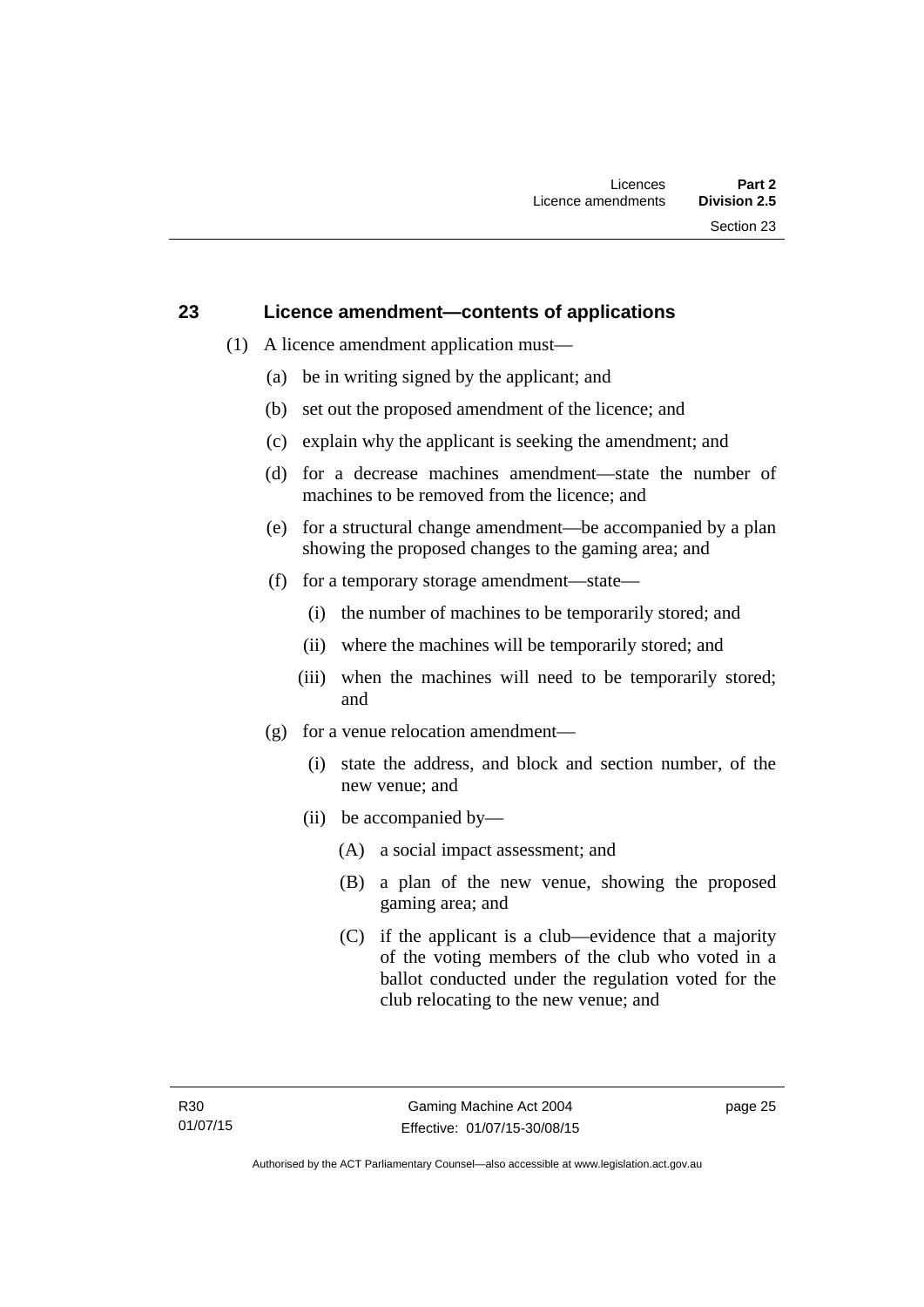- (h) for a small-scale machine relocation amendment—
	- (i) state the number of machines to be relocated; and
	- (ii) be accompanied by a plan of the licensed premises showing where the gaming machines are to be relocated; and
- (i) for a large-scale machine relocation amendment—
	- (i) state the number of machines to be relocated; and
	- (ii) be accompanied by—
		- (A) a social impact assessment; and
		- (B) a plan of the licensed premises showing where the gaming machines are to be relocated; and
		- (C) evidence that a majority of the voting members of the club who voted in a ballot conducted under the regulation voted for the stated number of gaming machines to be relocated and the premises they are to be relocated to and from; and
- (j) for a new venue amendment—
	- (i) state—
		- (A) the address, and block and section number, of the new venue; and
		- (B) the number of machines to be moved to the new venue; and
		- (C) the class, number, kind, coin denomination and percentage payout of gaming machines for which the new licence is sought; and

R30 01/07/15

Authorised by the ACT Parliamentary Counsel—also accessible at www.legislation.act.gov.au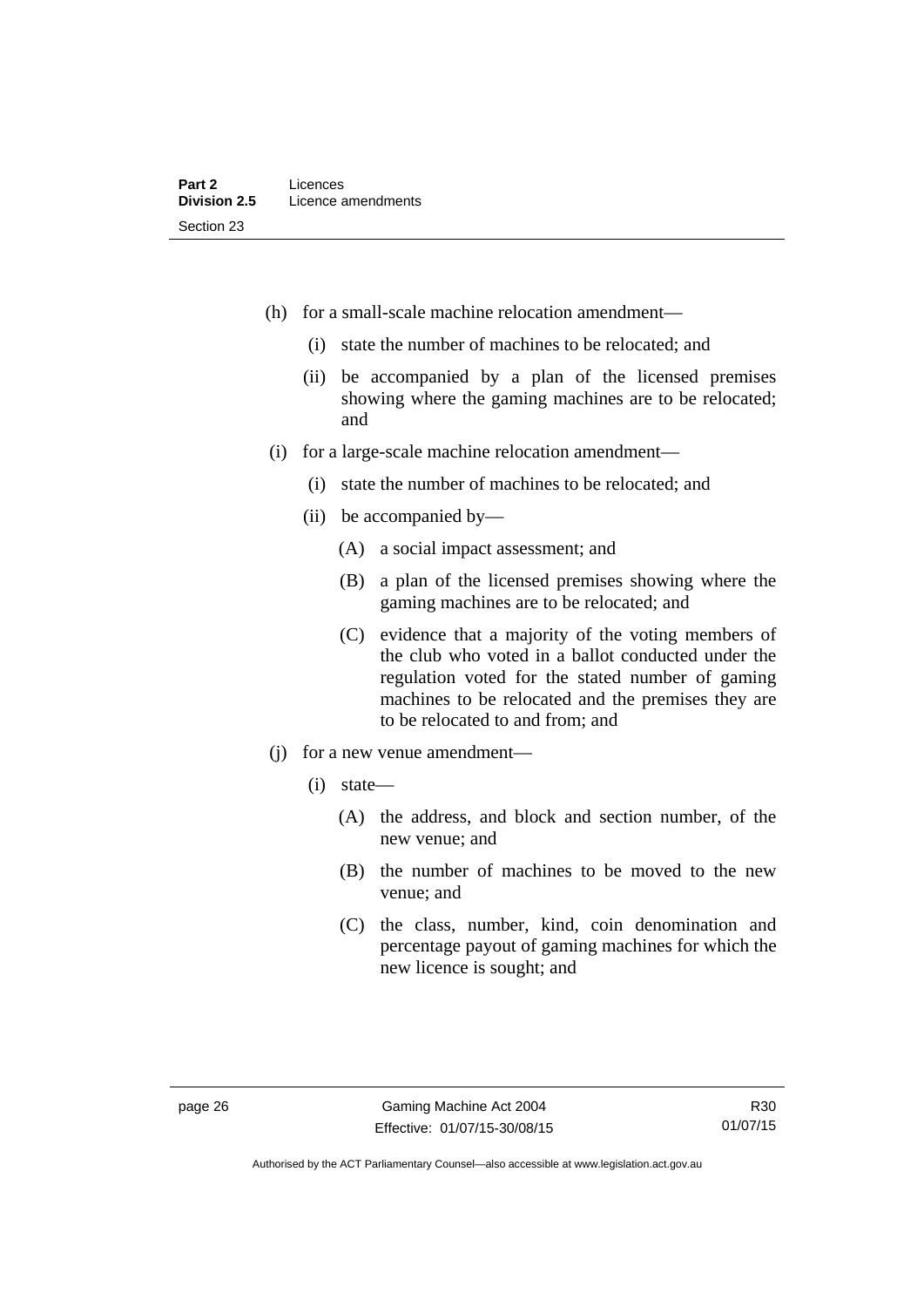- (ii) be accompanied by—
	- (A) each of the required documents for an initial application under section 11 (2); and
		- *Note Required documents* include a social impact assessment, a scale plan of the premises and the rules and control procedures for the operation of the gaming machines.
	- (B) a description of the applicant's intended monetary investment in property, buildings and facilities at the new venue; and
	- (C) a description of the amenities and facilities intended for the new venue; and
	- (D) evidence that a majority of the voting members of the club who voted in a ballot conducted under the regulation voted for the club having the proposed number of gaming machines at the premises proposed to be licensed.
- (2) A regulation may require an application to—
	- (a) include stated information; or
	- (b) be accompanied by stated documents.
- (3) The commission need not decide the licence amendment application if the application is not in accordance with this section.

# **24 Licence amendment decision—decrease machines amendment**

- (1) This section applies if a licensee applies for a decrease machines amendment under section 22 (1) (a).
- (2) The commission must amend the licence in accordance with the application.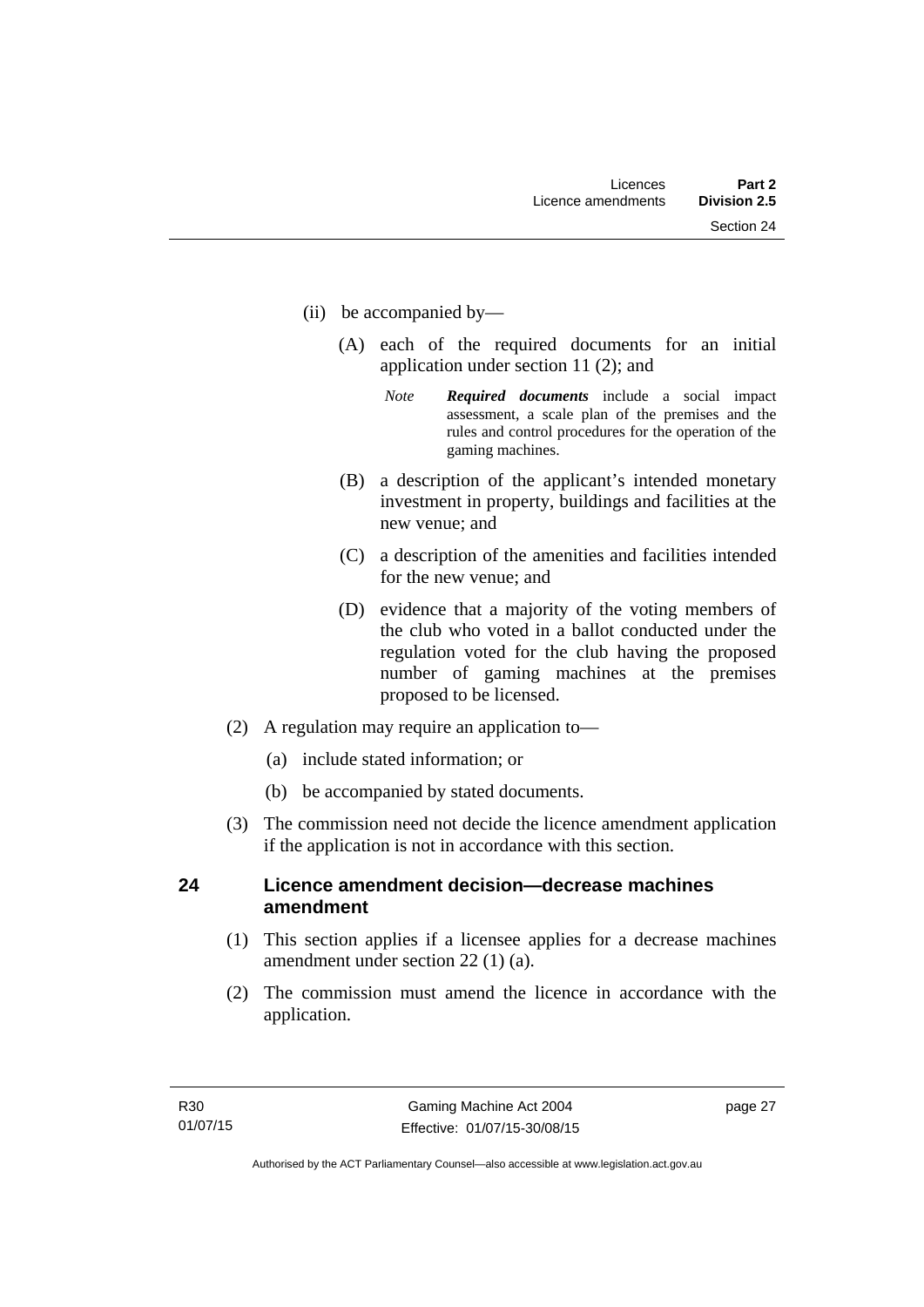### **25 Licence amendment decision—structural change amendment**

- (1) This section applies if a licensee applies for a structural change amendment under section 22 (1) (b).
- (2) The commission must—
	- (a) amend the licence in accordance with the application if satisfied that the gaming area as it is proposed to be changed will be suitable for the operation of gaming machines; and
	- (b) if not satisfied under paragraph (a)—refuse to amend the licence.
- (3) In deciding whether a gaming area will be suitable for the operation of gaming machines, the commission must consider harm minimisation strategies for patrons.

### **26 Licence amendment decision—temporary storage amendment**

- (1) This section applies if a licensee applies for a temporary storage amendment under section 22 (1) (c).
- (2) The commission may amend the licence for a stated period in accordance with the application if satisfied that the gaming machines—
	- (a) need to be removed from the licensed premises for a good reason; and
	- (b) will be stored at other appropriate premises temporarily; and
	- (c) will not be operated at the other premises.
- (3) Also, the commission may amend the licence to allow the licensee to temporarily store not more than 10% of the machines authorised under the licence, for not longer than 12 months, if satisfied that no machines under the licence have been stored under this subsection in the 12 months preceding the application.

R30 01/07/15

Authorised by the ACT Parliamentary Counsel—also accessible at www.legislation.act.gov.au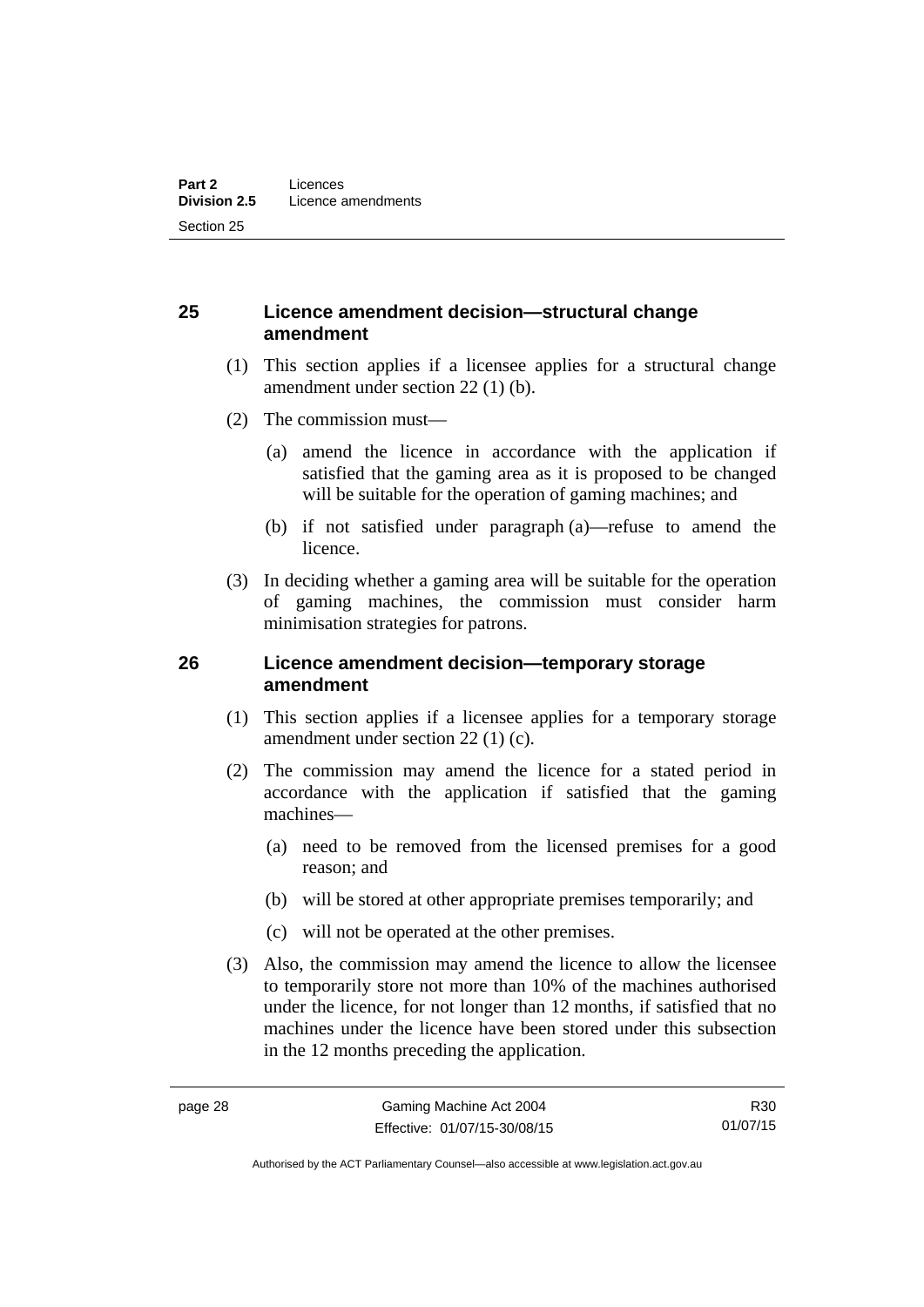- (4) Subsection (3) and this subsection expire 3 years after the day this subsection commences.
- (5) To remove any doubt, the temporary storage amendment does not affect the number of gaming machines licensed to the licensee.

### **26A Licence amendment decision—venue relocation amendment**

- (1) This section applies if a licensee applies for a venue relocation amendment under section 22 (1) (d).
- (2) The commission must amend the licence in accordance with the application if satisfied that—
	- (a) the size and layout of both the new venue and the proposed gaming area is suitable for the operation of the machines that would be allowed under the licence; and
	- (b) amendment of the licence to relocate the venue is appropriate; and

*Note* In deciding whether an amendment of a licence is appropriate, the commission must consider certain things (see s (4)).

- (c) the licensee does not owe an amount to the Territory under a tax law or a gaming law; and
- (d) if the applicant is a club—a majority of the voting members of the club who voted in a ballot conducted under the regulation voted for the club relocating to the new venue.
- (3) However, if the commission is not satisfied under subsection (2) in relation to the number of machines stated in the application, but would be satisfied under subsection (2) (a) and (b) in relation to fewer machines, the commission may amend the licence to allow fewer machines at the new venue.
- (4) In deciding whether an amendment of a licence under this section is appropriate, the commission must consider the following things: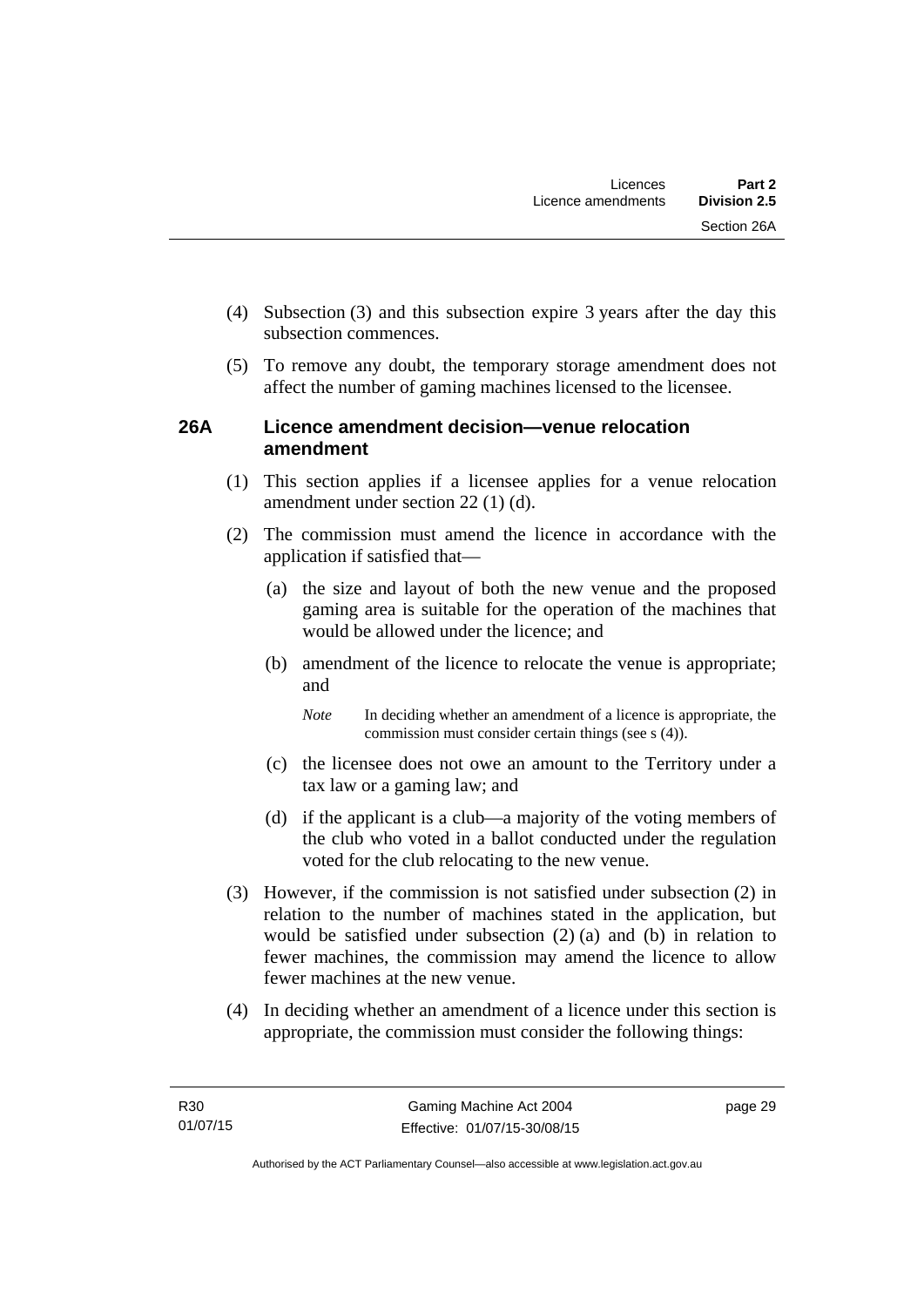- (a) the application for the amendment;
- (b) the social impact assessment for the application;
- (c) each submission made about the social impact assessment within the 6-week comment period mentioned in section 19 (3) (Publication of social impact assessments by applicant);
- (d) if the applicant is a club—the extent to which the club has contributed to, or is likely to contribute to, the community and supported and benefited the community.

### **26B Licence amendment decision—small-scale machine relocation amendment**

- (1) This section applies if a licensee applies for a small-scale machine relocation amendment under section 22 (1) (e).
- (2) If the commission is concerned that there may be a significant social impact if the licences are amended as proposed in the application, the commission may, by notice in writing to the applicant, require the applicant to provide—
	- (a) a social impact statement for the application; or
	- (b) a social impact assessment for the application.

#### **Examples—concern about possible significant social impact because of licence amendment**

- 1 concern that the harm minimisation strategies for the premises may not be sufficient to deal with the increased number of machines at the premises, potentially causing risk to patrons and people in the local community
- 2 concern that multiple previous small-scale machine relocations to the premises may have resulted in a significant increase in the number of machines at the premises, with possible consequential negative social impact
- 3 concern that the local community may be particularly vulnerable to problem gambling, and increasing the number of machines at the premises may have a detrimental effect on people in the local community

R30 01/07/15

Authorised by the ACT Parliamentary Counsel—also accessible at www.legislation.act.gov.au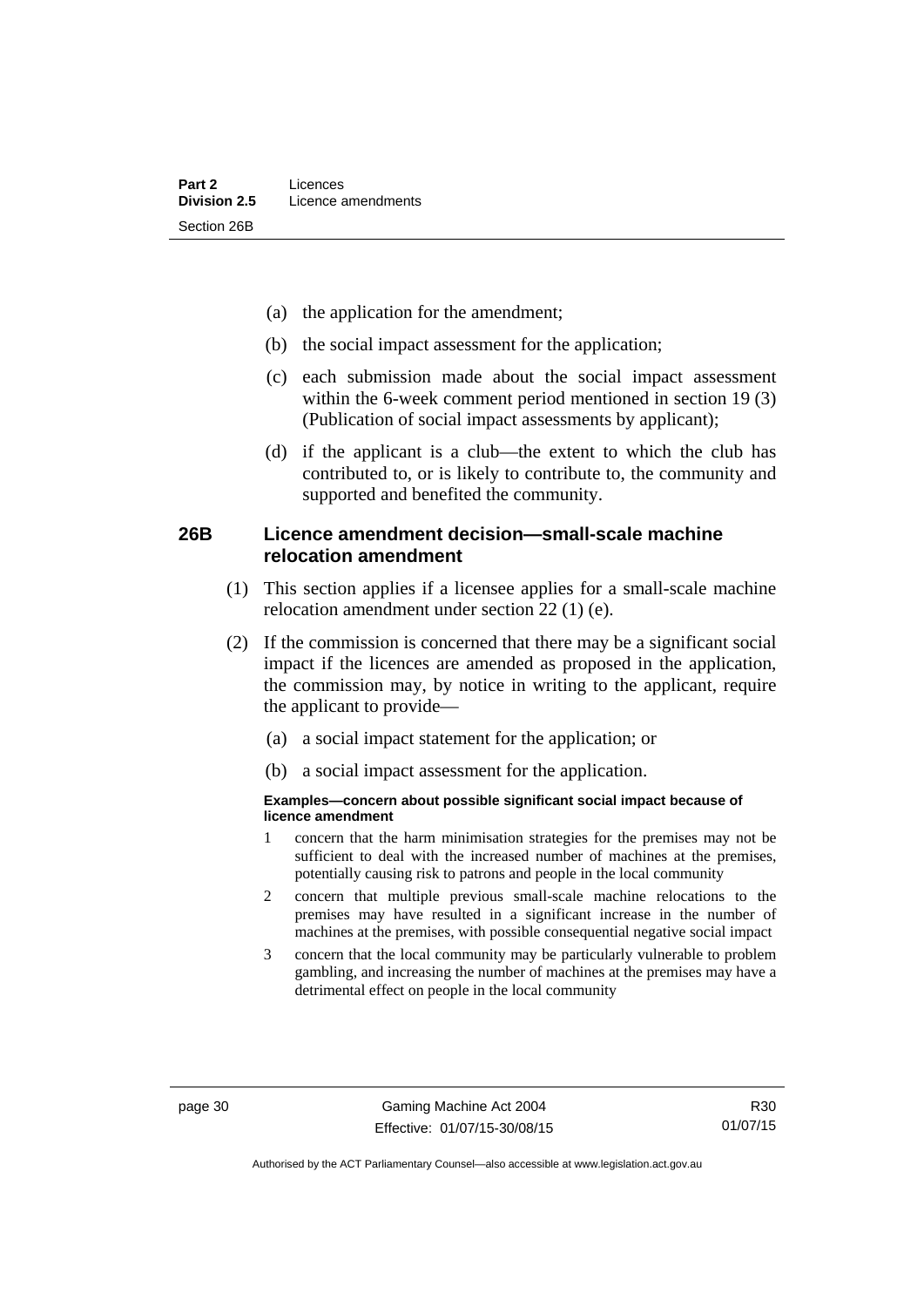- 4 concern that the relocation may result in the number of machines in the area being significantly higher than other comparable areas, with possible consequential negative social impact
- *Note* An example is part of the Act, is not exhaustive and may extend, but does not limit, the meaning of the provision in which it appears (see [Legislation Act,](http://www.legislation.act.gov.au/a/2001-14) s 126 and s 132).
- (3) If a social impact statement or social impact assessment is required under subsection (2), the commission must not decide the application until—
	- (a) for a social impact statement—the applicant provides the statement; or
	- (b) for a social impact assessment—the 6-week comment period under section 19 (Publication of social impact assessments by applicant) has ended.
- (4) The commission must amend the licences in accordance with the application if satisfied that—
	- (a) the size and layout of the premises where the gaming machines are to be relocated is suitable for the operation of the machines that would be allowed under the licence; and
	- (b) if a social impact statement is required under subsection (2) amendment of the licences in accordance with the application is appropriate, considering—
		- (i) the application; and
		- (ii) the social impact statement; and
	- (c) if a social impact assessment is required under subsection (2)—amendment of the licences in accordance with the application is appropriate, considering—
		- (i) the application; and
		- (ii) the social impact assessment; and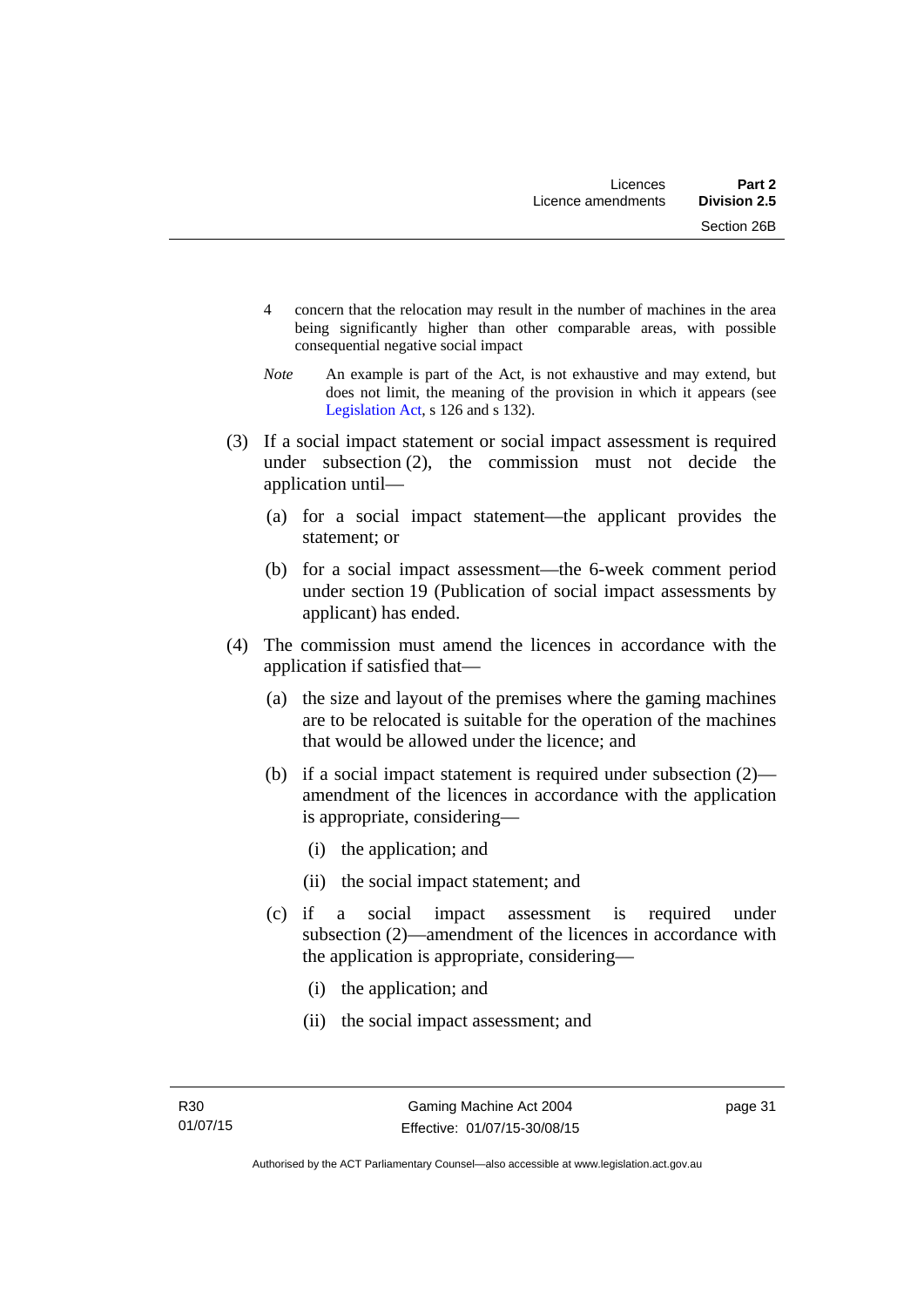- (iii) each submission made about the social impact assessment within the 6-week comment period under section 19.
- (5) However, if the commission is not satisfied under subsection (4) in relation to the number of machines stated in the application, but would be satisfied in relation to fewer machines, the commission may amend the licences to relocate fewer machines.
- (6) In this section—

*social impact statement*, for a small-scale machine relocation amendment application means a written assessment of the likely economic and social impact of the operation of gaming machines under the licences as proposed to be amended that—

- (a) satisfies the requirements prescribed by regulation; and
- (b) addresses the matters prescribed by regulation; and
- (c) includes the information prescribed by regulation.

### **26C Licence amendment decision—large-scale machine relocation amendment**

- (1) This section applies if a licensee applies for a large-scale machine relocation amendment under section 22 (1) (f).
- (2) The commission must amend the licences in accordance with the application if satisfied that—
	- (a) the size and layout of the premises where the gaming machines are to be relocated is suitable for the operation of the machines that would be allowed under the licence; and
	- (b) amendment of the licences to move the gaming machines to other licensed premises is appropriate; and
		- *Note* In deciding whether an amendment of a licence is appropriate, the commission must consider certain things (see s (4)).

R30 01/07/15

Authorised by the ACT Parliamentary Counsel—also accessible at www.legislation.act.gov.au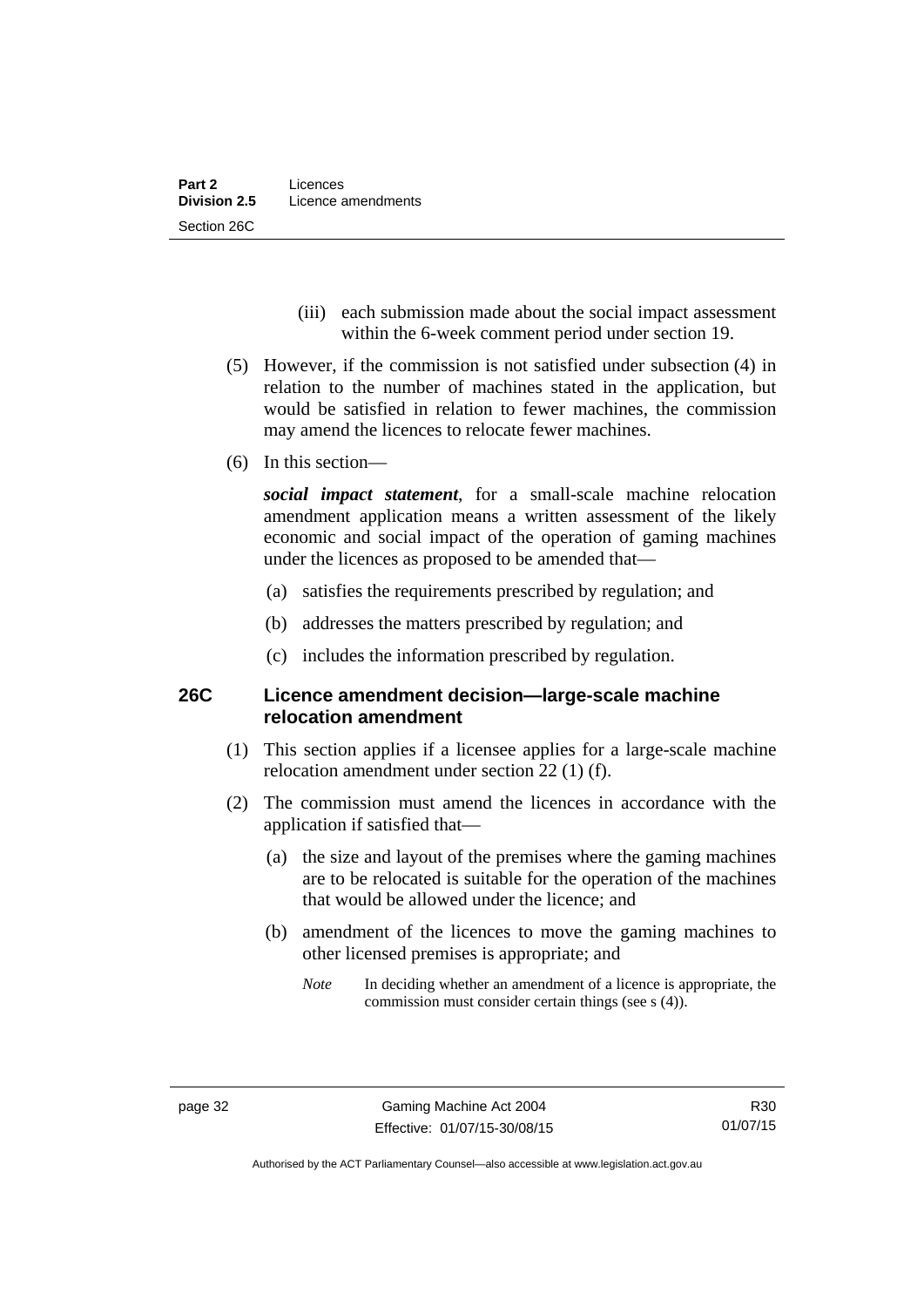- (c) the number of club members worked out under the regulation, and the pattern of use of gaming machines by club members, is sufficient to justify the number of extra machines at the licensed premises where the machines would be relocated; and
- (d) the licensee does not owe an amount to the Territory under a tax law or a gaming law; and
- (e) a majority of the voting members of the club who voted in a ballot conducted under the regulation voted for the number of gaming machines stated under section 23 (1) (i) (i) to be relocated and the premises they are to be relocated to and from.
- (3) However, if the commission is not satisfied under subsection (2) in relation to the number of machines stated in the application, but would be satisfied under subsection (2) (a) to (c) in relation to fewer machines, the commission may amend the licences to relocate fewer machines.
- (4) In deciding whether an amendment of licences under this section is appropriate, the commission must consider the following things:
	- (a) the application for the amendment;
	- (b) the social impact assessment for the application;
	- (c) each submission made about the social impact assessment within the 6-week comment period mentioned in section 19 (3) (Publication of social impact assessments by applicant);
	- (d) the extent to which the club has contributed to, or is likely to contribute to, the community and supported and benefited the community.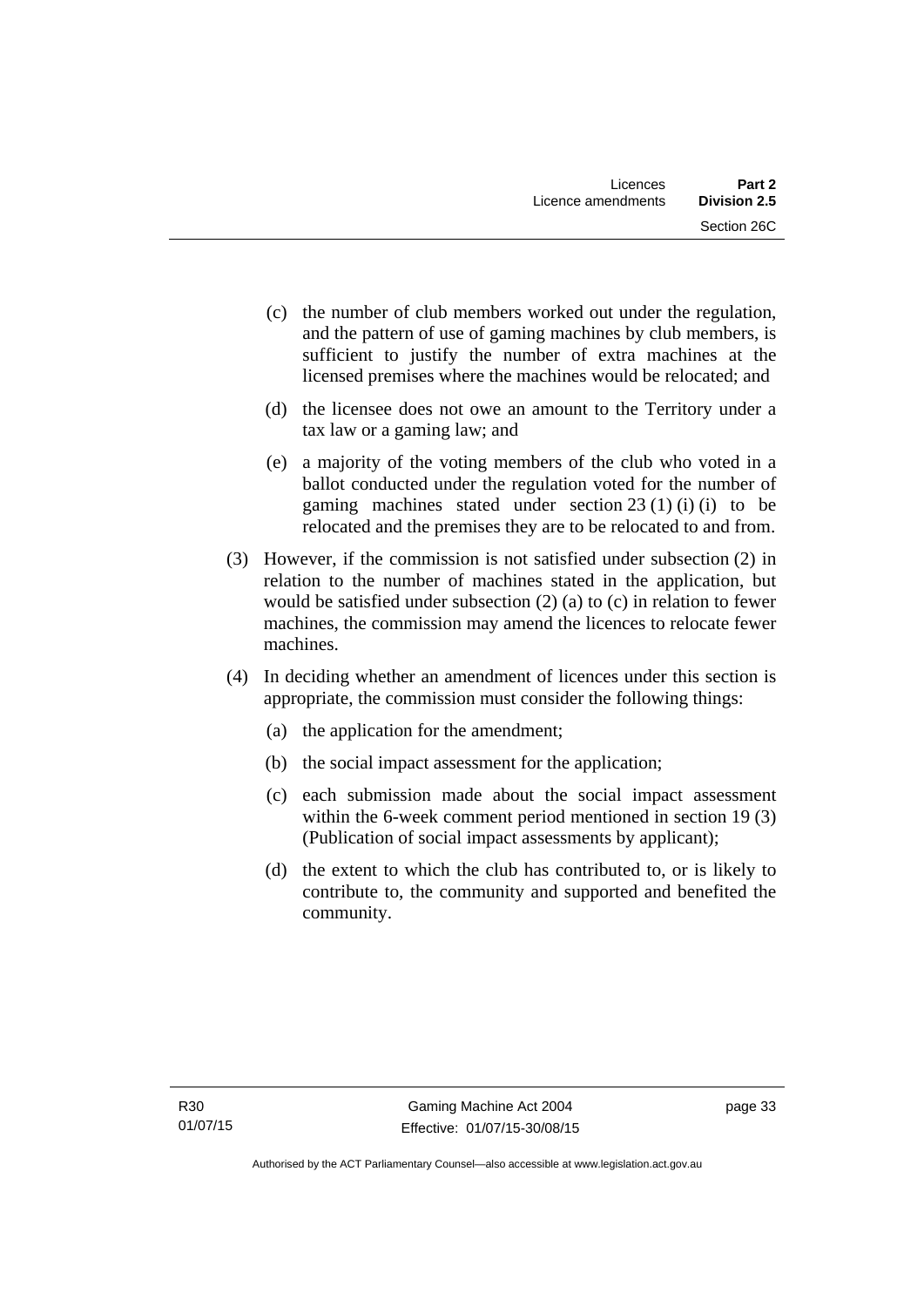#### **26D Licence amendment decision—new venue amendment**

- (1) This section applies if a licensee applies for a new venue amendment under section 22 (1) (g).
- (2) The commission must amend the licence or licences, and issue the new licence, in accordance with the application if satisfied that—
	- (a) the application satisfies each additional mandatory requirement under section 13; and
	- (b) it is appropriate to issue the new licence; and
		- *Note* In deciding whether it is appropriate to issue the new licence, the commission must consider certain things (see s (6)).
	- (c) the licensee does not owe an amount to the Territory under a tax law or a gaming law; and
	- (d) a majority of the voting members of the club who voted in a ballot conducted under the regulation voted for the club having the proposed number of gaming machines at the new venue.
- (3) However, the commission may refuse to amend the licence or licences and issue the new licence if a ground for refusing the new licence exists under section 14 (Grounds for refusing initial licence application by club).
- (4) If the commission is not satisfied under subsection (2) in relation to the number of machines stated in the application, but would be satisfied under subsection (2) (a) and (b) in relation to fewer machines, the commission may amend the licence or licences, and issue the new licence, to move fewer machines to the new venue.
- (5) The new licence may be conditional.
- (6) In deciding whether it is appropriate to issue the new licence, the commission must consider the following things:
	- (a) the application;
	- (b) the size and layout of the new venue;

Authorised by the ACT Parliamentary Counsel—also accessible at www.legislation.act.gov.au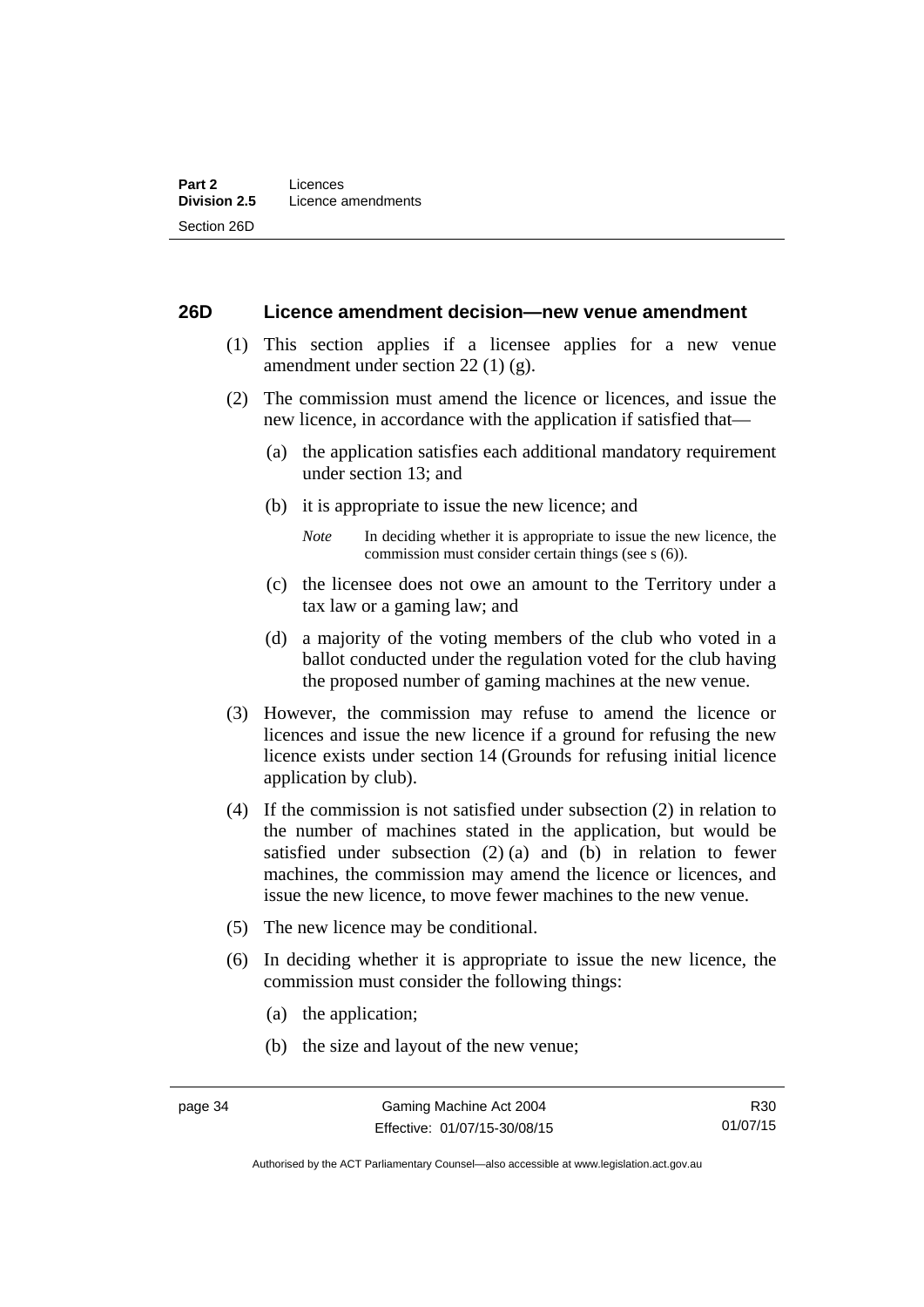- (c) the size and layout of the proposed gaming area;
- (d) the following information about the club:
	- (i) the number of club members worked out under the regulation;
	- (ii) the ratio of club members to the number of gaming machines held by the licensee;
	- (iii) the extent to which the club has contributed to, or is likely to contribute to, the community and supported and benefited the community;
- (e) the social impact assessment for the application;
- (f) each submission made about the social impact assessment within the 6-week comment period mentioned in section 19 (3) (Publication of social impact assessments by applicant);
- (g) the applicant's intended monetary investment in property, buildings and facilities at the new venue;
- (h) the amenities and facilities intended for the new venue compared to existing amenities and facilities in the local area around the new venue;
- (i) any other relevant matter.

### **26E Licence amendment decision—technical amendment**

- (1) This section applies if a licensee applies for a technical amendment under section 22 (1) (h).
- (2) The commission must—
	- (a) amend the licence in accordance with the application if satisfied that the change to the gaming machine is technically suitable; and
	- (b) if not satisfied under paragraph (a)—refuse to amend the licence.

page 35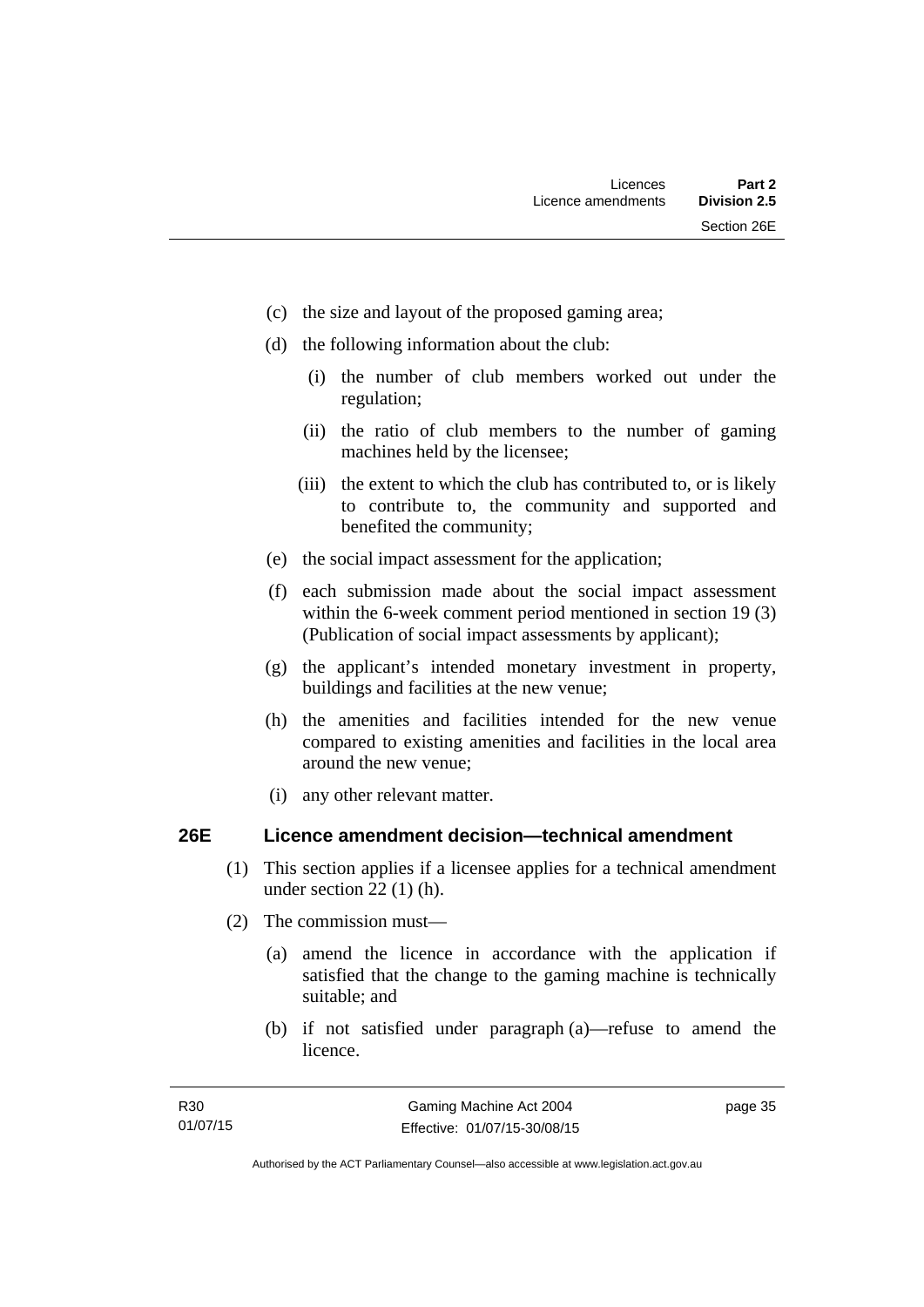(3) In deciding whether a change to a gaming machine is technically suitable, the commission must take into account each technical evaluation of the gaming machine carried out under section 69 (Approval of gaming machines and peripheral equipment).

### **27 Request for return of licence**

- (1) If the commission proposes to amend a licence under this division, the commission must give the licensee written notice of the proposed amendment and ask for the licence to be given to the commission for amendment.
- (2) The commission need not amend a licence under this division unless—
	- (a) the licensee returns the licence to the commission; or
	- (b) the licensee has told the commission about the loss, theft or destruction of the licence, and given any statement required, under section 38.

### **28 Commencement of amendments**

If the commission amends a licence under this division, the licence as amended must state the date the amendment commences.

#### **Examples**

- 1 The amendment commences on the day the machines are modified by an approved technician.
- 2 The amendment commences on the day an installation certificate is issued for the new gaming machine.
- *Note* An example is part of the Act, is not exhaustive and may extend, but does not limit, the meaning of the provision in which it appears (see [Legislation Act,](http://www.legislation.act.gov.au/a/2001-14) s 126 and s 132).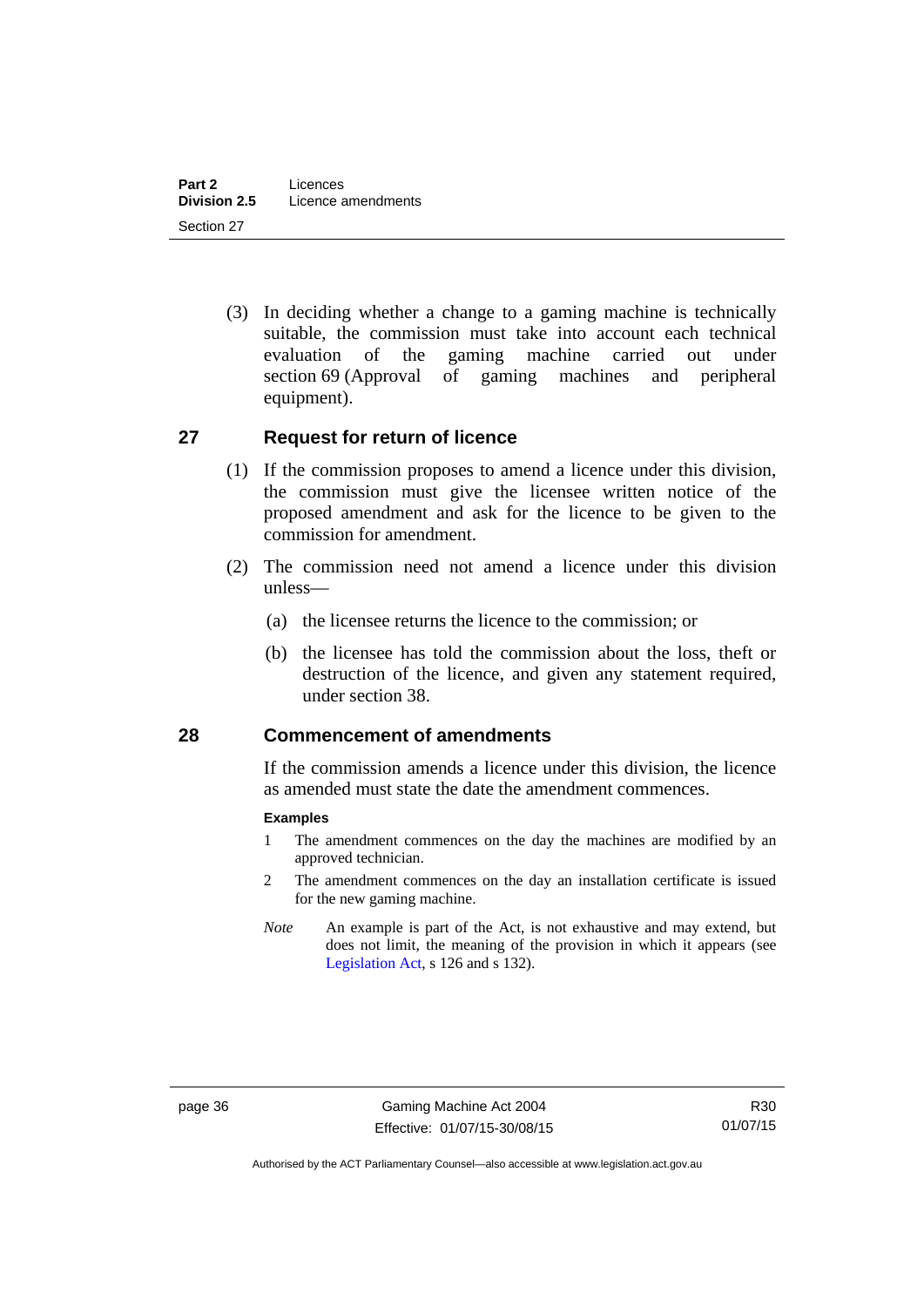### **29 Revocation of uncommenced licence amendments**

- (1) This section applies if—
	- (a) the commission has amended a licence under this division; and
	- (b) the amendment does not commence within a time the commission is satisfied is reasonable; and
	- (c) the commission is satisfied that it is appropriate to take action under this section.
- (2) The commission may give written notice to the licensee—
	- (a) stating that the amendment has not commenced; and
	- (b) stating that the commission intends to revoke the amendment; and
	- (c) telling the licensee that the licensee may make written submissions to the commission about the commission's intention within 3 weeks after the day the notice is given to the licensee.
- (3) The commission may revoke the amendment if, after considering any submissions made within the 3-week period, the commission is satisfied on reasonable grounds that the licensee has not implemented the changes authorised by the amendment.

# **Division 2.6 Transfer and surrender of licences**

## **30 Definitions for div 2.6**

In this division:

*current licensee*—see section 31 (1).

*prospective licensee*—see section 31 (1).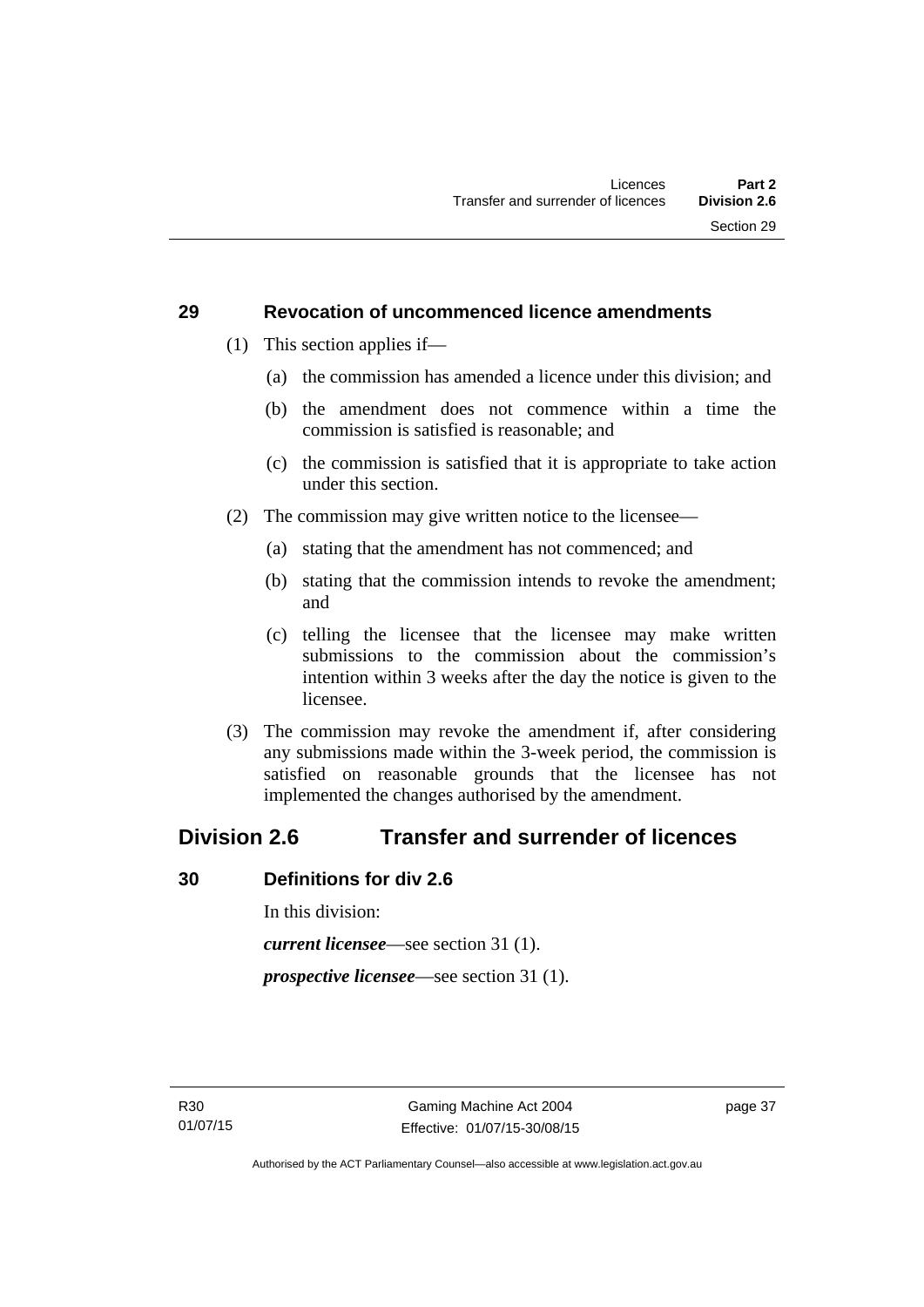## **31 Application for transfer of licence**

- (1) A person (the *prospective licensee*) may apply to the commission for the transfer of a licence from the licensee (the *current licensee*).
- (2) An application for the transfer of a licence must—
	- (a) be in writing signed by the applicant; and
	- (b) state the full name and address of—
		- (i) for an application by an individual—the applicant; and
		- (ii) for an application by a corporation—each executive officer of the corporation; and
	- (c) be accompanied by—
		- (i) a signed consent to transfer by the current licensee; and
		- (ii) anything else prescribed by regulation.
	- *Note 1* If a form is approved under the [Control Act,](http://www.legislation.act.gov.au/a/1999-46) s 53D for an application, the form must be used.
	- *Note 2* A fee may be determined under s 177 for this provision.

### **32 Transfer of licence**

- (1) The commission may, on application under section 31, transfer a licence if—
	- (a) the licence is not suspended; and
	- (b) a disciplinary notice has not been given in relation to the licence; and
	- (c) if the prospective licensee is a club—the prospective licensee is a licensee or has a certificate of suitability; and
	- (d) if the prospective licensee is a club—a majority of the voting members of the club who voted in a ballot conducted under the regulation voted for the transfer; and

R30 01/07/15

Authorised by the ACT Parliamentary Counsel—also accessible at www.legislation.act.gov.au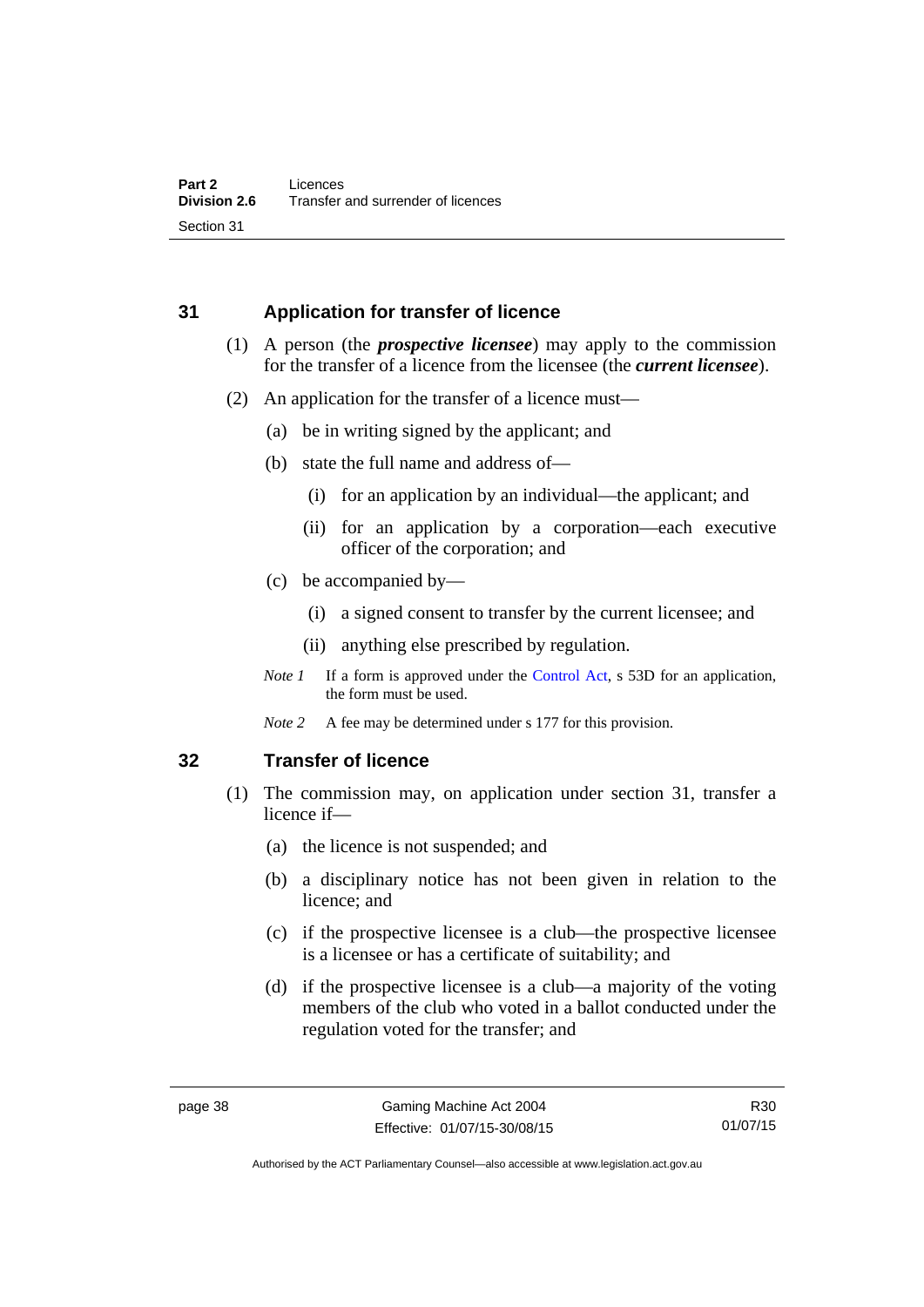- (e) the licence would be issued to the prospective licensee on an initial licence application; and
	- *Note* Subsection (2) deals with considerations the commission must not take into account.
- (f) if the current licensee is a club—a majority of the voting members of the club who voted in a ballot conducted under the regulation voted for the transfer; and
- (g) the current licensee has done everything required to be done under section 33.
- (2) In considering whether a licence would be issued on an initial licence application for subsection (1) (e), the commission—
	- (a) must not take into consideration the requirement under section 11 (1) (g) to provide a social impact assessment; and
	- (b) when considering under section 13 (1) (e) whether the issue of the licence is appropriate—must not take into consideration the lack of a social impact assessment and submissions.
- (3) If the commission transfers a licence under this section, the commission must give the prospective licensee—
	- (a) the licence as amended to mention—
		- (i) the prospective licensee rather than the current licensee; and
		- (ii) the number of machines the prospective licensee is authorised to operate; and
	- (b) the computer cabinet access register for the gaming machines covered by the licence.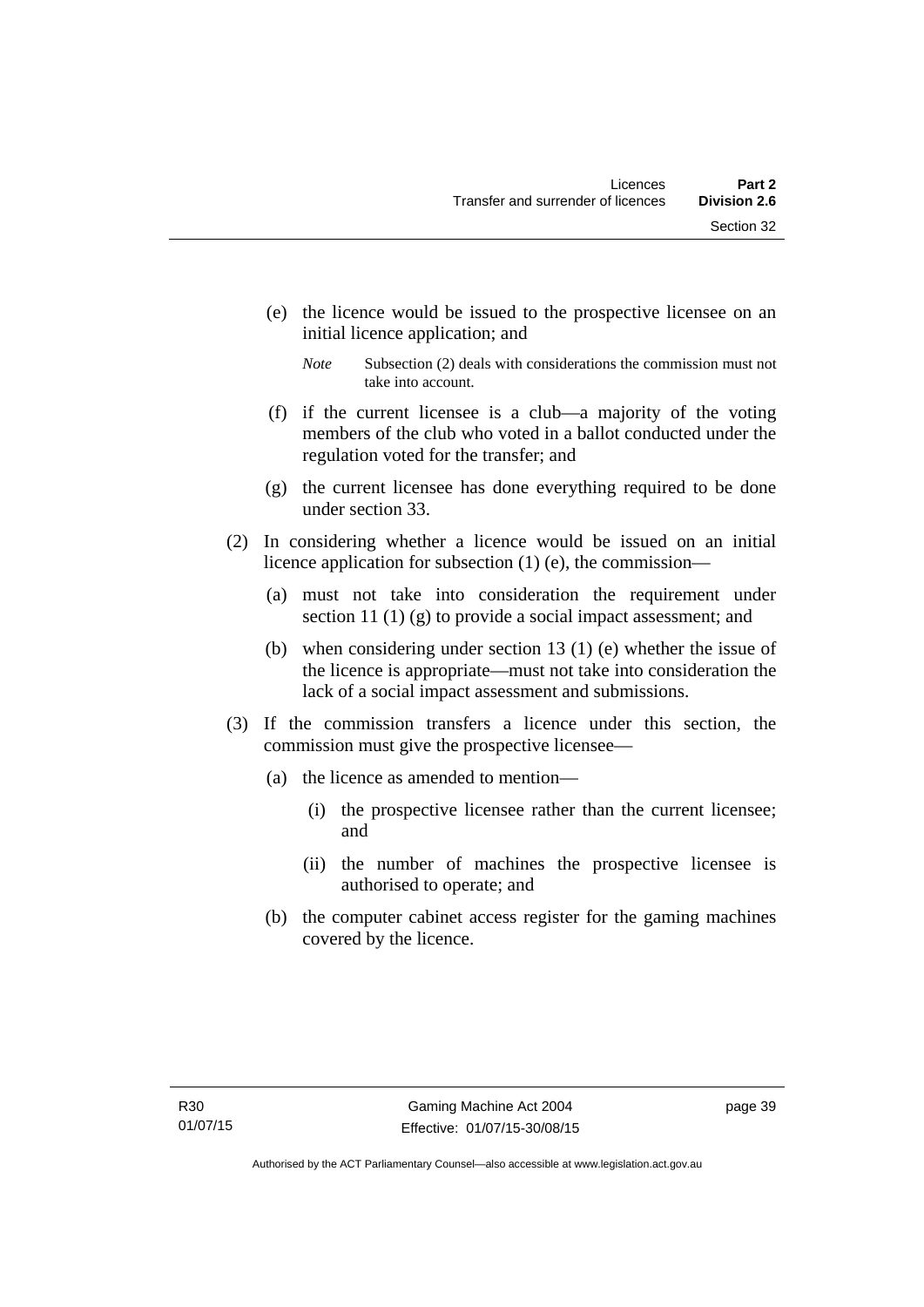# **33 Current licensees obligations on proposed transfer of licence**

If the commission proposes to transfer a licence, the current licensee must give the commission—

- (a) the licence; and
- (b) the current licensee's computer cabinet access register; and
- (c) the accounts kept by the current licensee under section 52 (Accounts relating to gaming machines) that relate to amounts taken during the month when the transfer is made; and
- (d) any other accounts kept in connection with the licence under that section that the commission requires; and
- (e) any outstanding amount payable by the licensee under this Act.
- *Note* Amounts are payable by licensees under provisions including s 143, s 159 and s 172.

### **34 Surrender of licences**

- (1) This section applies to a licensee if the licensee does not owe the Territory an amount under this Act.
- (2) The licensee may surrender the licence by—
	- (a) giving the commission a written notice stating that the licensee surrenders the licence; and
	- (b) if the licensee is a club—giving the commission evidence—
		- (i) that a majority of the voting members of the club who voted in a ballot conducted under the regulation voted for the club surrendering the licence; or
		- (ii) that a vote would not be practical; and

R30 01/07/15

Authorised by the ACT Parliamentary Counsel—also accessible at www.legislation.act.gov.au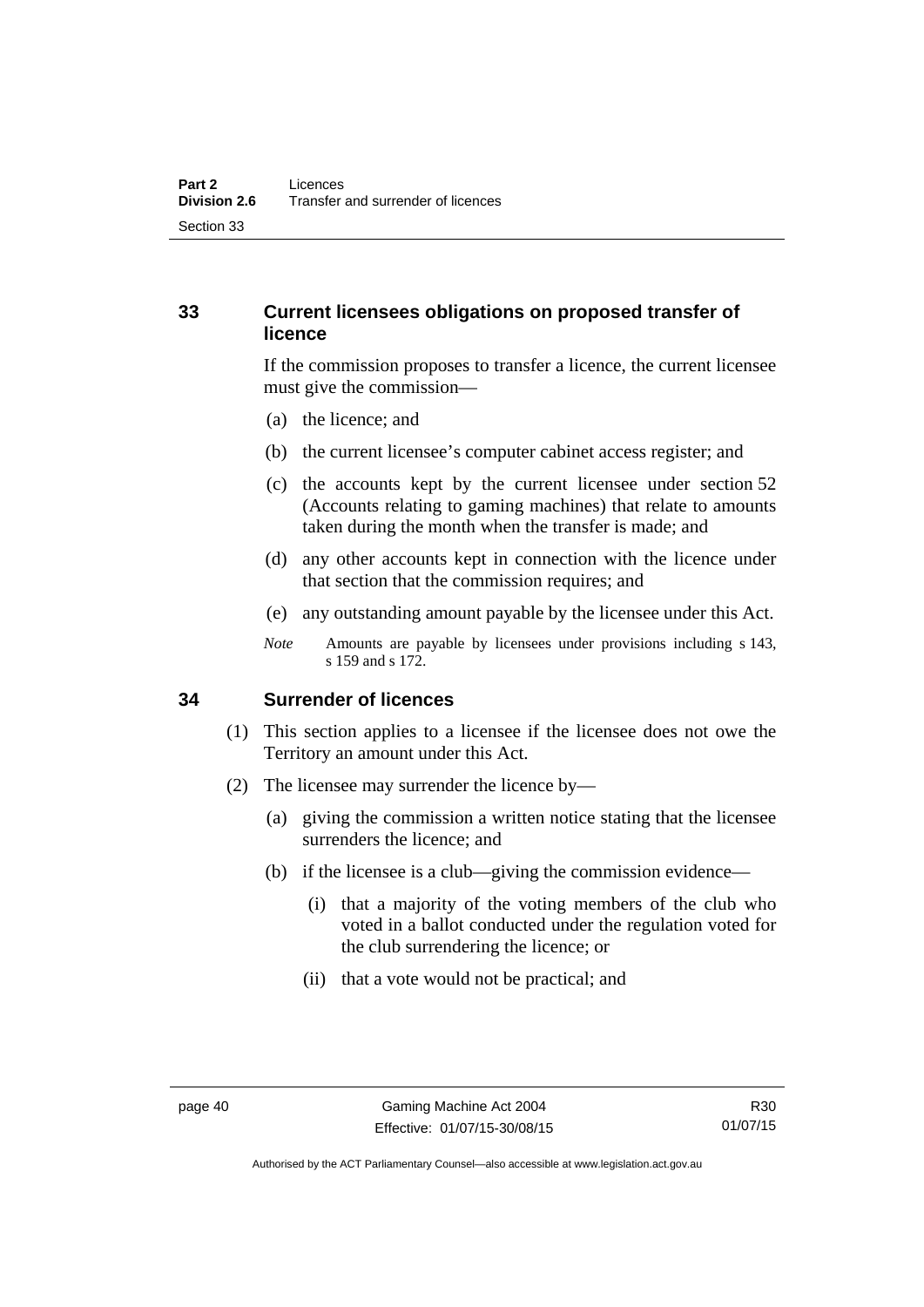(c) returning the licence to the commission.

#### **Example for par (b) (ii)**

all memberships have expired and the club does not propose to continue operating

- *Note* An example is part of the Act, is not exhaustive and may extend, but does not limit, the meaning of the provision in which it appears (see [Legislation Act,](http://www.legislation.act.gov.au/a/2001-14) s 126 and s 132).
- (3) The surrender of the licence takes effect 4 weeks after the day the notice under subsection (2) (a) is given to the commission or, if the notice states a later date of effect, that date.

# **Division 2.7 Restriction on gaming machine numbers**

# **34A Intention to reduce maximum number of gaming machines to 4 000, then maintain per capita ratio**

- (1) It is the intention of the Legislative Assembly that the maximum number of gaming machines allowed on all licensed premises in the ACT be reduced to 4 000 as gaming machines are surrendered or cancelled over time, while keeping a pool of up to 150 available gaming machines (see s 35).
- (2) After the number of gaming machines has been reduced to 4 000, the maximum number of gaming machines allowed on all licensed premises in the ACT is to be maintained at a per capita ratio (to be decided in accordance with section 36) so that the maximum number changes as the population of the Territory changes (see s 36).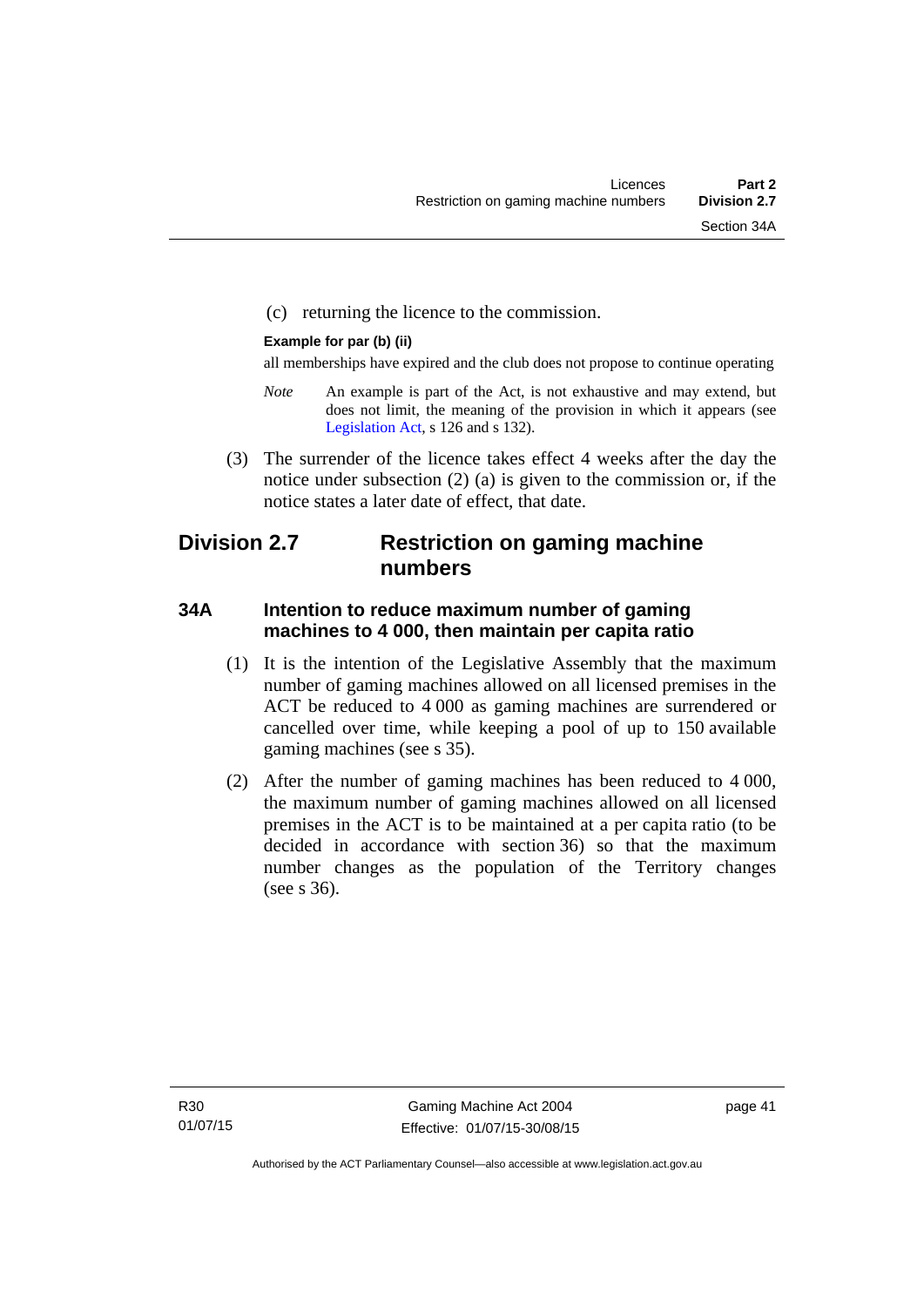### **35 Maximum number of gaming machines allowed in ACT**

 (1) The maximum number of gaming machines allowed on all licensed premises in the ACT is the number worked out as follows:

> maximum number = starting –  $\begin{pmatrix} \text{number} \\ \text{number} \end{pmatrix}$  =  $\begin{pmatrix} \text{number} \\ \text{surface} \end{pmatrix}$ surrendered *<sup>+</sup>* number cancelled

*number cancelled* means the total number of gaming machines cancelled on or after 1 January 2013.

*number surrendered* means the total number of gaming machines surrendered on or after 1 January 2013.

*starting number* means the maximum number of gaming machines allowed on all licensed premises in the ACT at the end of 31 December 2012.

- (2) However, when a machine is surrendered or cancelled, the maximum number is reduced under subsection (1)—
	- (a) only if the surrender or cancellation would result in the pool of available gaming machines containing more than 150 gaming machines; and
	- (b) if the pool would contain more than 150 gaming machines only by the number that would reduce the number of gaming machines in the pool to 150.

#### **Examples**

- 1 On 1 April, the maximum number is 5 000 and there are 20 machines in the pool. On 2 April, 100 machines are surrendered. The maximum number is not reduced and there are now 120 machines in the pool.
- 2 On 1 June, the maximum number is 5 000 and there are 120 machines in the pool. On 2 June, 50 machines are surrendered. The maximum number is reduced to 4 980, keeping 150 machines in the pool.
- *Note* An example is part of the Act, is not exhaustive and may extend, but does not limit, the meaning of the provision in which it appears (see [Legislation Act,](http://www.legislation.act.gov.au/a/2001-14) s 126 and s 132).

page 42 Gaming Machine Act 2004 Effective: 01/07/15-30/08/15

R30 01/07/15

Authorised by the ACT Parliamentary Counsel—also accessible at www.legislation.act.gov.au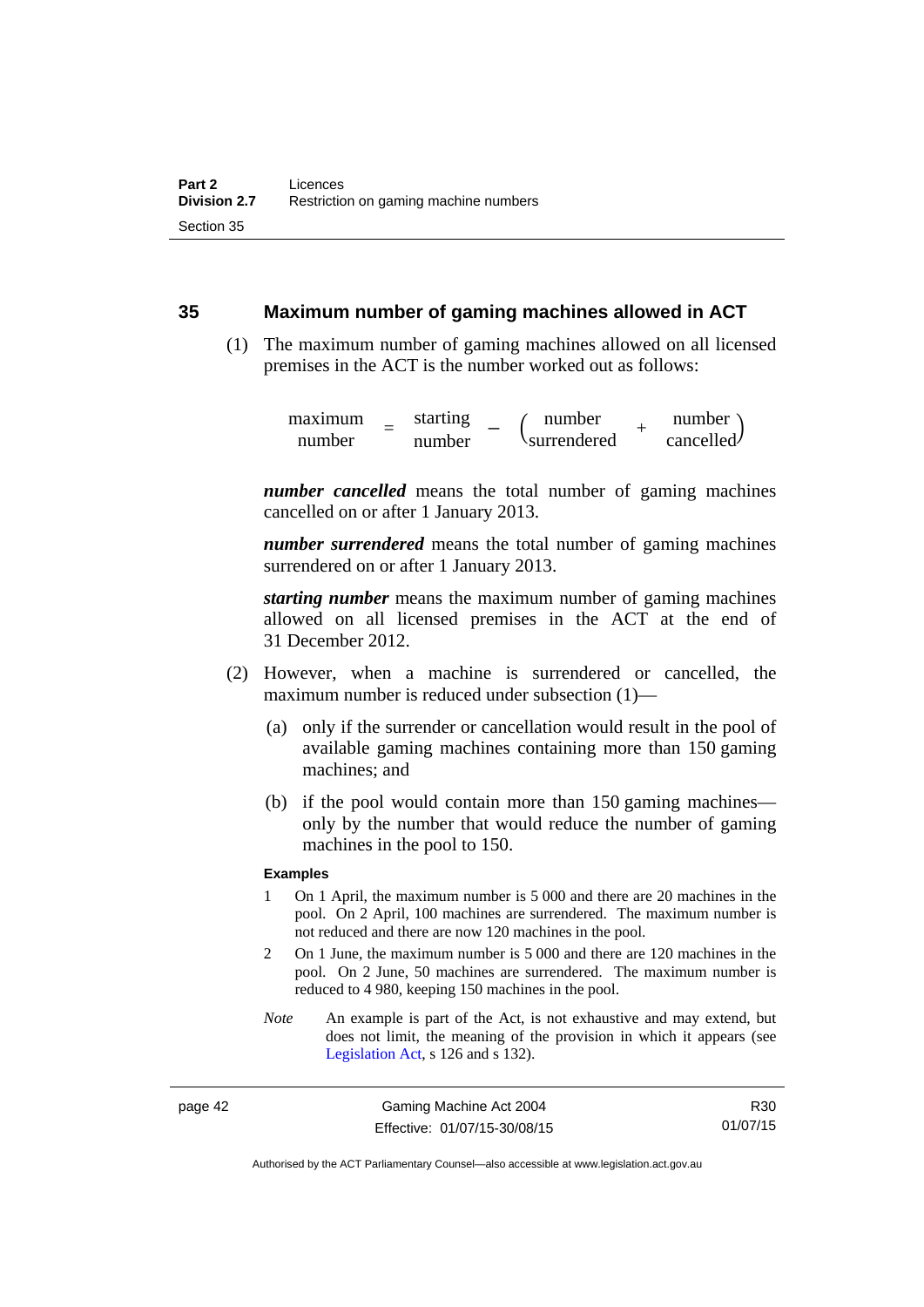- (3) As soon as practicable after each time the maximum number changes, the commission must prepare a notice stating the new maximum number and the date of the change.
- (4) A notice is a notifiable instrument.

*Note* A notifiable instrument must be notified under the [Legislation Act](http://www.legislation.act.gov.au/a/2001-14).

(5) In this section:

*cancelled*—a gaming machine is *cancelled* if—

- (a) the licence authorising the operation of the gaming machine is cancelled under—
	- (i) section 62 (Commission may take disciplinary action against licensee); or
	- (ii) section 64 (Cancellation of licences because of cancellation etc of general and on licences); and
- (b) the cancellation has become final.

*final*—a cancellation of a gaming machine licence becomes *final* when—

- (a) for a decision to cancel a licence under section 62—the period within which application can be made to the ACAT to review the decision has passed and no application for review is made within the period; or
- (b) a period of 30 days has passed after 1 of the following decisions and no appeal against the decision is made within the 30-day period:
	- (i) a decision of the ACAT on application for review of the decision to cancel the licence under section 62;
	- (ii) a decision by a court hearing an appeal from—
		- (A) the decision of the ACAT mentioned in paragraph (a); or

page 43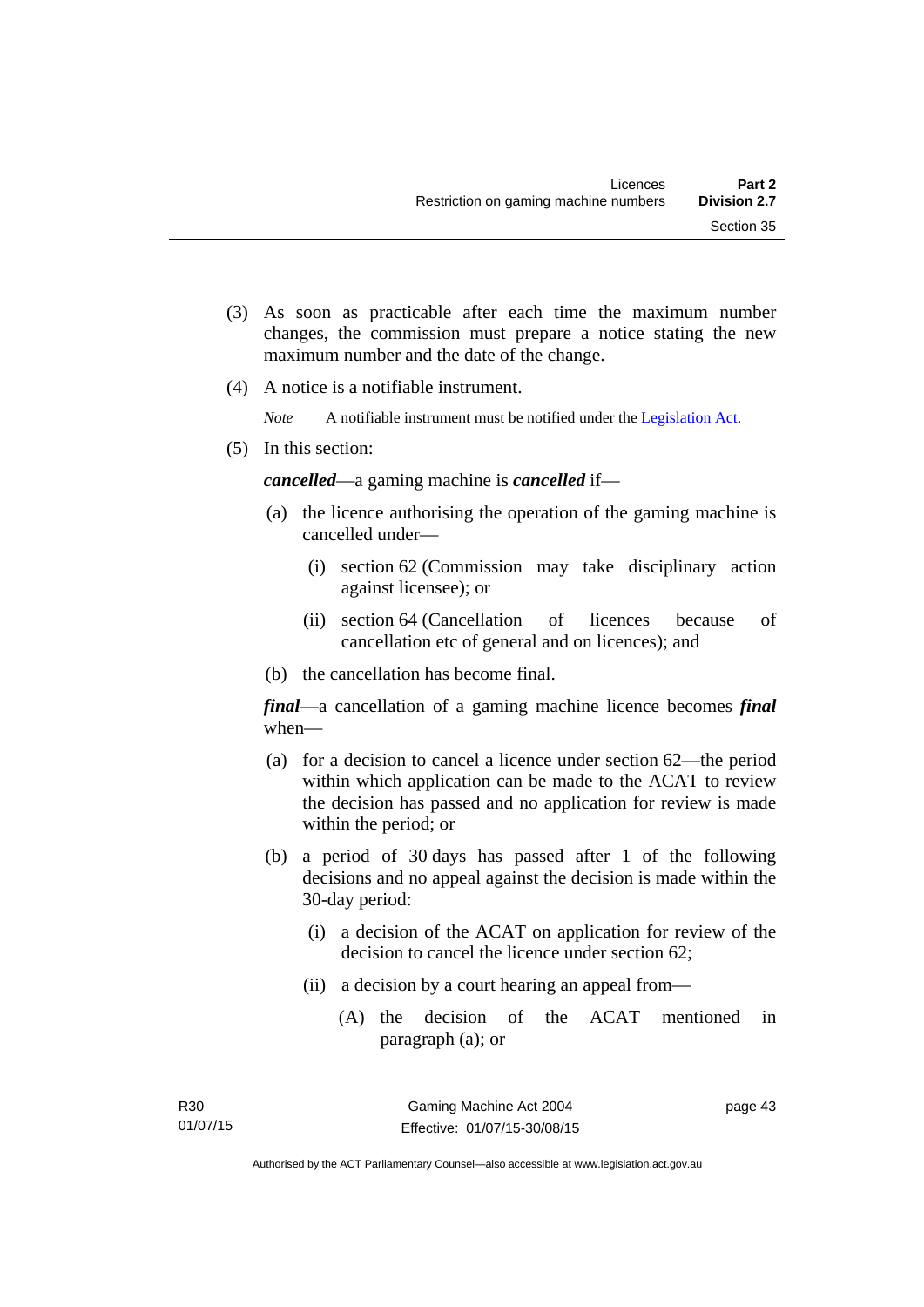- (B) for cancellation under section 64—the decision of the ACAT to cancel the general or on licence under the *[ACT Civil and Administrative Tribunal Act 2008](http://www.legislation.act.gov.au/a/2008-35)*, section 66 (2) (e) in relation to an application under the *[Liquor Act 2010](http://www.legislation.act.gov.au/a/2010-35)*, section 187 (Application to ACAT for occupational discipline);
- (iii) a decision by a court hearing an appeal from a decision of a lower court in relation to a decision of the ACAT mentioned in subparagraph (i) or (ii).

*surrendered*—a gaming machine is *surrendered* if—

- (a) the licensee, under section 22 (1) (a), applies for a decrease machines amendment in relation to the gaming machine and the commission, under section 24, amends the licence in accordance with the application; or
- (b) the licensee, under section 34 (2), surrenders the licence authorising the operation of the gaming machine and the surrender takes effect under section 34 (3).
	- *Note* A surrender does not take effect until at least 4 weeks after the licensee gives the commission written notice of the surrender (see s 34 (3)).

### **36 Review of maximum number when it reaches 4 000**

When the maximum number of gaming machines allowed on all licensed premises in the ACT reaches 4 000 or less, the Minister must—

- (a) review the maximum number of gaming machines to be allowed on all licensed premises in the ACT; and
- (b) as part of the review, recommend a per capita ratio to be used to work out the maximum number of gaming machines to be allowed on all licensed premises in the ACT in the future; and

Authorised by the ACT Parliamentary Counsel—also accessible at www.legislation.act.gov.au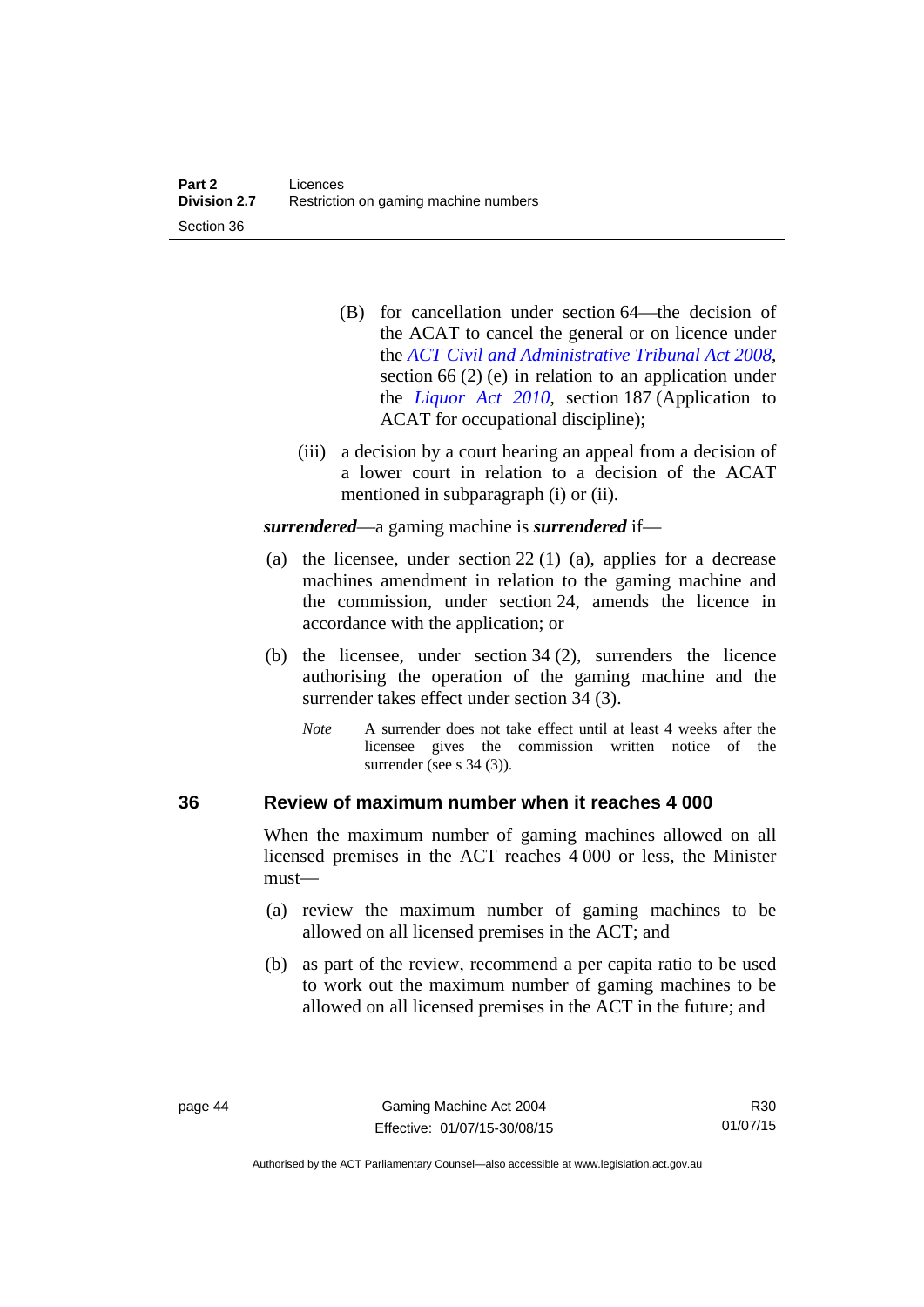(c) present a report of the review (including the recommended per capita ratio) to the Legislative Assembly within 6 months after the day the review is started.

# **36A Meaning of** *pool of available gaming machines*

(1) In this Act:

*pool of available gaming machines* (or *pool*) means the gaming machines that are available to be—

- (a) reserved under an in-principle approval; or
- (b) authorised under a licence.
- (2) The number of gaming machines in the pool is to be worked out as follows:

number in pool = maximum number – number allocated

*maximum number* means the maximum number of gaming machines allowed on all licensed premises in the ACT under section 35.

*number allocated* means the total number of gaming machines—

- (a) reserved under in-principle approvals in the ACT; or
- (b) authorised under licences in the ACT.

# **Division 2.8 Gaming machine licences**

# **37 Register of licences**

- (1) The commission must keep a register of licences.
- (2) The commission must enter in the register details of the following:
	- (a) the issue, amendment or transfer of a licence;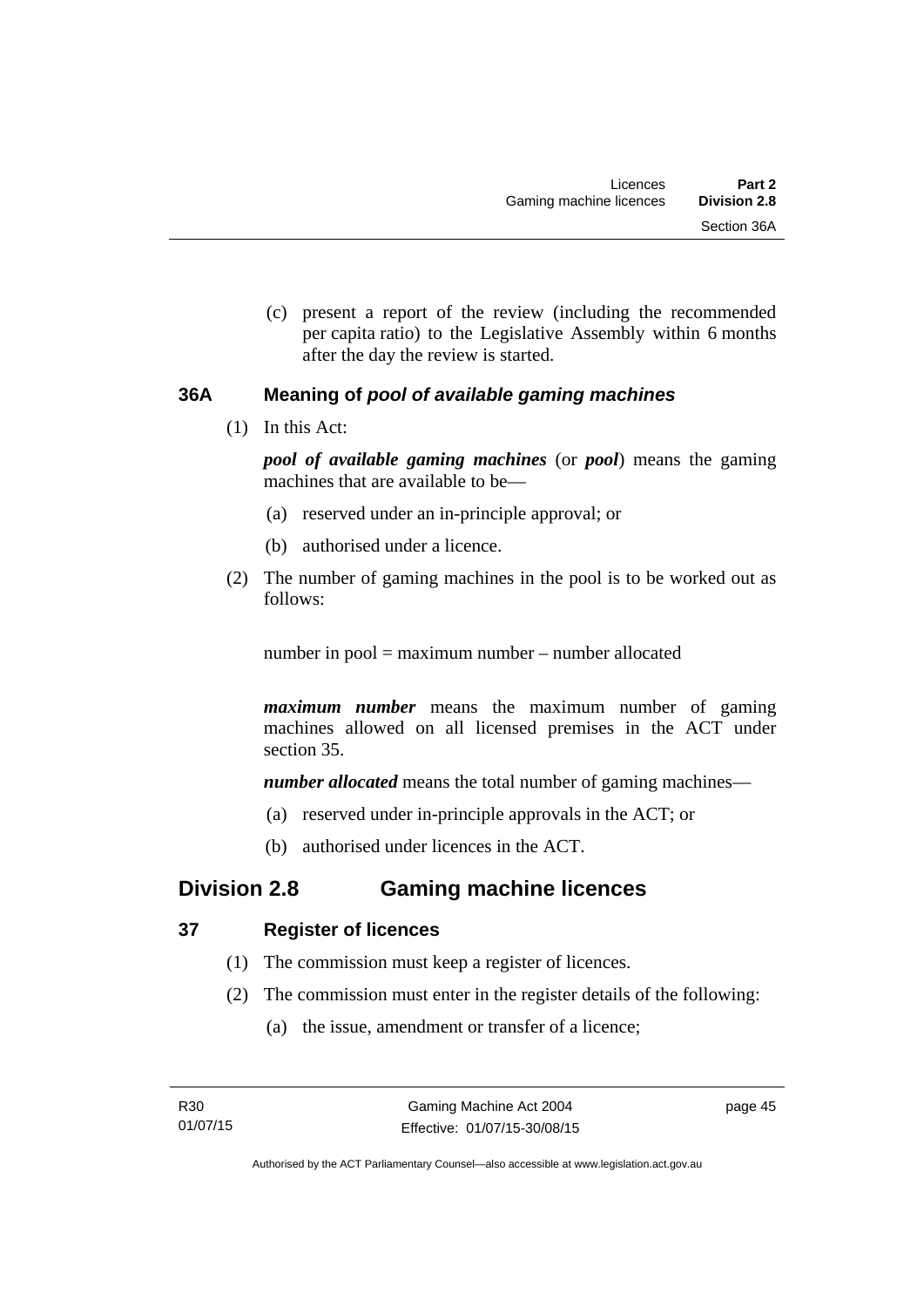- (b) the suspension or cancellation of a licence;
- (c) any other details prescribed by regulation.

### **38 Giving copy of licence**

- (1) This section applies if a licensee tells the commission, in writing, about the loss, theft or destruction of the licence.
- (2) The commission may, by written notice given to the licensee, require the licensee to give the commission, within a stated period and in a stated form, a statement confirming, and explaining the circumstances of, the loss, theft or destruction.
- (3) If the commission is satisfied that the licence has been lost, stolen or destroyed, the commission may give a replacement licence to the licensee.
	- *Note* A fee may be determined under s 177 for this provision.

page 46 Gaming Machine Act 2004 Effective: 01/07/15-30/08/15

Authorised by the ACT Parliamentary Counsel—also accessible at www.legislation.act.gov.au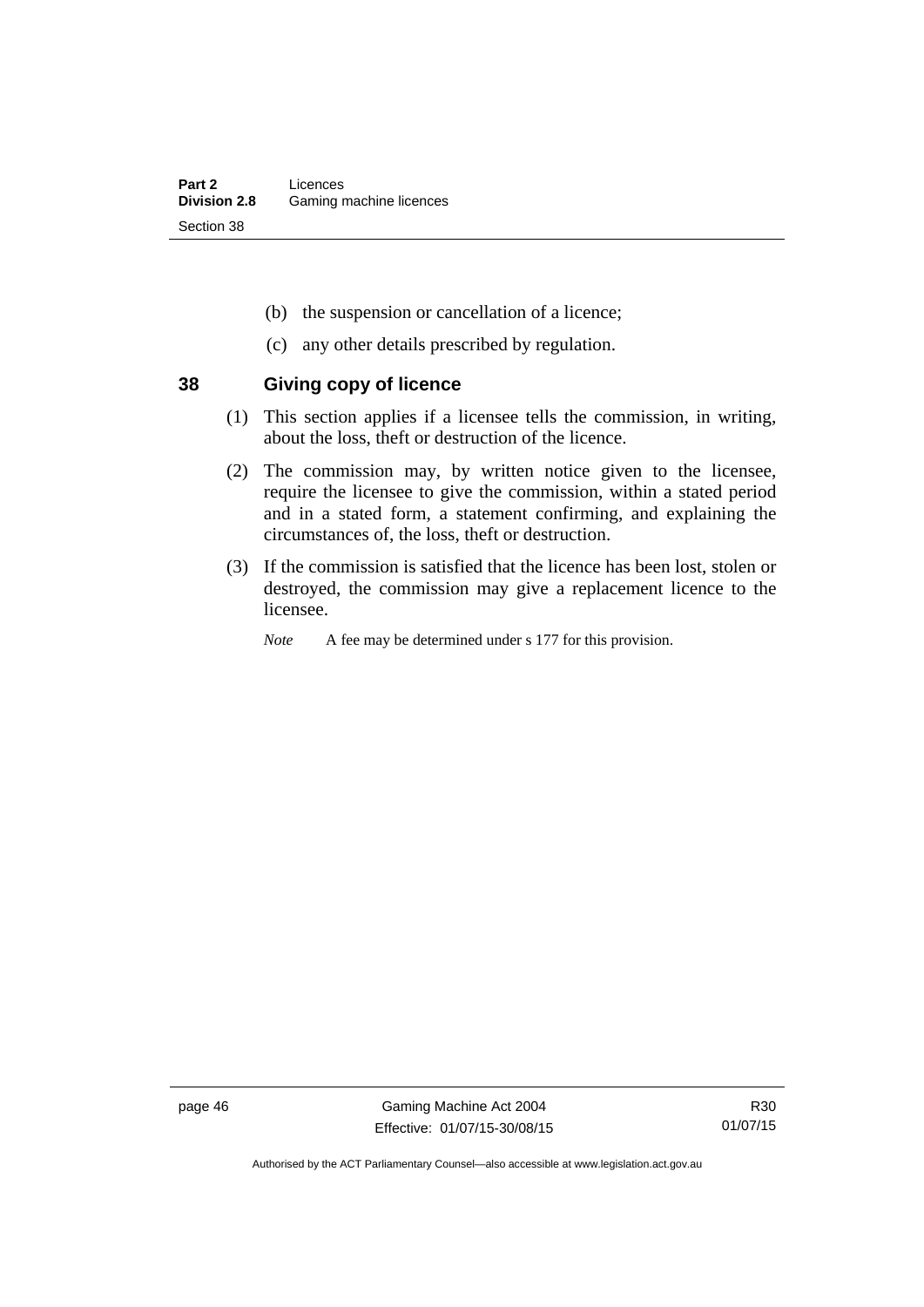# **Part 2A In-principle approvals for licences, venue relocation amendments and new venue amendments**

# **Division 2A.1 Preliminary**

# **38A Object—pt 2A**

The object of this part is to allow a person to obtain authority to, if the in-principle approval is later converted into a licence or amendment, install and operate a number of gaming machines at an address at unleased land before—

- (a) the person acquires an interest in the land or premises at the address; or
- (b) plans are prepared for the premises proposed to be licensed at the address; or
- (c) for a club—the voting members of the club vote in a ballot conducted under the regulation for the club having gaming machines at the address.

# **38B Definitions**

In this Act:

*approval-holder* means a person who is a holder of an in-principle approval under this part.

*in-principle approval* means an in-principle approval for a—

- (a) licence; or
- (b) venue relocation amendment of a licence; or
- (c) new venue amendment of a licence.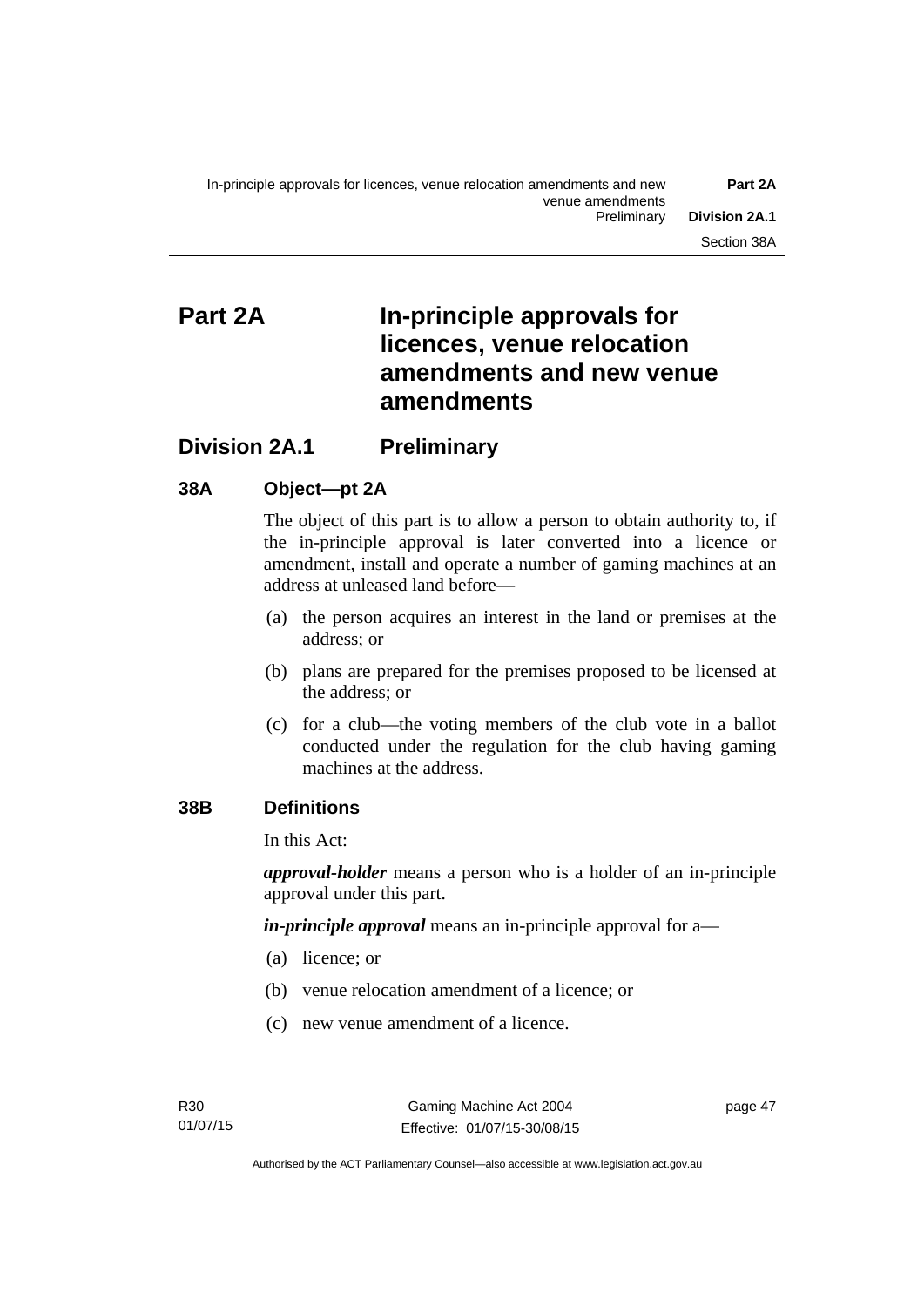### **38C What is an** *in-principle approval***?**

- (1) An in-principle approval for a licence authorises the approval-holder to, if the approval is later converted into a licence under section 38U—
	- (a) acquire and dispose of the gaming machines reserved under the approval; and
	- (b) install and operate the gaming machines reserved under the approval on the licensed premises in accordance with the licence.
- (2) An in-principle approval for a venue relocation amendment authorises the approval-holder to, if the approval is later converted into a venue relocation amendment under section 38V, relocate to the new venue.
- (3) An in-principle approval for a new venue amendment authorises the approval-holder to, if the approval is later converted into a new venue amendment under section 38W—
	- (a) decrease the number of gaming machines allowed under 1 licence; and
	- (b) move the gaming machines to premises for which a new licence is to be issued.
	- *Note* A regular application for a:
		- licence may be made under s 11
		- venue relocation amendment may be made under s 22 (1) (d)
		- new venue amendment may be made under s 22 (1) (g).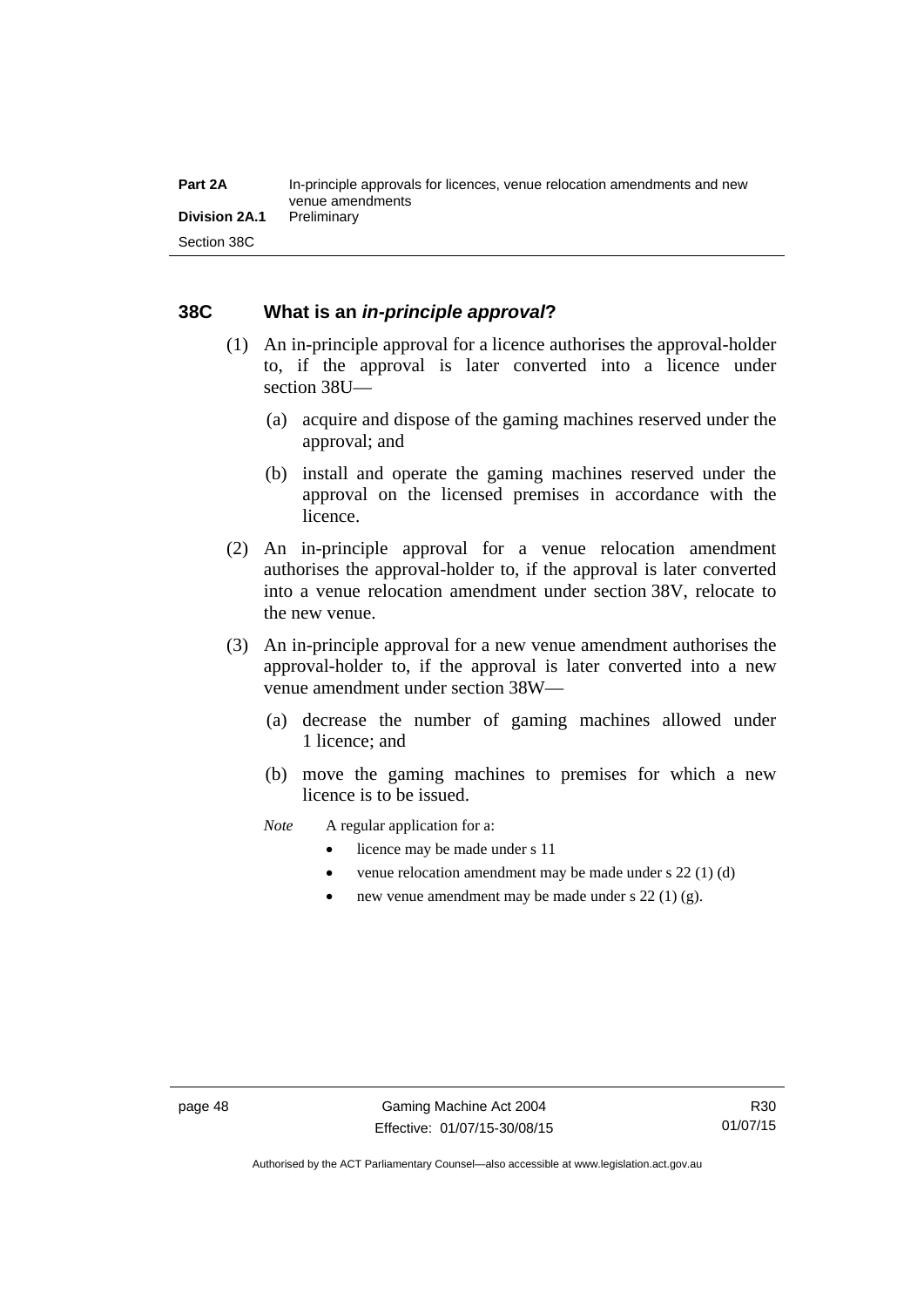# **Division 2A.2 Applications for in-principle approvals**

### **38D In-principle approval—applications**

- (1) A person may apply for an in-principle approval for a licence only if—
	- (a) the person—
		- (i) is not a club; or
		- (ii) is a club and either—
			- (A) does not hold a licence; or
			- (B) holds only 1 licence; and
	- (b) the land at the address for which the approval is sought is suitable land.
- (2) A licensee may apply for an in-principle approval for a venue relocation amendment, or a new venue amendment, if the land at the address for which the approval is sought is suitable land.
- (3) In this section:

*suitable land* means land that is—

- (a) unleased land; and
- (b) to be leased with a purpose clause permitting use of the land for 1 or more of the following:
	- (i) a club;
	- (ii) a drink establishment;
	- (iii) a hotel;
	- (iv) an indoor entertainment facility;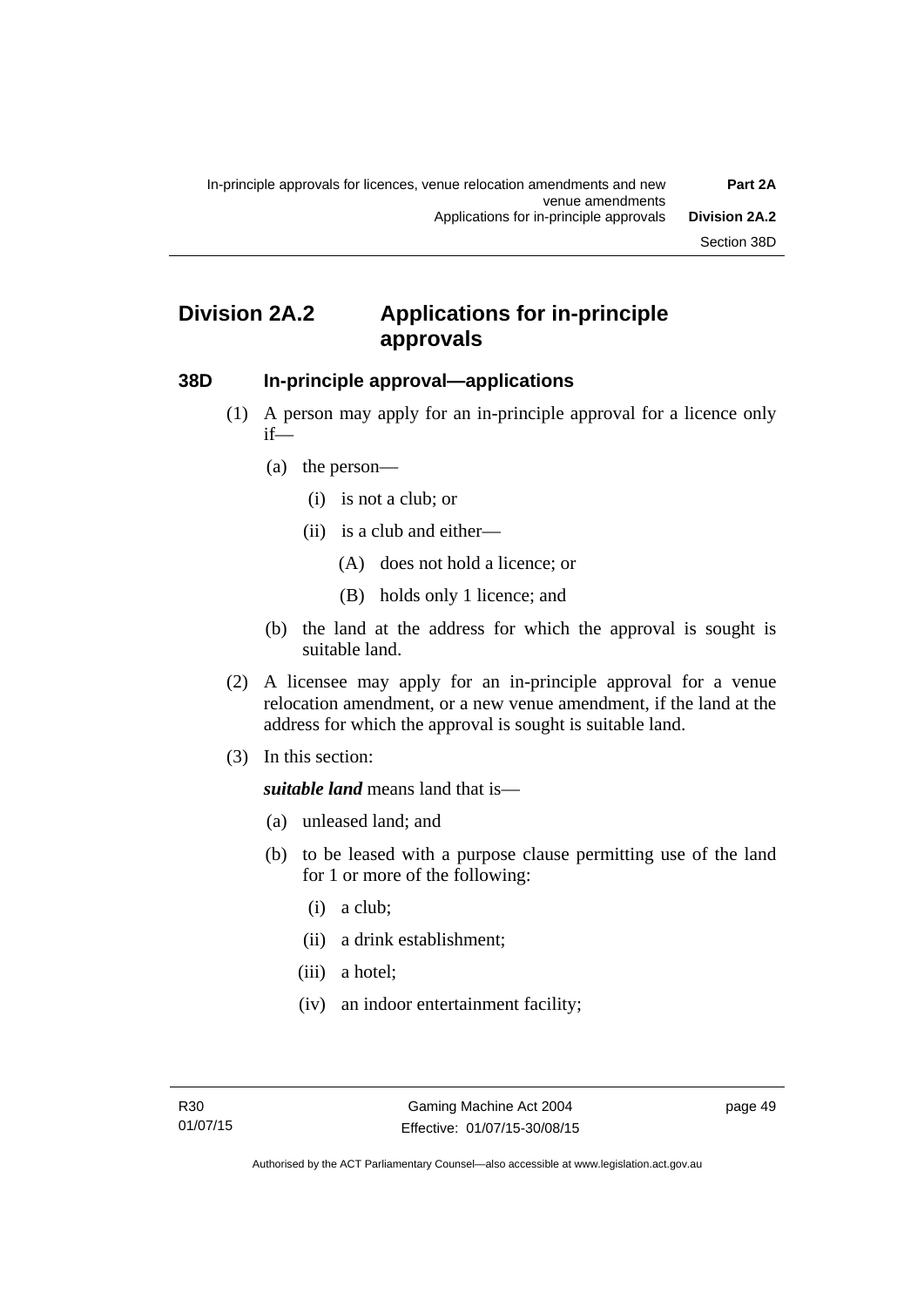| Part 2A       | In-principle approvals for licences, venue relocation amendments and new<br>venue amendments |
|---------------|----------------------------------------------------------------------------------------------|
| Division 2A.2 | Applications for in-principle approvals                                                      |
| Section 38E   |                                                                                              |

- (v) a restaurant.
- *Note 1* If a form is approved under the [Control Act](http://www.legislation.act.gov.au/a/1999-46), s 53D for an application, the form must be used.
- *Note* 2 A fee may be determined under s 177 for an application.

### **38E In-principle approval—contents of applications**

- (1) An in-principle approval application—
	- (a) for a licence—
		- (i) must comply with the requirements for an application for a licence under section 11 $(1)$ ,  $(2)$ ,  $(3)$  and  $(4)$ ; but
		- (ii) need not comply with—
			- (A) section 11 (1) (e) in relation to the kind, coin denomination and percentage payout of the gaming machines sought; or
			- (B) section 11 (2) (b) or (3) (d); and
	- (b) for a venue relocation amendment—
		- (i) must comply with the requirements for an application for a venue relocation amendment under section 23 (1) (a), (b), (c), (g) and (2); but
		- (ii) need not comply with section 23 (1) (g) (ii) (B) or (C); and
	- (c) for a new venue amendment—
		- (i) must comply with the requirements for an application for a new venue amendment under section 23 (1) (a), (b), (c),  $(i)$  and  $(2)$ ; but

Authorised by the ACT Parliamentary Counsel—also accessible at www.legislation.act.gov.au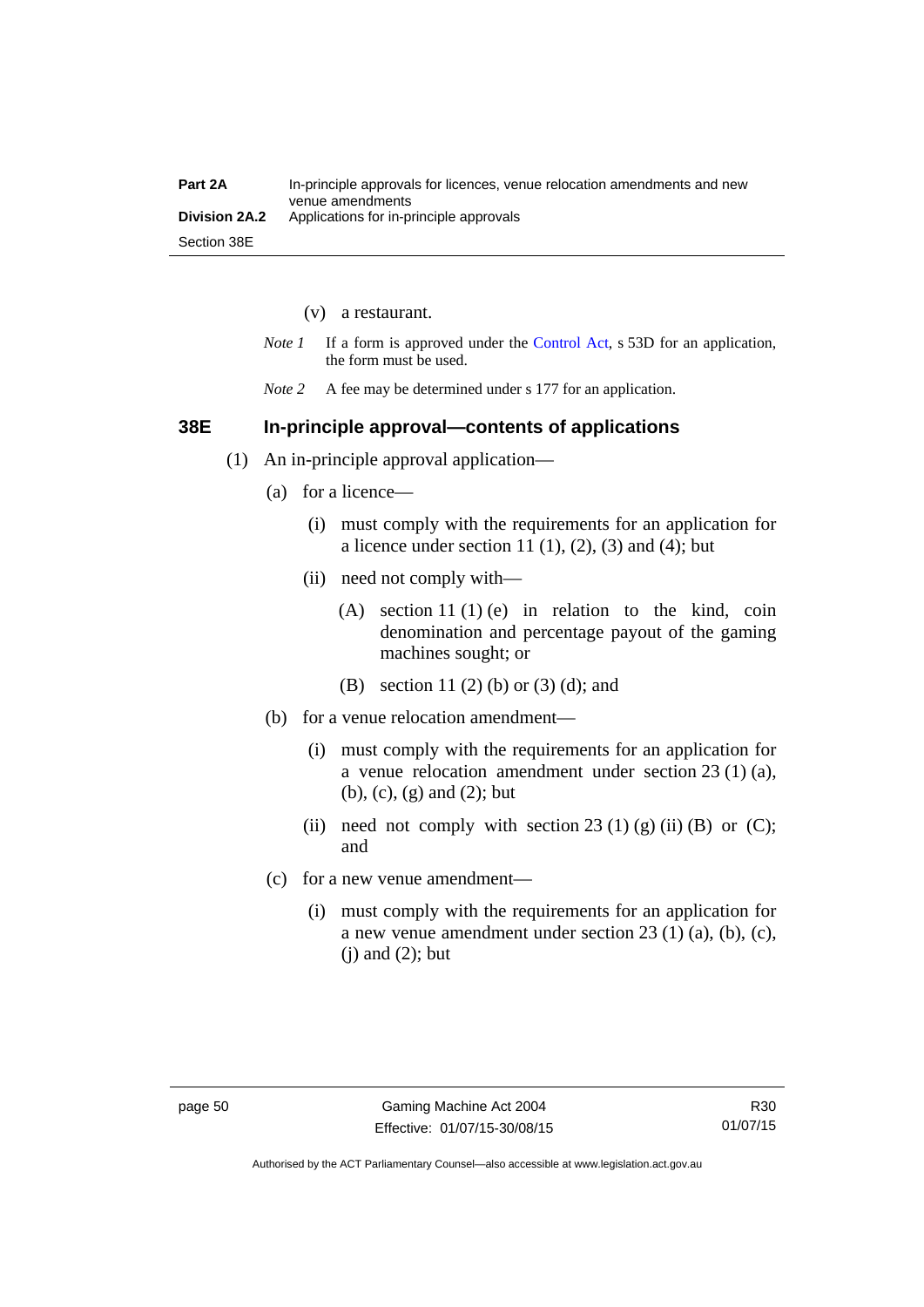- (ii) need not comply with—
	- (A) section 23 (1) (i) (ii) (A) in relation to section 11 $(2)$  $(b)$ ; or
	- (B) section 23 (1) (j) (ii) (D).
- (2) The commission need not decide the application if the application is not in accordance with this section.

# **Division 2A.3 Issue of in-principle approvals**

### **38F In-principle approval decision—licence**

- (1) This section applies if the commission receives an application for an in-principle approval for a licence under section 38D (1) (In-principle approval—applications).
- (2) The commission must issue the in-principle approval if—
	- (a) satisfied that, were the application an application for a licence, the commission would issue the licence under section 12 (Issue of licences); and
	- (b) there are enough reservable gaming machines for the approval.

#### **Example—enough machines to reserve number needed**

A is issued an in-principle approval for 100 gaming machines at block 10, section 403, Bonner. There are now no gaming machines left in the pool. B applies for an in-principle approval for 80 gaming machines at the same address. The commission may issue the approval to B because 100 machines have already been reserved for that address under A's approval. (Later, whoever gets their approval converted into a licence first will actually get authority to install the gaming machines.)

*Note* An example is part of the Act, is not exhaustive and may extend, but does not limit, the meaning of the provision in which it appears (see [Legislation Act,](http://www.legislation.act.gov.au/a/2001-14) s 126 and s 132).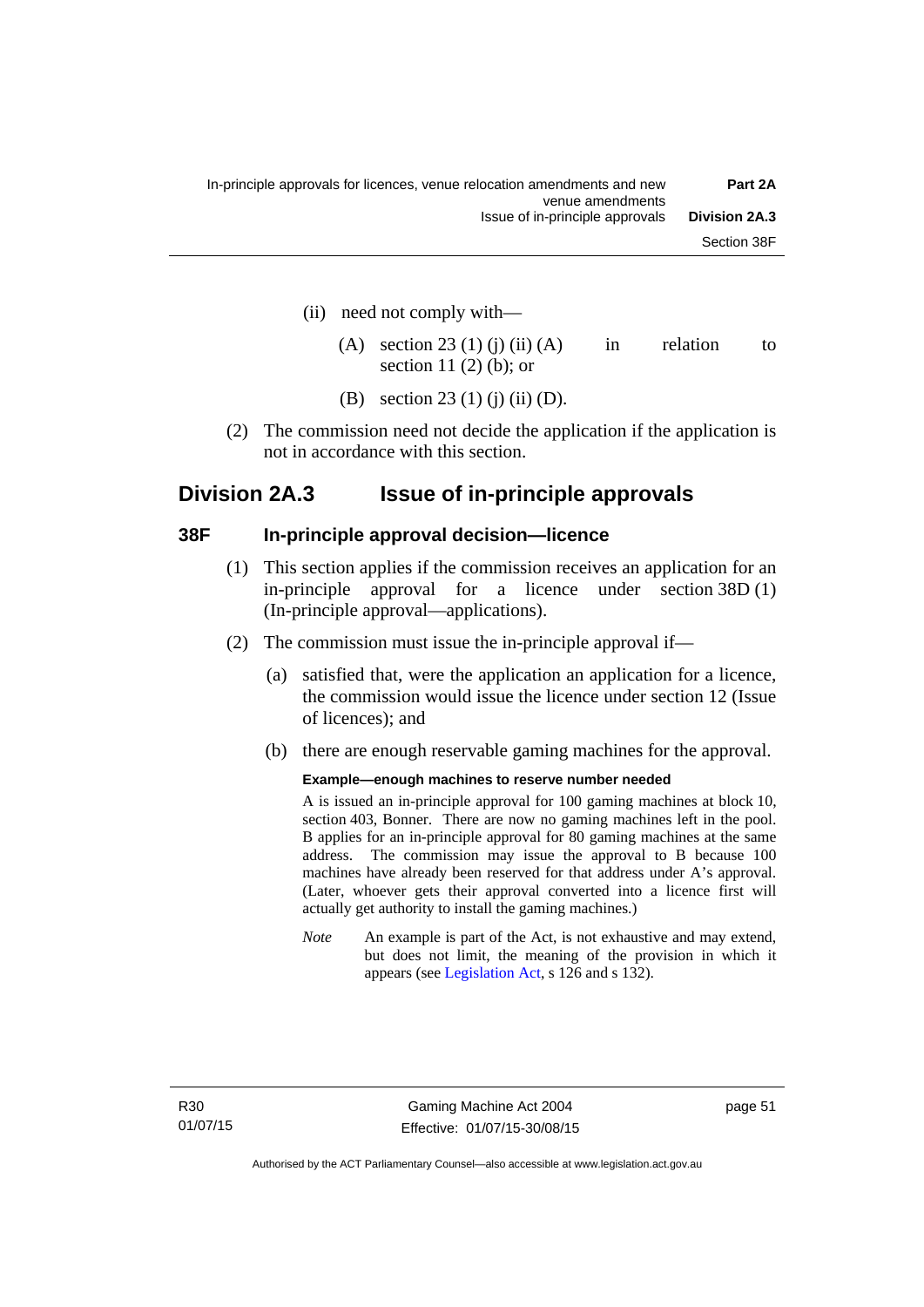| Part 2A              | In-principle approvals for licences, venue relocation amendments and new<br>venue amendments |
|----------------------|----------------------------------------------------------------------------------------------|
| <b>Division 2A.3</b> | Issue of in-principle approvals                                                              |
| Section 38G          |                                                                                              |

- (3) In making a decision under subsection (2) (a), the commission must disregard—
	- (a) section  $12(2)$  (a) in relation to section  $20(2)$  (a) (ii) and section 21 $(1)$  $(c)$ ; and
		- *Note* Under s 20 (2) (a) (ii) and s 21 (1) (c), a person may only be an *eligible person* if the person holds a general licence or on licence.
	- (b) section 12 (2) (b); and
	- (c) section 12  $(5)$  (a) and (b).
- (4) However, if there are some, but not enough, reservable gaming machines for the approval, and the commission is satisfied under subsection  $(2)$  (a), the commission may issue the in-principle approval in relation to a smaller number of machines.
	- *Note* An approval-holder may later apply for an amendment of the in-principle approval to increase the number of machines reserved under the approval under s 38M.
- (5) In this section:

*reservable gaming machine*, for an in-principle approval, means a gaming machine that is—

- (a) in the pool of available gaming machines; or
	- *Note Pool of available gaming machines*—see s 36A.
- (b) reserved under another in-principle approval for the same address.

### **38G In-principle approval decision—licence—no reservable gaming machines**

- (1) This section applies to an application for an in-principle approval for a licence if—
	- (a) there are no reservable gaming machines for the approval; and

Authorised by the ACT Parliamentary Counsel—also accessible at www.legislation.act.gov.au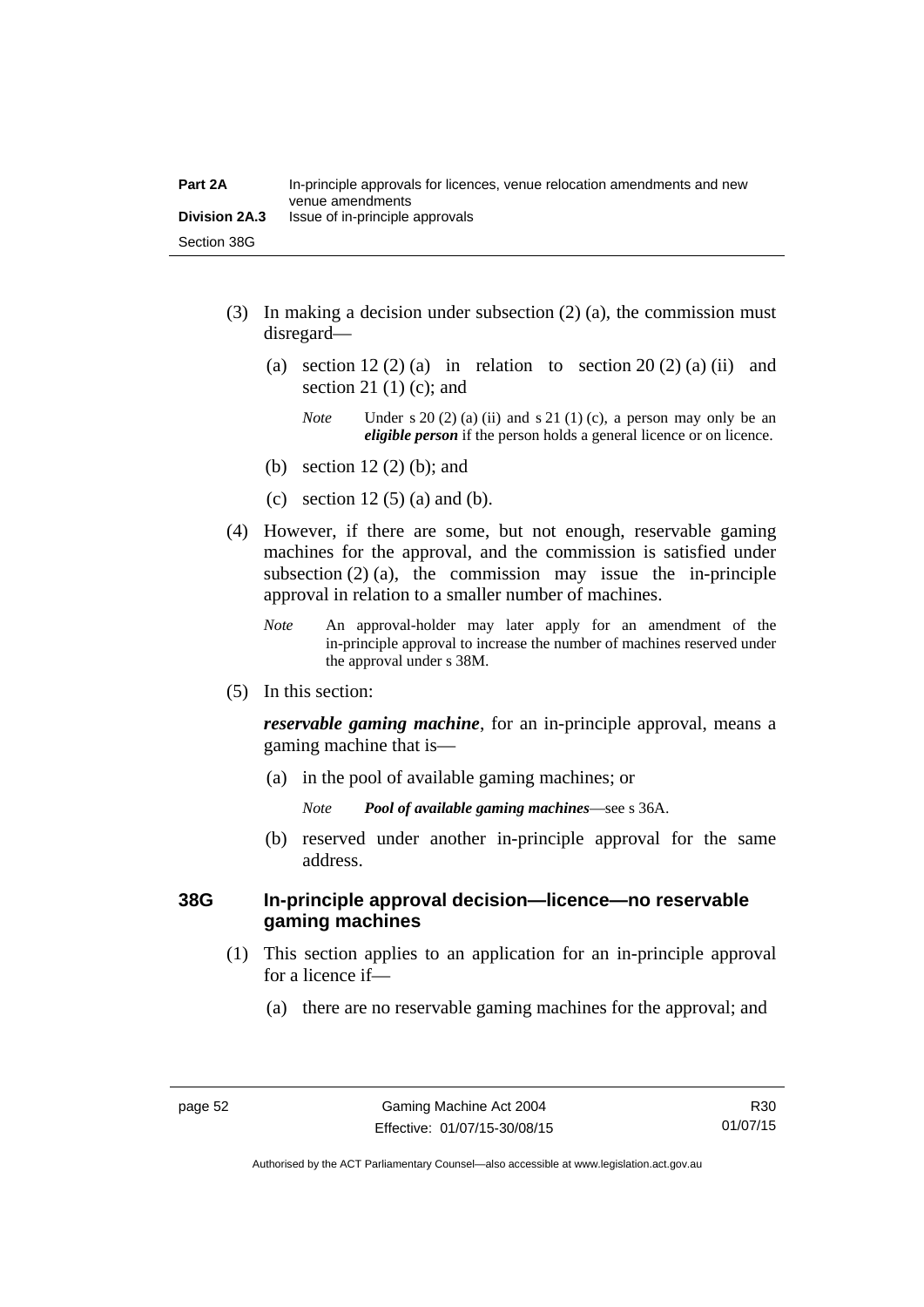- (b) the commission would otherwise have issued an in-principle approval for a licence to the applicant under section 38F.
- (2) The commission must—
	- (a) tell the applicant that there are no reservable gaming machines for the approval; and
	- (b) give the applicant a certificate (a *certificate of suitability*) stating that the commission would otherwise have issued an in-principle approval for the licence to the applicant and that the number of machines to be reserved for the in-principle approval will be decided when—
		- (i) there are reservable gaming machines for the approval; or
		- (ii) the commission is considering the transfer of an in-principle approval or licence to the applicant under—
			- (A) section 38P (In-principle approval—transfer decision); or
			- (B) section 32 (Transfer of licence).
- (3) In this section:

*reservable gaming machine*, for an in-principle approval—see section 38F (5).

# **38H In-principle approval decision—venue relocation amendment**

- (1) This section applies if the commission receives an application for an in-principle approval for a venue relocation amendment under section 38D (2) (In-principle approval—applications).
- (2) The commission must issue the in-principle approval if satisfied that, were the application an application for a venue relocation amendment, the commission would make the amendment under section 26A (Licence amendment decision—venue relocation amendment).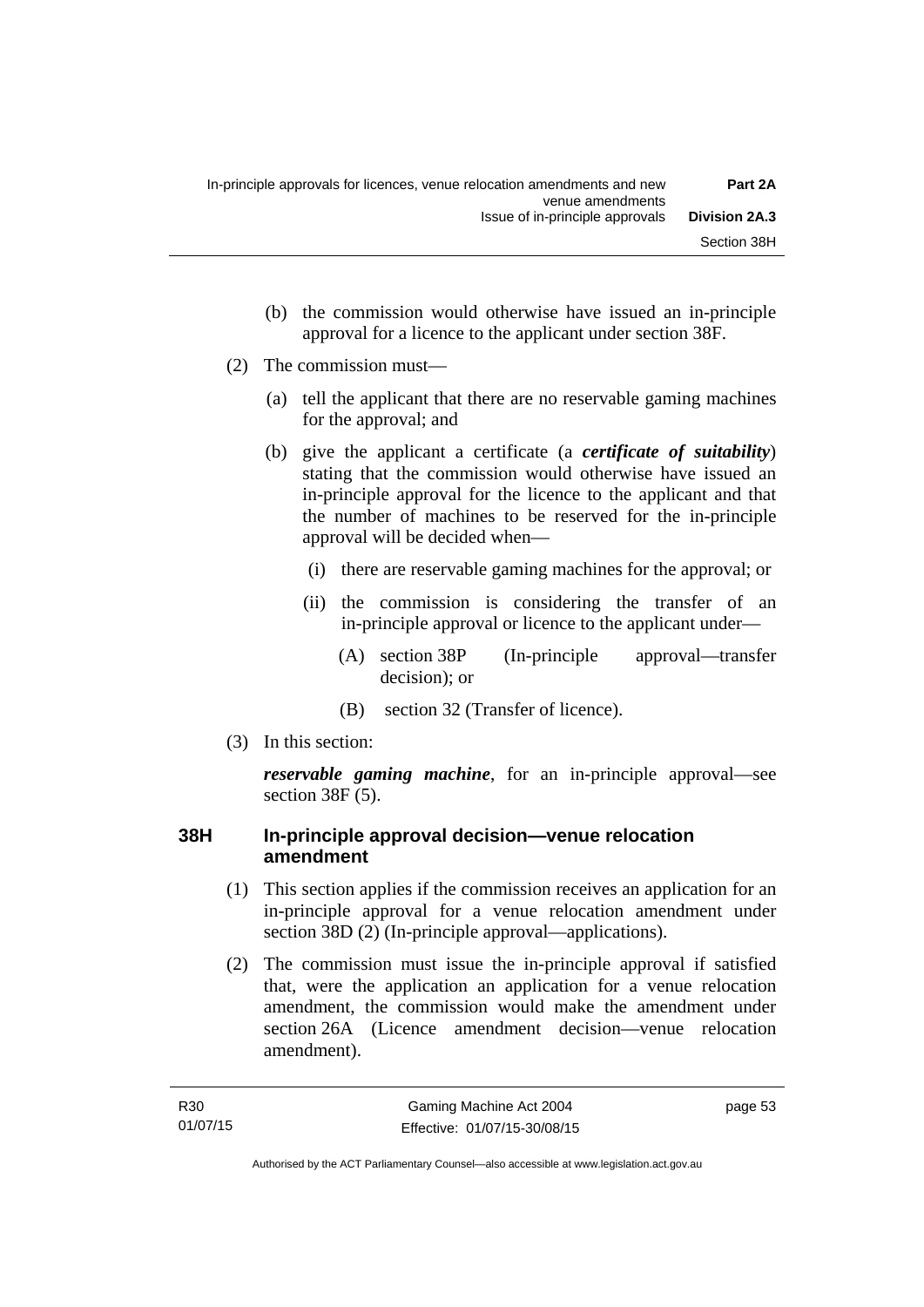| Part 2A              | In-principle approvals for licences, venue relocation amendments and new<br>venue amendments |
|----------------------|----------------------------------------------------------------------------------------------|
| <b>Division 2A.3</b> | Issue of in-principle approvals                                                              |
| Section 38I          |                                                                                              |

 (3) In making a decision under subsection (2), the commission must disregard section 26A (2) (a) and (d).

### **38I In-principle approval decision—new venue amendment**

- (1) This section applies if the commission receives an application for an in-principle approval for a new venue amendment under section 38D (2) (In-principle approval—applications).
- (2) The commission must issue the in-principle approval if satisfied that, were the application an application for a new venue amendment, the commission would make the amendment and issue the new licence under section 26D (Licence amendment decision new venue amendment).
- (3) In making a decision under subsection (2), the commission must disregard section 26D  $(2)$  (a) and  $(d)$  and  $(6)$  (b) and  $(c)$ .

### **38J In-principle approval—form**

- (1) An in-principle approval must—
	- (a) be in writing; and
	- (b) state—
		- (i) the name of the approval-holder; and
		- (ii) the address, and block and section number, to which the in-principle approval applies; and
		- (iii) the number and class of gaming machines reserved under the in-principle approval.
- (2) A regulation may prescribe other requirements about the form of an in-principle approval.
- (3) An in-principle approval may include anything else the commission considers relevant.

R30 01/07/15

Authorised by the ACT Parliamentary Counsel—also accessible at www.legislation.act.gov.au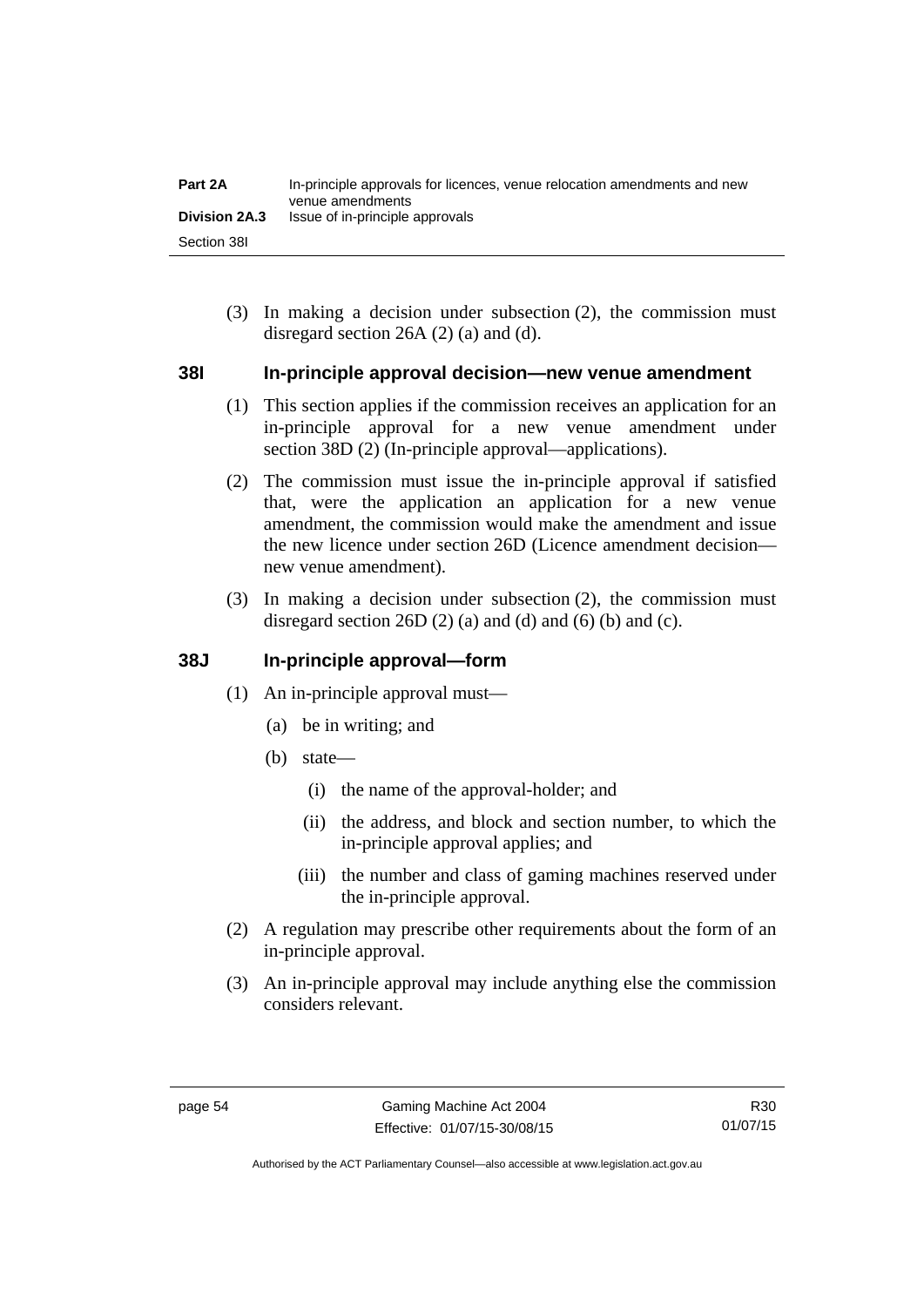### **38K In-principle approval—conditions**

- (1) An in-principle approval is subject to the condition that the approval-holder must take reasonable steps, during the term of the approval, to acquire an interest in the land, or premises, at the address to which the in-principle approval applies.
- (2) An in-principle approval is also subject to any other condition—
	- (a) prescribed by regulation; or
	- (b) imposed by the commission when the in-principle approval is issued, extended or amended.

### **38L In-principle approval—term**

- (1) An in-principle approval comes into force on the day when it is issued.
- (2) An in-principle approval expires 3 years after the day when it is issued.

# **Division 2A.4 Amendment, transfer, extension and surrender of in-principle approvals**

### **38M In-principle approval—amendment**

- (1) An approval-holder may apply to the commission for an amendment only to—
	- (a) increase or decrease the number of gaming machines reserved under the in-principle approval; or
	- (b) remove or change a condition on the in-principle approval.
	- *Note 1* If a form is approved under the [Control Act](http://www.legislation.act.gov.au/a/1999-46), s 53D for an application, the form must be used.
	- *Note* 2 A fee may be determined under s 177 for an application.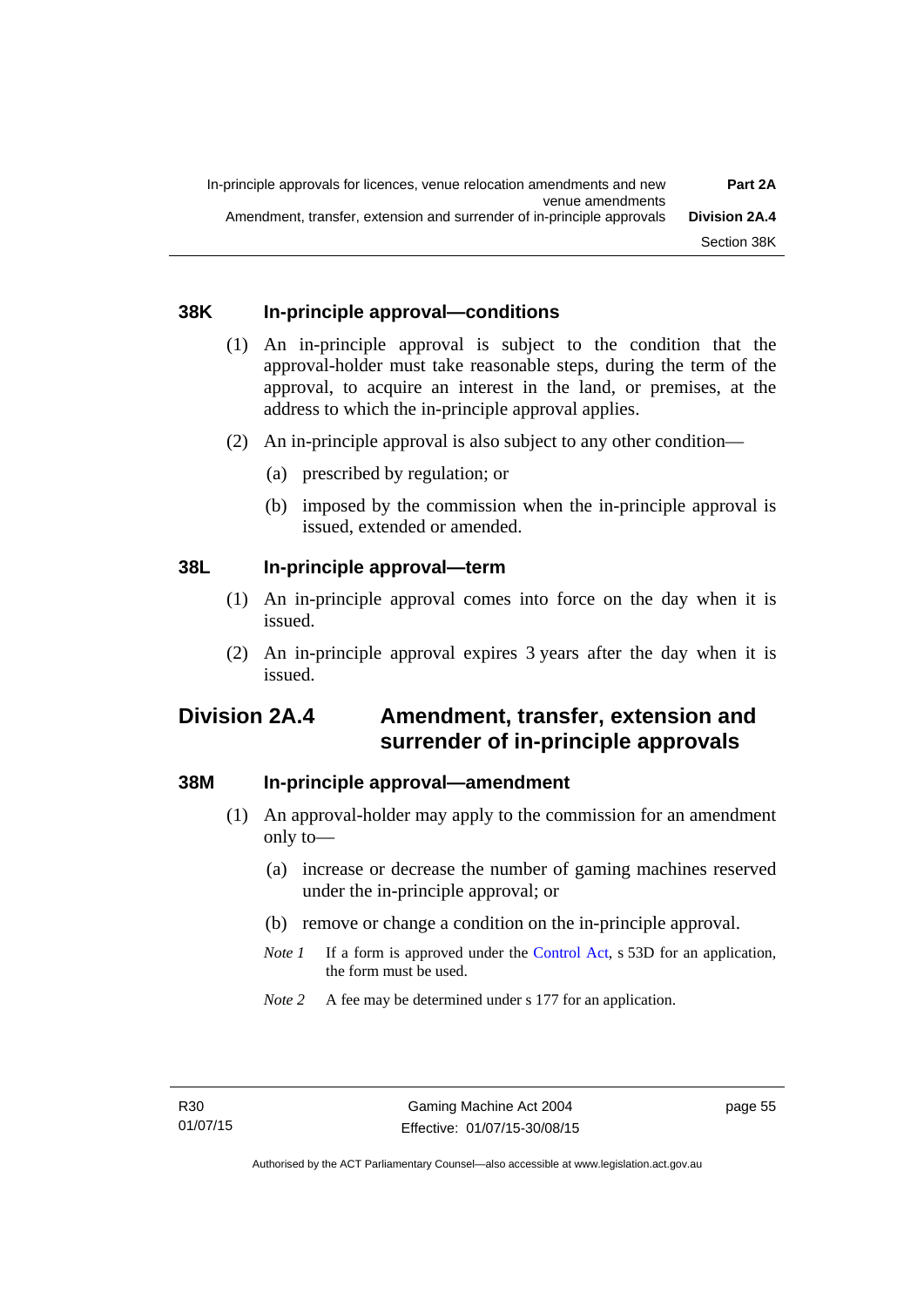- (2) The application must—
	- (a) be in writing signed by the approval-holder; and
	- (b) set out the proposed amendment of the licence; and
	- (c) explain why the approval-holder is seeking the amendment; and
	- (d) for an application under subsection (1) (a) to increase the number of machines—be accompanied by a social impact assessment.
- (3) A regulation may require an application to—
	- (a) include stated information; or
	- (b) be accompanied by stated documents.
- (4) The commission need not decide the amendment application if the application is not in accordance with this section.

### **38N In-principle approval—amendment decision**

- (1) This section applies if the commission receives an application to amend an in-principle approval under section 38M.
- (2) The commission must amend the in-principle approval in accordance with the application if satisfied that the commission would issue the in-principle approval, as proposed to be amended, under—
	- (a) for an amendment of an in-principle approval for a licence section 38F (In-principle approval decision—licence); or
	- (b) for an amendment of an in-principle approval for a venue relocation amendment—section 38H (In-principle approval decision—venue relocation amendment); or
	- (c) for an amendment of an in-principle approval for a new venue amendment—section 38I (In-principle approval decision—new venue amendment).

R30 01/07/15

Authorised by the ACT Parliamentary Counsel—also accessible at www.legislation.act.gov.au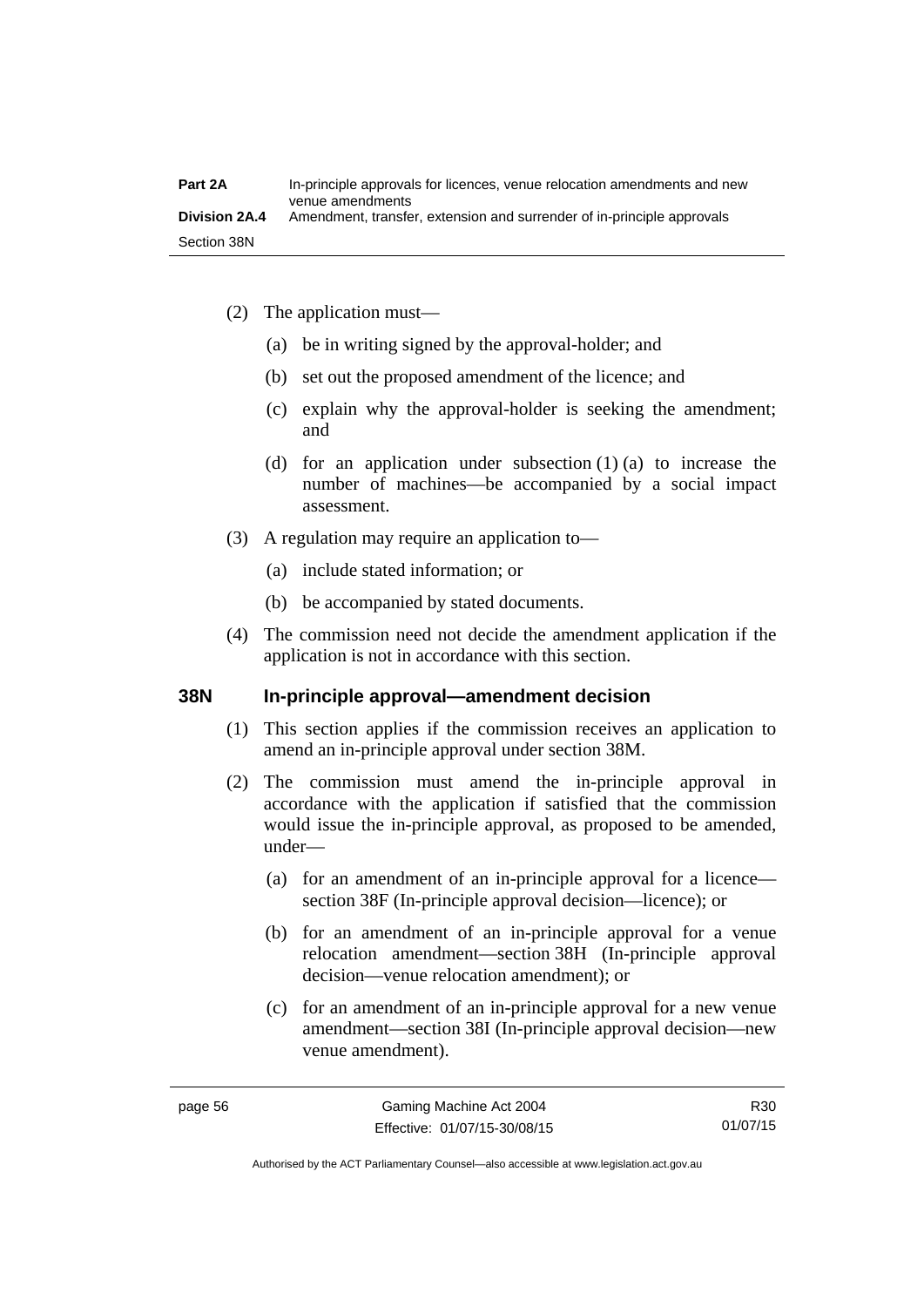# **38O In-principle approval—application to transfer**

- (1) An approval-holder may apply to the commission to transfer the in-principle approval to someone else (the *proposed new approval-holder*).
- (2) The application must—
	- (a) be in writing signed by both the approval-holder and the proposed new approval-holder; and
	- (b) state the full name and address of—
		- (i) if the proposed new approval-holder is an individual—the proposed new approval-holder; and
		- (ii) if the proposed new approval-holder is a corporation each executive officer of the corporation.
- (3) A regulation may require an application to—
	- (a) include stated information; or
	- (b) be accompanied by stated documents.
- (4) The commission need not decide the application if the application is not in accordance with this section.
	- *Note 1* If a form is approved under the [Control Act](http://www.legislation.act.gov.au/a/1999-46), s 53D for an application, the form must be used.
	- *Note* 2 A fee may be determined under s 177 for an application.

# **38P In-principle approval—transfer decision**

- (1) This section applies if the commission receives an application to transfer an in-principle approval under section 38O.
- (2) The commission must transfer the in-principle approval to the proposed new approval-holder if satisfied that, were the application an application for a licence by the proposed new approval-holder, the commission would issue the licence under section 12 (Issue of licences).

page 57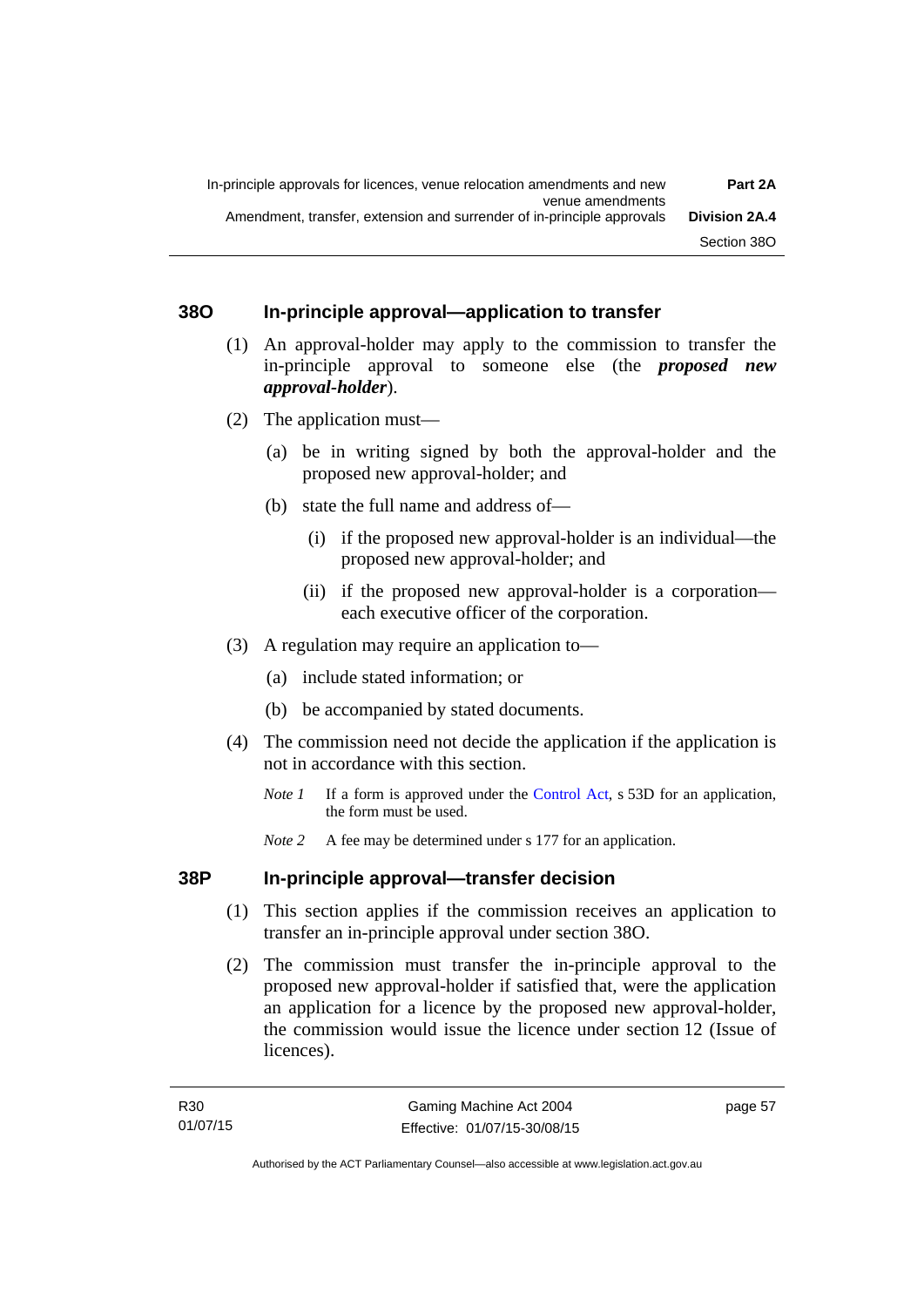| Part 2A              | In-principle approvals for licences, venue relocation amendments and new<br>venue amendments |
|----------------------|----------------------------------------------------------------------------------------------|
| <b>Division 2A.4</b> | Amendment, transfer, extension and surrender of in-principle approvals                       |
| Section 38Q          |                                                                                              |

 (3) In making a decision under subsection (2), the commission must disregard section 12 (2) (b) and (5) (a) and (b).

### **38Q In-principle approval—application for extension**

- (1) An approval-holder may apply to the commission to extend the term of an in-principle approval.
- (2) The application must—
	- (a) be in writing signed by the approval-holder; and
	- (b) explain why the approval-holder is seeking the extension.
	- *Note 1* If a form is approved under the [Control Act](http://www.legislation.act.gov.au/a/1999-46), s 53D for an application, the form must be used.
	- *Note* 2 A fee may be determined under s 177 for an application.
- (3) If an approval-holder applies to extend an in-principle approval under this section, the in-principle approval remains in force until the application is decided.

### **38R In-principle approval—extension decision**

- (1) This section applies if the commission receives an application for extension of an in-principle approval under section 38Q.
- (2) The commission must extend the in-principle approval for a period not longer than 12 months if satisfied that the extension is needed for a good reason.

#### **38S In-principle approval—surrender**

An approval-holder may surrender the in-principle approval by giving written notice of the surrender to the commission.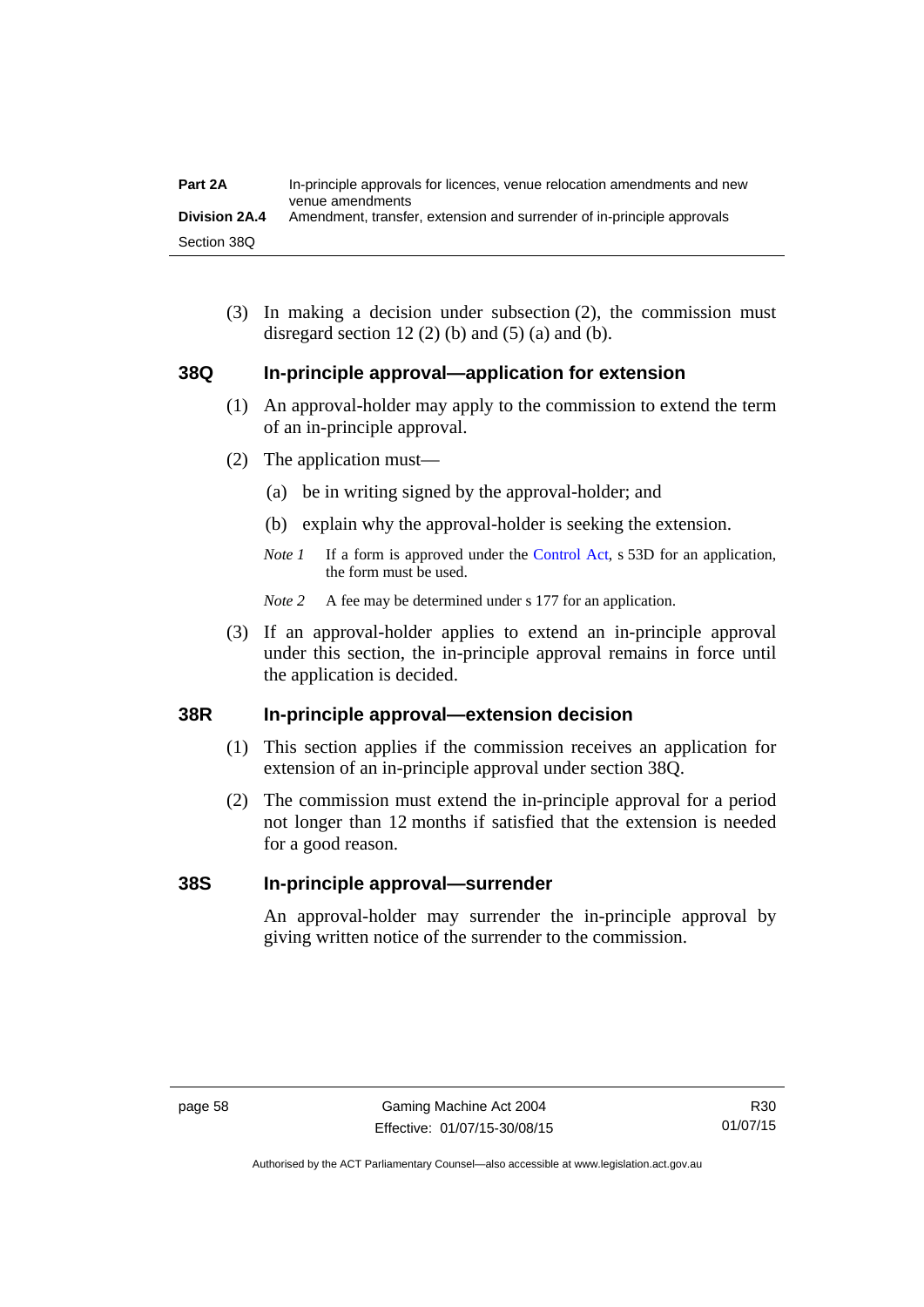# **Division 2A.5 Conversion of in-principle approvals**

## **38T Conversion of in-principle approval to licence or amendment—application**

- (1) An approval-holder may apply to the commission to have—
	- (a) an in-principle approval for a licence converted into a licence; or
	- (b) an in-principle approval for a venue relocation amendment converted into a venue relocation amendment; or
	- (c) an in-principle approval for a new venue amendment converted into a new venue amendment.
- (2) The application must—
	- (a) be in writing signed by the applicant; and
	- (b) be accompanied by evidence that the approval-holder has acquired an interest in the land, or premises, at the address to which the in-principle approval applies; and
	- (c) for a licence—
		- (i) comply with the requirements for an application for a licence under section 11 $(2)$  $(b)$  and  $(3)$  $(d)$ ; and
		- (ii) state the following information for each reserved gaming machine sought under the application:
			- (A) the kind of machine;
			- (B) the machine's basic stake denomination;
			- (C) the percentage payout for the machine; and
	- (d) for a venue relocation amendment—comply with the requirements for an application for a venue relocation amendment under section 23 (1) (g) (ii) (B) and (C); and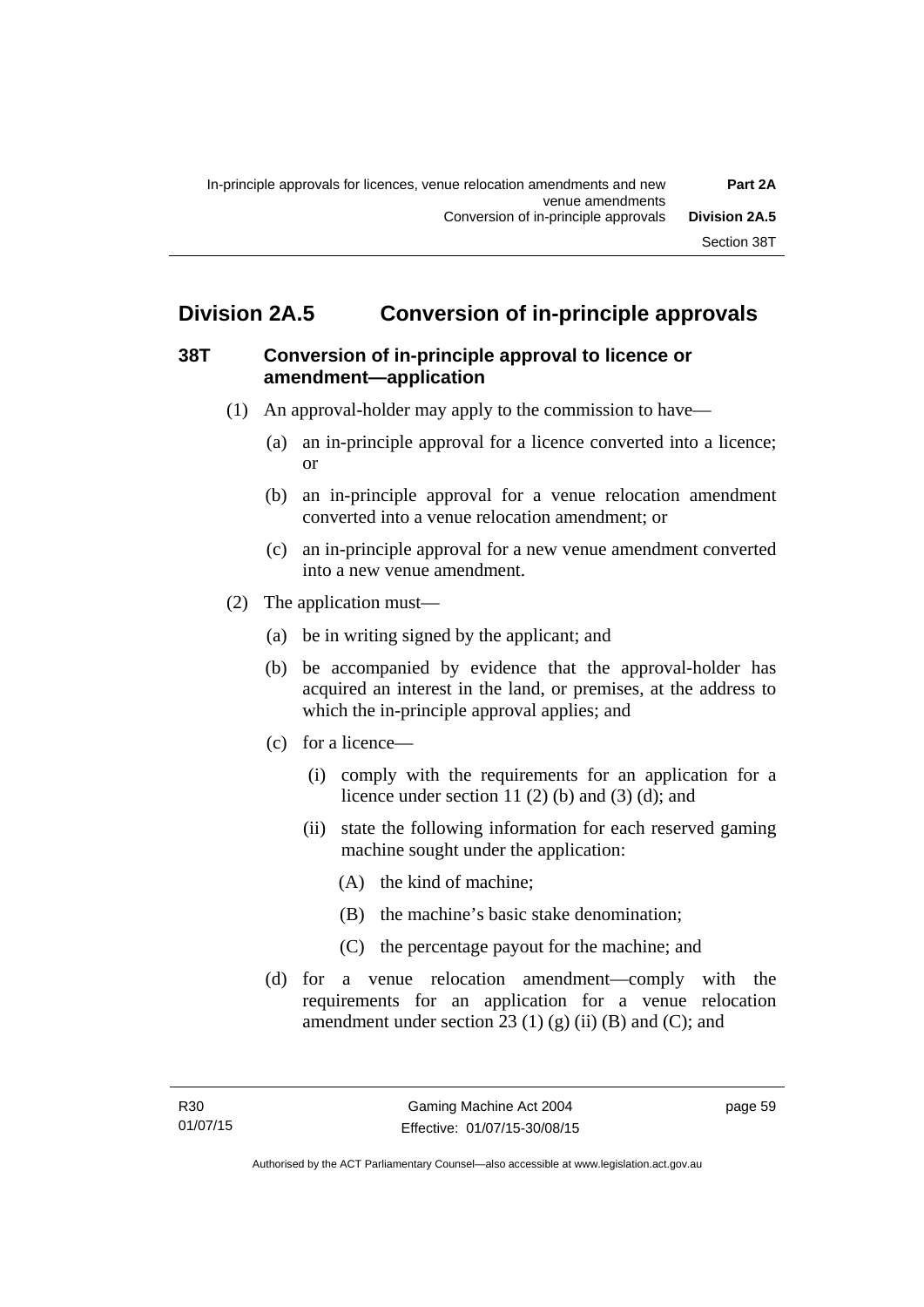| Part 2A       | In-principle approvals for licences, venue relocation amendments and new<br>venue amendments |
|---------------|----------------------------------------------------------------------------------------------|
| Division 2A.5 | Conversion of in-principle approvals                                                         |
| Section 38U   |                                                                                              |

- (e) for a new venue amendment—comply with the requirements for an application for a new venue amendment under—
	- (i) section 23 (1) (j) (ii) (A) in relation to section 11 (2) (b); and
	- (ii) section 23 (1) (j) (ii) (D).
- (3) A regulation may require an application to—
	- (a) include stated information; or
	- (b) be accompanied by stated documents.
- (4) The commission need not decide the application if the application is not in accordance with this section.
	- *Note 1* If a form is approved under the [Control Act](http://www.legislation.act.gov.au/a/1999-46), s 53D for an application, the form must be used.
	- *Note* 2 A fee may be determined under s 177 for an application.

#### **38U Conversion of in-principle approval to licence—decision**

- (1) This section applies if the commission receives an application for conversion of an in-principle approval for a licence into a licence under section 38T.
- (2) The commission must convert the in-principle approval into a licence if satisfied that—
	- (a) the approval-holder has acquired an interest in the land, or premises, at the address to which the in-principle approval applies; and
	- (b) the size and layout of both the premises proposed to be licensed and the proposed gaming area are suitable for the operation of the gaming machines to be authorised under the licence; and

R30 01/07/15

Authorised by the ACT Parliamentary Counsel—also accessible at www.legislation.act.gov.au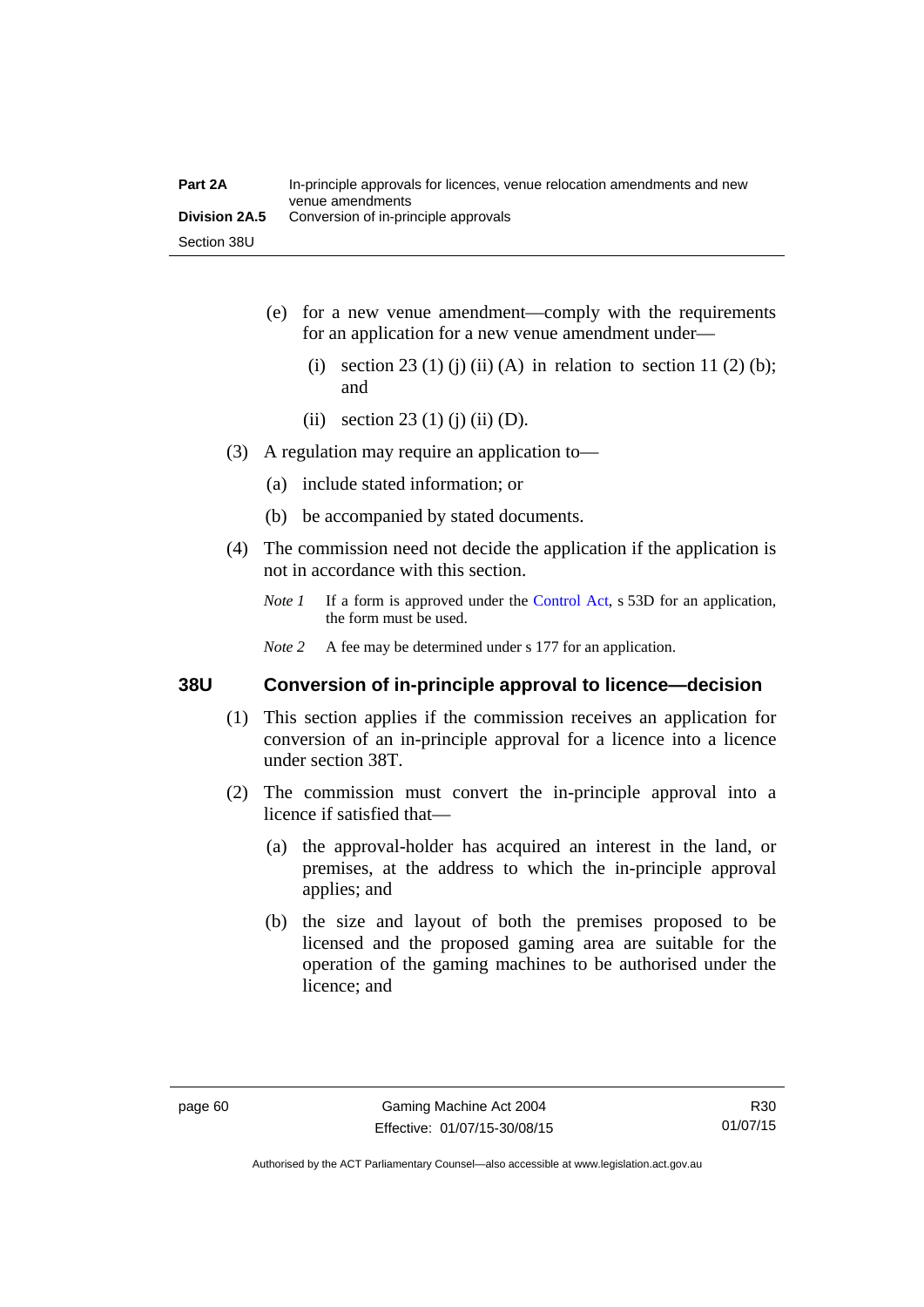- (c) if the approval-holder is a club—a majority of the voting members of the club who voted in a ballot conducted under the regulation voted for the club having gaming machines; and
- (d) were the application an application for a licence under section 11, the commission would issue the licence under section 12 (Issue of licences).
- (3) If an in-principle approval is converted into a licence under this section, the commission must issue a licence to the applicant in the same terms, and subject to the same conditions, as the in-principle approval.
- (4) However, if the commission is not satisfied under subsection (2) (b) in relation to the kind, basic stake denomination or percentage payout of a machine stated in the application, but would be satisfied in relation to a different kind, basic stake denomination or percentage payout, the commission may convert the approval into a licence authorising a different kind, basic stake denomination or percentage payout for the machine.

# **38V Conversion of in-principle approval into venue relocation amendment—decision**

- (1) This section applies if the commission receives an application for conversion of an in-principle approval for a venue relocation amendment into a venue relocation amendment under section 38T.
- (2) The commission must convert the in-principle approval into the amendment if satisfied that—
	- (a) the approval-holder has acquired an interest in the land, or premises, at the address to which the in-principle approval applies; and
	- (b) the size and layout of both the new venue and the proposed gaming area are suitable for the operation of the gaming machines to be authorised under the licence; and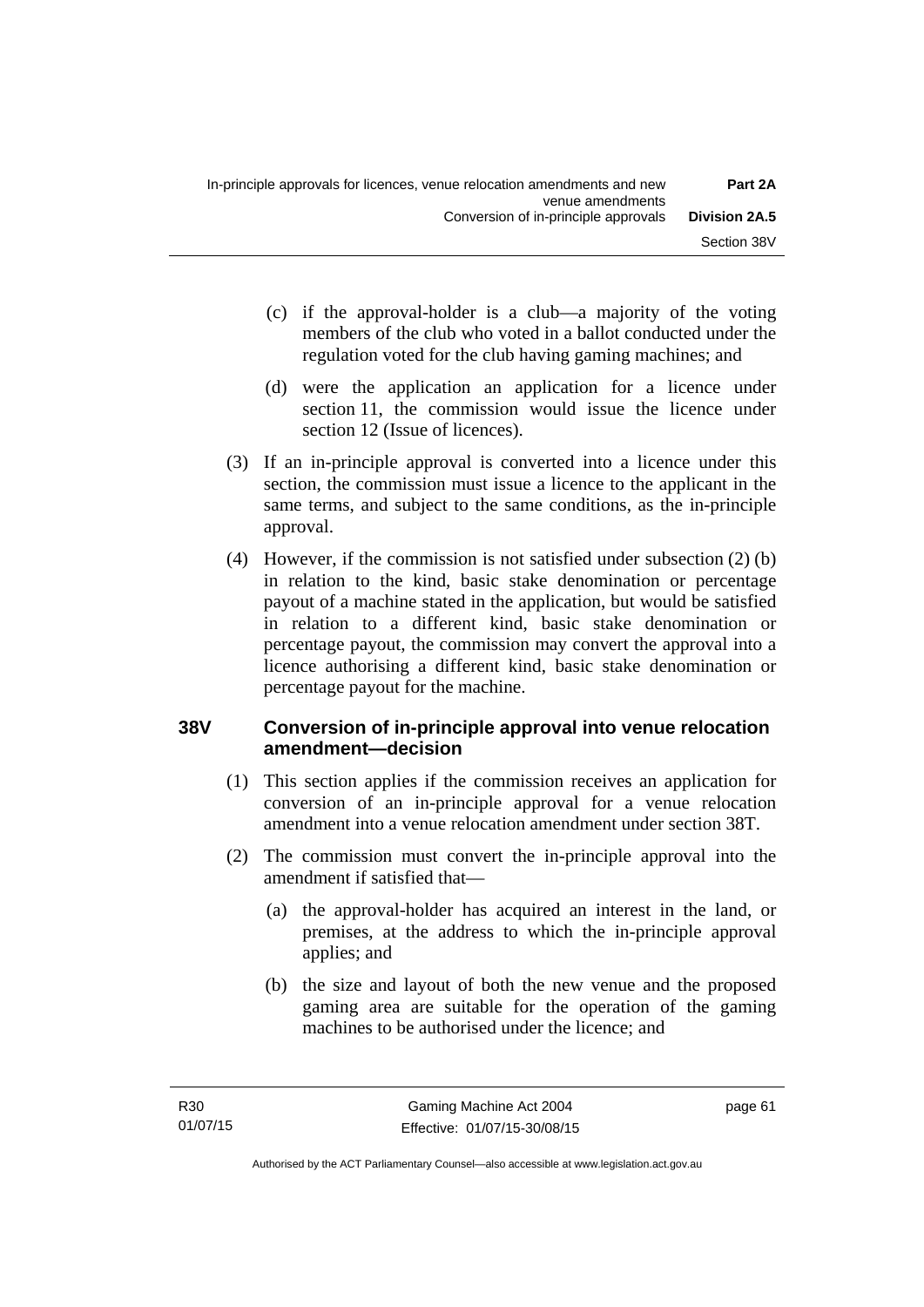- (c) if the approval-holder is a club—a majority of the voting members of the club who voted in a ballot conducted under the regulation voted for the club relocating to the new venue; and
- (d) were the application an application for a venue relocation amendment under section 22 (1) (d), the commission would make the amendment under section 26A (Licence amendment decision—venue relocation amendment).
- (3) If an in-principle approval is converted into a venue relocation amendment under this section, the commission must amend the licence in the way proposed in the in-principle approval.

# **38W Conversion of in-principle approval into new venue amendment—decision**

- (1) This section applies if the commission receives an application for conversion of an in-principle approval for a new venue amendment into a new venue amendment under section 38T.
- (2) The commission must convert the in-principle approval into the amendment if satisfied that—
	- (a) the approval-holder has acquired an interest in the land, or premises, at the address to which the in-principle approval applies; and
	- (b) the size and layout of both the new venue and the proposed gaming area are suitable for the operation of the gaming machines to be authorised under the licence; and
	- (c) a majority of the voting members of the club who voted in a ballot conducted under the regulation voted for the club having the proposed number of gaming machines at the new venue; and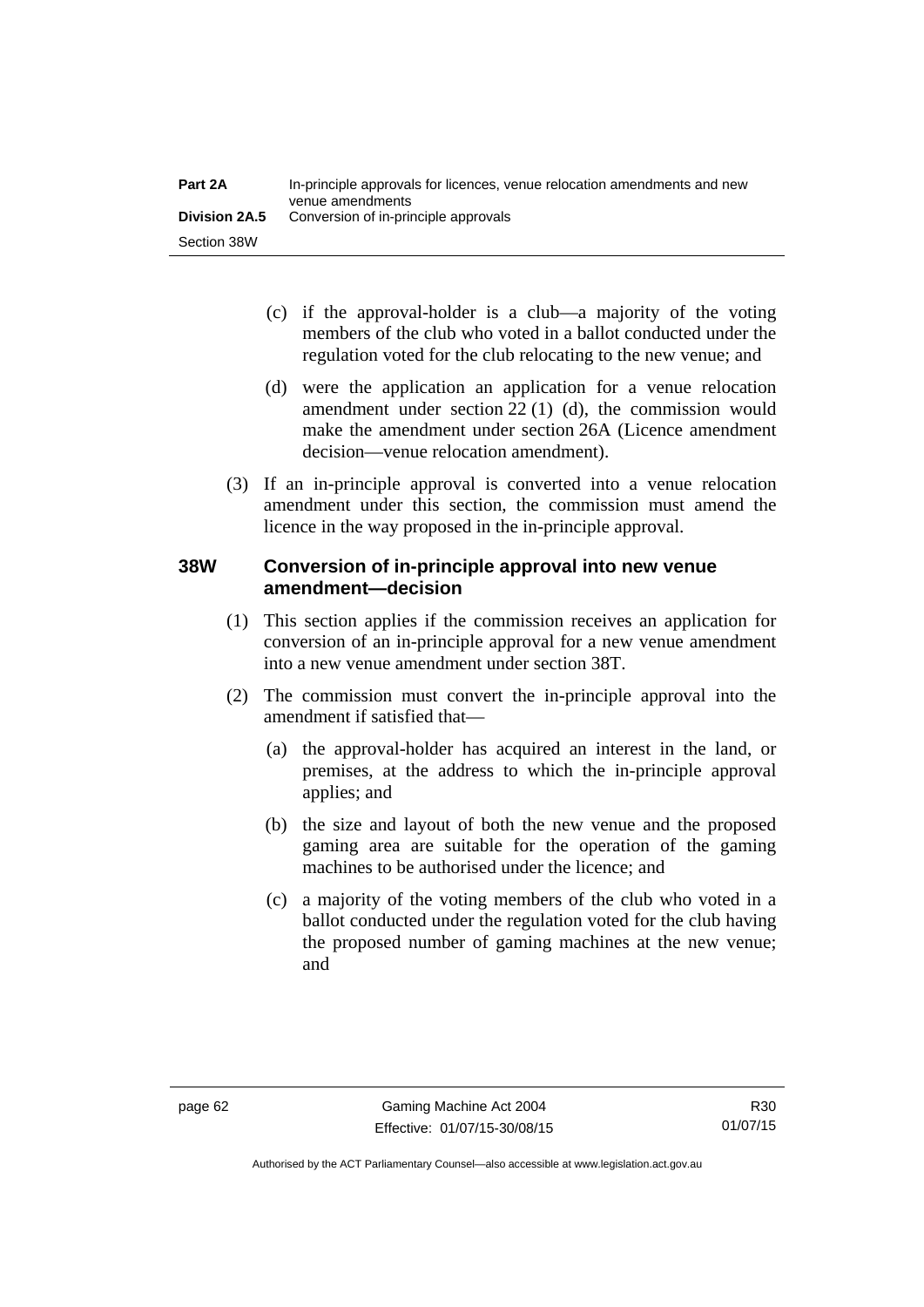- (d) were the application an application for a new venue amendment, the commission would make the amendment and issue the new licence under section 26D (Licence amendment decision—new venue amendment).
- (3) If an in-principle approval is converted into a new venue amendment under this section, the commission must—
	- (a) amend the licence in the way proposed in the in-principle approval; and
	- (b) issue a licence to the applicant in the same terms, and subject to the same conditions, as the in-principle approval.

# **38X Conversion—other in-principle approvals for the land or premises expire**

- (1) This section applies if the commission converts an in-principle approval under section 38U, section 38V or section 38W.
- (2) All other in-principle approvals in relation to the land, or premises, to which the in-principle approval applied, expire.
- (3) The commission must tell each approval-holder whose in-principle approval expires under subsection (2) that their in-principle approval has expired.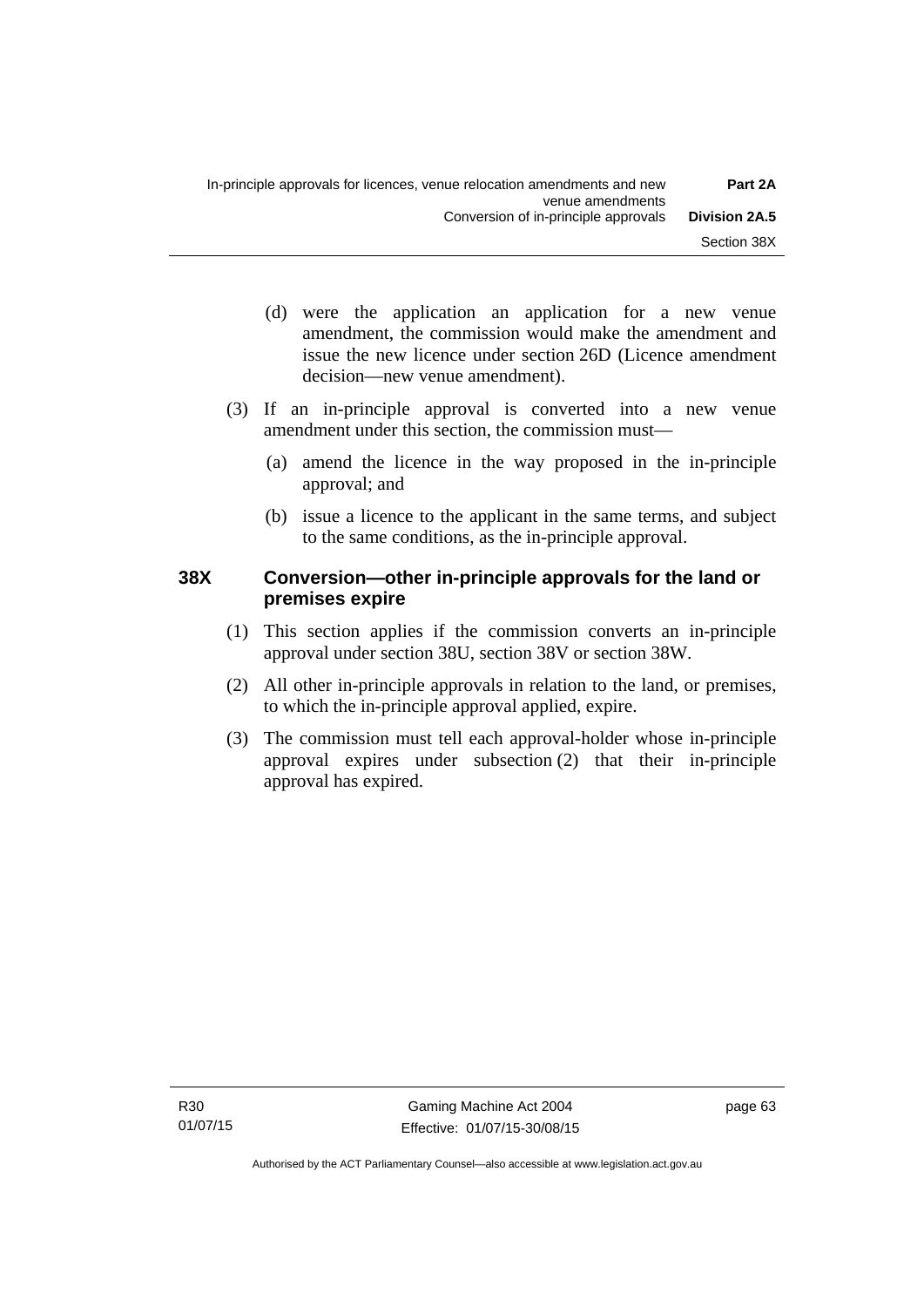# **Part 3 Conditions on licences**

# **Division 3.1 Compliance with licence conditions**

## **39 Failure to comply with conditions of licence**

- (1) A licensee commits an offence if—
	- (a) the licensee's licence is subject to a condition; and
	- (b) the licensee fails to comply with a requirement of the condition.

Maximum penalty: 100 penalty units.

- (2) An offence against this section is a strict liability offence.
	- *Note* Licence conditions are imposed by the commission and by other parts of the Act, as well as by this part.

# **Division 3.2 General licence conditions**

#### **39A Compliance with requirements for issue of licence**

It is a condition of a licence that the licensee—

- (a) continually meets each requirement for the issue of a gaming machine licence; and
	- *Note* For the requirements for the issue of a gaming machine licence see s 12 and s 13.
- (b) continues not to do anything that would, if the licensee were applying for a gaming machine licence, cause the licensee to be refused the licence.
	- *Note* For the grounds for refusing to issue a gaming machine licence to an applicant that is a club—see s 14.

### **40 Compliance with directions**

It is a condition of a licence that the licensee complies with a written direction given to the licensee by the commission.

Authorised by the ACT Parliamentary Counsel—also accessible at www.legislation.act.gov.au

R30 01/07/15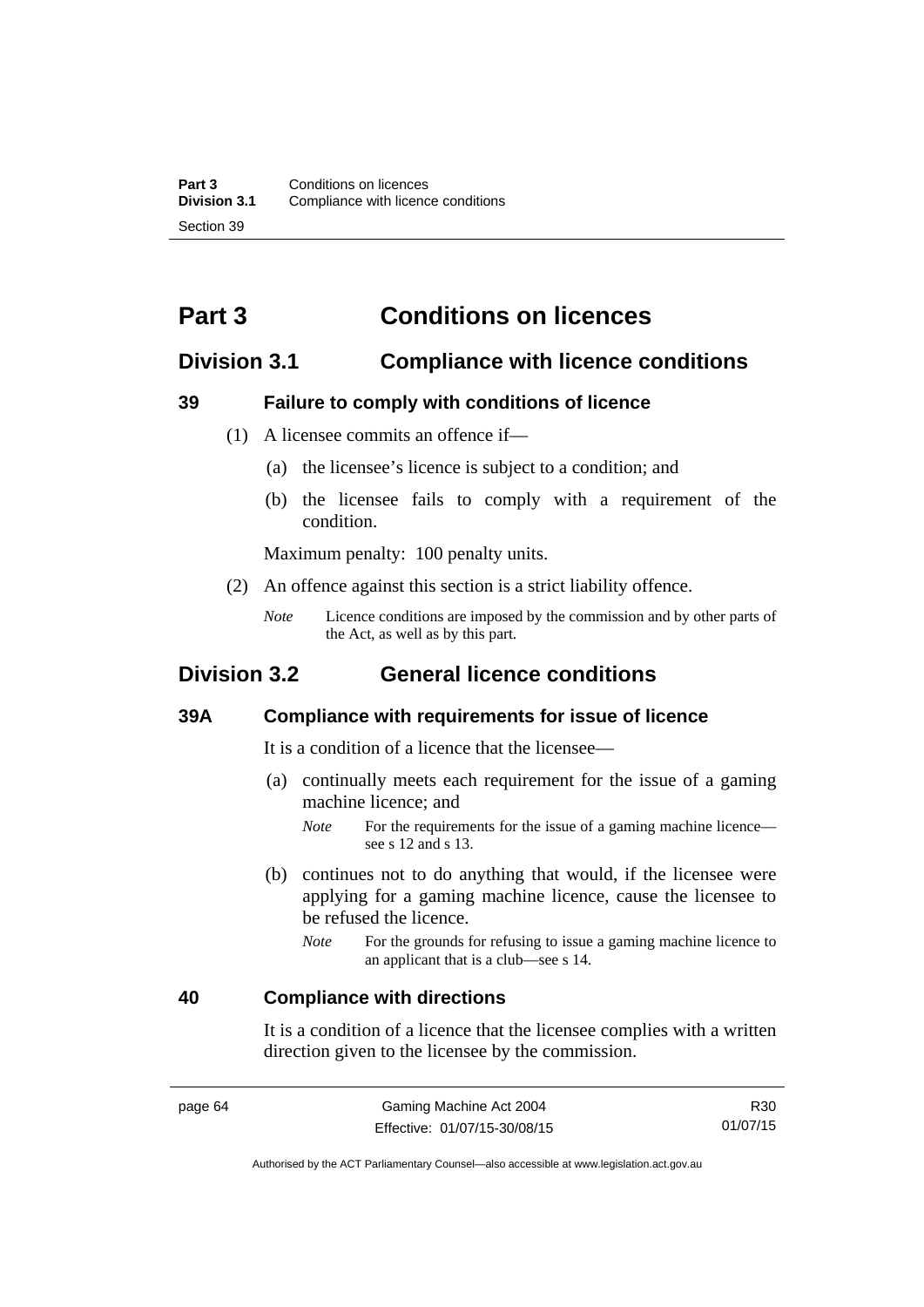# **41 Display of licence at licensed premises**

- (1) It is a condition of a licence that the licensee displays the licence, or a copy of the licence, in a prominent position at 1 entrance (the *main entrance*) to each gaming area of the licensed premises.
- (2) However, the licensee need not display the schedule to the licence.
- (3) Subsection (1) does not apply if the licensee has given the licence to the commission under section 27 (which is about a request for return of licences for amendment) or section 33 (1) (which is about obligations on licensee on transfer).
- (4) Also, subsection (1) does not apply if—
	- (a) the licence has been lost, stolen or destroyed; and
	- (b) the licensee gave the commission prompt notice under section 38 (Issue of copy of licence) of the loss, theft or destruction; and
	- (c) if the commission required the licensee to give a statement under section 38—the licensee gave the statement as required.

# **42 Licence schedule to be kept at premises**

It is a condition of a licence that the licensee keeps a copy of the schedule to the licence at the licensed premises.

# **43 Rules and control procedures for operation of gaming machines and peripheral equipment**

It is a condition of a licence that the licensee must not operate a gaming machine or peripheral equipment on its licensed premises otherwise than in accordance with licensee's rules and control procedures.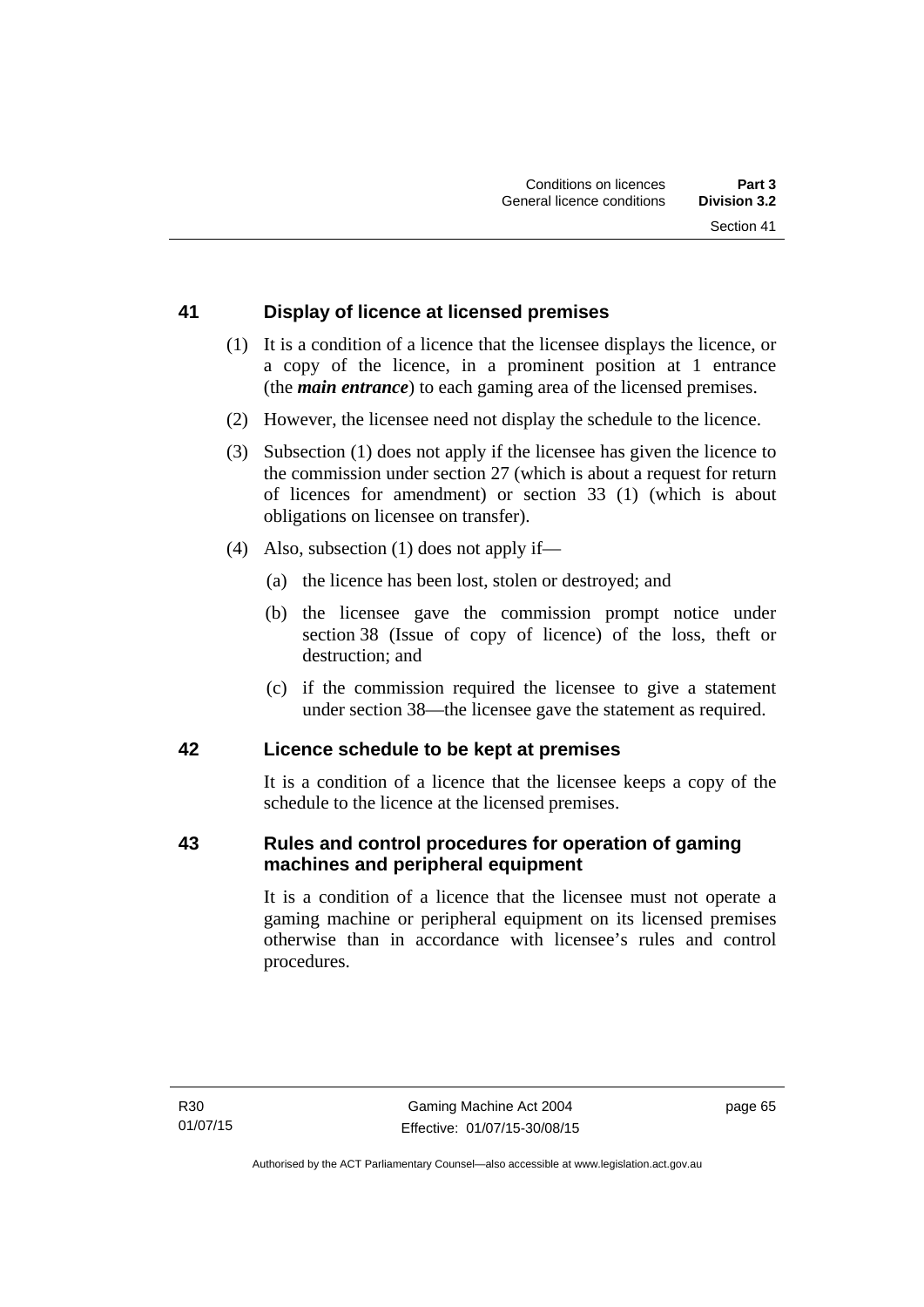# **44 Installation in accordance with Act**

It is a condition of a licence that the licensee must not allow the installation of a gaming machine on the licensed premises otherwise than in accordance with this Act.

### **45 Installation certificate**

- (1) This section applies if—
	- (a) a gaming machine is installed on licensed premises; and
	- (b) the commission gives the licensee a notice under section 124 for the gaming machine.
- (2) It is a condition of the licence that the licensee gives the commission written notice of the stated details for the gaming machine as soon as practicable, but not later than 3 days after the later of the following:
	- (a) the day the machine is installed;
	- (b) the day the commission gives the notice.

### **46 Operation after installation**

- (1) This section applies if a gaming machine is operated on licensed premises.
- (2) It is a condition of the licence that the licensee not allow the gaming machine to be operated on the licensed premises unless the licensee has given the commission a notice under section 45 (2) for the machine.
- (3) However, subsection (2) does not prevent the operation of the gaming machine for maintenance.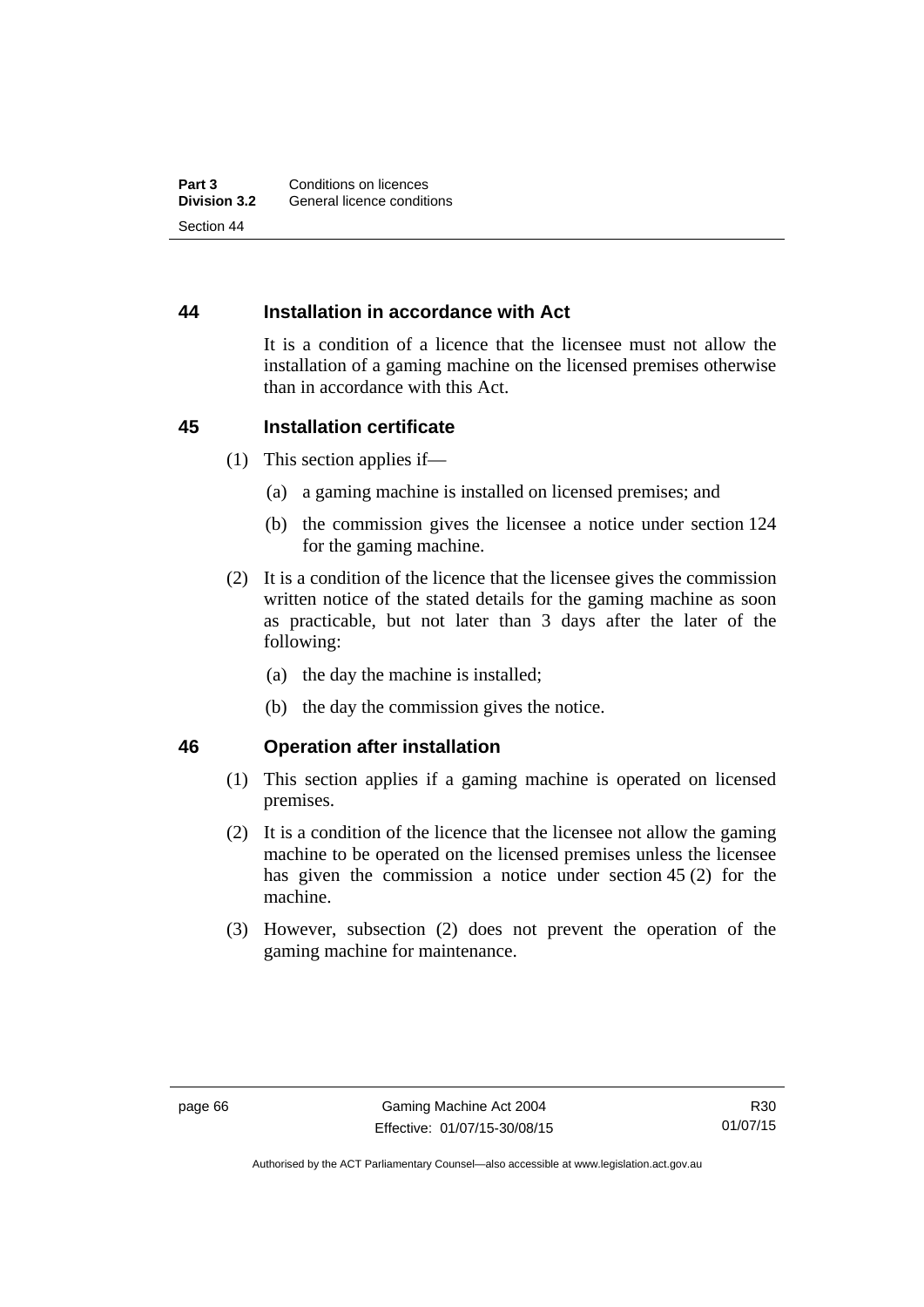# **47 Operation subject to correct percentage payout**

- (1) It is a condition of a licence that the licensee not operate a gaming machine on the licensed premises if the percentage payout on a gaming machine on the licensed premises is not the percentage payout under the licence for the machine.
- (2) Subsection (1) does not prevent the operation of the gaming machine to correct the percentage payout.

# **48 Percentage payout of gaming machines to be displayed**

It is a condition of a licence that each licensed gaming machine has the percentage payout under the licence for the gaming machine clearly displayed on the machine in a position approved by the commission under section 126.

# **49 Maximum stake amount**

It is a condition of the licence that the licensee not operate a gaming machine with a stake amount that is more than the amount prescribed by regulation.

### **50 Licensee to comply with relevant codes of practice**

It is a condition of a licence that the licensee comply with the relevant code of practice (if any) prescribed under the [Control Act.](http://www.legislation.act.gov.au/a/1999-46)

### **51 Licensee to use gaming machines**

- (1) It is a condition of a licence that the licensee use the licensed gaming machines.
- (2) However, a licensee does not contravene the condition under subsection (1) if—
	- (a) the period for which the gaming machine is not used is 1 month or less; or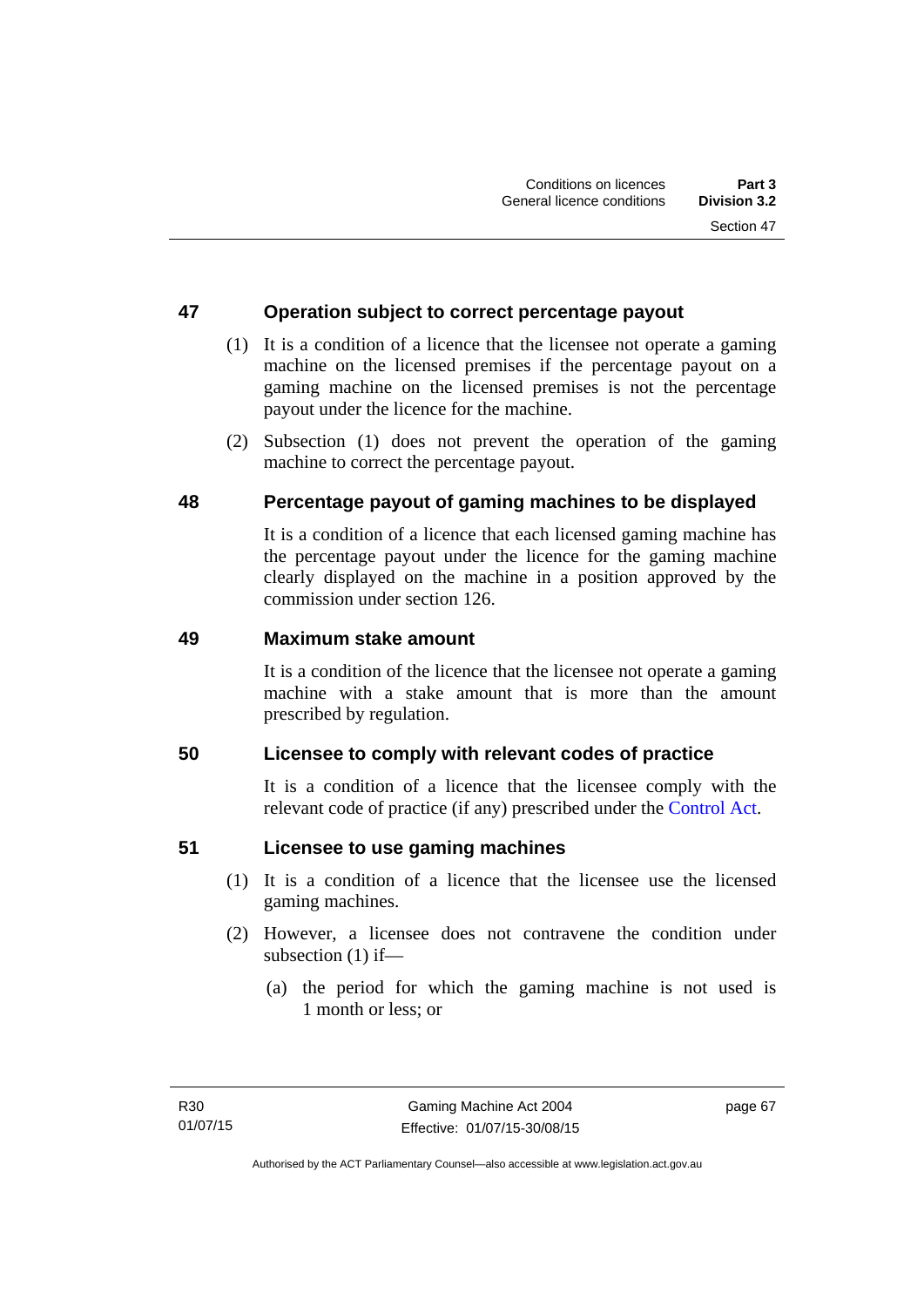- (b) the gaming machine is not used because it is broken or damaged and the licensee has taken, or is taking, all reasonable steps to make the machine operational again; or
- (c) the licensee has the commission's written approval for the gaming machine not to be used.

#### **Example**

the commission has granted a temporary storage amendment in relation to the gaming machine

- *Note* An example is part of the Act, is not exhaustive and may extend, but does not limit, the meaning of the provision in which it appears (see [Legislation Act,](http://www.legislation.act.gov.au/a/2001-14) s 126 and s 132).
- (3) On written application by the licensee, the commission may approve the non-use of a gaming machine for a stated period if satisfied that the gaming machine is not being used for a good reason.

### **52 Accounts relating to gaming machines**

It is a condition of a licence that the licensee must—

- (a) keep full and separate accounts of all amounts taken from each gaming machine on the licensed premises; and
- (b) keep the accounts in a way that allows them to be conveniently and properly audited; and
- (c) correctly balance the accounts at the end of each month.

# **Division 3.3 Club licence conditions**

### **53 Conditions about inequitable benefits**

- (1) It is a condition of a licence for a club that nobody, whether or not a member of a club, directly or indirectly derives a benefit from the club other than a benefit that—
	- (a) is available equally to all voting members of the club; or

R30 01/07/15

Authorised by the ACT Parliamentary Counsel—also accessible at www.legislation.act.gov.au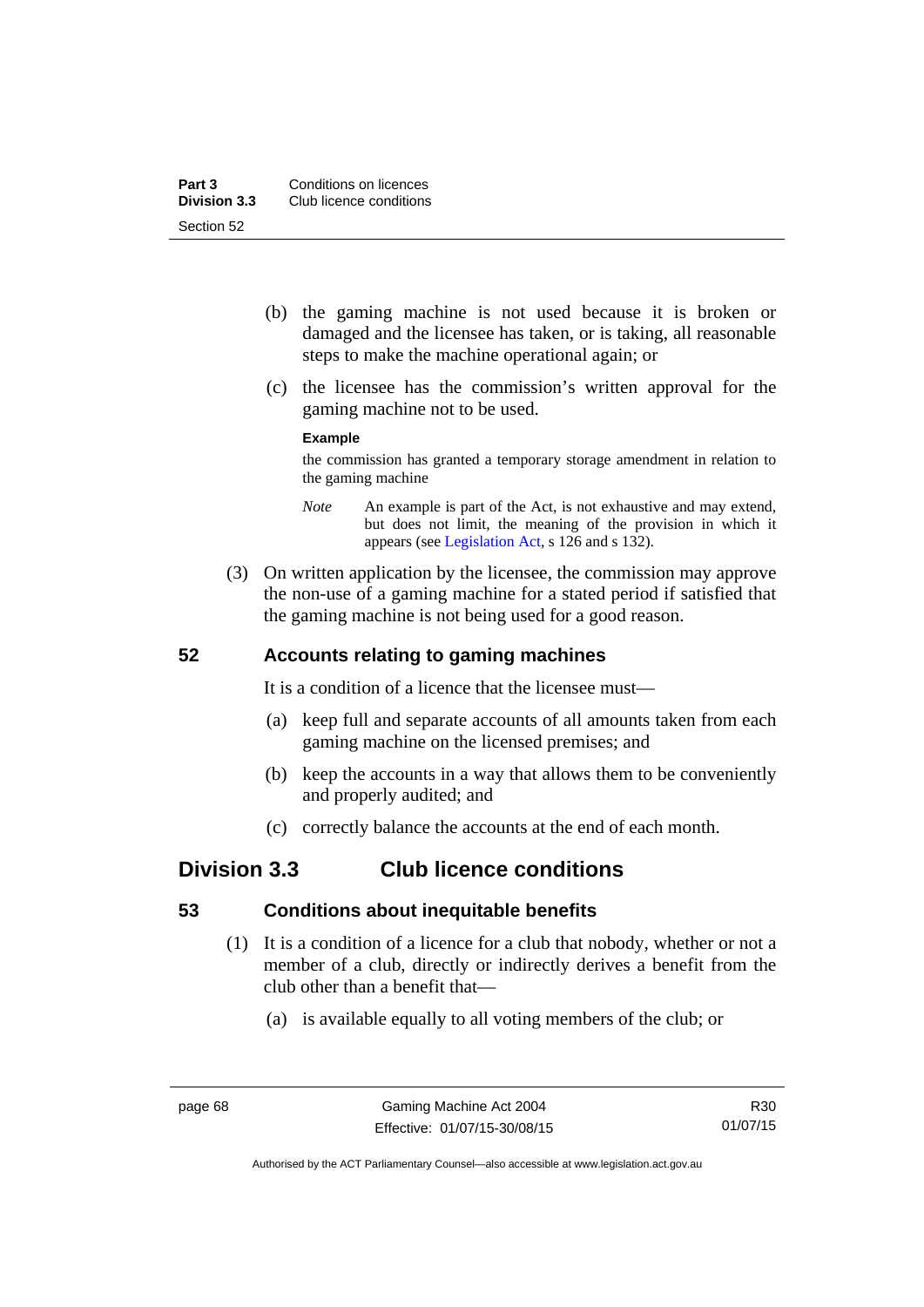- (b) arises under an agreement in which the parties are dealing with each other at arm's length; or
- (c) is given to a member under a resolution passed at a general meeting of voting members.
- (2) It is a condition of a licence for a club that nobody, whether or not a member of a club, directly or indirectly derives a benefit that is not available equally to all voting members of the club from—
	- (a) the club having applied for a licence; or
	- (b) a licence being issued to the club; or
	- (c) any added value that may accrue to the premises of the club because of a licence being issued to the club.
- (3) For this section, a person is not taken to be not dealing with the club at arm's length only because—
	- (a) the person and the club are corporations that are related under the [Corporations Act,](http://www.comlaw.gov.au/Series/C2004A00818) section 50; or
	- (b) the person, or an individual representing the person in dealings with the club, is an influential person for the club.
- (4) This section does not prevent a person taking a benefit if—
	- (a) the person is offered the benefit (whether or not under the rules of the club) in the course of acting on behalf of the club while performing the person's normal duties as an employee or director of the club; and
	- (b) the benefit consists only of—
		- (i) reasonable food or refreshment; or
		- (ii) out-of-pocket expenses reasonably incurred and authorised by a resolution of the club's management committee or board; or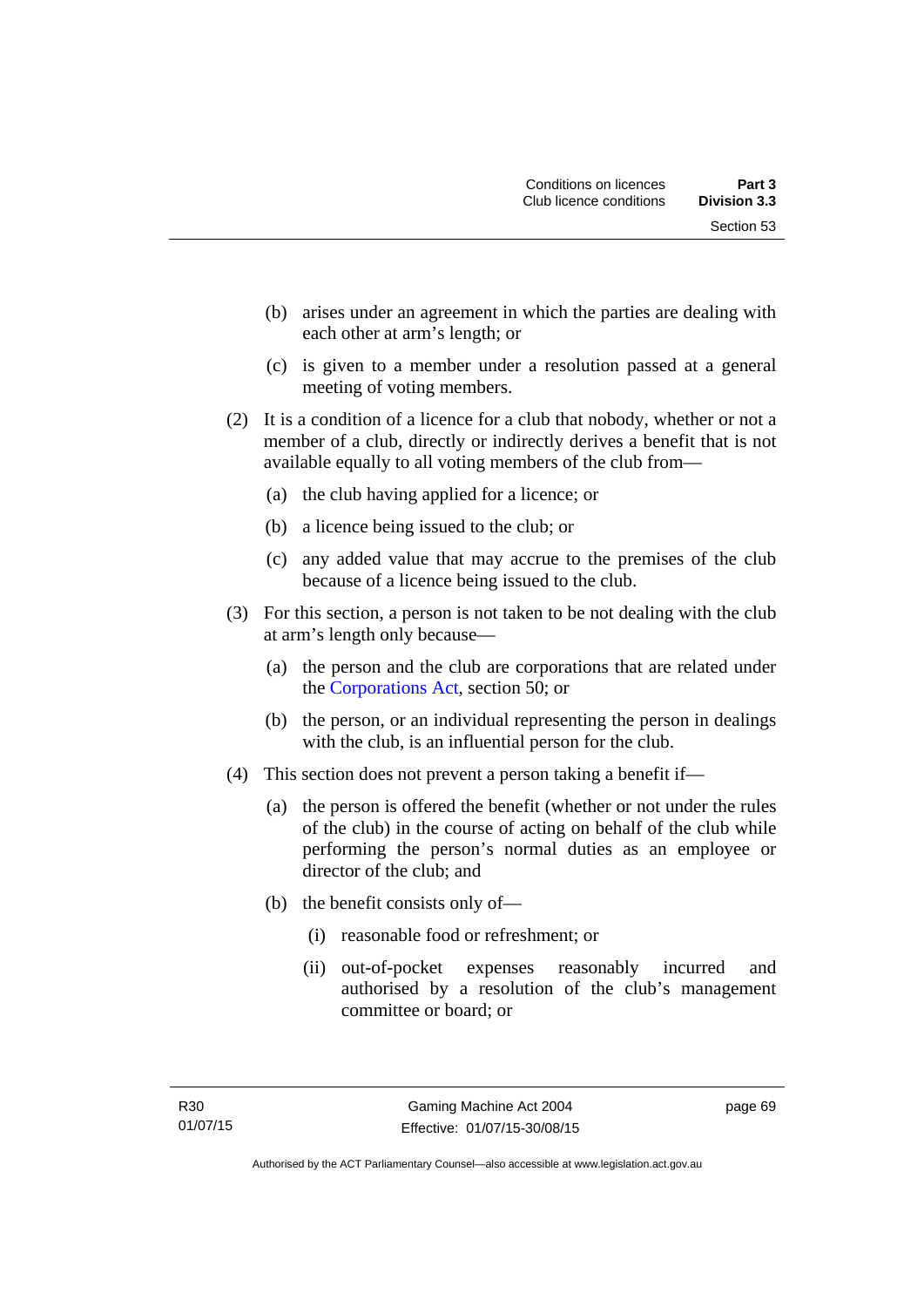**Part 3 Conditions on licences**<br>**Division 3.3** Club licence conditions **Division 3.3** Club licence conditions Section 53A

> (iii) an expense relating to the person's duties paid by someone else and authorised by a resolution of the club's management committee or board.

**Example—expense paid by someone else** 

conference fees

*Note* An example is part of the Act, is not exhaustive and may extend, but does not limit, the meaning of the provision in which it appears (see [Legislation Act,](http://www.legislation.act.gov.au/a/2001-14) s 126 and s 132).

# **53A Condition about club's constitution—consistency with gaming laws**

It is a condition of a licence for a club that the club's constitution is consistent with the gaming laws.

# **53B Condition about club's constitution—amendment if inconsistent with gaming laws**

- (1) It is a condition of a licence for a club that the club's constitution provides that, if the commission directs the club, under section 148B (Club constitution—consistency with gaming laws), to amend its constitution to remove an inconsistency with a gaming law, the club must amend its constitution, with or without an election of its voting members.
- (2) This section is declared to be a corporations legislation displacement provision for the [Corporations Act](http://www.comlaw.gov.au/Series/C2004A00818), section 5G (Avoiding direct inconsistency arising between the Corporations legislation and State and Territory laws).
	- *Note* Subsection (2) ensures that any provision of the [Corporations Act](http://www.comlaw.gov.au/Series/C2004A00818) or the *[Australian Securities and Investment Commission Act 2001](http://www.comlaw.gov.au/Series/C2004A00819)* (Cwlth) with which this section would otherwise be inconsistent does not apply to the extent necessary to avoid the inconsistency.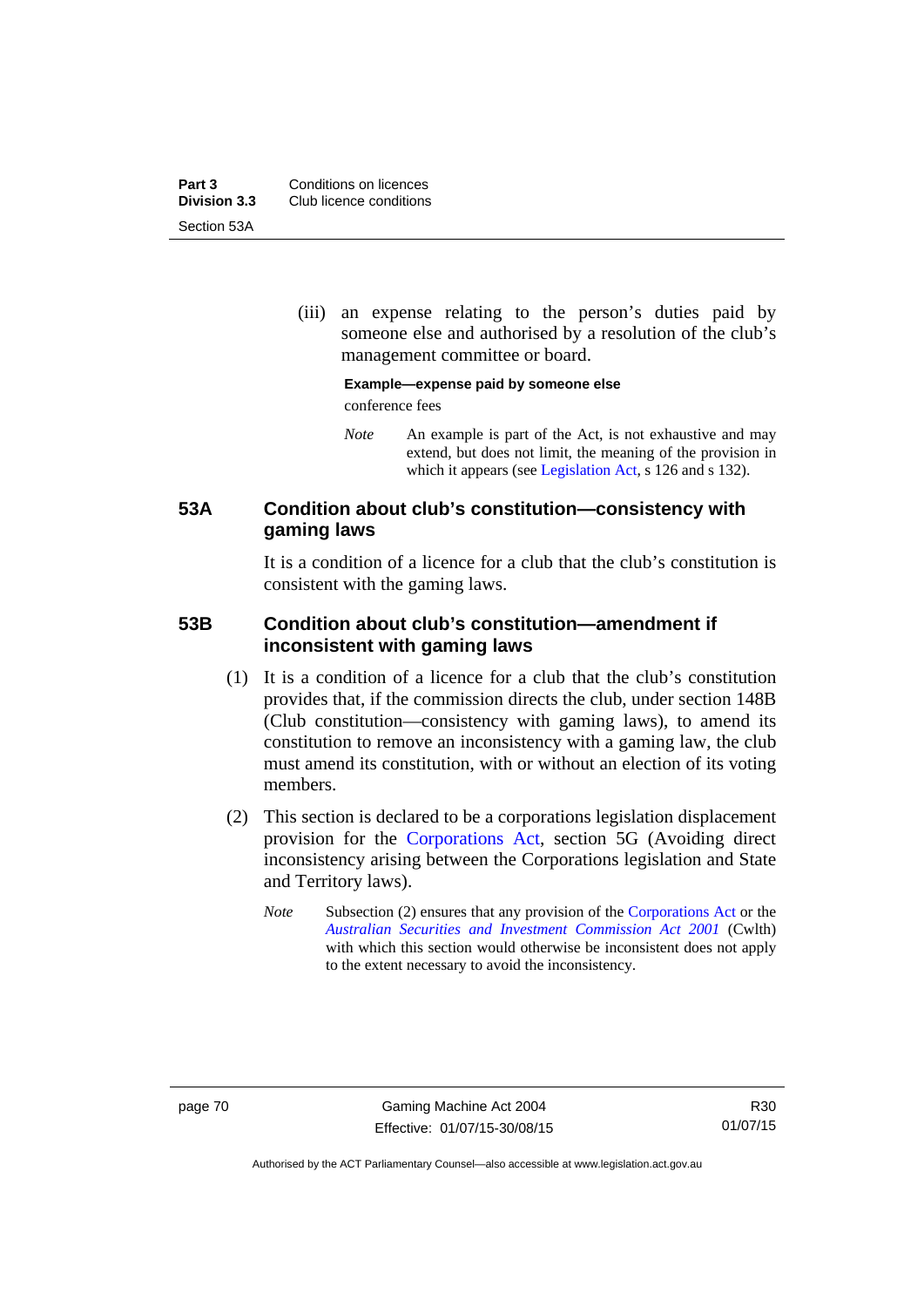#### **54 Annual report of clubs**

It is a condition of a licence for a club that the club's annual report for a financial year of the club include information about the following for the financial year:

- (a) any contractual arrangement or consultancy entered into with an influential person during the year, including—
	- (i) the position the influential person occupies in the club; and
	- (ii) the purpose of the arrangement or consultancy; and
	- (iii) the total amount of the arrangement or consultancy for the year;
- (b) any contractual arrangement or consultancy entered into during the year for more than the amount prescribed by regulation, including—
	- (i) the purpose of the arrangement or consultancy; and
	- (ii) the total amount of the arrangement or consultancy for the year;
- (c) any remuneration given to a person the value of which is equal to or more than the amount prescribed by regulation;

#### **Example for par (c)**

A person may be remunerated by salary plus the use of a car.

- *Note* An example is part of the Act, is not exhaustive and may extend, but does not limit, the meaning of the provision in which it appears (see [Legislation Act,](http://www.legislation.act.gov.au/a/2001-14) s 126 and s 132).
- (d) if any benefits have been taken by a person during the financial year—
	- (i) the person's position in the club; and
	- (ii) a description of the benefit taken by the person; and

page 71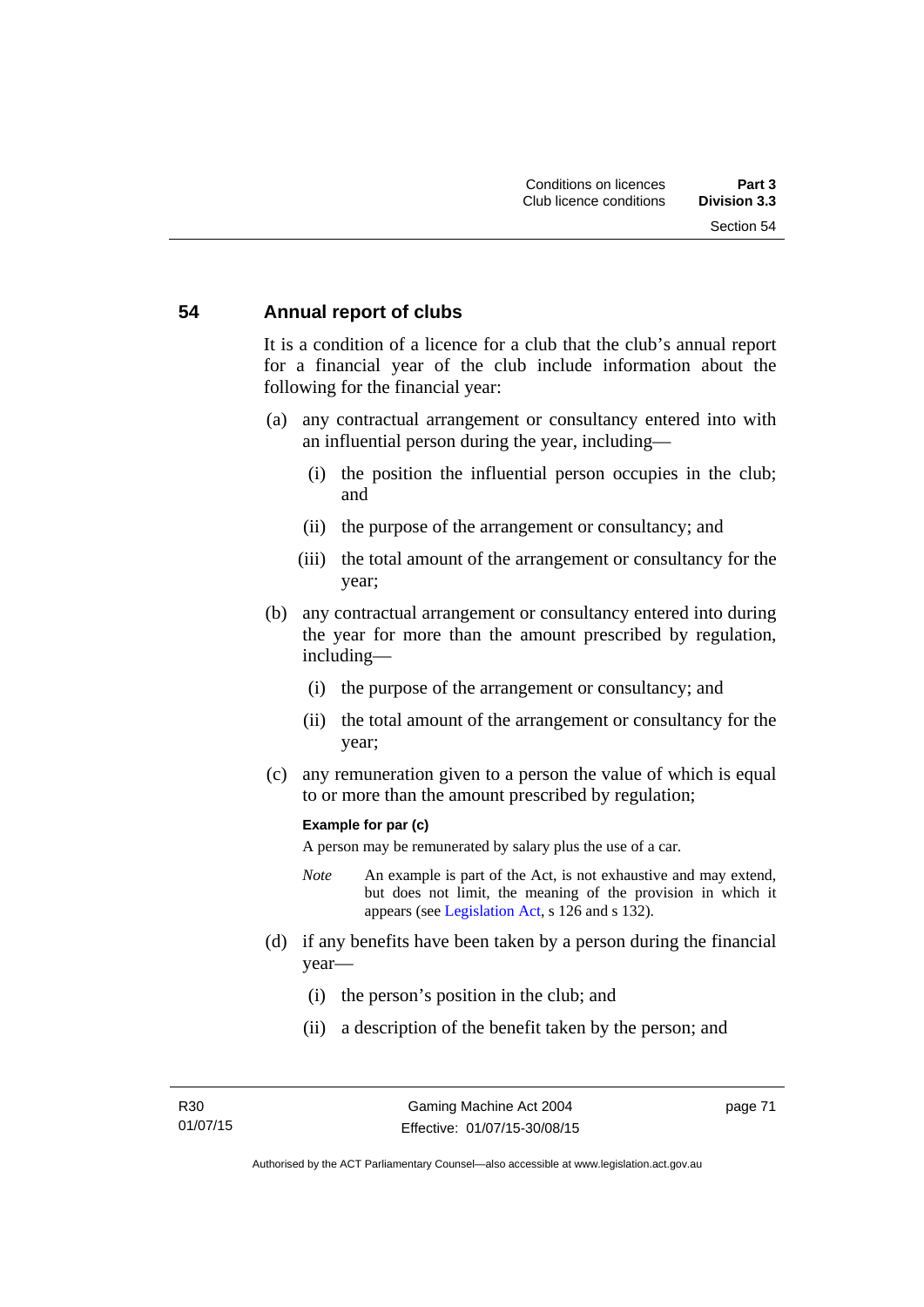- (iii) the purpose for which the benefit was taken; and
- (iv) the monetary value of the benefit; and
- (v) the name of the person who offered the benefit.

# **55 Other conditions of club licences**

Each of the following is a condition of a licence for a club:

- (a) the proceeds from the conduct of gaming are used in a way that promotes the objects of the licensee;
- (b) the licensee follows its objects or purposes honestly and seriously;
- (c) payments made under the licensee's objects are in the best interests of the licensee's members;
- (d) salaries, wages, allowances or benefits paid or payable by the licensee to the licensee's executive officers and employees are reasonable;
- (e) payments for services provided to the licensee are reasonable and necessary, particularly in relation to the scale of the licensee's licensed business;

#### **Example**

The licensee has 4 gaming machines and pays \$150 000 a year for gaming machine advice. This payment is not reasonable because the payment is disproportionately large given the revenues from the 4 machines in relation to which the advice is being given.

- *Note* An example is part of the Act, is not exhaustive and may extend, but does not limit, the meaning of the provision in which it appears (see [Legislation Act,](http://www.legislation.act.gov.au/a/2001-14) s 126 and s 132).
- (f) guests must be signed in by a club member and accompanied by the member who signed them in;
- (g) only members and signed-in guests can play gaming machines in the club.

R30 01/07/15

Authorised by the ACT Parliamentary Counsel—also accessible at www.legislation.act.gov.au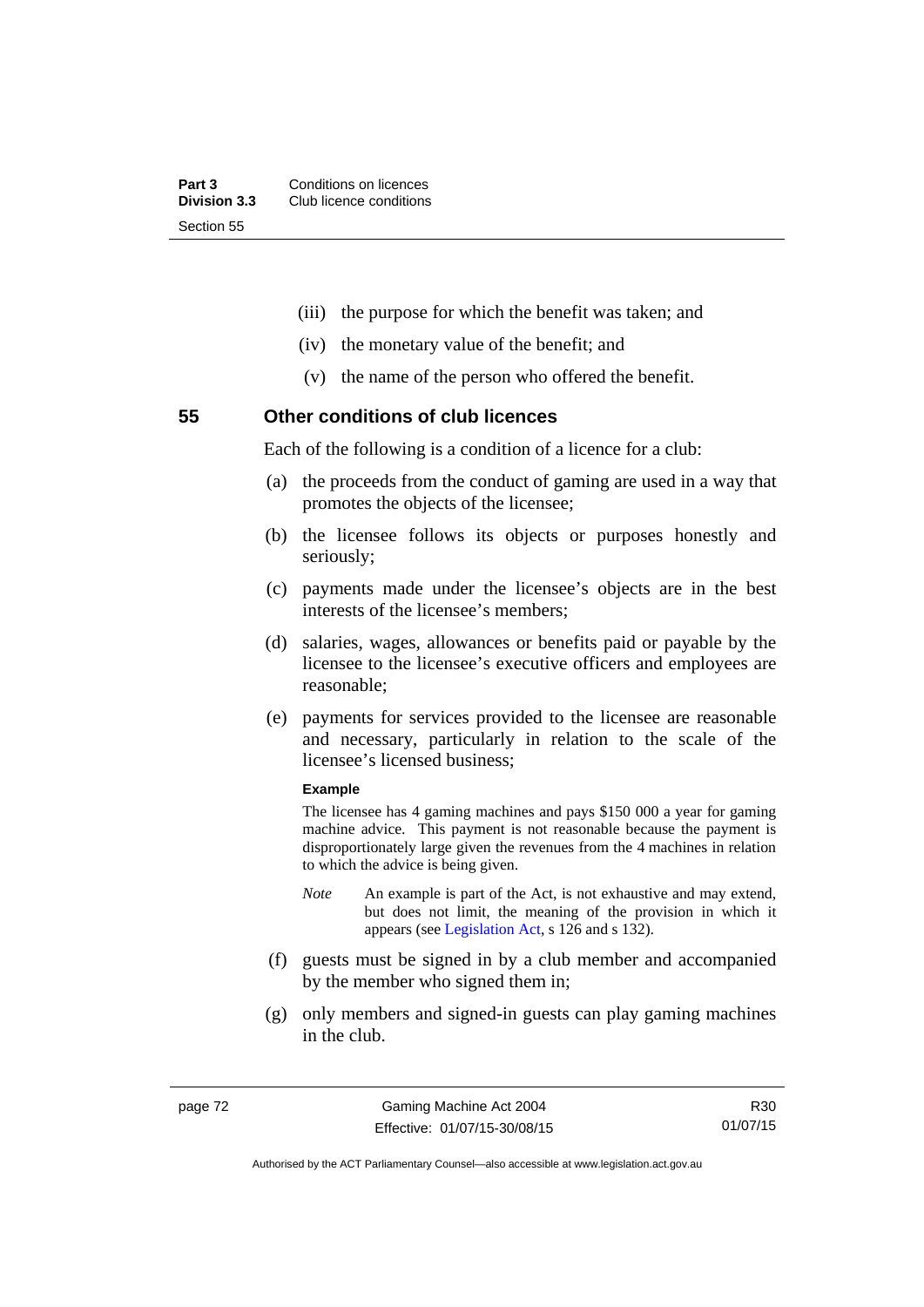# **Part 4 Disciplinary action**

# **56 Definitions for pt 4**

In this part:

*disciplinary action*—see section 58.

*disciplinary notice*—see section 61.

*ground for disciplinary action* against a licensee—see section 57.

*licence*—

- (a) in relation to a person who is authorised to conduct a linked-jackpot arrangement under section 134, means the authorisation;
- (b) in relation to an approval-holder, means the in-principle approval;

*Note Approval-holder* and *in-principle approval*—see s 38B.

 (c) in relation to a permit-holder under part 8 (Linked-jackpot arrangements), means a multi-user permit.

#### *licensee* includes—

- (a) a permit-holder under part 8; and
- (b) an approval-holder.
- *Note Approval-holder*—see s 38B.

# **57 Grounds for disciplinary action**

- (1) Each of the following is a *ground for disciplinary action* against a licensee:
	- (a) the licensee has given information to the commission that was false or misleading;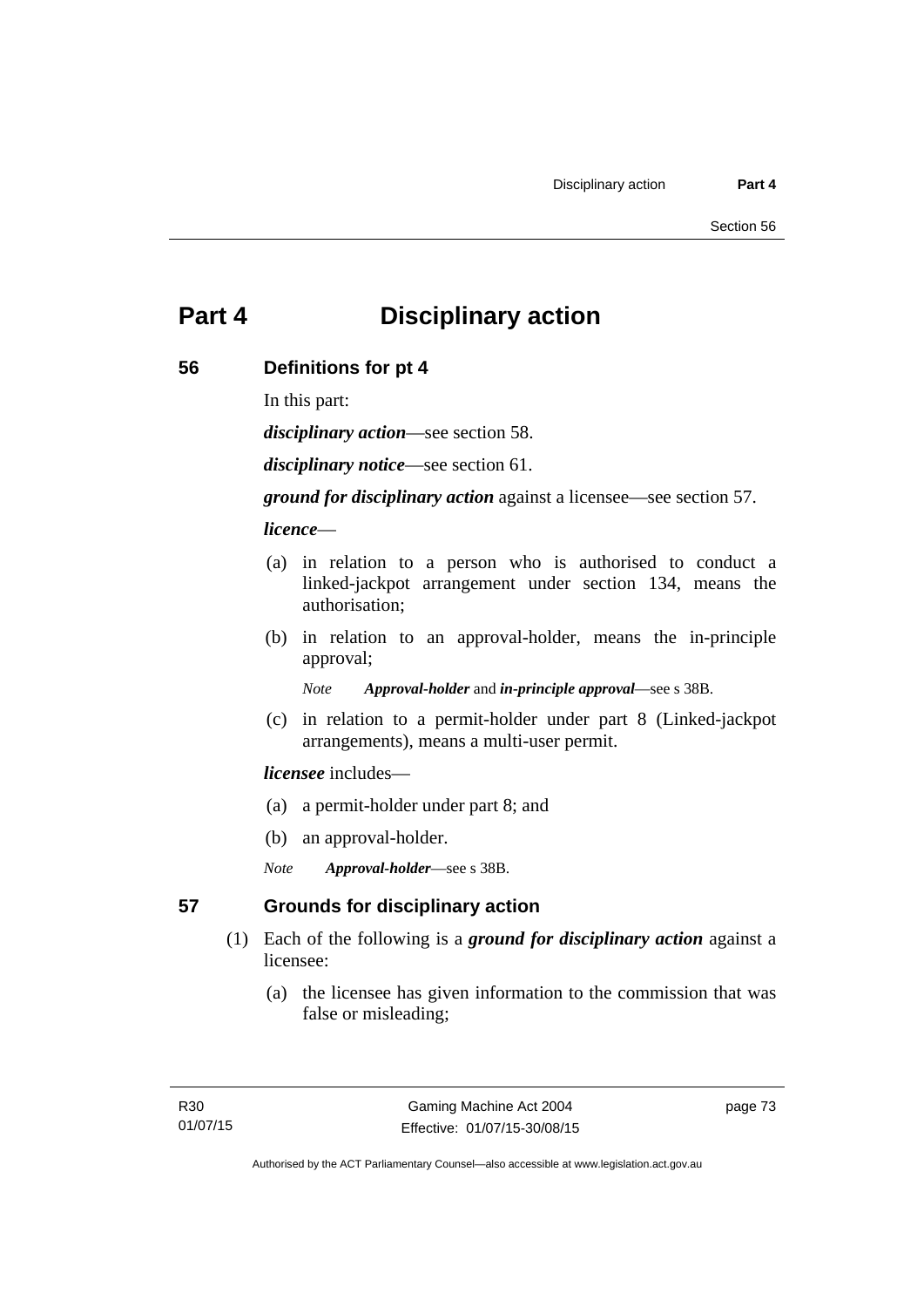Section 57

- (b) the licensee has failed to give information required to be given under this Act or the [Control Act;](http://www.legislation.act.gov.au/a/1999-46)
- (c) the licensee, or an agent or employee of the licensee, has contravened this Act;
- (d) the licensee is not, or is no longer, an eligible person;
- (e) for a corporation—an influential person is not an eligible person;
- (f) for a licence issued to a club—
	- (i) the club has been or is about to be wound up; or
	- (ii) the club has not operated for 3 months or, if the commission approves a longer period, that longer period; or
	- (iii) the club has ceased to be an eligible club;
- (g) for a licence issued in relation to premises to which an on licence applies—the premises are not being used by people mainly for drinking alcohol;
- (h) the licensee has been given a reprimand that included a direction and has not complied with the direction;
- (i) the licensee has failed to pay to the Territory a financial penalty imposed under section 62.
- (2) In subsection (1) (c), a reference to a *contravention* of this Act includes a reference to the following:
	- (a) a contravention of the [Criminal Code](http://www.legislation.act.gov.au/a/2002-51), part 2.4 (Extensions of criminal responsibility) in relation to an offence against this Act or otherwise in relation to this Act;
	- (b) a contravention of the [Criminal Code](http://www.legislation.act.gov.au/a/2002-51) in relation to a document completed, kept or given, or required to be completed, kept or given, under or in relation to this Act;

Authorised by the ACT Parliamentary Counsel—also accessible at www.legislation.act.gov.au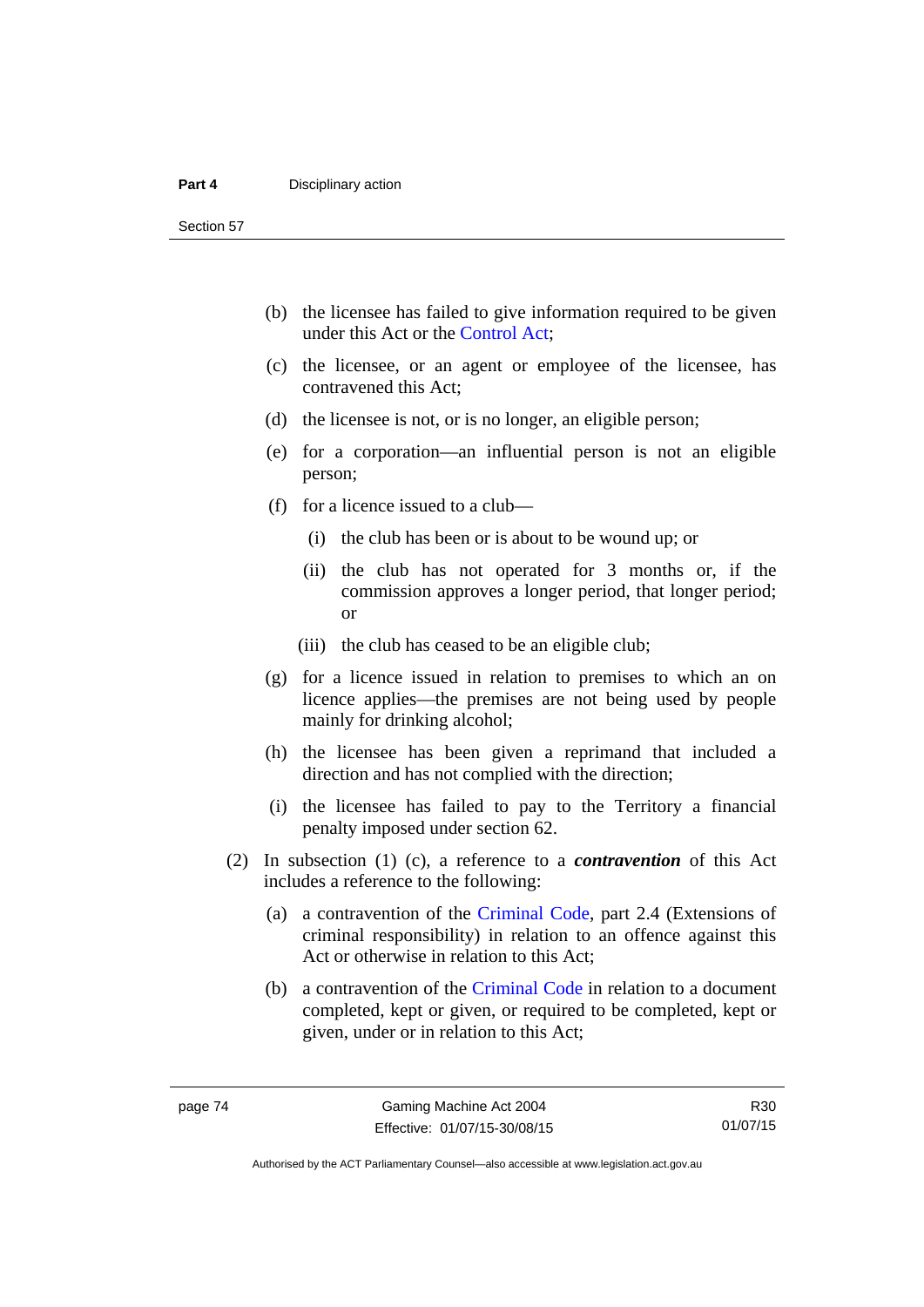- (c) a contravention of the [Criminal Code](http://www.legislation.act.gov.au/a/2002-51) in relation to anything done, or not done, under or in relation to this Act.
- (3) In deciding whether an approval-holder is an eligible person under subsection  $(1)$   $(d)$  and  $(e)$ , the commission must disregard section 20 (2) (a) (ii) and section 21 (1) (c).

- (4) Subsection (1) (f) (ii) does not apply to an approval-holder.
- (5) The commission may, in writing, approve a period longer than 3 months for subsection (1) (f) (ii) if satisfied that—
	- (a) there is a good reason why the club is not operating; and
	- (b) the club will operate again after the end of the longer period.

# **58 Disciplinary action**

- (1) Each of the following is a *disciplinary action* when taken against a person:
	- (a) reprimanding the person;
	- (b) imposing conditions on, or amending the conditions of, the person's licence;
	- (c) ordering the person to pay to the Territory a financial penalty of not more than \$100 000;
	- (d) suspending the person's licence for a stated period or until a stated thing happens;
	- (e) cancelling the person's licence.
- (2) A reprimand may include a direction by the commission that the licensee, within a stated time—
	- (a) cease contravening this Act; or

*Note* Under s 20 (2) (a) (ii) and s 21 (1) (c), a person may only be an *eligible person* if the person holds a general licence or on licence.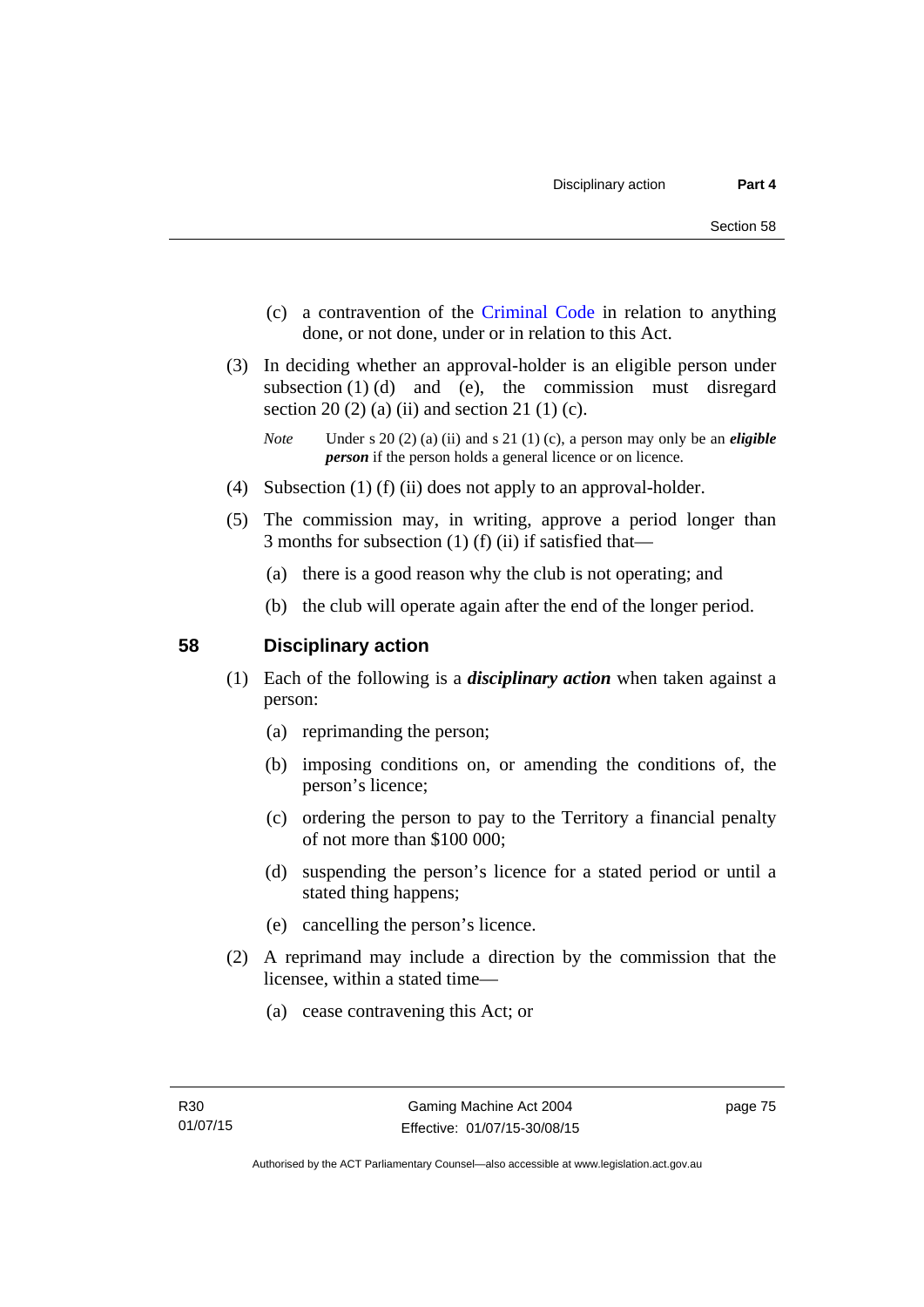#### **Part 4 Disciplinary action**

Section 59

- (b) rectify something that contributes to the ground for disciplinary action.
- (3) A financial penalty imposed under this section may be recovered as a debt payable to the Territory.

#### **59 Criteria for disciplinary action**

- (1) In deciding what disciplinary action to take under section 58, the commission must consider the following:
	- (a) whether disciplinary action has been taken against the licensee before;
	- (b) whether the disciplinary ground on which the disciplinary action is to be taken endangered the public or the public interest;
	- (c) the seriousness of the disciplinary ground;
	- (d) the likelihood of further disciplinary action needing to be taken.
- (2) The commission may also consider any other relevant matter.

### **60 When disciplinary notice may be given**

If the commission is satisfied that a ground for disciplinary action exists, or may exist, in relation to a licensee, the commission may give the licensee a disciplinary notice.

*Note* The commission need not give a disciplinary notice if the grounds for disciplinary action are the contravention of a direction in a reprimand (see s 62).

#### **61 Disciplinary notices**

A notice (a *disciplinary notice*) given to the licensee must—

 (a) state the ground for disciplinary action that caused the notice to be given; and

R30 01/07/15

Authorised by the ACT Parliamentary Counsel—also accessible at www.legislation.act.gov.au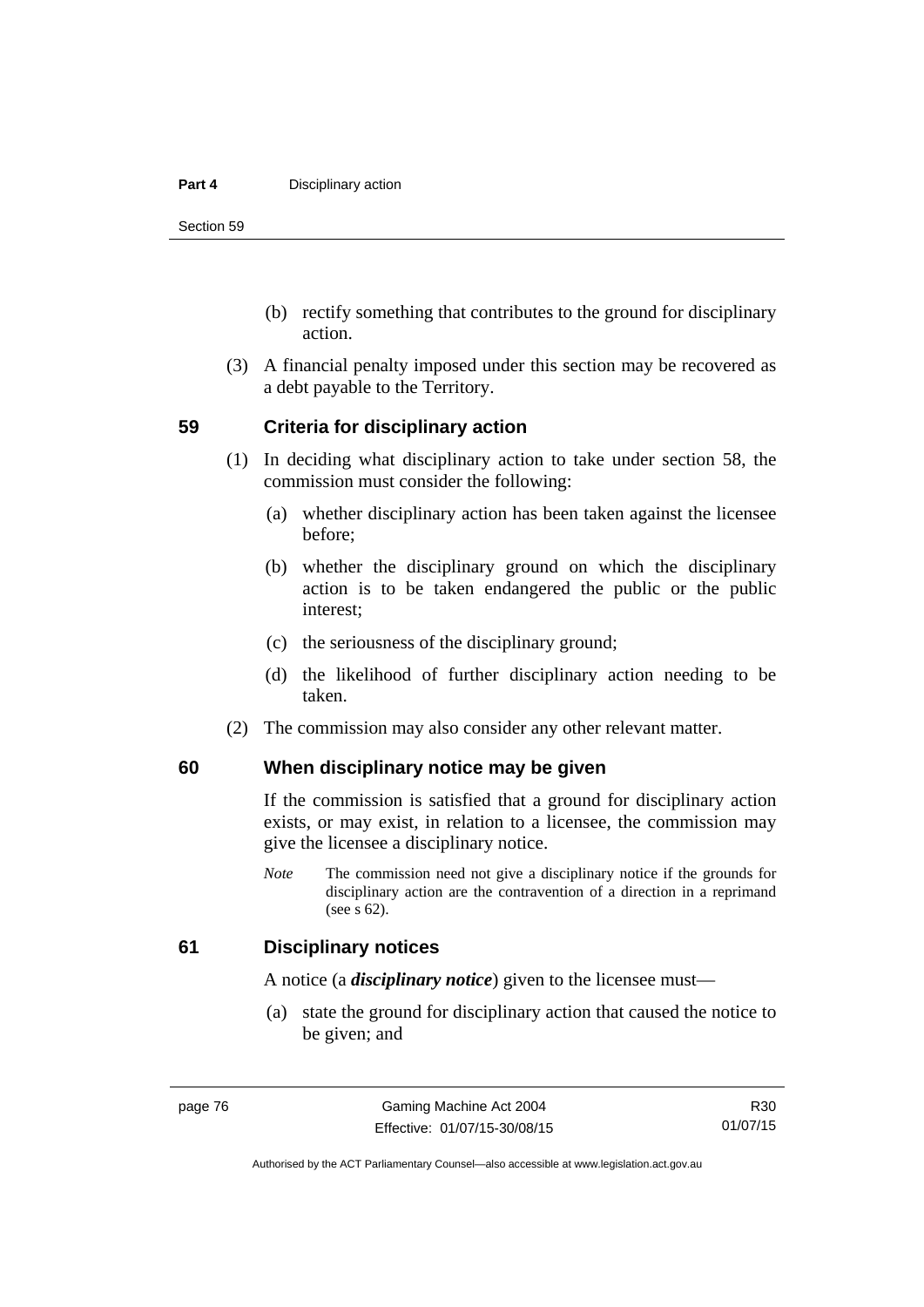(b) tell the licensee that the licensee may, within 3 weeks after the day the licensee is given the notice, give a written response to the commission about the notice.

# **62 Commission may take disciplinary action against licensee**

- (1) This section applies if the commission is satisfied that a licensee has contravened a direction in a reprimand.
- (2) This section also applies if—
	- (a) a licensee has been given a disciplinary notice; and
	- (b) after considering any responses given within the 3-week period in relation to the notice under section 61, the commission is satisfied that a ground for disciplinary action exists in relation to a licensee.
- (3) The commission may take disciplinary action against the licensee.
- (4) To remove any doubt, the disciplinary action may consist of 2 or more of the actions mentioned in section 58.
- (5) Disciplinary action takes effect when the licensee receives written notice of the action, or on a later stated date.

# **63 Suspension of licences because of suspension of general and on licences**

- (1) This section applies if—
	- (a) a gaming machine licence is in force for premises; and
	- (b) a general licence or on licence is also in force for the premises.
- (2) If the general licence or on licence is suspended, the gaming machine licence is also suspended for the period of suspension of the general licence or on licence.
	- *Note* A general licence or on licence may be suspended under the *[Liquor](http://www.legislation.act.gov.au/a/2010-35)  [Act 2010](http://www.legislation.act.gov.au/a/2010-35)* or the *[ACT Civil and Administrative Tribunal Act 2008.](http://www.legislation.act.gov.au/a/2008-35)*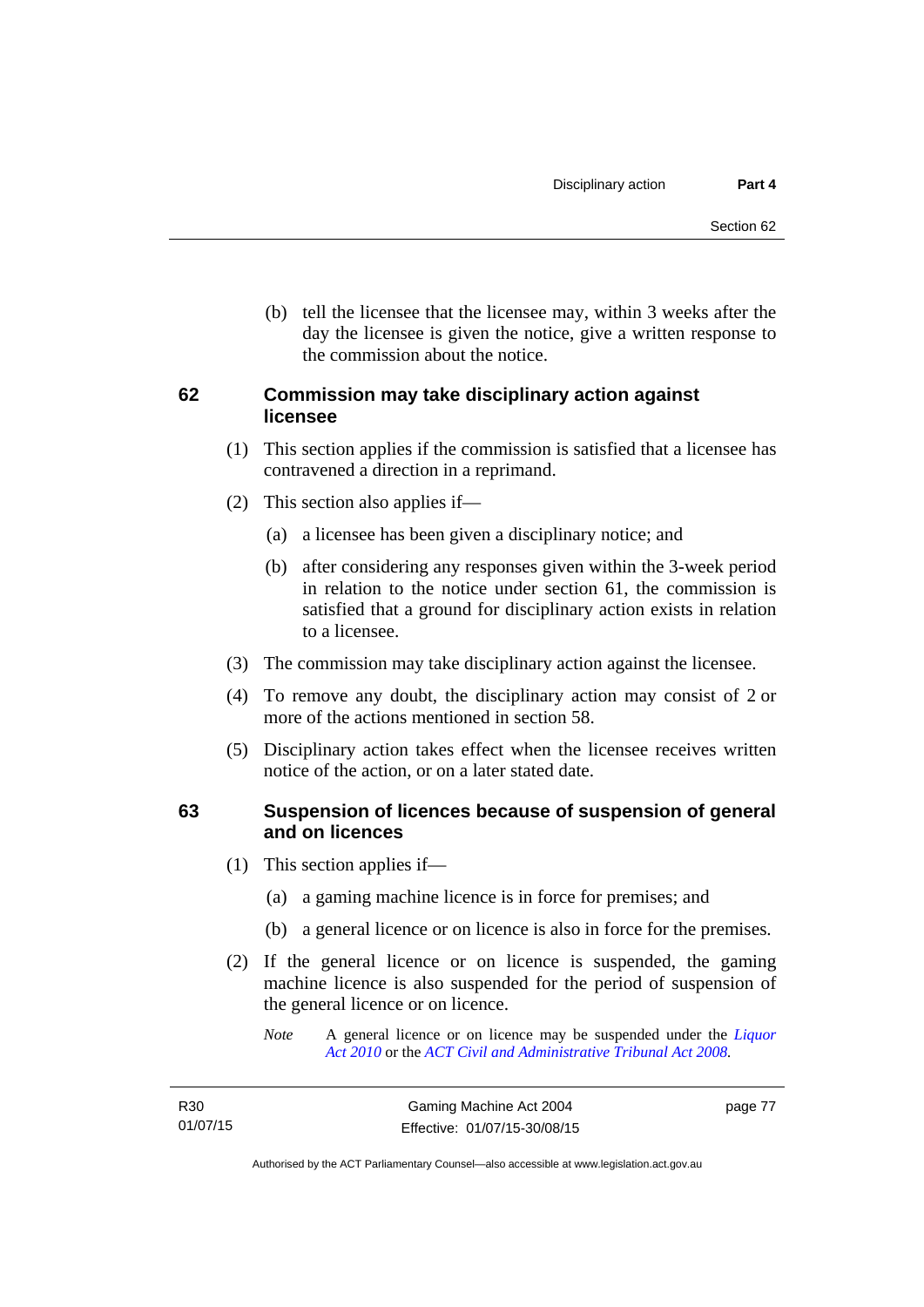#### **Part 4 Disciplinary action**

Section 64

# **64 Cancellation of licences because of cancellation etc of general and on licences**

- (1) This section applies if—
	- (a) a gaming machine licence is in force for premises; and
	- (b) a general licence or on licence is also in force for the premises.
- (2) If the general licence or on licence is not renewed under the *[Liquor Act 2010](http://www.legislation.act.gov.au/a/2010-35)*, the gaming machine licence is cancelled.
- (3) If the general licence or on licence is cancelled, the gaming machine licence is also cancelled.

 (4) However, a gaming machine licence cancelled under this section is taken to be in force again if the decision to cancel the general licence or on licence is reversed on appeal.

#### **65 Return of licence on cancellation**

- (1) This section applies if—
	- (a) the commission cancels a person's licence under this part; and
	- (b) the person is given notice of the cancellation.
- (2) This section also applies if—
	- (a) a person's licence is cancelled under section 64 (1); or
	- (b) the person's licence is cancelled under section 64 (2) and the person has notice of the cancellation of the person's general or on licence.

*Note* A general licence or on licence may be cancelled under the *[ACT Civil](http://www.legislation.act.gov.au/a/2008-35)  [and Administrative Tribunal Act 2008](http://www.legislation.act.gov.au/a/2008-35).*

Authorised by the ACT Parliamentary Counsel—also accessible at www.legislation.act.gov.au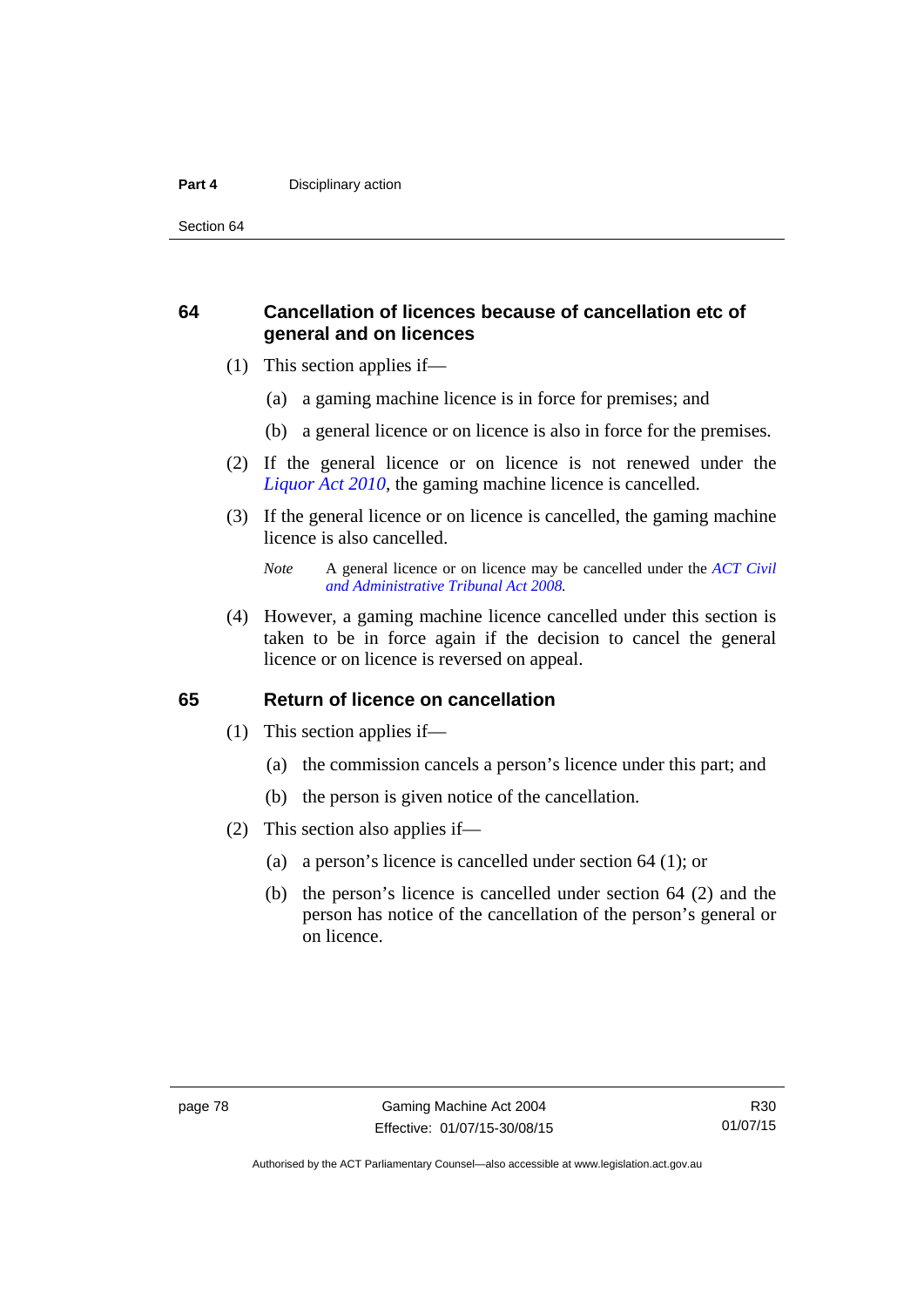(3) The person must return the licence to the commission as soon as practicable, but in any case not later than 1 week after the day the cancellation under this part takes effect.

Maximum penalty: 50 penalty units.

(4) An offence against this section is a strict liability offence.

R30 01/07/15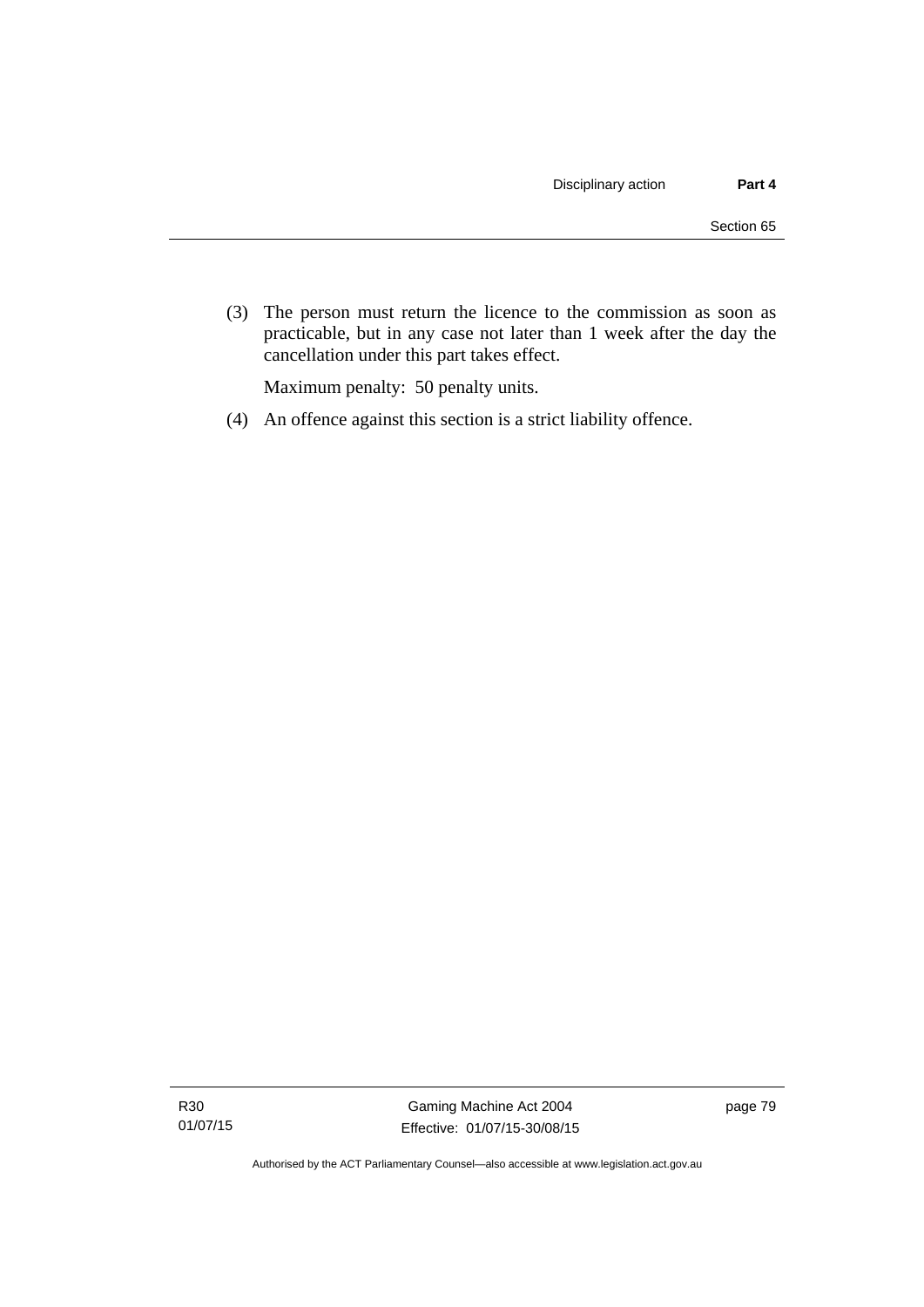#### **Part 5 Centralised monitoring system**

Section 66

# **Part 5 Centralised monitoring system**

#### **66 Meaning of** *centralised monitoring system*

(1) In this Act:

*centralised monitoring system* (or *CMS*) means a system approved by the commission that—

- (a) monitors the operation and performance of gaming machines approved under section 69; and
- (b) facilitates the working out and checking for accuracy of tax liability, and the collection of tax, under this Act; and
- (c) can perform other related functions.
- (2) An approval is a notifiable instrument.

*Note* A notifiable instrument must be notified under the [Legislation Act](http://www.legislation.act.gov.au/a/2001-14).

### **67 Regulations about CMS**

- (1) A regulation may provide for the approval and operation of a CMS.
- (2) In particular, a regulation may fix a date, or allow the commission to fix a date, by which stated machines must be connected to the CMS.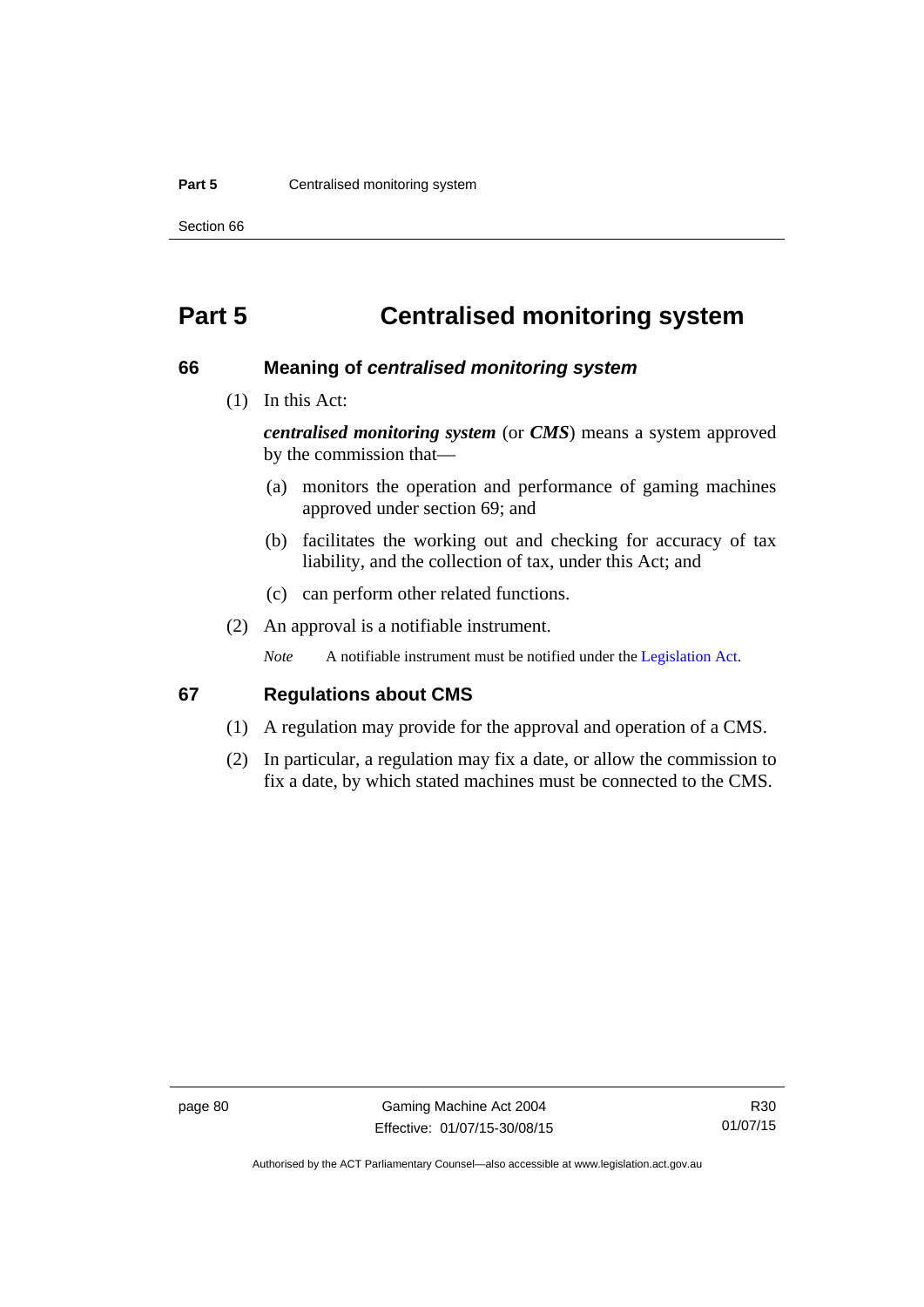# Part 6 **Approval of gaming machines, peripherals, suppliers and technicians**

# **Division 6.1 Approval of gaming machines and peripheral equipment**

# **68 Meaning of** *peripheral equipment*

In this Act:

*peripheral equipment*, for a gaming machine, means equipment, or a device, that is incidental to the basic operation of the gaming machine.

#### **Examples**

- 1 note acceptors
- 2 links
- 3 card readers
- 4 ticket readers
- *Note* An example is part of the Act, is not exhaustive and may extend, but does not limit, the meaning of the provision in which it appears (see [Legislation Act,](http://www.legislation.act.gov.au/a/2001-14) s 126 and s 132).

# **69 Approval of gaming machines and peripheral equipment**

- (1) The commission may approve—
	- (a) a gaming machine; and
	- (b) any peripheral equipment for the gaming machine.
- (2) However, the commission must not approve something under subsection (1) unless the commission has considered—
	- (a) the results of a technical evaluation of the gaming machine and any peripheral equipment by an approved entity; and

page 81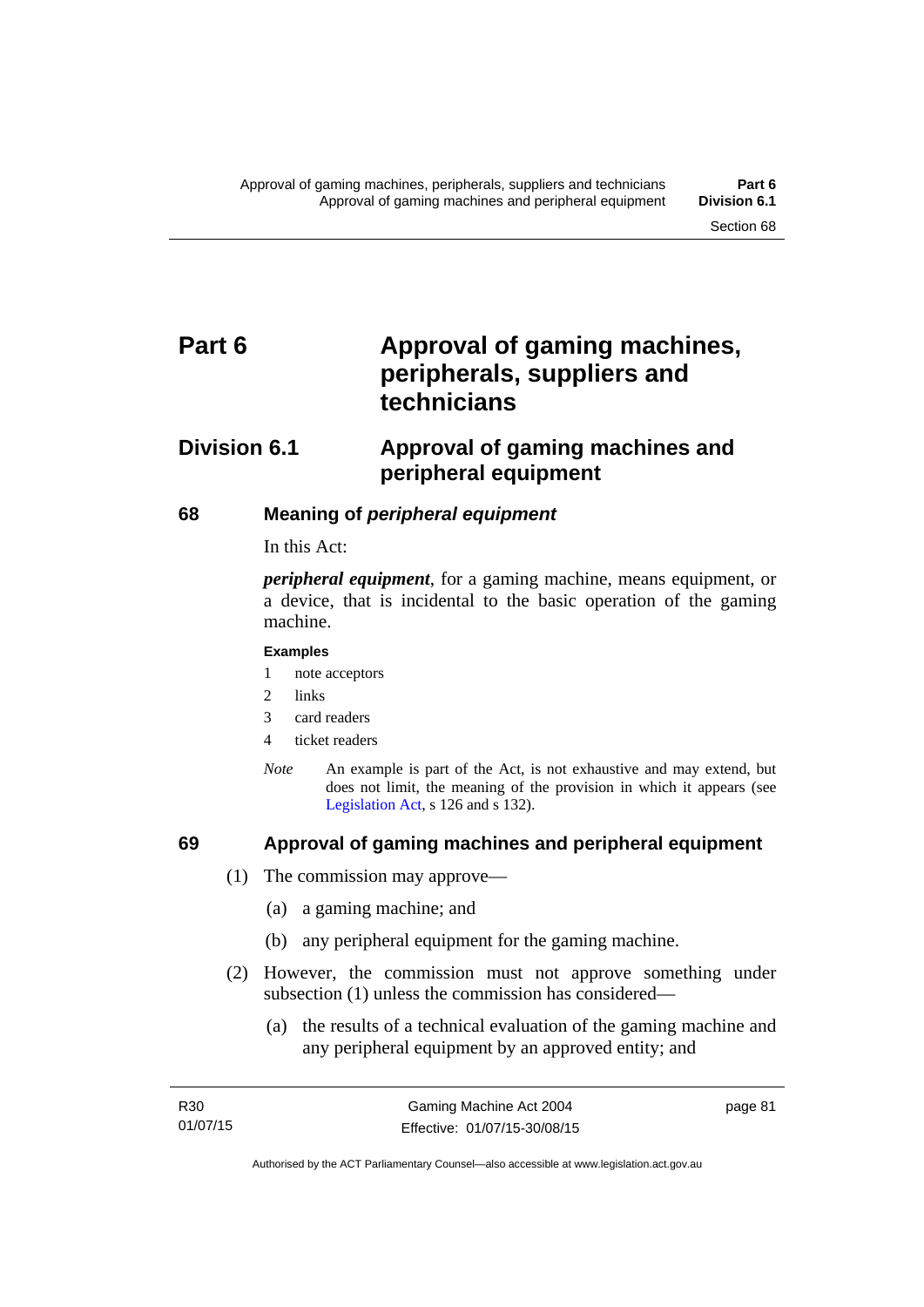- (b) any available research on the consumer protection and harm minimisation implications of the gaming machine or peripheral equipment proposed to be approved.
- (3) Also, the commission must not approve a gaming machine or peripheral equipment for a gaming machine under subsection (1) that allows the use of an audio device if the use of the device is not designed or intended primarily to assist a person with a hearing impairment.
- (4) The approval of a gaming machine or any peripheral equipment for a gaming machine is a notifiable instrument.

*Note* A notifiable instrument must be notified under the [Legislation Act](http://www.legislation.act.gov.au/a/2001-14).

(5) In this section:

*approved entity* means an entity approved (however described) under a law of a local jurisdiction about gaming machines to undertake technical evaluations for the law.

*audio device* means an earphone, earpiece, headphone, headset or any other device to convert signals from a gaming machine to audible sound delivered to the ear of a person playing the machine to the exclusion of everyone else.

# **70 Cancellation or suspension of gaming machine and peripheral equipment approval**

- (1) The commission may cancel or suspend the approval of a gaming machine or peripheral equipment if—
	- (a) the machine no longer operates as designed; or
	- (b) the machine no longer operates as intended.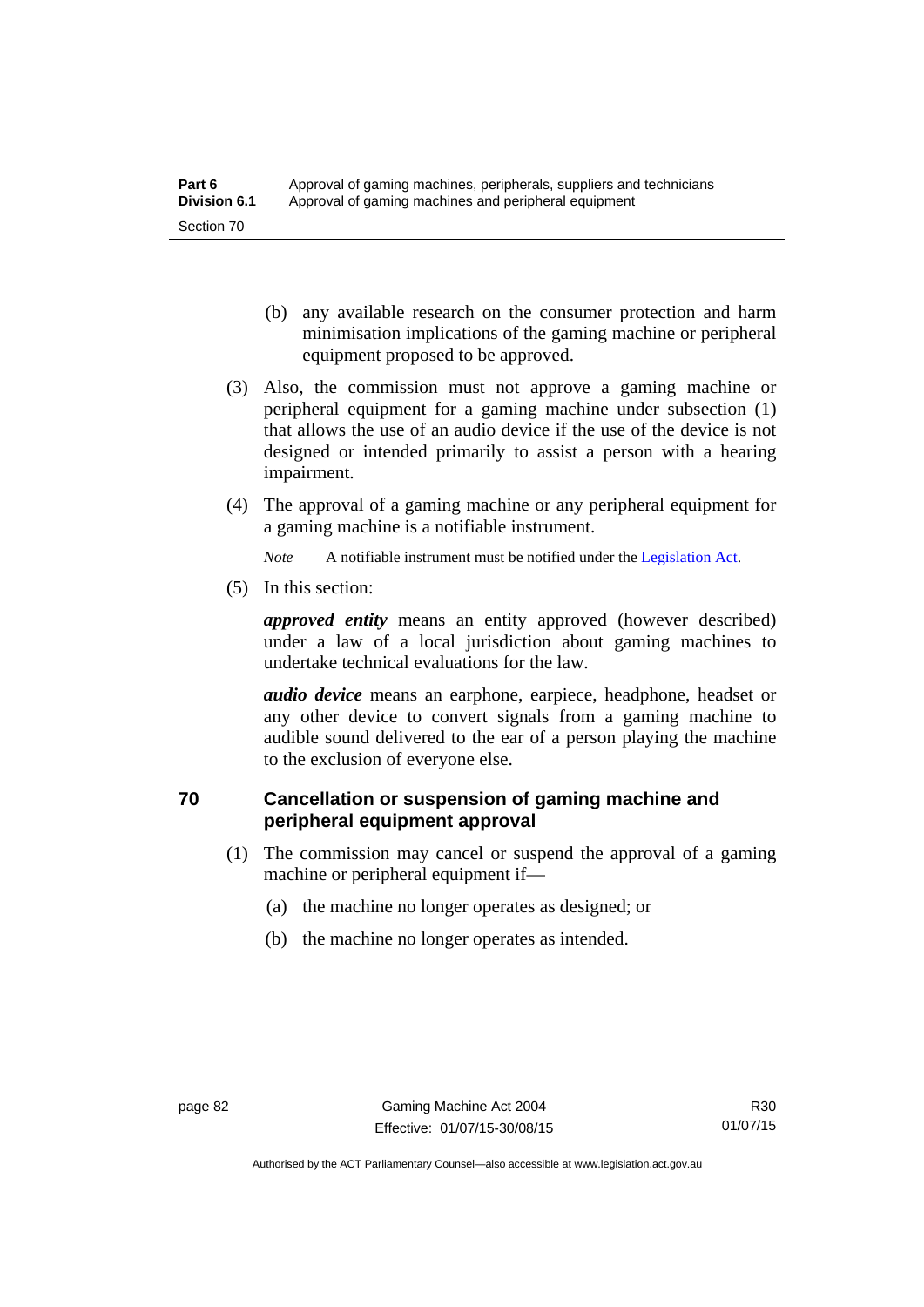(2) To remove any doubt, if the approval of a machine is cancelled or suspended under this section, it applies to all machines of that kind, whether or not a particular machine is operating as designed or intended.

#### **Example**

A King of the Thames gaming machine stops operating in accordance with its design. The commission suspends the approval of King of the Thames gaming machines, even though not all King of the Thames gaming machines have stopped operating in accordance with their design.

- *Note* An example is part of the Act, is not exhaustive and may extend, but does not limit, the meaning of the provision in which it appears (see [Legislation Act,](http://www.legislation.act.gov.au/a/2001-14) s 126 and s 132).
- (3) A cancellation or suspension under subsection (1) is a notifiable instrument.

*Note* A notifiable instrument must be notified under the [Legislation Act](http://www.legislation.act.gov.au/a/2001-14).

### **71 Computer cabinet access register**

- (1) A licensee must keep a register for licensed gaming machines on licensed premises (the *computer cabinet access register*).
	- *Note* If a form is approved under the [Control Act,](http://www.legislation.act.gov.au/a/1999-46/) s 53D for a register, the form must be used.
- (2) If an approved supplier, approved technician or authorised officer opens or replaces the computer cabinet in a gaming machine on the licensed premises, the person must enter the following details in the computer cabinet access register:
	- (a) information that clearly identifies the machine, including the machine's serial number;
	- (b) the date when the computer cabinet was opened or replaced;
	- (c) a description of why the computer cabinet was opened or replaced;
	- (d) the new computer cabinet seal number that was applied;

page 83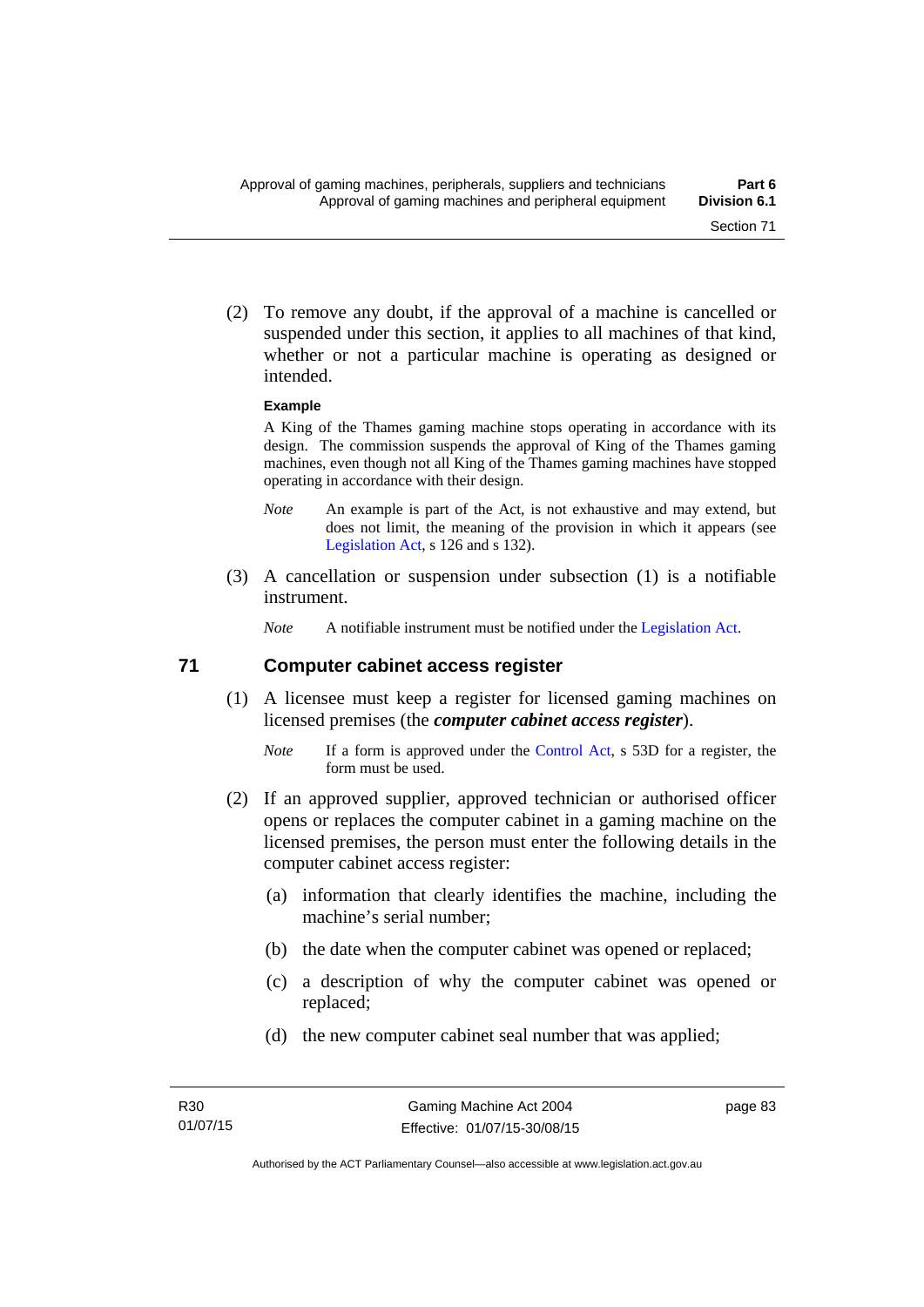| Part 6       | Approval of gaming machines, peripherals, suppliers and technicians |
|--------------|---------------------------------------------------------------------|
| Division 6.2 | Approved suppliers                                                  |
| Section 72   |                                                                     |

- (e) if the person who opens the computer cabinet is an approved supplier or approved technician—the person's name and signature;
- (f) if the person who opens the computer cabinet is an authorised officer—the person's name and signature;
- (g) the licensee's name and signature;
- (h) any other information prescribed by regulation.

# **Division 6.2 Approved suppliers**

# **72 Application and approval as supplier**

- (1) A person may apply in writing for approval as a supplier.
	- *Note 1* If a form is approved under the [Control Act,](http://www.legislation.act.gov.au/a/1999-46) s 53D for an application, the form must be used.
	- *Note* 2 A fee may be determined under s 177 for this provision.
- (2) The commission may approve the person as a supplier if satisfied that—
	- (a) the person sells, installs or maintains gaming machines, peripheral equipment for gaming machines or systems (including a CMS) designed for use with gaming machines; and
	- (b) for an individual—the individual is an eligible person; and
	- (c) for a corporation—each influential person for the corporation is an eligible person; and
	- (d) the person has not, in the last 12 months, provided false or misleading information in an application under subsection (1); and
	- (e) the person satisfies any other requirement prescribed by regulation.

R30 01/07/15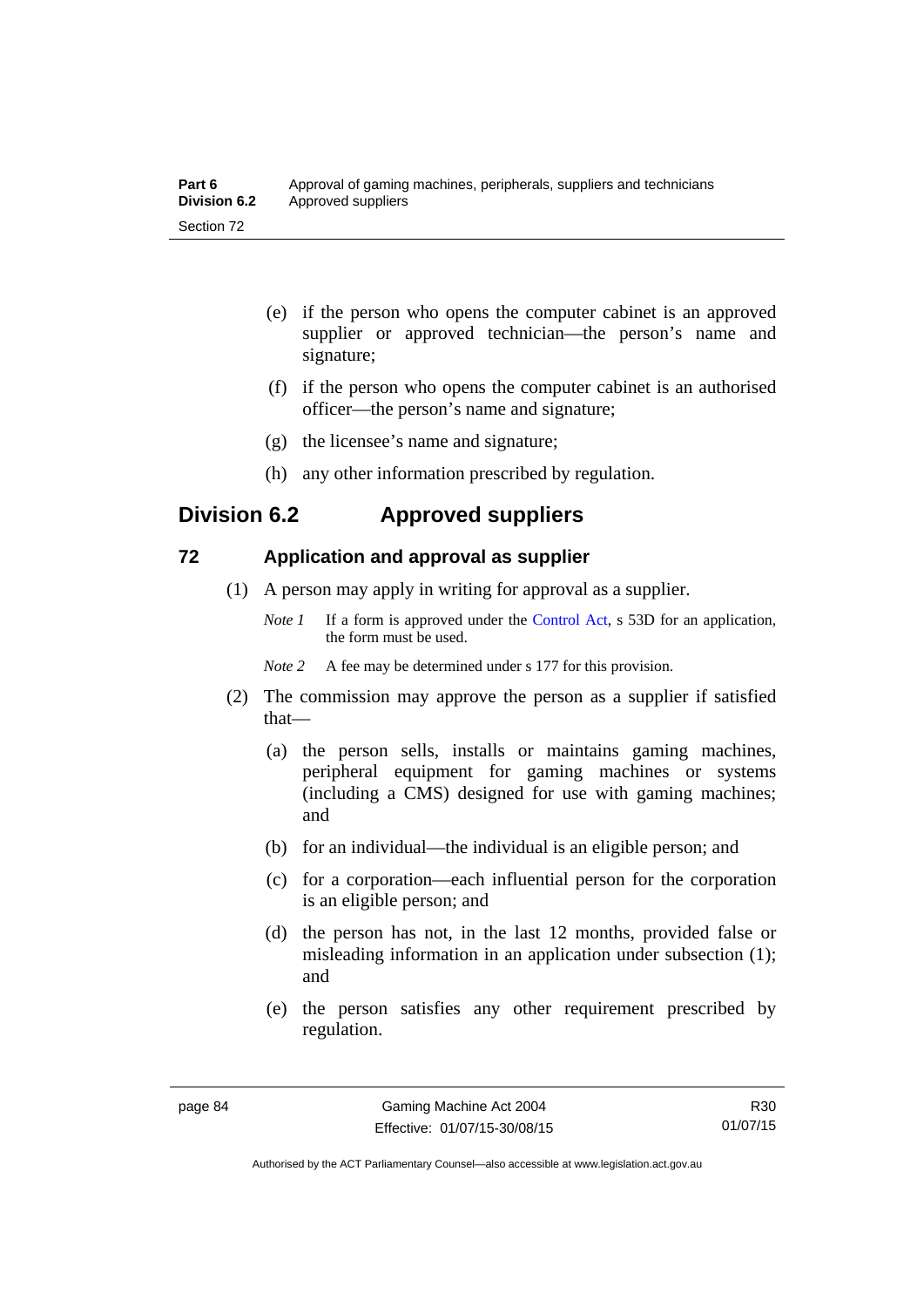(3) If the commission approves a person as a supplier, the commission must give the person a certificate stating that the person is an approved supplier.

### **73 Giving copy of certificate about approved supplier**

- (1) This section applies if an approved supplier tells the commission, in writing, about the loss, theft or destruction of a certificate given to the person under section 72 (3).
- (2) The commission may, by written notice given to the supplier, require the supplier to give the commission, within a stated period and in a stated form, a statement confirming, and explaining the circumstances of, the loss, theft or destruction.
- (3) If the commission is satisfied that the certificate has been lost, stolen or destroyed, the commission may give a replacement to supplier.

*Note* A fee may be determined under s 177 for this provision.

# **73A Cancellation etc of supplier's approval**

- (1) This section applies if—
	- (a) the commission stops being satisfied that the supplier meets the conditions for approval stated in section 72 (2); or
	- (b) the commission is satisfied that the supplier has contravened this Act.
- (2) In subsection (1) (b), a reference to a *contravention* of this Act includes a reference to the following:
	- (a) a contravention of the [Criminal Code](http://www.legislation.act.gov.au/a/2002-51), part 2.4 (Extensions of criminal responsibility) in relation to an offence against this Act or otherwise in relation to this Act;
	- (b) a contravention of the [Criminal Code](http://www.legislation.act.gov.au/a/2002-51) in relation to a document completed, kept or given, or required to be completed, kept or given, under or in relation to this Act;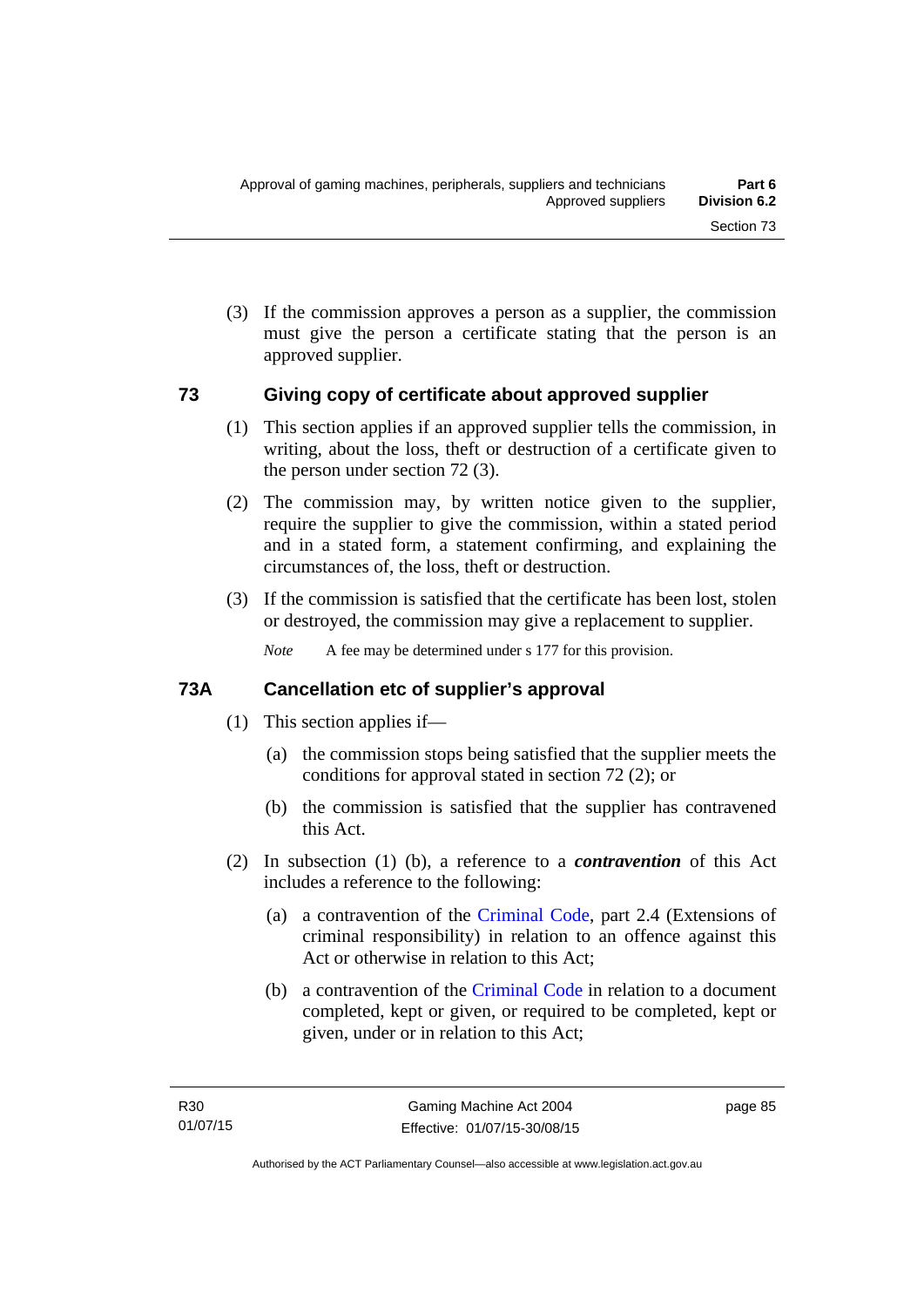- (c) a contravention of the [Criminal Code](http://www.legislation.act.gov.au/a/2002-51) in relation to anything done, or not done, under or in relation to this Act.
- (3) The commission may, by written notice given to the approved supplier—
	- (a) cancel the supplier's approval; or
	- (b) suspend the supplier's approval; or
	- (c) reprimand the supplier.
- (4) In considering whether to take action under this section, the commission must consider the following:
	- (a) whether action has been taken against the approved supplier under this section before;
	- (b) the seriousness of any contravention of this Act;
	- (c) the likelihood of further action needing to be taken against the supplier;
	- (d) the public benefit of suppliers being regulated under this Act.
- (5) The commission may also consider any other relevant matter.

# **Division 6.3 Approved technicians**

### **74 Application for approval as technician**

- (1) An individual may apply in writing for approval as a technician for 1 or more suppliers.
	- *Note 1* If a form is approved under the [Control Act,](http://www.legislation.act.gov.au/a/1999-46) s 53D for an application, the form must be used.
	- *Note* 2 A fee may be determined under s 177 for this provision.
- (2) The application must be accompanied by—
	- (a) a statement by each approved supplier for which the applicant is applying for approval that—

R30 01/07/15

Authorised by the ACT Parliamentary Counsel—also accessible at www.legislation.act.gov.au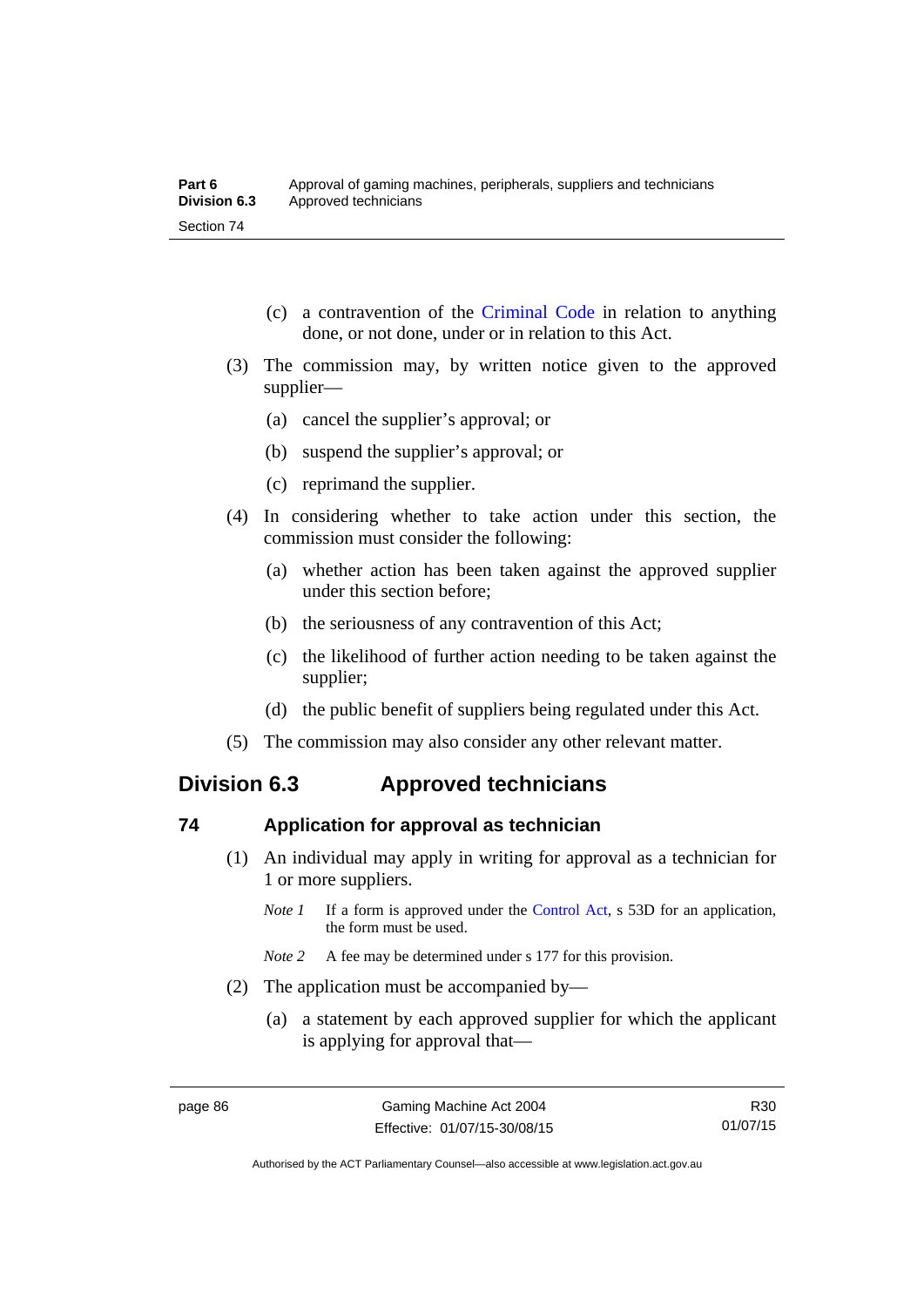- (i) the supplier is satisfied that the applicant is competent to exercise the functions of an approved technician; and
- (ii) the supplier employs, or has offered to employ, the applicant as a technician; and
- (b) if the applicant is an approved supplier and is applying for approval to be a technician for his or her own business—a statement to that effect; and
- (c) an undertaking by the applicant to—
	- (i) ask the police to check the applicant's criminal record using the applicant's fingerprints; and
	- (ii) authorise the police to report the results of the check to the commission; and
- (d) 4 recent passport-size photographs of the applicant.

# **75 Approval of technicians**

- (1) The commission may, on application under section 74, approve the applicant as a technician for 1 or more suppliers if satisfied that—
	- (a) the applicant is qualified to exercise the functions of an approved technician; and
	- (b) the applicant has not, in the last 12 months, provided false or misleading information in an application under section 74; and
	- (c) either—
		- (i) the applicant is employed, or will be employed, by each supplier; or
		- (ii) the applicant is an approved supplier; or
		- (iii) the applicant is employed, or will be employed, by each supplier and is an approved supplier.
- (2) An approval is for 3 years.

page 87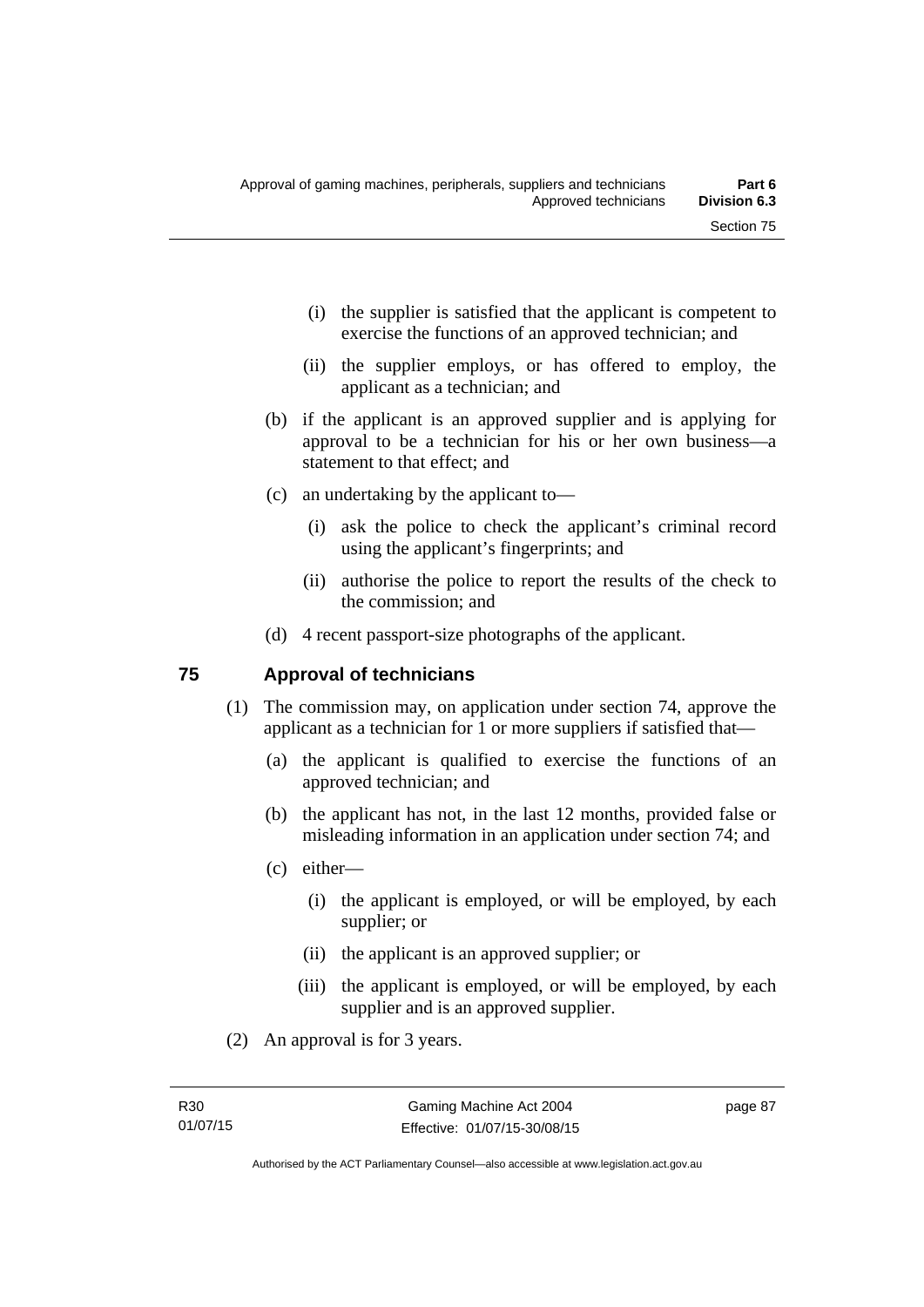(3) If a short-term approval is in force in relation to the applicant, the approval under this section starts when the short-term approval under section 76 began.

#### **Example**

Jo was given a short-term approval as a technician on 1 January 2005 before the results of her police check came through. Her results were satisfactory and she was approved as a technician on 25 February 2005. Her approval ends on 1 January 2007.

- (4) A person is *qualified* to exercise the functions of an approved technician for a supplier if the person—
	- (a) is an individual; and
	- (b) is competent to maintain gaming machines supplied by the supplier; and
	- (c) is an eligible person; and
	- (d) satisfies any requirement prescribed by regulation.
- (5) To remove any doubt, an approved supplier may be approved as a technician under this section for themselves as supplier, another supplier or both.

### **76 Short-term approval of technicians**

- (1) This section applies to a person who has applied for approval as a technician if—
	- (a) the commission has not received the results of the police check of the person's criminal record; but
	- (b) the commission would approve the person if the results of the police check did not show that the person was not an eligible person.
- (2) The commission may approve the applicant as a technician.
- (3) An approval under this section (a *short-term approval*) is for 6 months, and cannot be renewed.

R30 01/07/15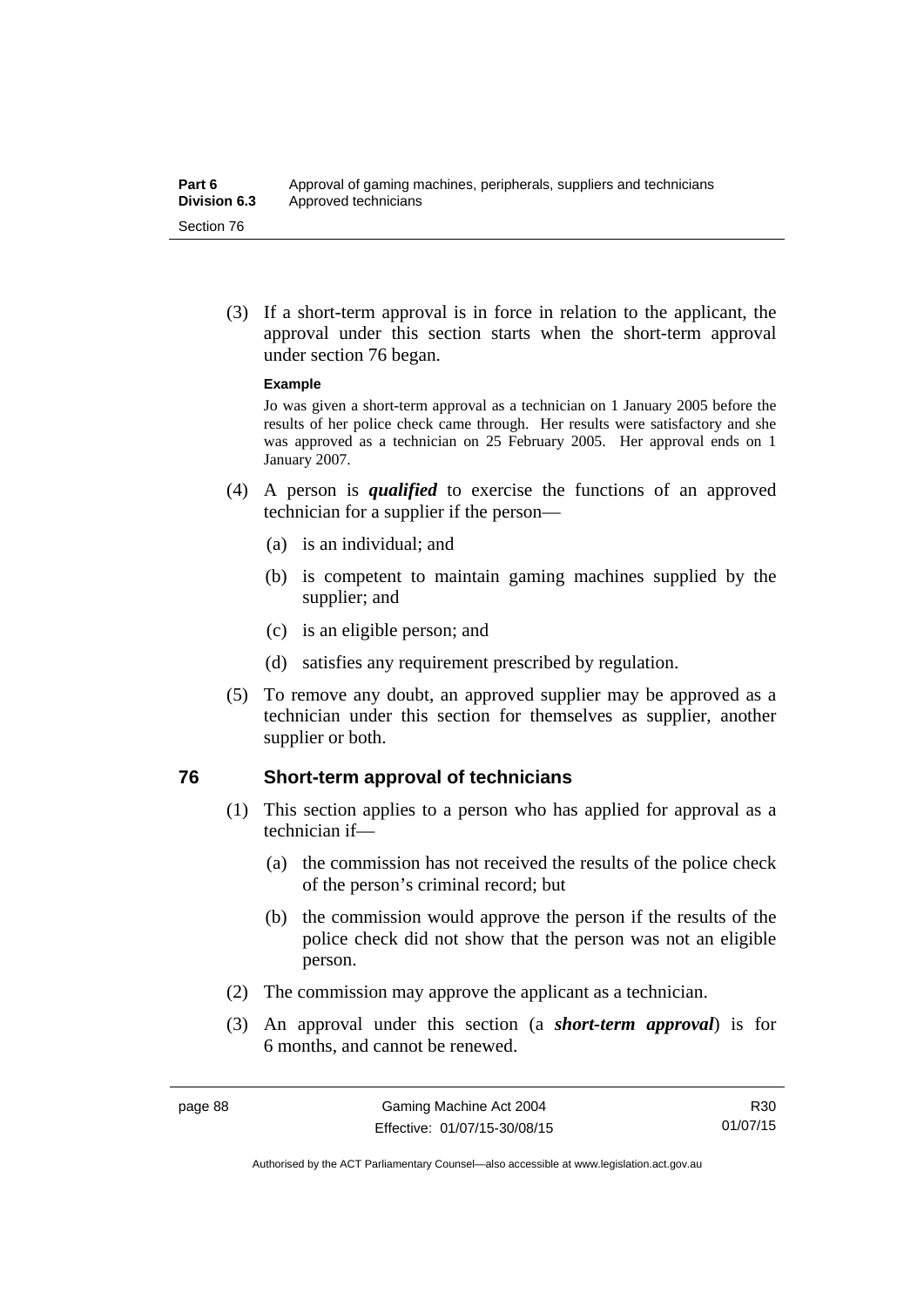# **77 Ending short-term approvals**

- (1) This section applies to a person if—
	- (a) the person has a short-term approval as a technician; and
	- (b) the commission receives the results of the police check of the person's criminal record; and
	- (c) after considering the results of the police check, the commission is satisfied that the person is not an eligible person.
- (2) The commission must, by written notice given to the technician—
	- (a) refuse the person's application for approval as a technician; and
	- (b) cancel the person's short-term approval as a technician.

# **78 Transfer etc of technician's approval**

- (1) On written application by an approved technician, the commission may—
	- (a) approve the technician for another supplier (the *new supplier*); or
	- (b) transfer the approval of the technician from 1 supplier to another (the *new supplier*).
	- *Note 1* If a form is approved under the [Control Act,](http://www.legislation.act.gov.au/a/1999-46) s 53D for an application, the form must be used.
	- *Note* 2 A fee may be determined under s 177 for this provision.
- (2) The application must be accompanied by a written statement by the new supplier stating that the supplier employs, or has offered to employ, the applicant as a technician.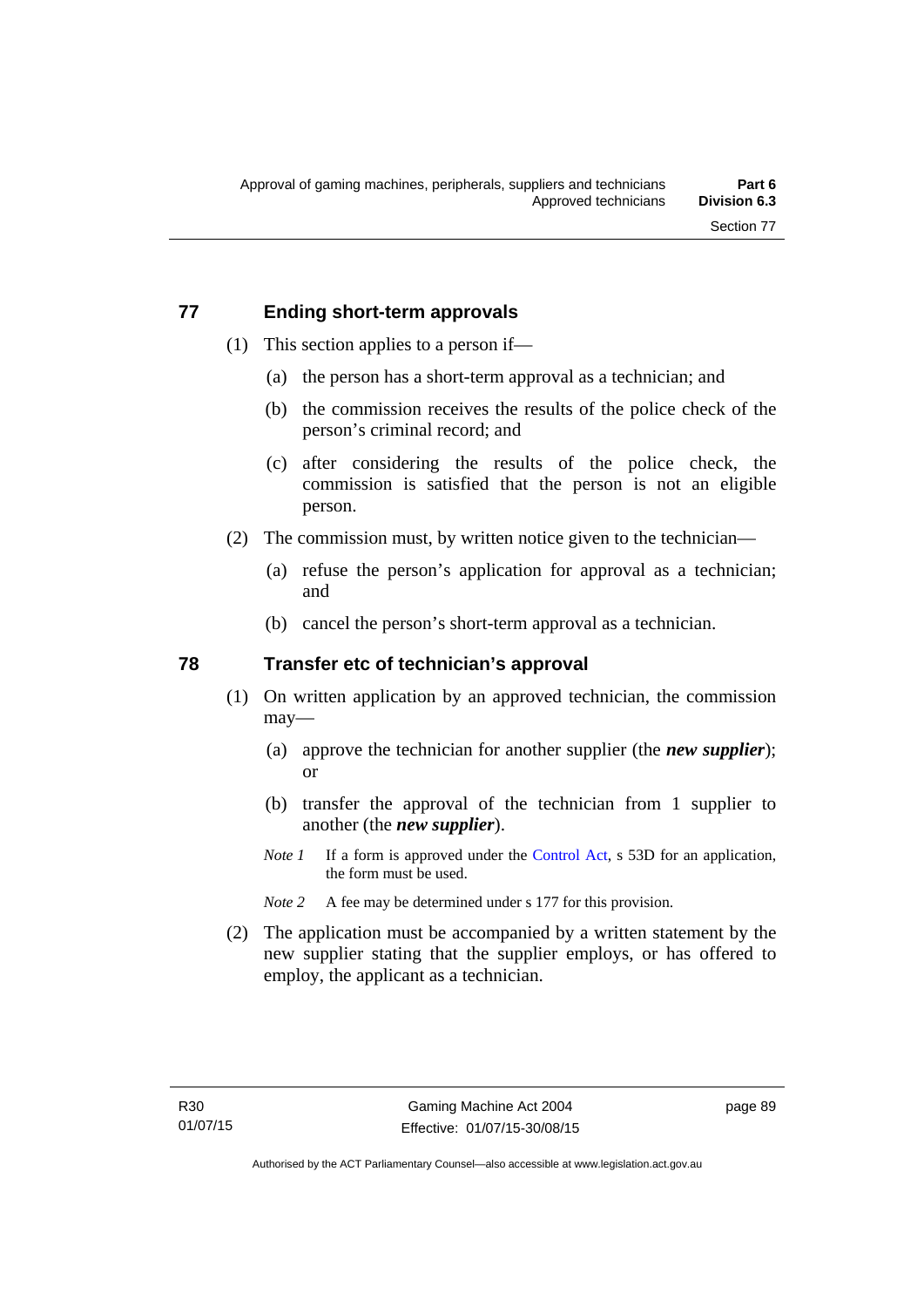# **79 Cancellation etc of technician's approval**

- (1) This section applies if—
	- (a) the commission stops being satisfied that an approved technician is qualified to exercise the functions of an approved technician for each supplier for whom the technician is approved; or
	- (b) the approved technician is not an approved supplier and is not employed by an approved supplier; or
	- (c) the commission is satisfied that the technician has contravened this Act.
- (2) In subsection (1) (c), a reference to a *contravention* of this Act includes a reference to the following:
	- (a) a contravention of the [Criminal Code](http://www.legislation.act.gov.au/a/2002-51), part 2.4 (Extensions of criminal responsibility) in relation to an offence against this Act or otherwise in relation to this Act;
	- (b) a contravention of the [Criminal Code](http://www.legislation.act.gov.au/a/2002-51) in relation to a document completed, kept or given, or required to be completed, kept or given, under or in relation to this Act;
	- (c) a contravention of the [Criminal Code](http://www.legislation.act.gov.au/a/2002-51) in relation to anything done, or not done, under or in relation to this Act.
- (3) The commission may, by written notice given to the approved technician—
	- (a) cancel the technician's approval; or
	- (b) suspend the technician's approval; or
	- (c) reprimand the technician.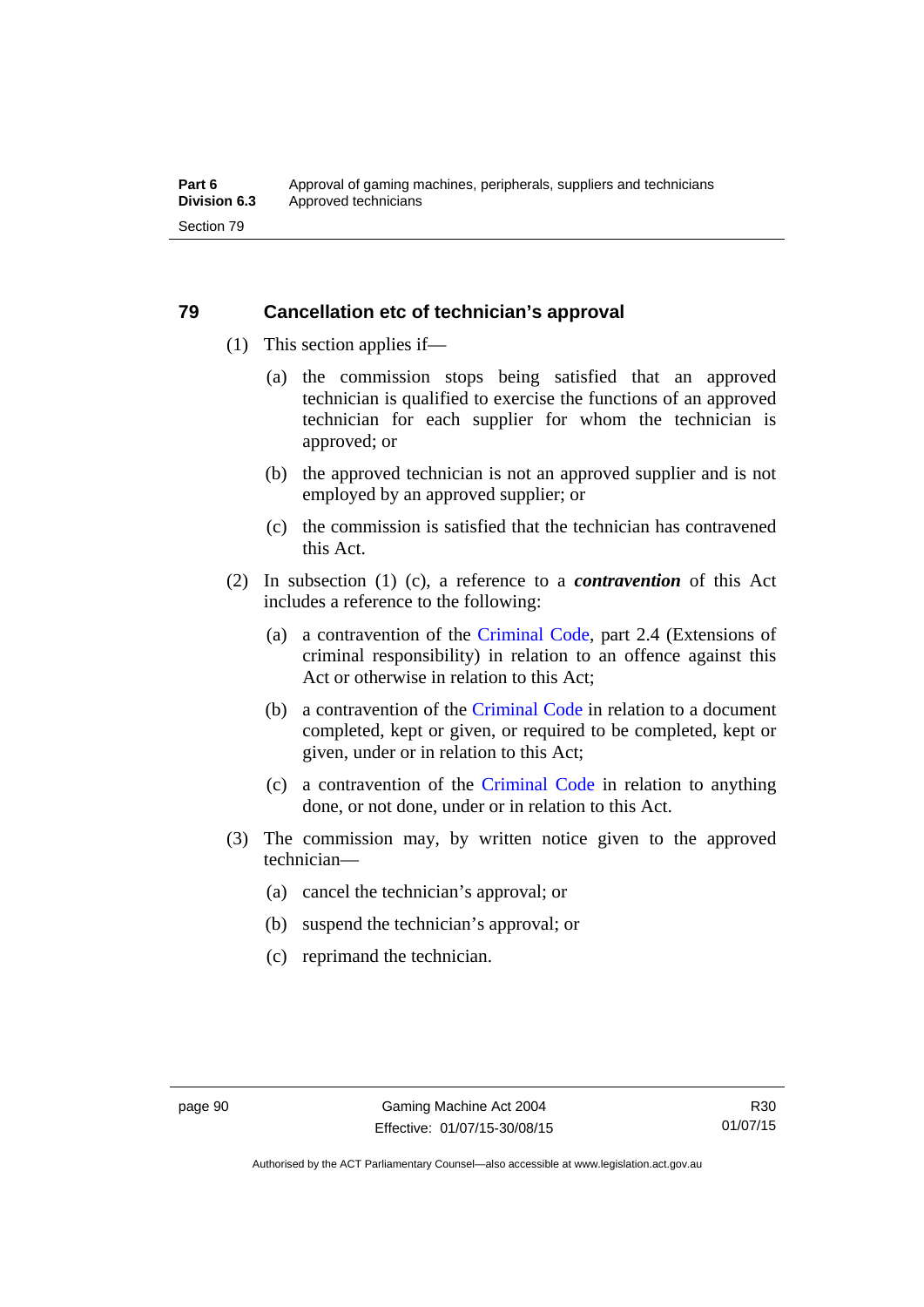- (4) In considering whether to take action under this section, the commission must consider the following:
	- (a) whether action has been taken against the approved technician under this section before;
	- (b) the seriousness of any contravention of this Act;
	- (c) the likelihood of further action needing to be taken against the technician;
	- (d) the public benefit of technicians being regulated under this Act.
- (5) The commission may also consider any other relevant matter.
- (6) In this section:

*approved supplier*—a person is not an *approved supplier* if the person's approval as a supplier is suspended.

*qualified*, to exercise the functions of an approved technician—see section 75 (4).

# **80 Certificates and identity cards for approved technicians**

- (1) This section applies if the commission approves a technician under section 75 (Approval of technicians) or section 76 (Short-term approval of technicians).
- (2) The commission must give—
	- (a) a certificate (the technician's *approval certificate*) to each approved supplier for the technician containing details of the approval; and
	- (b) an identity card to the approved technician containing details of the approval.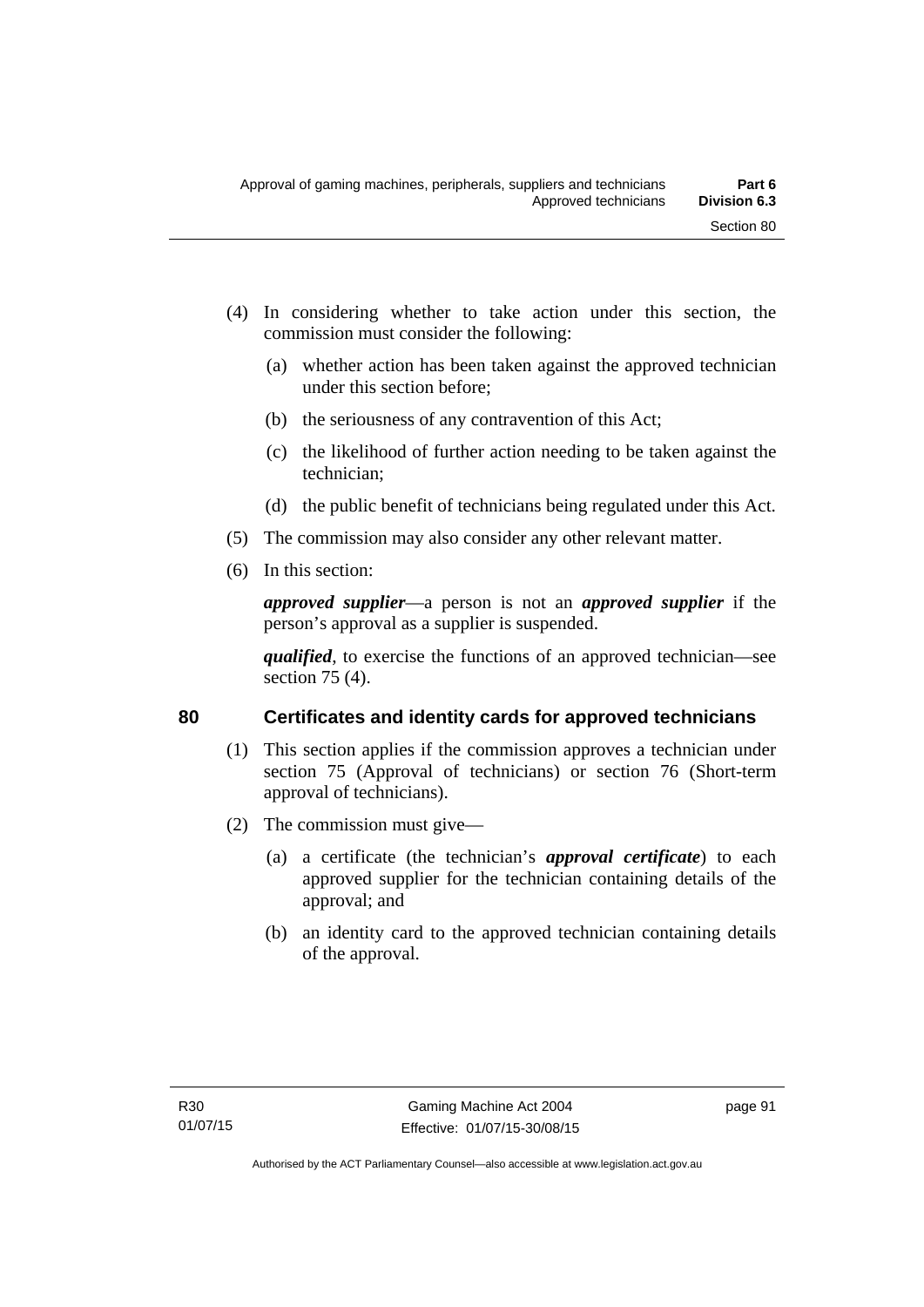# **81 Giving copy of certificate about approved technician or identity card**

- (1) This section applies if an approved supplier or approved technician tells the commission, in writing, about the loss, theft or destruction of a certificate or identity card given to the person under section 80.
- (2) The commission may, by written notice given to the person, require the person to give the commission, within a stated period and in a stated form, a statement confirming, and explaining the circumstances of, the loss, theft or destruction.
- (3) If the commission is satisfied that the certificate or identity card has been lost, stolen or destroyed, the commission may give a replacement to the person.

*Note* A fee may be determined under s 177 for this provision.

# **82 Notice by supplier if technician no longer employed**

- (1) This section applies if—
	- (a) a supplier is the supplier for an approved technician; and
	- (b) the supplier stops employing the technician.
- (2) The supplier must tell the commission in writing that the supplier no longer employs the technician within 1 week after the day the supplier stops employing the technician.

Maximum penalty: 5 penalty units.

(3) An offence against this section is a strict liability offence.

# **83 Return of approval certificates and identity cards for approved technicians**

- (1) This section applies if—
	- (a) a technician's approval expires or is cancelled or suspended; or
	- (b) a technician stops working for an approved supplier.

Authorised by the ACT Parliamentary Counsel—also accessible at www.legislation.act.gov.au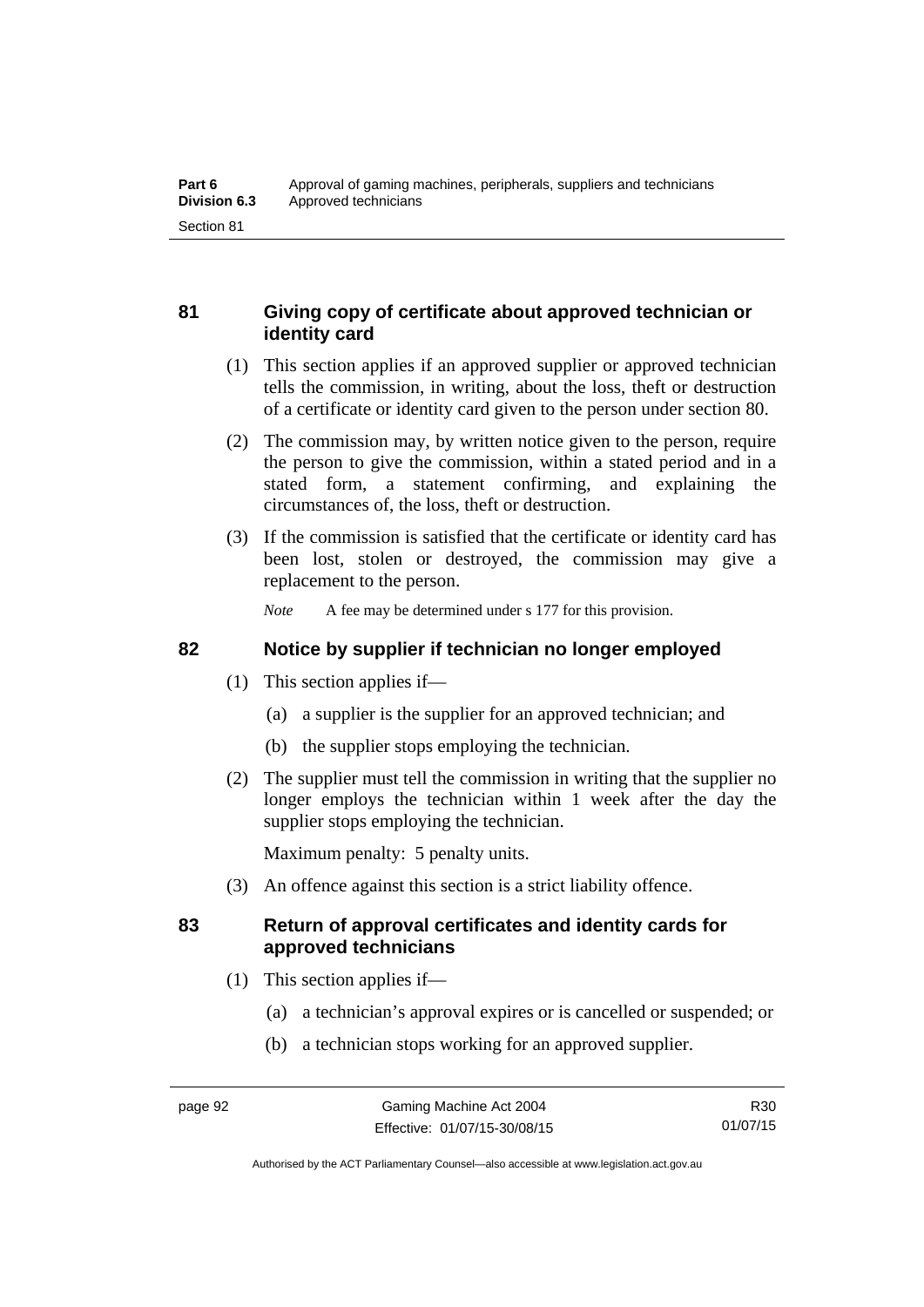- (2) The supplier must return the technician's approval certificate to the commission within 1 week after—
	- (a) the day the technician's approval expires; or
	- (b) the day the technician is given notice of the cancellation or suspension; or
	- (c) the day the approved technician stops working for the supplier.

Maximum penalty: 5 penalty units.

- (3) The technician must return the technician's identity card to the commission within 1 week after—
	- (a) the day the technician's approval expires; or
	- (b) the day the technician is given notice of the cancellation or suspension; or
	- (c) the day the technician no longer works for at least 1 supplier.

Maximum penalty: 5 penalty units.

(4) Strict liability applies to an offence against this section.

### **84 Renewal of technician's approval**

- (1) An approved technician may apply to the commission for renewal of his or her approval no later than 1 month, and no earlier than 3 months, before the approval expires.
	- *Note* If a form is approved under the [Control Act,](http://www.legislation.act.gov.au/a/1999-46) s 53D for an application, the form must be used.
- (2) The application must be accompanied by an undertaking by the applicant to—
	- (a) ask the police to check the applicant's criminal record using the applicant's fingerprints; and
	- (b) authorise the police to report the results of the check to the commission.

page 93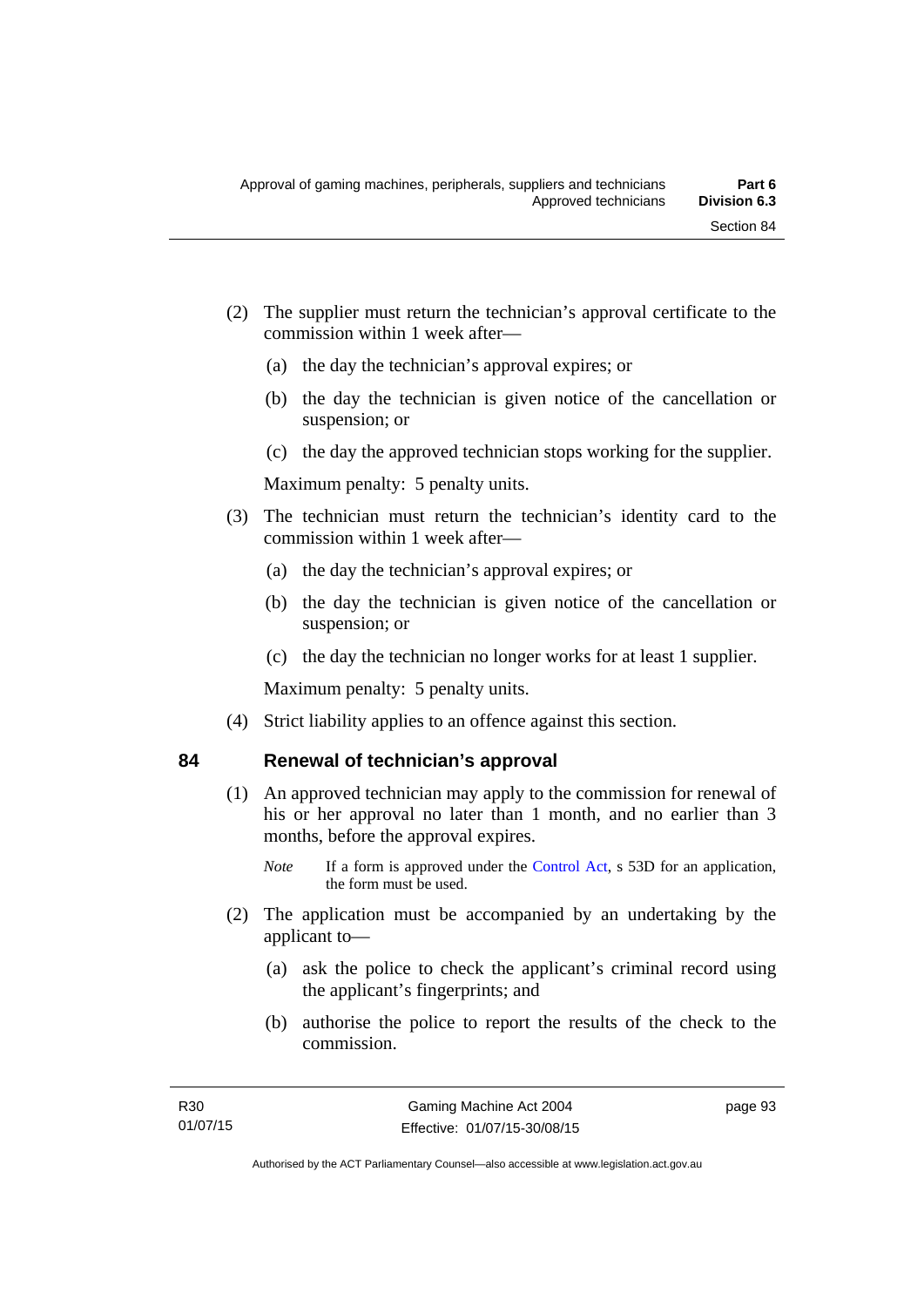- (3) On application under this section, the commission must renew the approval if satisfied that it would approve the applicant if the application were an application for initial approval.
- (4) The renewal of the approval begins on the day after the approval being renewed expires.
- (5) An approval that is suspended may be renewed, but the renewed approval is suspended until the end of the suspension.

# **Division 6.5 Gaming machine dealings**

# **97 Control procedures**

- (1) A person's control procedures for gaming machines and peripheral equipment must include operational details (including who is responsible) for each of the following:
	- (a) accounting and record keeping in relation to the gaming machines and peripheral equipment;
	- (b) access to and handling of cash in relation to the gaming machines;
	- (c) payment of winnings;
	- (d) access control to the gaming machines and peripheral equipment;
	- (e) security of the gaming machines and peripheral equipment;
	- (f) security of cash, records and keys in relation to the gaming machines;
	- (g) job descriptions (including responsibilities) of people operating and doing accounting and record keeping in relation to the gaming machines and peripheral equipment;
	- (h) any marketing and promotion of the gaming machines.

R30 01/07/15

Authorised by the ACT Parliamentary Counsel—also accessible at www.legislation.act.gov.au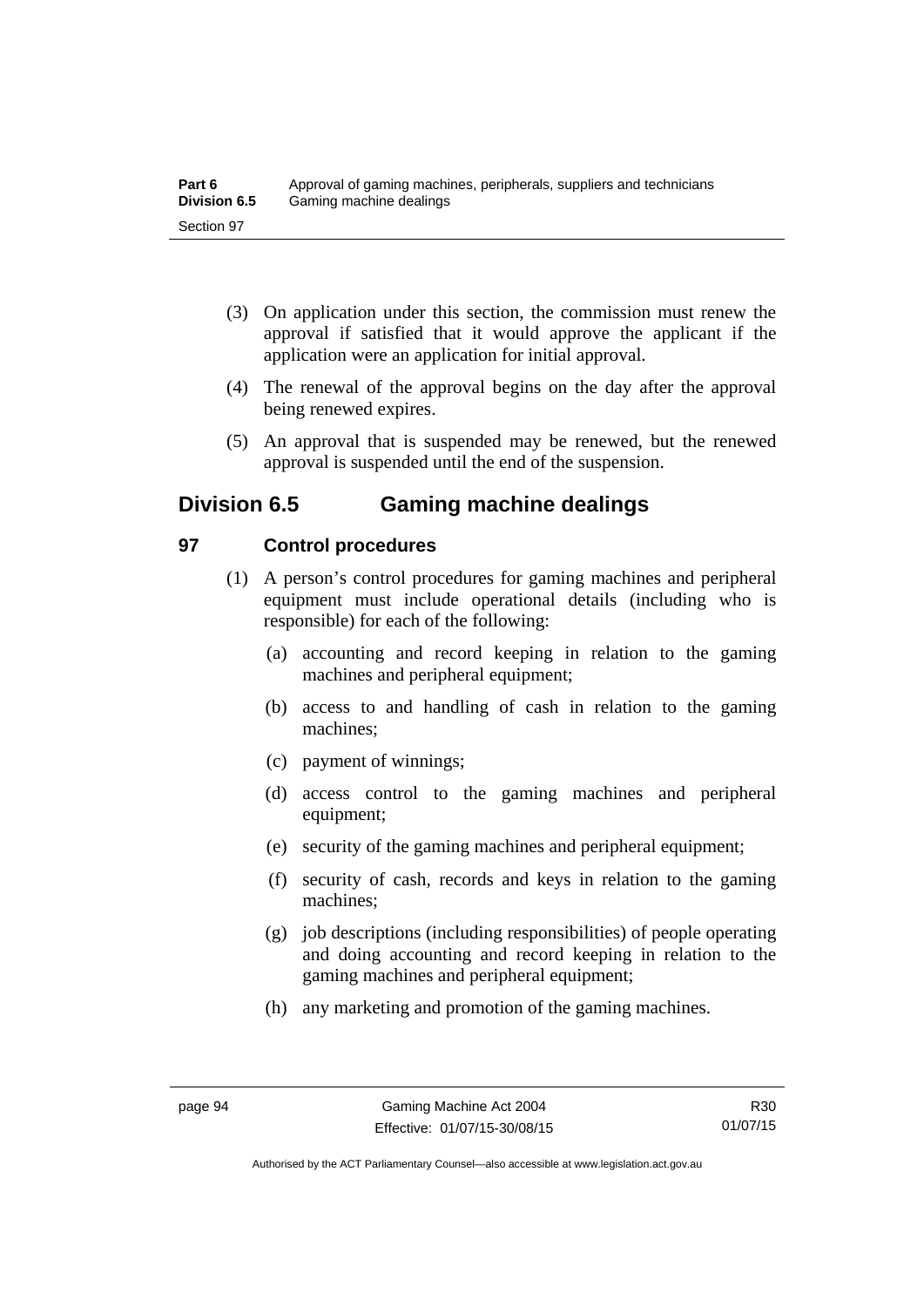- (2) A person may change the person's control procedures by written notice given to the commission.
- (3) A regulation may make provision in relation to control procedures.

# **98 Acquisition of gaming machines—general**

A person commits an offence if the person—

- (a) intentionally acquires a gaming machine; and
- (b) does not have the commission's approval under section 100 to acquire the machine.

Maximum penalty: 100 penalty units, imprisonment for 1 year or both**.**

# **99 Application for approval of acquisition of gaming machines**

- (1) A person may apply in writing to the commission for approval to acquire a gaming machine.
	- *Note 1* If a form is approved under the [Control Act,](http://www.legislation.act.gov.au/a/1999-46) s 53D for an application, the form must be used.

*Note* 2 A fee may be determined under s 177 for this provision.

- (2) The application must be accompanied by—
	- (a) the proposed contract for the acquisition (including any proposed order); and
	- (b) details of any proposed arrangements for financing the acquisition.

# **100 Decision on application for approval to acquire gaming machines**

(1) On application for an approval to acquire a gaming machine, the commission must approve or refuse to approve the acquisition.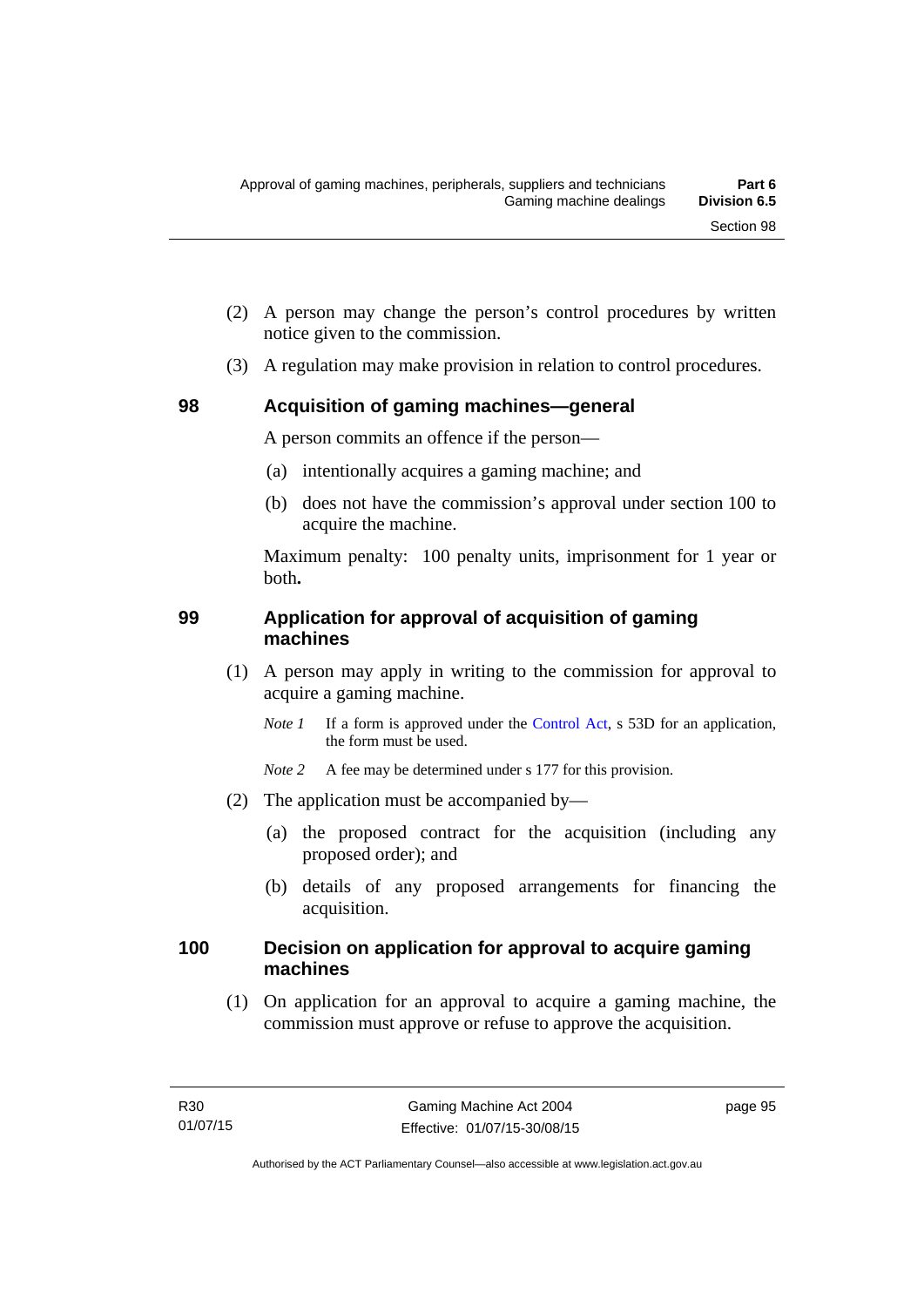- (2) The commission must approve the acquisition of a gaming machine if—
	- (a) the applicant is a licensee; and
	- (b) the applicant's licence authorises the applicant to operate the machine; and
	- (c) the acquisition is to be under a written contract; and
	- (d) the gaming machine, and any peripheral equipment to be used with it, is approved under section 69; and
	- (e) the person from whom the machine is to be acquired—
		- (i) is an approved supplier; or
		- (ii) is approved under section 113 (Approval of disposal of gaming machines) to dispose of the machine.

# **103 Possession and operation of gaming machines**

- (1) A person commits an offence if—
	- (a) the person possesses or operates a gaming machine; and
	- (b) the person is not authorised to possess or operate the gaming machine under this Act; and
	- (c) the person is reckless about whether the person is authorised to possess or operate the gaming machine under this Act.

Maximum penalty: 100 penalty units, imprisonment for 1 year or both.

*Note* Under this Act, a person may be authorised to possess or operate a gaming machine by a licence, an approval to repossess the machine or under s (2).

Authorised by the ACT Parliamentary Counsel—also accessible at www.legislation.act.gov.au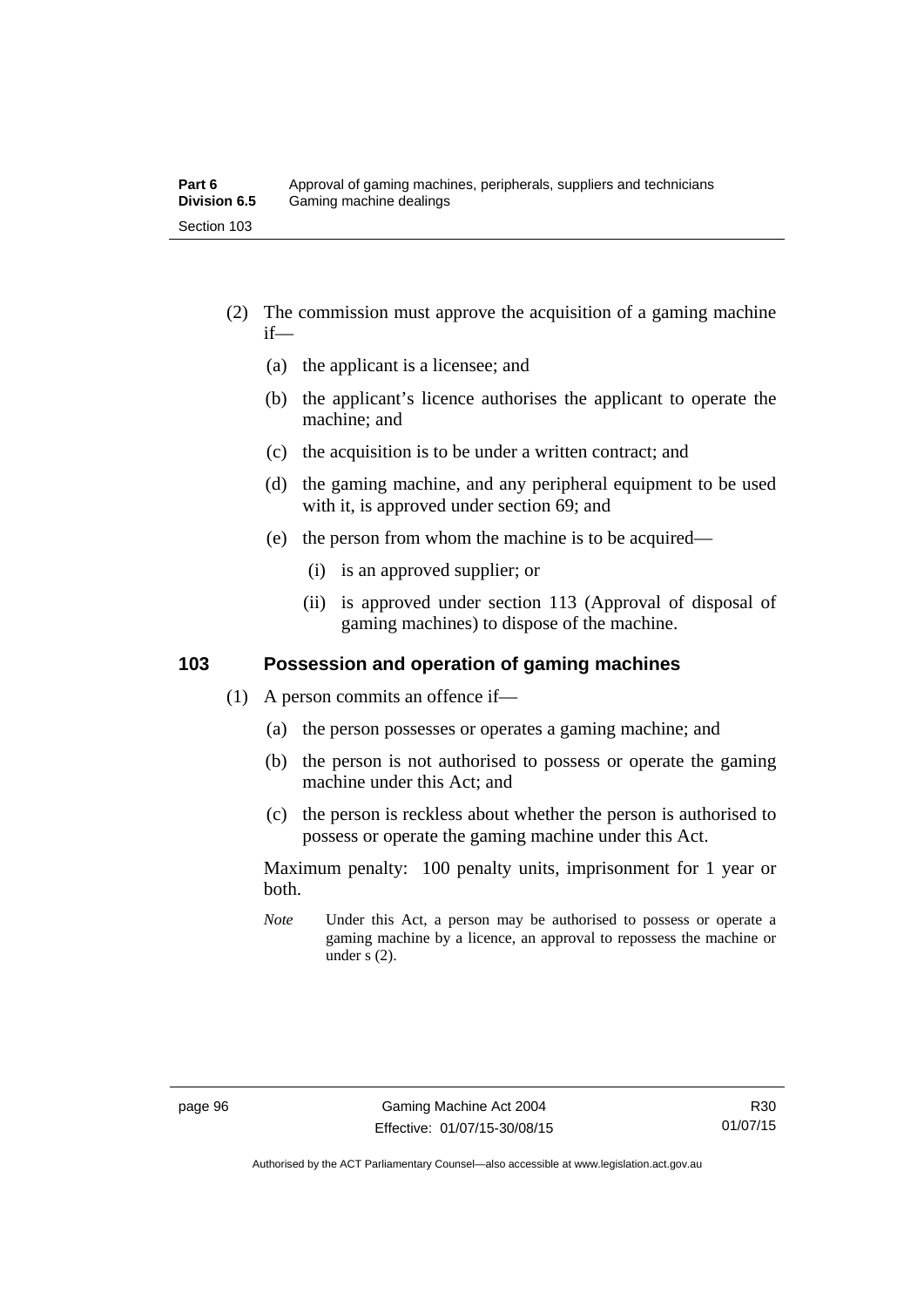- (2) The commission may, in writing, authorise a person to possess or operate a gaming machine on stated conditions if—
	- (a) the person is a licensee's administrator, receiver, manager or liquidator and the licensee is authorised under this Act to possess or operate the gaming machine; or
	- (b) the machine is used only for training purposes; or
	- (c) the machine is being stored; or
	- (d) the machine is being displayed for sale or as a promotion; or
	- (e) the machine is being repaired, tested or evaluated.

## **104 Playing unlicensed gaming machines**

A person commits an offence if—

- (a) the person plays a gaming machine; and
- (b) operation of the gaming machine is not authorised under a licence; and
- (c) the person is reckless about whether the operation of the gaming machine is authorised under a licence.

Maximum penalty: 100 penalty units.

## **105 Operation of gaming machines other than in accordance with licences**

- (1) A person commits an offence if—
	- (a) the person owns, occupies or manages licensed premises; and
	- (b) the person fails to take all reasonable steps to stop a gaming machine on the premises being used otherwise than in accordance with the licence; and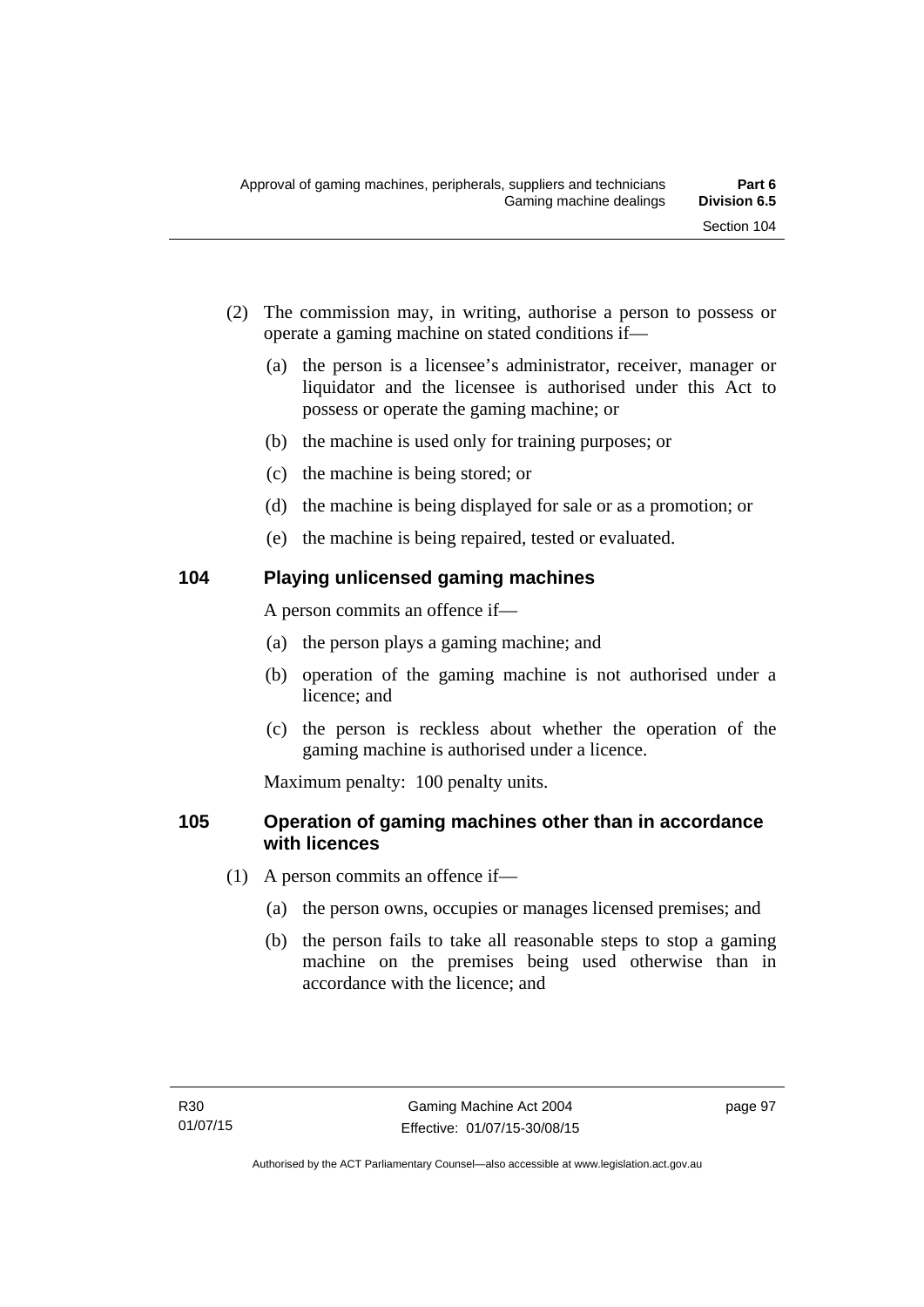(c) someone uses the gaming machine otherwise than in accordance with the licence.

Maximum penalty: 100 penalty units.

- (2) A person commits an offence if—
	- (a) the person owns, occupies or manages premises other than licensed premises; and
	- (b) the person fails to take all reasonable steps to stop a gaming machine on the premises being used; and
	- (c) someone uses the gaming machine.

Maximum penalty: 100 penalty units.

(3) An offence against this section is a strict liability offence.

# **Division 6.6 Repossession of gaming machines**

#### **106 Offences by people repossessing gaming machines**

 (1) A person commits an offence if the person repossesses a gaming machine otherwise than in accordance with an approval under section 108.

Maximum penalty: 100 penalty units.

- (2) A person commits an offence if—
	- (a) the person repossesses a gaming machine; and
	- (b) the person fails to take all reasonable steps to stop the gaming machine being used; and
	- (c) after repossession of the gaming machine but before its disposal, someone else uses the machine.

Maximum penalty: 100 penalty units

(3) An offence against this section is a strict liability offence.

R30 01/07/15

Authorised by the ACT Parliamentary Counsel—also accessible at www.legislation.act.gov.au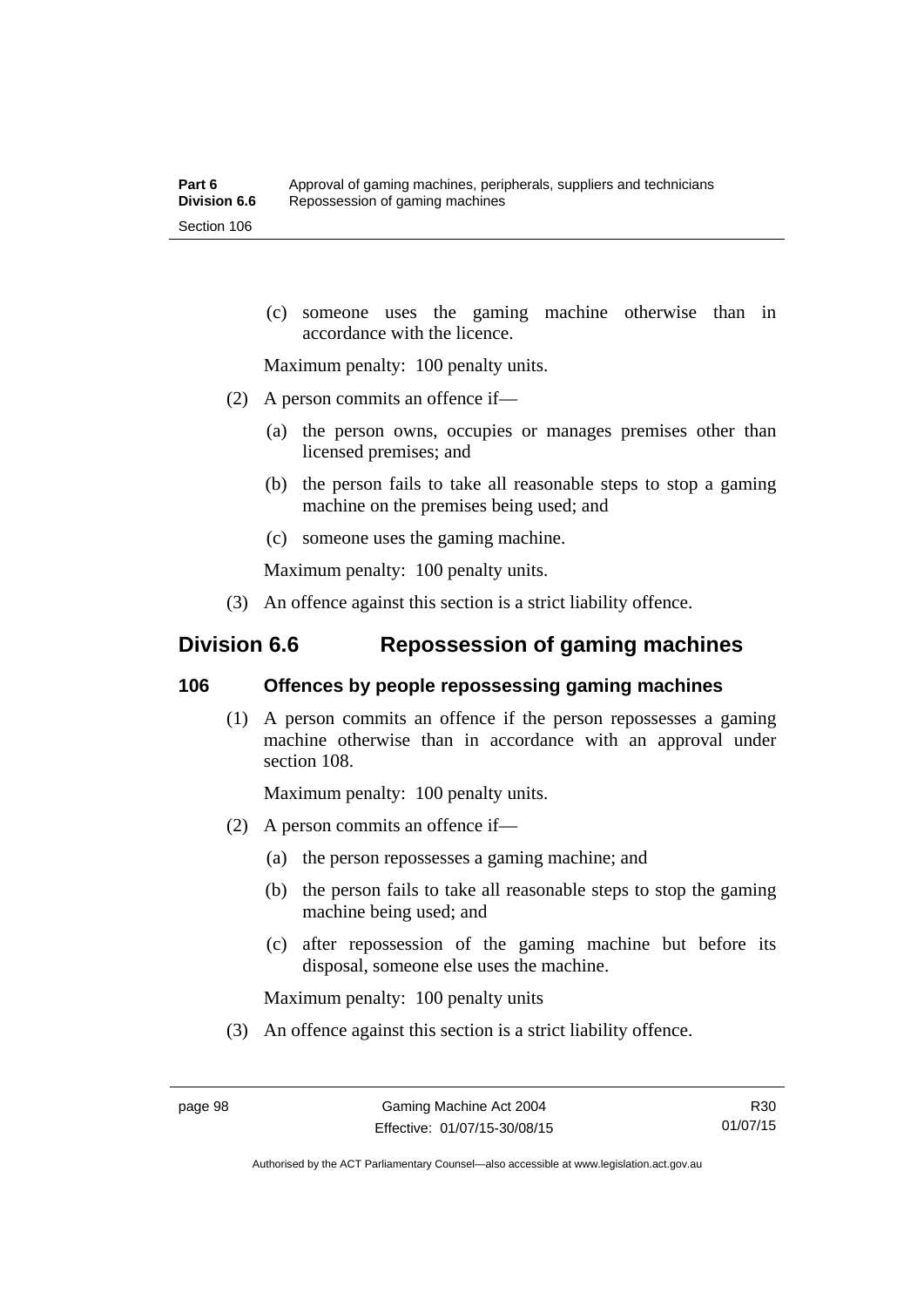## **107 Application for repossession approval**

- (1) A person may apply in writing to the commission for approval to repossess a gaming machine.
	- *Note 1* If a form is approved under the [Control Act,](http://www.legislation.act.gov.au/a/1999-46) s 53D for an application, the form must be used.

*Note* 2 A fee may be determined under s 177 for this provision.

- (2) The application must be accompanied by information identifying—
	- (a) the person from whom the machine is to be repossessed; and
	- (b) the premises where the machine is currently held; and
	- (c) the class, kind and basic stake denomination of the machine.

## **108 Approval of repossession of gaming machines**

- (1) On application under section 107, the commission must approve, or refuse to approve, the repossession of a gaming machine.
- (2) The commission must approve the repossession unless the commission believes on reasonable grounds that the applicant would be likely to contravene a requirement of a condition on the approval.

*Note* For conditions, see s 109.

- (3) If an approval is given to repossess a gaming machine, after the machine is repossessed but before it is disposed of, an authorised officer must—
	- (a) take meter readings from the machine; and
	- (b) seal the computer cabinet on the machine; and
	- (c) render the machine inoperable.
- (4) This section does not entitle a person to repossess a gaming machine if the person is not otherwise entitled to repossess it.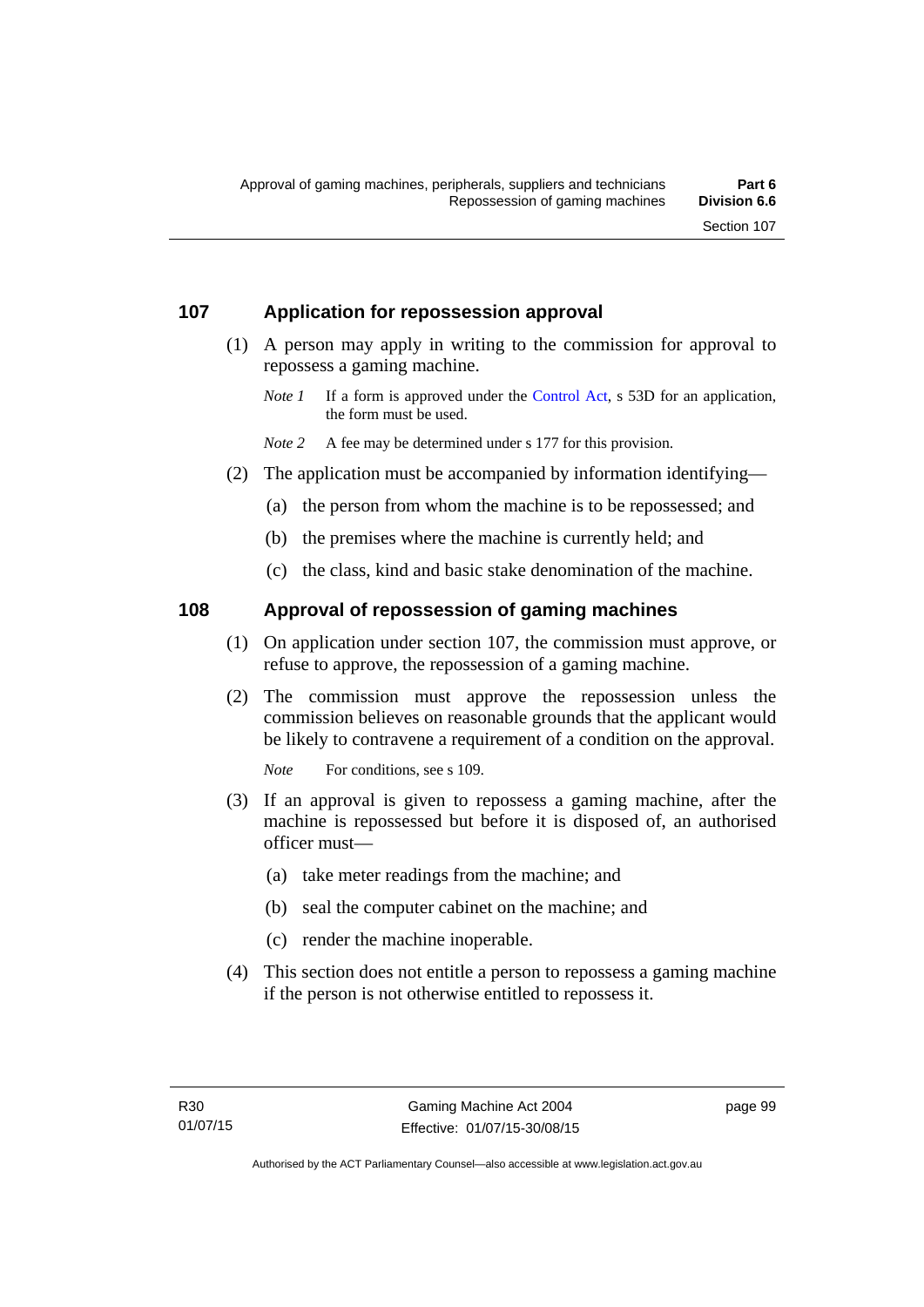### **109 Conditions on approval to repossess gaming machine**

- (1) An approval to repossess a gaming machine under section 108 is subject to the following conditions:
	- (a) that the person given the approval take all reasonable steps necessary to prevent the repossessed gaming machine being played before its disposal;
	- (b) that the person given the approval allow an authorised officer to exercise the commission's functions under section 108 (3).
- (2) The commission may impose any other condition on the approval in relation to the storage of the machine before its disposal that the commission considers appropriate.

## **110 Contravention of repossession approval conditions**

- (1) A person commits an offence if the person—
	- (a) is approved under section 108 to repossess a gaming machine; and
	- (b) contravenes a requirement of a condition on the approval.

Maximum penalty: 50 penalty units.

- (2) Subsection (1) does not apply if the person took all reasonable steps to avoid a contravention of the requirements of the approval conditions.
- (3) An offence against this section is a strict liability offence.

# **Division 6.7 Disposal of gaming machines**

## **111 Unapproved disposal of gaming machines**

- (1) A person commits an offence if—
	- (a) the person disposes of a gaming machine; and

Authorised by the ACT Parliamentary Counsel—also accessible at www.legislation.act.gov.au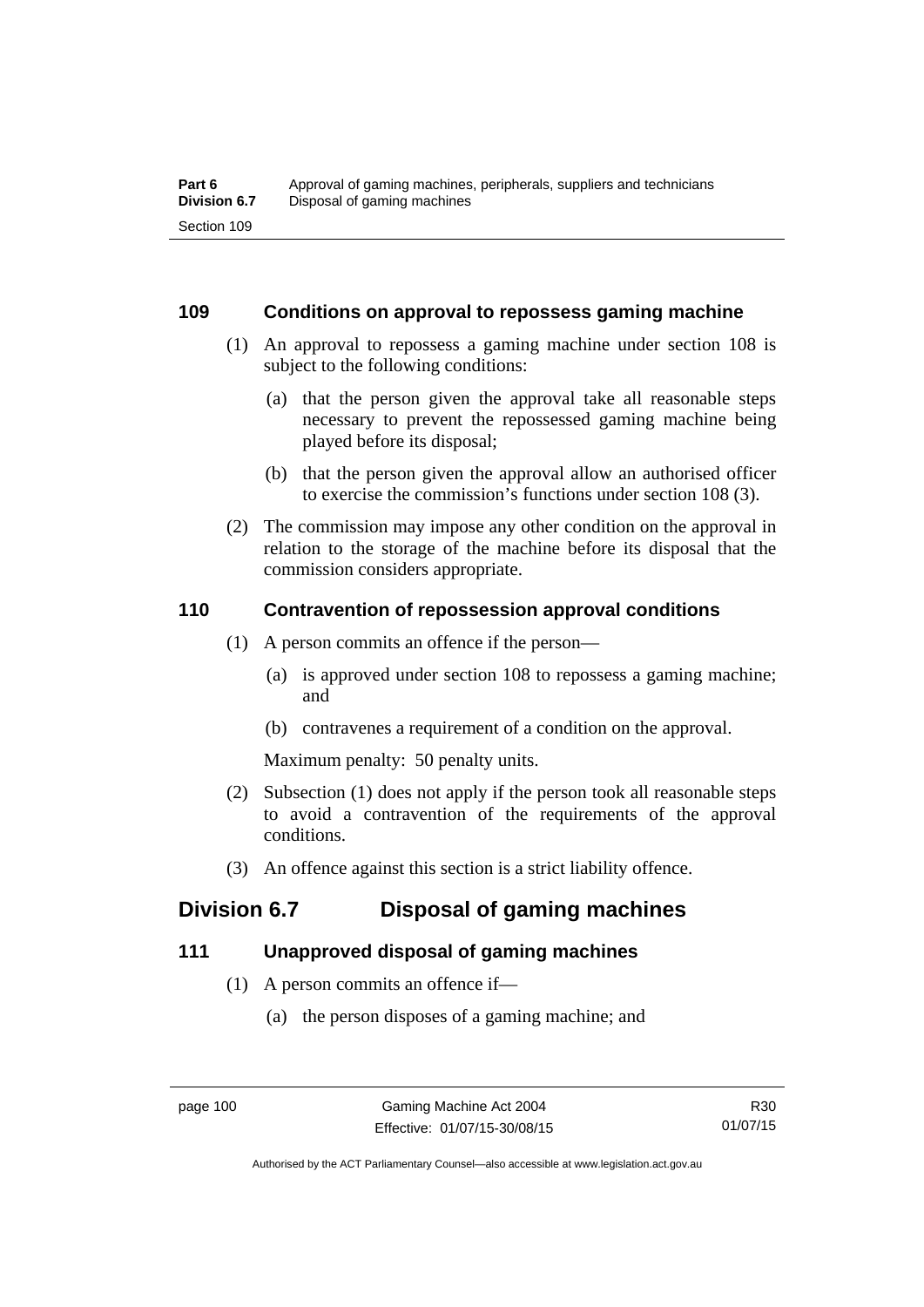(b) the disposal is not in accordance with an approval under section 113 (Approval of disposal of gaming machines).

Maximum penalty: 100 penalty units.

(2) An offence against this section is a strict liability offence.

## **112 Application for approval for disposal of gaming machines**

- (1) A person may apply in writing to the commission for approval to dispose of a gaming machine.
	- *Note 1* If a form is approved under the [Control Act,](http://www.legislation.act.gov.au/a/1999-46) s 53D for an application, the form must be used.
	- *Note* 2 A fee may be determined under s 177 for this provision.
- (2) The application must be accompanied by information identifying—
	- (a) the person (if any) who is to acquire the machine; and
	- (b) the premises where the machine is currently held; and
	- (c) the class, kind and basic stake denomination of the machine.

### **113 Approval of disposal of gaming machines**

- (1) On application under section 112, the commission must approve, or refuse to approve, the disposal of a gaming machine.
- (2) The commission must approve the disposal if—
	- (a) the person (if any) who is to acquire the machine is authorised—
		- (i) to operate the machine under a licence; or
		- (ii) if the machine is to be sold or operated in a local jurisdiction—under a law of the local jurisdiction; or
		- (iii) to destroy the machine; and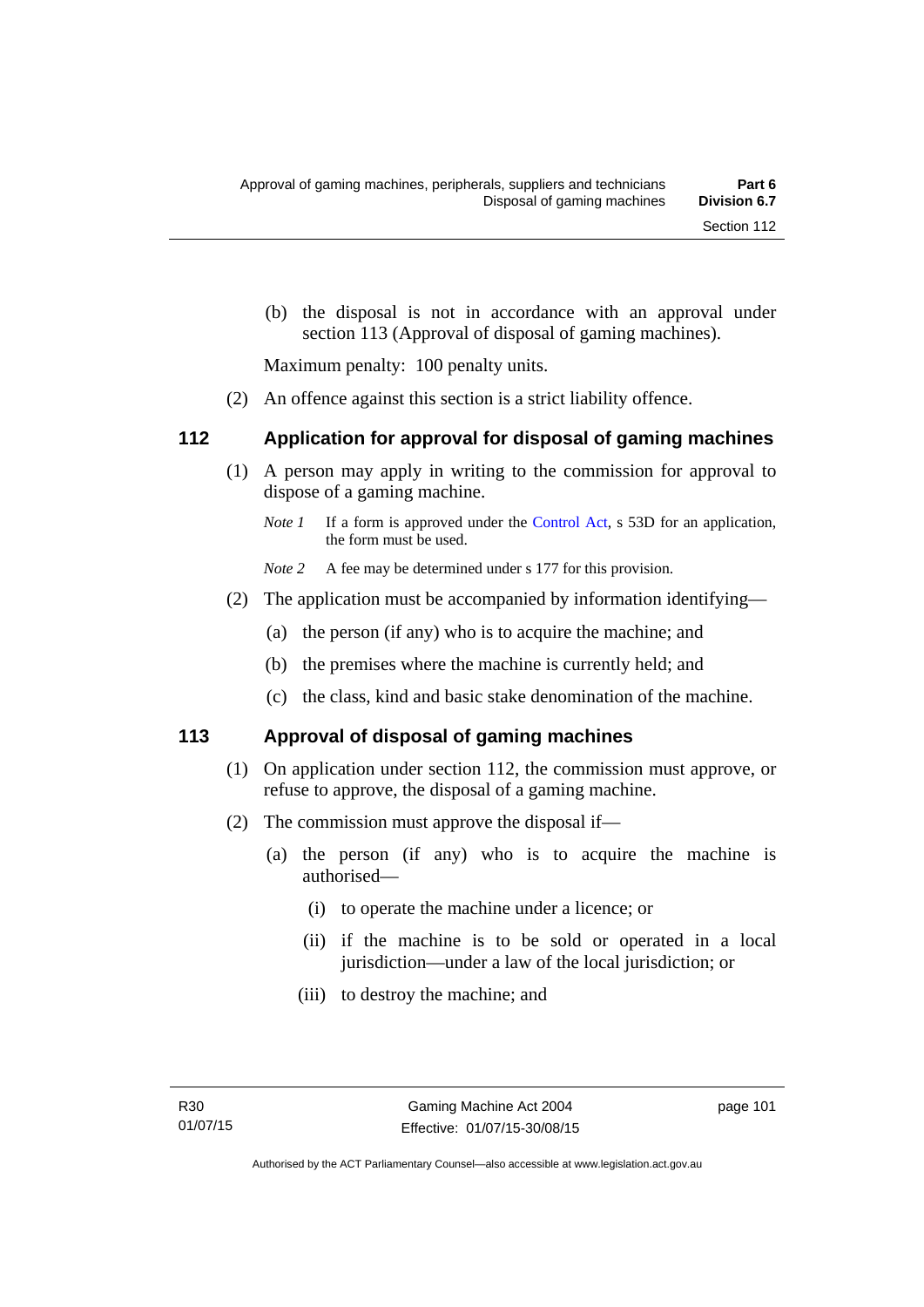- (b) for an applicant who has repossessed the machine—the repossession is approved under section 108 (Approval of repossession of gaming machines) and the commission has no reason to believe that the approval has been contravened.
- (3) However, the commission must not approve the lease or hire of a gaming machine by 1 licensee to another.
- (4) This section does not entitle a person to dispose of a gaming machine if the person is not otherwise entitled to dispose of the machine.

## **Division 6.8 Seizure of gaming machines**

## **114 Seizure of unlawful gaming machines**

- (1) This section applies if an authorised officer believes on reasonable grounds that—
	- (a) a person possesses or operates a gaming machine; and
	- (b) the person is not authorised to possess or operate the gaming machine under this Act.
- (2) The authorised officer may seize the gaming machine.

## **115 Receipt for gaming machines seized**

- (1) As soon as practical after the gaming machine is seized, the authorised officer must give a receipt for it to the person from whom it was seized.
- (2) If, for any reason, it is not practicable to comply with subsection (1), the authorised officer must leave the receipt, secured conspicuously, at the place where the gaming machine was seized.
- (3) A receipt under this section must include the following:
	- (a) a description of the gaming machine;
	- (b) an explanation of why the gaming machine was seized;

R30 01/07/15

Authorised by the ACT Parliamentary Counsel—also accessible at www.legislation.act.gov.au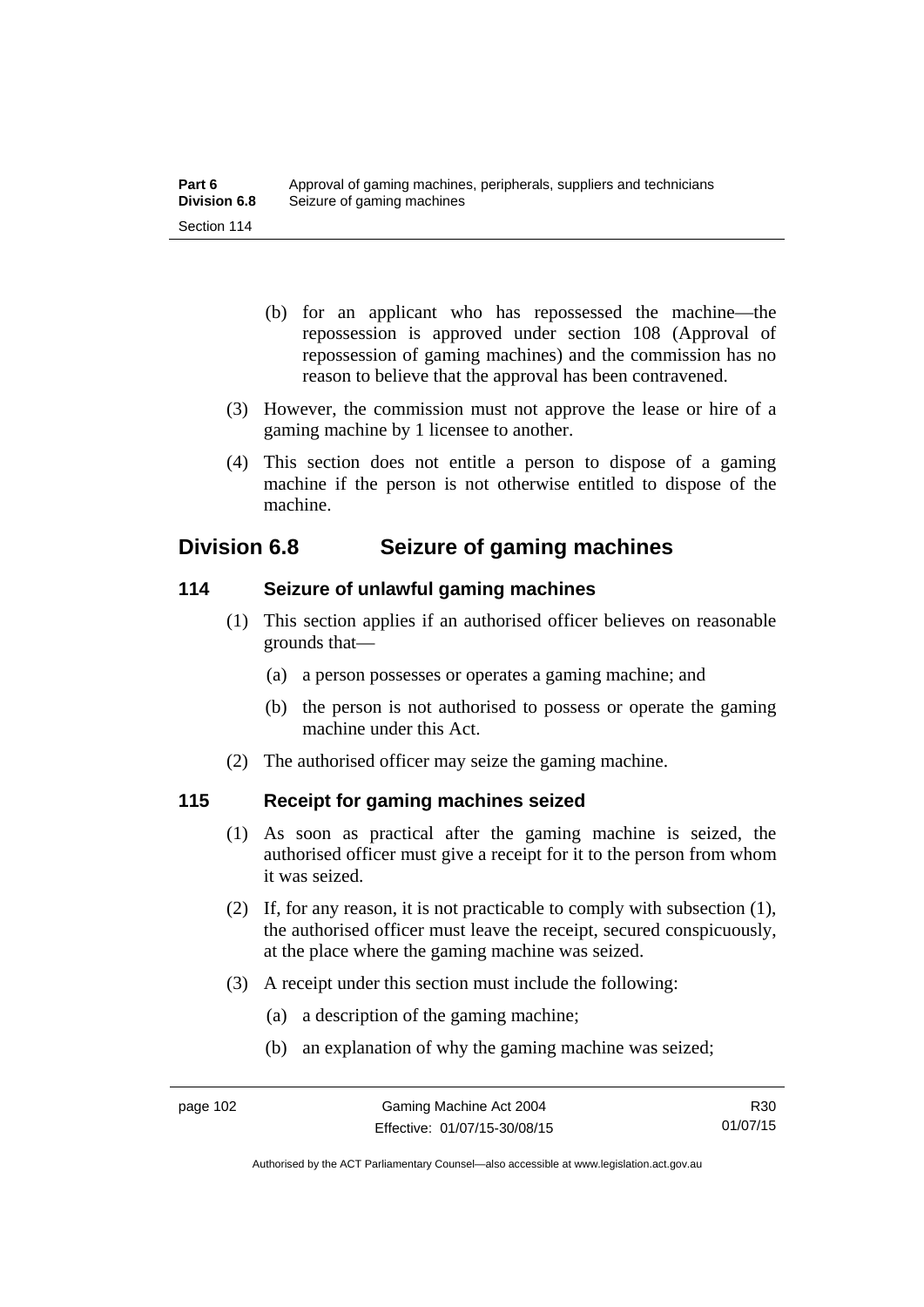- (c) an explanation of the person's right to apply to a court under section 116 for an order disallowing the seizure;
- (d) where the gaming machine is to be taken;
- (e) the authorised officer's name, and how to contact the officer.

## **116 Application for order disallowing seizure**

- (1) A person claiming to be entitled to a gaming machine seized under this division may apply to the Magistrates Court within 10 days after the day of the seizure for an order disallowing the seizure.
- (2) The application may be heard only if the applicant has served a copy of the application on the commission.
- (3) The commission is entitled to appear as respondent at the hearing of the application.

## **117 Order for return of seized gaming machine**

- (1) This section applies if a person claiming to be entitled to a gaming machine seized under this division applies to the Magistrates Court under section 116 for an order disallowing the seizure.
- (2) The Magistrates Court must make an order disallowing the seizure if satisfied that—
	- (a) the applicant would, apart from the seizure, be entitled to the return of the seized gaming machine; and
	- (b) the gaming machine is not connected with an offence against this Act; and
	- (c) possession of the gaming machine by the person would not be an offence.
- (3) The Magistrates Court may also make an order disallowing the seizure if satisfied there are exceptional circumstances justifying the making of the order.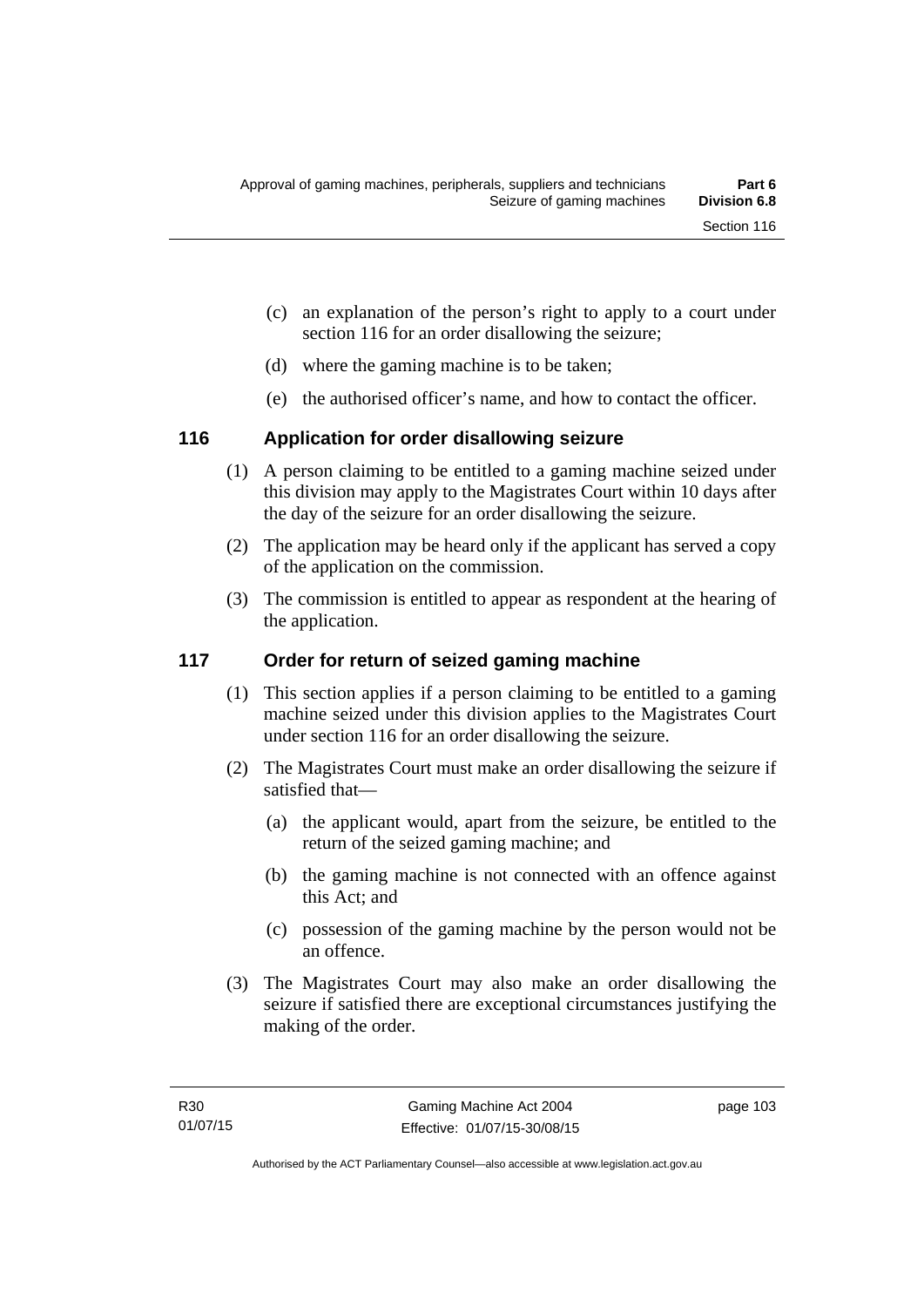- (4) If the Magistrates Court makes an order disallowing the seizure, the court may make 1 or more of the following ancillary orders:
	- (a) an order directing the commission to return the gaming machine to the applicant or to someone else that appears to be entitled to it;
	- (b) if the gaming machine cannot be returned or has depreciated in value because of the seizure—an order directing the Territory to pay reasonable compensation;
	- (c) an order about the payment of costs in relation to the application.

## **118 Adjournment pending hearing of other proceedings**

- (1) This section applies to the hearing of an application under section 116 (Application for order disallowing seizure).
- (2) If it appears to the Magistrates Court that the seized gaming machine is required to be produced in evidence in a pending proceeding in relation to an offence against a Territory law, the court may, on the application of the commission or its own initiative, adjourn the hearing until the end of that proceeding.

## **119 Forfeiture of seized gaming machines**

- (1) This section applies if an application under section 116 for an order disallowing the seizure of a gaming machine—
	- (a) has not been made within 10 days after the day of the seizure; or
	- (b) has been made within that period, but the application has been refused or has been withdrawn before a decision on the application had been made.
- (2) The seized gaming machine—
	- (a) is forfeited to the Territory; and

Authorised by the ACT Parliamentary Counsel—also accessible at www.legislation.act.gov.au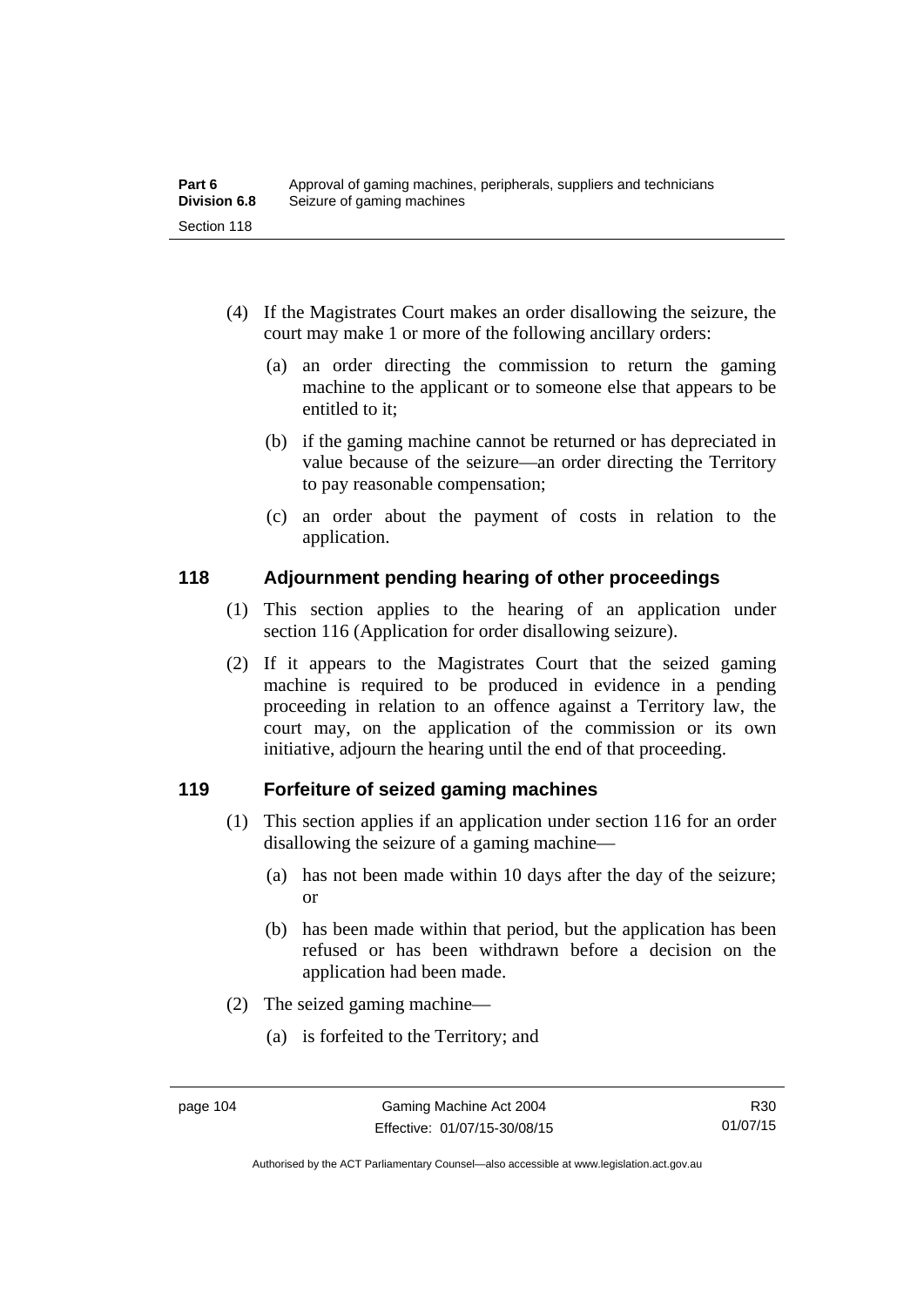(b) may be sold, destroyed or otherwise disposed of as the commission directs.

## **Division 6.9 Installation and operation of gaming machines**

## **120 Installation to be in accordance with approval of commission**

- (1) A licensee commits an offence if—
	- (a) the licensee allows the installation of a gaming machine on the licensed premises; and
	- (b) the gaming machine is installed otherwise than in a gaming area.

Maximum penalty: 50 penalty units.

(2) An offence against this section is a strict liability offence.

## **121 Offence to install gaming machines**

- (1) A person commits an offence if—
	- (a) the person installs a gaming machine on licensed premises; and
	- (b) the person is not an approved supplier or approved technician.

Maximum penalty: 50 penalty units

(2) An offence against this section is a strict liability offence.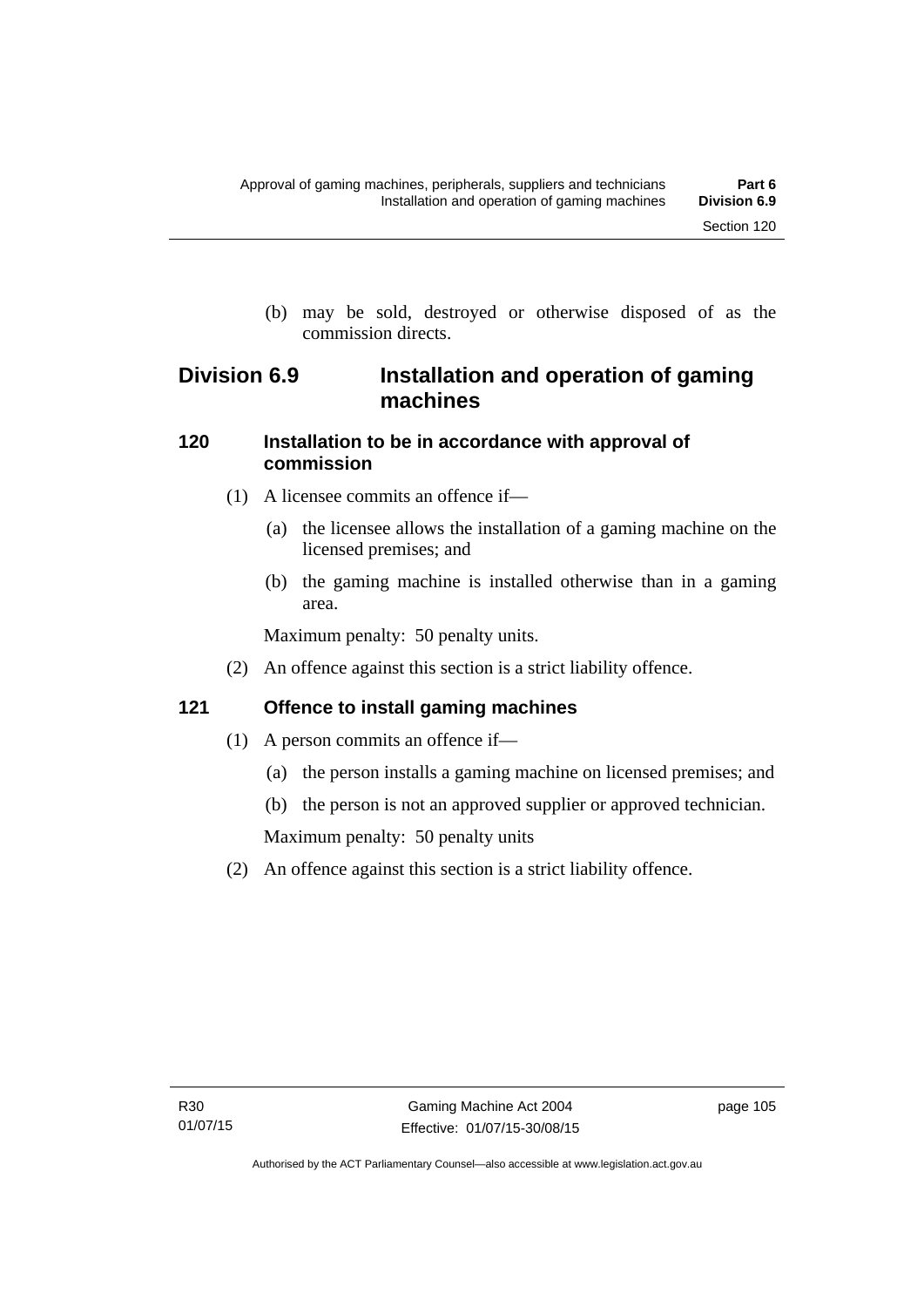## **122 Certificate about meter readings**

- (1) A person commits an offence if the person—
	- (a) installs a gaming machine on licensed premises; and
	- (b) as soon as practicable, but no later than 3 days, after installing the machine, does not give the licensee a certificate signed by the person stating the meter readings on the machine immediately after installation.

Maximum penalty: 20 penalty units.

(2) An offence against this section is a strict liability offence.

## **123 Sealing computer cabinet**

- (1) A licensee commits an offence if—
	- (a) the licensee allows the installation or operation of a gaming machine on the licensed premises; and
	- (b) the computer cabinet is not sealed in a way that prevents unauthorised access.

Maximum penalty: 50 penalty units.

(2) An offence against this section is a strict liability offence.

### **124 Commission may require information**

- (1) This section applies if a gaming machine is installed on licensed premises.
- (2) The commission may give the licensee a written notice stating the details the commission needs to be told about the gaming machine.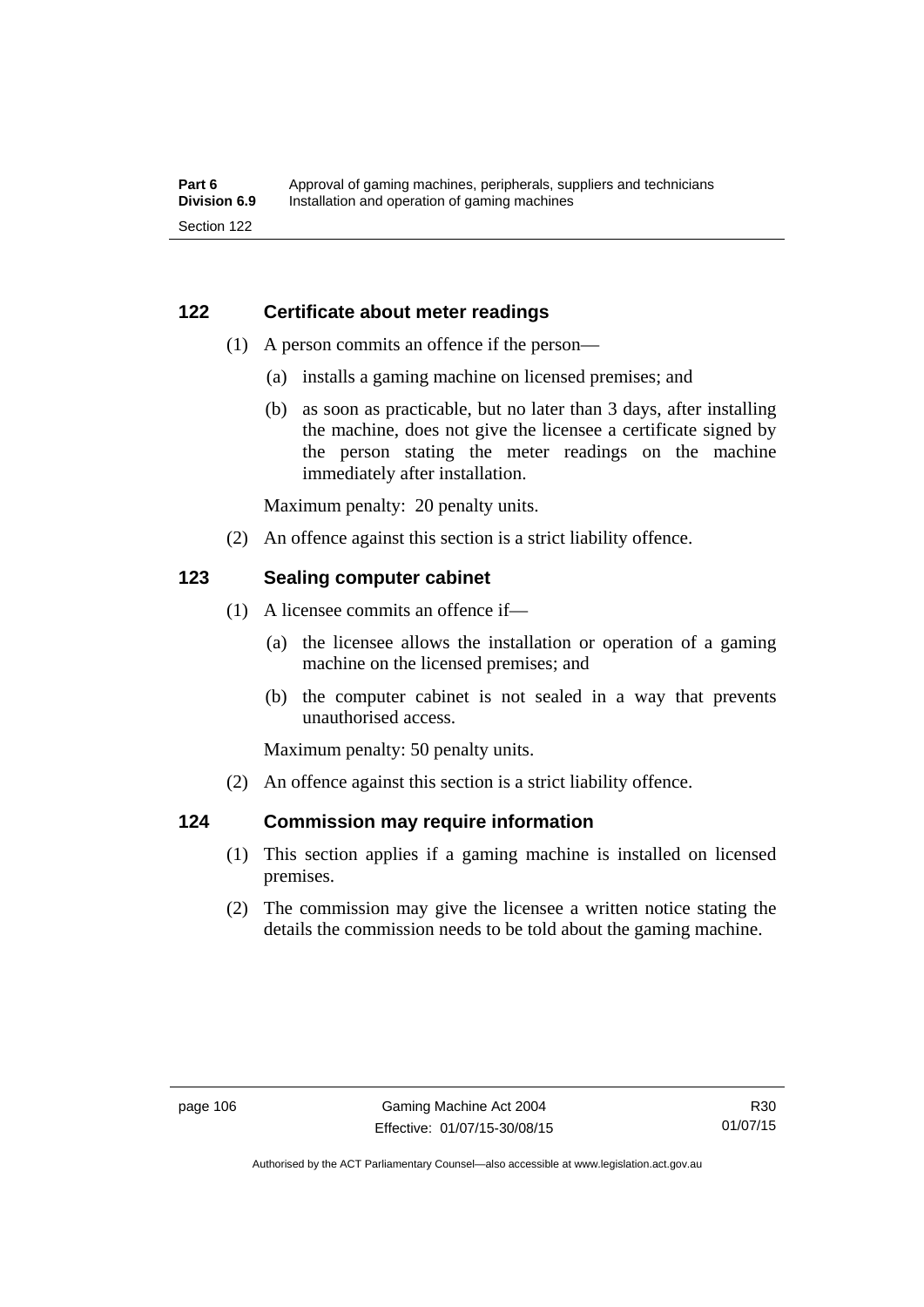### **125 Operation to be subject to correct percentage payout**

- (1) A person commits an offence if—
	- (a) the person is an approved supplier or approved technician; and
	- (b) the person opens a gaming machine and makes an adjustment that will, or is likely to, affect the percentage payout of the machine; and
	- (c) the percentage payout on the gaming machine on the licensed premises is not the percentage payout authorised by the licence for the machine.

Maximum penalty: 50 penalty units.

(2) An offence against this section is a strict liability offence.

## **126 Position for percentage payout of gaming machines display**

- (1) The commission may approve a position on a kind of gaming machine for display of the percentage payout for the machine.
- (2) An approval is a notifiable instrument.

*Note* A notifiable instrument must be notified under the [Legislation Act](http://www.legislation.act.gov.au/a/2001-14).

### **127 Maximum stake amount**

A person commits an offence if—

- (a) the person is an approved supplier or approved technician; and
- (b) the person supplies or installs a gaming machine; and
- (c) the person intentionally sets the stake amount for the gaming machine higher than the amount prescribed by regulation.

Maximum penalty: 50 penalty units.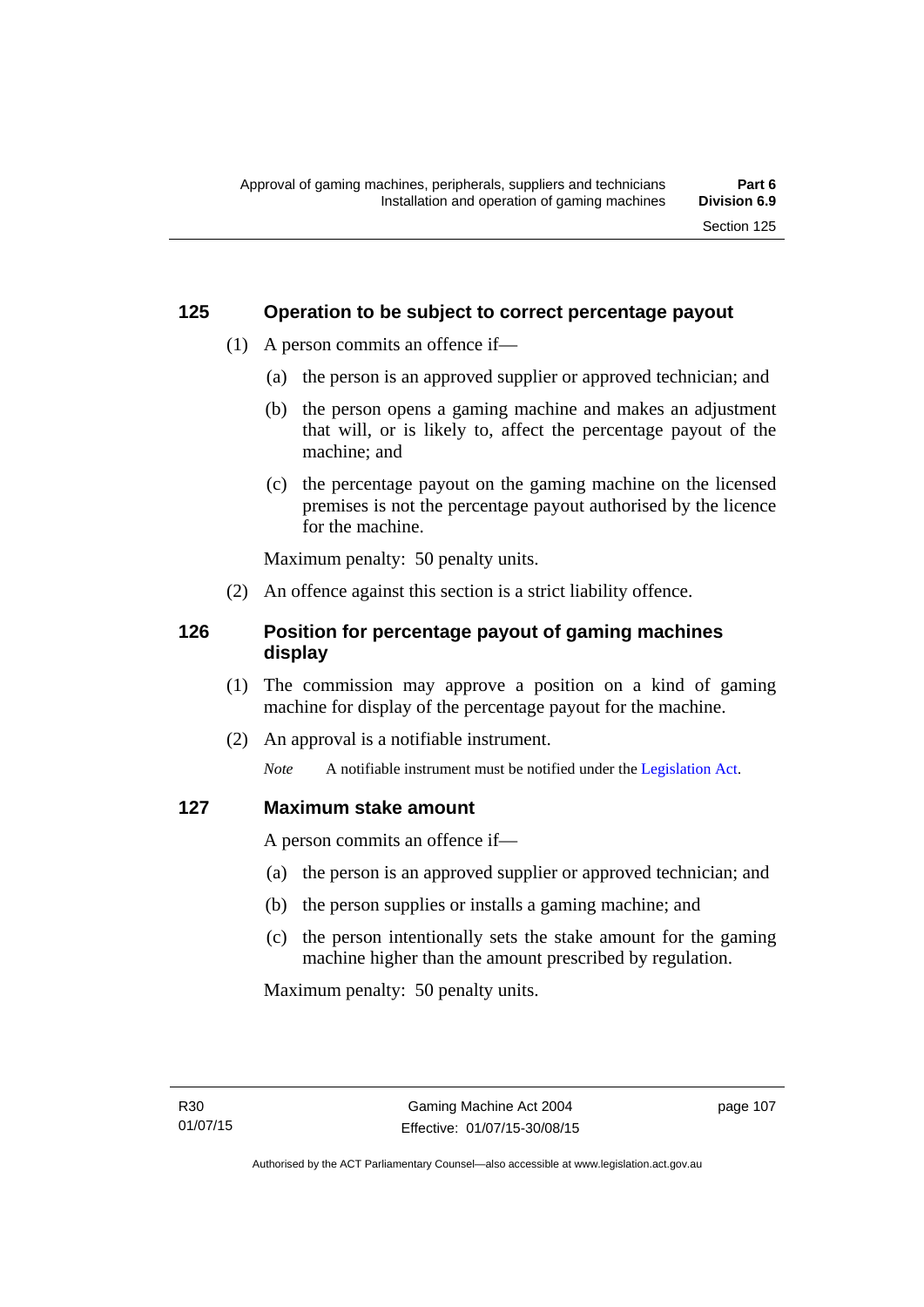# **Part 7** Regulation of gaming machines **generally**

## **128 Machine access generally**

- (1) A person commits an offence if—
	- (a) the person maintains a licensed gaming machine on licensed premises; and
	- (b) the person is not an approved supplier or approved technician.

Maximum penalty: 50 penalty units.

(2) An offence against this section is a strict liability offence.

page 108 Gaming Machine Act 2004 Effective: 01/07/15-30/08/15

Authorised by the ACT Parliamentary Counsel—also accessible at www.legislation.act.gov.au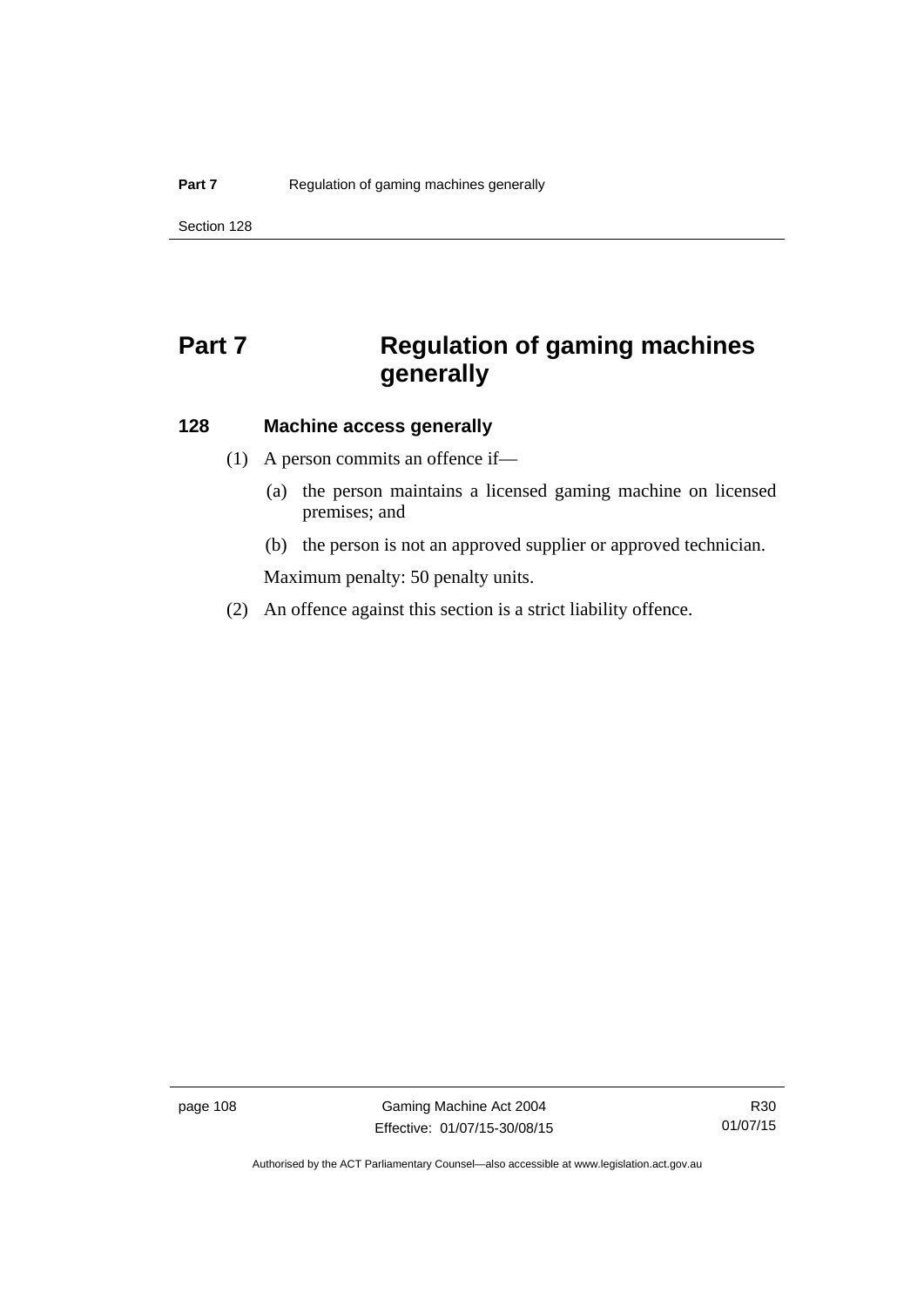#### **129 Interference with gaming machines**

 (1) A person commits an offence if the person recklessly interferes with the operation of a gaming machine.

Maximum penalty: 100 penalty units, imprisonment for 1 year or both.

 (2) A person commits an offence if the person inserts into a gaming machine anything other than a coin, note or token of the kind stated on the gaming machine.

Maximum penalty: 100 penalty units, imprisonment for 1 year or both.

 (3) A person commits an offence if the person does anything intended to interfere with a gaming machine in a way that causes the machine to yield a reward less than or greater than the percentage payout under the licence in relation to that machine.

Maximum penalty: 100 penalty units, imprisonment for 1 year or both.

 (4) A person commits an offence if the person does anything intended to render a gaming machine, either temporarily or otherwise, incapable of forming a winning combination.

Maximum penalty: 100 penalty units, imprisonment for 1 year or both.

 (5) Subsection (1) does not apply in relation to anything done honestly for the maintenance of a gaming machine by an approved supplier, approved technician or authorised officer.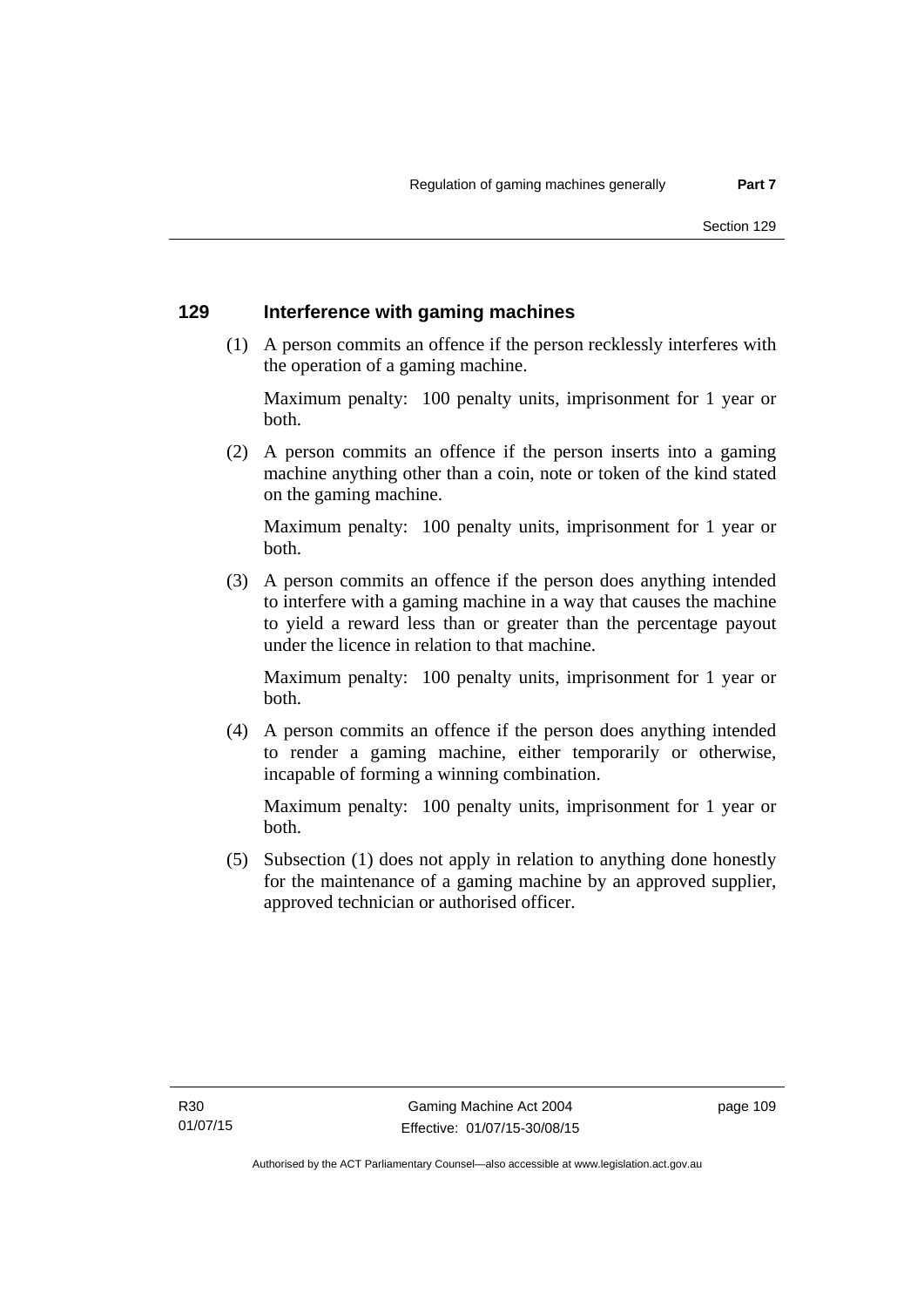Section 130

### **130 Opening computer cabinets**

- (1) A person commits an offence if the person—
	- (a) opens the computer cabinet in a gaming machine; and
	- (b) is not an approved supplier, approved technician or authorised officer.

Maximum penalty: 50 penalty units.

(2) An offence against this section is a strict liability offence.

### **131 Rendering gaming machines inoperable on licence ceasing to be in force**

If a licence ceases to be in force, the commission must ensure that each gaming machine on the licensed premises is inoperable—

 (a) if the licence ceased to be in force under section 64 (1) or because the licence expired—until the machines are removed from the premises; or

*Note* Section 64 (1) provides that a person's licence is cancelled if the person's general or on licence is not renewed.

- (b) if the licence is suspended—during the suspension; or
- (c) if the licence has been cancelled—until the first of the following happens:
	- (i) the machines are removed from the premises;
	- (ii) the decision of the commission cancelling the licence is set aside on an application for review of the decision; or

R30 01/07/15

Authorised by the ACT Parliamentary Counsel—also accessible at www.legislation.act.gov.au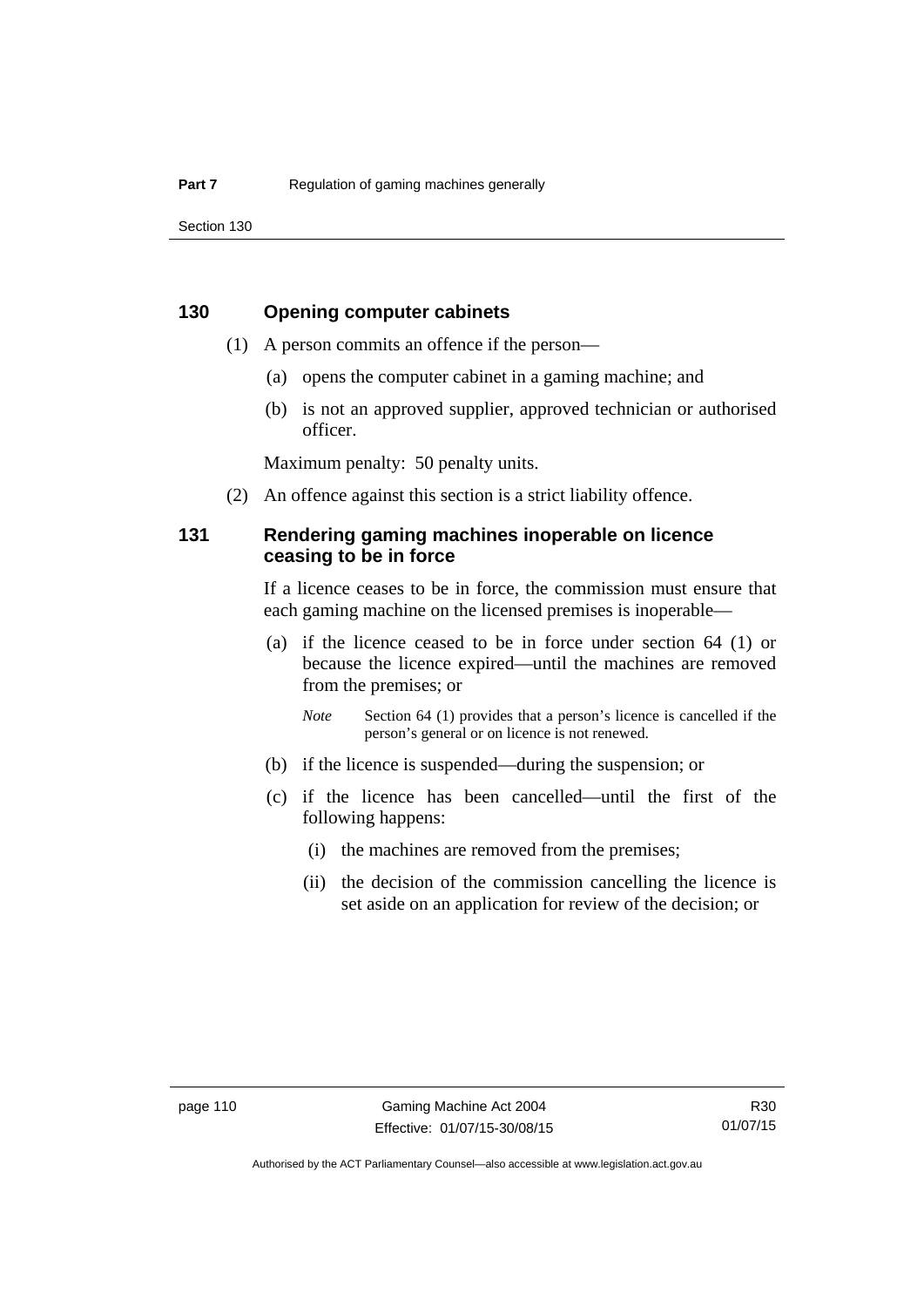- (d) if the licence ceased to be in force under section 64 (2)—until the first of the following happens:
	- (i) the machines are removed from the premises;
	- (ii) the licence is taken to be in force again under section 64 (3).
	- *Note* Section 64 (2) provides that a person's licence is cancelled if the person's general or on licence is cancelled.

### **132 Removal of gaming machines from premises**

- (1) This section applies to a person who held a licence that has ceased to be in force, other than a person whose licence is suspended.
- (2) The person commits an offence if, at the end of the required period, a gaming machine that was licensed is on the premises that were licensed.

Maximum penalty: 50 penalty units.

(3) In this section:

*relevant decision* means the decision of the commission (if any) because of which the licence ceased to be in force.

#### *required period* means—

- (a) 2 weeks after the day—
	- (i) the licence ceases to be in force; or
	- (ii) if an application for review of the relevant decision may be made but is not made—the time for applying for review of the decision ends; or
	- (iii) if an application is made to review the relevant decision the application is withdrawn, dismissed or decided; or
- (b) any further period the commission, whether before or after the end of the period, in writing, approves.

page 111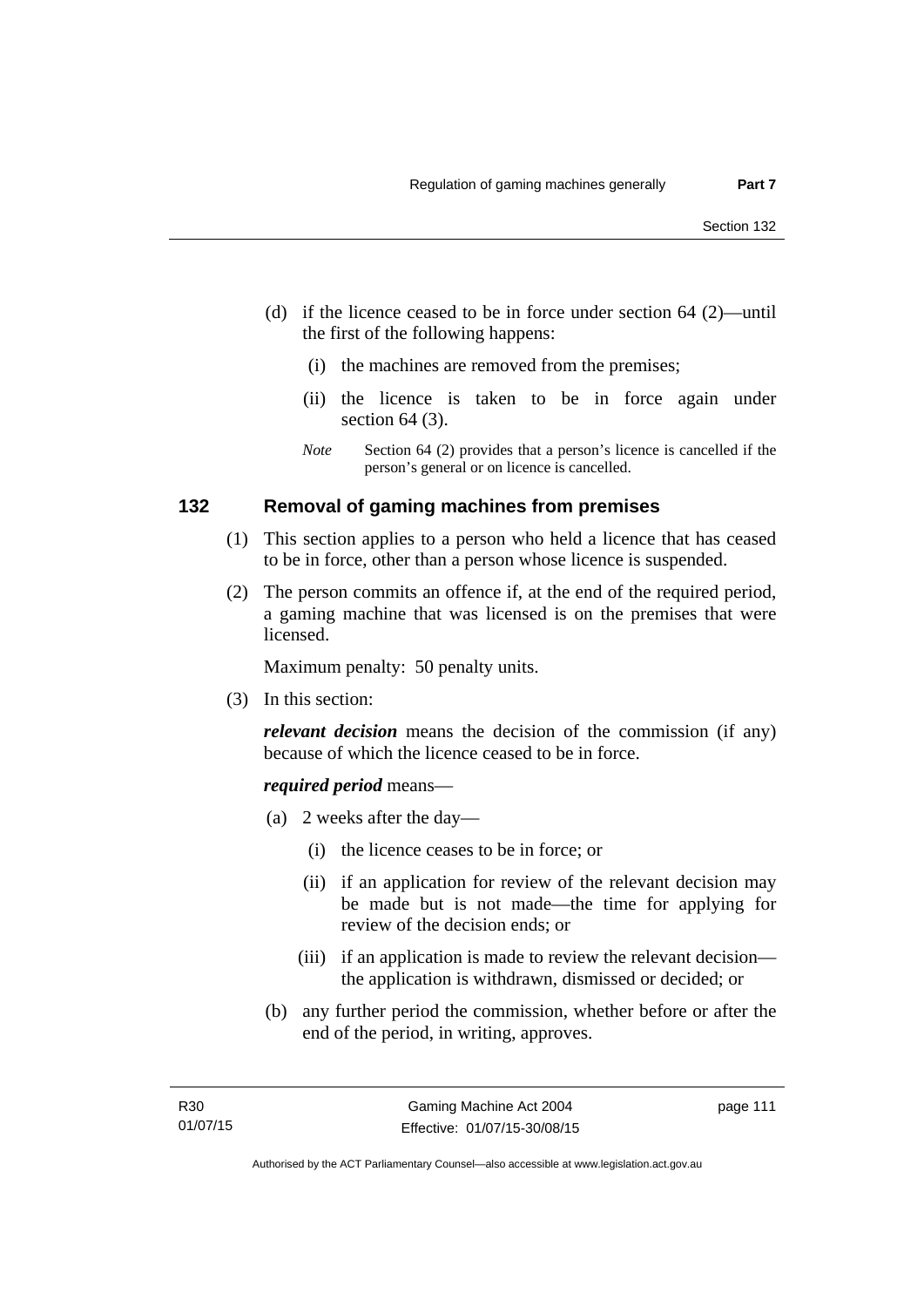# **Part 8 Linked-jackpot arrangements**

#### **133 Operation of linked-jackpot arrangements**

A person commits an offence if—

- (a) the person operates a linked-jackpot arrangement between gaming machines; and
- (b) the arrangement is not authorised under section 134 or by a multi-user permit.

Maximum penalty: 50 penalty units, imprisonment for 6 months or both.

### **134 Single-user authorisation for linked-jackpot arrangements**

- (1) A licensee may apply in writing to the commission for authorisation to operate a linked-jackpot arrangement between gaming machines operated under the licence.
	- *Note 1* If a form is approved under the [Control Act,](http://www.legislation.act.gov.au/a/1999-46) s 53D for an application, the form must be used.

*Note* 2 A fee may be determined under s 177 for this provision.

- (2) The application must include details of each event by reference to which linked jackpots are to be payable under the proposed arrangement.
- (3) The commission must authorise the linked-jackpot arrangement if—
	- (a) each gaming machine proposed to be linked under the proposed arrangement—
		- (i) is operated under a single licence held by the applicant; and
		- (ii) is the same class; and

Authorised by the ACT Parliamentary Counsel—also accessible at www.legislation.act.gov.au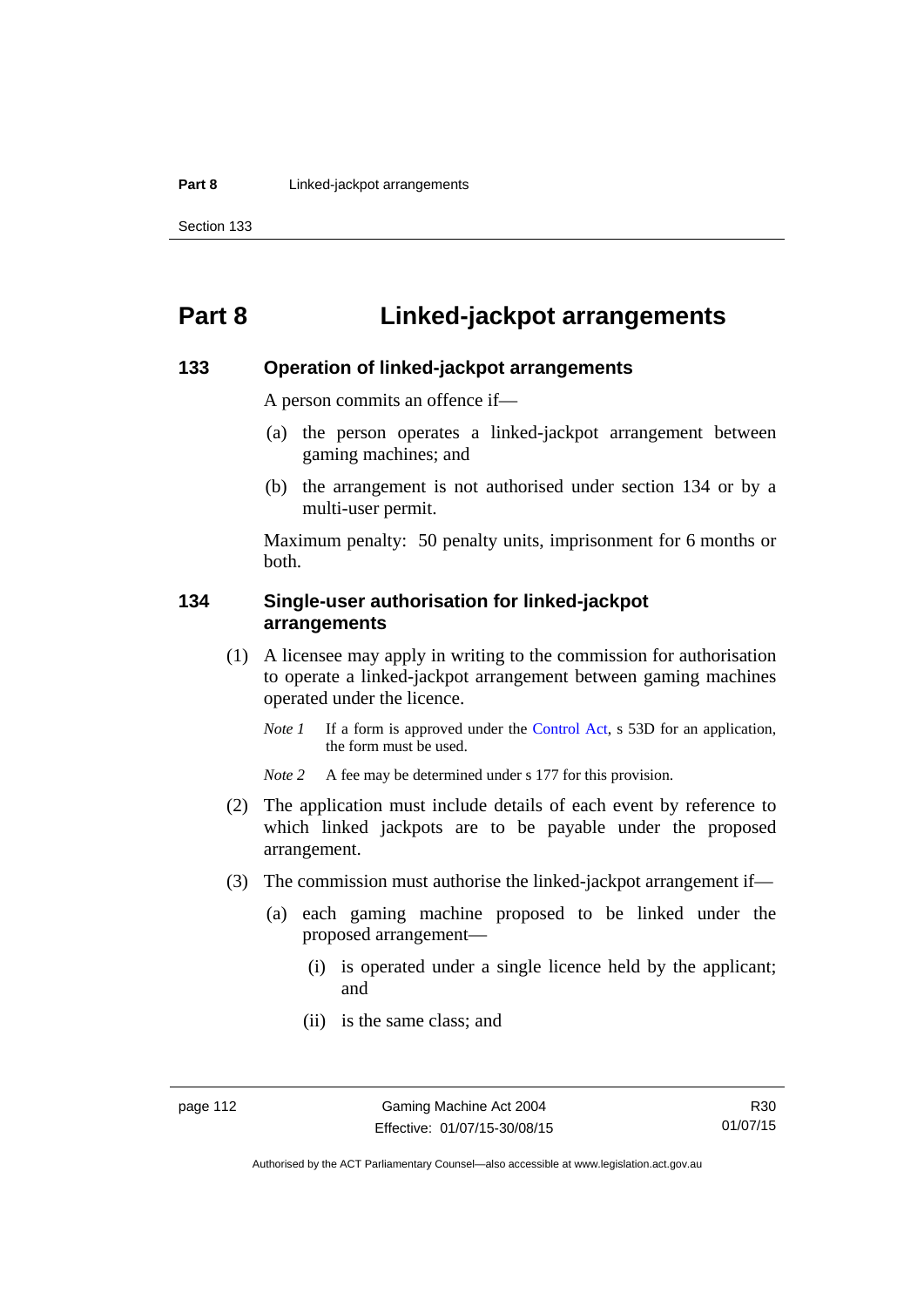- (iii) offers the same chance of winning linked jackpots as each other machine in the arrangement, if played with the same stakes; and
- (b) the financial and operational aspects of the proposed arrangement are in accordance with the regulation; and
- (c) the commission is satisfied, on reasonable grounds, that the proposed arrangement is satisfactory, having regard to the interests of the people playing the machines in the proposed linked-jackpot arrangement.
- (4) It is a condition of an authorisation under this section that—
	- (a) each gaming machine in the linked-jackpot arrangement displays at all times a sign stating clearly—
		- (i) that the machine is part of a linked-jackpot arrangement with other machines on the licensed premises; and
		- (ii) the percentage of the turnover of the machine set aside for the payment of linked jackpots; and
	- (b) linked jackpots be payable for the authorised arrangement by reference to the event or events set out in the application for authorisation for the arrangement.

#### **135 Issue of multi-user permits**

- (1) A person (including a person other than a licensee) may apply in writing to the commission for a permit (a *multi-user permit*) to operate a linked-jackpot arrangement between gaming machines operated under 2 or more licences.
	- *Note 1* If a form is approved under the [Control Act,](http://www.legislation.act.gov.au/a/1999-46) s 53D for an application, the form must be used.
	- *Note 2* A fee may be determined under s 177 for this provision.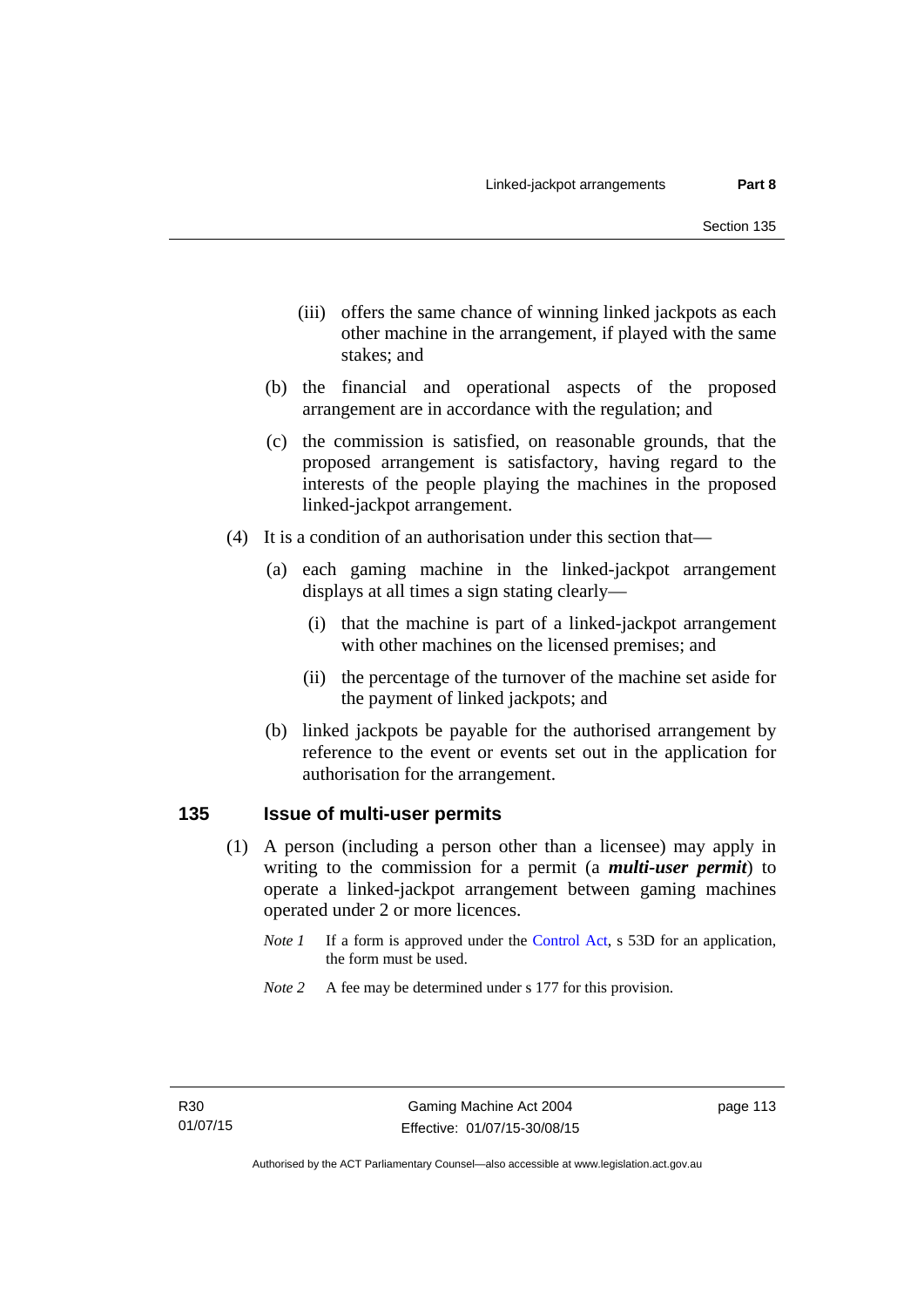Section 135

- (2) The application must include details of the event or events by reference to which linked jackpots are to be payable under the proposed arrangement.
- (3) The commission must issue the multi-user permit if—
	- (a) the commission is satisfied, on reasonable grounds, that the applicant is an eligible person; and
	- (b) each licensee consents to the arrangement; and
	- (c) each gaming machine proposed to be linked under the proposed arrangement—
		- (i) is the same class; and
		- (ii) offers the same chance of winning linked jackpots as each other machine in the arrangement, if played with the same stakes; and
	- (d) the financial and operational aspects of the proposed arrangement is in accordance with the regulation; and
	- (e) the commission is satisfied, on reasonable grounds, that the proposed arrangement is satisfactory, having regard to the interests of the people playing the machines in the proposed arrangement.
- (4) A multi-user permit must state—
	- (a) the full name and address of the permit-holder; and
	- (b) the gaming machines in the linked-jackpot arrangement for which the permit is issued, and the licensed premises where they are situated; and
	- (c) the conditions to which the permit is subject.

Authorised by the ACT Parliamentary Counsel—also accessible at www.legislation.act.gov.au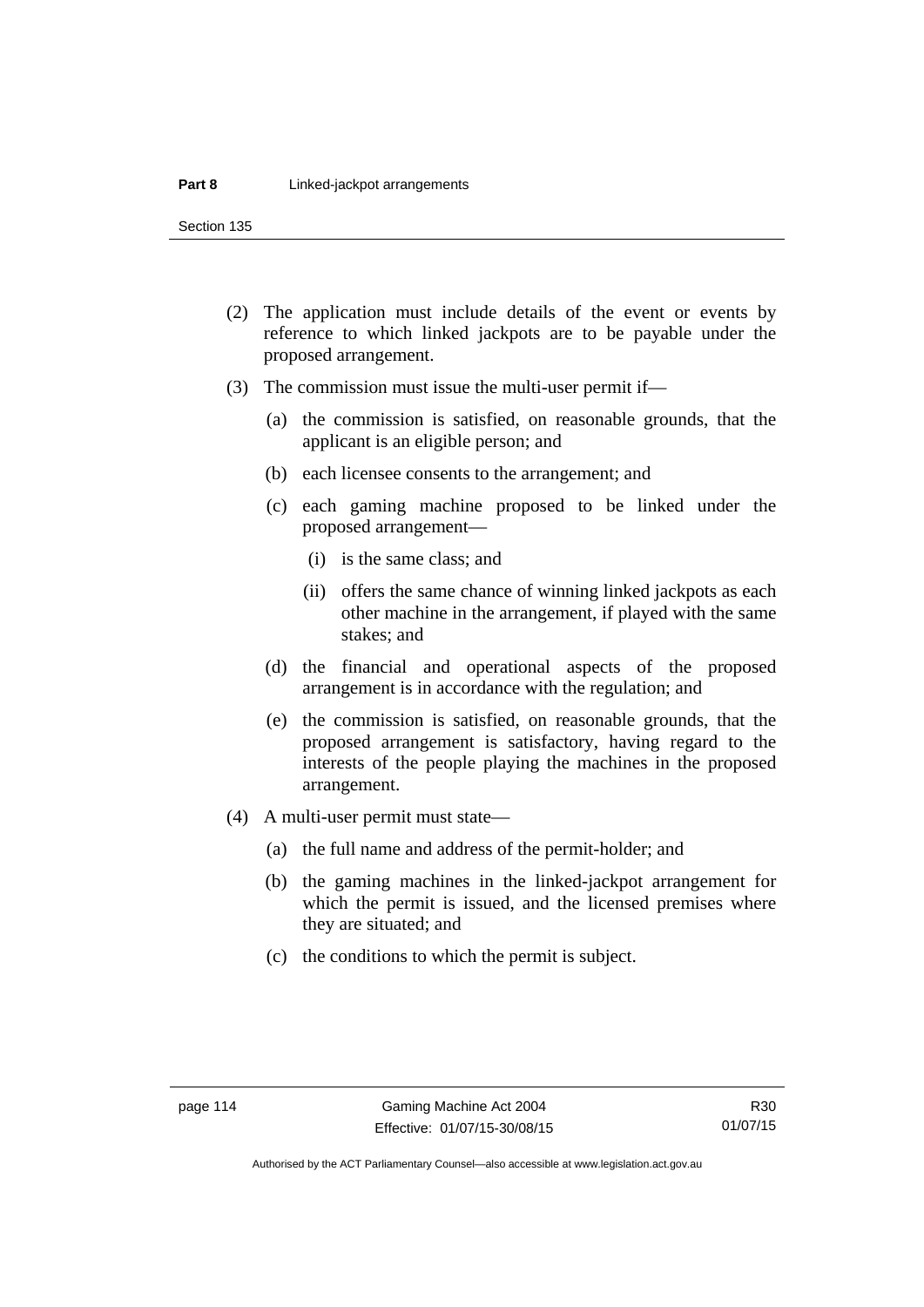### **136 Conditions on multi-user permits**

- (1) A multi-user permit is subject to the following conditions:
	- (a) each gaming machine in a linked-jackpot arrangement under the permit displays at all times a sign stating clearly—
		- (i) that the machine is part of a linked-jackpot arrangement with machines on different licensed premises; and
		- (ii) the percentage of the turnover of the machine set aside for the payment of linked jackpots;
	- (b) linked jackpots are payable under the arrangement by reference to the event or events set out in the application for the permit for the arrangement;
	- (c) the financial and operational aspects of the arrangement must not be amended without the commission's approval under section 138;
	- (d) if the permit-holder is a corporation—the permit-holder must give written notice to the commission stating any of the following changes in relation to the corporation within 1 week after the day of the change:
		- (i) a person becoming an influential person for the corporation;
		- (ii) a substantial change in the relationship of an influential person to the corporation;
		- (iii) a person ceasing to be an influential person for the corporation.
- (2) The commission may put any other reasonable condition on a multiuser permit that the commission considers appropriate, having regard to the interests of the people playing the machines in each linked-jackpot arrangement under the permit.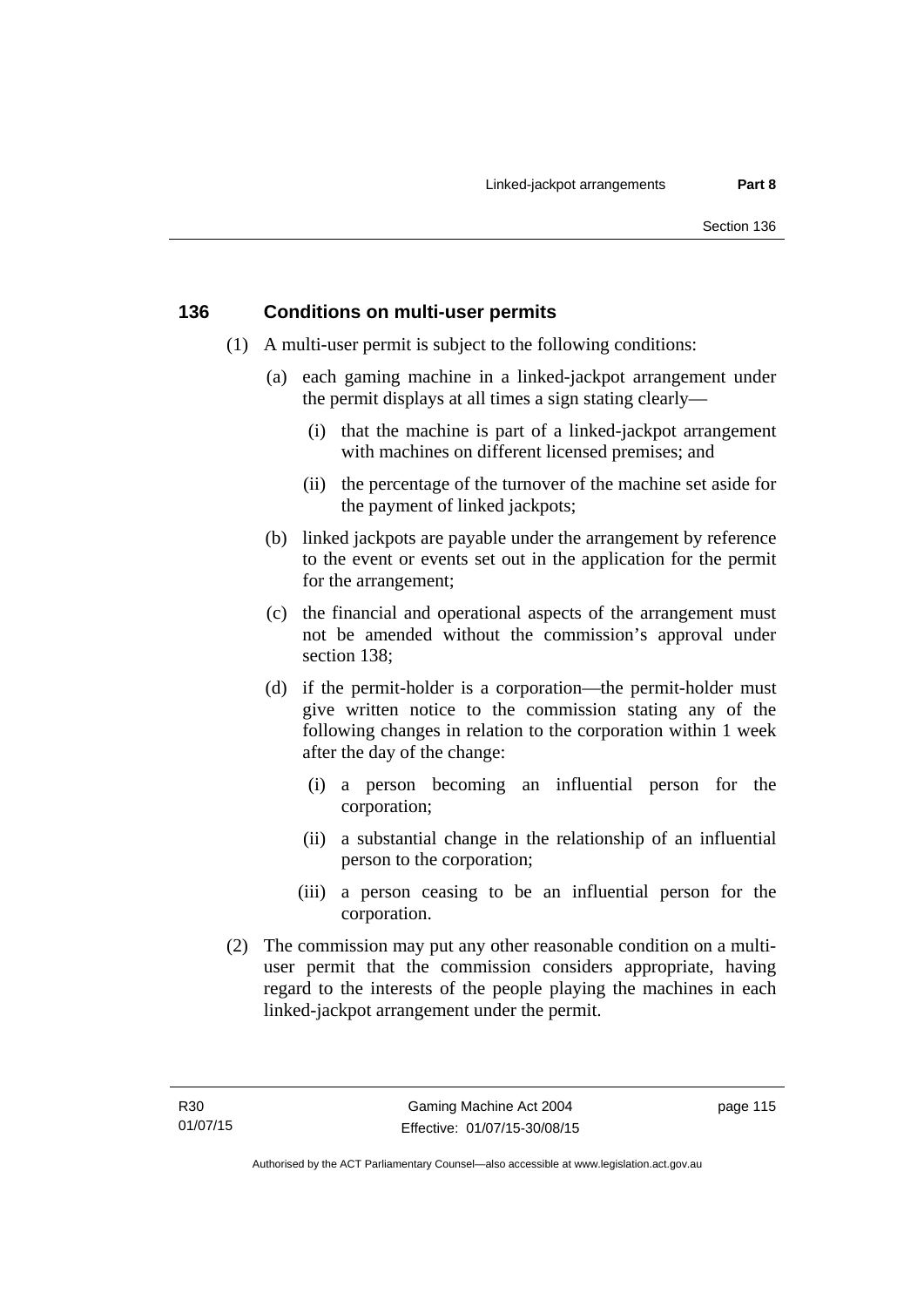Section 137

#### **137 Term of multi-user permits**

A multi-user permit is for the period (of up to 3 years) stated in the permit.

#### **138 Amendment of multi-user permits in interest of users**

- (1) The commission may amend a condition of a multi-user permit on its own initiative if satisfied that it is appropriate to amend the condition, having regard to the interests of the people playing the machines in the linked-jackpot arrangement under the permit.
- (2) The amendment takes effect on the date stated in the notice of the decision on the amendment given to the permit-holder by the commission.

#### **139 Amendment of multi-user permit on request**

- (1) This section applies if a multi-user permit-holder applies in writing to the commission for an amendment of the permit to—
	- (a) reduce the number of gaming machines in a linked-jackpot arrangement, or terminate a linked-jackpot arrangement; or
	- (b) increase the number of gaming machines in a linked-jackpot arrangement under the permit; or
	- (c) include a new linked-jackpot arrangement under the permit; or
	- (d) include gaming machines on other licensed premises in a linked-jackpot arrangement; or
	- (e) amend a condition on the permit.

*Note* A fee may be determined under s 177 for this provision.

 (2) The commission must amend the multi-user permit, or refuse to amend the permit.

Authorised by the ACT Parliamentary Counsel—also accessible at www.legislation.act.gov.au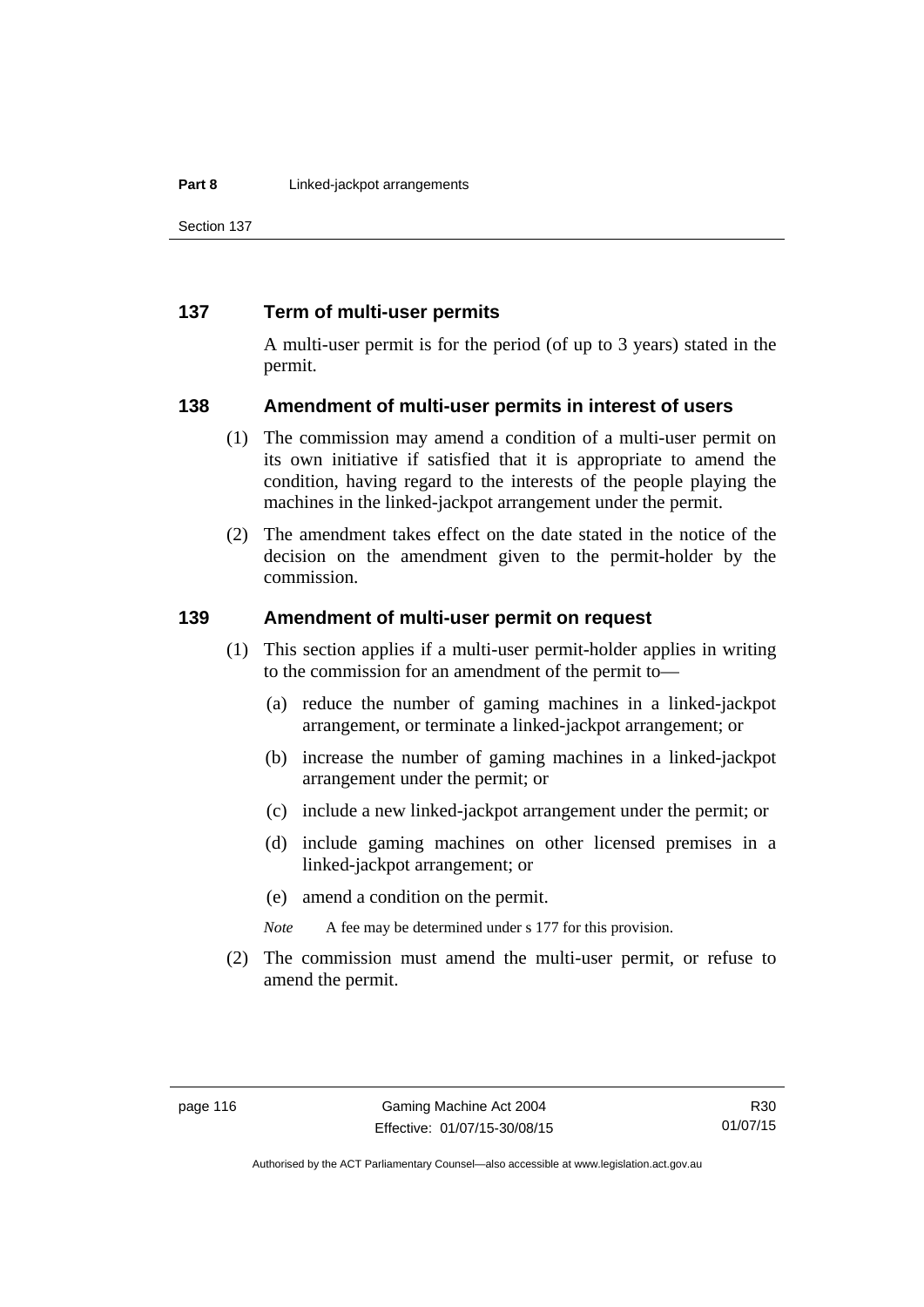- (3) The commission must not amend the multi-user permit unless satisfied—
	- (a) if an additional gaming machine is proposed to be included in a linked-jackpot arrangement—that the additional machine—
		- (i) is the same class as the other machines in the arrangement; and
		- (ii) offers the same chance of winning linked jackpots as each other machine in the arrangement, if played with the same stakes; and
	- (b) if a new linked-jackpot arrangement is proposed to be included under a permit—that each gaming machine to be linked—
		- (i) is the same class; and
		- (ii) offers the same chance of winning linked jackpots as each other machine in the arrangement, if played with the same stakes; and
	- (c) if gaming machines on other licensed premises are proposed to be included in a linked-jackpot arrangement (whether or not the arrangement is an existing arrangement)—that the financial and operational aspects of the arrangement are in accordance with the regulation; and
	- (d) that the proposed amendment is satisfactory, having regard to the interests of the people playing the machines in each proposed linked-jackpot arrangement.
- (4) The amendment takes effect on the date stated in the notice of the decision on the amendment given to the permit-holder by the commission.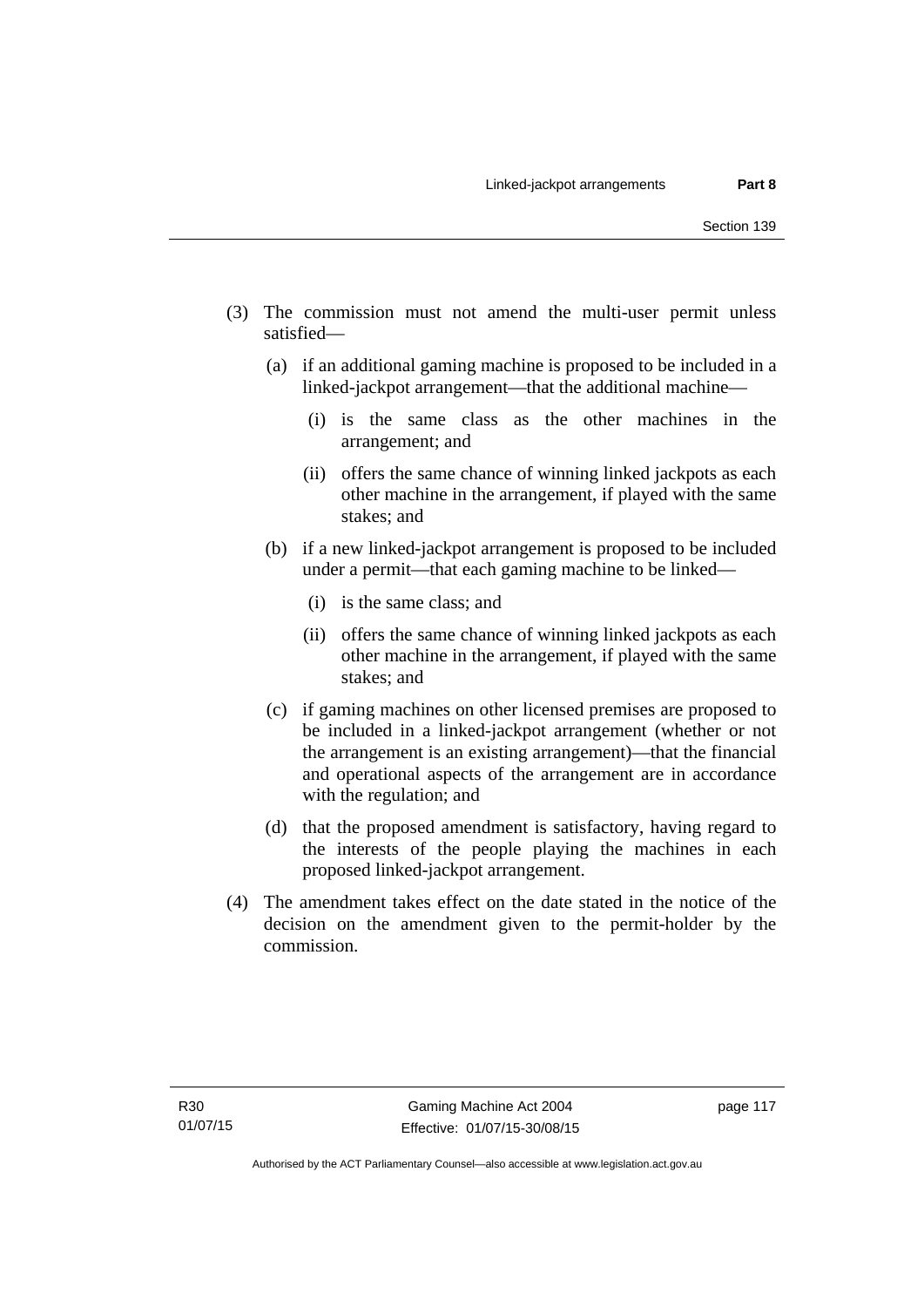Section 140

### **140 Amendment of financial and operational aspects of multiuser permits**

- (1) This section applies if a multi-user permit-holder applies in writing to the commission for an amendment of a financial or operational aspect of a linked-jackpot arrangement under a multi-user permit.
- (2) The commission must amend the multi-user permit, or refuse to amend the permit.
- (3) The commission must amend the multi-user permit in accordance with the application if—
	- (a) the financial and operational aspects of the arrangement, as proposed to be amended, are in accordance with the regulation; and
	- (b) the commission is satisfied that the proposed amendment is satisfactory, having regard to the interests of the people playing the machines in the arrangement.

## **141 Transfer of multi-user permits**

- (1) The holder of a multi-user permit and a person (the *proposed permit-holder*) to whom the permit is proposed to be transferred may apply jointly in writing to the commission for transfer of the permit.
- (2) The commission must transfer the permit to the proposed permitholder if satisfied on reasonable grounds that the proposed permitholder is an eligible person.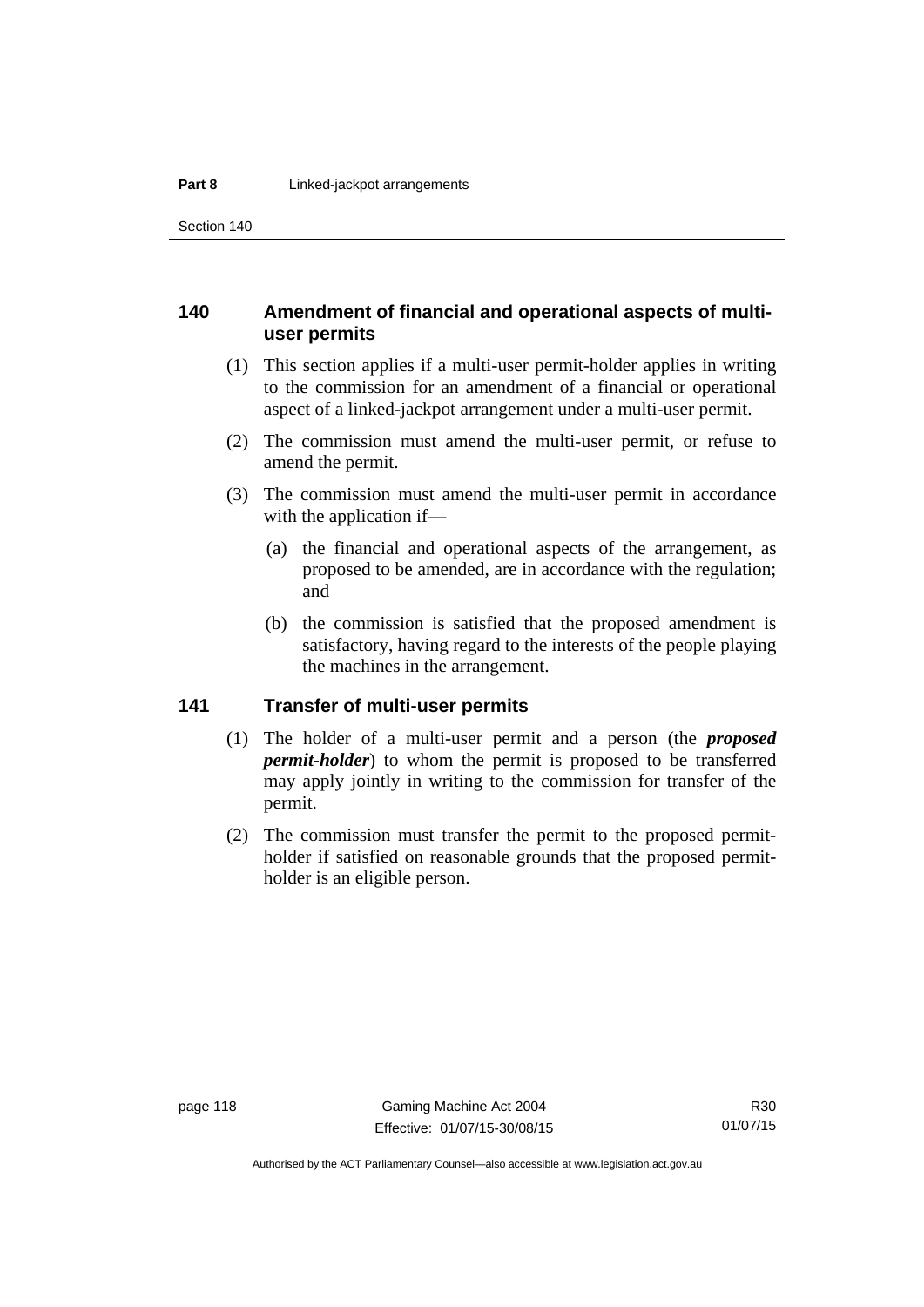## **142 Surrender of multi-user permits**

- (1) This section applies to a multi-user permit-holder if the permitholder does not owe the Territory an amount under this Act.
- (2) The multi-user permit-holder may surrender the permit by—
	- (a) giving the commission a written notice stating that the permitholder surrenders the permit; and
	- (b) returning the permit to the commission.
- (3) The surrender of the multi-user permit takes effect 4 weeks after the day the notice under subsection (2) (a) is given to the commission or, if the notice states a later date of effect, that date.

## **143 Unclaimed jackpots**

- (1) This section applies if an amount won under a linked-jackpot arrangement authorised under section 134 for a licensee or approved under section 135 is not claimed within 1 year after the day it is won.
- (2) The amount is forfeited to the Territory.
- (3) After the amount is forfeited, the winner of the amount—
	- (a) is not entitled to recover the amount from the licensee or permit-holder; and
	- (b) is entitled to recover the amount from the Territory within 6 years after the day the person wins the amount; and
	- (c) is not entitled to recover interest on the amount from the Territory.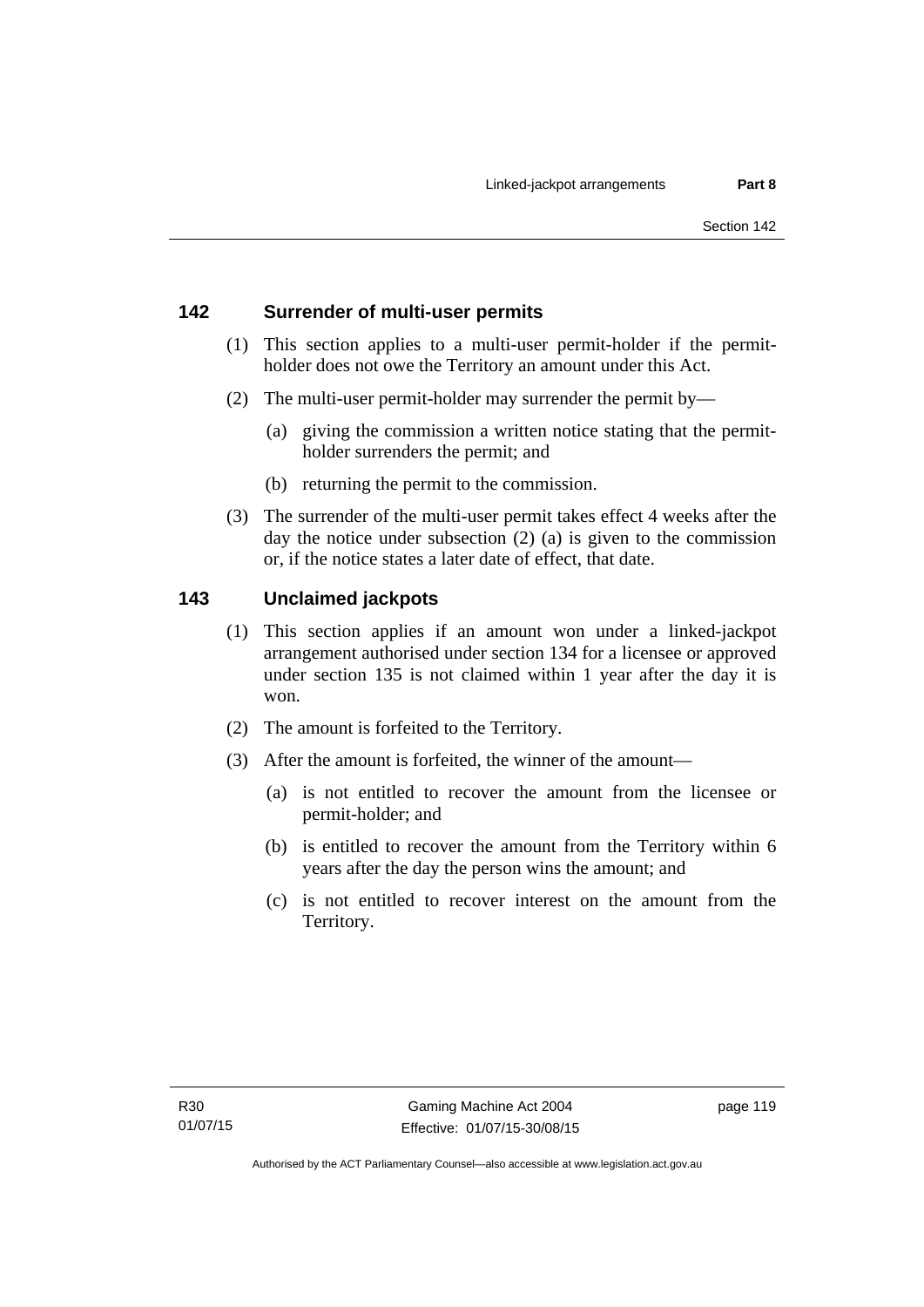#### **144 Undisbursed jackpots**

 (1) This section applies if an amount available for allocation as a prize in a linked-jackpot arrangement authorised under section 134 or a multi-user permit has not been won, and cannot be won because the authorisation or permit for the arrangement has been cancelled or surrendered.

*Note* A permit may be cancelled under pt 4 (see s 62).

- (2) The commission may approve an arrangement for the redistribution of the amount as a prize, or an addition to another jackpot, if satisfied that the arrangement is fair.
- (3) However, the amount is a debt owing to the Territory if—
	- (a) the person who held the authorisation or permit has stopped operating gaming machines; or
	- (b) an approval under subsection (2) has not been given for an arrangement 4 weeks after the day the authorisation or permit is cancelled or surrendered.
- (4) The commission must extend the 4-week period mentioned in subsection (3) (b) if satisfied that the extension is needed for a good reason.
	- *Note* The commission may extend the period even if it has ended (see [Legislation Act,](http://www.legislation.act.gov.au/a/2001-14) s 151C).

Authorised by the ACT Parliamentary Counsel—also accessible at www.legislation.act.gov.au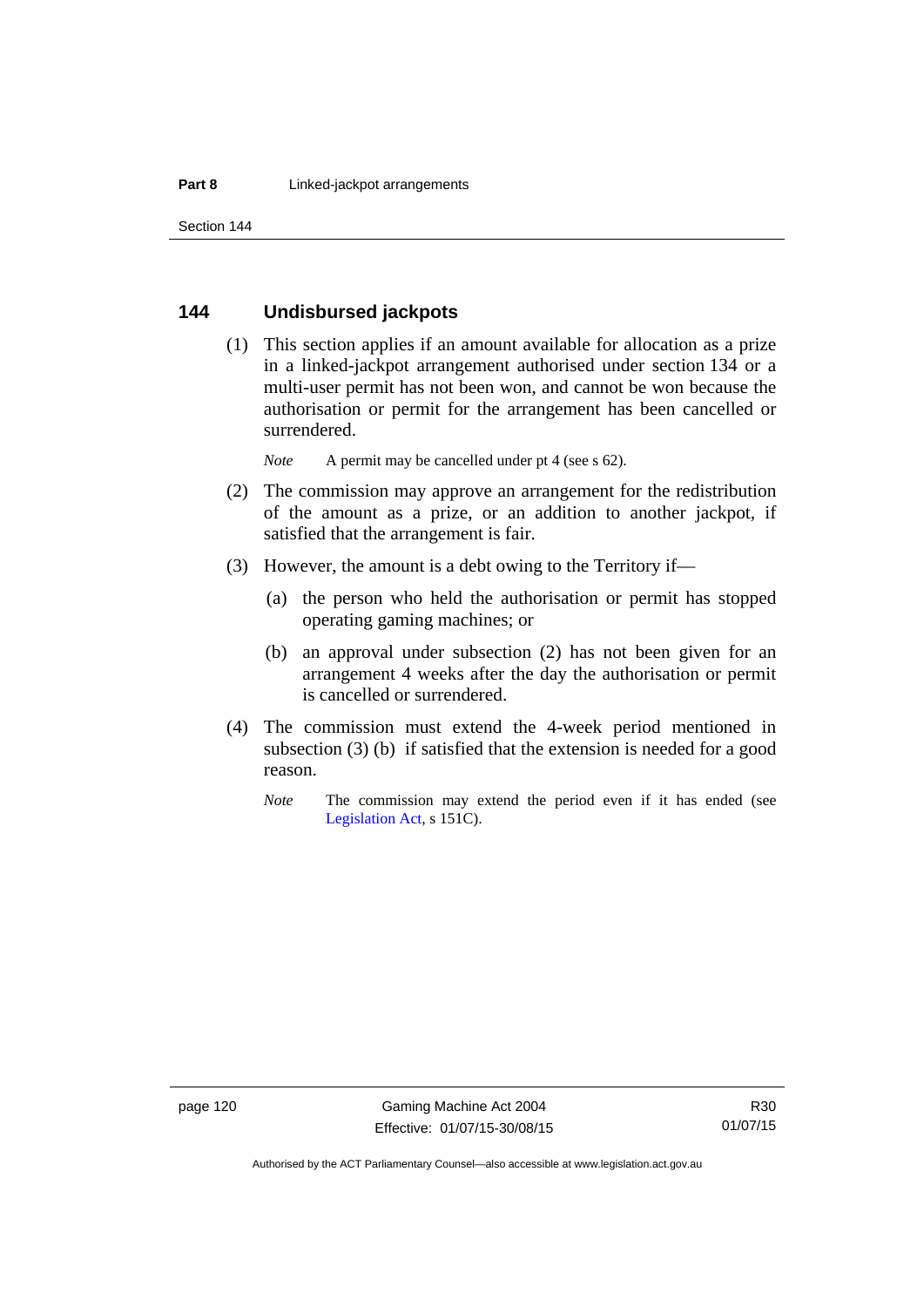# **Part 9 Club administration**

#### **144A Definitions—pt 9**

In this part:

*associated organisation declaration* means a declaration under section 147 (Associated organisations—declaration) that an entity is an associated organisation for a club.

*warning notice*, for an associated organisation—see section 147B (1).

## **145 Eligible objects**

- (1) An object of a club is an *eligible object* if—
	- (a) it furthers or promotes—
		- (i) recreation; or
		- (ii) social, religious, political, literary, scientific, artistic, sporting or athletic purposes; or
		- (iii) cultural or educational purposes; or
	- (b) it is approved by the commission; or
	- (c) it is substantially the same as an object mentioned in paragraph (a) or (b).
- (2) An approval under subsection (1) (b) is a disallowable instrument.
	- *Note* A disallowable instrument must be notified, and presented to the Legislative Assembly, under the [Legislation Act.](http://www.legislation.act.gov.au/a/2001-14)

#### **146 Eligible clubs**

A club is an *eligible club* if—

(a) the club is incorporated in the ACT; and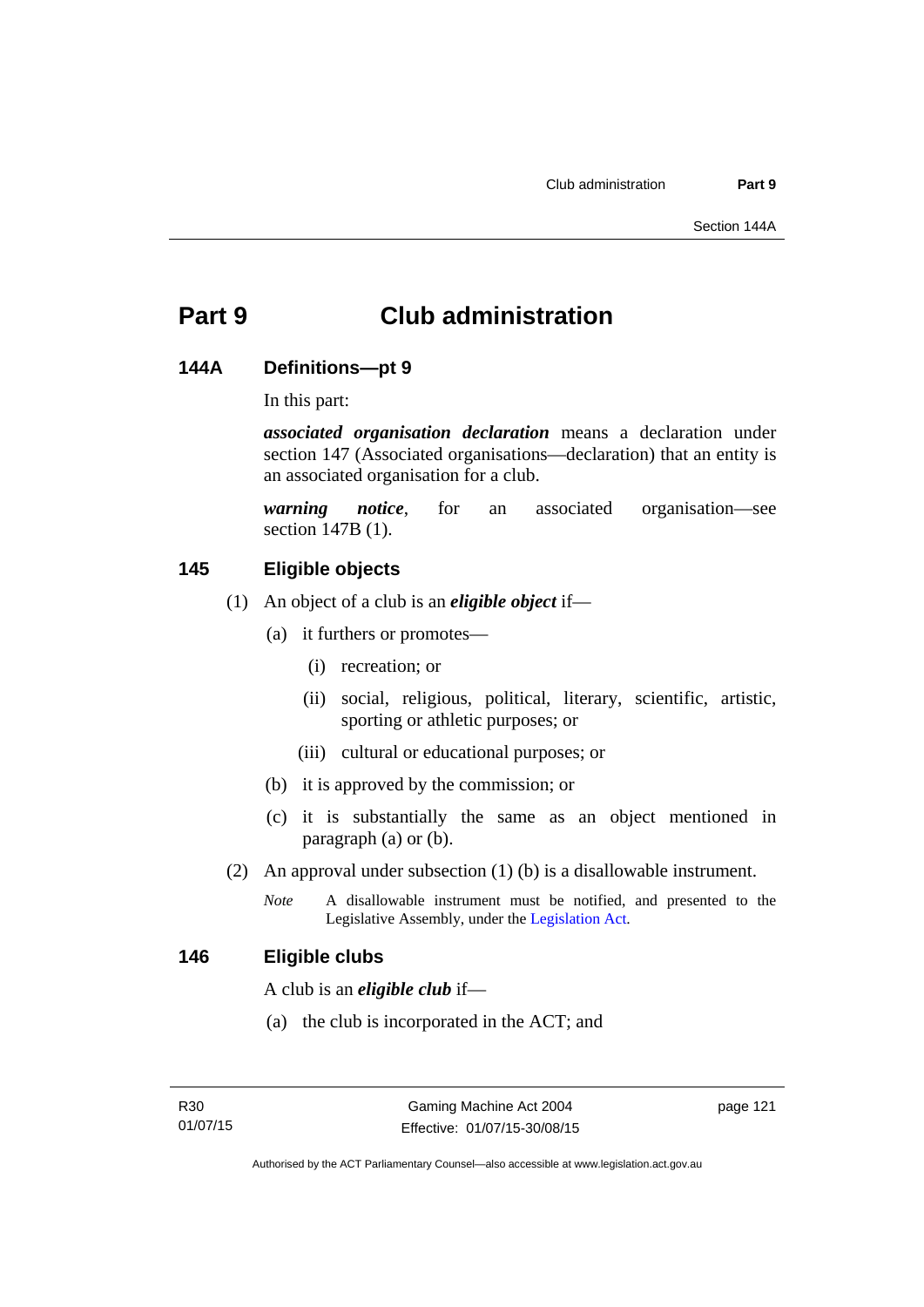- (b) the club's statement of objects—
	- (i) includes eligible objects; and
	- (ii) indicates that the eligible objects together make up the main part of its objects; and
- (c) the club is conducted mainly to achieve eligible objects; and
- (d) the rules of the club—
	- (i) are in accordance with the regulation; and
	- (ii) are consistent with the licence conditions under part 3; and
	- (iii) do not prohibit the playing of games of chance for money on the club premises; and
- (e) the club has at least 300 voting members; and
- (f) the number of life members of the club is not more than 5% of the number of voting members of the club; and
- (g) the premises occupied by the club, and the facilities and property of the club, are kept and maintained for the benefit of members generally.

#### **147 Associated organisations—declaration**

- (1) The commission may, in writing, declare that an entity is an associated organisation for a club.
- (2) However, the commission may make a declaration (an *associated organisation declaration*) for an entity only if satisfied that—
	- (a) it is associated with the club; and
	- (b) it is not carried on for profit or gain to its members or anyone else; and
	- (c) it does not have the power to remove a director from the club's board; and

R30 01/07/15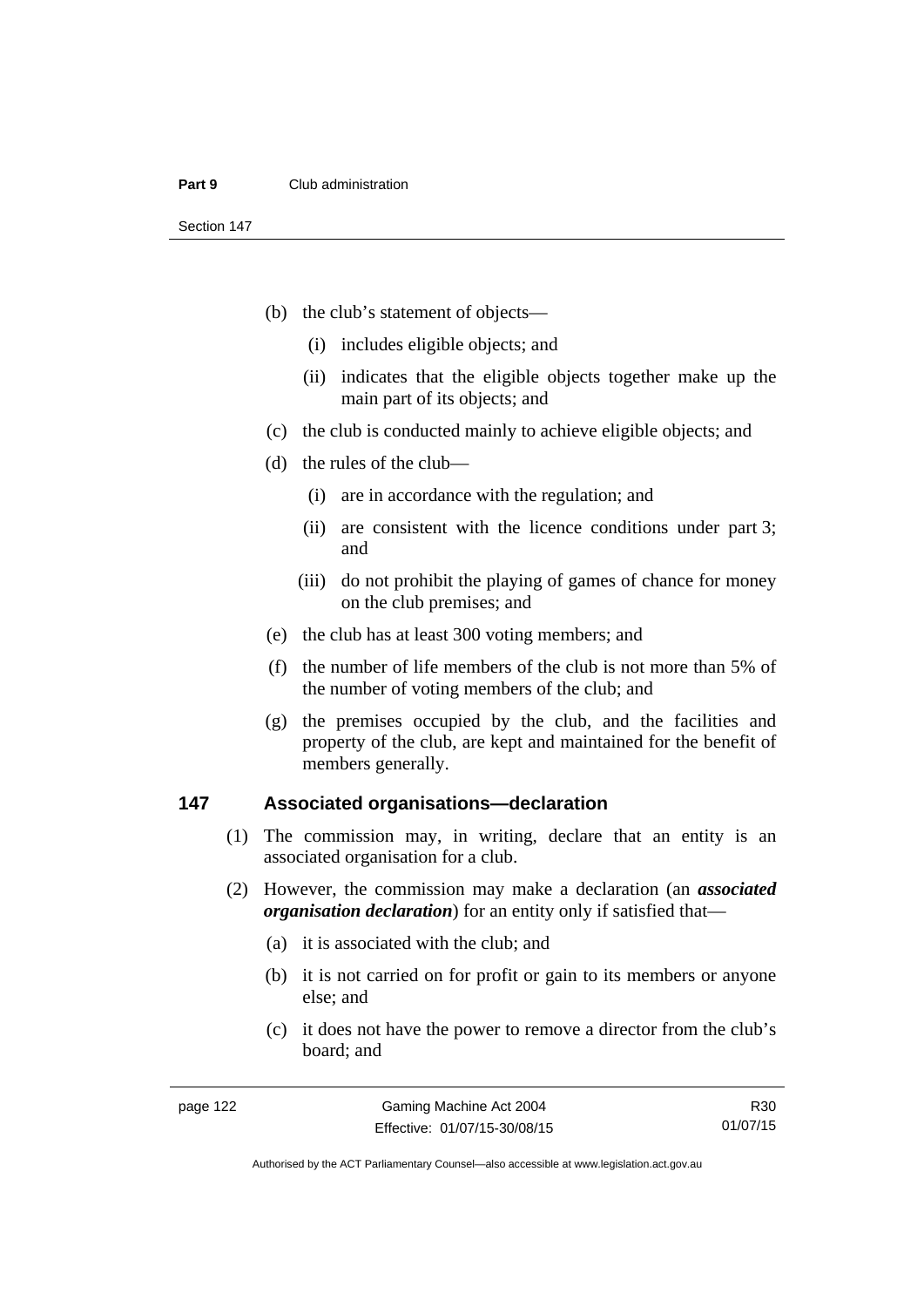- (d) it is incorporated or a registered party; and
- (e) its statement of objects—
	- (i) includes eligible objects; and
	- (ii) indicates that the eligible objects together make up the main part of its objects; and
- (f) it is conducted mainly to achieve eligible objects; and
- (g) declaration of the entity as an associated organisation—
	- (i) would not cause the club to stop being conducted mainly to achieve eligible objects; and
	- (ii) would help the club to achieve its eligible objects.
- (3) In this section—
	- (a) a reference to the *statement of objects* of an entity incorporated under the [Corporations Act](http://www.comlaw.gov.au/Series/C2004A00818) is a reference to its memorandum; and
	- (b) a reference to an *eligible object* of an entity that is not a club is a reference to an object that would be an eligible object if the entity were a club.

### **147A Associated organisation declaration—condition**

It is a condition of an associated organisation declaration that the entity declared to be an associated organisation for a club—

- (a) continually meets each requirement for the declaration; and
	- *Note* For the requirements for the declaration of an entity as an associated organisation for a club—see s 147 (2).
- (b) continues not to do anything that would, if the commission were considering whether to declare the entity as an associated organisation for a club, cause the commission to refuse to make the declaration; and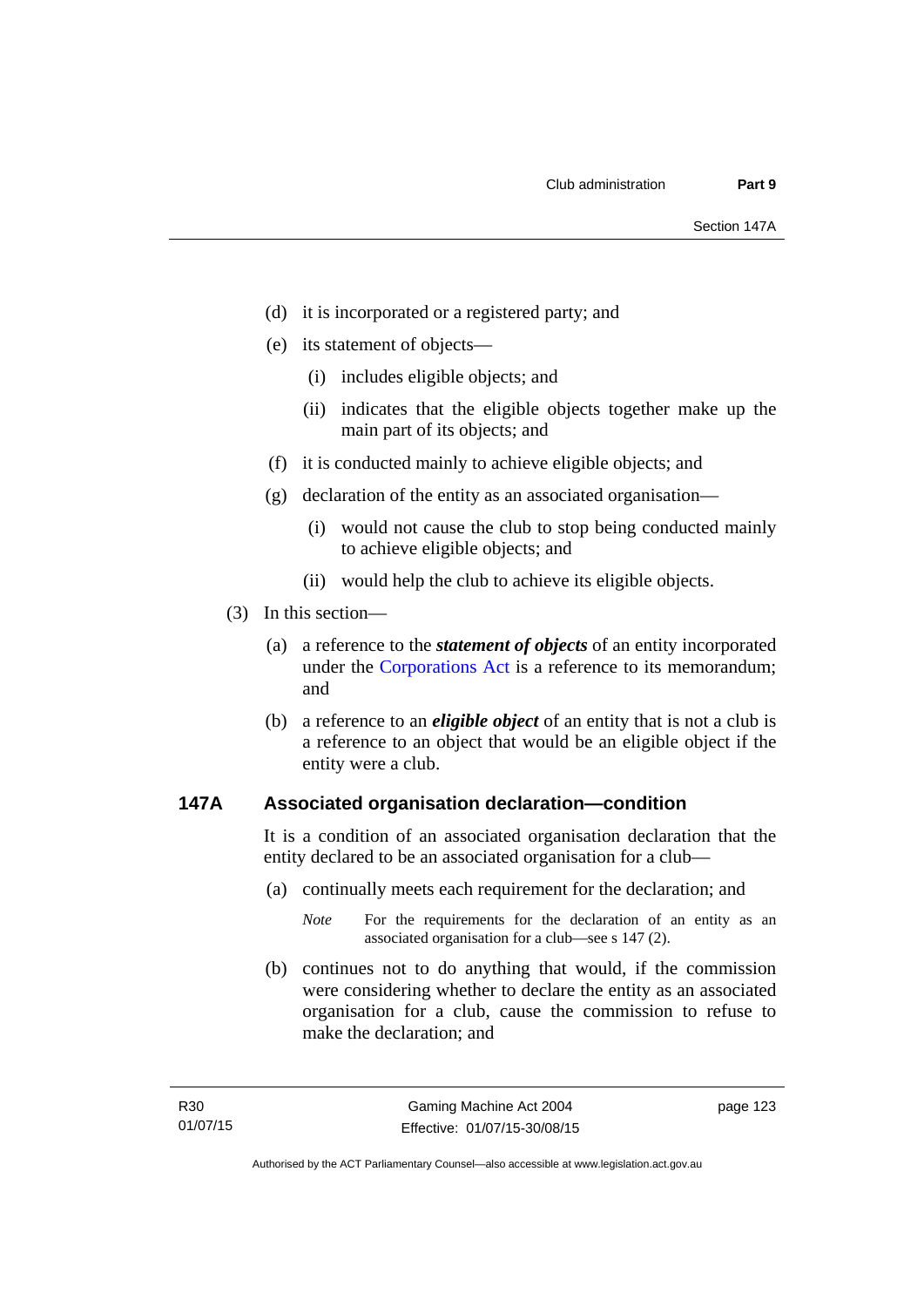#### **Part 9** Club administration

Section 147B

- (c) does not attempt to remove a director (including do anything a purpose of which is to remove a director) from the club's board.
- *Note 1* The [Control Act,](http://www.legislation.act.gov.au/a/1999-46) s 22 provides that the commission may, for a purpose related to the administration or enforcement of a gaming law, require a person to give or produce to the commission the things mentioned in that section.
- *Note 2* The [Control Act](http://www.legislation.act.gov.au/a/1999-46), s 23 provides that an authorised officer may enter and inspect the premises of an associated organisation at any reasonable time to do the things mentioned in that section.

#### **147B Associated organisation—warning notice**

- (1) If the commission is satisfied on reasonable grounds that an entity declared to be an associated organisation for a club has stopped meeting a requirement for the associated organisation declaration, the commission may give the entity a notice (a *warning notice*).
- (2) A warning notice given to the entity must—
	- (a) state that the commission is not satisfied that the entity is meeting a requirement for the associated organisation declaration; and
	- (b) tell the entity that the entity may, within 3 weeks after the day the entity is given the notice (or a longer period stated in the notice), give a written response to the commission about the notice.

## **147C Associated organisation declaration—suspension or repeal**

- (1) This section applies if—
	- (a) an associated organisation has been given a warning notice; and

Authorised by the ACT Parliamentary Counsel—also accessible at www.legislation.act.gov.au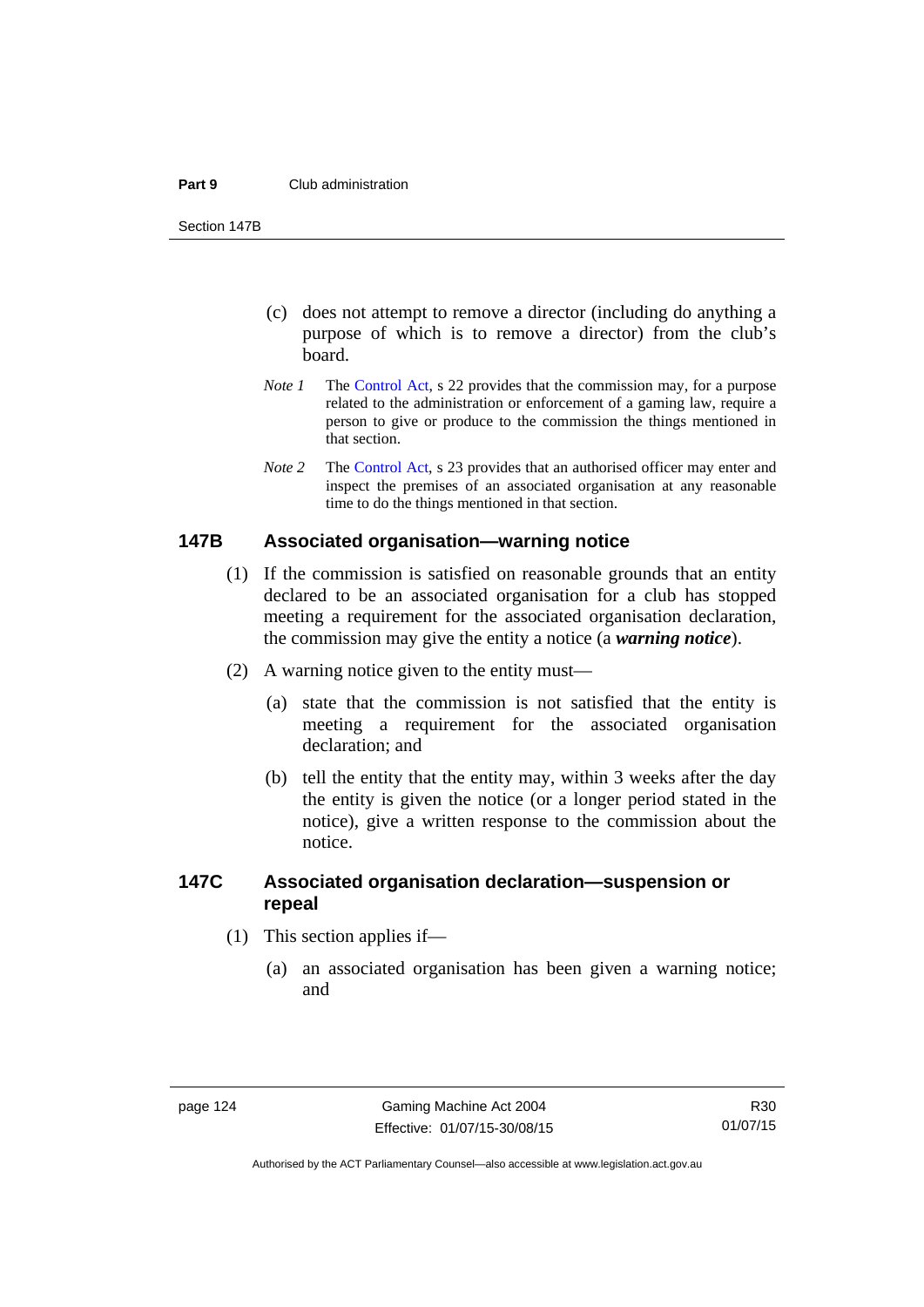- (b) after considering any responses given within the period stated in the warning notice, the commission is satisfied on reasonable grounds that the associated organisation has stopped meeting a requirement for the associated organisation declaration applying to the organisation.
- (2) The commission may—
	- (a) suspend the declaration; or
	- (b) repeal the declaration.
- (3) If the commission suspends or repeals the declaration, the suspension or repeal takes effect—
	- (a) when the entity receives written notice of the suspension or repeal; or
	- (b) on a later stated date.
- (4) If the commission suspends the declaration, the suspension ends—
	- (a) on a date stated in the written notice of the suspension; or
	- (b) when an event stated in the written notice happens.

### **147D Club elections—election of board directors**

- (1) This section applies if a club holds an election of directors to the club's board.
- (2) The club must ensure that at least 25% of the directors are elected by the voting members of the club.

### **148 Club elections—record-keeping**

(1) This section applies if a club has an election of members to the club's management committee or board, or another position in the club.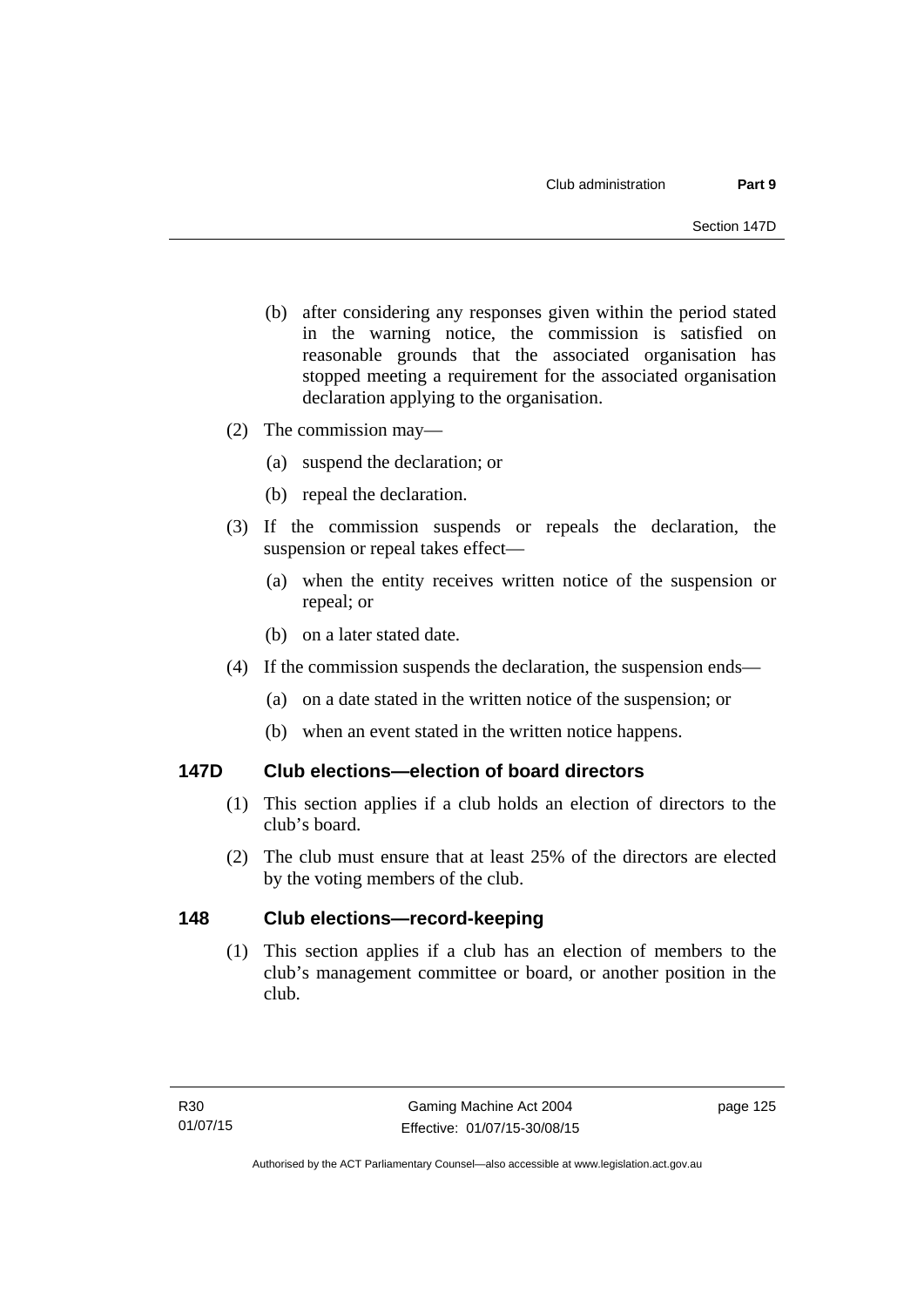#### **Part 9** Club administration

Section 148A

 (2) The club commits an offence if the club does not, for the relevant period, keep records in relation to the election.

Maximum penalty: 20 penalty units.

(3) In this section:

*club* means a club in relation to whose premises a licence is in force.

*election* of someone to a position includes re-election of the person.

*relevant period* means 2 years after the day of the election.

#### **148A Club directors—acting in good faith**

A director of a club must exercise the director's powers and discharge the director's duties—

- (a) in good faith in the best interests of the club; and
- (b) for a proper purpose.

## **148B Club constitution—consistency with gaming laws**

- (1) This section applies if the commission believes on reasonable grounds that—
	- (a) a provision of a club's constitution is inconsistent with a gaming law; or
	- (b) a function under a provision of a club's constitution would, if exercised, be inconsistent with a provision of a gaming law.
- (2) The commission must, in writing, direct the club to amend the constitution to remove the inconsistency.
- (3) A club must comply with a direction under subsection (2) within the reasonable time stated in the direction.
- (4) In this section:

*club* means a club in relation to whose premises a licence is in force.

Authorised by the ACT Parliamentary Counsel—also accessible at www.legislation.act.gov.au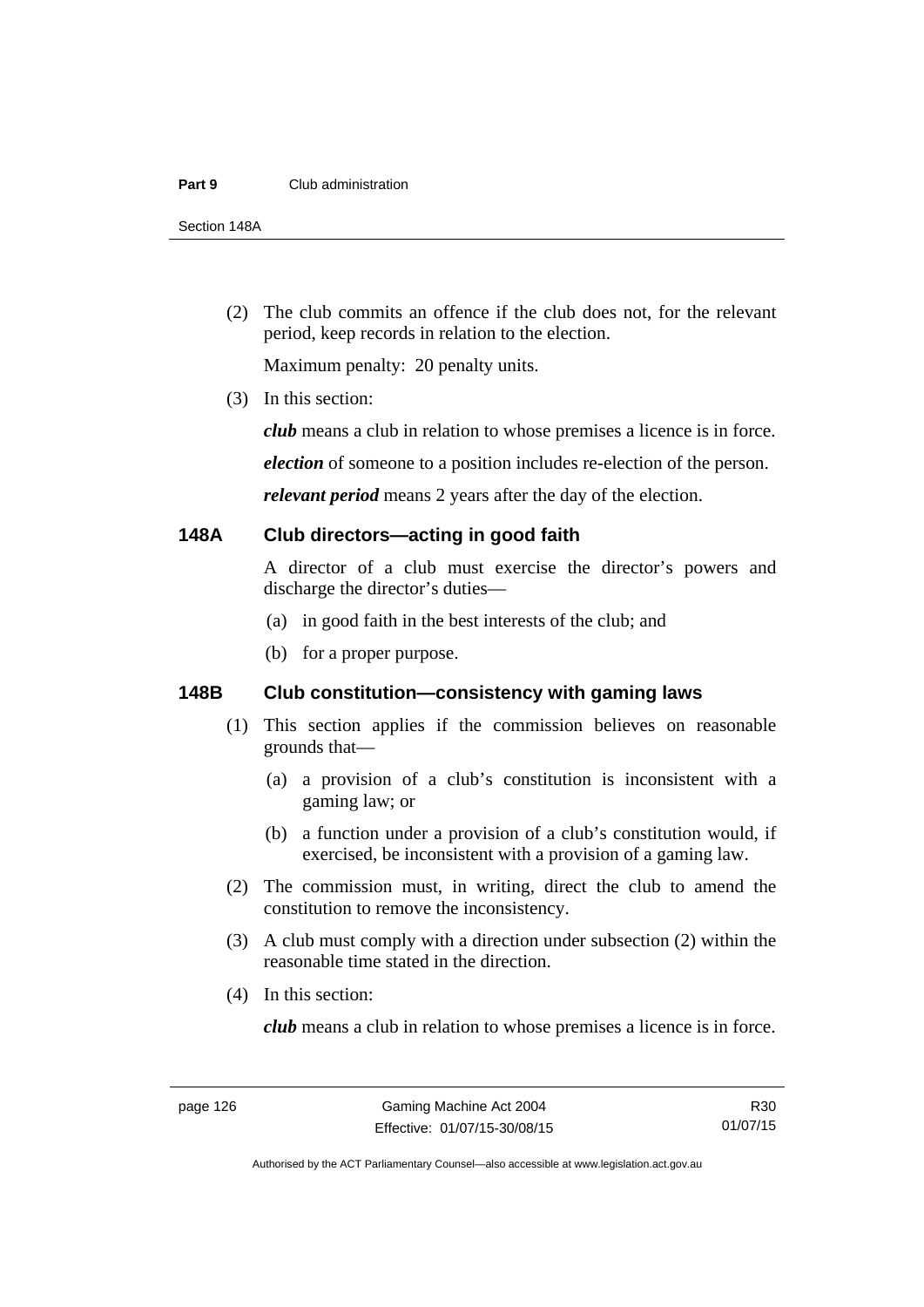## **149 Power to require information about status of eligible clubs**

- (1) This section applies if the commission believes, on reasonable grounds, that a club—
	- (a) is no longer an eligible club; or
	- (b) may no longer be an eligible club.
- (2) The commission may, in writing, require the club to give the commission, within a stated period, information or documents relating to the club or an associated organisation for the club.
- (3) A club must comply with a requirement under subsection (2).
- (4) In this section:

*club* means a club in relation to whose premises a licence is in force.

## **150 Disclosure of gifts by executive officer**

A person commits an offence if—

- (a) the person is an executive officer of a club; and
- (b) the person receives a gift while exercising a function as executive officer; and
- (c) the person does not tell the management committee or the board about the gift.

Maximum penalty: 20 penalty units.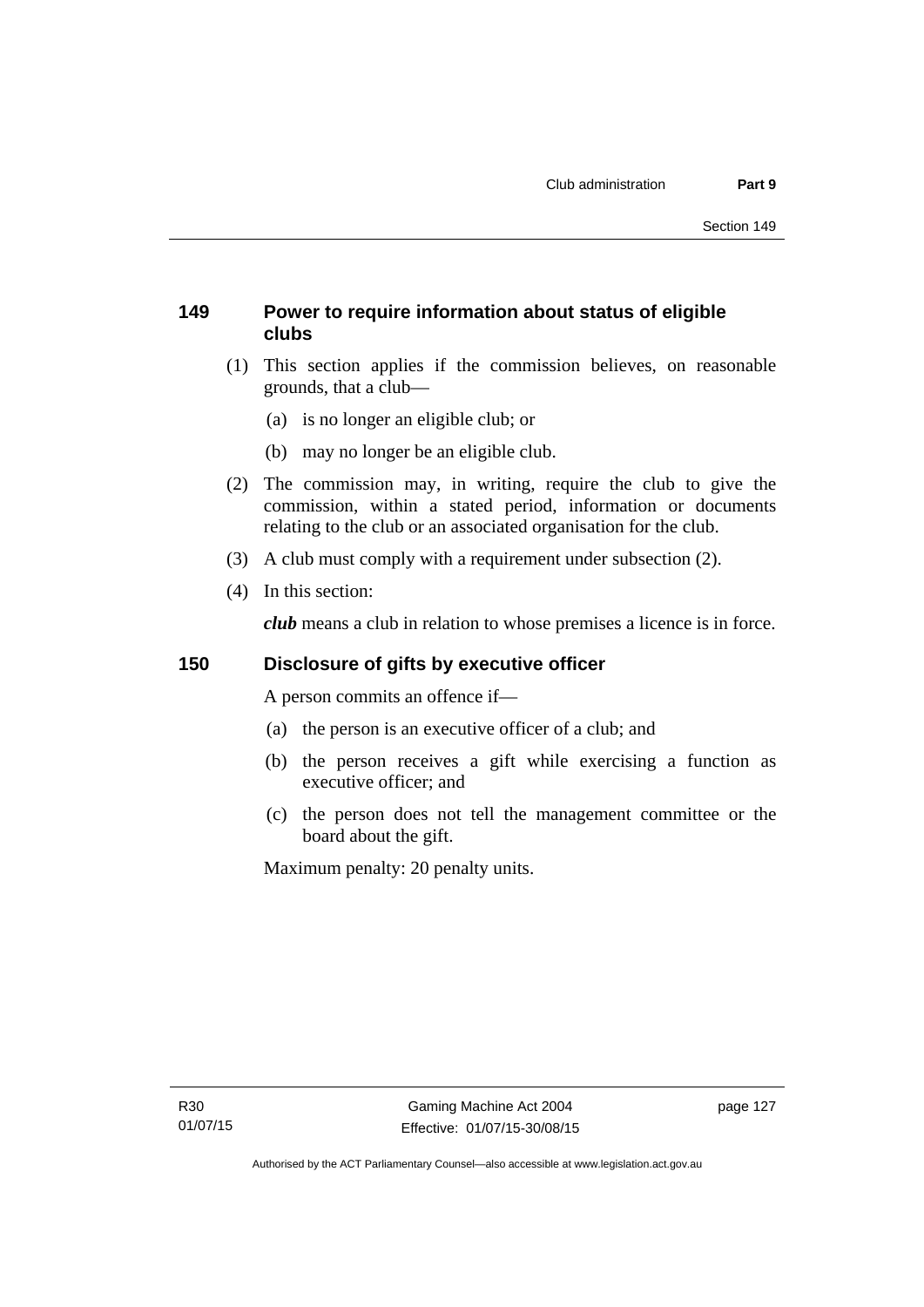Section 151

# **Part 10 Promoting responsible practices at licensed premises**

#### **151 Warning notices**

- (1) The commission may determine—
	- (a) the form and minimum dimensions of a notice (a *warning notice*); and
	- (b) the text of a warning notice.

#### **Examples of what may be included in warning notice**

- 1 risks associated with gambling
- 2 counselling or other support services available for addictive or excessive gambling
- 3 the provisions of this part about children
- *Note* An example is part of the Act, is not exhaustive and may extend, but does not limit, the meaning of the provision in which it appears (see [Legislation Act,](http://www.legislation.act.gov.au/a/2001-14) s 126 and s 132).
- (2) If the commission makes a determination under subsection (1), a licensee must ensure that a warning notice complying with the determination is displayed in a prominent position—
	- (a) on each gaming machine installed on the licensed premises; and
	- (b) at or near each entrance to each gaming area within the licensed premises.
- (3) A licensee commits an offence if the licensee contravenes a requirement of subsection (2).

Maximum penalty: 5 penalty units.

(4) An offence against subsection (3) is a strict liability offence.

Authorised by the ACT Parliamentary Counsel—also accessible at www.legislation.act.gov.au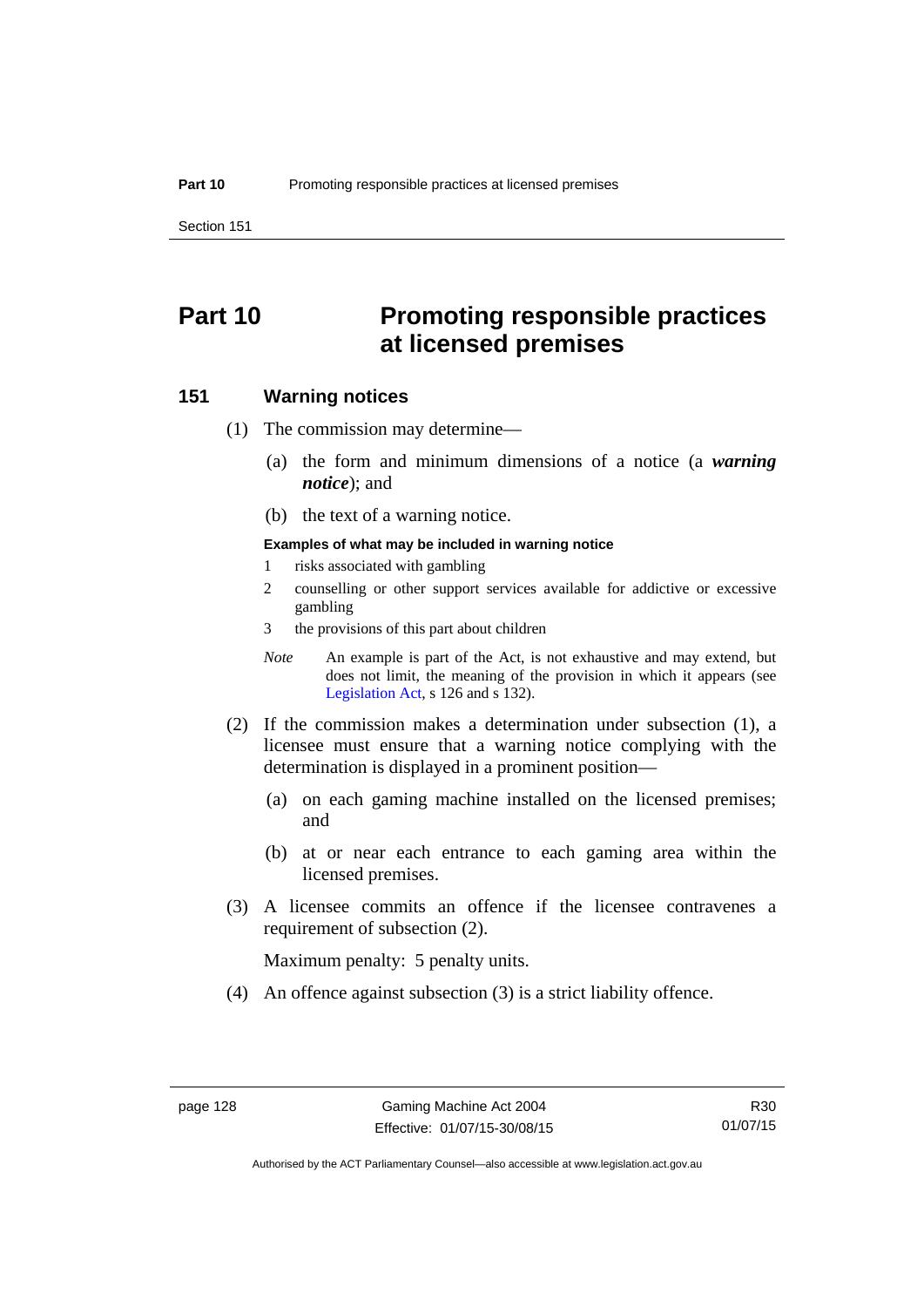(5) A determination under subsection (1) is a disallowable instrument.

- (6) Unless the determination is disallowed by the Legislative Assembly, the determination commences—
	- (a) 2 weeks after the last day when it could have been disallowed; or
	- (b) if the determination provides for a later commencement—on that later commencement.

#### **152 External signs**

(1) A licensee commits an offence if the licensee displays an external sign advertising gaming machines or promoting a gambling activity on the licensed premises.

Maximum penalty: 50 penalty units.

- (2) An offence against subsection (1) is a strict liability offence.
- (3) In this section:

*external sign*, for licensed premises, means a sign that can be seen from outside the licensed premises, but does not include—

- (a) an advertisement on television (other than closed-circuit television) or on the internet; or
- (b) a sign consisting mainly of a registered business name; or
- (c) a sign consisting mainly of a business logo that does not advertise gaming machines or promote a gambling activity.

#### **Example**

a written, electronic or physical display, picture or symbol

*Note* An example is part of the Act, is not exhaustive and may extend, but does not limit, the meaning of the provision in which it appears (see [Legislation Act,](http://www.legislation.act.gov.au/a/2001-14) s 126 and s 132).

*Note* A disallowable instrument must be notified, and presented to the Legislative Assembly, under the [Legislation Act.](http://www.legislation.act.gov.au/a/2001-14)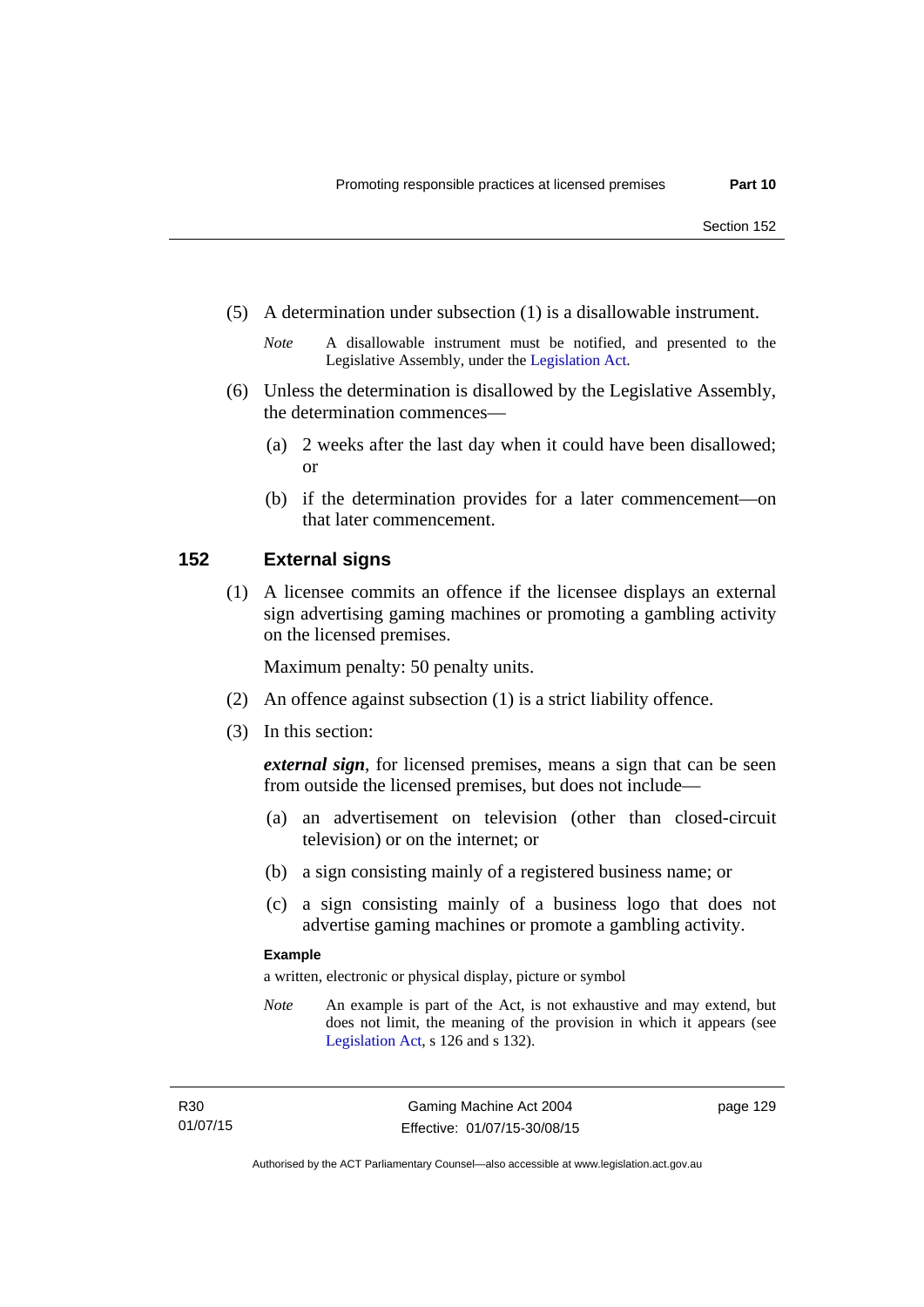Section 152A

*gambling activity* means an activity that requires approval under a gaming law.

*registered business name* means a business name registered under the *[Business Names Registration Act 2011](http://www.comlaw.gov.au/Series/C2011A00126)* (Cwlth)*.*

#### **152A External visibility of gaming machines**

(1) A licensee commits an offence if a gaming machine, or any peripheral equipment for a gaming machine, can be seen from outside the licensed premises.

Maximum penalty: 50 penalty units.

(2) An offence against subsection (1) is a strict liability offence.

#### **153 Cash facilities**

(1) A licensee commits an offence if the licensee provides, or allows the provision of, a cash facility in a gaming area within the licensed premises.

Maximum penalty: 50 penalty units, imprisonment for 6 months or both.

 (2) If the commission is satisfied that there is not adequate physical separation between a gaming area of licensed premises and a cash facility on the premises, the commission may give the licensee a written direction to separate the parts of the premises.

#### **Example**

by installing barriers

- *Note* An example is part of the Act, is not exhaustive and may extend, but does not limit, the meaning of the provision in which it appears (see [Legislation Act,](http://www.legislation.act.gov.au/a/2001-14) s 126 and s 132).
- (3) A licensee must comply with a direction under subsection (2).

Authorised by the ACT Parliamentary Counsel—also accessible at www.legislation.act.gov.au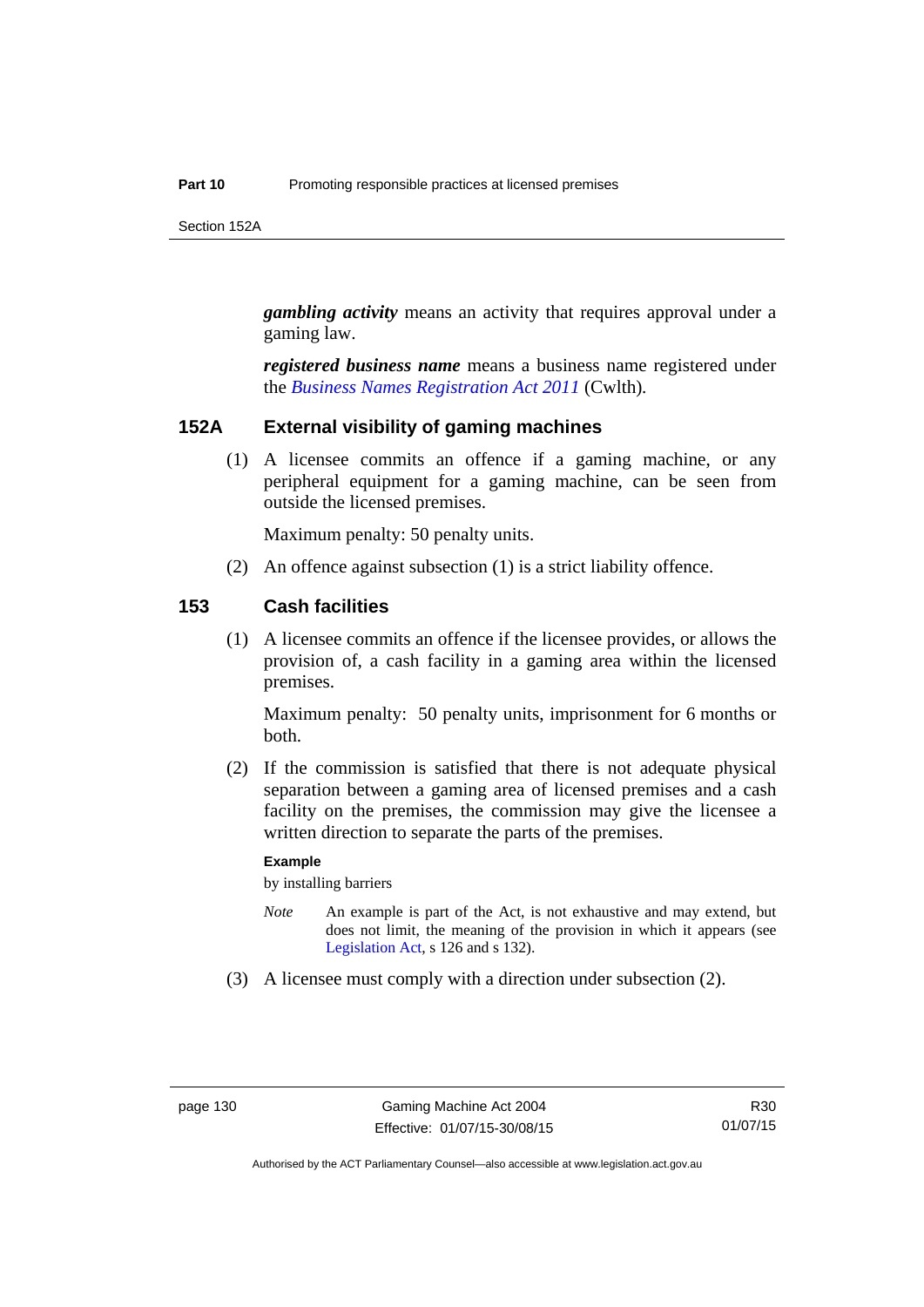(4) In this section:

## *cash facility*—

- (a) means—
	- (i) an automatic teller machine; or
	- (ii) an EFTPOS facility; or
	- (iii) any other facility for gaining access to cash or credit; but
- (b) does not include a facility where cash is exchanged for other denominations of cash, tokens, tickets or cards for the purpose of playing machines.

## **153A Offence—ATM allowing withdrawals exceeding \$250**

- (1) A licensee commits an offence if—
	- (a) there is an automatic teller machine at the licensed premises; and
	- (b) the automatic teller machine allows a person to withdraw more than a total of \$250 from all automatic teller machines at the licensed premises, using a single debit card or credit card, on a gaming day.

Maximum penalty: 50 penalty units.

- (2) This section does not apply to—
	- (a) a portable ATM that is located temporarily at the Canberra Racing Club on a day on which a race is to be conducted; or
	- (b) licensed premises if the licence authorises the operation of 20 or less gaming machines on the premises; or
	- (c) licensed premises if the licence authorises the operation of only class B gaming machines.
- (3) An offence against this section is a strict liability offence.

page 131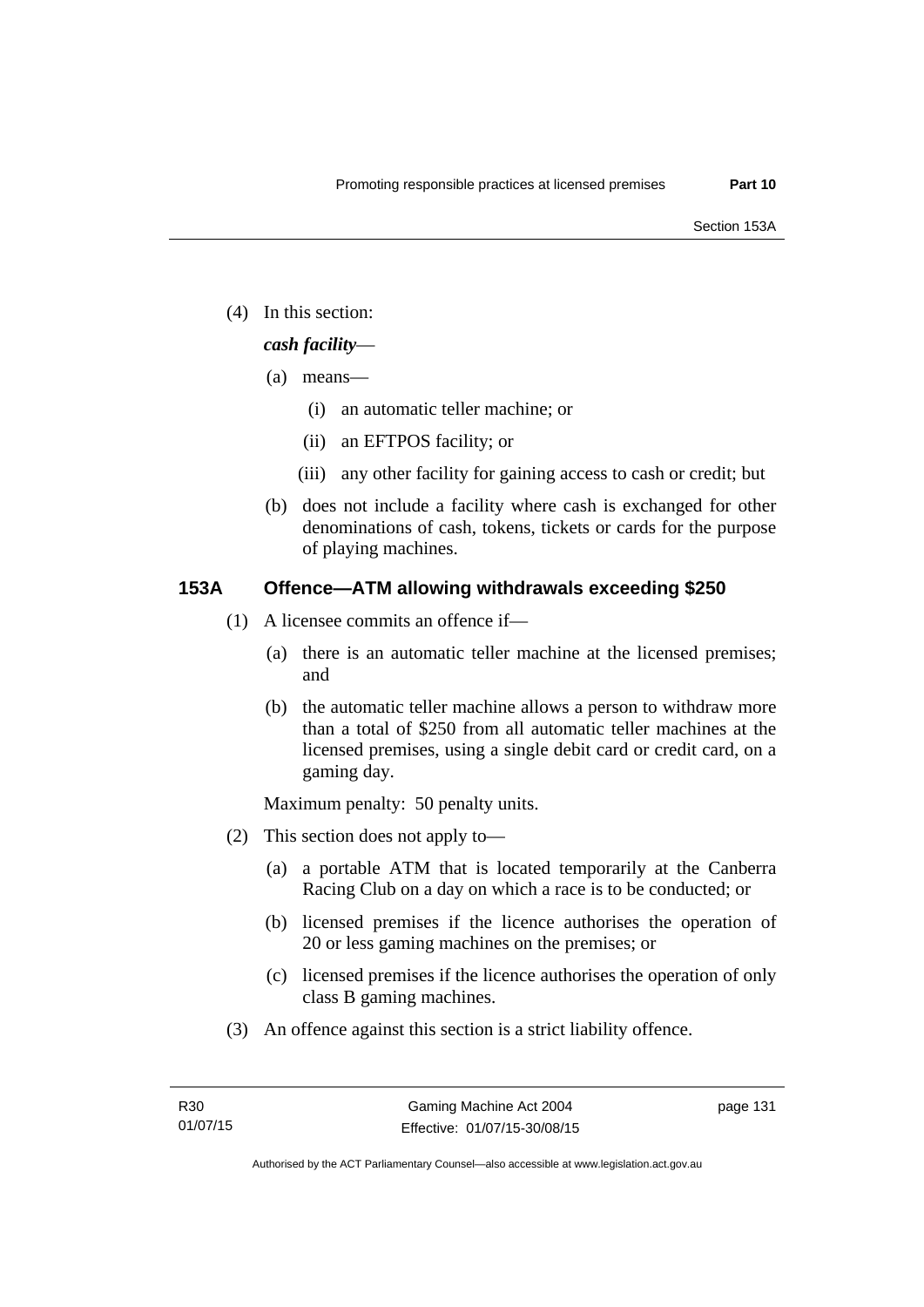Section 154

(4) In this section:

*at the licensed premises* includes in or on an exterior wall of the licensed premises.

*gaming day* means—

- (a) the period from when the licensed premises opens to the public on a day until it next closes; but
- (b) if the licensed premises are open to the public for longer than 24 hours continuously—
	- (i) each 24-hour period for which it is open to the public; and
	- (ii) if the last period before it closes is less than 24 hours that period.

#### **154 Lending or extending credit**

- (1) A person commits an offence if—
	- (a) the person is a licensee or licensee's employee; and
	- (b) the person—
		- (i) lends or offers to lend money to a person who is in, or appears to be about to enter, the licensed premises or part of them; or
		- (ii) extends or offers to extend credit to a person to allow the person to play a gaming machine on the licensed premises.

Maximum penalty: 50 penalty units, imprisonment for 6 months or both.

(2) In this section:

*credit* includes accepting postdated cheques, blank cheques and credit and debit cards.

R30 01/07/15

Authorised by the ACT Parliamentary Counsel—also accessible at www.legislation.act.gov.au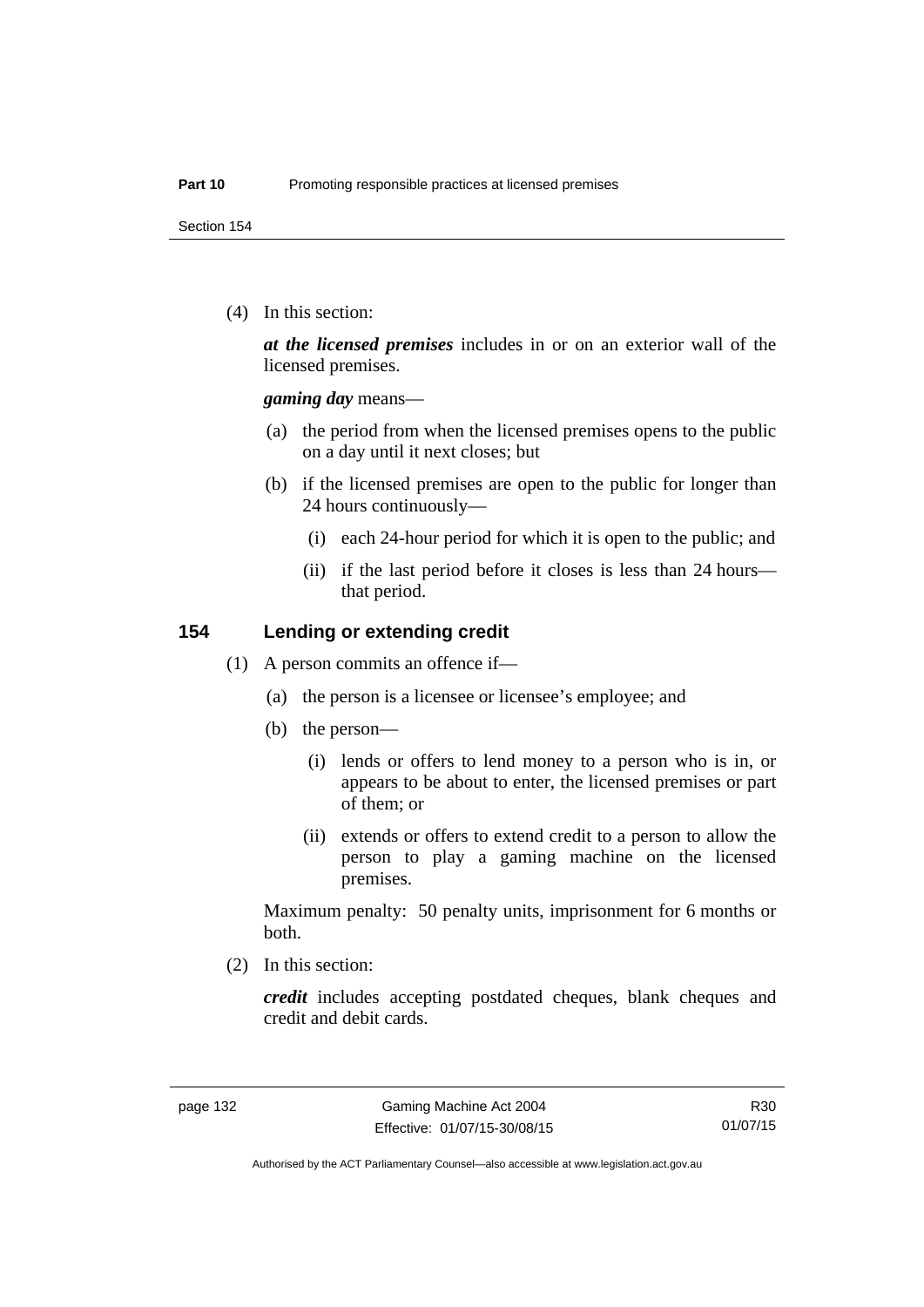## **155 Children must not enter gaming area**

 (1) A licensee commits an offence if the licensee allows a child to enter or remain in a gaming area.

Maximum penalty: 50 penalty units.

 (2) An employee of a licensee commits an offence if the employee allows a child to enter or remain in a gaming area.

Maximum penalty: 50 penalty units.

(3) An offence against this section is a strict liability offence.

## **156 Children must not play gaming machines**

(1) A licensee commits an offence if the licensee allows a child to play a gaming machine.

Maximum penalty: 50 penalty units.

(2) An offence against this section is a strict liability offence.

## **157 Using false identification**

- (1) A person commits an offence if the person uses someone else's identification or a form of identification that is forged—
	- (a) to obtain entry to or remain in a gaming area on licensed premises; or
	- (b) to play a gaming machine.

Maximum penalty: 10 penalty units.

(2) An offence against this section is a strict liability offence.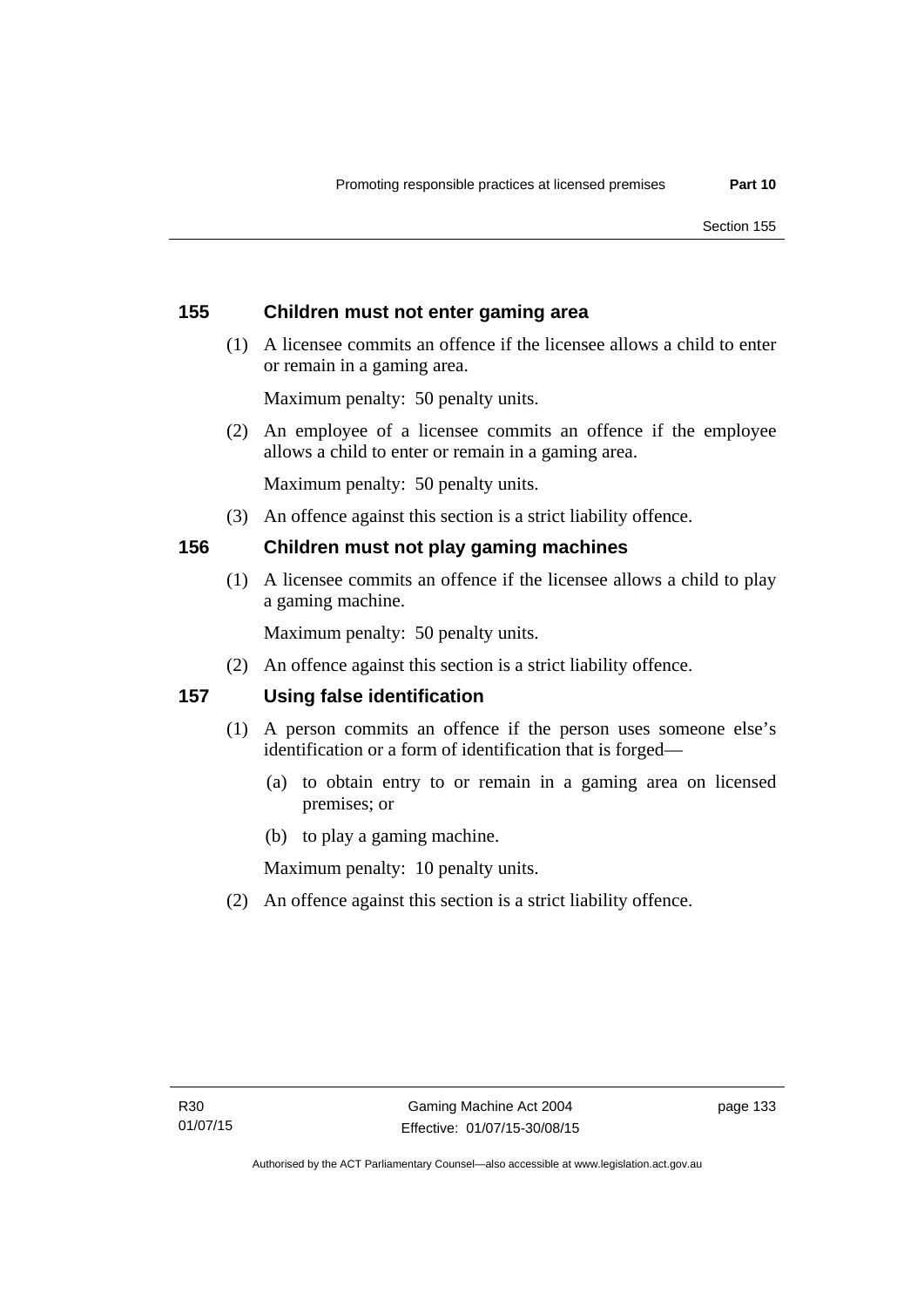**Part 11** Finance<br>**Division 11.1** General **Division 11.1** Section 158

# **Part 11 Finance**

## **Division 11.1 General**

## **158 Audit of financial statements etc**

- (1) A licensee must, as soon as practicable (but not later than 6 months) after the end of each financial year—
	- (a) if the licensee's gross revenue for the year is at least \$200 000—
		- (i) ensure that the licensee's financial statements for the year are audited by a qualified accountant; and
		- (ii) ensure that the audited financial statements identify the licensee's gross revenue during the year; and
	- (b) if the licensee's gross revenue for the year is less than \$200 000—
		- (i) prepare an income and expenditure statement for the year that identifies the licensee's gross revenue during the year; and
		- (ii) certify that the statement is true; and
	- (c) give the commission a copy of the audited financial statements or certified income and expenditure statement.
	- *Note Gross revenue*—see the dictionary.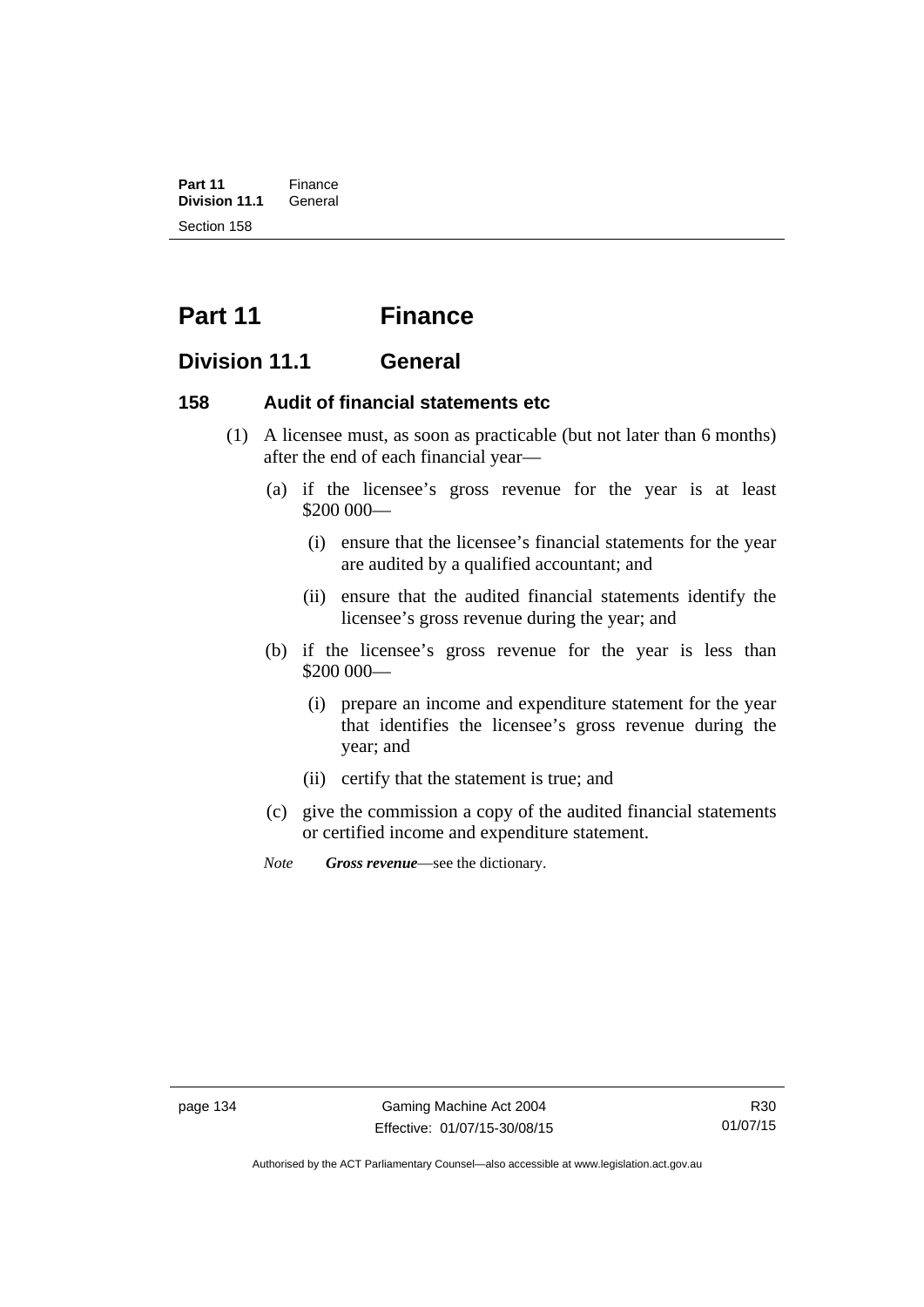| Finance | Part 11       |
|---------|---------------|
| General | Division 11.1 |
|         | Section 159   |

- (2) The audited financial statements or certified income and expenditure statement must be accompanied by—
	- (a) if the licensee is a club—a report stating the number of club members at the end of the relevant financial year and, if different classes of members exist, the number of members in each class; and

#### **Examples—classes of member**

life member, social member, voting member

- *Note* An example is part of the Act, is not exhaustive and may extend, but does not limit, the meaning of the provision in which it appears (see [Legislation Act,](http://www.legislation.act.gov.au/a/2001-14) s 126 and s 132).
- (b) any other details the commission requires in writing.
- (3) In this section:

## *qualified accountant* means—

- (a) a member of the Institute of Chartered Accountants in Australia, the Institute of Public Accountants or the Australian Society of Certified Practising Accountants; or
- (b) a person registered as a registered company auditor under the [Corporations Act.](http://www.comlaw.gov.au/Series/C2004A00818)

## **159 Gaming machine tax**

- (1) Gaming machine tax is payable on the gross revenue in relation to the operation of gaming machines each month, whether or not the operation is lawful.
- (2) The rate at which gaming machine tax is payable in relation to a month is the prescribed percentage for the month.
- (3) In this section:

*prescribed percentage*, for a month, means—

(a) in relation to a licensee that is a club—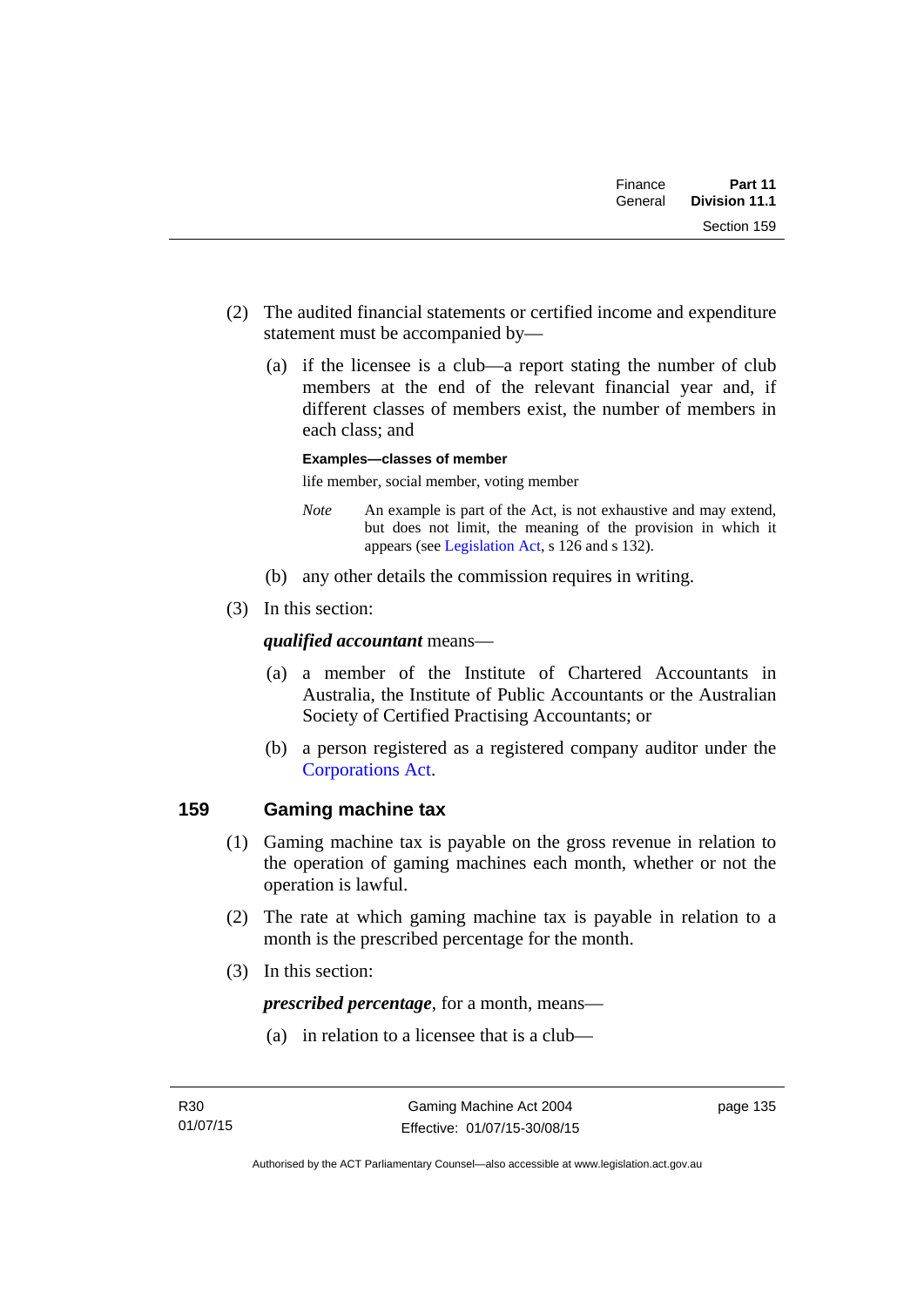- (i) for the part of the gross revenue of the club for the month that is \$25 000 or less—nil; and
- (ii) for the part of the gross revenue of the club for the month that is more than \$25,000 but less than \$50,000  $-17\%$ ; and
- (iii) for the part of the gross revenue of the club for the month that is more than \$50,000 but less than  $$625,000-21\%$ ; and
- (iv) for the part of the gross revenue of the club for the month that is \$625 000 or more—23%; or
- (b) in relation to a licensee that is a not a club—25.9%; or
- (c) in any other case—100%.

## **161 Payment of gaming machine tax**

- (1) Gaming machine tax in relation to the operation of a gaming machine must be paid by—
	- (a) in relation to a machine operated lawfully—the licensee; or
	- (b) in relation to a machine operated unlawfully—
		- (i) the person receiving the gross revenue; or
		- (ii) the occupier of the premises where the machine is operated.
- (2) If subsection (1) (b) applies, the person receiving the gross revenue from the operation of the relevant gaming machine and the occupier of the premises where the machine is operated are jointly and severally liable to pay tax under subsection (1).
- (3) Gaming machine tax in relation to the operation of a gaming machine during a month is payable on the 7th day after the end of the month.

R30 01/07/15

Authorised by the ACT Parliamentary Counsel—also accessible at www.legislation.act.gov.au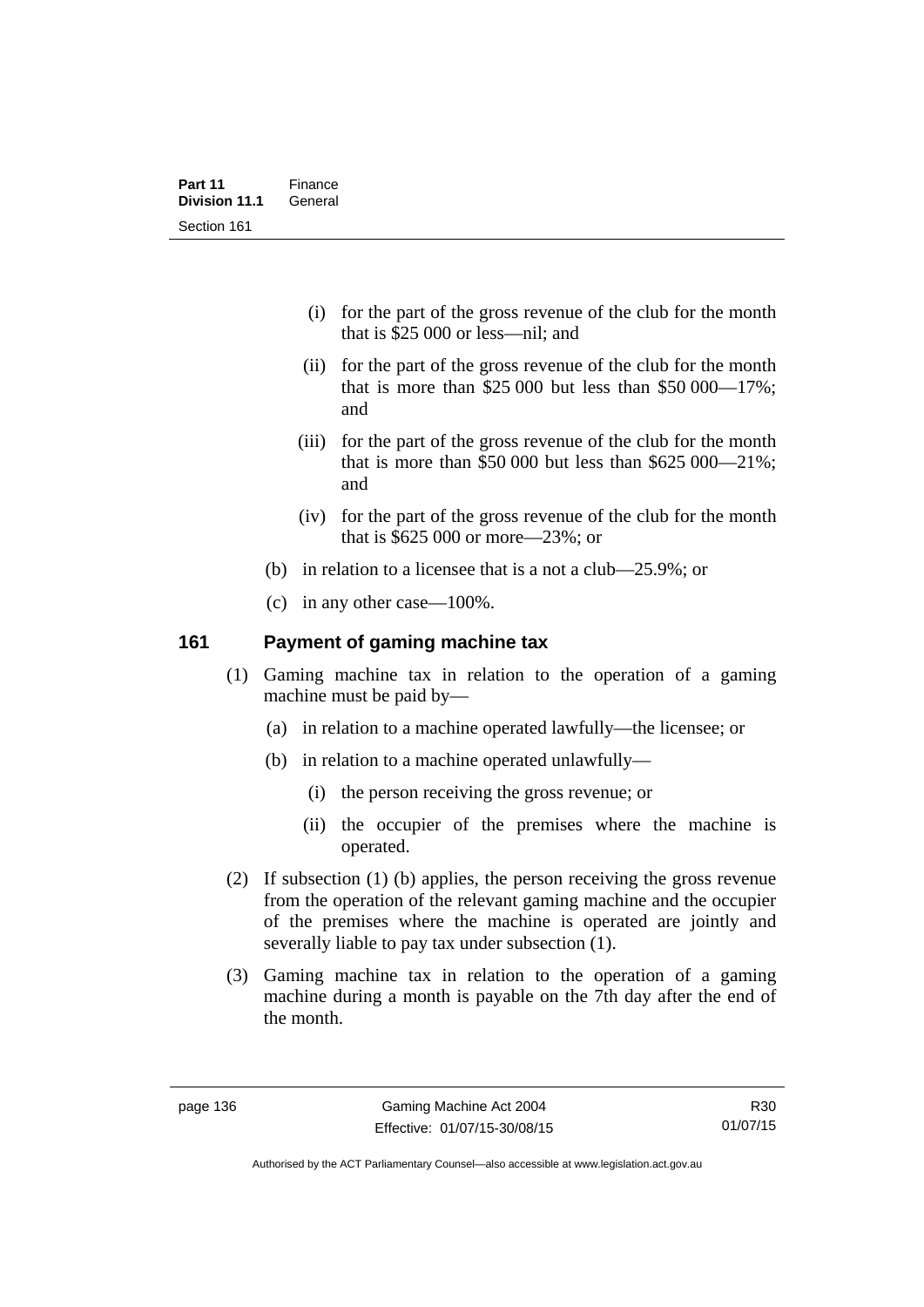#### **162 Gaming machine tax returns**

- (1) Within 1 week after the end of a month, a licensee must give the commission a return relating to the gross revenue in relation to the operation of gaming machines during that month under the licence.
- (2) A return must be in writing.
	- *Note* If a form is approved under the [Control Act,](http://www.legislation.act.gov.au/a/1999-46) s 53D for a return, the form must be used.

## **163 Payment of gaming machine tax following transfer**

- (1) If a licence is transferred, the person (the *transferor*) from whom the licence is transferred must pay the commission the prescribed amount within 1 week after the date of transfer.
- (2) In this section:

*licensed period* means the period beginning on the 1st day of the month when the transfer happens and ending on the date of transfer.

*prescribed amount* means the amount of gaming machine tax that would be payable in relation to the licensed period if the transferor did not transfer the licence.

## **Division 11.2 Problem gambling assistance fund**

## **163A Required payment to problem gambling assistance fund**

- (1) A licensee is liable to pay the required percentage of the licensee's gross revenue for each month to the problem gambling assistance fund.
- (2) The *required percentage* is—
	- (a) 0.6%; or
	- (b) if the Minister determines a different percentage under subsection (3)—that percentage.
- (3) The Minister may determine a percentage for subsection (2) (b).

page 137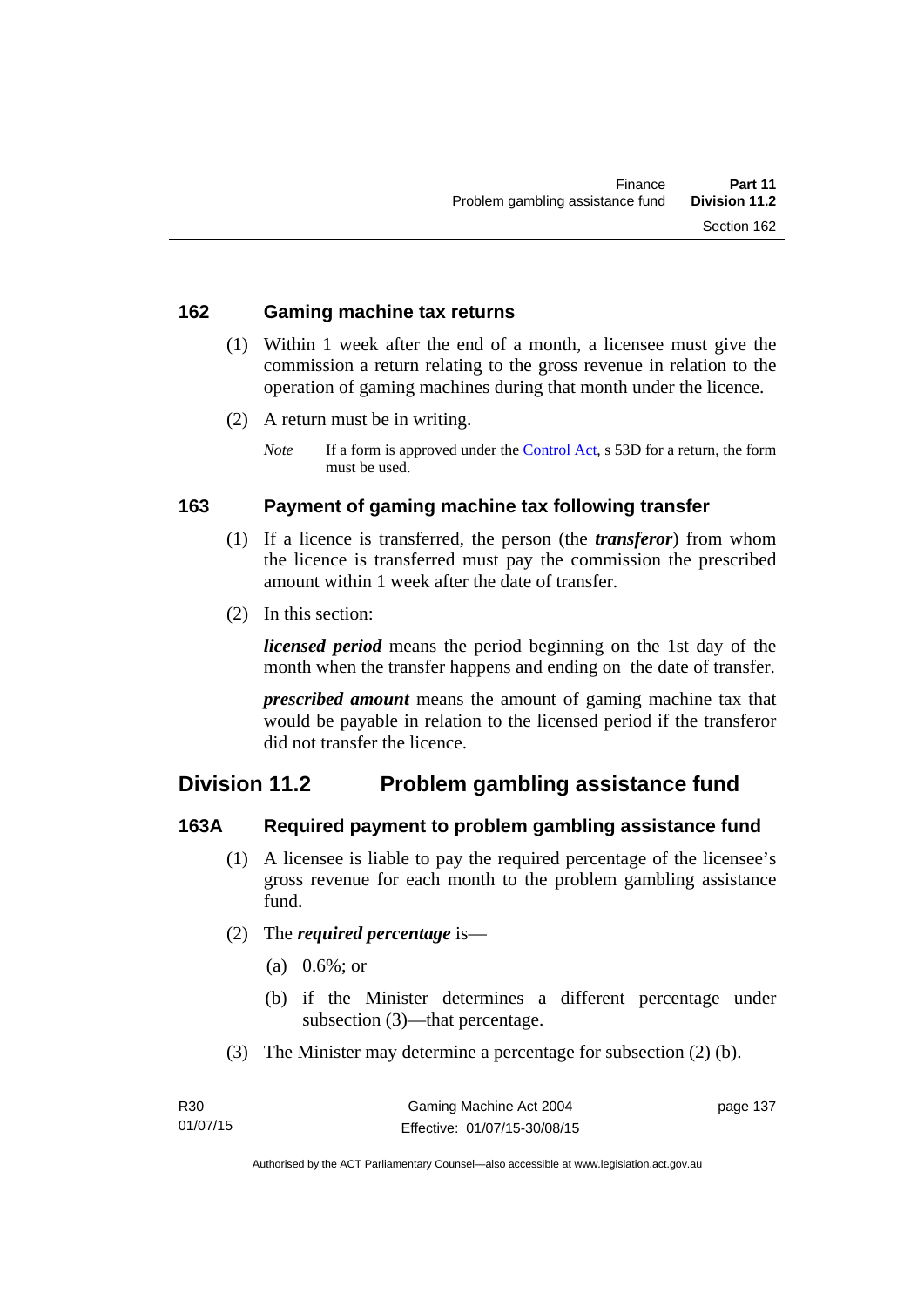- (4) A determination is a disallowable instrument.
	- *Note* A disallowable instrument must be notified, and presented to the Legislative Assembly, under the [Legislation Act.](http://www.legislation.act.gov.au/a/2001-14)
- (5) The amount required to be paid for a month is payable on the 7th day after the end of the month.
	- *Note* A licensee must give the commission a monthly return relating to the licensee's gross revenue (see s 162).
- (6) Subsection (5) is subject to section 163AA.

## **163AA Problem gambling assistance fund—annual payment option**

- (1) Before 1 May each year, the commission must assess each licensee's liability to pay the required percentage under section 163A (the *licensee's liability*) for the period beginning on 1 July in the previous year and ending on 31 March in the year the assessment is made (the *assessment period*).
- (2) If the commission assesses that a licensee's liability is an average of less than \$300 for each month of the assessment period, the commission may give the licensee written notice that the licensee is eligible to pay the licensee's liability in the following financial year (the *next financial year*) as an annual payment payable at the end of the next financial year.
- (3) A licensee (a *participating licensee*) may elect, as an alternative to making monthly payments under section 163A (5), to make an annual payment to the problem gambling assistance fund for the next financial year.
- (4) The election must be made by giving the commission written notice before the commencement of the next financial year.
- (5) If a participating licensee makes an election under subsection (3) for a financial year, the licensee may not make a payment under section 163A (5) for any month during that financial year.

Authorised by the ACT Parliamentary Counsel—also accessible at www.legislation.act.gov.au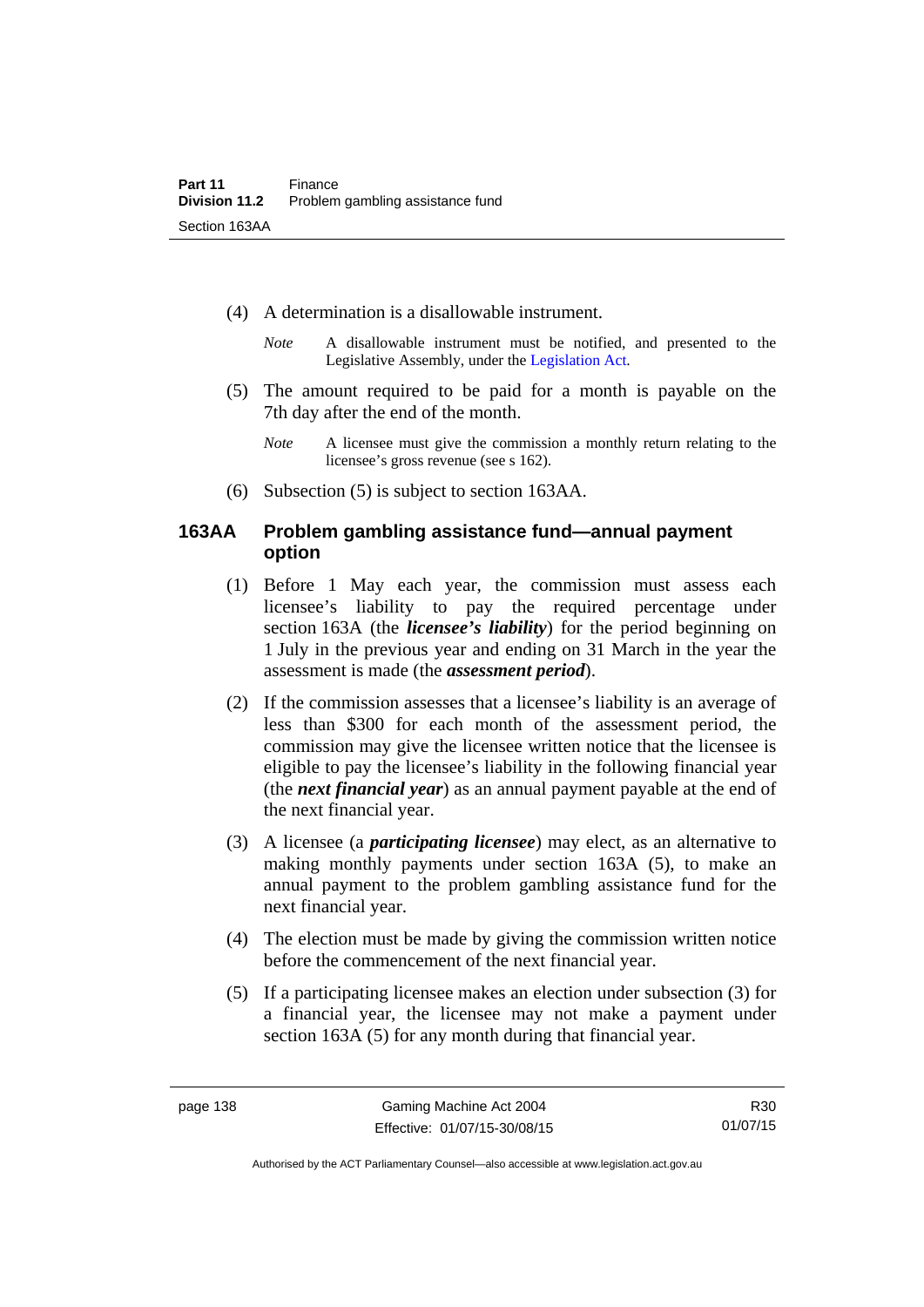- (6) At the end of each financial year, the commission must give each participating licensee written notice of a reconciliation of the licensee's liability for the financial year.
- (7) The participating licensee must pay the licensee's liability for the financial year within 7 days after receiving notice of the reconciliation.

## **163B Problem gambling assistance fund**

- (1) The commission must open and maintain a banking account (the *problem gambling assistance fund*).
- (2) A payment out of the fund may be made only for a purpose the commission is satisfied will assist in—
	- (a) alleviating problem gambling; or
	- (b) alleviating the disadvantages that arise from problem gambling; or
	- (c) providing or ascertaining information about problem gambling.

#### **Examples**

- 1 counselling for problem gamblers
- 2 education and awareness about harms caused by excessive gambling
- 3 assisting problem gamblers to exclude themselves from gambling venues
- 4 self-help information about problem gambling
- 5 research about problem gambling
- *Note* An example is part of the Act, is not exhaustive and may extend, but does not limit, the meaning of the provision in which it appears (see [Legislation Act,](http://www.legislation.act.gov.au/a/2001-14) s 126 and s 132).
- (3) In this section:

*banking account* means an account with an authorised deposit-taking institution that is, or is substantially the same as, a bank account.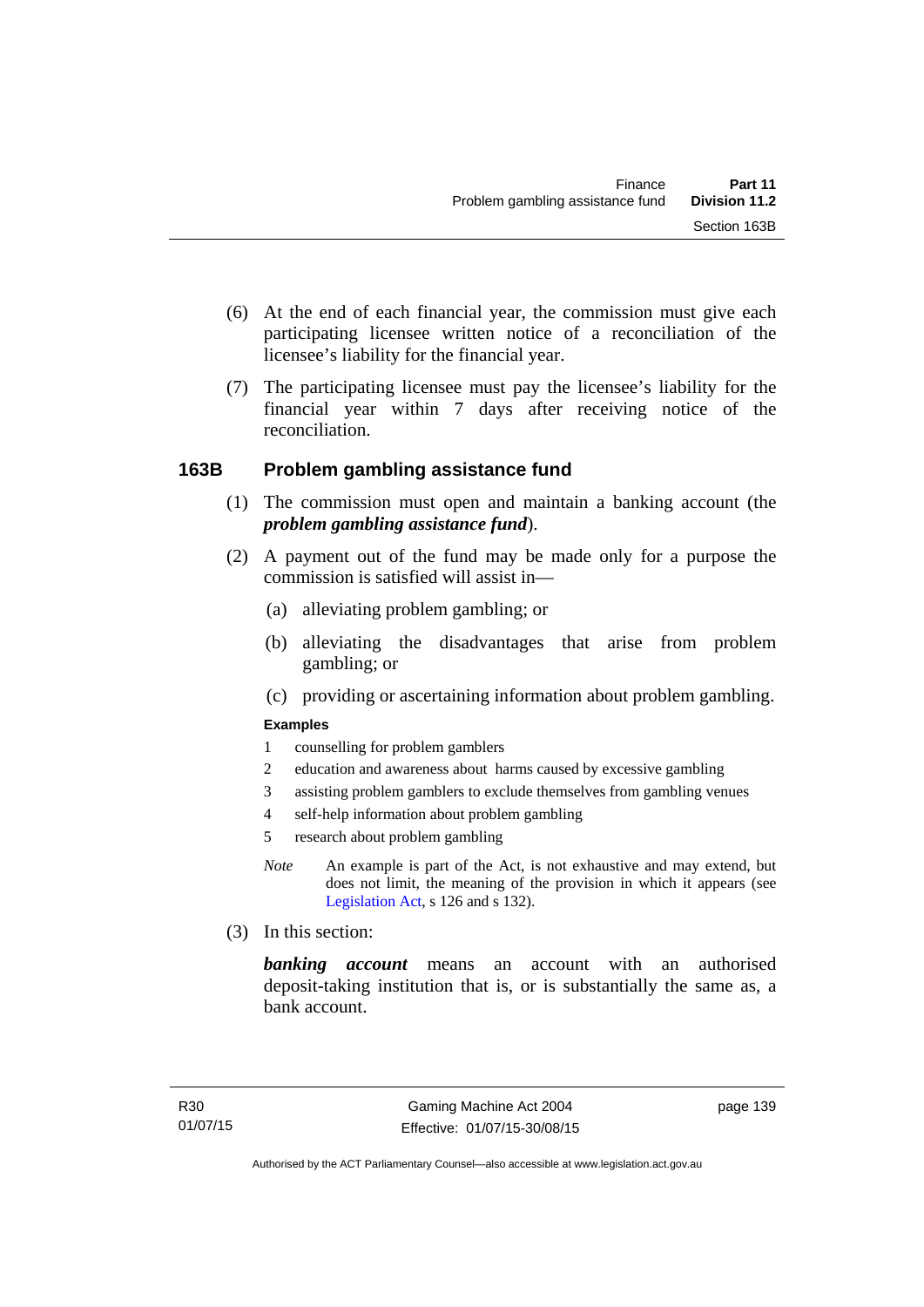#### **Part 12 Community contributions**

Section 164

# **Part 12 Community contributions**

#### **164 Approval of community contributions**

- (1) The commission may approve contributions made by a licensee to a stated entity for a stated purpose as community contributions if satisfied the contributions will have the effect of—
	- (a) contributing to or supporting the development of the community; or
	- (b) raising the standard of living of the community or part of the community.

#### **Examples of areas of contributions**

- 1 charitable and social welfare
- 2 sport and recreation
- 3 non-profit activities
- 4 community infrastructure
- *Note* An example is part of the Act, is not exhaustive and may extend, but does not limit, the meaning of the provision in which it appears (see [Legislation Act,](http://www.legislation.act.gov.au/a/2001-14) s 126 and s 132).
- (2) A regulation may make provision in relation to contributions, including—
	- (a) guidelines for approving contributions as community contributions; and
	- (b) how contributions may be claimed.

#### **Example**

A capital payment may be claimed proportionately over a number of years.

(3) In this section:

*associated entity*—see the *[Electoral Act 1992](http://www.legislation.act.gov.au/a/1992-71)*, section 198.

*community* includes a community outside the ACT.

Authorised by the ACT Parliamentary Counsel—also accessible at www.legislation.act.gov.au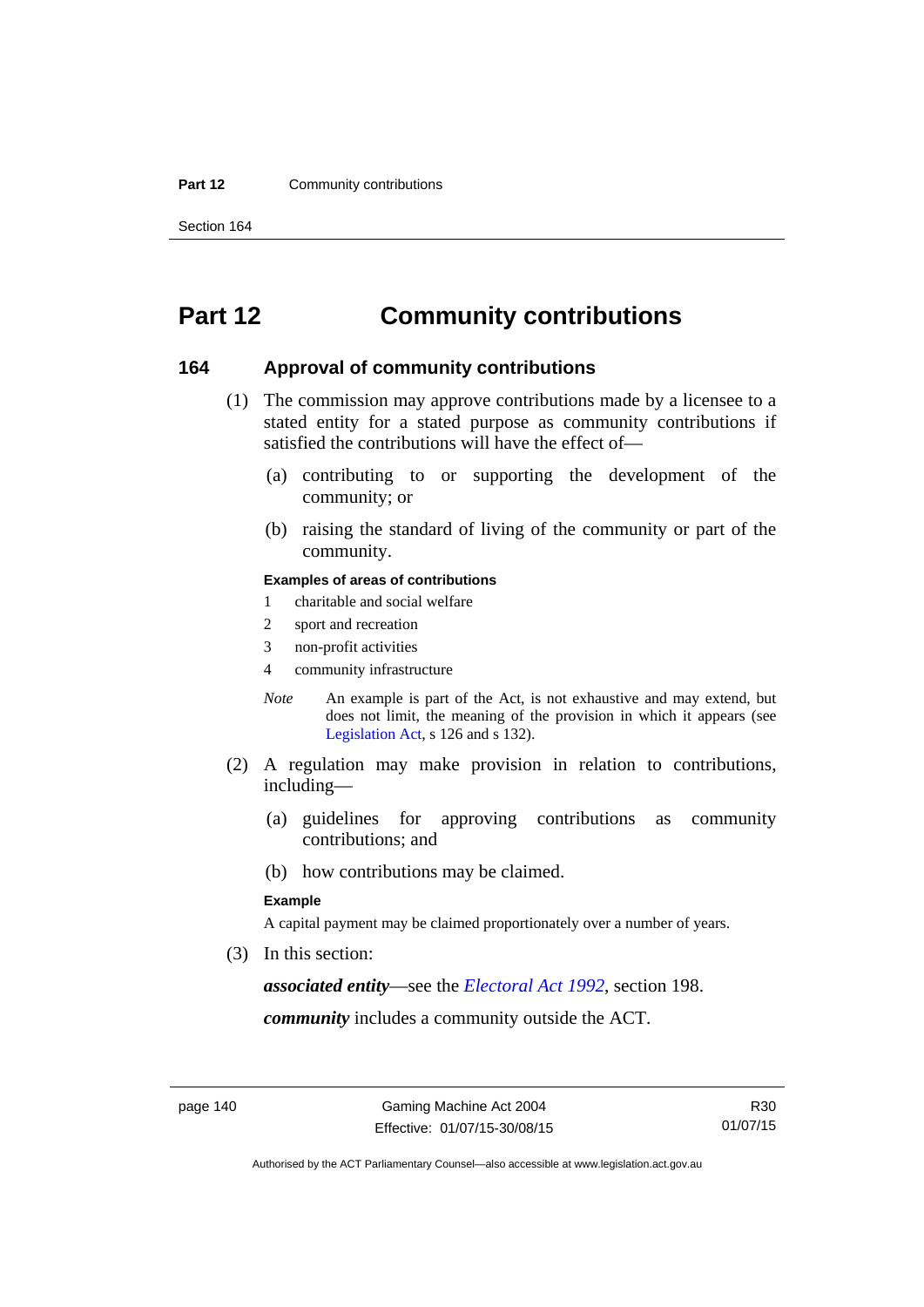*contribution*, by a licensee—

- (a) includes the value of a contribution made in kind by the licensee; but
- (b) does not include the following:
	- (i) expenditure on commercial activities, or, if the licensee is a club, on the social or entertainment activities of the club for its members;
	- (ii) expenditure intended to promote the licensee's activities;
	- (iii) expenditure in relation to gambling (for example, the purchase of gaming machines);
	- (iv) capital payments for assets owned, controlled or being acquired by the licensee or an associated organisation that are not available to be used by the public;
	- (v) capital payments or other expenditure on assets owned, controlled or being acquired by the licensee, if the assets are not in the ACT;
	- (vi) notional provisions (for example, long service and annual leave), other than depreciation;
	- (vii) depreciation in relation to a capital payment mentioned in paragraph (iv) or (v);
	- (viii) depreciation in relation to a capital payment that is an approved contribution;
		- (ix) a capital payment if depreciation in relation to the payment is an approved contribution;
		- (x) a contribution made out of donations collected by the licensee, or out of the proceeds of any special fundraising activity conducted by the licensee;
		- (xi) a contribution to a business association, registered party, associated entity or trade union;

page 141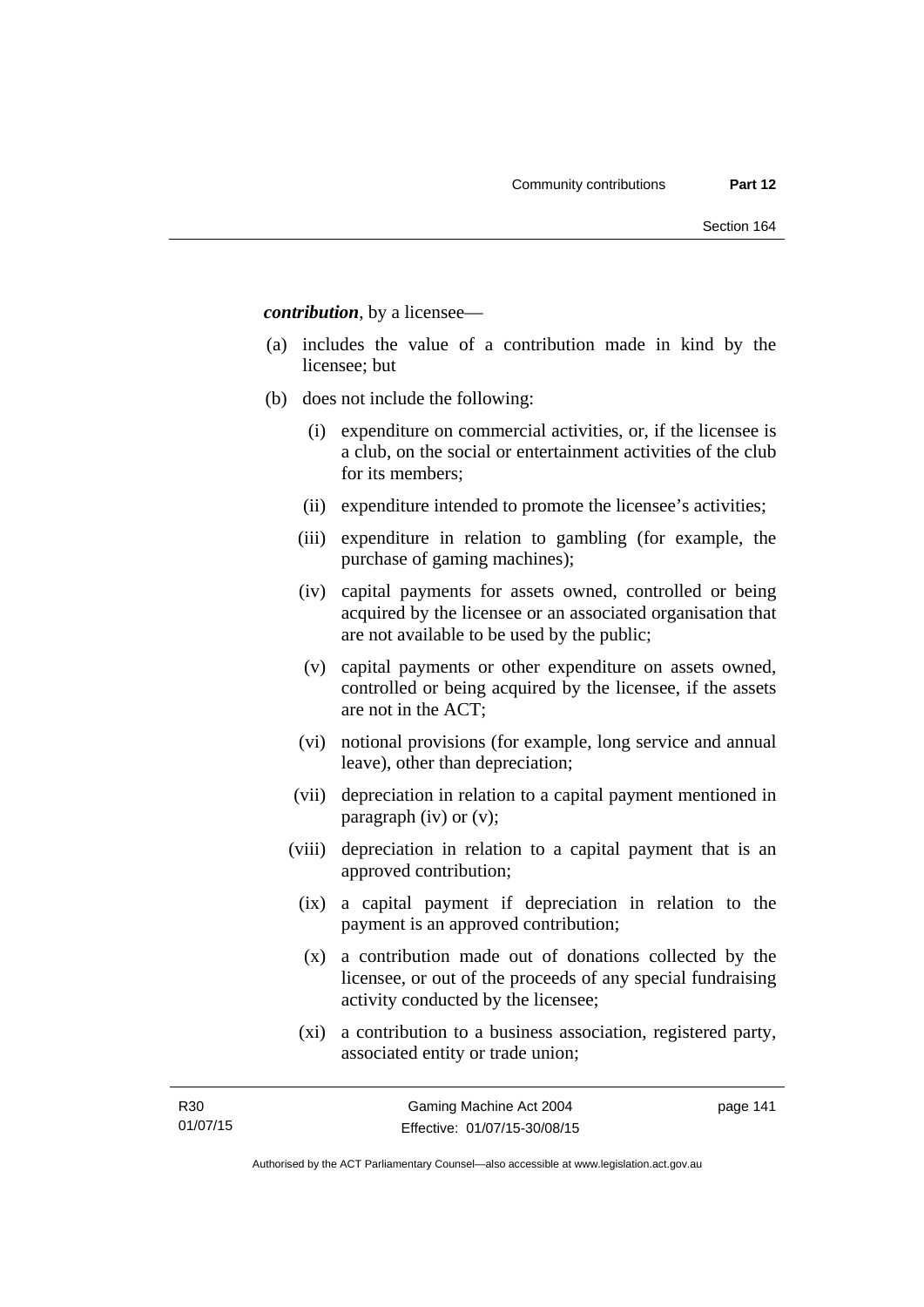#### **Part 12 Community contributions**

Section 165

- (xii) if a contribution is made on a condition—the value to the licensee of that condition being fulfilled;
- (xiii) if an asset is otherwise a contribution—the value of any income earned from the asset (for example, entry or hiring fees);
- (xiv) a contribution made to another licensee under a reciprocal arrangement or agreement;
- (xv) the cost of borrowing funds to acquire an asset;
- (xvi) the payment of a tax, fee or levy, other than a payment required under section 163A (1) (Required payment to problem gambling assistance fund).

## **165 Records of contributions**

- (1) A licensee must record each community contribution made by the licensee, stating—
	- (a) the entity to which, and the purpose for which, each contribution was made; and
	- (b) the amount or value of the contribution and the date when, or period over which, it was made.

Maximum penalty: 20 penalty units.

- (2) To remove any doubt, a record must relate to single licensed premises.
- (3) An offence against this section is a strict liability offence.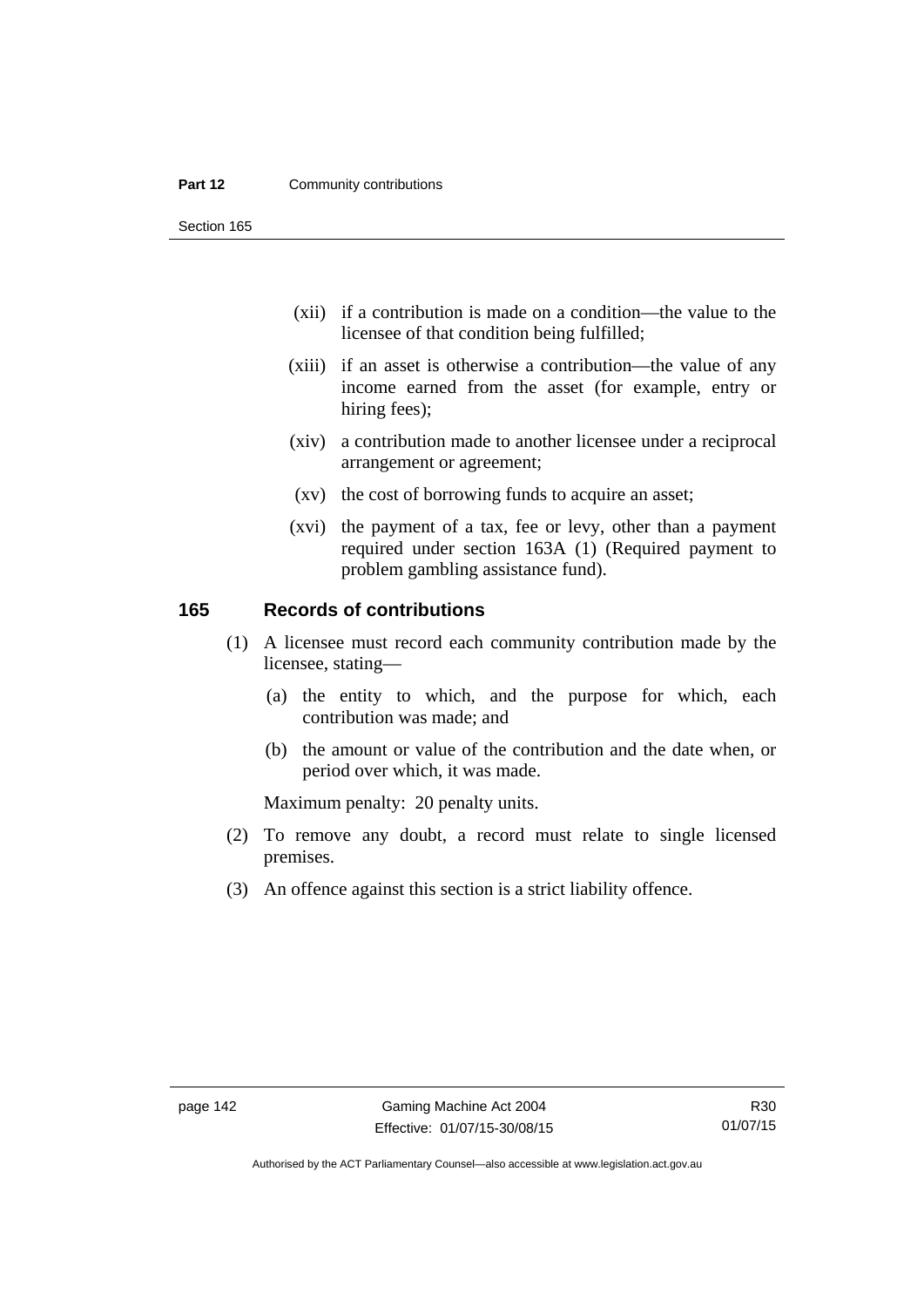#### **166 Report about records and finances**

 (1) Within 1 month after the end of a financial year, a licensee must give the commission a copy of the records kept under section 165 that relate to the financial year, together with a financial report for the financial year.

Maximum penalty: 20 penalty units.

(2) In this section:

*financial report* means a report about the following:

- (a) the gross revenue of the licensee;
- (b) if the licensee is a club—the net revenue of the licensee;
- (c) the total value of community contributions;
- (d) the total value of contributions to registered parties and associated entities.
- *Note* If a form is approved under the [Control Act](http://www.legislation.act.gov.au/a/1999-46), s 53D for a financial report, the form must be used.

## **167 Commission must report to Minister**

Within 4 months after the end of the financial year, the commission must give the Minister a report—

- (a) summarising the extent of compliance by licensees with section 165 and section 166 for the financial year; and
- (b) analysing the extent to which revenue received by licensees was being used to make community contributions during the financial year.

#### **168 Minister must present commission's report**

The Minister must present a report given to the Minister under section 167 to the Legislative Assembly within 6 sitting days after the day the Minister receives the report.

page 143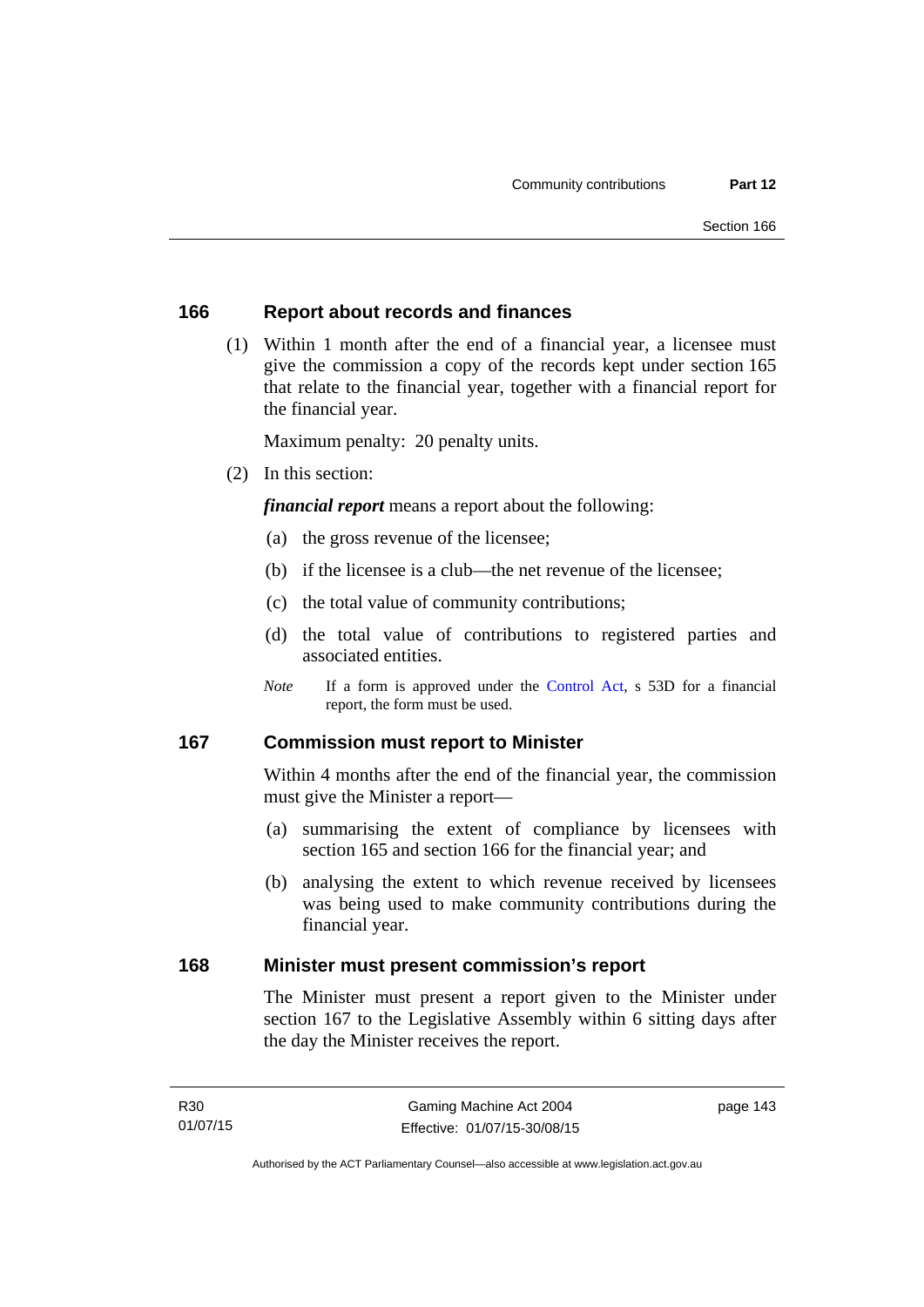#### **Part 12 Community contributions**

Section 169

## **169 Required community contributions**

- (1) For a licensee that is a club, the *required community contribution* for a financial year is the required percentage of the club's net revenue for the financial year.
- (2) In subsection (1):

*required percentage*, for a club, means—

- (a) 8%; or
- (b) if the Minister determines a different percentage under subsection (3) for the club—that percentage.
- (3) The Minister may determine a lower required percentage for a club if satisfied, on application by the club, that—
	- (a) the gross revenue of the club for a financial year is, or is likely to be, less than \$200 000; and
	- (b) if the required percentage for the club were 8%, the application of subsection (1) to the club would so seriously affect the club's viability that it would not be just and equitable in the circumstances for that subsection to apply to the club.
- (4) A determination under subsection (3) is a disallowable instrument.
	- *Note* A disallowable instrument must be notified, and presented to the Legislative Assembly, under the [Legislation Act.](http://www.legislation.act.gov.au/a/2001-14)

## **170 Corporations with several licences**

- (1) This section applies to a club that is a licensee if a corporation owns the club and at least 1 other club that is a licensee.
- (2) In working out the community contributions for the club, common expenditure on behalf of the different clubs must be allocated between the clubs in proportion to the number of gaming machines operated by each club.

R30 01/07/15

Authorised by the ACT Parliamentary Counsel—also accessible at www.legislation.act.gov.au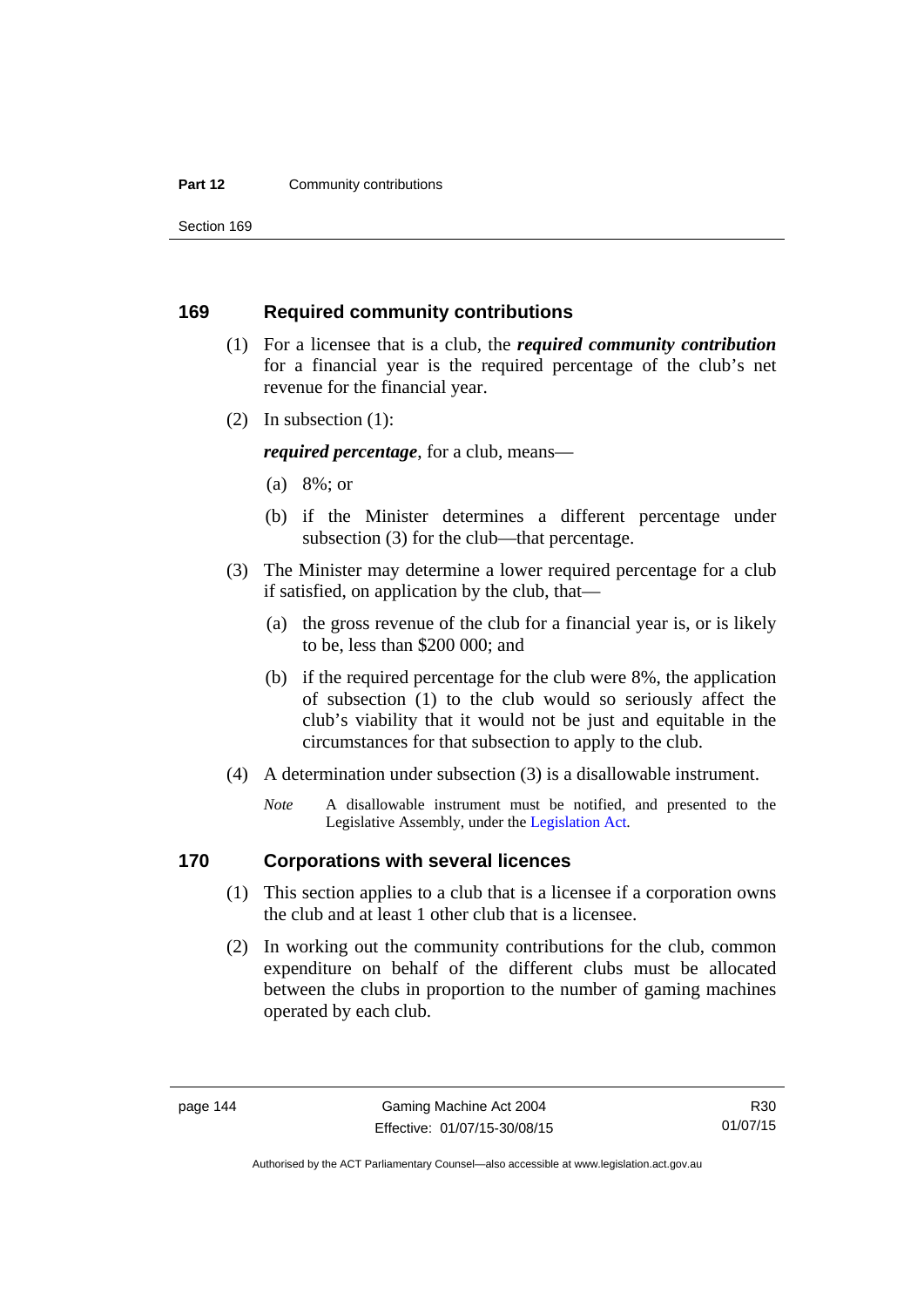## **171 Women's sport community contributions**

- (1) For every \$3 of women's sport community contributions that a licensee contributes to an entity under section 164 (1), the licensee's required community contributions must be worked out as if the licensee had contributed \$4.
- (2) In this section:

*women's sport community contributions* means community contributions that the commission is satisfied will benefit or enhance women's sport conducted in the ACT, or with participants mainly based in the ACT.

## **171A Problem gambling community contributions**

- (1) For every \$3 of problem gambling community contributions that a licensee contributes to an entity under section 164 (1), the licensee's required community contributions must be worked out as if the licensee had contributed \$4.
- (2) This section does not apply to a payment required under section 163A (1) (Required payment to problem gambling assistance fund).
- (3) In this section:

*problem gambling community contributions* means community contributions that the commission is satisfied will assist in—

- (a) alleviating problem gambling; or
- (b) alleviating the disadvantages that arise from problem gambling; or
- (c) providing information about problem gambling.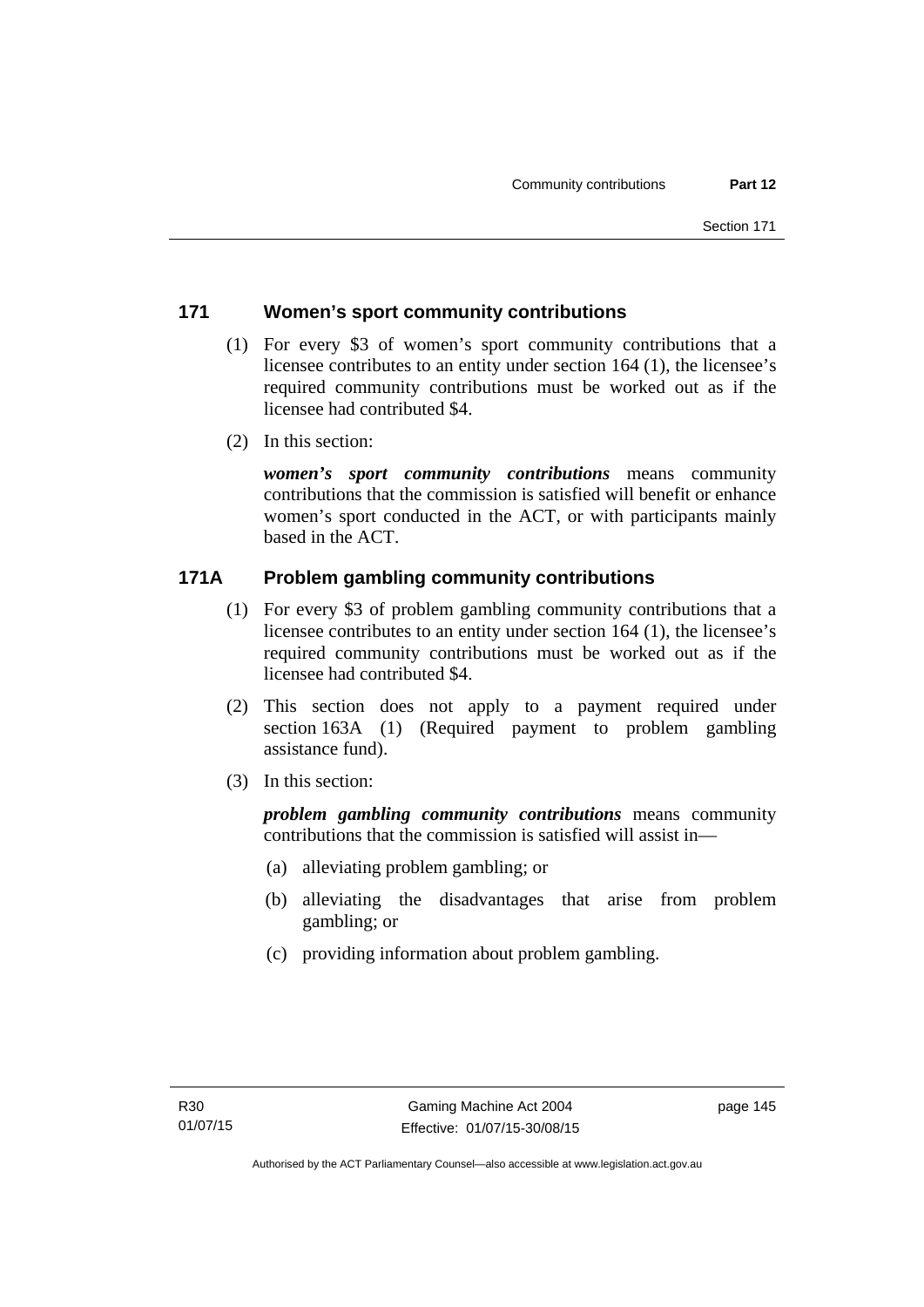#### **Part 12 Community contributions**

Section 172

## **172 Community contribution shortfall tax**

- (1) Tax (the *community contribution shortfall tax*) is imposed on a community contribution shortfall of a licensee that is a club at the rate of 100%.
- (2) The licensee must pay the community contribution shortfall tax.
- (3) Community contribution shortfall tax is payable 30 days after the day the licensee receives an assessment under the [Control Act](http://www.legislation.act.gov.au/a/1999-46), part 6.
- (4) If an amount of community contribution shortfall tax is paid, the commission must transfer the amount to the grants program fund or, if another fund is prescribed by regulation, that fund.
- (5) In this section:

*community contribution shortfall*, for a licensee that is a club in relation to a financial year, means the amount (if any) by which the club's community contributions fall short of its required community contribution.

page 146 Gaming Machine Act 2004 Effective: 01/07/15-30/08/15

Authorised by the ACT Parliamentary Counsel—also accessible at www.legislation.act.gov.au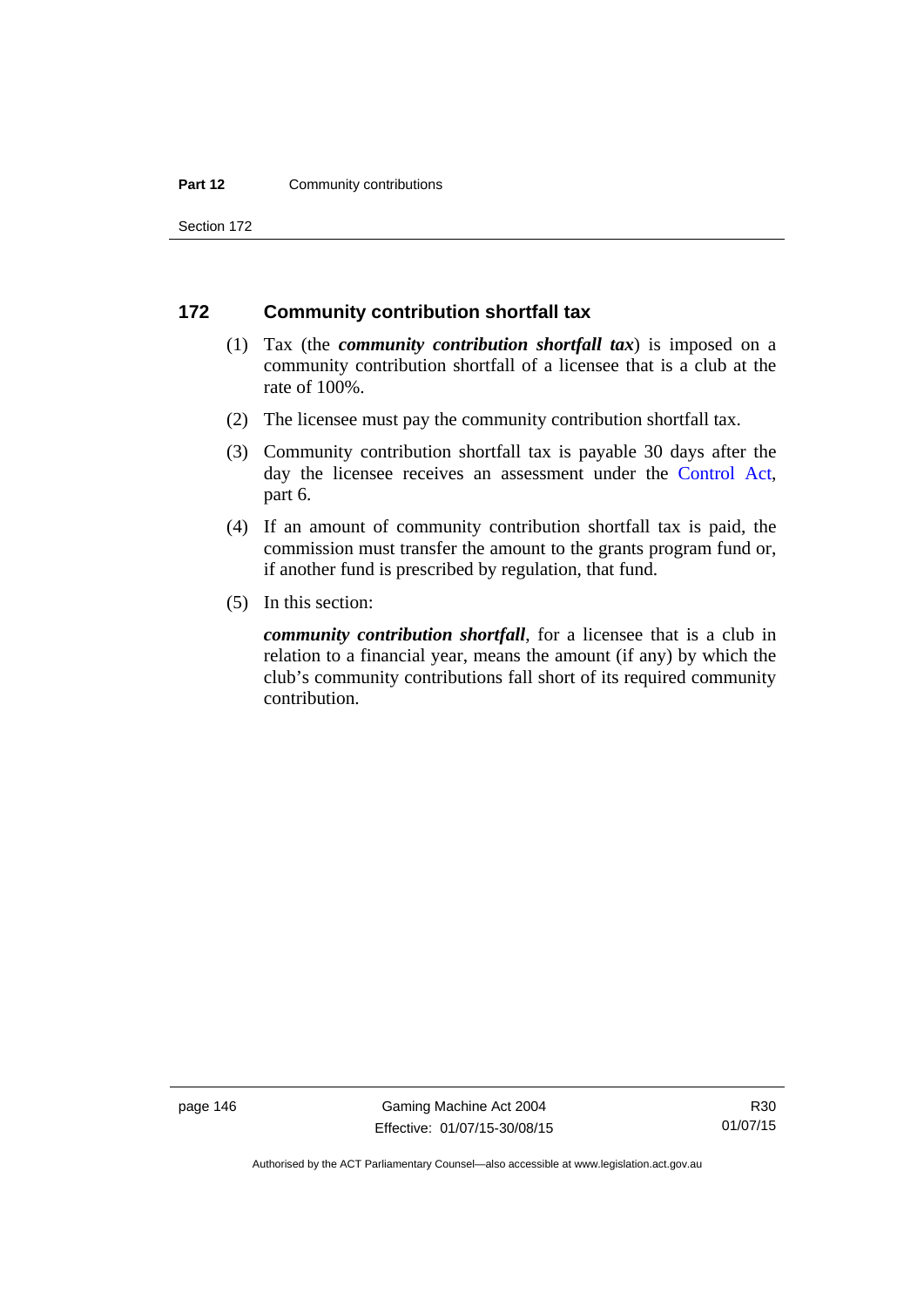# **Part 13 Notification and review of decisions**

## **173 Meaning of** *reviewable decision***—pt 13**

In this part:

*reviewable decision* means a decision mentioned in schedule 1, column 3 under a provision of this Act mentioned in column 2 in relation to the decision.

## **173A Reviewable decision notices**

If the commission makes a reviewable decision, the commission must give a reviewable decision notice to each entity mentioned in schedule 1, column 4 in relation to the decision.

- *Note 1* The commission must also take reasonable steps to give a reviewable decision notice to any other person whose interests are affected by the decision (see *[ACT Civil and Administrative Tribunal Act 2008](http://www.legislation.act.gov.au/a/2008-35)*, s 67A).
- *Note 2* The requirements for reviewable decision notices are prescribed under the *[ACT Civil and Administrative Tribunal Act 2008](http://www.legislation.act.gov.au/a/2008-35)*.

#### **173B Applications for review**

The following may apply to the ACAT for review of a reviewable decision:

- (a) an entity mentioned in schedule 1, column 4 in relation to the decision;
- (b) any other person whose interests are affected by the decision.
- *Note* If a form is approved under the *[ACT Civil and Administrative Tribunal](http://www.legislation.act.gov.au/a/2008-35)  [Act 2008](http://www.legislation.act.gov.au/a/2008-35)* for the application, the form must be used.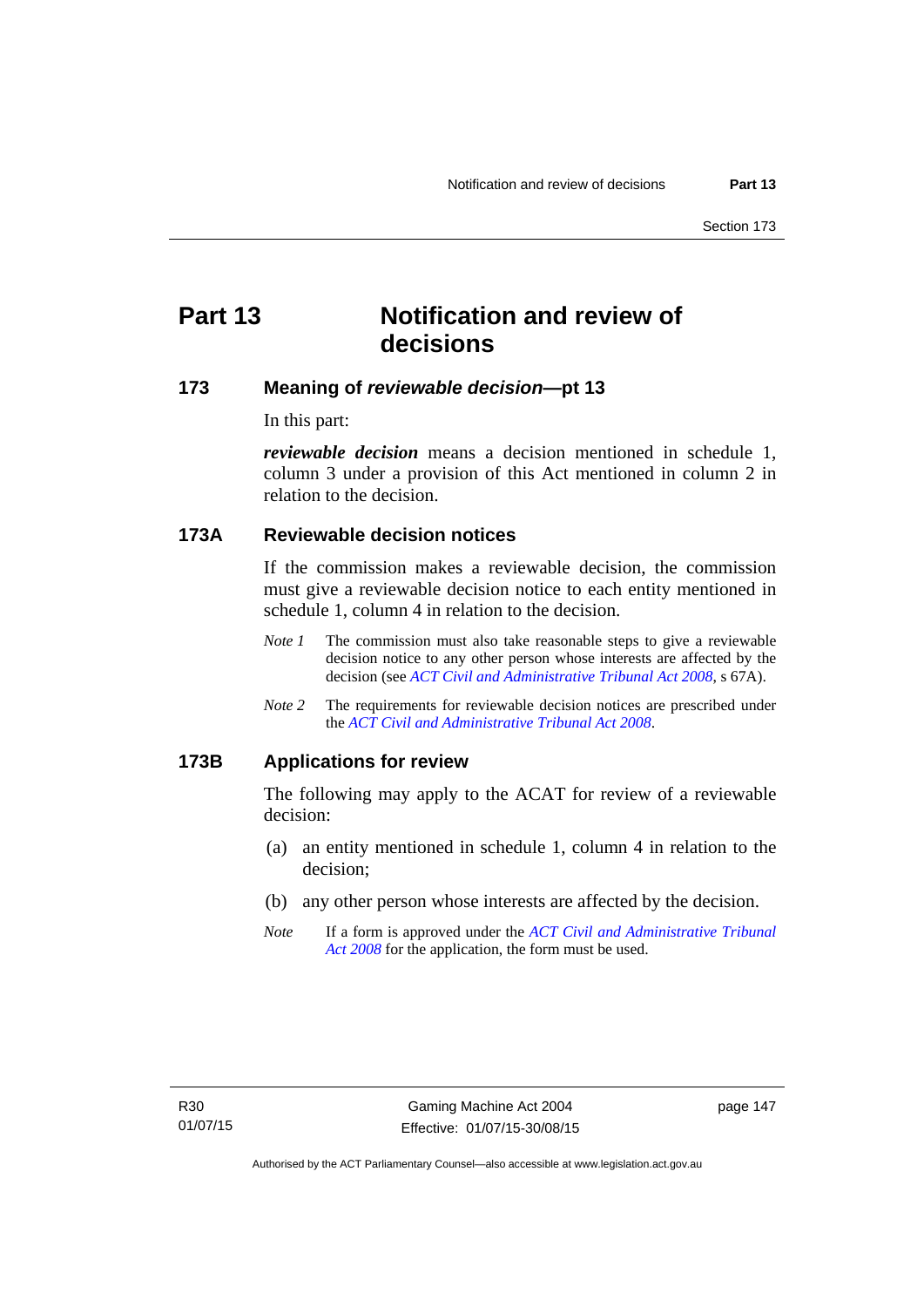#### **Part 14** Miscellaneous

Section 174

# **Part 14 Miscellaneous**

#### **174 Acts and omissions of representatives**

(1) In this section:

*person* means an individual.

*Note* See the [Criminal Code,](http://www.legislation.act.gov.au/a/2002-51) pt 2.5 for provisions about corporate criminal responsibility.

*representative*, of a person, means an employee or agent of the person.

*state of mind*, of a person, includes—

- (a) the person's knowledge, intention, opinion, belief or purpose; and
- (b) the person's reasons for the intention, opinion, belief or purpose.
- (2) This section applies to a prosecution for any offence against this Act.
- (3) If it is relevant to prove a person's state of mind about an act or omission, it is enough to show—
	- (a) the act was done or omission made by a representative of the person within the scope of the representative's actual or apparent authority; and
	- (b) the representative had the state of mind.
- (4) An act done or omitted to be done on behalf of a person by a representative of the person within the scope of the representative's actual or apparent authority is also taken to have been done or omitted to be done by the person.
- (5) However, subsection (4) does not apply if the person establishes that reasonable precautions were taken and appropriate diligence was exercised to avoid the act or omission.

R30 01/07/15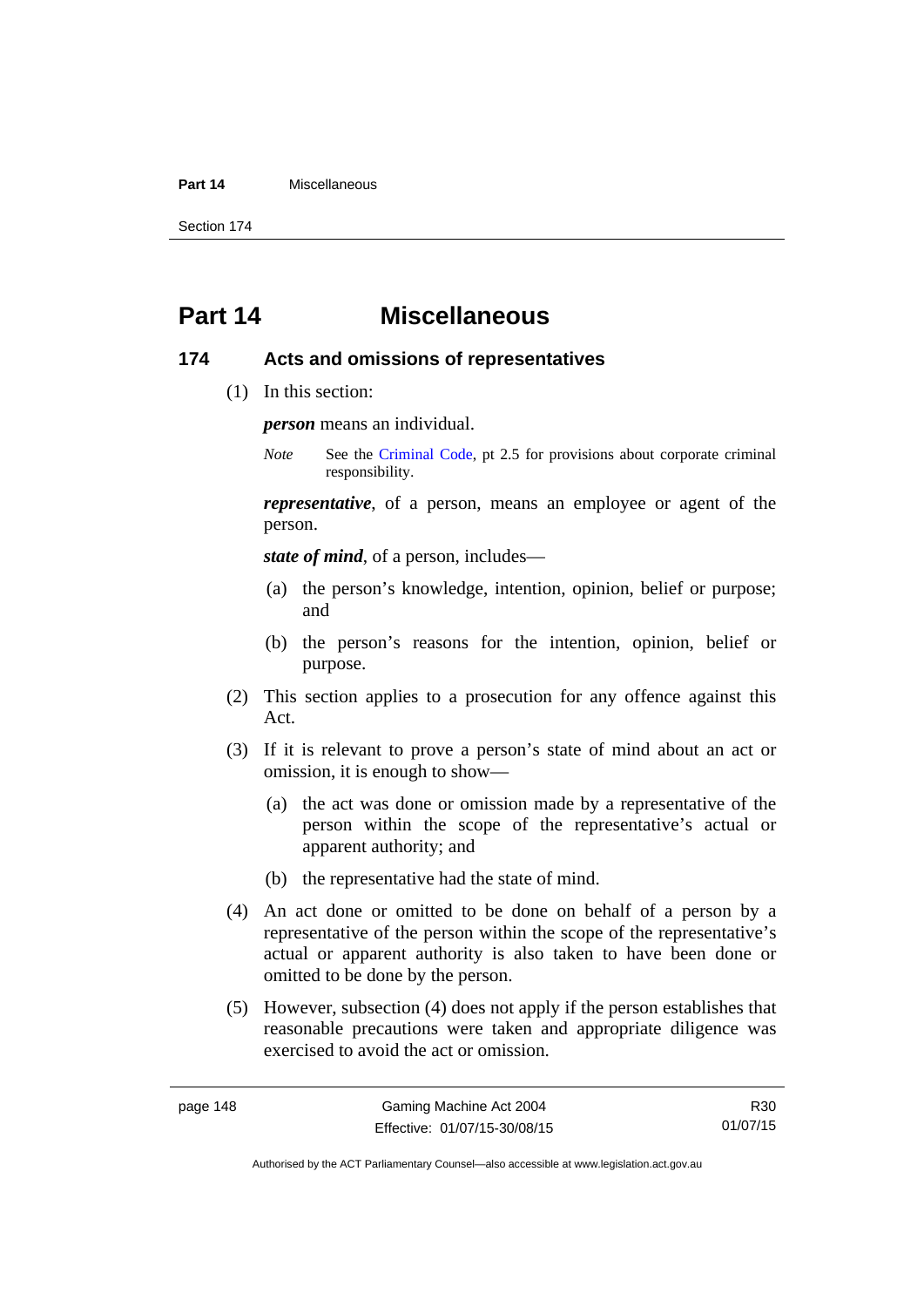(6) A person who is convicted of an offence cannot be punished by imprisonment for the offence if the person would not have been convicted of the offence without subsection (3) or (4).

## **175 Canberra Airport**

- (1) A licence must not be issued in relation to premises at Canberra Airport.
- (2) An approval must not be given under section 100 for the acquisition of a gaming machine to be operated at Canberra Airport.
- (3) In this section:

*Canberra Airport* means block 3, sections 17 and 28, division of Pialligo in the district of Majura, and blocks 587, 594, 595, 614 and 660 in that district.

#### **176 Evidentiary certificates**

In a prosecution for an offence against this Act, a certificate issued by the commission stating that the person named in the certificate was or was not the holder of a licence on the date, or during the period, stated in the certificate is evidence of the matters so stated.

## **177 Determination of fees**

- (1) The Minister may determine fees for this Act.
	- *Note* The [Legislation Act](http://www.legislation.act.gov.au/a/2001-14) contains provisions about the making of determinations and regulations relating to fees (see pt 6.3).
- (2) A determination is a disallowable instrument.
	- *Note* A disallowable instrument must be notified, and presented to the Legislative Assembly, under the [Legislation Act.](http://www.legislation.act.gov.au/a/2001-14)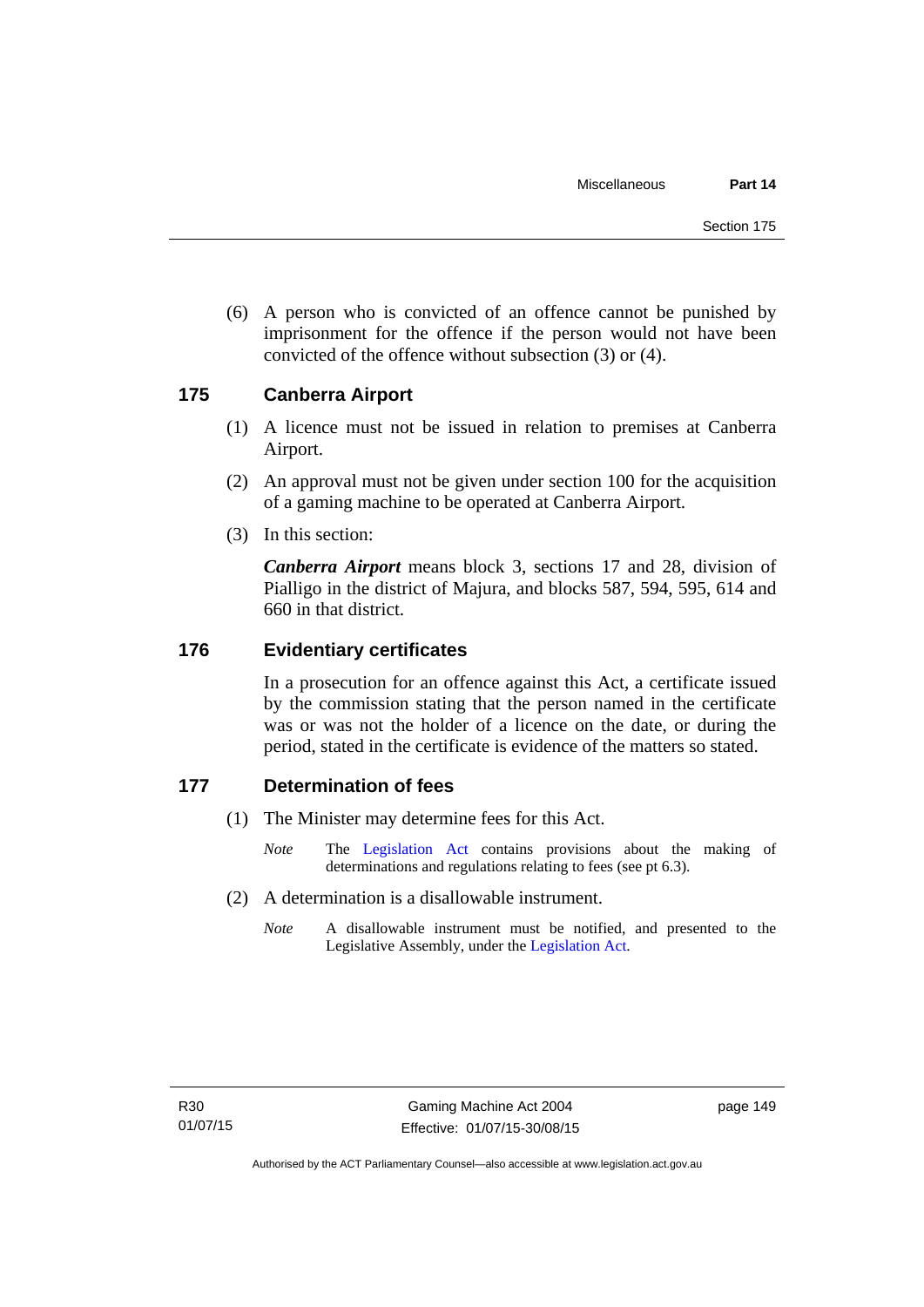#### **Part 14** Miscellaneous

Section 178

## **178 Regulation-making power**

- (1) The Executive may make regulations for this Act.
	- *Note* **Regulations** must be notified, and presented to the Legislative Assembly, under the [Legislation Act](http://www.legislation.act.gov.au/a/2001-14).
- (2) A regulation may make provision in relation to the following:
	- (a) the operation (including the restriction of the operation) of peripheral equipment for gaming machines;
	- (b) the minimum payout for gaming machines.
- (3) A regulation may create offences for contraventions of the regulations and fix maximum penalties of not more than 10 penalty units for the offences.

page 150 Gaming Machine Act 2004 Effective: 01/07/15-30/08/15

R30 01/07/15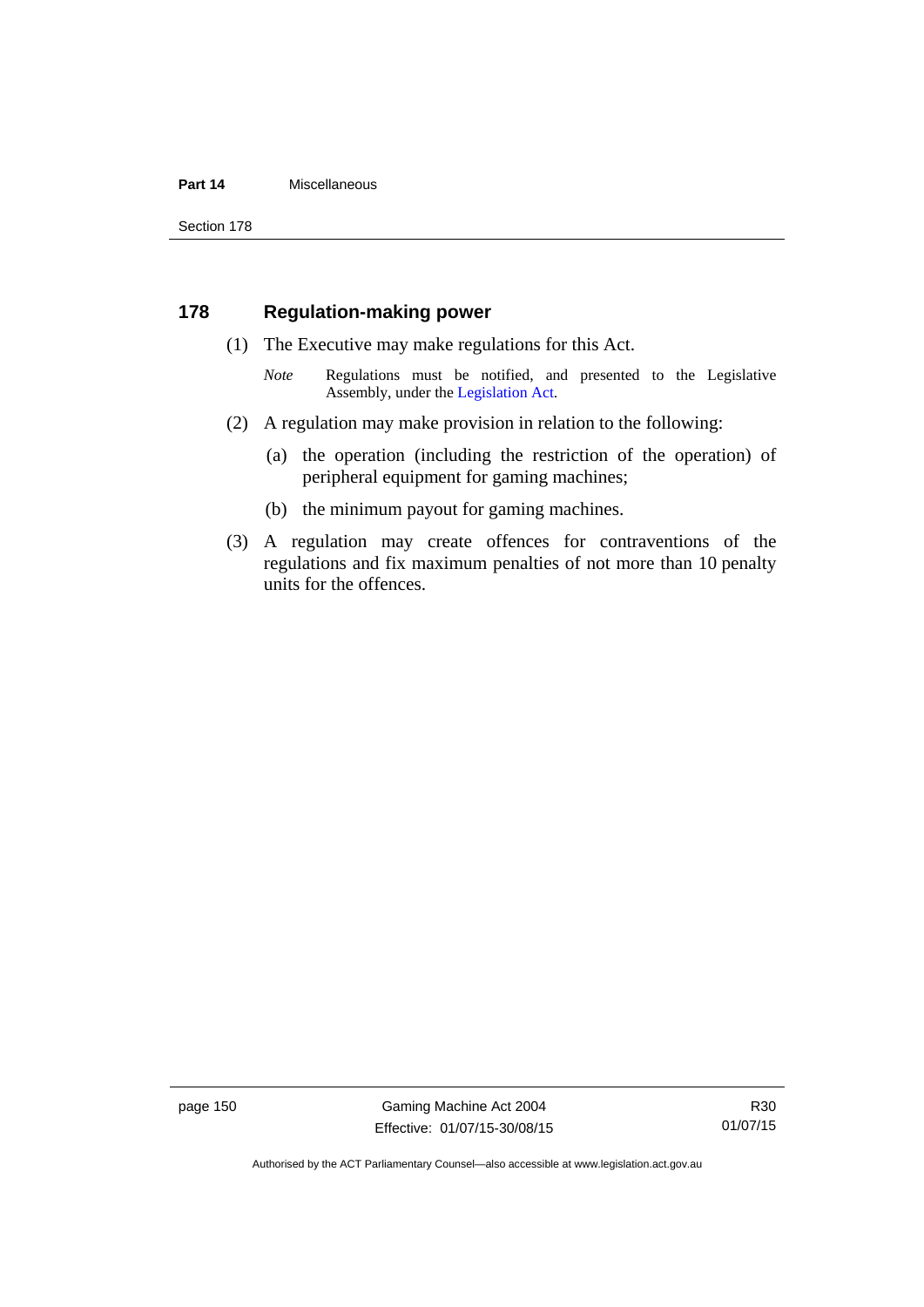# **Schedule 1 Reviewable decisions**

(see pt 13)

| column 1<br>item | column <sub>2</sub><br>section | column 3<br>decision                                                                                     | column 4<br>entity    |
|------------------|--------------------------------|----------------------------------------------------------------------------------------------------------|-----------------------|
| 1                | 12                             | refuse application for<br>licence                                                                        | applicant for licence |
| $\overline{2}$   | 12                             | issue licence of number<br>or kind of gaming<br>machines different from<br>that applied for              | applicant for licence |
| 3                | 25(2)                          | refuse to amend licence<br>to allow change to<br>gaming area                                             | licensee              |
| $\overline{4}$   | 26(2)                          | refuse to amend licence<br>to allow temporary<br>storage of machines                                     | licensee              |
| 5                | 26A(2)                         | refuse to amend licence<br>to allow venue<br>relocation                                                  | licensee              |
| 6                | 26A(3)                         | amend licence to allow<br>relocation to new venue<br>of lesser number of<br>machines than applied<br>for | licensee              |
| 7                | 26B(2)(a)                      | require social impact<br>statement                                                                       | licensee              |
| 8                | 26B(2)(b)                      | require social impact<br>assessment                                                                      | licensee              |

R30 01/07/15 page 151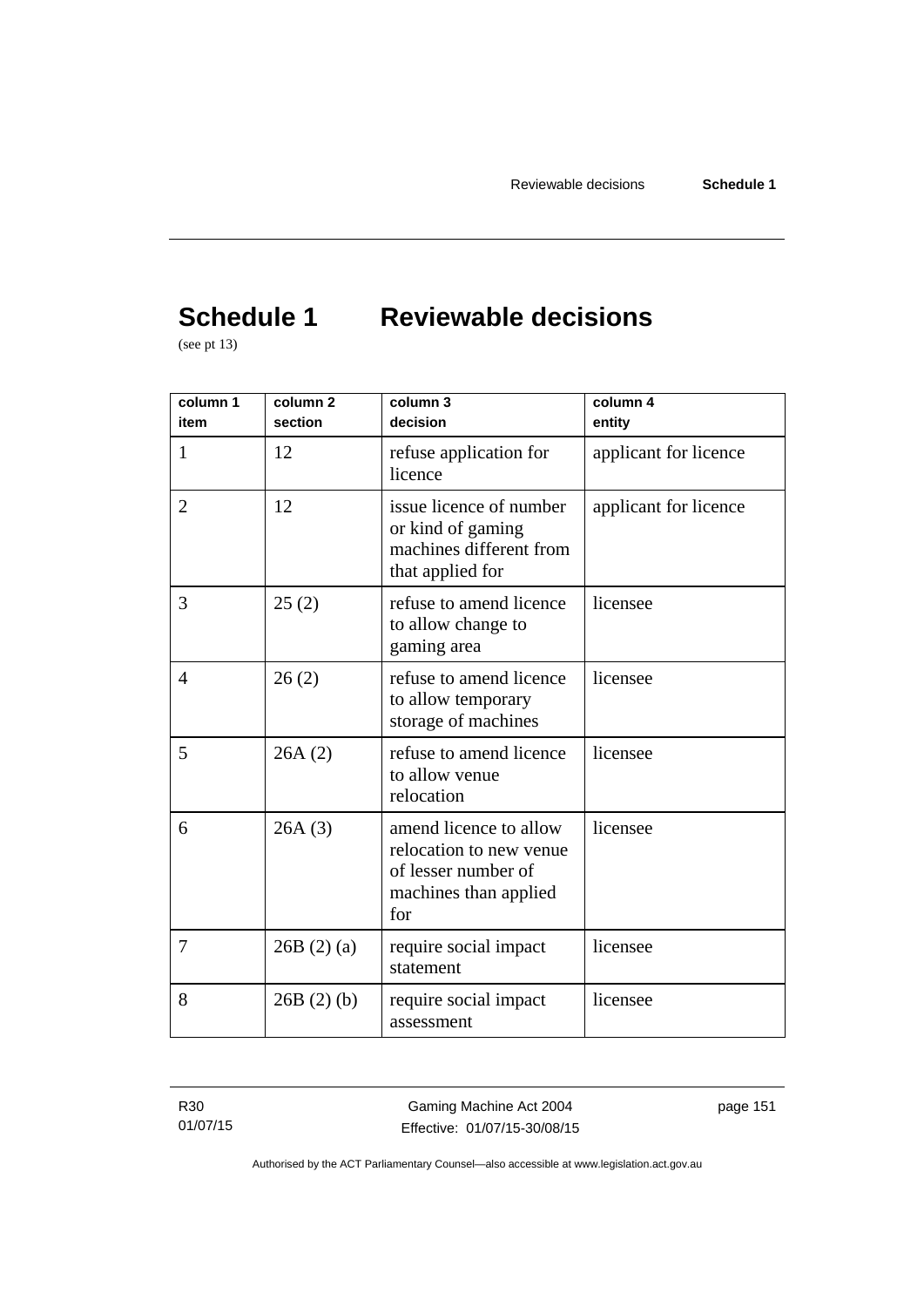#### **Schedule 1** Reviewable decisions

| column 1<br>item | column <sub>2</sub><br>section | column 3<br>decision                                                                                              | column 4<br>entity                   |
|------------------|--------------------------------|-------------------------------------------------------------------------------------------------------------------|--------------------------------------|
| 9                | 26B(4)                         | refuse to amend licences<br>to allow relocation of<br>machines                                                    | licensee                             |
| 10               | 26B(5)                         | amend licences to<br>relocate fewer machines<br>than applied for                                                  | licensee                             |
| 11               | 26C(2)                         | refuse to amend both<br>licences to allow<br>relocation of machines                                               | licensee                             |
| 12               | 26C(3)                         | amend both licences to<br>relocate lesser number<br>of machines than<br>applied for                               | licensee                             |
| 13               | 26D(2)                         | refuse to amend licence,<br>and issue new licence, to<br>allow machines to be<br>moved to new venue               | licensee                             |
| 14               | 26D(4)                         | amend licence, and issue<br>new licence, to move<br>lesser number of<br>machines than applied<br>for to new venue | licensee                             |
| 15               | 26E                            | refuse to amend licence<br>for technical change                                                                   | licensee                             |
| 16               | 24, 25 or 26                   | refuse to amend licence                                                                                           | applicant for<br>amendment           |
| 17               | 29                             | revoke uncommenced<br>licence amendment                                                                           | entity that has<br>amendment revoked |

page 152 Gaming Machine Act 2004 Effective: 01/07/15-30/08/15

R30 01/07/15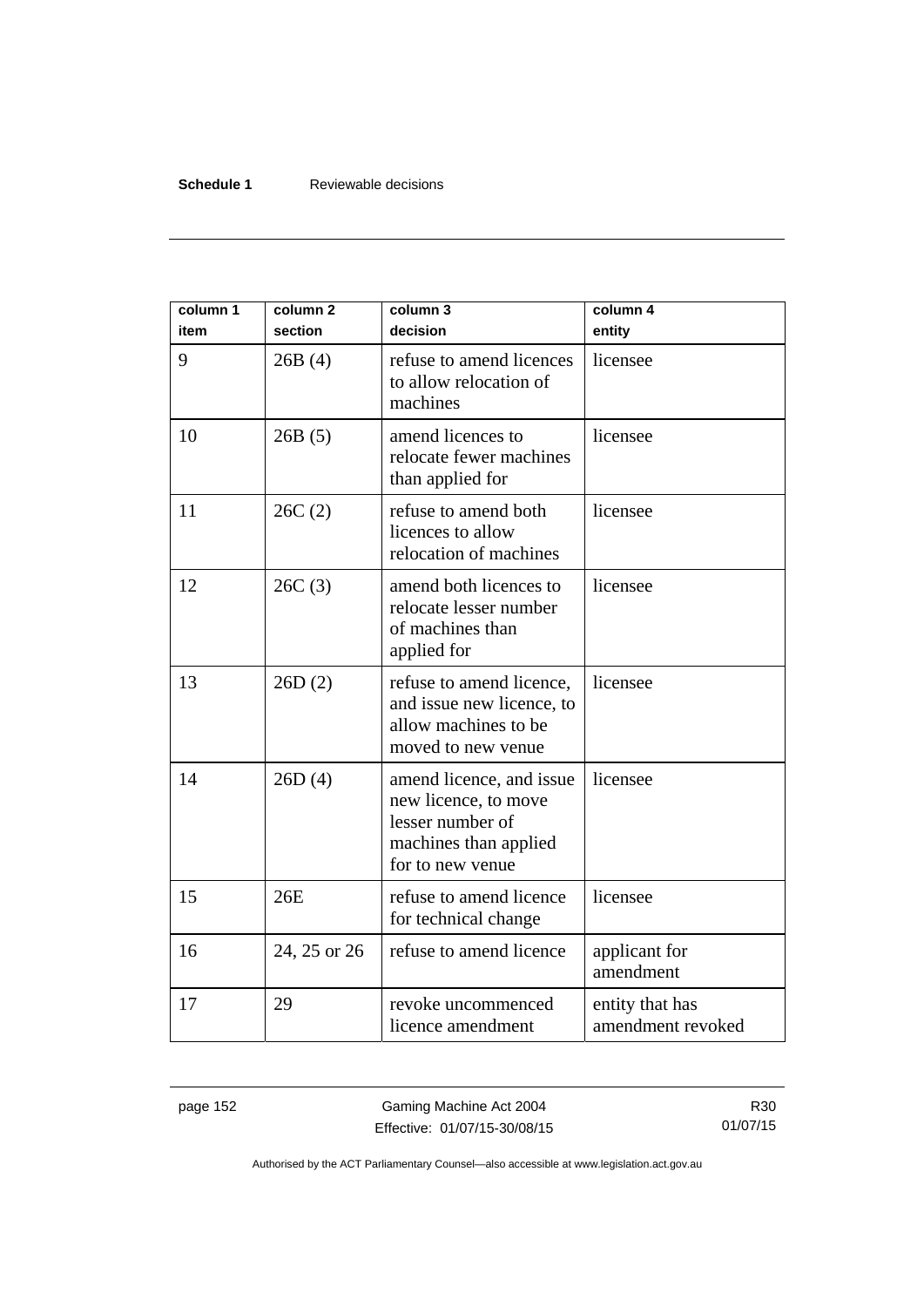| column 1<br>item | column <sub>2</sub><br>section | column 3<br>decision                                                                 | column 4<br>entity           |
|------------------|--------------------------------|--------------------------------------------------------------------------------------|------------------------------|
| 18               | 32                             | refuse to approve<br>transfer of licence                                             | applicant for transfer       |
| 19               | 38                             | refuse to give<br>replacement licence                                                | applicant for<br>replacement |
| 20               | 38F(2)                         | refuse application for<br>in-principle approval for<br>licence                       | applicant                    |
| 21               | 38F(4)                         | issue in-principle<br>approval for smaller<br>number of machines<br>than applied for | approval-holder              |
| 22               | 38H                            | refuse application for<br>in-principle approval for<br>venue relocation<br>amendment | applicant                    |
| 23               | 38I                            | refuse application for<br>in-principle approval for<br>new venue amendment           | applicant                    |
| 24               | 38K                            | issue in-principle<br>approval subject to<br>condition                               | approval-holder              |
| 25               | 38N                            | refuse to amend<br>in-principle approval                                             | approval-holder              |
| 26               | 38P                            | refuse to transfer<br>in-principle approval                                          | approval-holder              |
| 27               | 38R                            | refuse to extend<br>in-principle approval                                            | approval-holder              |

R30 01/07/15

Gaming Machine Act 2004 Effective: 01/07/15-30/08/15 page 153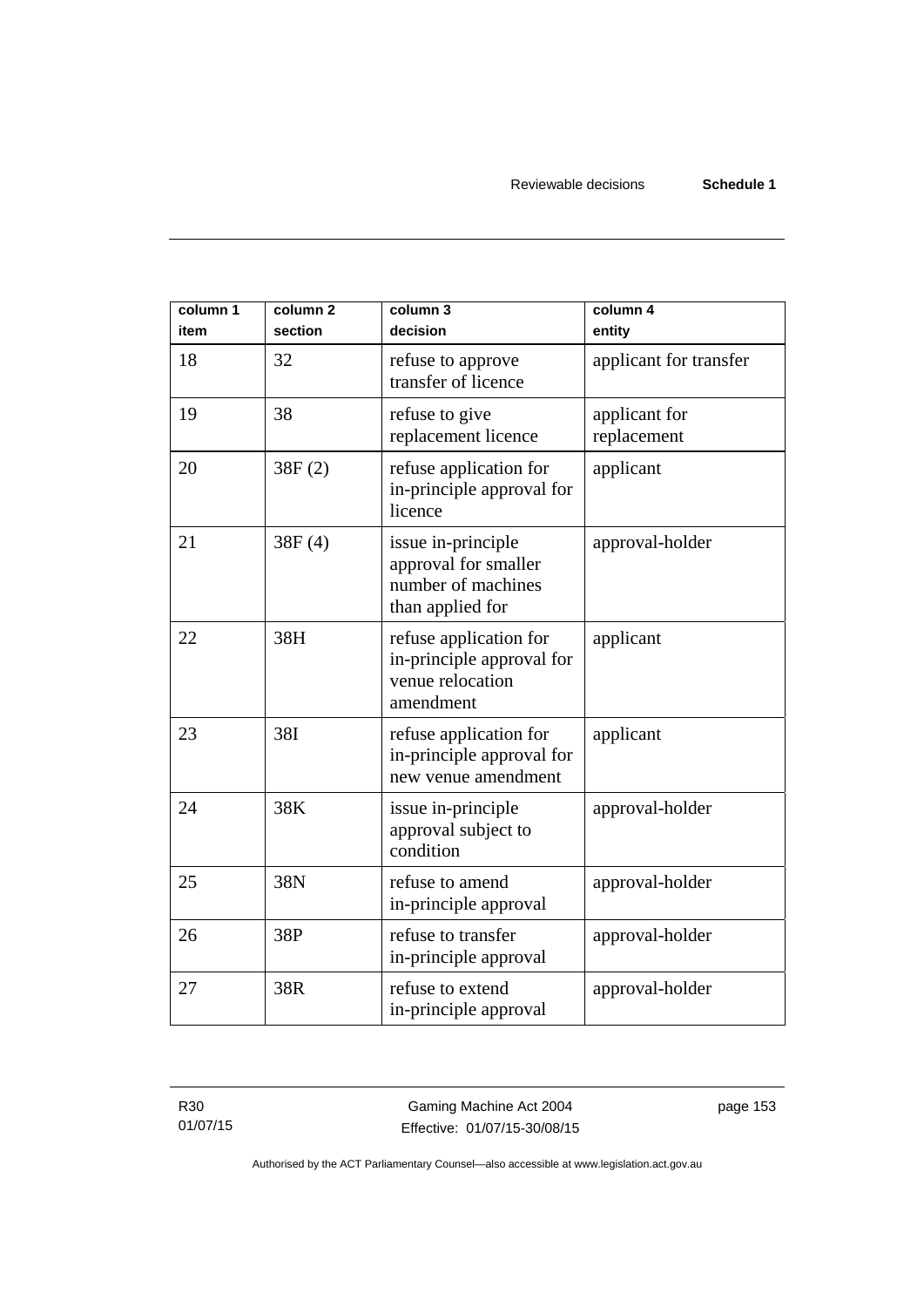#### **Schedule 1** Reviewable decisions

| column 1<br>item | column <sub>2</sub><br>section | column 3<br>decision                                                                                       | column 4<br>entity                                      |
|------------------|--------------------------------|------------------------------------------------------------------------------------------------------------|---------------------------------------------------------|
| 28               | 38U(2)                         | refuse to convert<br>in-principle approval<br>into licence                                                 | approval-holder                                         |
| 29               | 38U (4)                        | convert in-principle<br>approval into licence<br>authorising machines<br>different to those<br>applied for | approval-holder                                         |
| 30               | 38V                            | refuse to convert<br>in-principle approval<br>into venue relocation<br>amendment                           | approval-holder                                         |
| 31               | 38W                            | refuse to convert<br>in-principle approval<br>into new venue<br>amendment                                  | approval-holder                                         |
| 32               | 40                             | give licensee direction                                                                                    | licensee given direction                                |
| 33               | 62                             | take disciplinary action                                                                                   | licensee                                                |
| 34               | 72                             | refuse to approve<br>supplier                                                                              | applicant for approval                                  |
| 35               | 73A                            | cancel or suspend<br>supplier's approval                                                                   | supplier that has<br>approval cancelled or<br>suspended |
| 36               | 73A                            | reprimand supplier                                                                                         | supplier                                                |
| 37               | 75                             | refuse to approve<br>technician                                                                            | applicant for approval                                  |

page 154 Gaming Machine Act 2004 Effective: 01/07/15-30/08/15

R30 01/07/15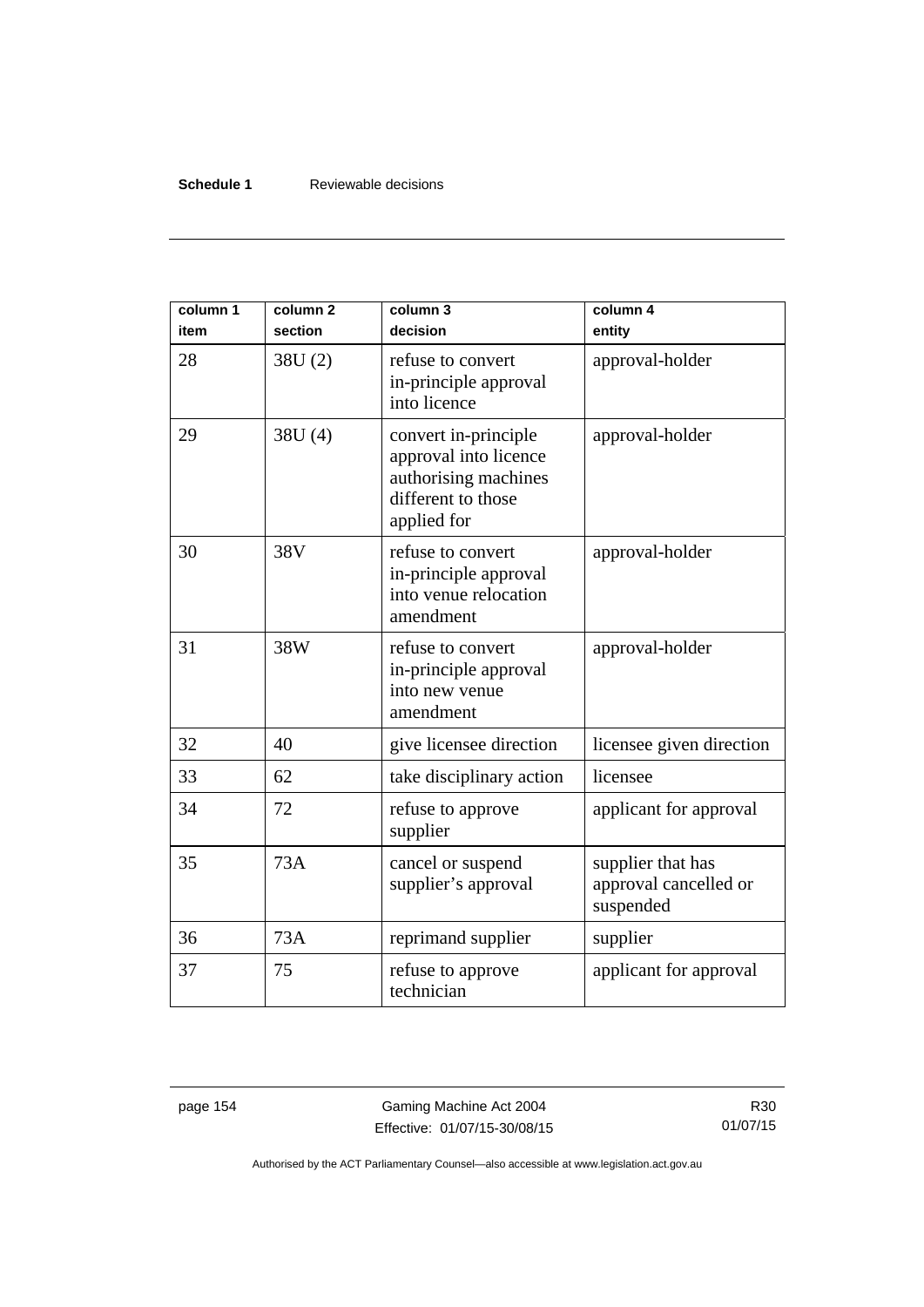| column 1<br>item | column 2<br>section | column 3<br>decision                                              | column 4<br>entity                                        |
|------------------|---------------------|-------------------------------------------------------------------|-----------------------------------------------------------|
| 38               | 78                  | refuse to approve<br>transfer of technician's<br>approval         | applicant for transfer                                    |
| 39               | 79                  | cancel or suspend<br>technician's approval                        | technician that has<br>approval cancelled or<br>suspended |
| 40               | 79                  | reprimand technician                                              | technician                                                |
| 41               | 84                  | refuse to renew<br>approved technician's<br>approval              | applicant for renewal                                     |
| 42               | 100                 | refuse to approve<br>acquisition of gaming<br>machine             | applicant for approval                                    |
| 43               | 108                 | refuse to approve<br>repossession of gaming<br>machine            | applicant for approval                                    |
| 44               | 109(2)              | approve repossession of<br>gaming machine subject<br>to condition | applicant for approval                                    |
| 45               | 113                 | refuse to approve<br>disposal of gaming<br>machine                | applicant for approval                                    |
| 46               | 134                 | refuse to authorise<br>linked-jackpot<br>arrangement              | applicant for<br>authorisation                            |
| 47               | 135                 | refuse to issue<br>multi-user permit                              | applicant for permit                                      |

R30 01/07/15 page 155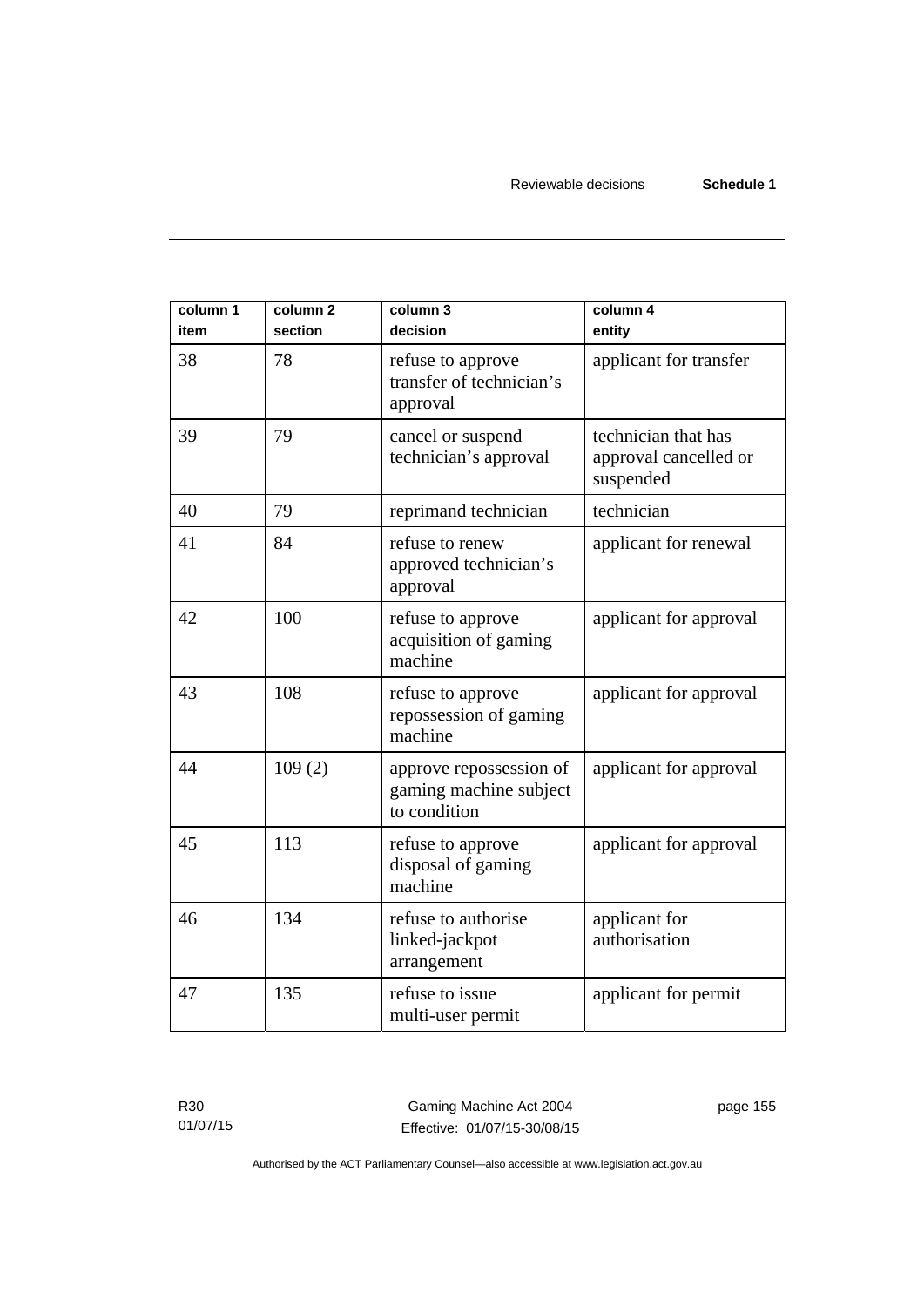#### **Schedule 1** Reviewable decisions

| column 1<br>item | column <sub>2</sub><br>section | column 3<br>decision                                                                                       | column 4<br>entity                |
|------------------|--------------------------------|------------------------------------------------------------------------------------------------------------|-----------------------------------|
| 48               | 135                            | issue multi-user permit<br>subject to condition,<br>other than condition<br>imposed by Act                 | applicant for permit              |
| 49               | 138                            | amend multi-user permit                                                                                    | entity that has permit<br>amended |
| 50               | 139                            | refuse to amend<br>multi-user permit                                                                       | applicant for<br>amendment        |
| 51               | 140                            | refuse to approve<br>amendment of financial<br>and operational aspects<br>of linked-jackpot<br>arrangement | applicant for<br>amendment        |
| 52               | 141                            | refuse to transfer<br>multi-user permit                                                                    | applicant for transfer            |
| 53               | 147                            | refuse to approve entity                                                                                   | applicant for approval            |
| 54               | 147C $(2)(a)$                  | suspend declaration of<br>associated organisation                                                          | entity given warning<br>notice    |
| 55               | 147C $(2)$ $(b)$               | repeal declaration of<br>associated organisation                                                           | entity given warning<br>notice    |
| 56               | 148B(2)                        | give direction to amend<br>club's constitution                                                             | club given direction              |
| 57               | 153(2)                         | give direction about<br>separate parts of<br>licensed premises                                             | licensee given direction          |

page 156 Gaming Machine Act 2004 Effective: 01/07/15-30/08/15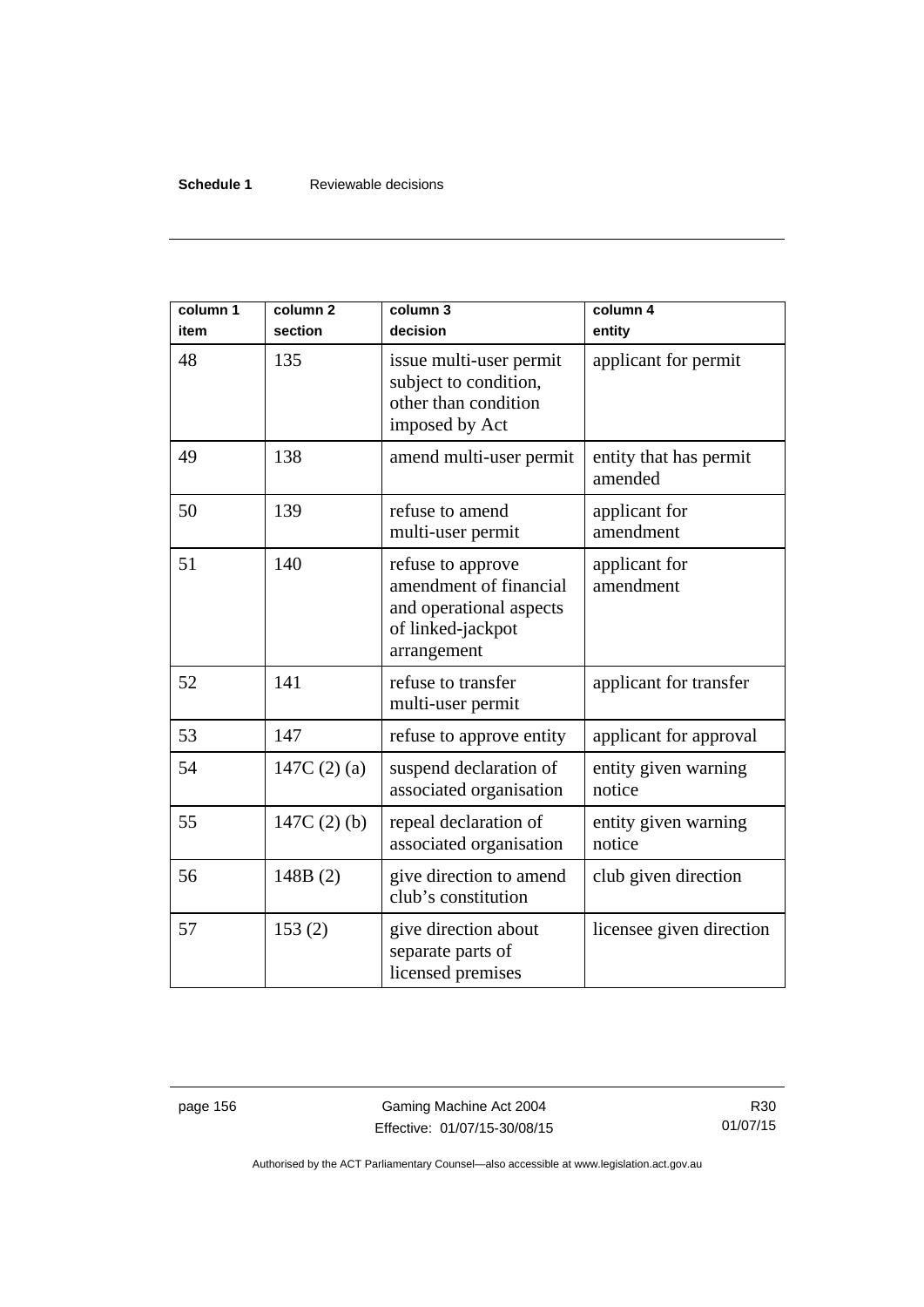| column 1 | column 2 | column 3                                                            | column 4               |
|----------|----------|---------------------------------------------------------------------|------------------------|
| item     | section  | decision                                                            | entity                 |
| 58       | 164      | refuse to approve<br>contributions as<br>community<br>contributions | applicant for approval |

R30 01/07/15

Gaming Machine Act 2004 Effective: 01/07/15-30/08/15 page 157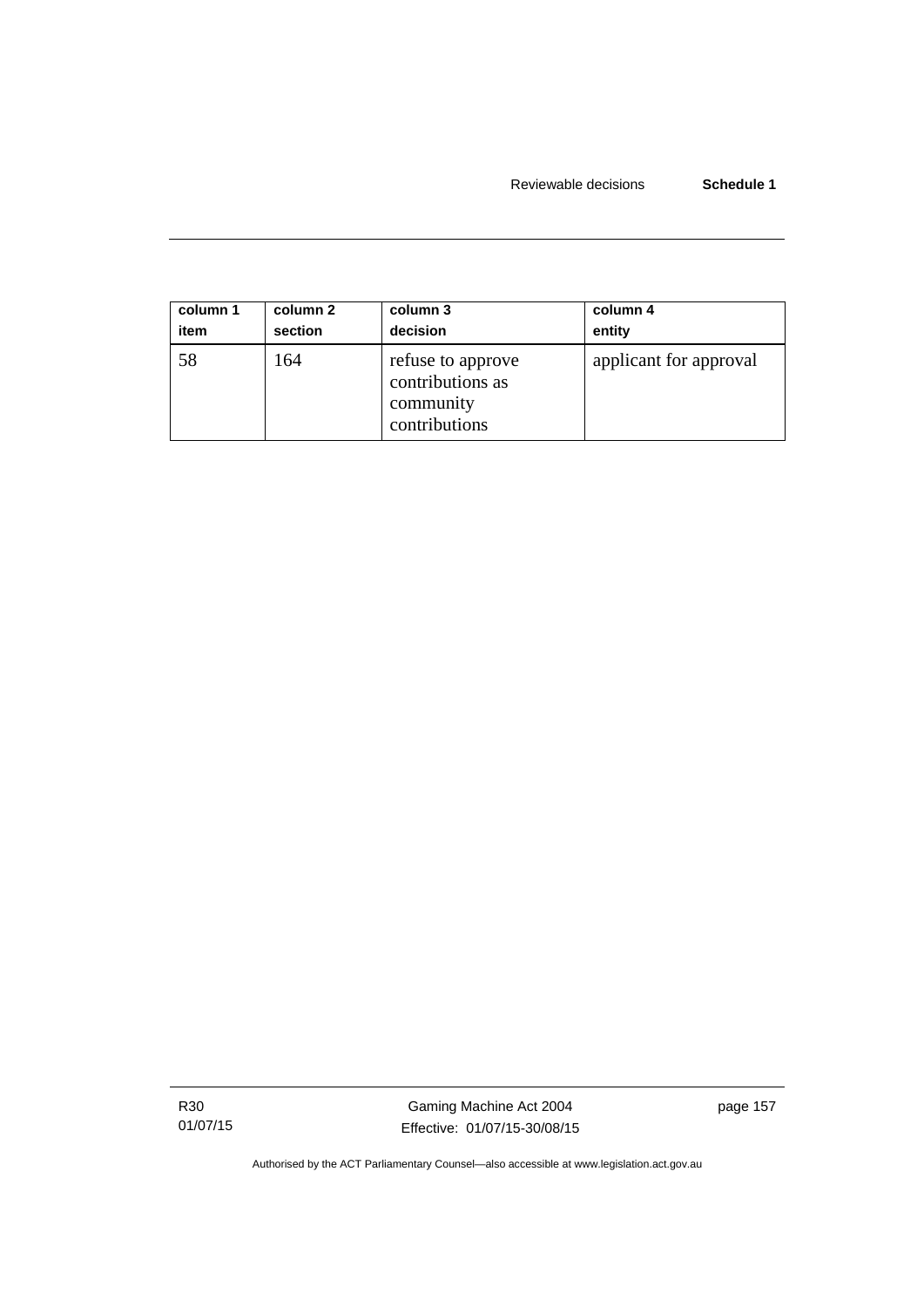**Dictionary** 

# **Dictionary**

(see s 3)

*Note 1* The [Legislation Act](http://www.legislation.act.gov.au/a/2001-14) contains definitions and other provisions relevant to this Act.

*Note 2* In particular, the [Legislation Act,](http://www.legislation.act.gov.au/a/2001-14) dict, pt 1, defines the following terms:

- ACAT
- ACT
- adult
- appoint
- child
- Commonwealth
- contravene
- Corporations Act
- Criminal Code
- disallowable instrument
- Executive
- fail
- found guilty
- gambling and racing commission
- individual
- law, of the Territory
- Legislation Act
- may (see s 146)
- must (see s 146)
- penalty unit (see s 135)
- prescribed
- regulations
- reviewable decision notice
- the Territory
- under.

page 158 Gaming Machine Act 2004 Effective: 01/07/15-30/08/15

R30 01/07/15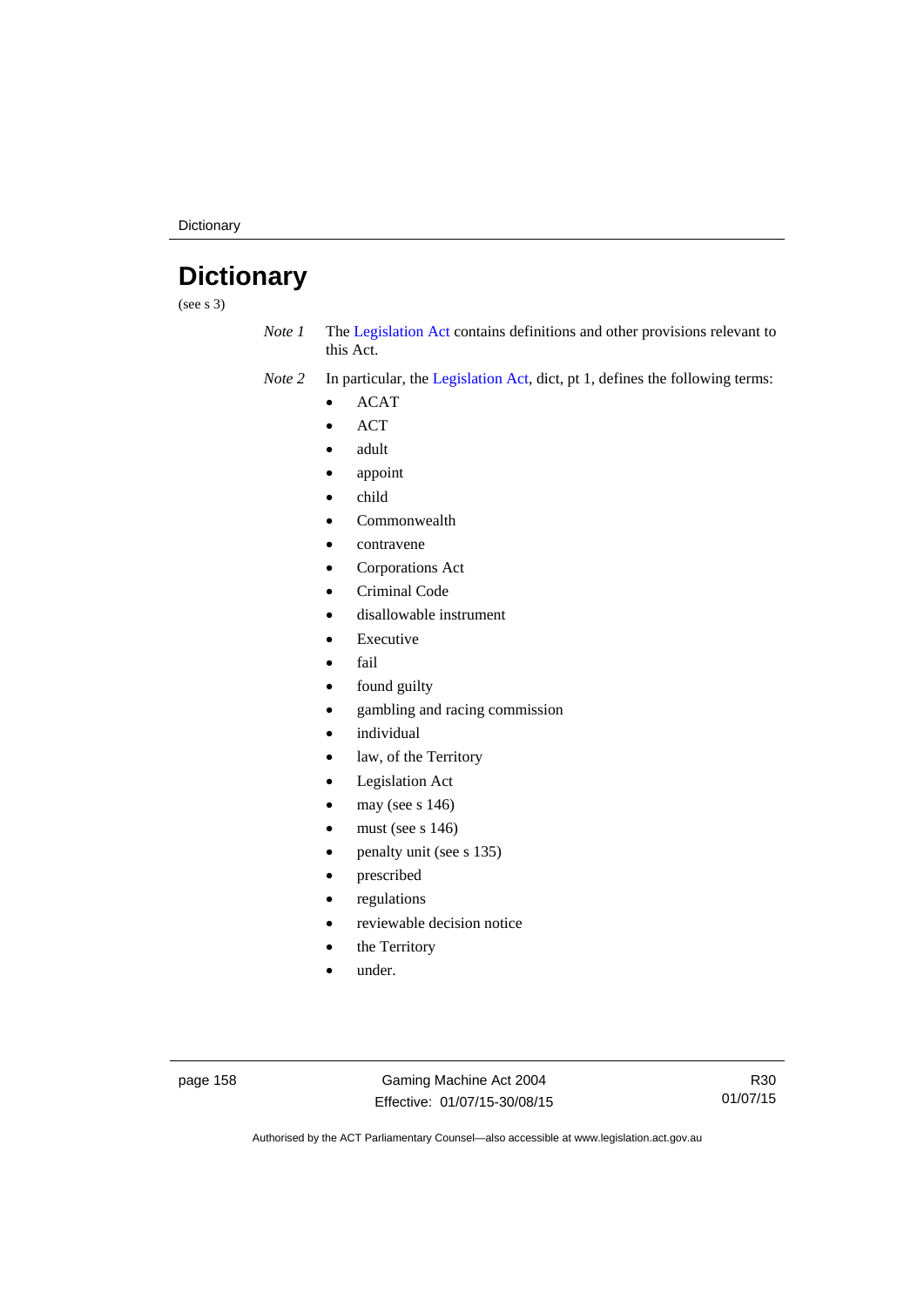*acquire* a gaming machine, means take possession of the machine for the purpose of using it for gaming.

*approval certificate*, for an approved technician—see section 80 (2) (a).

*approval-holder*—see section 38B.

*approved supplier* means a supplier approved under section 72.

*approved technician* means a technician approved under section 75 (Approval of technicians) or section 76 (Short-term approval of technicians).

*associated organisation*, for a club, means an entity declared to be an associated organisation under section 147.

*associated organisation declaration*, for part 9 (Club administration)—see section 144A.

*authorised officer* means an authorised officer under the [Control](http://www.legislation.act.gov.au/a/1999-46)  [Act](http://www.legislation.act.gov.au/a/1999-46), section 20.

*centralised monitoring system (*or *CMS)*—see section 66.

*certificate of suitability*—see section 17 (2) (b).

*class B gaming machine* means a gaming machine consisting of the game of draw poker, or a game derived from draw poker, that requires player interaction or intervention as part of the fundamental game operation.

*class C gaming machine* means a gaming machine that consists of a game other than the following games or games derived from them:

- (a) roulette;
- (b) blackjack;
- (c) sic bo;
- (d) craps;
- (e) pai gow;

page 159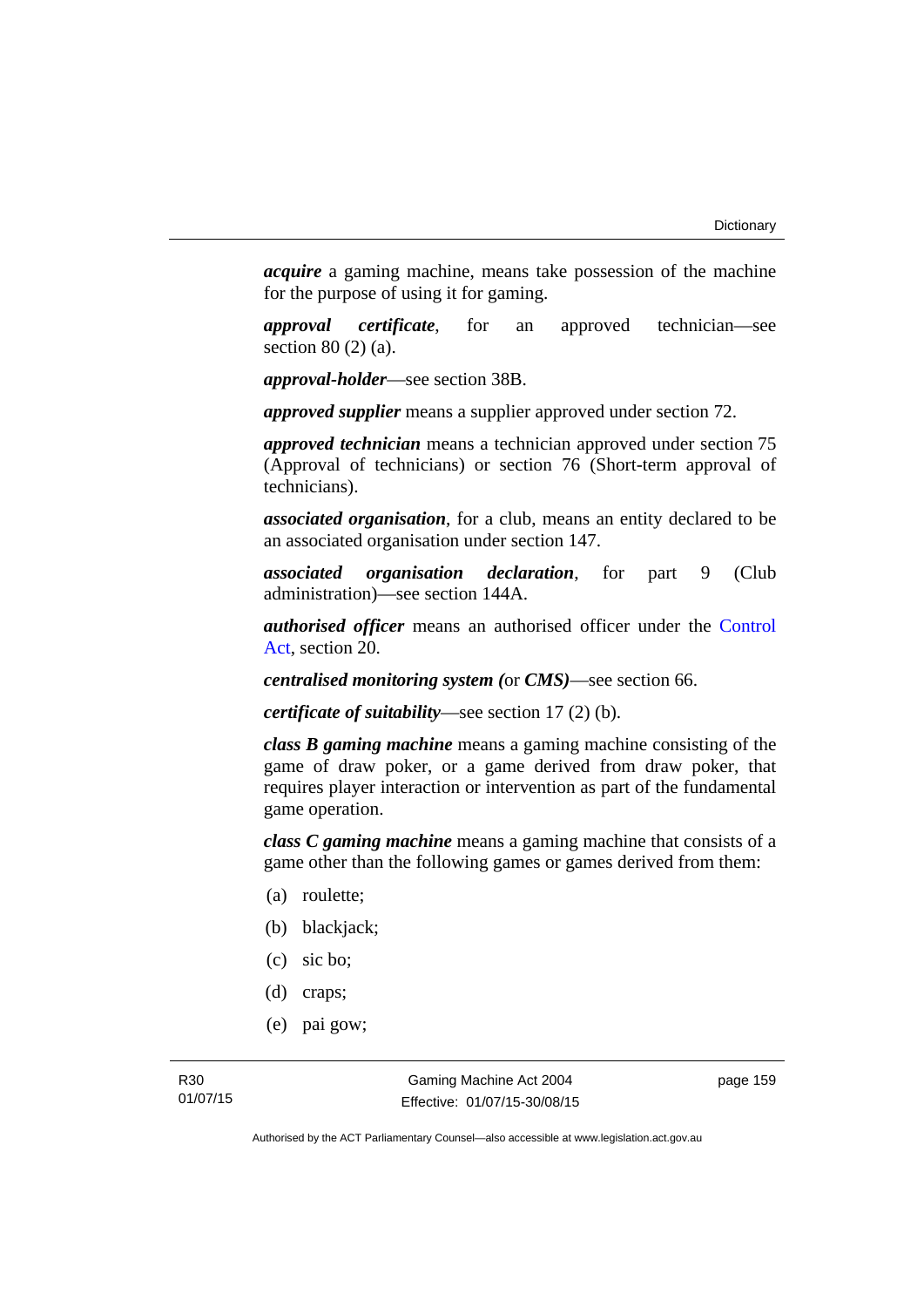- (f) baccarat;
- (g) two-up;
- (h) money wheel;
- (i) draw poker.

*club* means a corporation established for the benefit of members to achieve eligible objects.

*CMS*—see definition of *centralised monitoring system*.

*commission* means the gambling and racing commission.

*community contribution* means a contribution made by a licensee that is approved as a community contribution under section 164.

*community contribution shortfall tax*—see section 172 (1).

*computer cabinet* means the sealable part of a gaming machine that contains the game storage medium and the random access memory.

*computer cabinet access register*—see section 71.

*constitution* means—

- (a) for a club that is a company—the memorandum, and any articles of association, of the company; or
- (b) for a club that is an incorporated association—the statement of objects and the rules of the association.

*contribution* means any money, benefit, valuable consideration or security.

*Control Act* means the *[Gambling and Racing Control Act 1999](http://www.legislation.act.gov.au/a/1999-46)*.

*control procedures*, for an entity, means the procedures under section 97.

*corporation* includes a club.

*current licensee*, for division 2.6 (Transfer and surrender of licences)—see section 31 (1).

R30 01/07/15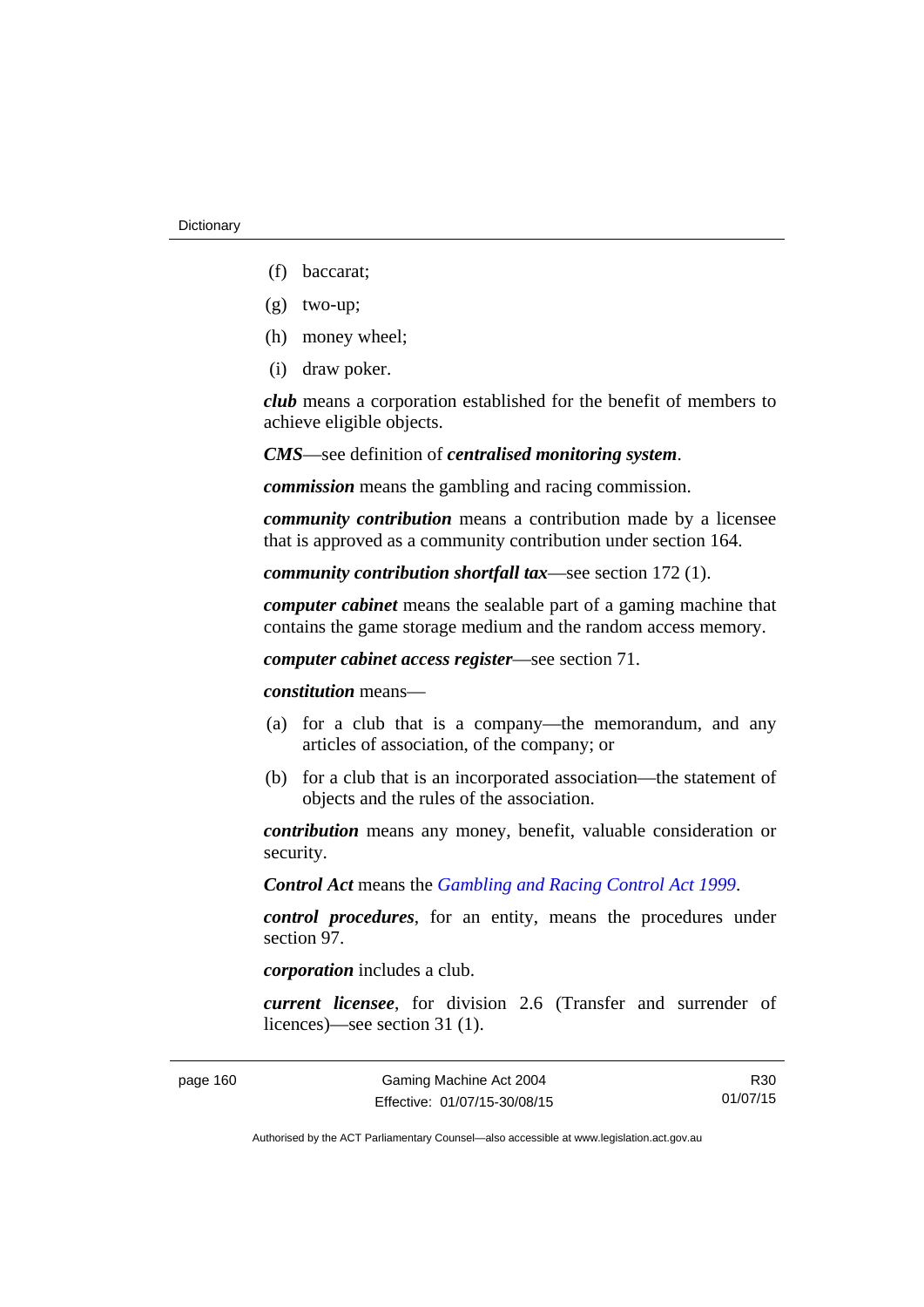*decrease machines amendment*—see section 22 (1) (a). *disciplinary action*, for part 4 (Disciplinary action)—see section 58. *disciplinary notice*, for part 4 (Disciplinary action)—see section 61. *dispose of* a gaming machine includes the following:

- (a) lease or hire the machine to a person;
- (b) destroy the machine;
- (c) make the machine inoperable.

*eligible club*—see section 146.

*eligible object*—see section 145.

#### *eligible person*—

- (a) for an individual—see section 20;
- (b) for a corporation—see section 21.

*employ* includes engage.

*executive officer*, of a corporation, means a person, by whatever name called and whether or not the person is a director of the corporation, who is concerned with, or takes part in, the corporation's management.

*game*, in relation to a gaming machine, means a play, or a series of plays, initiated by the application of a single stake registered on the machine.

*gaming area*—see section 15 (1) (b).

*gaming law—*see the [Control Act](http://www.legislation.act.gov.au/a/1999-46), dictionary.

#### *gaming machine*—

- (a) means a machine—
	- (i) designed for playing a game of chance, or of mixed chance and skill; and

Gaming Machine Act 2004 Effective: 01/07/15-30/08/15 page 161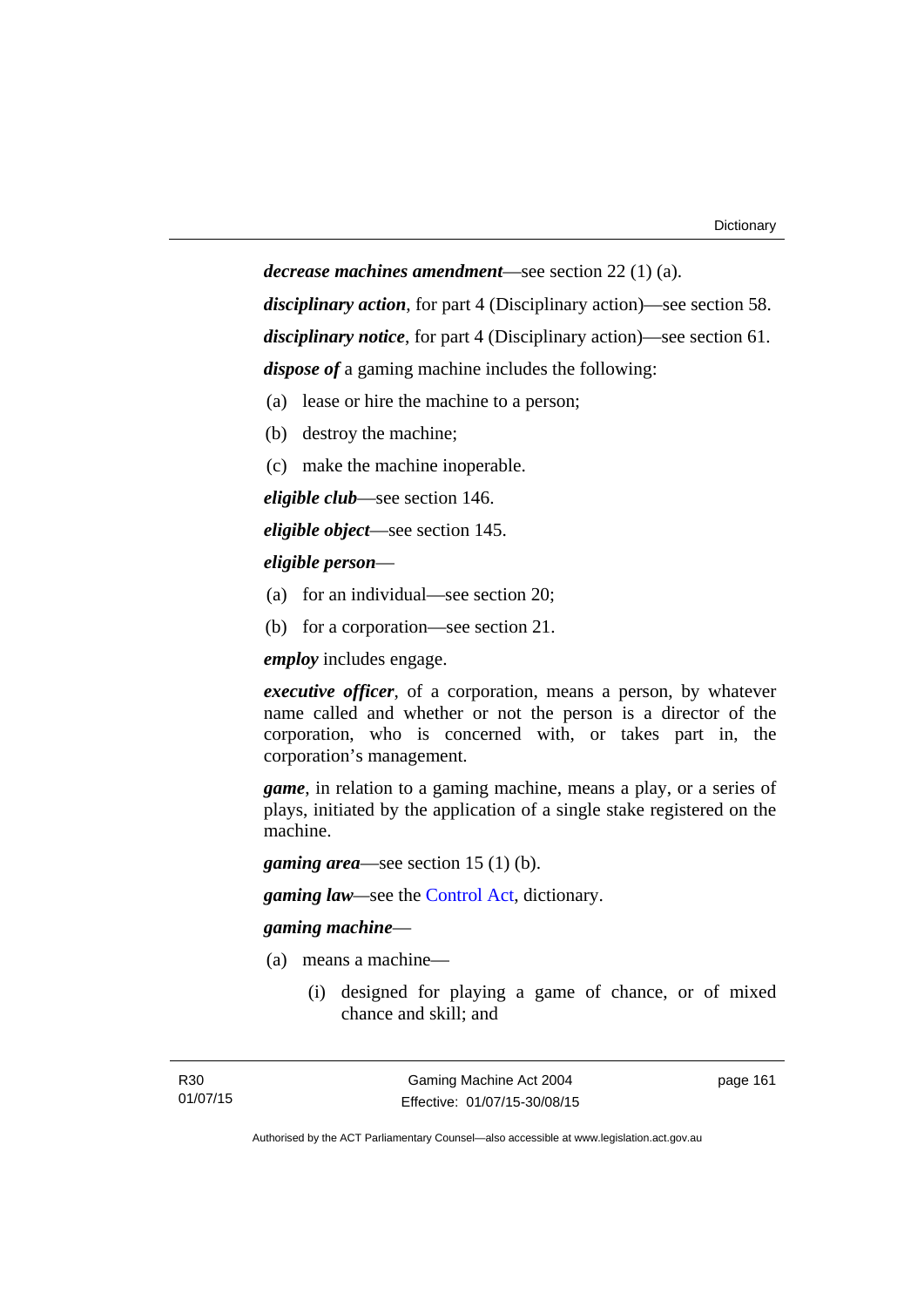- (ii) designed to be played completely or partly by—
	- (A) the insertion of 1 or more coins, notes or tokens; or
	- (B) by the application of a monetary credit registered on the machine or elsewhere; and
- (iii) that offers, or that appears to offer, people a chance to win monetary or other valuable consideration by playing the machine; but
- (b) does not include a device prescribed by regulation.

*gaming machine tax* means the tax imposed by section 159.

*general licence*—see the *[Liquor Act 2010](http://www.legislation.act.gov.au/a/2010-35)*, section 17.

*gross revenue*, of a licensee or person, means all revenue derived by the licensee or person from the operation of gaming machines, other than—

- (a) the amount of winnings for playing the machines paid or payable in accordance with the machines' indicated prize scales (excluding linked jackpots); and
- (b) any amount set aside under a linked-jackpot arrangement for the payment of linked jackpots.

*ground for disciplinary action* against a licensee, for part 4 (Disciplinary action)—see section 57.

*incorporated association* means an association incorporated under the *[Associations Incorporation Act 1991](http://www.legislation.act.gov.au/a/1991-46)*.

*influential person*, for a corporation—see section 7.

*initial licence application*, for part 2 (Licences)—see section 9.

*in-principle approval*—see section 38B.

*jackpot*, in relation to a gaming machine, means the combination of letters, numbers, symbols or representations as part of a game on the machine that pays the maximum winnings payable on the machine for any 1 combination.

R30 01/07/15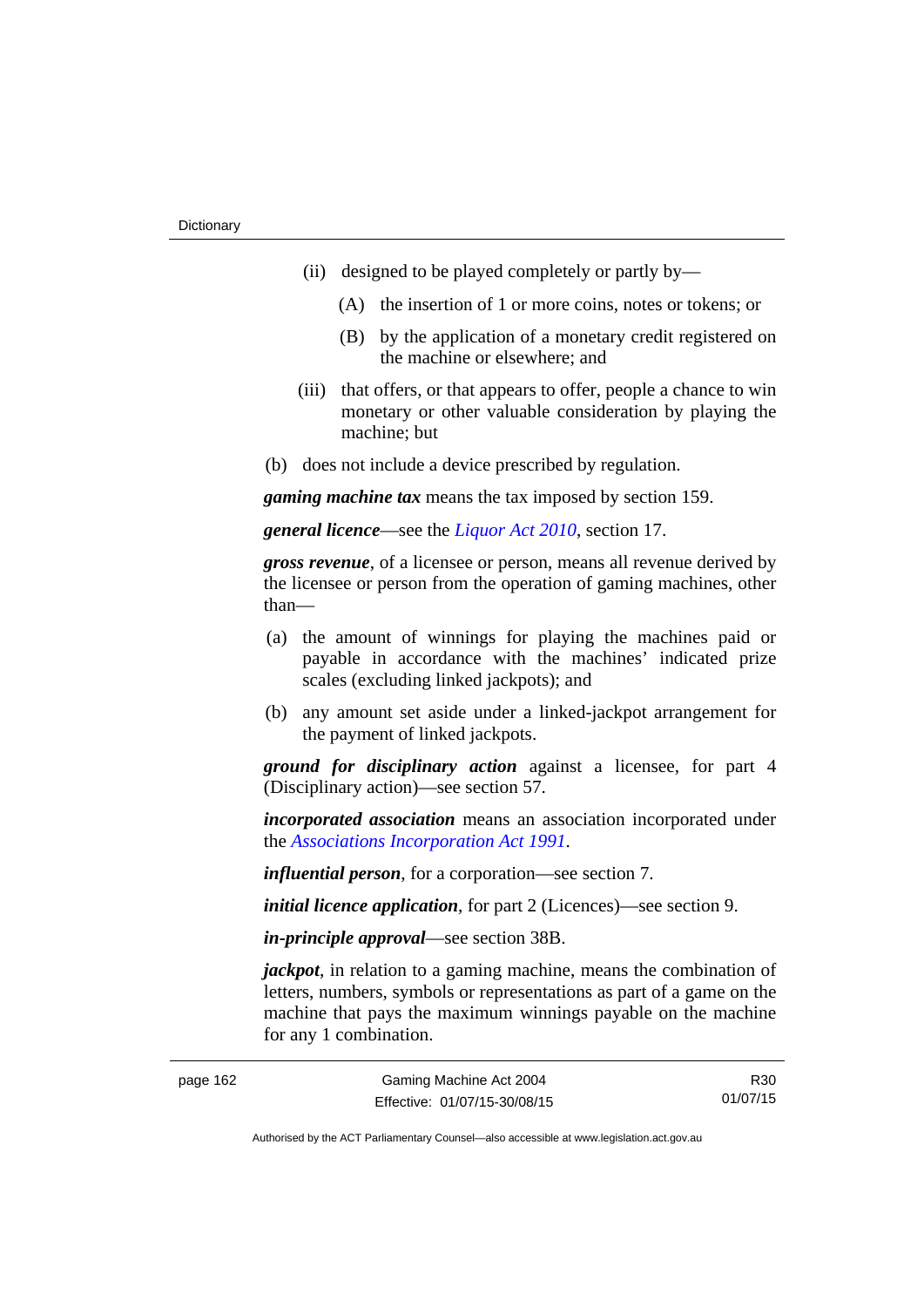*licence* means—

- (a) a gaming machine licence issued under this Act; and
- (b) for part 4 (Disciplinary action)—see section 56; and
- (c) in relation to a person authorised under section 134—the authorisation; and
- (d) in relation to a permit-holder under part 8 (Linked-jackpot arrangements)—a multi-user permit.

*licence amendment application*, for part 2 (Licences)—see section 9.

*licensed premises* means premises for which a licence is in force.

*licensee* means—

- (a) in relation to a licence—the holder of the licence; and
- (b) in relation to licensed premises—the holder of the licence in force for the premises; and
- (c) for part 4 (Disciplinary action)—see section 56.

*life member*, of a club, means a person who is elected to membership of the club for life under the rules of the club.

*linked jackpot* means winnings under a linked-jackpot arrangement operated in accordance with an authorisation or permit under part 8.

*linked-jackpot arrangement* means an arrangement under which 2 or more gaming machines are linked to a device—

- (a) that, from time to time, records the amount payable as winnings under the arrangement; and
- (b) that, for the purpose of recording the amount mentioned in paragraph (a), receives messages from each machine to which it is linked; and

page 163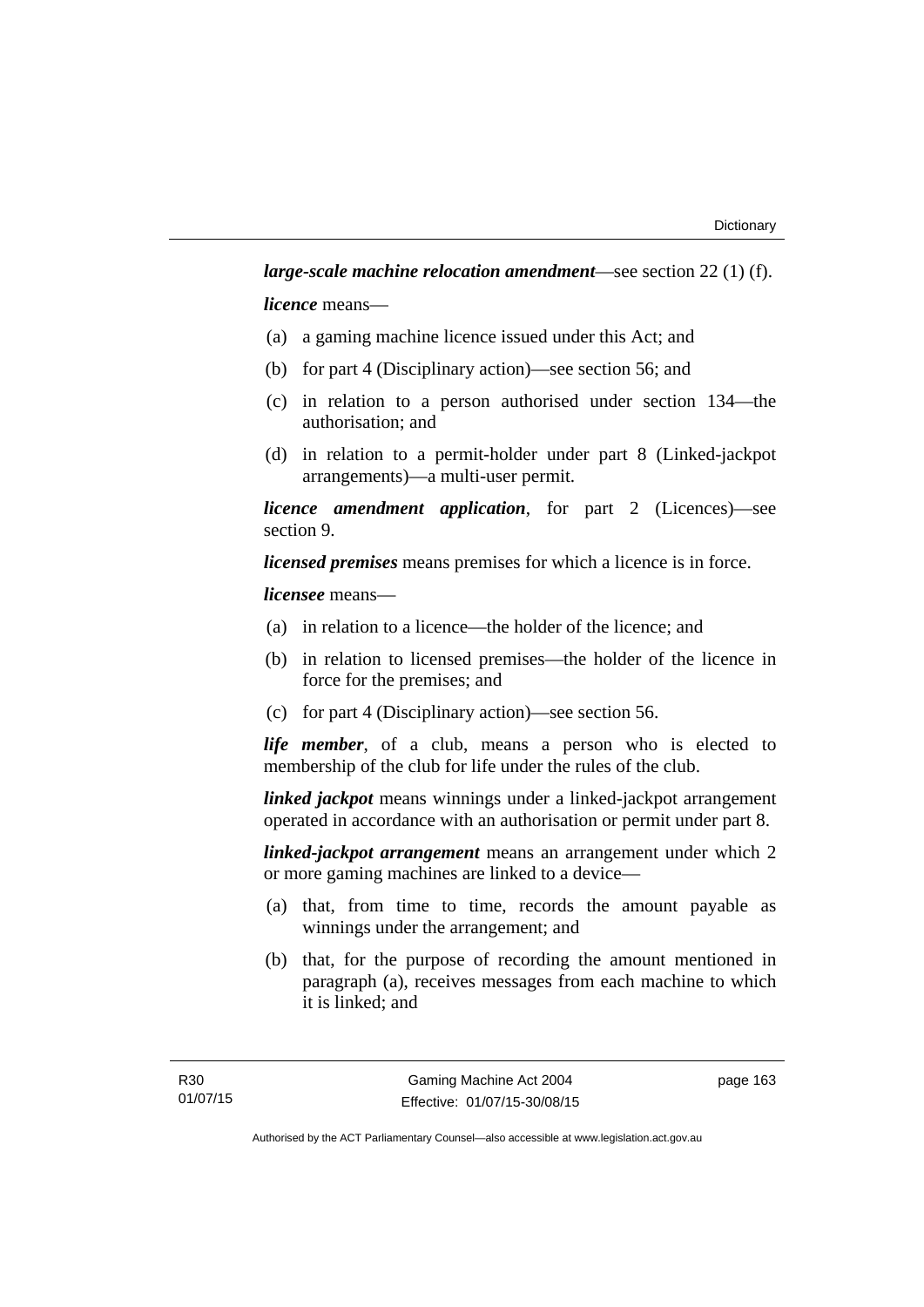(c) that cannot affect the percentage payout of, or transmit a message to, a machine to which it is linked.

*local jurisdiction* means a State or New Zealand.

*maintain* a gaming machine includes repair, adjust or alter the machine.

*member*, of a club, means—

- (a) a member who, under the rules of the club, is required to pay fees; or
- (b) a life member.

*multi-user permit*—see section 135.

*net revenue*, of a licensee that is a club, means gross revenue derived by the licensee, less—

- (a) any amount of gaming machine tax payable on that revenue; and
- (b) 24% of the gross revenue.

#### *new venue amendment*—see section 22 (1) (g).

*officer* of a club—

- (a) means—
	- (i) any office-holder of the club (however described), including the secretary, treasurer, executive officer or public officer; or
	- (ii) anyone else concerned in or who takes part in the management of the club's affairs; but
- (b) does not include a patron or the holder of another honorary office of the club if the office does not give its holder a right to take part in the management of the club's affairs.

*on licence*—see the *[Liquor Act 2010](http://www.legislation.act.gov.au/a/2010-35)*, section 18.

*Note* Subclasses of on licences are dealt with in the *[Liquor Act 2010](http://www.legislation.act.gov.au/a/2010-35)*, div 2.2.

R30 01/07/15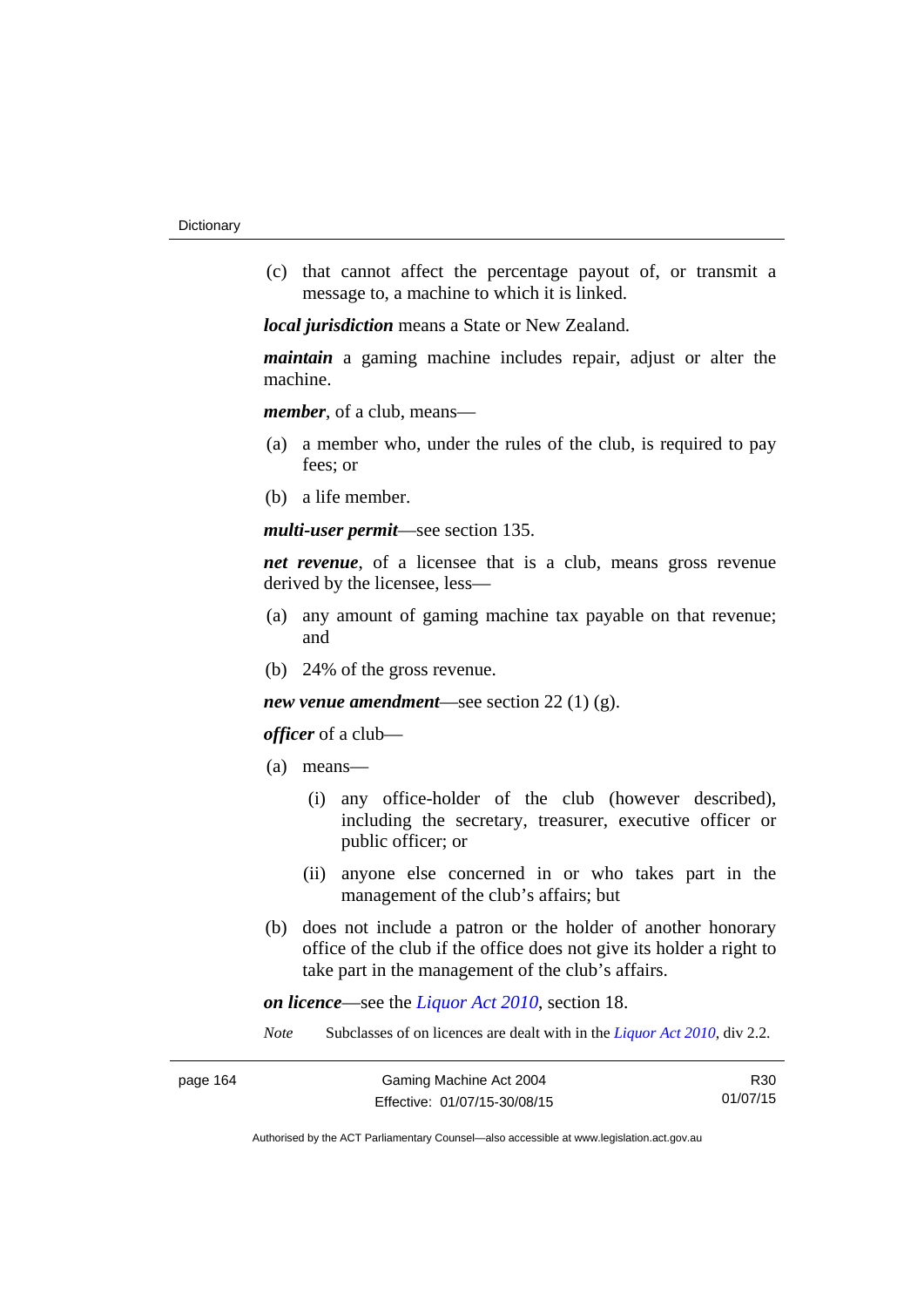*percentage payout*, for a gaming machine, means the percentage payout authorised for the machine under the licence.

*peripheral equipment*, for a gaming machine—see section 68.

*permit-holder* means the holder of a multi-user permit.

*pool of available gaming machines* (or *pool*)—see section 36A.

*problem gambling assistance fund*—see section 163B.

*proposed gaming area*, in relation to an initial licence application see section  $11(2)$  (b).

*prospective licensee*, for division 2.6 (Transfer and surrender of licences)—see section 31 (1).

*registered party*—see the *[Electoral Act 1992](http://www.legislation.act.gov.au/a/1992-71)*, dictionary.

*repossession* of a gaming machine includes taking possession of the machine under a default provision in a financial agreement.

*required community contribution*, for a licensee that is a club—see section 169 (1).

*reviewable decision*, for part 13 (Notification and review of decisions)—see section 173.

*rules*, for an entity, means the rules mentioned in section 11 (2) (c).

*secretary*, in relation to a club, includes a person concerned in the management of the club.

*short-term approval*, for a technician—see section 76 (3).

*small-scale machine relocation amendment*—see section 22 (1) (e).

*social impact assessment*, for an initial licence application or an amendment licence application, means a social impact assessment for the application under division 2.3.

*statement of objects* of a club, means—

(a) for a company—the memorandum of the company; or

page 165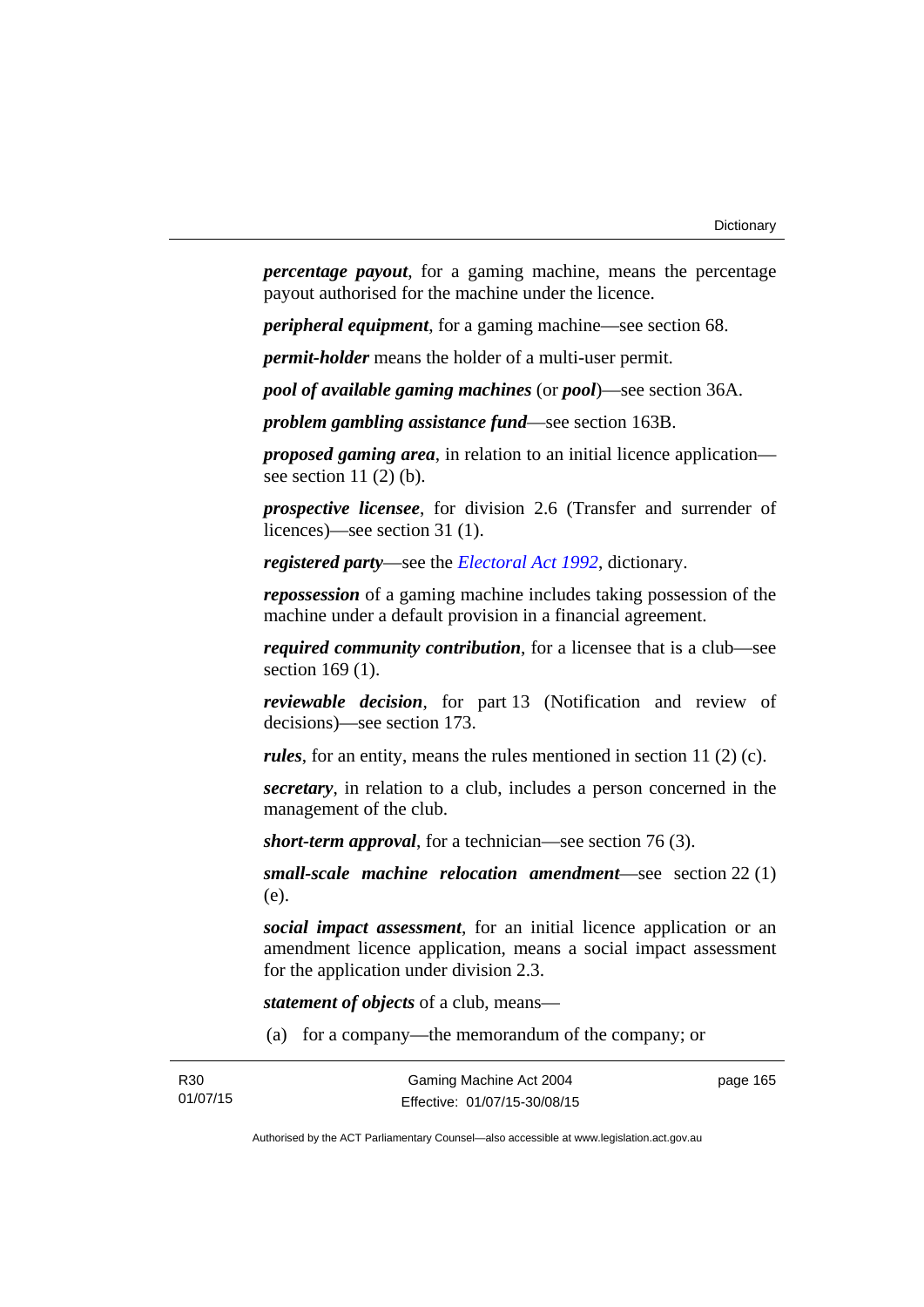(b) for an incorporated association—the statement of objects of the association.

*structural change amendment*—see section 22 (1) (b).

*technical amendment*—see section 22 (1) (h).

*technical evaluation* means a technical evaluation under section 69.

*temporary storage amendment*—see section 22 (1) (c).

*venue relocation amendment*—see section 22 (1) (d).

*warning notice*, for an associated organisation, for part 9 (Club administration)—see section 147B.

page 166 Gaming Machine Act 2004 Effective: 01/07/15-30/08/15

R30 01/07/15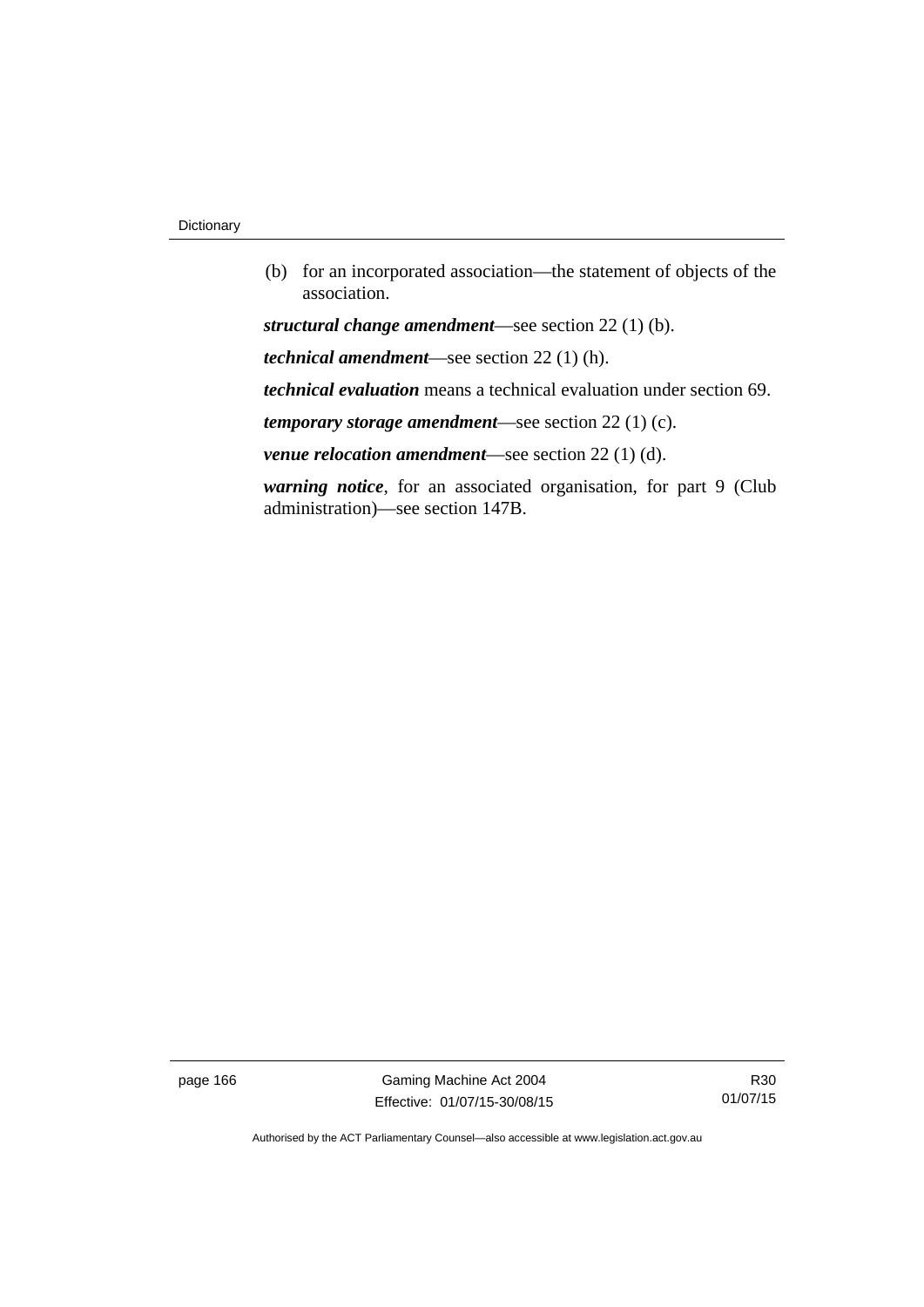#### **Endnotes**

## **Endnotes**

## **1 About the endnotes**

Amending and modifying laws are annotated in the legislation history and the amendment history. Current modifications are not included in the republished law but are set out in the endnotes.

Not all editorial amendments made under the *[Legislation Act 2001](http://www.legislation.act.gov.au/a/2001-14)*, part 11.3 are annotated in the amendment history. Full details of any amendments can be obtained from the Parliamentary Counsel's Office.

Uncommenced amending laws are not included in the republished law. The details of these laws are underlined in the legislation history. Uncommenced expiries are underlined in the legislation history and amendment history.

If all the provisions of the law have been renumbered, a table of renumbered provisions gives details of previous and current numbering.

The endnotes also include a table of earlier republications.

| $A = Act$                                    | NI = Notifiable instrument                  |
|----------------------------------------------|---------------------------------------------|
| $AF =$ Approved form                         | $o = order$                                 |
| $am = amended$                               | $om = omitted/repealed$                     |
| $amdt = amendment$                           | $ord = ordinance$                           |
| $AR = Assembly resolution$                   | $orig = original$                           |
| $ch = chapter$                               | par = paragraph/subparagraph                |
| $CN =$ Commencement notice                   | $pres = present$                            |
| $def = definition$                           | $prev = previous$                           |
| $DI = Disallowable instrument$               | $(\text{prev}) = \text{previously}$         |
| $dict = dictionary$                          | $pt = part$                                 |
| $disallowed = disallowed by the Legislative$ | $r = rule/subrule$                          |
| Assembly                                     | $reloc = relocated$                         |
| $div = division$                             | $renum = renumbered$                        |
| $exp = expires/expired$                      | $R[X]$ = Republication No                   |
| $Gaz = gazette$                              | $RI = reissue$                              |
| $hdg = heading$                              | $s = section/subsection$                    |
| $IA = Interpretation Act 1967$               | $sch = schedule$                            |
| ins = inserted/added                         | $sdiv = subdivision$                        |
| $LA =$ Legislation Act 2001                  | $SL = Subordinate$ law                      |
| $LR =$ legislation register                  | $sub =$ substituted                         |
| $LRA =$ Legislation (Republication) Act 1996 | $underlining = whole or part not commenced$ |
| $mod = modified/modification$                | or to be expired                            |
|                                              |                                             |

### **2 Abbreviation key**

R30 01/07/15

Gaming Machine Act 2004 Effective: 01/07/15-30/08/15 page 167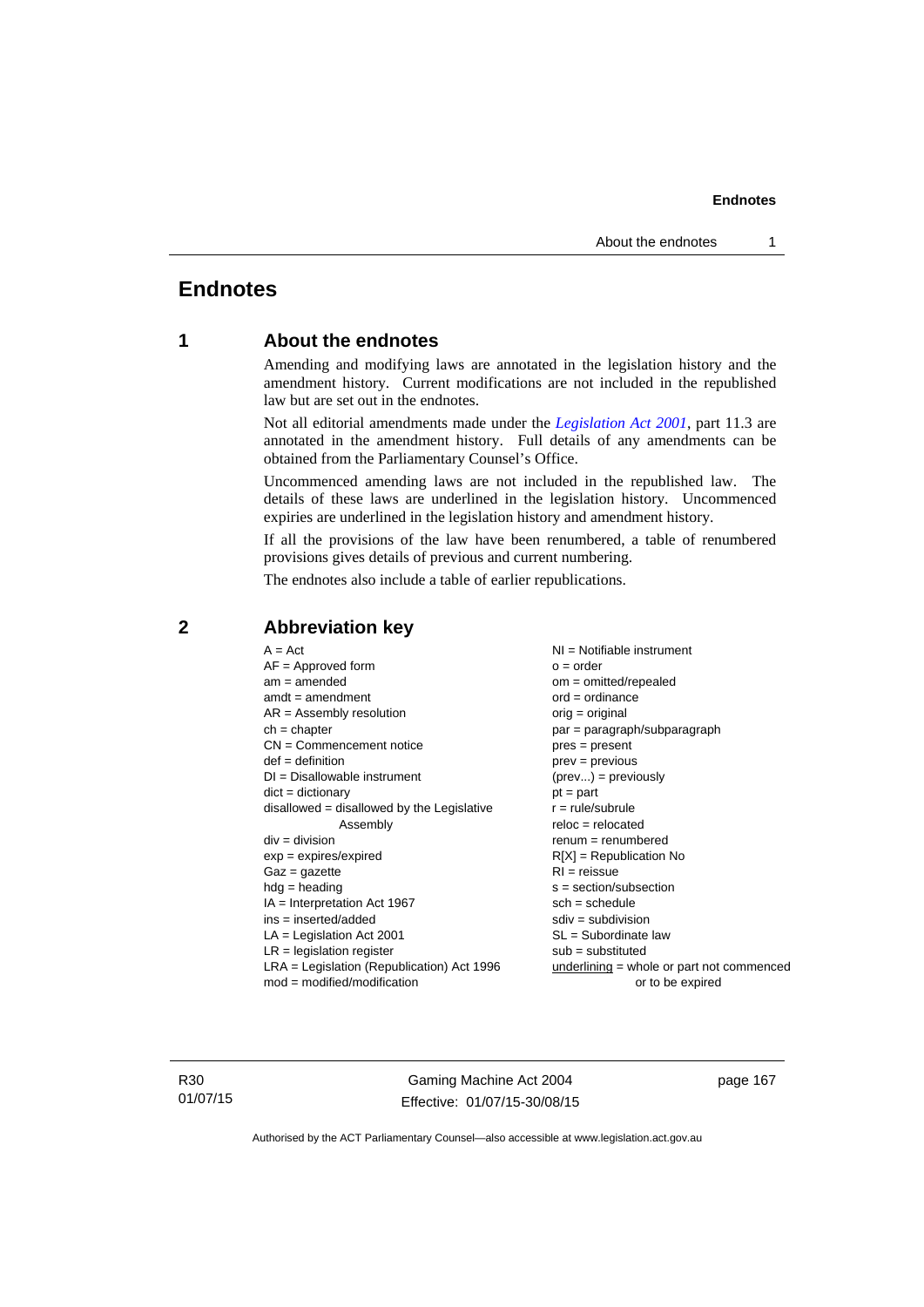#### **Endnotes**

3 Legislation history

## **3 Legislation history**

## **Gaming Machine Act 2004 A2004-34**

notified LR 9 July 2004 s 1, s 2 commenced 9 July 2004 (LA s 75 (1)) remainder commenced 1 November 2004 (s 2 and [CN2004-14](http://www.legislation.act.gov.au/cn/2004-14/default.asp))

as amended by

#### **[Gaming Machine Amendment Act 2005](http://www.legislation.act.gov.au/a/2005-17) A2005-17**

notified LR 13 April 2005 s 1, s 2 commenced 13 April 2005 (LA s 75 (1)) remainder commenced 14 April 2005 (s 2)

#### **[Gaming Machine Amendment Act 2005 \(No 2\)](http://www.legislation.act.gov.au/a/2005-26) A2005-26**

notified LR 28 June 2005 s 1, s 2 commenced 28 June 2005 (LA s 75 (1)) s 8 commenced 1 July 2007 (s 2 (2)) remainder commenced 1 July 2005 (s 2 (1))

#### **[Casino Control Act 2006](http://www.legislation.act.gov.au/a/2006-2) A2006-2 sch 1 pt 1.3**

notified LR 22 February 2006 s 1, s 2 commenced 22 February 2006 (LA s 75 (1)) sch 1 pt 1.3 commenced 1 May 2006 (s 2 and [CN2006-6](http://www.legislation.act.gov.au/cn/2006-6/default.asp))

#### **[Gaming Machine Amendment Act 2007](http://www.legislation.act.gov.au/a/2007-14) A2007-14**

notified LR 31 May 2007 s 1, s 2 commenced 31 May 2007 (LA s 75 (1)) remainder commenced 1 June 2007 (s 2)

#### **[Gaming Machine Amendment Act 2007 \(No 2\)](http://www.legislation.act.gov.au/a/2007-40) A2007-40**

notified LR 4 December 2007 s 1, s 2 commenced 4 December 2007 (LA s 75 (1)) s 17 commenced 4 June 2008 (s 2 (2)) remainder commenced 5 December 2007 (s 2 (1))

## **[Statute Law Amendment Act 2008](http://www.legislation.act.gov.au/a/2008-28) A2008-28 sch 3 pt 3.29**

notified LR 12 August 2008 s 1, s 2 commenced 12 August 2008 (LA s 75 (1))

sch 3 pt 3.29 commenced 26 August 2008 (s 2)

page 168 Gaming Machine Act 2004 Effective: 01/07/15-30/08/15

R30 01/07/15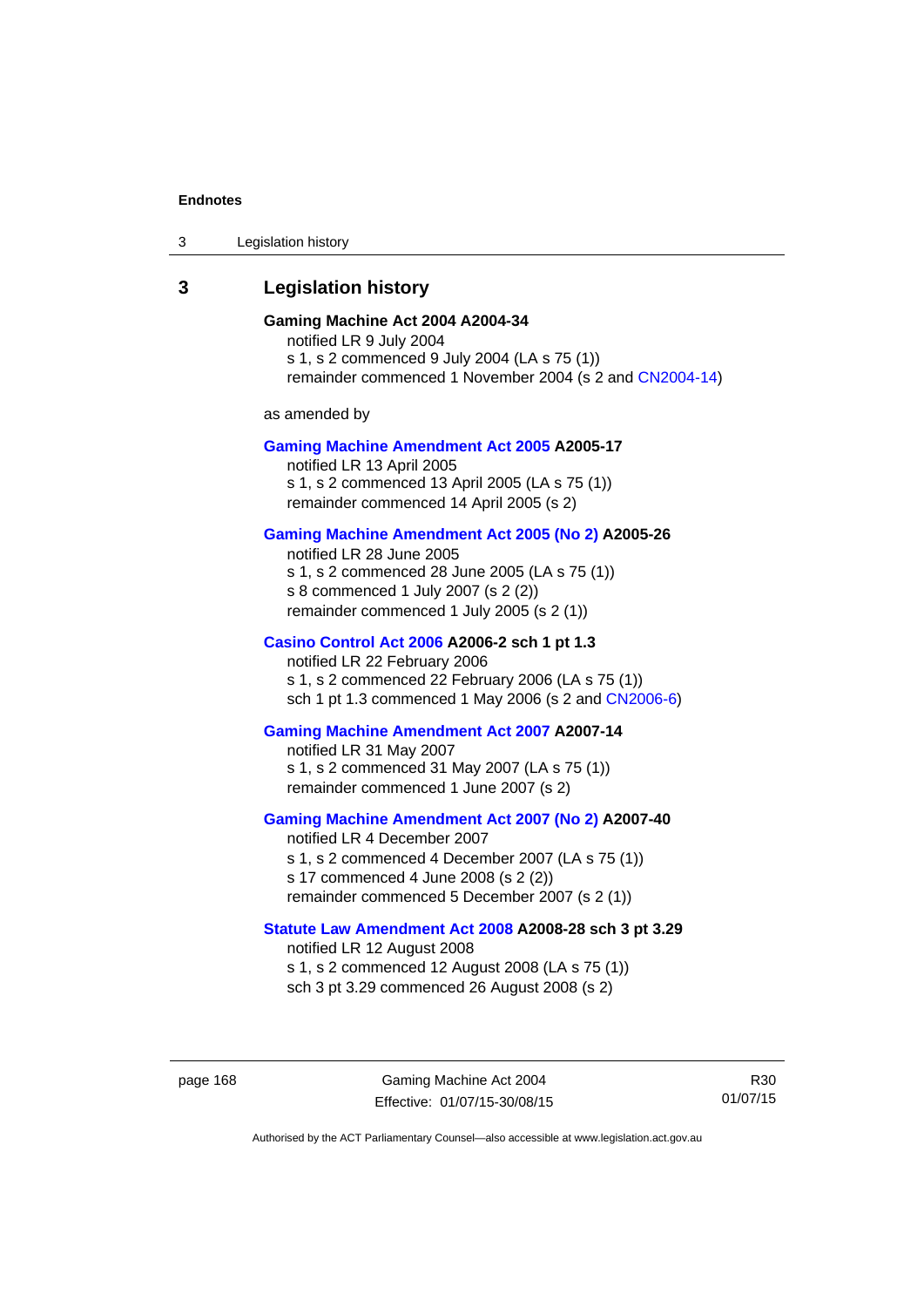| Legislation history |  |
|---------------------|--|
|---------------------|--|

## **[ACT Civil and Administrative Tribunal Legislation Amendment](http://www.legislation.act.gov.au/a/2008-37)  [Act 2008 \(No 2\)](http://www.legislation.act.gov.au/a/2008-37) A2008-37 sch 1 pt 1.47**

notified LR 4 September 2008

s 1, s 2 commenced 4 September 2008 (LA s 75 (1))

sch 1 pt 1.47 commenced 2 February 2009 (s 2 (1) and see [ACT Civil](http://www.legislation.act.gov.au/a/2008-35) 

[and Administrative Tribunal Act 2008](http://www.legislation.act.gov.au/a/2008-35) A2008-35, s 2 (1) and [CN2009-2](http://www.legislation.act.gov.au/cn/2009-2/default.asp))

### **[Statute Law Amendment Act 2009 \(No 2\)](http://www.legislation.act.gov.au/a/2009-49) A2009-49 sch 1 pt 1.6**

notified LR 26 November 2009

s 1, s 2 commenced 26 November 2009 (LA s 75 (1))

sch 1 pt 1.6 commenced 17 December 2009 (s 2)

## **[Liquor \(Consequential Amendments\) Act 2010](http://www.legislation.act.gov.au/a/2010-43) A2010-43 sch 1 pt 1.12**

notified LR 8 November 2010

s 1, s 2 commenced 8 November 2010 (LA s 75 (1)) sch 1 pt 1.12 commenced 1 December 2010 (s 2 (4) and see Liquor [Act 2010](http://www.legislation.act.gov.au/a/2010-35) A2010-35, s 2 (3) (as am by [A2010-43](http://www.legislation.act.gov.au/a/2010-43) amdt 1.19) and [CN2010-14](http://www.legislation.act.gov.au/cn/2010-14/default.asp))

### **[Gaming Machine \(Problem Gambling Assistance\) Amendment](http://www.legislation.act.gov.au/a/2010-52)  [Act 2010](http://www.legislation.act.gov.au/a/2010-52) A2010-52**

notified LR 15 December 2010 s 1, s 2 commenced 15 December 2010 (LA s 75 (1)) remainder commenced 1 July 2011 (s 2)

## **[Statute Law Amendment Act 2011](http://www.legislation.act.gov.au/a/2011-3) A2011-3 sch 1 pt 1.3, sch 3 pt 3.21**

notified LR 22 February 2011 s 1, s 2 commenced 22 February 2011 (LA s 75 (1)) sch 1 pt 1.3, sch 3 pt 3.21 commenced 1 March 2011 (s 2)

# **[Gaming Machine \(Club Governance\) Amendment Act 2011](http://www.legislation.act.gov.au/a/2011-24) A2011-24**

**pt 2** 

notified LR 7 July 2011 s 1, s 2 commenced 1 July 2011 (LA s 75 (2)) ss 9-11, s 21, s 26 commenced 1 July 2012 (s 2 (2)) pt 2 remainder taken to have commenced 1 July 2011 (s 2 (1))

### **[Justice and Community Safety Legislation Amendment Act 2011](http://www.legislation.act.gov.au/a/2011-27)  [\(No 2\)](http://www.legislation.act.gov.au/a/2011-27) A2011-27 sch 1 pt 1.5**

notified LR 30 August 2011

s 1, s 2 taken to have commenced 29 July 2008 (LA s 75 (2)) sch 1 pt 1.5 commenced 13 September 2011 (s 2 (1))

R30 01/07/15 page 169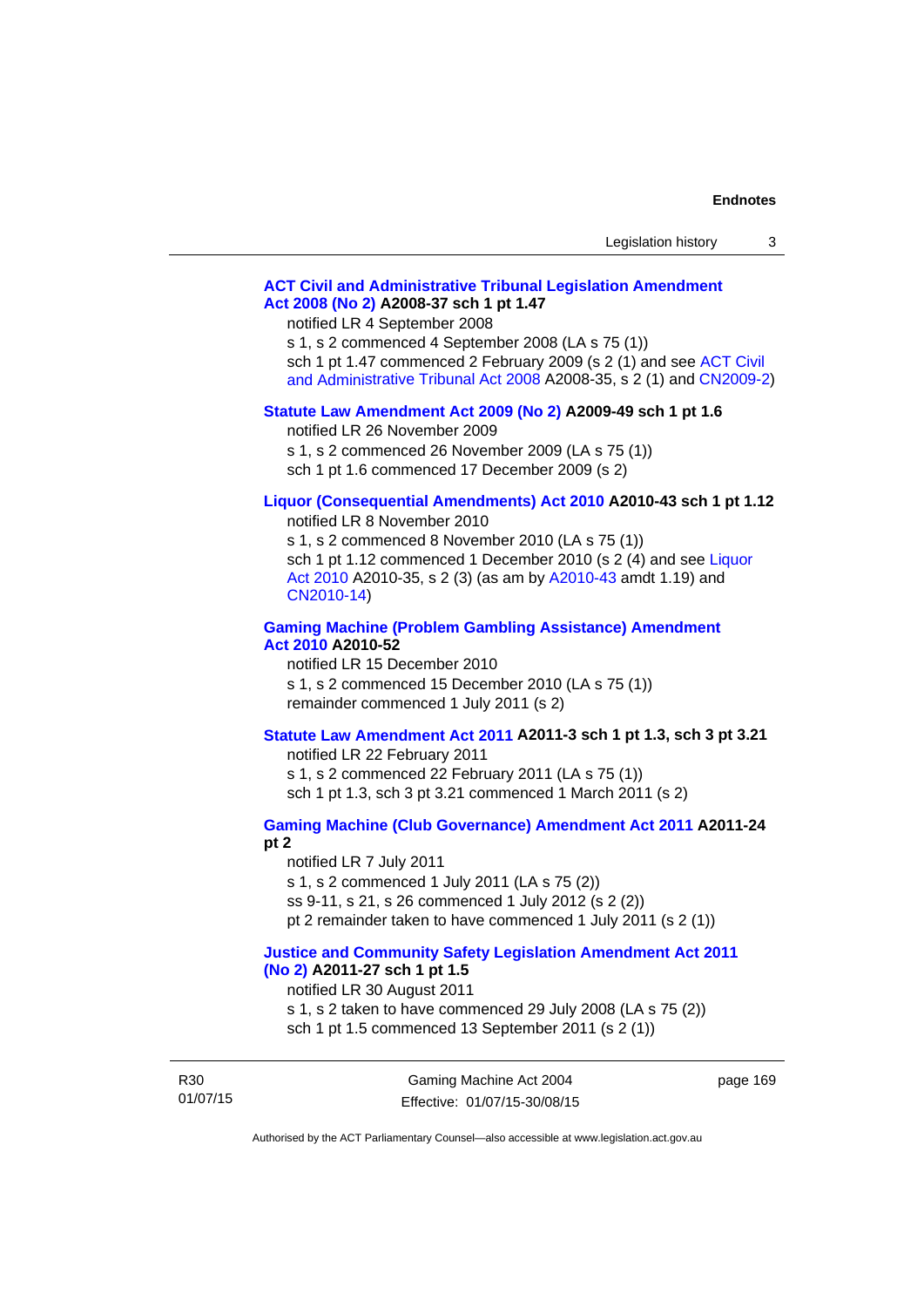| $\sqrt{2}$<br>- 3 | Legislation history |  |
|-------------------|---------------------|--|
|-------------------|---------------------|--|

## **[Business Names Registration \(Transition to Commonwealth\)](http://www.legislation.act.gov.au/a/2012-2)  [Act 2012](http://www.legislation.act.gov.au/a/2012-2) A2012-2 sch 2 pt 2.3**

notified LR 28 February 2012

s 1, s 2 commenced 28 February 2012 (LA s 75 (1))

sch 2 pt 2.3 commenced 28 May 2012 (s 2 (2))

### **[Gaming Machine Amendment Act 2012](http://www.legislation.act.gov.au/a/2012-42) A2012-42 pt 2 (as am by [A2013-29](http://www.legislation.act.gov.au/a/2013-29) s 4)**

notified LR 6 September 2012

s 1, s 2 commenced 6 September 2012 (LA s 75 (1))

s 28, s 29 commenced 1 February 2014 (s 2 (2) (as am by [A2013-29](http://www.legislation.act.gov.au/a/2013-29) s 4))

pt 2 remainder commenced 1 January 2013 (s 2 (1))

## **[Gaming Machine Amendment Act 2012 \(No 2\)](http://www.legislation.act.gov.au/a/2012-50/default.asp) A2012-50**

notified LR 5 December 2012

s 1, s 2 commenced 5 December 2012 (LA s 75 (1))

s 3 commenced 6 December 2012 (s 2 (1))

s 4 commenced 1 January 2013 (s 2 (2))

s 5 commenced 1 February 2014 (s 2 (3) and see [Gaming Machine](http://www.legislation.act.gov.au/a/2012-42)  [Amendment Act 2012](http://www.legislation.act.gov.au/a/2012-42) A2012-42 s 2 (2) (as am by [A2013-29](http://www.legislation.act.gov.au/a/2013-29) s 4))

## **[Gaming Machine Amendment Act 2013](http://www.legislation.act.gov.au/a/2013-9) A2013-9**

notified LR 27 March 2013

s 1, s 2 commenced 27 March 2013 (LA s 75 (1)) remainder commenced 28 March 2013 (s 2)

## **[Statute Law Amendment Act 2013](http://www.legislation.act.gov.au/a/2013-19) A2013-19 sch 3 pt 3.23**

notified LR 24 May 2013 s 1, s 2 commenced 24 May 2013 (LA s 75 (1)) sch 3 pt 3.23 commenced 14 June 2013 (s 2)

#### **[Gaming Machine Amendment Act 2013 \(No 2\)](http://www.legislation.act.gov.au/a/2013-29) A2013-29**

notified LR 21 August 2013 s 1, s 2 commenced 21 August 2013 (LA s 75 (1)) remainder commenced 22 August 2013 (s 2) *Note* This Act only amends the Gaming Machine Amendment

[Act 2012](http://www.legislation.act.gov.au/a/2012-42) A2012-42.

page 170 Gaming Machine Act 2004 Effective: 01/07/15-30/08/15

R30 01/07/15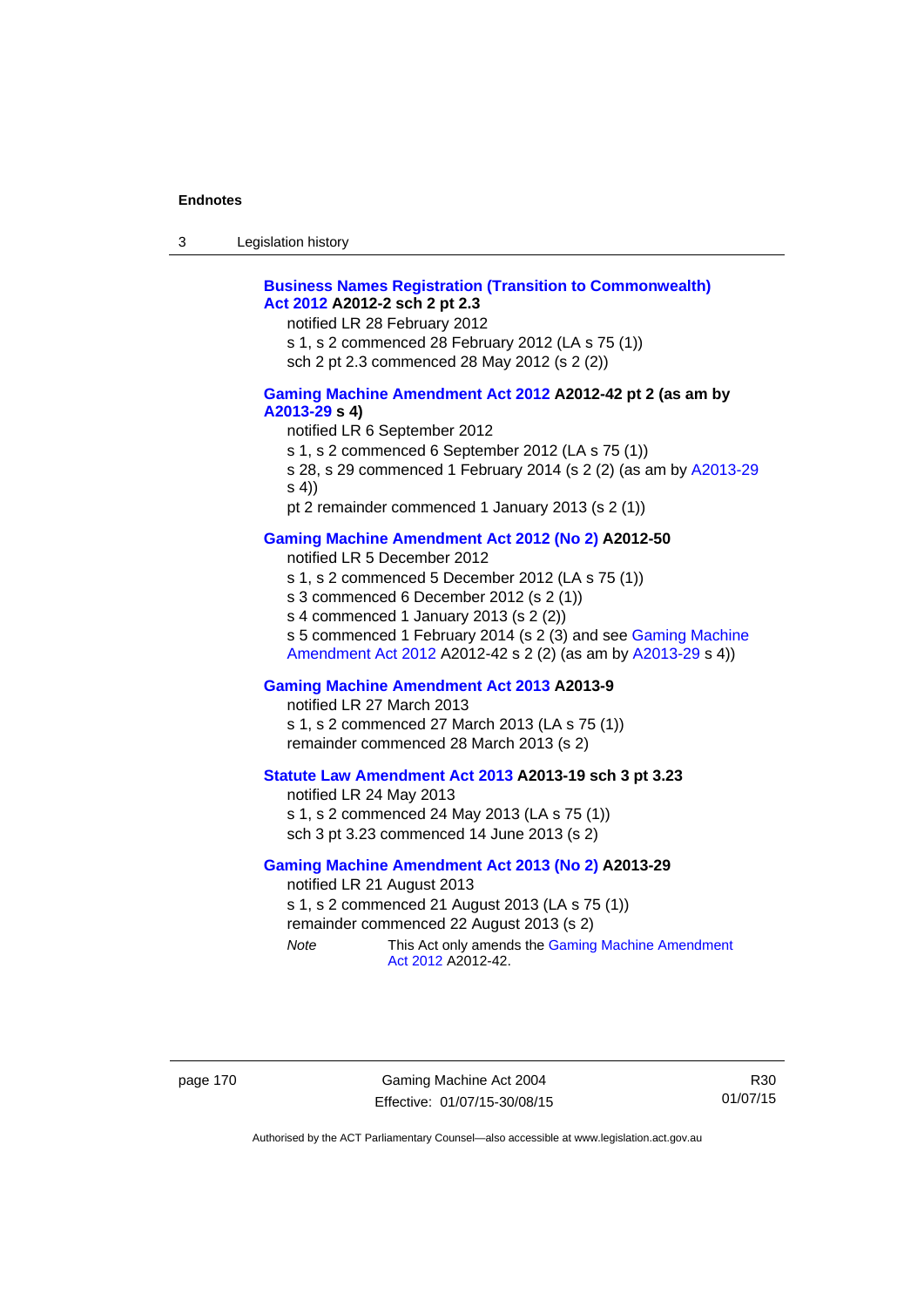## **[Gaming Machine \(Red Tape Reduction\) Amendment Act 2014](http://www.legislation.act.gov.au/a/2014-5) A2014-5**

notified LR 27 March 2014 s 1, s 2 commenced 27 March 2014 (LA s 75 (1)) remainder commenced 28 March 2014 (s 2)

### **[Red Tape Reduction Legislation Amendment Act 2014](http://www.legislation.act.gov.au/a/2014-47) A2014-47 pt 4**

notified LR 6 November 2014

s 1, s 2 commenced 6 November 2014 (LA s 75 (1)) pt 4 commenced 7 November 2014 (s 2)

### **[Gaming Machine \(Red Tape Reduction\) Amendment Act 2014 \(No 2\)](http://www.legislation.act.gov.au/a/2014-56) A2014-56**

notified LR 4 December 2014

s 1, s 2 commenced 4 December 2014 (LA s 75 (1))

s 18, s 19 commenced 1 March 2015 (s 2 (2))

remainder commenced 5 December 2014 (s 2)

## **[Annual Reports \(Government Agencies\) Amendment Act 2015](http://www.legislation.act.gov.au/a/2015-16)**

## **A2015-16 sch 1 pt 1.13**

notified LR 27 May 2015 s 1, s 2 commenced 27 May 2015 (LA s 75 (1)) sch 1 pt 1.13 commenced 3 June 2015 (s 2)

### **[Gaming Machine \(Reform\) Amendment Act 2015](http://www.legislation.act.gov.au/a/2015-21/default.asp) A2015-21**

notified LR 15 June 2015

s 1, s 2 commenced 15 June 2015 (LA s 75 (1))

s 81 commenced 1 July 2015 (s 2 and [CN2015-10\)](http://www.legislation.act.gov.au/cn/2015-10/default.asp)

remainder awaiting commencement (s 2)

| Note 1 | default commencement (other than schedule 1) under s 2 (2):<br>15 June 2016 (LA s 79 does not apply to this Act) |
|--------|------------------------------------------------------------------------------------------------------------------|
| Note 2 | default commencement of schedule 1 under $s \geq (4)$ :<br>15 June 2019                                          |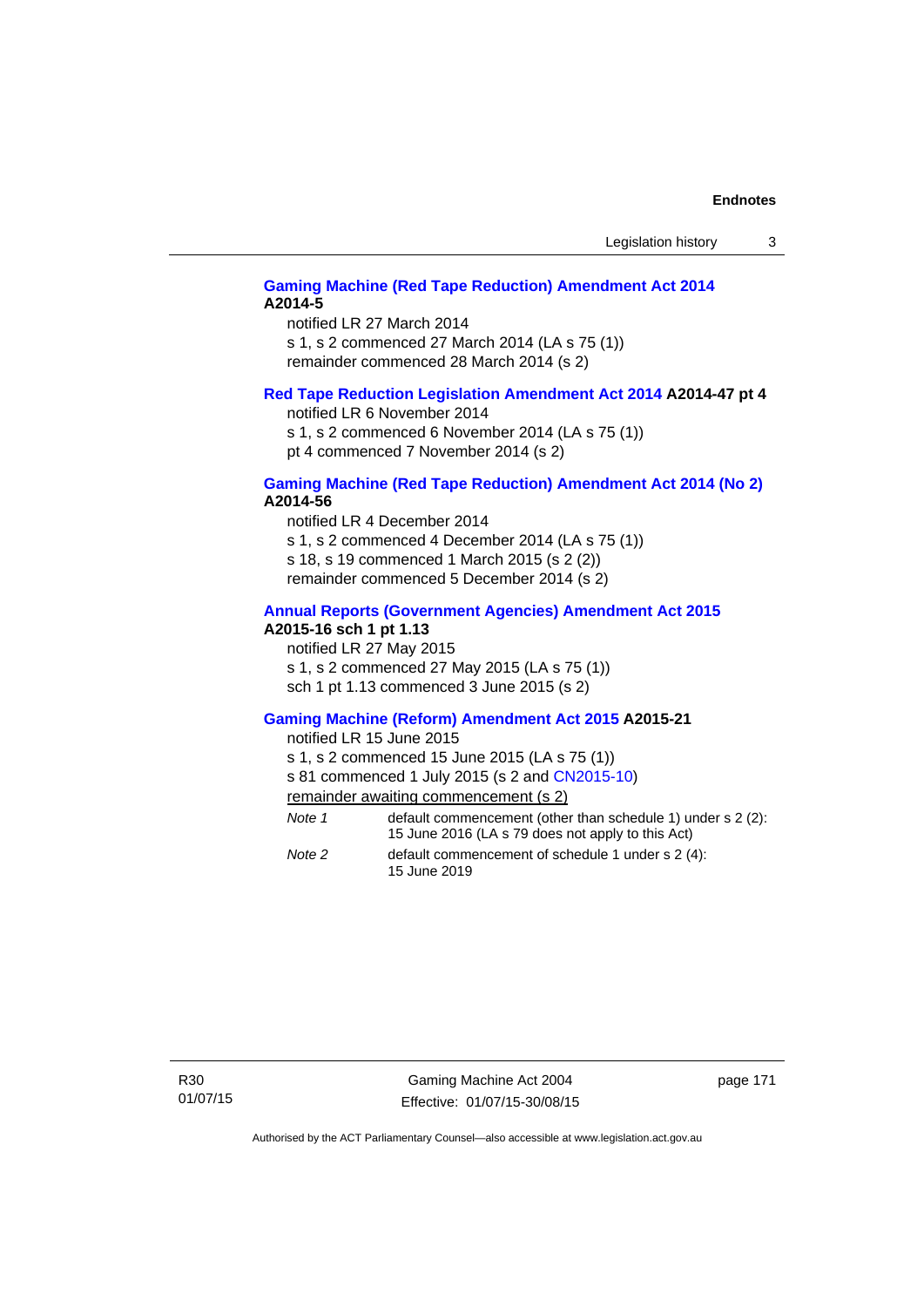4 Amendment history

### **4 Amendment history**

```
Commencement 
s 2 om LA s 89 (4) 
Dictionary 
s 3 am A2013-19 amdt 3.171
Applications to be dealt with in order of receipt 
s 10 am A2007-40 s 4; A2012-42 s 4 
Initial licence applications—eligibility 
s 10A ins A2012-42 s 5
Initial licence applications—contents<br>
s 11 hdg sub A2012-42 s 6
                A2012-42 s 6
 A2014-56 s 4
Issue of licences 
s 12 am A2012-42 s 7, s 8 
Additional mandatory requirements for issue of licence 
s 13 am A2014-56 s 5 
Grounds for refusing initial licence application by club 
s 14 am A2005-17 s 4, s 5; A2011-24 s 4 
Form of licence 
s 15 am A2005-17 s 6 
No available gaming machines 
s 17 am A2007-40 s 5; A2012-42 ss 9-13 
Social impact assessment 
s 18 am A2012-42 s 14 
Publication of social impact assessments by applicant 
s 19 am A2012-42 s 15, s 16; ss renum R20 LA 
Eligibility of individuals 
s 20 am A2007-14 s 4; A2007-40 s 6; A2008-28 amdt 3.94; 
                 A2011-3 amdt 1.6; A2012-42 s 17; A2014-56 s 6 
Eligibility of clubs and other corporations 
s 21 am A2007-14 s 5; A2007-40 s 7; A2011-24 s 5, s 6 
Licence amendment—applications 
s 22 am A2005-17 s 7; A2012-50 s 4 
                 sub A2012-42 s 18 
                 am A2014-56 s 7; ss renum R27 LA
Licence amendment—contents of applications 
s 23 sub A2012-42 s 18
```
page 172 Gaming Machine Act 2004 Effective: 01/07/15-30/08/15

R30 01/07/15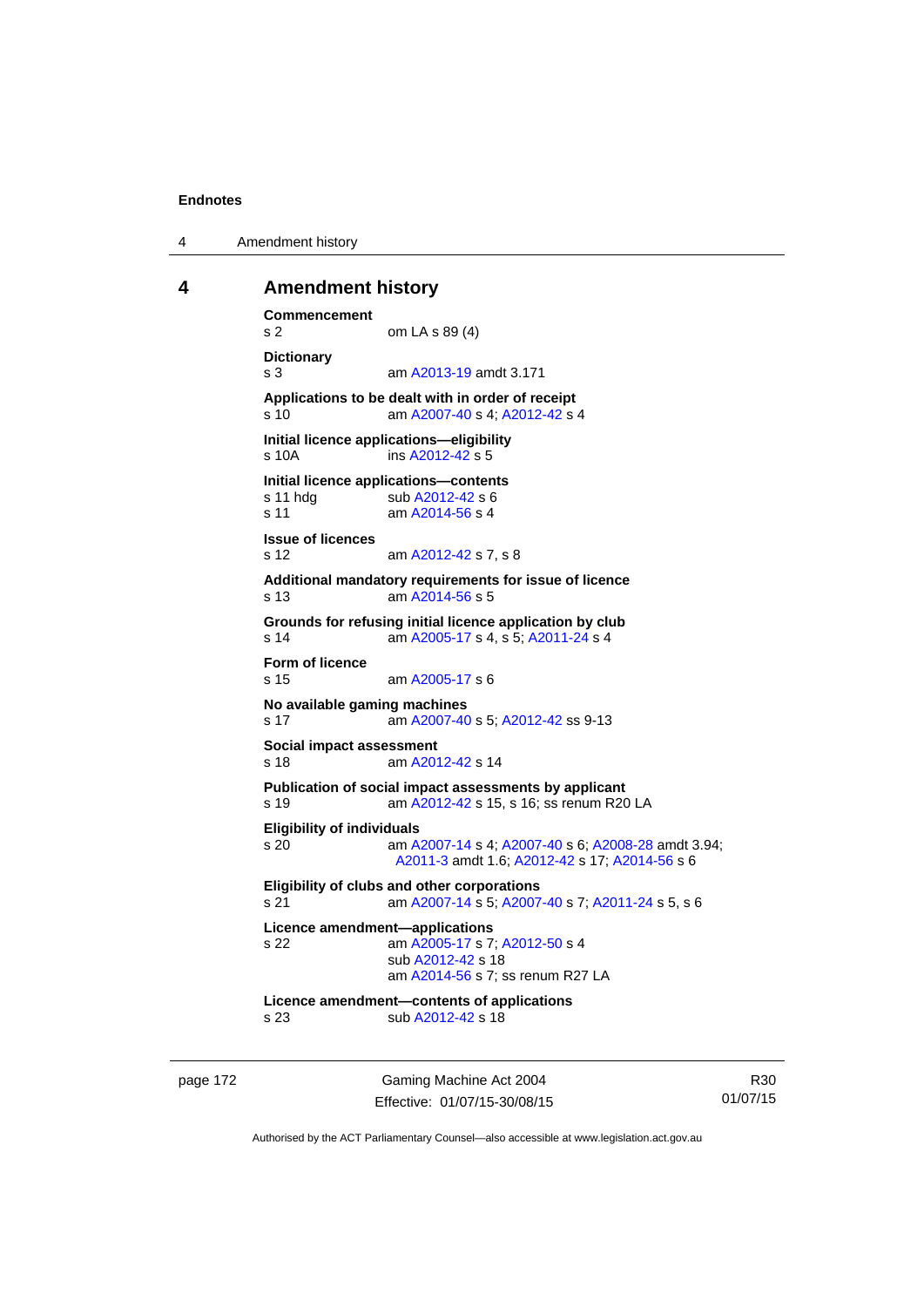**Licence amendment decision—decrease machines amendment**  s 24 am [A2007-40](http://www.legislation.act.gov.au/a/2007-40) s 8, s 9 sub [A2012-42](http://www.legislation.act.gov.au/a/2012-42) s 18 **Licence amendment decision—structural change amendment**  s 25 sub [A2012-42](http://www.legislation.act.gov.au/a/2012-42) s 18 am [A2014-56](http://www.legislation.act.gov.au/a/2014-56) s 8 **Licence amendment decision—temporary storage amendment**  s 26 sub [A2012-42](http://www.legislation.act.gov.au/a/2012-42) s 18 (3), (4) exp 1 January 2016 (s 26 (4)) **Licence amendment decision—venue relocation amendment**  s 26A ins [A2012-42](http://www.legislation.act.gov.au/a/2012-42) s 18 **Licence amendment decision—small-scale machine relocation amendment**  s 26B ins [A2012-42](http://www.legislation.act.gov.au/a/2012-42) s 18 **Licence amendment decision—large-scale machine relocation amendment**  s 26C ins [A2012-42](http://www.legislation.act.gov.au/a/2012-42) s 18 **Licence amendment decision—new venue amendment**  s 26D ins [A2012-42](http://www.legislation.act.gov.au/a/2012-42) s 18 **Licence amendment decision—technical amendment**  s 26E ins [A2012-42](http://www.legislation.act.gov.au/a/2012-42) s 18 **Commencement of amendments**  s 28 am [A2012-42](http://www.legislation.act.gov.au/a/2012-42) s 19 **Revocation of uncommenced licence amendments**  s 29 am [A2012-42](http://www.legislation.act.gov.au/a/2012-42) s 20 **Transfer of licence**  s 32 am [A2005-17](http://www.legislation.act.gov.au/a/2005-17) ss 8-10; ss renum [A2005-17](http://www.legislation.act.gov.au/a/2005-17) s 11; [A2007-40](http://www.legislation.act.gov.au/a/2007-40) s 10; [A2012-42](http://www.legislation.act.gov.au/a/2012-42) s 21; [A2014-56](http://www.legislation.act.gov.au/a/2014-56) s 9 **Current licensees obligations on proposed transfer of licence**  s 33 am [A2014-56](http://www.legislation.act.gov.au/a/2014-56) s 10 **Intention to reduce maximum number of gaming machines to 4 000, then maintain per capita ratio**  s 34A ins [A2012-42](http://www.legislation.act.gov.au/a/2012-42) s 22 **Maximum number of gaming machines allowed in ACT**  s 35 am [A2011-3](http://www.legislation.act.gov.au/a/2011-3) amdt 3.210 sub [A2012-42](http://www.legislation.act.gov.au/a/2012-42) s 22 **Review of maximum number when it reaches 4 000**  s 36 sub [A2012-42](http://www.legislation.act.gov.au/a/2012-42) s 22 **Meaning of** *pool of available gaming machines* s 36A ins [A2012-42](http://www.legislation.act.gov.au/a/2012-42) s 22

R30 01/07/15

Gaming Machine Act 2004 Effective: 01/07/15-30/08/15 page 173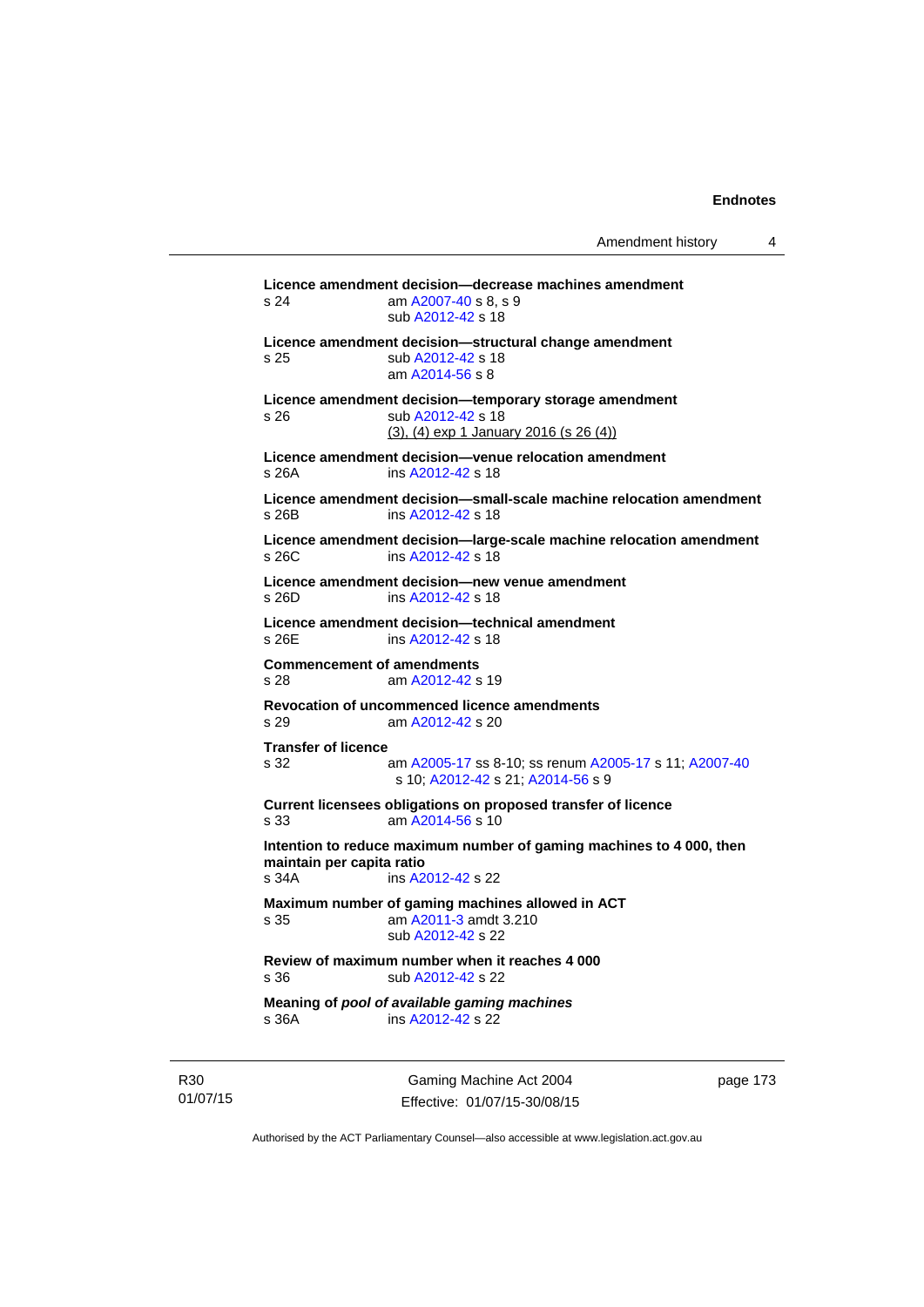4 Amendment history

| pt 2A hdg                                       | venue amendments<br>ins A2012-42 s 23                                                                                                                               |
|-------------------------------------------------|---------------------------------------------------------------------------------------------------------------------------------------------------------------------|
|                                                 |                                                                                                                                                                     |
| <b>Preliminary</b><br>div 2A.1 hdg              | ins A2012-42 s 23<br>also ins A2012-42 s 23<br>renum as div 2A.2 hdg                                                                                                |
| Object-pt 2A<br>s 38A                           | ins A2012-42 s 23                                                                                                                                                   |
| <b>Definitions</b><br>s 38B                     | ins A2012-42 s 23<br>def approval-holder ins A2012-42 s 23<br>def in-principle approval ins A2012-42 s 23                                                           |
| s 38C                                           | What is an in-principle approval?<br>ins A2012-42 s 23                                                                                                              |
| div 2A.2 hdg                                    | Applications for in-principle approvals<br>(prev div 2A.1 hdg) ins A2012-42 s 23<br>renum as div 2A.2 hdg R20 LA<br>also ins A2012-42 s 23<br>renum as div 2A.3 hdg |
| s 38D                                           | In-principle approval-applications<br>ins A2012-42 s 23                                                                                                             |
| s 38E                                           | In-principle approval-contents of applications<br>ins A2012-42 s 23<br>am A2013-19 amdt 3.172                                                                       |
| Issue of in-principle approvals<br>div 2A.3 hdg | (prev div 2A.2 hdg) ins A2012-42 s 23<br>renum as div 2A.3 hdg R20 LA<br>also ins A2012-42 s 23<br>renum as div 2A.4 hdg                                            |
| s 38F                                           | In-principle approval decision-licence<br>ins A2012-42 s 23                                                                                                         |
| s 38G                                           | In-principle approval decision-licence-no reservable gaming machines<br>ins A2012-42 s 23                                                                           |
| s 38H                                           | In-principle approval decision-venue relocation amendment<br>ins A2012-42 s 23                                                                                      |
| s 381                                           | In-principle approval decision-new venue amendment<br>ins A2012-42 s 23<br>am A2013-19 amdt 3.173                                                                   |

page 174 Gaming Machine Act 2004 Effective: 01/07/15-30/08/15

R30 01/07/15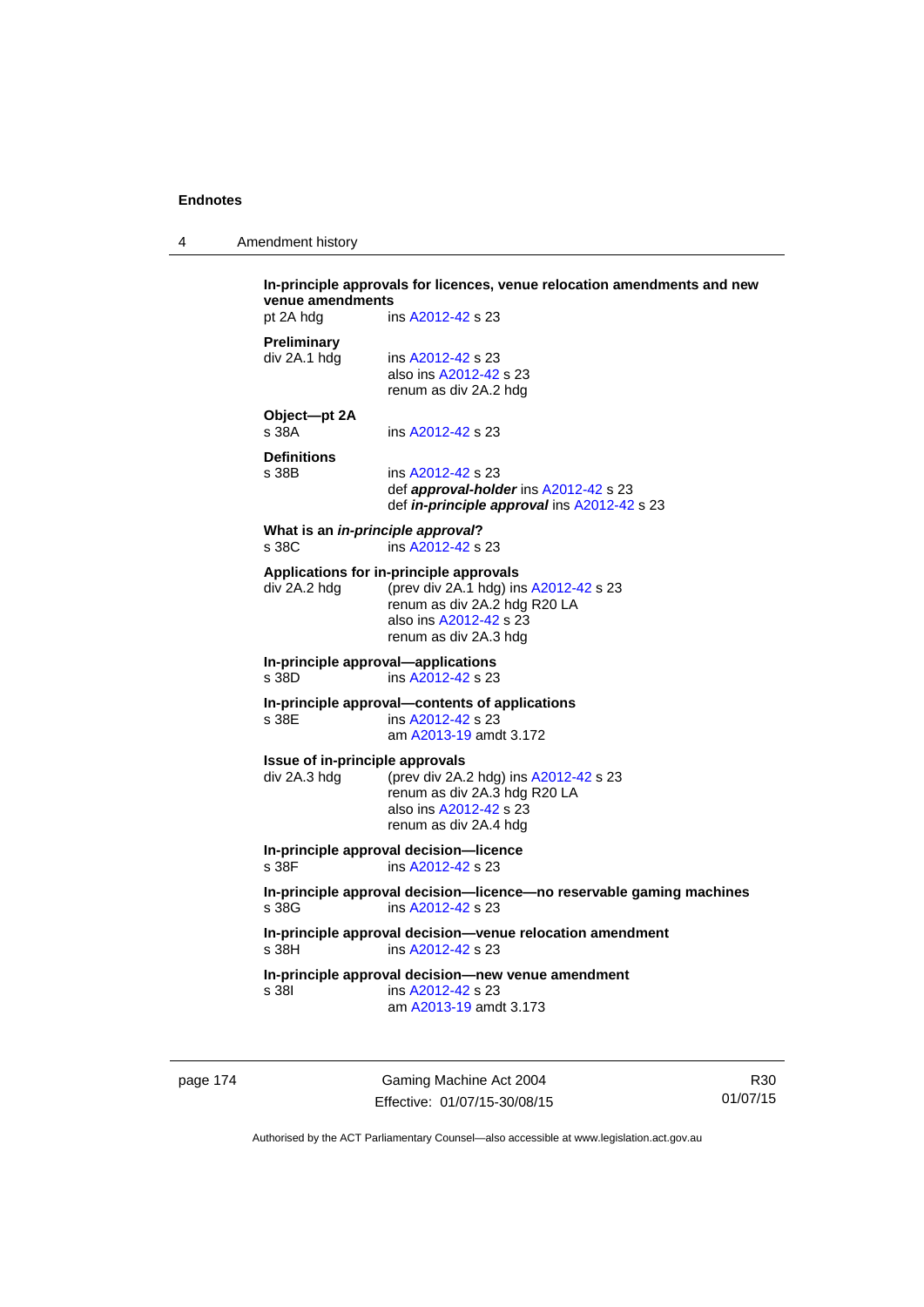**In-principle approval—form**  s 38J ins [A2012-42](http://www.legislation.act.gov.au/a/2012-42) s 23 **In-principle approval—conditions**  s 38K ins [A2012-42](http://www.legislation.act.gov.au/a/2012-42) s 23 **In-principle approval—term**  s 38L ins [A2012-42](http://www.legislation.act.gov.au/a/2012-42) s 23 **Amendment, transfer, extension and surrender of in-principle approvals**  div 2A.4 hdg (prev div 2A.3 hdg) ins [A2012-42](http://www.legislation.act.gov.au/a/2012-42) s 23 renum as div 2A.4 hdg R20 LA also ins [A2012-42](http://www.legislation.act.gov.au/a/2012-42) s 23 renum as div 2A.5 hdg **In-principle approval—amendment**  s 38M ins [A2012-42](http://www.legislation.act.gov.au/a/2012-42) s 23 **In-principle approval—amendment decision**  s 38N ins [A2012-42](http://www.legislation.act.gov.au/a/2012-42) s 23 **In-principle approval—application to transfer**  s 38O ins [A2012-42](http://www.legislation.act.gov.au/a/2012-42) s 23 **In-principle approval—transfer decision**  s 38P ins [A2012-42](http://www.legislation.act.gov.au/a/2012-42) s 23 **In-principle approval—application for extension**  s 38Q ins [A2012-42](http://www.legislation.act.gov.au/a/2012-42) s 23 **In-principle approval—extension decision**  s 38R ins [A2012-42](http://www.legislation.act.gov.au/a/2012-42) s 23 **In-principle approval—surrender**  s 38S ins [A2012-42](http://www.legislation.act.gov.au/a/2012-42) s 23 **Amendment, transfer, extension and surrender of in-principle approvals**  div 2A.5 hdg (prev div 2A.4 hdg) ins [A2012-42](http://www.legislation.act.gov.au/a/2012-42) s 23 renum as div 2A.5 hdg R20 LA **Conversion of in-principle approval to licence or amendment—application**  s 38T ins [A2012-42](http://www.legislation.act.gov.au/a/2012-42) s 23 **Conversion of in-principle approval to licence—decision**  s 38U ins [A2012-42](http://www.legislation.act.gov.au/a/2012-42) s 23 **Conversion of in-principle approval into venue relocation amendment decision**  ins [A2012-42](http://www.legislation.act.gov.au/a/2012-42) s 23 **Conversion of in-principle approval into new venue amendment—decision**  ins [A2012-42](http://www.legislation.act.gov.au/a/2012-42) s 23

R30 01/07/15

Gaming Machine Act 2004 Effective: 01/07/15-30/08/15 page 175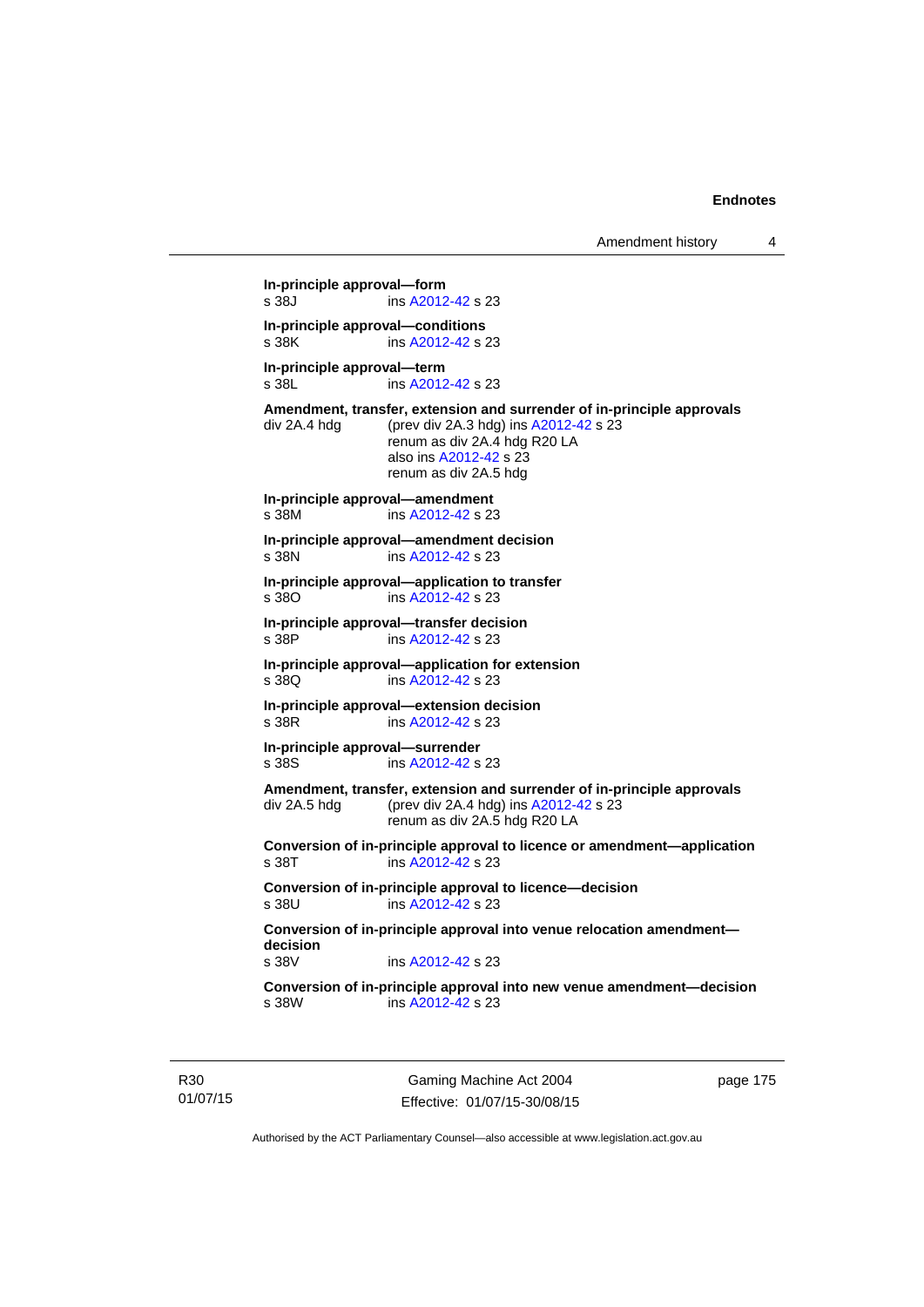4 Amendment history

**Conversion—other in-principle approvals for the land or premises expire**  s 38X ins [A2012-42](http://www.legislation.act.gov.au/a/2012-42) s 23 am [A2013-19](http://www.legislation.act.gov.au/a/2013-19) amdt 3.174 **Compliance with requirements for issue of licence**  s 39A ins [A2005-26](http://www.legislation.act.gov.au/a/2005-26) s 4 **Display of licence at licensed premises**  s 41 am [A2014-47](http://www.legislation.act.gov.au/a/2014-47) s 7 **Licensee to use gaming machines**  s 51 am [A2012-42](http://www.legislation.act.gov.au/a/2012-42) s 24 **Conditions about inequitable benefits**  s 53 am [A2011-24](http://www.legislation.act.gov.au/a/2011-24) s 7, s 8 **Condition about club's constitution—consistency with gaming laws**  s 53A ins [A2011-24](http://www.legislation.act.gov.au/a/2011-24) s 9 **Condition about club's constitution—amendment if inconsistent with gaming laws**  s 53B ins [A2011-24](http://www.legislation.act.gov.au/a/2011-24) s 9 am [A2014-56](http://www.legislation.act.gov.au/a/2014-56) s 11 **Annual report of clubs**  s 54 am [A2011-24](http://www.legislation.act.gov.au/a/2011-24) s 10, s 11; pars renum R19 LA **Other conditions of club licences**  s 55 am [A2005-26](http://www.legislation.act.gov.au/a/2005-26) s 5; [A2011-24](http://www.legislation.act.gov.au/a/2011-24) s 12; pars renum R16 (RI) LA **Definitions for pt 4**  s 56 def *licence* am [A2012-42](http://www.legislation.act.gov.au/a/2012-42) s 25; pars renum R20 LA def *licensee* sub [A2012-42](http://www.legislation.act.gov.au/a/2012-42) s 26 **Grounds for disciplinary action**  s 57 am [A2005-17](http://www.legislation.act.gov.au/a/2005-17) s 12; ss renum [A2005-17](http://www.legislation.act.gov.au/a/2005-17) s 13; [A2006-2](http://www.legislation.act.gov.au/a/2006-2) amdts 1.13-1.15; pars renum [A2006-2](http://www.legislation.act.gov.au/a/2006-2) amdt 1.16; [A2012-42](http://www.legislation.act.gov.au/a/2012-42) s 27; ss renum R20 LA **Suspension of licences because of suspension of general and on licences**  s 63 sub [A2010-43](http://www.legislation.act.gov.au/a/2010-43) amdt 1.15 **Cancellation of licences because of cancellation etc of general and on licences**  sub [A2010-43](http://www.legislation.act.gov.au/a/2010-43) amdt 1.16 **Meaning of** *centralised monitoring system* s 66 am [A2011-3](http://www.legislation.act.gov.au/a/2011-3) amdt 3.211; [A2013-19](http://www.legislation.act.gov.au/a/2013-19) amdt 3.175 **Approval of gaming machines, peripherals, suppliers and technicians**  pt 6 hdg sub [A2014-56](http://www.legislation.act.gov.au/a/2014-56) s 12

page 176 Gaming Machine Act 2004 Effective: 01/07/15-30/08/15

R30 01/07/15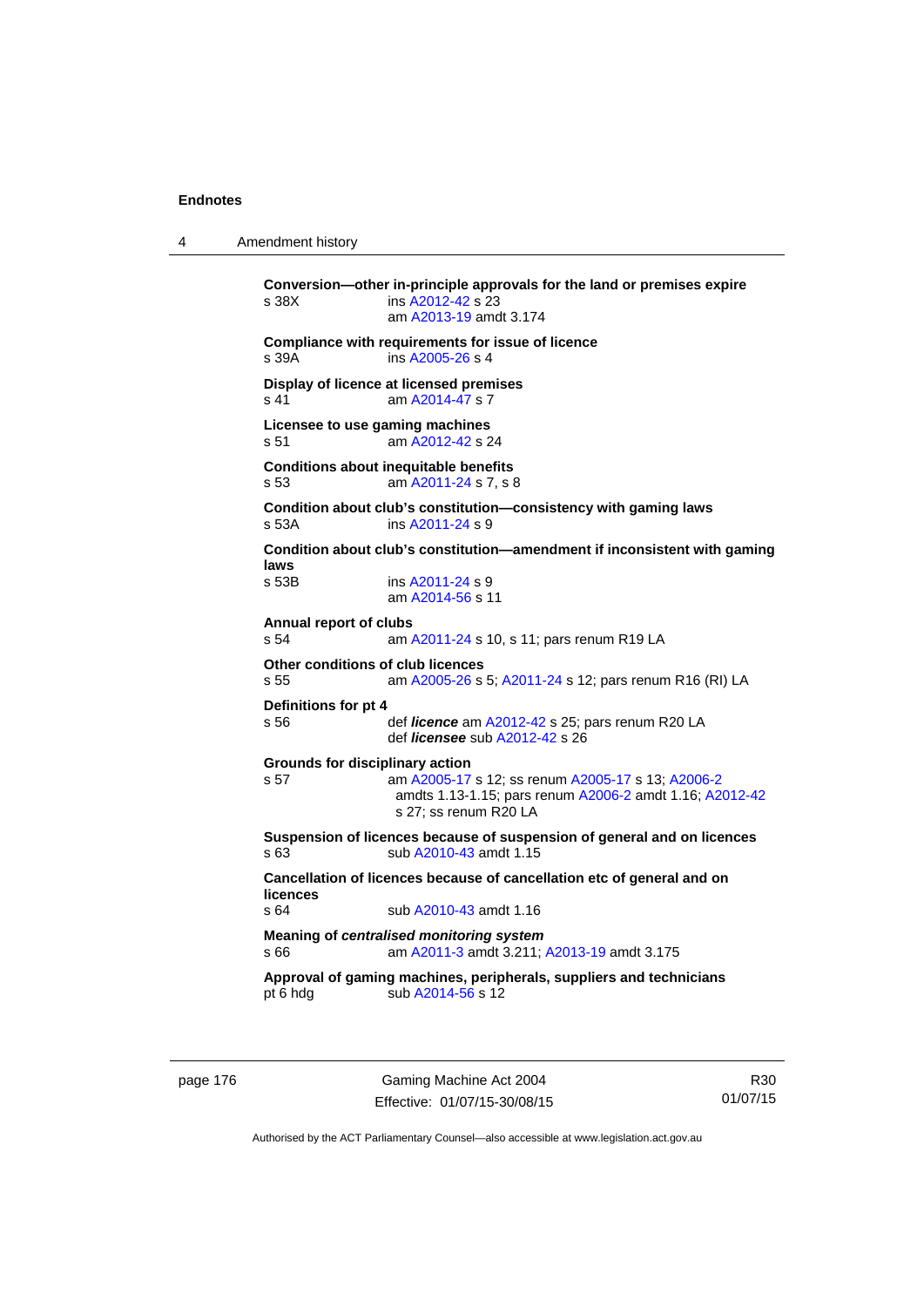```
Approval of gaming machines and peripheral equipment 
s 69 am A2007-40 s 11; A2011-3 amdt 3.212; A2013-9 s 4, s 5; 
                ss renum R21 LA 
Cancellation or suspension of gaming machine and peripheral equipment 
approval 
s 70 am A2011-3 amdt 3.213 
Computer cabinet access register 
A2014-56 s 13
Application and approval as supplier 
s 72 am A2007-40 s 12 
Cancellation etc of supplier's approval 
s 73A ins A2007-40 s 13 
Approval of technicians 
s 75 am A2007-40 s 14; A2014-56 s 14 
Cancellation etc of technician's approval 
s 79 am A2005-17 s 14; ss renum A2005-17 s 15 
Approved attendants 
               A2014-56 s 15
Application for approval as attendant 
s 85 om A2014-56 s 15 
Approval of attendants 
s 86 am A2007-40 s 15 
                om A2014-56 s 15 
Short-term approval of attendants 
s 87 om A2014-56 s 15 
Ending short-term approvals 
s 88 om A2014-56 s 15 
Transfer etc of attendant's approval 
s 89 om A2014-56 s 15 
Suspension of attendant's approval for short-term unemployment 
s 90 om A2014-56 s 15 
Cancellation etc of attendant's approval 
s 91 am A2005-17 s 16; ss renum A2005-17 s 17 
                om A2014-56 s 15 
Certificates for approved attendants 
s 92 om A2014-56 s 15 
Giving copy of certificate about approved attendant 
s 93 om A2014-56 s 15
```
R30 01/07/15

Gaming Machine Act 2004 Effective: 01/07/15-30/08/15 page 177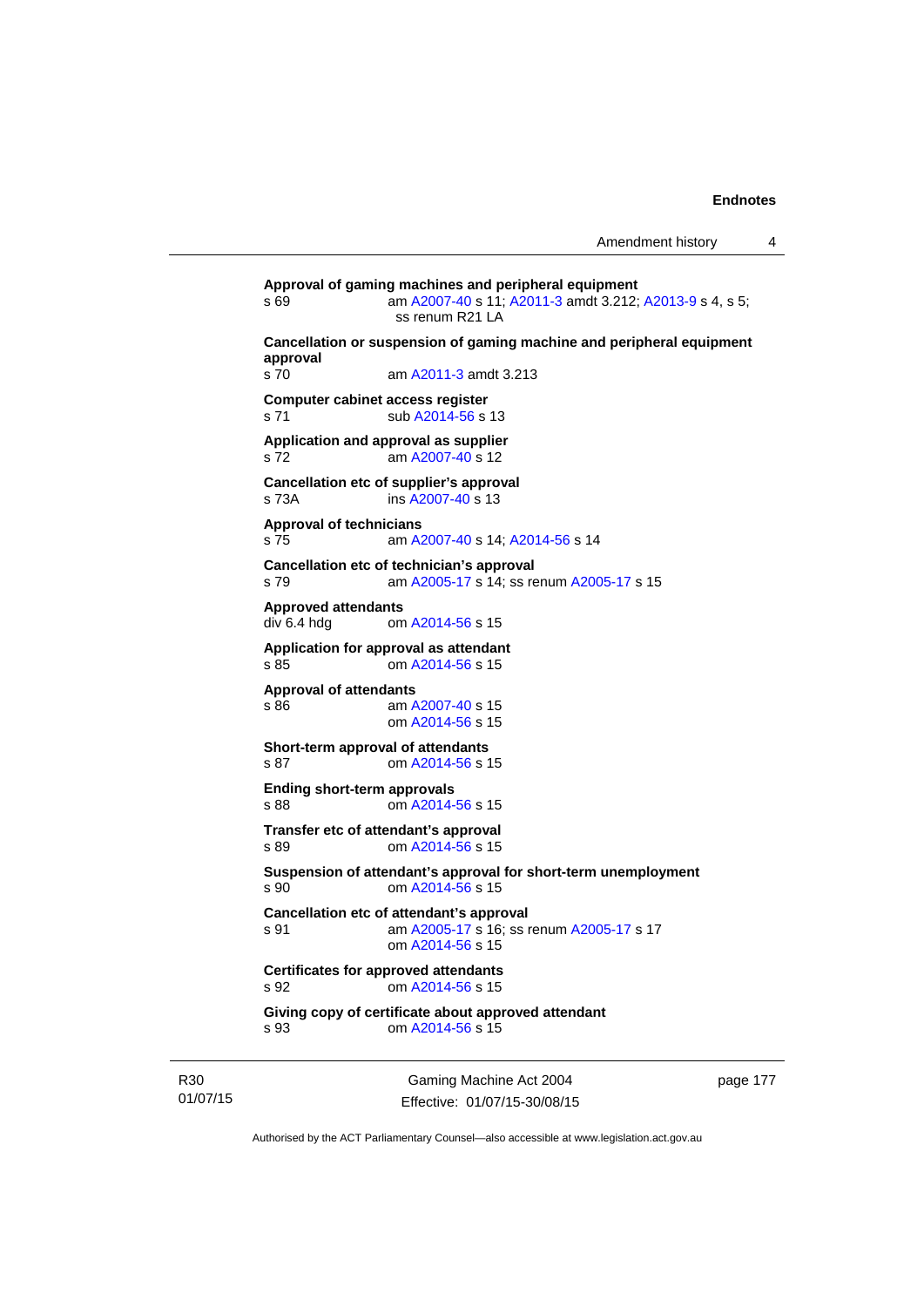4 Amendment history

```
Notice by licensee if attendant no longer employed 
s 94 om A2014-56 s 15 
Return of approval certificates for approved attendants 
s 95 om A2014-56 s 15 
Renewal of attendant's approval 
s 96 om A2014-56 s 15 
Decision on application for approval to acquire gaming machines 
s 100 am A2014-5 s 4 
Application and approval of financial arrangements 
A2014-5 s 5
Decision on application for approval of financial arrangements 
s 102 om A2014-5 s 5 
Sealing computer cabinet 
s 123 om A2014-56 s 16 
Position for percentage payout of gaming machines display 
s 126 am A2011-3 amdt 3.214 
Machine access generally 
s 128 am A2014-56 s 17; ss renum R27 LA
Undisbursed jackpots 
s 144 am A2014-5 ss 6-8 
Definitions—pt 9 
s 144A ins A2011-24 s 13 
                 def associated organisation declaration ins A2011-24 s 13 
                 def warning notice ins A2011-24 s 13 
Eligible objects 
                A2011-3 amdt 3.215
Eligible clubs 
s 146 am A2005-26 s 6 
Associated organisations—declaration 
A2011-24 s 14
s 147 am A2005-17 s 18, s 19; A2011-24 ss 15-17; pars renum 
                R16 (RI) LA 
Associated organisation declaration—condition 
s 147A ins A2011-24 s 18 
Associated organisation—warning notice 
s 147B ins A2011-24 s 18 
Associated organisation declaration—suspension or repeal 
               A2011-24 s 18
```
page 178 Gaming Machine Act 2004 Effective: 01/07/15-30/08/15

R30 01/07/15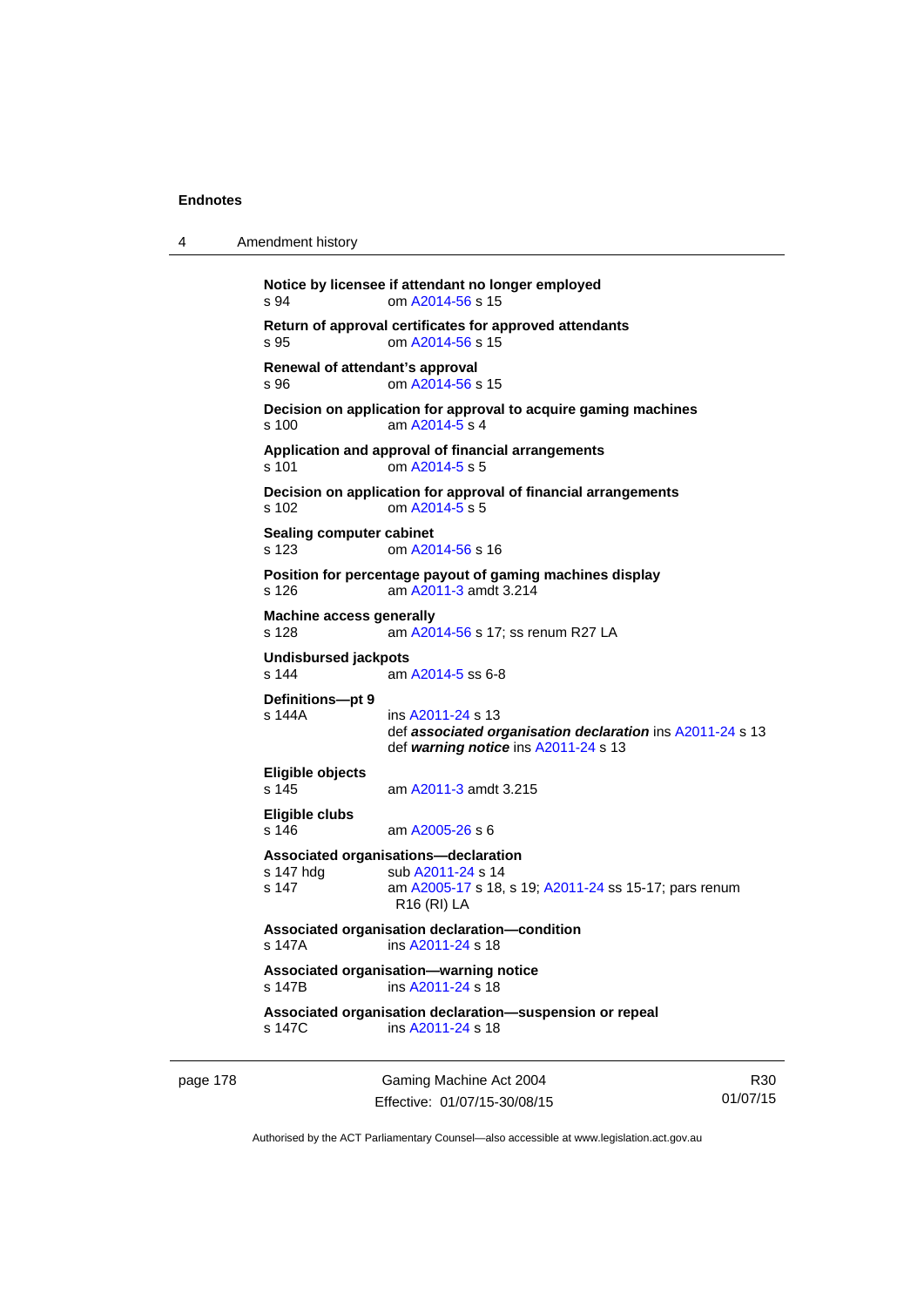Amendment history 4

```
Club elections—election of board directors 
                A2011-24 s 18
Club elections—record-keeping 
A2011-24 s 19
Club directors—acting in good faith 
s 148A ins A2011-24 s 20 
Club constitution—consistency with gaming laws 
s 148B ins A2011-24 s 21 
Promoting responsible practices at licensed premises 
A2012-42 s 28
Warning notices 
s 151 am A2011-3 amdt 3.216 
External signs 
s 152 sub A2007-40 s 16 
                 am A2012-2 amdt 2.5 
External visibility of gaming machines 
s 152A ins A2007-40 s 17 
Offence—ATM allowing withdrawals exceeding $250 
s 153A ins A2012-42 s 29 
                am A2012-50 s 5 
Audit of financial statements etc 
                A2009-49 amdt 1.14
                 am A2013-19 amdt 3.176
Gaming machine tax 
s 159 am A2005-26 s 7, s 8; A2015-21 s 81 
Tax adjustment in relation to GST for clubs 
A2005-26 s 9
                exp 1 February 2006 (s 160 (6)) 
Gaming machine tax returns 
s 162 am A2011-3 amdt 3.217 
Problem gambling assistance fund 
A2010-52 s 4
Required payment to problem gambling assistance fund 
s 163A ins A2010-52 s 4
                 am A2014-56 s 18 
Problem gambling assistance fund—annual payment option<br>s 163AA ins A2014-56 s 19
                A2014-56 s 19
```
page 179

Authorised by the ACT Parliamentary Counsel—also accessible at www.legislation.act.gov.au

Gaming Machine Act 2004 Effective: 01/07/15-30/08/15

R30 01/07/15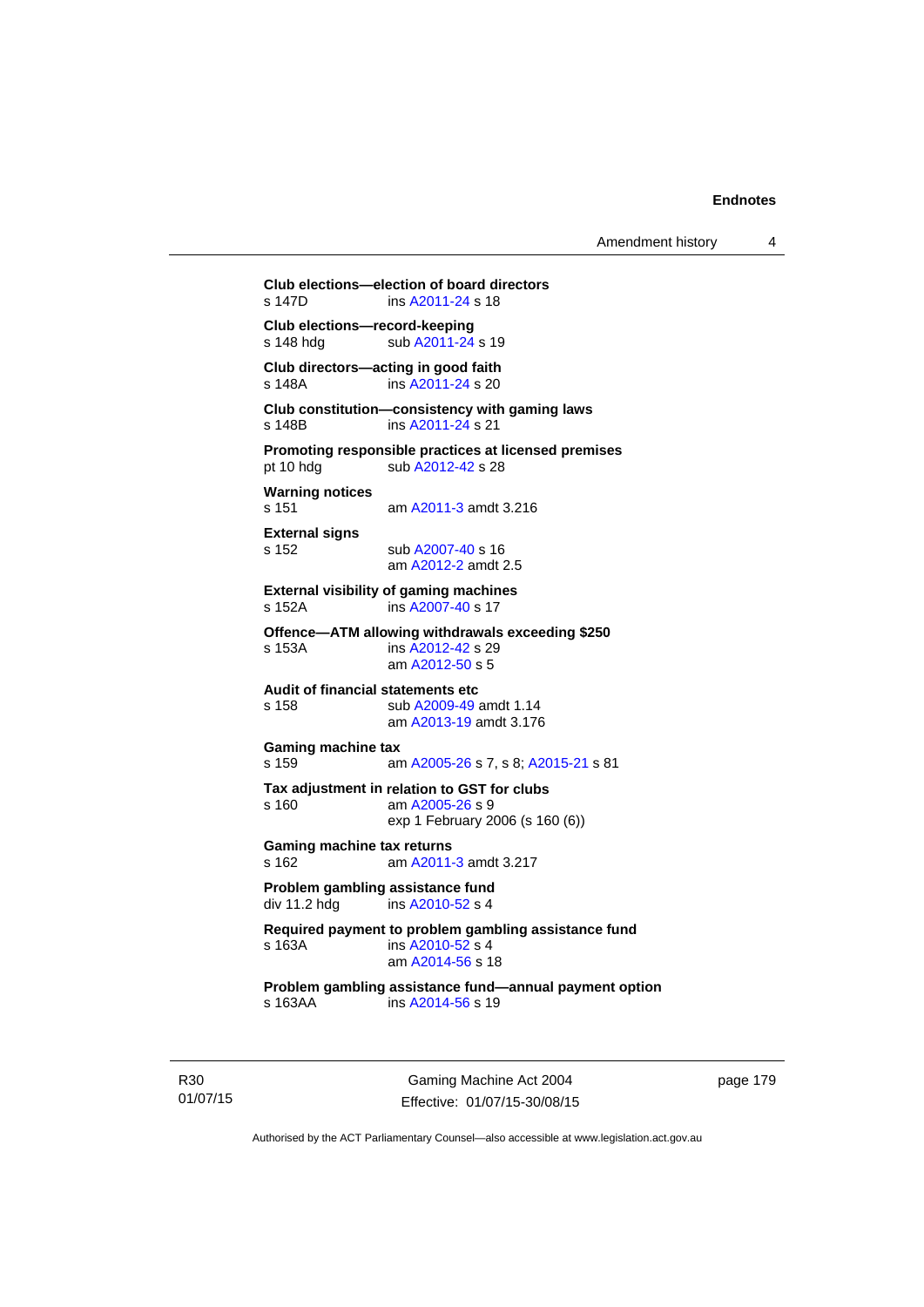4 Amendment history

**Problem gambling assistance fund**  s 163B ins [A2010-52](http://www.legislation.act.gov.au/a/2010-52) s 4 **Annual reporting about problem gambling assistance fund**  ins [A2010-52](http://www.legislation.act.gov.au/a/2010-52) s 4 am [A2014-56](http://www.legislation.act.gov.au/a/2014-56) s 20; pars renum R27 LA om [A2015-16](http://www.legislation.act.gov.au/a/2015-16) amdt 1.17 **Approval of community contributions**  s 164 am [A2007-40](http://www.legislation.act.gov.au/a/2007-40) s 18; [A2011-24](http://www.legislation.act.gov.au/a/2011-24) s 22; [A2013-19](http://www.legislation.act.gov.au/a/2013-19) amdt 3.177 **Required community contributions**  s 169 am [A2011-3](http://www.legislation.act.gov.au/a/2011-3) amdt 3.218; [A2011-24](http://www.legislation.act.gov.au/a/2011-24) s 23 **Problem gambling community contributions**  s 171A ins [A2007-40](http://www.legislation.act.gov.au/a/2007-40) s 19 am [A2011-24](http://www.legislation.act.gov.au/a/2011-24) s 24; ss renum R16 (RI) LA **Notification and review of decisions**  pt 13 hdg sub [A2008-37](http://www.legislation.act.gov.au/a/2008-37) amdt 1.212 **Meaning of** *reviewable decision***—pt 13**  s 173 sub [A2008-37](http://www.legislation.act.gov.au/a/2008-37) amdt 1.212 **Reviewable decision notices**  s 173A ins [A2008-37](http://www.legislation.act.gov.au/a/2008-37) amdt 1.212 **Applications for review**  s 173B ins [A2008-37](http://www.legislation.act.gov.au/a/2008-37) amdt 1.212 **Miscellaneous**  pt 14 hdg exp 1 November 2005 (s 189) ins [A2008-37](http://www.legislation.act.gov.au/a/2008-37) amdt 1.212 **Determination of fees**  s 177 am [A2011-3](http://www.legislation.act.gov.au/a/2011-3) amdt 3.219 **Legislation amended or repealed**  s 179 om LA s 89 (3) **Definitions for pt 14**  s 180 exp 1 November 2005 (s 189) **Licences**  s 181 exp 1 November 2005 (s 189) **Clubs**  s 182 exp 1 November 2005 (s 189) **Rules and control procedures**  s 183 exp 1 November 2005 (s 189) **Disciplinary proceedings under former gaming Act** <br>s 184 **exp 1 November 2005 (s 189)** exp 1 November 2005 (s 189)

page 180 Gaming Machine Act 2004 Effective: 01/07/15-30/08/15

R30 01/07/15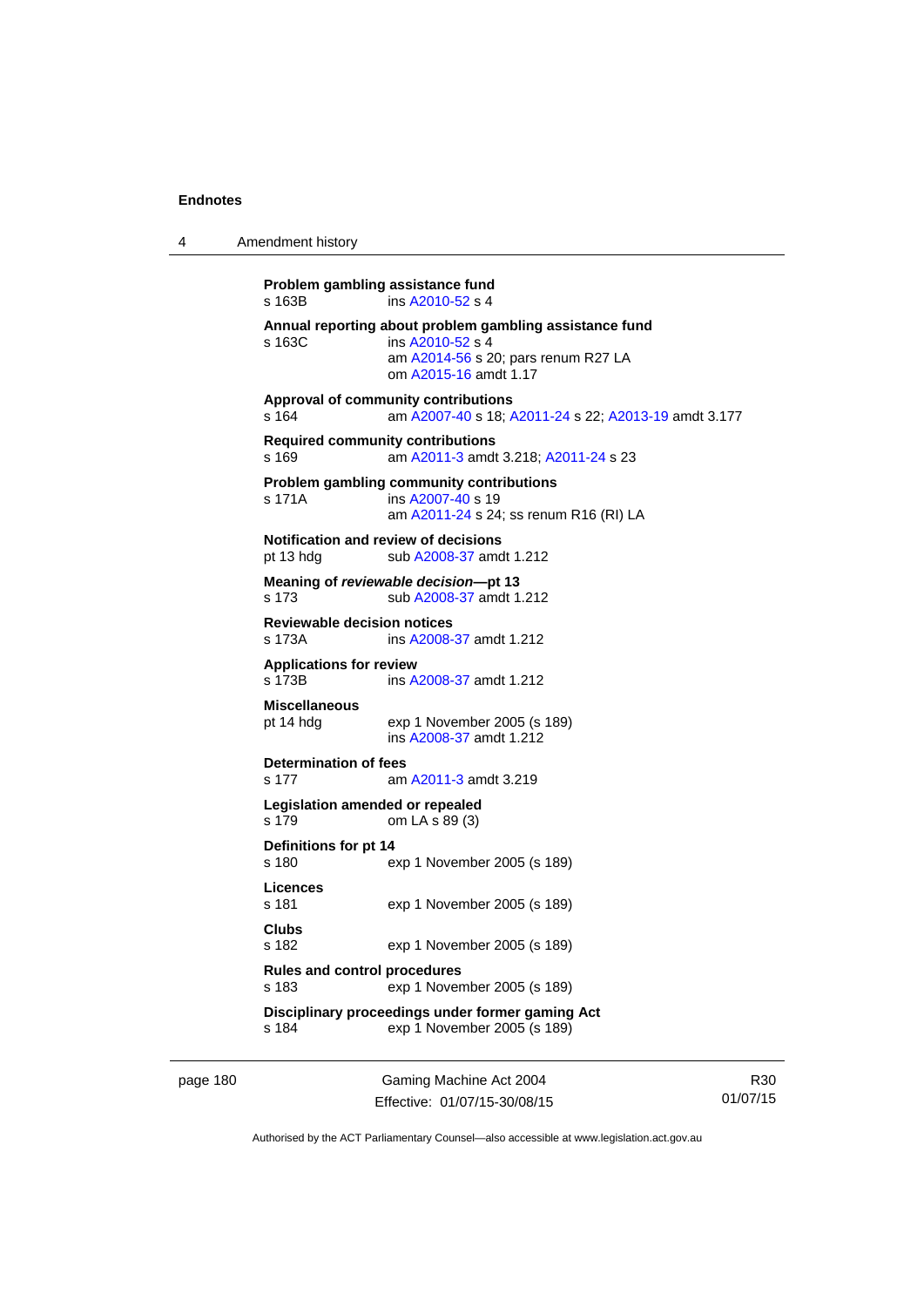```
Approvals under former gaming Act 
s 185 exp 1 November 2005 (s 189) 
Linked-jackpot arrangements 
s 186 exp 1 November 2005 (s 189) 
Clubs not required to be corporations for s 146 
s 187 exp 1 November 2005 (s 189) 
Clubs with too many life members for s 146 
s 188 exp 1 November 2005 (s 189) 
Expiry of pt 14 
                  exp 1 November 2005 (s 189)
Reviewable decisions 
 A2007-40 s 20; items renum R9 LA
                   sub A2008-37 amdt 1.213 
                   am A2011-24 s 25; items renum R16 (RI) LA; A2011-24 s 26; 
                   items renum R19 LA; A2012-42 s 30, s 31; items renum 
                   R20 LA; A2014-5 s 9; items renum R25 LA; A2014-56 s 21; 
                   items renum R27 LA 
Gambling and Racing Control Act 1999 
sch 2 om LA s 89 (3) 
Dictionary 
dict am A2008-37 amdt 1.214; amdt 1.215 
                   def acquisition approval application om A2013-19
                   amdt 3.178
                   def approval certificate sub A2014-56 s 22 
                   def approval-holder ins A2012-42 s 32 
                   def approved attendant om A2014-56 s 23 
                   def approved gaming machine om A2013-19 amdt 3.179 
                   def associated entity om A2013-19 amdt 3.180 
                   def associated organisation declaration ins A2011-24 s 27 
                   def charitable organisation om A2013-19 amdt 3.181
                   def commission sub A2005-26 s 10 
                   def computer cabinet access register ins A2014-56 s 24 
                   def decrease machines amendment ins A2012-42 s 33 
                   def disciplinary action sub A2013-19 amdt 3.182 
                   def disciplinary notice sub A2013-19 amdt 3.182 
                   def financial arrangement am A2013-19 amdt 3.183 
                      om A2014-5 s 10 
                   def gaming area sub A2012-42 s 34 
                   def gaming law ins A2011-24 s 27 
                   def gaming machine pars renum R13 LA 
                   def general licence sub A2010-43 amdt 1.17 
                   def ground for disciplinary action sub A2013-19 amdt 3.184 
                   def initial licence application sub A2013-19 amdt 3.185
```
R30 01/07/15

Gaming Machine Act 2004 Effective: 01/07/15-30/08/15 page 181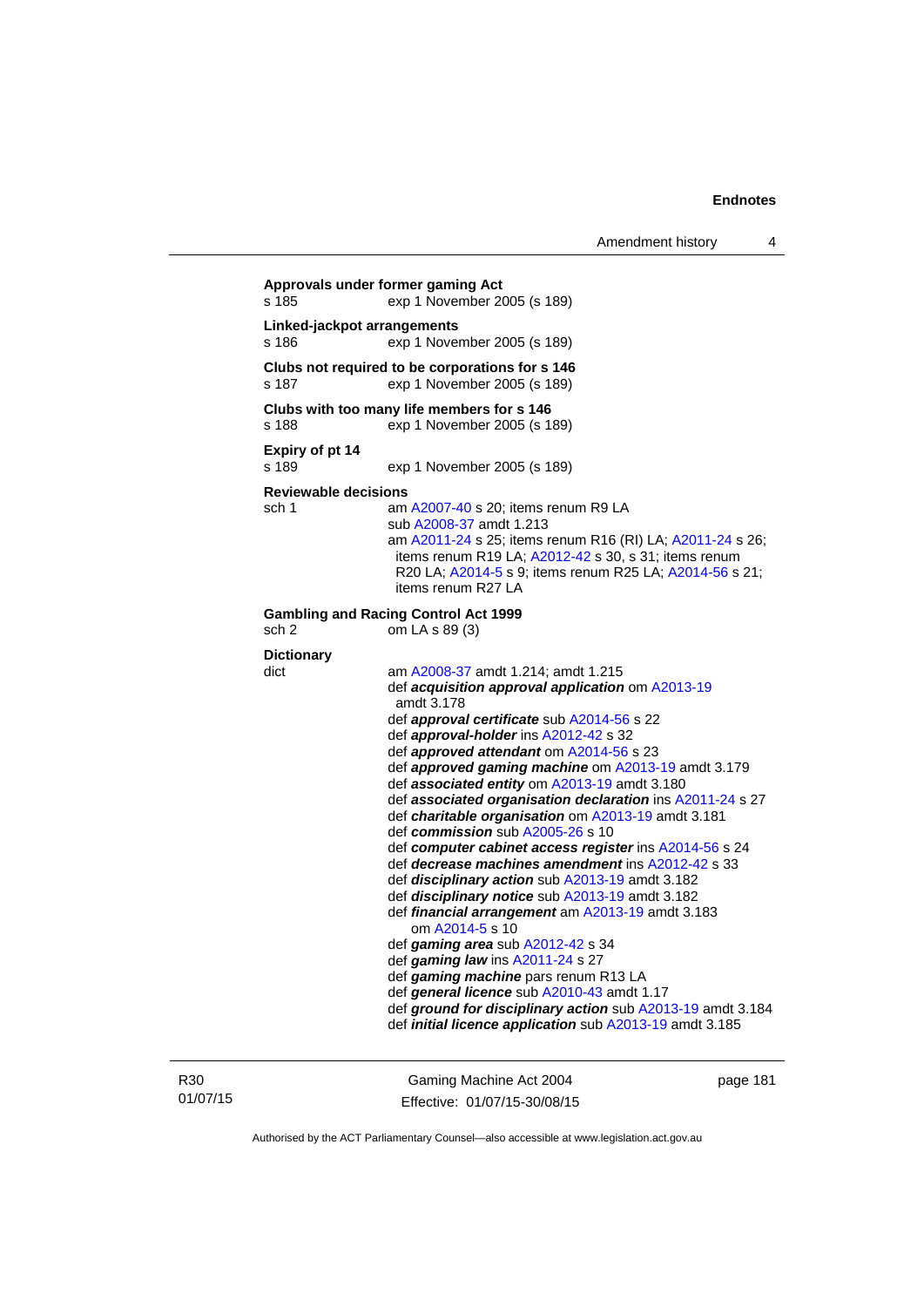4 Amendment history

 def *in-principle approval* ins [A2012-42](http://www.legislation.act.gov.au/a/2012-42) s 35 def *inquiry* om [A2013-19](http://www.legislation.act.gov.au/a/2013-19) amdt 3.186 def *large-scale machine relocation amendment* ins [A2012-42](http://www.legislation.act.gov.au/a/2012-42) s 35 def *licence* am [A2013-19](http://www.legislation.act.gov.au/a/2013-19) amdt 3.187; pars renum R22 LA def *licence amendment application* sub [A2013-19](http://www.legislation.act.gov.au/a/2013-19) amdt 3.188 def *machine access register* om [A2014-56](http://www.legislation.act.gov.au/a/2014-56) s 25 def *net revenue* am [A2005-26](http://www.legislation.act.gov.au/a/2005-26) s 11 def *new venue amendment* ins [A2012-42](http://www.legislation.act.gov.au/a/2012-42) s 35 def *on licence* sub [A2010-43](http://www.legislation.act.gov.au/a/2010-43) amdt 1.18 def *operator* om [A2013-19](http://www.legislation.act.gov.au/a/2013-19) amdt 3.189 def *pool of available gaming machines* (or *pool*) ins [A2012-42](http://www.legislation.act.gov.au/a/2012-42) s 35 def *problem gambling assistance fund* ins [A2010-52](http://www.legislation.act.gov.au/a/2010-52) s 5 def *proposed gaming area* am [A2012-42](http://www.legislation.act.gov.au/a/2012-42) s 36 def *qualified accountant* am [A2011-27](http://www.legislation.act.gov.au/a/2011-27) amdt 1.10 om [A2013-19](http://www.legislation.act.gov.au/a/2013-19) amdt 3.190 def *relevant premises* om [A2013-19](http://www.legislation.act.gov.au/a/2013-19) amdt 3.191 def *reviewable decision* ins [A2008-37](http://www.legislation.act.gov.au/a/2008-37) amdt 1.216 def *short-term approval* sub [A2014-56](http://www.legislation.act.gov.au/a/2014-56) s 26 def *small-scale machine relocation amendment* ins [A2012-42](http://www.legislation.act.gov.au/a/2012-42) s 35 def *structural change amendment* ins [A2012-42](http://www.legislation.act.gov.au/a/2012-42) s 35 def *technical amendment* ins [A2012-42](http://www.legislation.act.gov.au/a/2012-42) s 35 def *temporary storage amendment* ins [A2012-42](http://www.legislation.act.gov.au/a/2012-42) s 35 def *venue relocation amendment* ins [A2012-42](http://www.legislation.act.gov.au/a/2012-42) s 35 def *warning notice* ins [A2011-24](http://www.legislation.act.gov.au/a/2011-24) s 27 sub [A2013-19](http://www.legislation.act.gov.au/a/2013-19) amdt 3.192

page 182 Gaming Machine Act 2004 Effective: 01/07/15-30/08/15

R30 01/07/15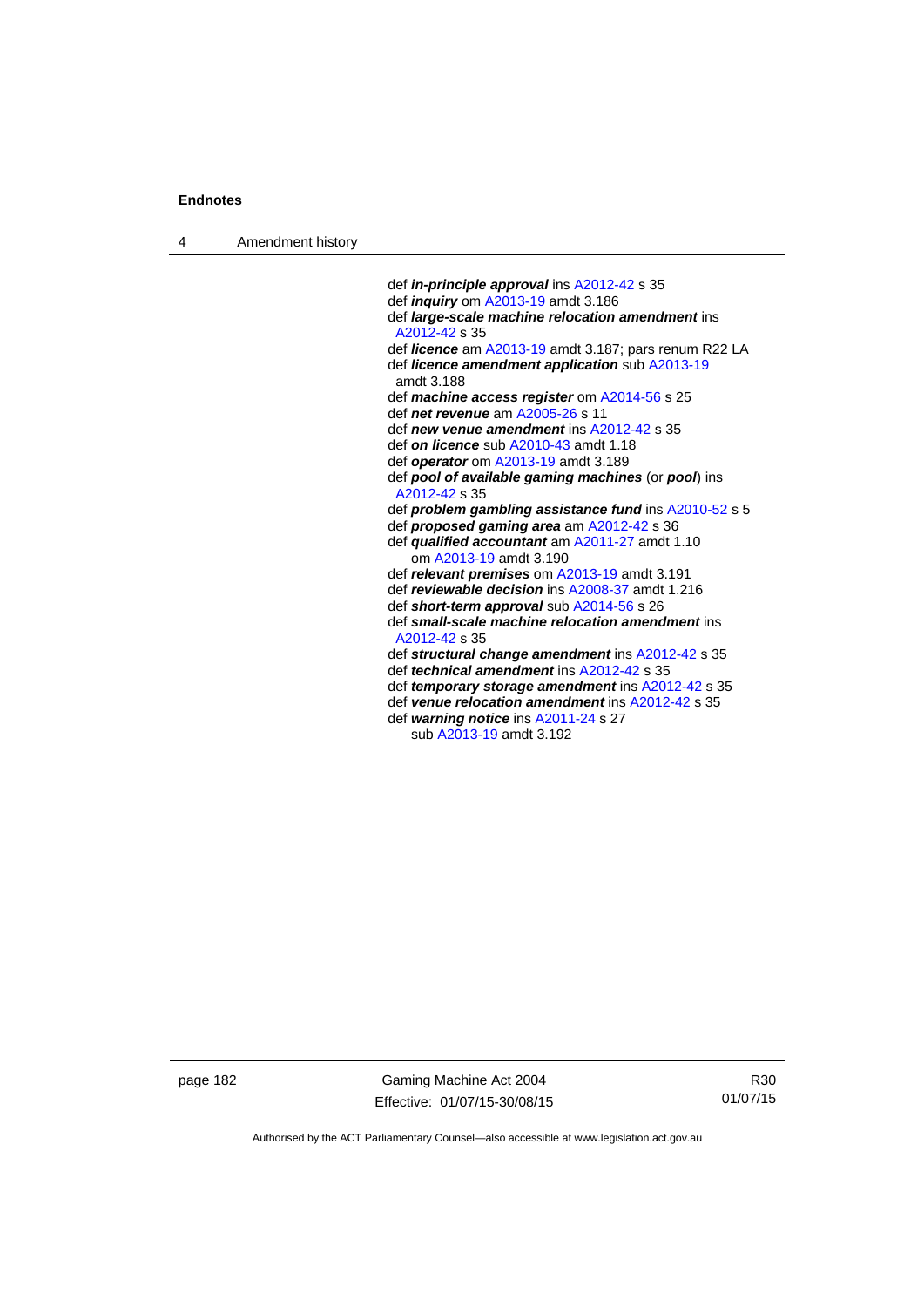## **5 Earlier republications**

Some earlier republications were not numbered. The number in column 1 refers to the publication order.

Since 12 September 2001 every authorised republication has been published in electronic pdf format on the ACT legislation register. A selection of authorised republications have also been published in printed format. These republications are marked with an asterisk (\*) in column 1. Electronic and printed versions of an authorised republication are identical.

| <b>Effective</b>             | Last<br>amendment<br>made by | <b>Republication</b><br>for |
|------------------------------|------------------------------|-----------------------------|
| 1 Nov 2004-<br>13 Apr 2005   | not amended                  | new Act                     |
| 14 Apr 2005-<br>30 June 2005 | A2005-17                     | amendments by<br>A2005-17   |
| 1 July 2005-<br>1 Nov 2005   | A2005-26                     | amendments by<br>A2005-26   |
| 2 Nov 2005-<br>1 Feb 2006    | A2005-26                     | commenced<br>expiry         |
| 2 Feb 2006-<br>30 Apr 2006   | A2005-26                     | commenced<br>expiry         |
| 1 May 2006-<br>31 May 2007   | A2006-2                      | amendments by<br>A2006-2    |
| 1 June 2007-<br>30 June 2007 | A2007-14                     | amendments by<br>A2007-14   |
| 1 July 2007-<br>4 Dec 2007   | A2007-14                     | amendments by<br>A2005-26   |
| 5 Dec 2007-<br>3 June 2008   | A2007-40                     | amendments by<br>A2007-40   |
| 4 June 2008-<br>25 Aug 2008  | A2007-40                     | amendments by<br>A2007-40   |
| 26 Aug 2008-<br>1 Feb 2009   | A2008-28                     | amendments by<br>A2008-28   |
| 2 Feb 2009-<br>16 Dec 2009   | A2008-37                     | amendments by<br>A2008-37   |
|                              |                              |                             |

R30 01/07/15

Gaming Machine Act 2004 Effective: 01/07/15-30/08/15 page 183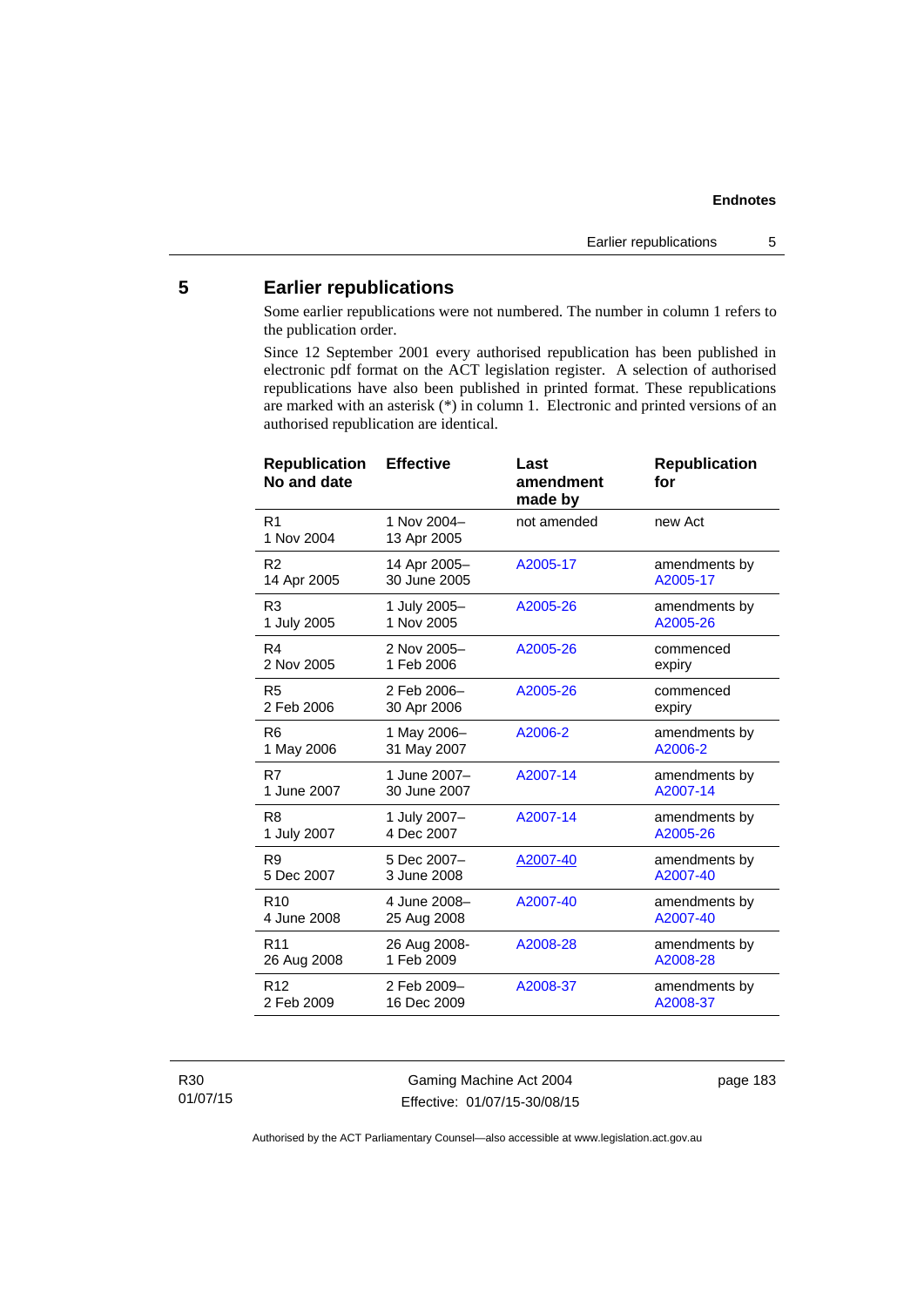| <b>Republication</b><br>No and date | <b>Effective</b>             | Last<br>amendment<br>made by | <b>Republication</b><br>for                                                  |
|-------------------------------------|------------------------------|------------------------------|------------------------------------------------------------------------------|
| R13                                 | 17 Dec 2009-                 | A2009-49                     | amendments by                                                                |
| 17 Dec 2009                         | 30 Nov 2010                  |                              | A2009-49                                                                     |
| R <sub>14</sub>                     | 1 Dec 2010-                  | A2010-43                     | amendments by                                                                |
| 1 Dec 2010                          | 28 Feb 2011                  |                              | A2010-43                                                                     |
| R <sub>15</sub>                     | 1 Mar 2011-                  | A2011-3                      | amendments by                                                                |
| 1 Mar 2011                          | 30 June 2011                 |                              | A2011-3                                                                      |
| R <sub>16</sub>                     | 1 July 2011-                 | A2011-3                      | amendments by                                                                |
| 1 July 2011                         | 12 Sept 2011                 |                              | A2010-52                                                                     |
| R <sub>16</sub> (RI)<br>7 July 2011 | 1 July 2011-<br>12 Sept 2011 | A2011-3                      | reissued for<br>retrospective<br>amendments by<br>A2011-24                   |
| R <sub>17</sub>                     | 13 Sept 2011-                | A2011-27                     | amendments by                                                                |
| 13 Sept 2011                        | 27 May 2012                  |                              | A2011-27                                                                     |
| R <sub>18</sub>                     | 28 May 2012-                 | A2012-2                      | amendments by                                                                |
| 28 May 2012                         | 30 June 2012                 |                              | A2012-2                                                                      |
| R <sub>19</sub>                     | 1 July 2012-                 | A2012-2                      | amendments by                                                                |
| 1 July 2012                         | 31 Dec 2012                  |                              | A2011-24                                                                     |
| R <sub>20</sub><br>1 Jan 2013       | 1 Jan 2013-<br>27 Mar 2013   | A2012-50                     | amendments by<br>A2012-42 and<br>A2012-50                                    |
| R <sub>21</sub>                     | 28 Mar 2013-                 | A2013-9                      | amendment by                                                                 |
| 28 Mar 2013                         | 13 June 2013                 |                              | A2013-9                                                                      |
| R <sub>22</sub>                     | 14 June 2013-                | A2013-19                     | amendments by                                                                |
| 14 June 2013                        | 21 Aug 2013                  |                              | A2013-19                                                                     |
| R <sub>23</sub><br>22 Aug 2013      | 22 Aug 2013-<br>31 Jan 2014  | A2013-29                     | republication for<br>updated endnotes<br>as amended by<br>A2013-29           |
| R <sub>24</sub><br>1 Feb 2014       | 1 Feb 2014-<br>27 March 2014 | A2013-29                     | amendments by<br>A2012-42<br>(as amended by<br>A2013-29 s 4) and<br>A2012-50 |

## 5 Earlier republications

page 184 Gaming Machine Act 2004 Effective: 01/07/15-30/08/15

R30 01/07/15